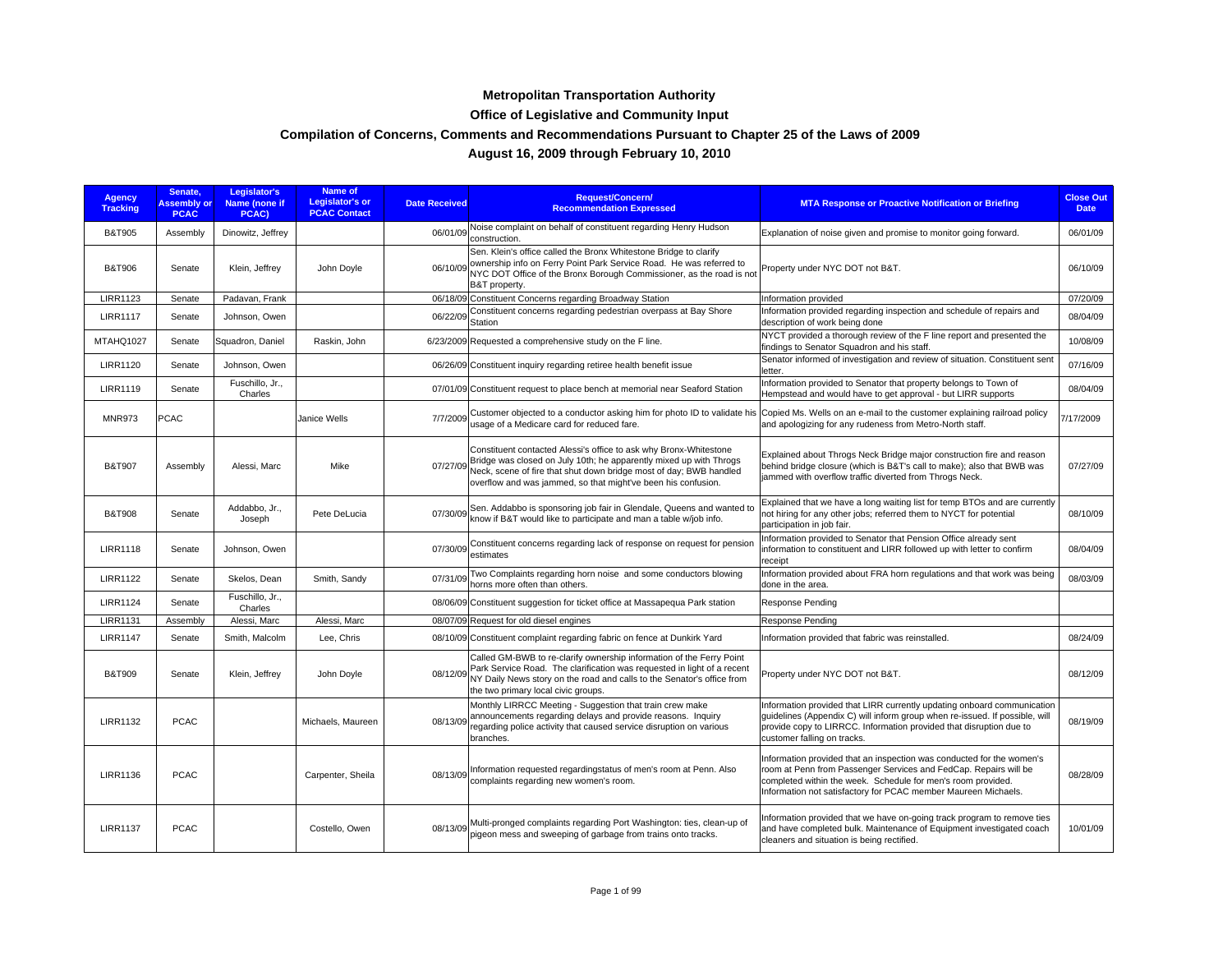| <b>Agency</b><br><b>Tracking</b>   | Senate,<br><b>Assembly or</b><br><b>PCAC</b> | Legislator's<br>Name (none if<br>PCAC) | Name of<br><b>Legislator's or</b><br><b>PCAC Contact</b> | <b>Date Received</b> | Request/Concern/<br><b>Recommendation Expressed</b>                                                                                           | <b>MTA Response or Proactive Notification or Briefing</b>                                                                                                                                                                                                                                                                                               | <b>Close Out</b><br><b>Date</b> |
|------------------------------------|----------------------------------------------|----------------------------------------|----------------------------------------------------------|----------------------|-----------------------------------------------------------------------------------------------------------------------------------------------|---------------------------------------------------------------------------------------------------------------------------------------------------------------------------------------------------------------------------------------------------------------------------------------------------------------------------------------------------------|---------------------------------|
| <b>LIRR1126</b>                    | Assembly                                     | Barra, Robert                          | DeGrace, Barbara                                         | 08/14/09             |                                                                                                                                               | Notification for upcoming Vegetation Management                                                                                                                                                                                                                                                                                                         | 08/14/09                        |
| <b>LIRR1127</b>                    | Senate                                       | Huntley, Shirley                       | Pringle, Monica                                          | 08/14/09             |                                                                                                                                               | Notification for upcoming Vegetation Management                                                                                                                                                                                                                                                                                                         | 08/14/09                        |
| <b>LIRR1128</b>                    | Assembly                                     | Scarborough,<br>William                | Cuaghman, Manuel                                         | 08/14/09             |                                                                                                                                               | Notification for upcoming Vegetation Management                                                                                                                                                                                                                                                                                                         | 08/14/09                        |
| <b>LIRR1125</b>                    | Senate                                       | Skelos, Dean                           | LoCasio, Tom                                             | 08/14/09             |                                                                                                                                               | Notification for upcoming Vegetation Management                                                                                                                                                                                                                                                                                                         | 08/14/09                        |
| <b>LIRR1130</b>                    | Senate                                       | Smith, Malcolm                         | Saintlaeoi, Mahalia                                      | 08/14/09             |                                                                                                                                               | Notification for upcoming Vegetation Management                                                                                                                                                                                                                                                                                                         | 08/14/09                        |
| <b>LIRR1129</b>                    | Assembly                                     | Ttitus, Michele                        | Butler, Martha                                           | 08/14/09             |                                                                                                                                               | Notification for upcoming Vegetation Management                                                                                                                                                                                                                                                                                                         | 08/14/09                        |
| MTAHQ1028                          | Assembly                                     | Ways and Means<br>Majority             | Hedges, Roman                                            |                      | 8/14/2009 Requested the weekly Second Avenue Subway update.                                                                                   | Roman was emailed the document and placed on the list to receive this<br>weekly.                                                                                                                                                                                                                                                                        | 08/17/09                        |
| <b>NYCT2388</b>                    | PCAC                                         |                                        | <b>Edith Prentiss</b>                                    |                      | Ms. Prentiss emailed at 8:16 AM to say she had been unable to take<br>8/15/2009 train because of lack of information concerning train outage. | Informed Ms. Prentiss that would check on the service advisories to<br>ensure that adequate information is included in service alerts and<br>advisories.                                                                                                                                                                                                | 8/17/2009                       |
| <b>LIRR1134</b>                    | <b>PCAC</b>                                  |                                        | Bringmann, Gerry                                         | 08/16/09             | Concern regardingunsecured door for fire extinguisher on train and<br>maintenance of trains. Photos sent.                                     | Information provided                                                                                                                                                                                                                                                                                                                                    |                                 |
| <b>LIRR1133</b>                    | <b>PCAC</b>                                  |                                        | Bringmann, Gerry                                         |                      | 08/16/09 Information requested regarding constituent (returning veteran) resume                                                               | Information provided that the application was received.                                                                                                                                                                                                                                                                                                 | 08/25/09                        |
| <b>NYCT2292</b>                    | Assembly                                     | Bing, Jonathan                         | Adam Brickman                                            |                      | SAS question on tree replacement formula. Requested information on<br>8/17/2009 buses located on 55th Street between 2nd and 3rd.             | SAS: Informed him that trees would be replanted according to NYCDPR<br>formula. NYCDPR decides where trees will go. Bus Layover: SI express<br>buses there since July 2007.                                                                                                                                                                             | 8/25/2009                       |
| MNR1039                            | Assembly                                     | Brodsky, Richard                       | Mary Jane Shimsky                                        |                      | 8/17/2009 Reported that roof above TVM at Philipse Manor Station leaks.                                                                       | Provided response that MNR Forces repaired leak in the roof.                                                                                                                                                                                                                                                                                            | 9/2/2009                        |
| <b>NYCT2485</b><br><b>NYCT2490</b> | Assembly<br>Assembly                         | Jeffries, Hakeem<br>Maisel, Alan       | Wayne Williams                                           |                      | 8/17/2009 Asked about any planned rollout for real-time information.<br>8/17/2009 Access-A-ride customer left an item on vehicle              | Informed that the next lines to get this technology will be the numbered<br>lines, and no schedule has been planned for the lettered lines as of now.<br>Customer's walker was found and delivered to residence.                                                                                                                                        | 8/27/2009<br>8/18/2009          |
| <b>LIRR1148</b>                    | Senate                                       | Skelos, Dean                           | Smith, Sandy                                             |                      | 08/17/09 Constituent Complaint regarding tree trimming in Lynbrook                                                                            | Information provided regarding general procedures for vegetation                                                                                                                                                                                                                                                                                        | 08/17/09                        |
| <b>Bus Co 932</b>                  | <b>PCAC</b>                                  |                                        | Kathy                                                    |                      | 08/17/09 Buses operating on 83rd Street between Astoria Blvd and 23rd Avenue                                                                  | management.<br>Signs are posted in the depot prohibiting the use of this street. The bus<br>operator who was identified was notified of the violation and will be<br>receiving a disciplinary hearing.                                                                                                                                                  | 08/17/09                        |
| MNR1041                            | <b>PCAC</b>                                  |                                        | William Henderson                                        | 8/17/2009            | Sent letter dated 8/17 regarding West of Hudson ticket not vaildated for<br>Hudson Line.                                                      | Staff worked with NJTRANSIT to address this concern.                                                                                                                                                                                                                                                                                                    | 10/16/2009                      |
| <b>NYCT2389</b>                    | <b>PCAC</b>                                  |                                        | <b>Edith Prentiss</b>                                    | 8/17/2009 station.   | Asked about service diversions resulting from ceiling collapse at 181 st                                                                      | Discussed station condition. Informed her that mistake on Service Alert<br>was already identified and in the process of being fixed.                                                                                                                                                                                                                    | 8/17/2009                       |
|                                    |                                              |                                        |                                                          |                      |                                                                                                                                               | Customer Services was given the customer's phone number and agreed                                                                                                                                                                                                                                                                                      |                                 |
| <b>NYCT2503</b><br>MTAHQ1031       | PCAC<br>Senate                               | Dilan, Martin                          | Jan Wells<br>Benware, Thomas                             | 8/18/2009            | 8/17/2009 Customer could not reach Customer Services                                                                                          | to have an agent contact him directly as soon as possible.<br>Proactive MTA briefing for Assembly staff on the Twenty Year Needs                                                                                                                                                                                                                        | 8/17/2009<br>8/18/2009          |
| <b>Bus Co 930</b>                  | Assembly                                     | Malave<br>Dinowitz, Jeffrey            | Martos, Randi                                            |                      | Complainants stated they heard we were going to discontinue the<br>08/18/09 BxM4B express bus                                                 | document and the draft 2010-14 Capital Program<br>MTA Bus Co. staff spoke with Randi Martos and told her on Sept. 13, 2009<br>adjustments to the service are being made to meet ridership. The 5:12 PM<br>bus will be changed to 5:10 PM and will no longer be a super express, just<br>a regular express bus. MTA Bus is not discontinuing this route. | 08/18/09                        |
| Bus Co 931                         | Assembly                                     | Dinowitz, Jeffrey                      | Martos, Randi                                            |                      | Complainants stated they heard we were going to discontinue the<br>08/18/09 BxM4B express bus                                                 | MTA Bus Co. staff spoke with Randi Martos and told her on Sept. 13, 2009<br>adjustments to the service are being made to meet ridership. The 5:12 PM<br>bus will be changed to 5:10 PM and will no longer be a super express, just<br>a regular express bus. MTA Bus is not discontinuing this route.                                                   | 08/18/09                        |
| <b>MTAHQ1035</b>                   | Senate                                       | <b>Finance Majority</b>                | Ho, Janet                                                | 8/18/2009            |                                                                                                                                               | Proactive MTA briefing for Senate staff on the Twenty Year Needs<br>document and the draft 2010-14 Capital Program                                                                                                                                                                                                                                      | 8/18/2009                       |
| MTAHQ1030                          | Senate                                       | <b>Finance Minority</b>                | Biggane, Ellen                                           | 8/18/2009            |                                                                                                                                               | Proactive MTA briefing for Assembly staff on the Twenty Year Needs<br>document and the draft 2010-14 Capital Program                                                                                                                                                                                                                                    | 8/18/2009                       |
| MTAHQ1029                          | Senate                                       | Johnson, Craig                         |                                                          |                      | 8/18/2009 Requested that MTA Capital Program accommodate repair of Ellison<br>Avenue Bridge in Westbury, LI                                   | Funds remaining in the 2005-09 Captial Program will be made available to 9/22/2009<br>fund the repair of the Ellison Avenue Bridge if TIGER grant is not<br>forthcoming that otherwise would pay for the work.                                                                                                                                          |                                 |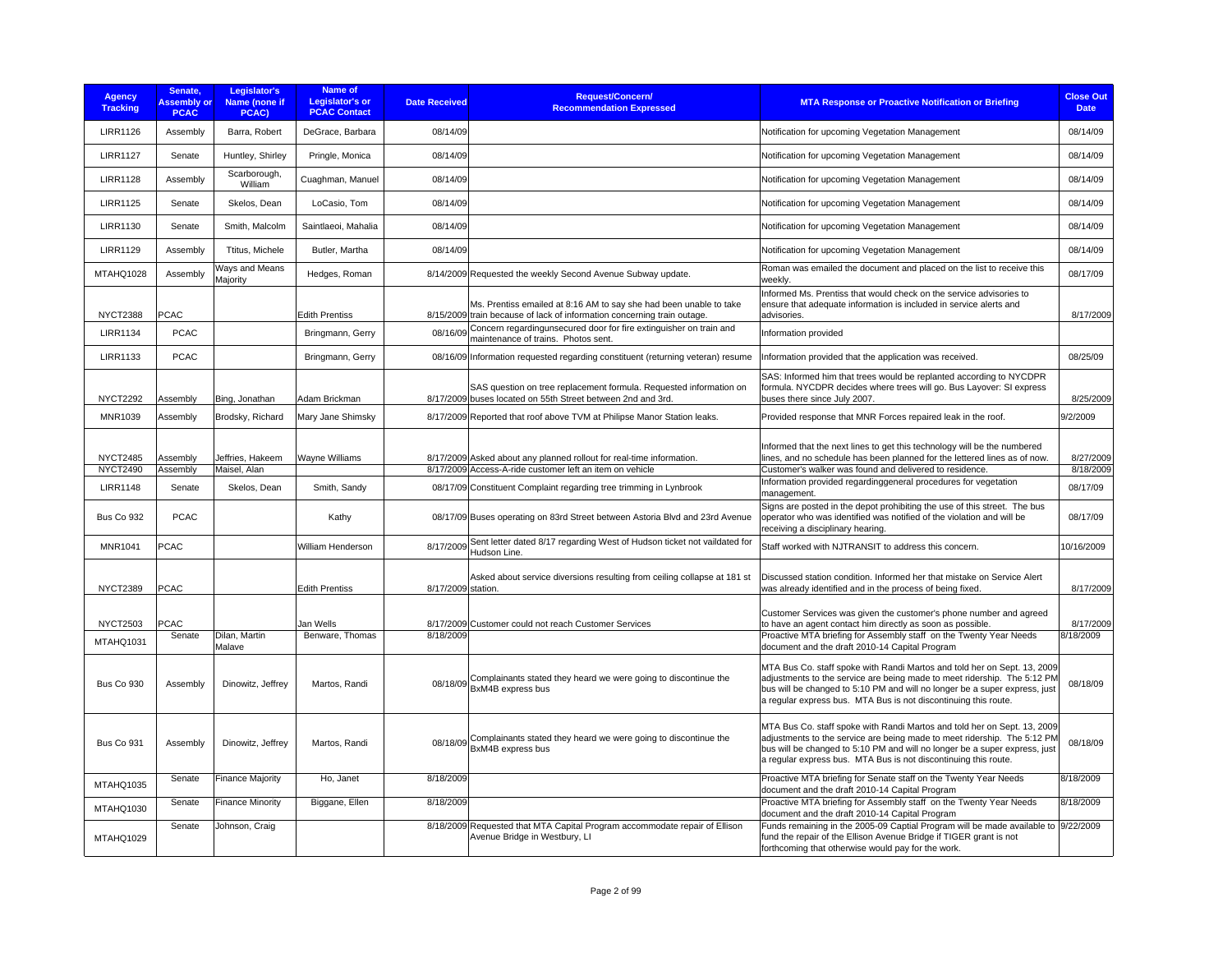| <b>Agency</b><br><b>Tracking</b>   | Senate.<br><b>Assembly or</b><br><b>PCAC</b> | Legislator's<br>Name (none if<br>PCAC) | Name of<br><b>Legislator's or</b><br><b>PCAC Contact</b> | <b>Date Received</b> | <b>Request/Concern/</b><br><b>Recommendation Expressed</b>                                                   | <b>MTA Response or Proactive Notification or Briefing</b>                                                                                                                                                      | <b>Close Out</b><br><b>Date</b> |
|------------------------------------|----------------------------------------------|----------------------------------------|----------------------------------------------------------|----------------------|--------------------------------------------------------------------------------------------------------------|----------------------------------------------------------------------------------------------------------------------------------------------------------------------------------------------------------------|---------------------------------|
| MTAHQ1034                          | Senate                                       | Johnson, Craig                         |                                                          | 8/18/2009            |                                                                                                              | Proactive MTA briefing for Senator Johnson on the Twenty Year Needs<br>document and the draft 2010-14 Capital Program                                                                                          | 8/18/2009                       |
| MTAHQ1033                          | Assembly                                     | Ways and Means<br>Majority             | Hedges, Roman;<br>Threatte, Lonnie                       | 8/18/2009            |                                                                                                              | Proactive MTA briefing for Assembly staff on the Twenty Year Needs<br>document and the draft 2010-14 Capital Program                                                                                           | 8/18/2009                       |
| MTAHQ1032                          | Assembly                                     | Ways and Means<br>Minority             | Young, David                                             | 8/18/2009            |                                                                                                              | Proactive MTA briefing for Assembly staff on the Twenty Year Needs<br>document and the draft 2010-14 Capital Program                                                                                           | 8/18/2009                       |
| <b>Bus Co 933</b>                  | <b>PCAC</b>                                  |                                        | Kathy                                                    |                      | 08/18/09 Buses operating on 83rd Street between Astoria Blvd and 23rd Avenue                                 | Signs are posted in the depot prohibiting the use of this street. The bus<br>operator who was identified was notified of the violation and will be<br>receiving a disciplinary hearing.                        | 08/18/09                        |
| Bus Co 934                         | <b>PCAC</b>                                  |                                        | Kathy                                                    |                      | 08/18/09 Buses operating on 83rd Street between Astoria Blvd and 23rd Avenue                                 | Bus 3617 was returned to the depot by a vendor. It was not an MTA<br>employee who was operating the bus at the place of occurence.                                                                             | 08/18/09                        |
| Bus Co 935                         | Assembly                                     | Dinowitz, Jeffrey                      |                                                          | 08/19/09             | Objection to the elimination of the reduced student fare for the express<br>buses                            | A letter was sent to Assembly Member Dinowitz from MTA Bus staff<br>explaining the reasoning for the elimination of the student reduced fare on<br>the express buses.                                          | 08/21/09                        |
| <b>NYCT2493</b>                    | Senate                                       | Duane, Thomas K.                       |                                                          |                      | 8/19/2009 Inquiry about customer's Access-a-Ride ID card                                                     | Customer's card was mailed 8-21-09.                                                                                                                                                                            | 8/19/2009                       |
| <b>NYCT2336</b>                    | Senate                                       | Hassell-Thompson,<br>Ruth              |                                                          | 8/19/2009            |                                                                                                              | <b>Weekend Service Diversion Notice</b>                                                                                                                                                                        | 8/19/2009                       |
| <b>NYCT2323</b>                    | Assembly                                     | Heastie, Carl E.                       |                                                          | 8/19/2009            |                                                                                                              | Weekend Service Diversion Notice                                                                                                                                                                               | 8/19/2009                       |
| <b>NYCT2689</b>                    | Assembly                                     | Millman, Joan                          |                                                          |                      | Request to keep Carroll Street SCA agent while construction limits<br>8/19/2009 access to the fulltime booth | SCA agent will remain at station until completion of construction; will inform<br>her of new date for SCA elimination when it is scheduled                                                                     | 9/10/2009                       |
|                                    |                                              |                                        |                                                          |                      | Request for agency participation in annual Grandparent Seniors                                               | Confirmed the divisions of Paratransit, MetroCard and ADA Compliance                                                                                                                                           |                                 |
| <b>NYCT2391</b><br><b>NYCT2383</b> | Senate<br>Assembly                           | Sampson, John<br>Titone, Matthew       | <b>Dilay Watson</b>                                      | 8/19/2009            | 8/19/2009 Information Day                                                                                    | will participate at the event. Event then postponed.<br>Weekend Service Diversion Notice                                                                                                                       | 9/4/2009<br>8/19/2009           |
|                                    |                                              |                                        |                                                          |                      |                                                                                                              |                                                                                                                                                                                                                |                                 |
| MTAHQ1036                          | Assembly                                     | Ways and Means<br>Majority             | Wilder, Katelyn                                          | 8/19/2009            | Requested the list of stations that are in the proposed Capital Plan for<br>renovation work.                 | Katelyn was emailed the station names.                                                                                                                                                                         | 08/20/09                        |
| <b>NYCT2491</b>                    | Assembly                                     | Weinstein, Helene<br>E.                |                                                          |                      | 8/19/2009 Access-A-Ride customer upset about eligibility                                                     | Access-A-Ride eligibility appeals unit received customer letter.                                                                                                                                               | 8/19/2009                       |
| <b>NYCT2294</b>                    | Assembly                                     | Weprin, Mark                           |                                                          |                      | 8/19/2009 Letter to NYCT President regarding bus operation in Floral Park.                                   | Informed via letter that bus stop not being relocated because that would<br>lengthen route and inconvenience customers.                                                                                        | 9/10/2009                       |
| <b>LIRR1135</b>                    | <b>PCAC</b>                                  |                                        | Berger, Karyl                                            |                      | 08/19/09 Information requested regarding next ADA Task Force Meeting                                         | Information provided that due to transition of Nassau and Suffolk Office of<br>Disabilities, next ADA Task Force would be sometime in the Fall of 2009                                                         | 08/21/09                        |
| <b>LIRR1149</b>                    | Assembly                                     | Barra, Robert                          | DeGrace, Barbara                                         |                      | 08/20/09 Constituent Complaint regarding tree trimming in Lynbrook                                           | Information provided regarding general procedures for vegetation<br>management.                                                                                                                                | 08/20/09                        |
| <b>NYCT2390</b>                    | Senate                                       | Krueger, Liz                           | Jennifer Krinsky                                         |                      | 8/20/2009 Requested information on tree removal at 86th Street.                                              | Explained tree removal and NYC DPR replacement formula.                                                                                                                                                        | 8/20/2009                       |
| MTAHQ1037                          | <b>PCAC</b>                                  |                                        | Henderson, William                                       | 8/20/2009            |                                                                                                              | Proactive MTA briefing for PCAC and other civic organizations on the<br>Twenty Year Needs document and the draft 2010-14 Capital Program                                                                       | 8/20/2009                       |
|                                    |                                              |                                        |                                                          |                      |                                                                                                              | M103 bus operator refused to keep door open while standing curbside at Complaint forwared to DOB; they will identify operator and he/she will be                                                               |                                 |
| <b>NYCT2496</b>                    | PCAC                                         |                                        | Karyl Berger                                             | 8/20/2009 red light  |                                                                                                              | interviewed and disciplined if appropriate.                                                                                                                                                                    | 8/28/2009                       |
| <b>LIRR1145</b>                    | <b>PCAC</b>                                  |                                        | Berger, Karyl                                            |                      | 08/21/09 Information requested regarding status of ADA Taskforce meeting                                     | Information that delay of next meeting for ADA council is due to county<br>agency transitions. As soon as replacements are found LIRR will move<br>forward with internal meeting and plans for a public forum. | 08/31/09                        |
| <b>NYCT3499</b>                    | <b>PCAC</b>                                  |                                        |                                                          |                      | Reduced fare customer wanted list of trips that was taken for medicaid<br>8/23/2009 reimbursement            | Request was forwarded to FOIL under the Legal department to be<br>handled.                                                                                                                                     | 8/24/2009                       |
| <b>NYCT2392</b>                    | Assembly                                     | Jeffries, Hakeem                       | Tasia Jackson                                            |                      | 8/24/2009 Inquiry about when normal C weekend service will resume.                                           | C service will be suspended until end of September 2009, with periodic<br>diversions in the near future. Recommended to check the website for<br>details.                                                      | 8/24/2009                       |
| <b>NYCT3039</b>                    | Assembly                                     | Kellner, Micah                         | <b>Ashley Roberts</b>                                    |                      | 8/24/2009 Request for SAS 69th Street ancillary facility meeting.                                            | Ashley coordinated meeting date with other elected officials. Meeting held.                                                                                                                                    | 10/20/2009                      |
| <b>NYCT3068</b>                    | Assembly                                     | Kellner, Micah                         |                                                          |                      | 8/24/2009 Request meeting to discuss 86th Street station for SAS                                             | Meeting confirmed. Meeting Held, Finding of No Significant Impact issued.                                                                                                                                      | 10/13/2009                      |
| MNR1043                            | Assembly                                     | Latimer, George                        |                                                          | 8/24/2009            |                                                                                                              | Sent Assemblymember Latimer a letter regarding sending a PCAC<br>representative to MTA AFT Call for Artists Selection meeting regarding<br>Rye Station on September 17th.                                      | 8/24/2009                       |
| MNR1044                            | Senate                                       | Oppenheimer, Suzi                      |                                                          | 8/24/2009            |                                                                                                              | Sent Senator Oppenheimer a letter regarding sending a PCAC<br>representative to MTA AFT Call for Artists Selection meeting regarding<br>Rye Station on September 17th.                                         | 8/24/2009                       |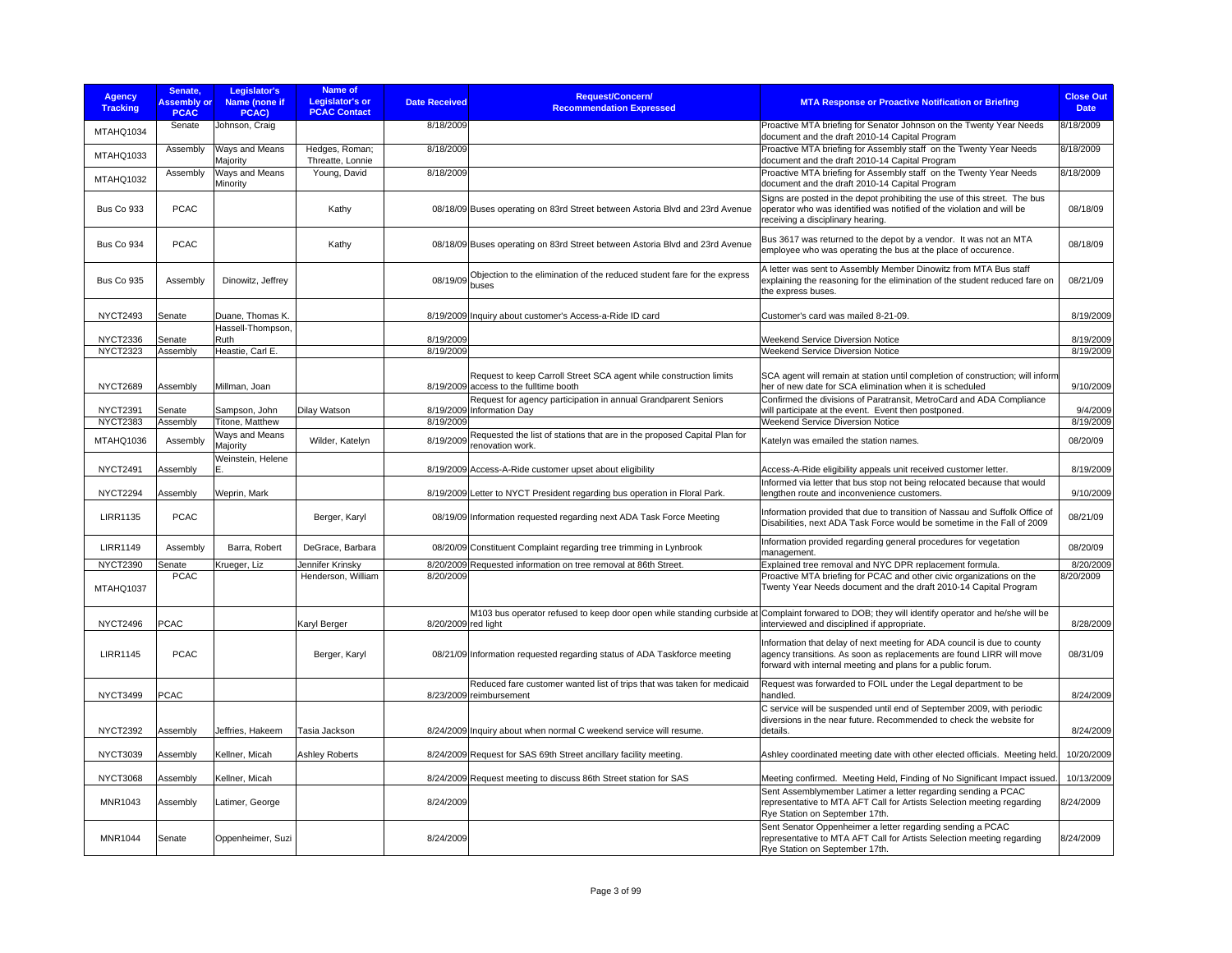| <b>Agency</b><br><b>Tracking</b>   | Senate,<br><b>Assembly or</b><br><b>PCAC</b> | Legislator's<br>Name (none if<br>PCAC)  | Name of<br><b>Legislator's or</b><br><b>PCAC Contact</b> | <b>Date Received</b>   | Request/Concern/<br><b>Recommendation Expressed</b>                                                                                                                                                                                                                                                                                                    | <b>MTA Response or Proactive Notification or Briefing</b>                                                                                                                                               | <b>Close Out</b><br><b>Date</b> |
|------------------------------------|----------------------------------------------|-----------------------------------------|----------------------------------------------------------|------------------------|--------------------------------------------------------------------------------------------------------------------------------------------------------------------------------------------------------------------------------------------------------------------------------------------------------------------------------------------------------|---------------------------------------------------------------------------------------------------------------------------------------------------------------------------------------------------------|---------------------------------|
| MTAHQ1038                          | Senate                                       | Schneiderman, Eric                      | Poole, Clifton                                           | 8/24/2009              | Looking for a briefing of the station assessment survey that was<br>conducted by NYCT.                                                                                                                                                                                                                                                                 | Awaiting a review of the information. Internal discussion underway.<br>Updated Clifton Pool on 08/28/09 on what is happening internally.                                                                | 10/09/09                        |
| MTAHQ1039                          | Assembly                                     | Ways and Means<br>Majority              | Wilder, Katelyn                                          |                        | 8/24/2009 Requested the county by county study.                                                                                                                                                                                                                                                                                                        | A disk was burned for her and walked to her office on 08/28/09.                                                                                                                                         | 08/28/09                        |
| MNR1042                            | <b>PCAC</b>                                  |                                         | William Henderson                                        | 8/24/2009              |                                                                                                                                                                                                                                                                                                                                                        | Sent Mr. Henderson a letter regarding sending a PCAC representative to<br>MTA AFT Call for Artists Selection meeting regarding Rye Station on<br>September 17th.                                        | 8/24/2009                       |
| <b>NYCT4528</b>                    | <b>PCAC</b>                                  |                                         | Jan Wells                                                |                        | 8/24/2009 Delayed Q43 service on the evening of 8/19/09.                                                                                                                                                                                                                                                                                               | Investigated by Road Operations. Delays due to paving on Hillside Ave.<br>between 253rd and Coommonwealth.                                                                                              | 9/24/2009                       |
| MNR1045                            | Senate                                       | Leibell, III, Vincent                   |                                                          | 8/25/2009              | Sent letter on behalf of constituent regarding parking situation at<br>Goldens Bridge                                                                                                                                                                                                                                                                  | Provided response addressing constituent's concerns.                                                                                                                                                    | 8/25/2009                       |
| <b>NYCT2492</b>                    | Assembly                                     | Maisel, Alan                            |                                                          |                        | 8/25/2009 Inquiry about a constituent who needs name changed                                                                                                                                                                                                                                                                                           | New card printed on 8/27/09 and sent to constituent                                                                                                                                                     | 9/1/2009                        |
|                                    |                                              |                                         |                                                          | 08/25/09               | Complaint about vandalism at Inwood Station. LIRR has addressed in                                                                                                                                                                                                                                                                                     | Provided information that MTAPD was alerted and were investiagting and                                                                                                                                  | 08/30/09                        |
| <b>LIRR1139</b>                    | Senate                                       | Skelos, Dean                            | Smith, Sandy                                             |                        | past year - problems appear to be on-going                                                                                                                                                                                                                                                                                                             | have stepped up patrol.                                                                                                                                                                                 |                                 |
| MTAHQ1040                          | Assembly                                     | Brodsky, Richard                        | McLaughlin, Mike                                         |                        | Brodsky's office has been getting inquiries about "proposed" changes to<br>MTA express bus service (i.e., student fares) and is wondering if the<br>8/26/2009 information on the website referencing changes in effect on 6/28/09 are<br>accurate and in effect. He believes the references to "proposed"<br>changes was outdated but wanted to check. | He was told that, yes, the changes posted on the web did go into effect on<br>6/28/09 as stated and that, yes, the student discount fare on express<br>buses was eliminated - as stated on the website. | 08/26/09                        |
| <b>LIRR1150</b>                    | Senate                                       | Johnson, Craig                          | Lieber, Rafe                                             |                        | 08/26/09 Request for a sign on Cherry Valley Road                                                                                                                                                                                                                                                                                                      | Informed that we are working on possibility of sign.                                                                                                                                                    | 08/26/09                        |
| <b>LIRR1151</b>                    | Senate                                       | Johnson, Craig                          | Lieber, Rafe                                             |                        | 08/26/09 Canceled meeting with LIRR President for 8/27/09.                                                                                                                                                                                                                                                                                             | New date for meeting provided - 9/22/09.                                                                                                                                                                | 08/26/09                        |
| <b>NYCT2435</b>                    | Assembly                                     | Abbate, Peter J.                        |                                                          | 8/27/2009              |                                                                                                                                                                                                                                                                                                                                                        | Weekend Service Diversion Notice.                                                                                                                                                                       | 8/27/2009                       |
| <b>NYCT2437</b>                    | Senate                                       | Adams, Eric                             |                                                          | 8/27/2009              |                                                                                                                                                                                                                                                                                                                                                        | Weekend Service Diversion Notice                                                                                                                                                                        | 8/27/2009                       |
| <b>NYCT2416</b>                    | Senate                                       | Addabbo, Joseph                         |                                                          | 8/27/2009              |                                                                                                                                                                                                                                                                                                                                                        | <b>Weekend Service Diversion Notice</b>                                                                                                                                                                 | 8/27/2009                       |
| <b>NYCT2419</b>                    | Assembly                                     | Arroyo, Carmen                          |                                                          | 8/27/2009              |                                                                                                                                                                                                                                                                                                                                                        | Weekend Service Diversion Notice                                                                                                                                                                        | 8/27/2009                       |
|                                    |                                              |                                         |                                                          |                        |                                                                                                                                                                                                                                                                                                                                                        |                                                                                                                                                                                                         |                                 |
| <b>NYCT2394</b>                    | Assembly                                     | Aubry, Jeffrion D.                      |                                                          | 8/27/2009              |                                                                                                                                                                                                                                                                                                                                                        | Weekend Service Diversion Notice                                                                                                                                                                        | 8/27/2009                       |
| Bus Co 936                         | Assembly                                     | Barron, Inez                            |                                                          |                        | 08/27/09 Concern over the schedule revision on the BM5                                                                                                                                                                                                                                                                                                 | Replied that no revisions are planed for BM5 other than schedules, which<br>will operate every 20 minutes rather than every 15 for AM Peak to<br>Manhattan and PM Peak from Manhattan.                  | 09/02/09                        |
| <b>NYCT2444</b>                    | Assembly                                     | Barron, Inez                            |                                                          | 8/27/2009              |                                                                                                                                                                                                                                                                                                                                                        | Weekend Service Diversion Notice                                                                                                                                                                        | 8/27/2009                       |
| <b>NYCT2422</b>                    | Assembly                                     | Benedetto, Michael<br>R.                |                                                          | 8/27/2009              |                                                                                                                                                                                                                                                                                                                                                        | Weekend Service Diversion Notice                                                                                                                                                                        | 8/27/2009                       |
|                                    |                                              | Benjamin, Michael                       |                                                          |                        |                                                                                                                                                                                                                                                                                                                                                        |                                                                                                                                                                                                         |                                 |
| <b>NYCT2427</b>                    | Assembly                                     |                                         |                                                          | 8/27/2009              |                                                                                                                                                                                                                                                                                                                                                        | <b>Weekend Service Diversion Notice</b>                                                                                                                                                                 | 8/27/2009                       |
| <b>NYCT2465</b><br><b>NYCT2436</b> | Assembly                                     | Bing, Jonathan<br>Boyland, William      |                                                          | 8/27/2009<br>8/27/2009 |                                                                                                                                                                                                                                                                                                                                                        | Weekend Service Diversion Notice<br>Weekend Service Diversion Notice                                                                                                                                    | 8/27/2009<br>8/27/2009          |
| <b>NYCT2438</b>                    | Assembly<br>Assembly                         | Brennan, James                          |                                                          | 8/27/2009              |                                                                                                                                                                                                                                                                                                                                                        | Weekend Service Diversion Notice                                                                                                                                                                        | 8/27/2009                       |
|                                    |                                              |                                         |                                                          |                        |                                                                                                                                                                                                                                                                                                                                                        |                                                                                                                                                                                                         |                                 |
| NYCT2441                           | Assembly                                     | Brook-Krasny, Alec                      |                                                          | 8/27/2009              |                                                                                                                                                                                                                                                                                                                                                        | <b>Weekend Service Diversion Notice</b>                                                                                                                                                                 | 8/27/2009                       |
| <b>NYCT2455</b>                    | Assembly                                     | Camara, Karim                           |                                                          | 8/27/2009              |                                                                                                                                                                                                                                                                                                                                                        | Weekend Service Diversion Notice                                                                                                                                                                        | 8/27/2009                       |
|                                    |                                              | Carrozza, Ann-                          |                                                          |                        |                                                                                                                                                                                                                                                                                                                                                        |                                                                                                                                                                                                         |                                 |
| <b>NYCT2396</b>                    | Assembly                                     | Margaret                                |                                                          | 8/27/2009              |                                                                                                                                                                                                                                                                                                                                                        | Weekend Service Diversion Notice                                                                                                                                                                        | 8/27/2009                       |
| <b>NYCT2425</b>                    | Assembly                                     | Castro, Nelson L.                       |                                                          | 8/27/2009              |                                                                                                                                                                                                                                                                                                                                                        | Weekend Service Diversion Notice                                                                                                                                                                        | 8/27/2009                       |
| <b>NYCT2397</b>                    | Assembly                                     | Clark, Barbara M.<br>Clayton Powell, Jr |                                                          | 8/27/2009              |                                                                                                                                                                                                                                                                                                                                                        | Weekend Service Diversion Notice                                                                                                                                                                        | 8/27/2009                       |
| <b>NYCT2463</b>                    | Assembly                                     | Adam                                    |                                                          | 8/27/2009              |                                                                                                                                                                                                                                                                                                                                                        | Weekend Service Diversion Notice                                                                                                                                                                        | 8/27/2009                       |
|                                    |                                              | Clayton Powell, Jr.                     |                                                          |                        |                                                                                                                                                                                                                                                                                                                                                        | Assemblyman visited the 126th Street depot with NYCT-Bus and TWU                                                                                                                                        |                                 |
| <b>NYCT2489</b>                    | Assembly                                     | Adam                                    |                                                          |                        | 8/27/2009 Visit of 126th street Depot                                                                                                                                                                                                                                                                                                                  | staff to discuss service cuts to M15.                                                                                                                                                                   | 8/27/2009                       |
| <b>NYCT2439</b>                    | Assembly                                     | Colton, William                         |                                                          | 8/27/2009              |                                                                                                                                                                                                                                                                                                                                                        | Weekend Service Diversion Notice                                                                                                                                                                        | 8/27/2009                       |
| <b>NYCT2399</b>                    | Assembly                                     | Cook, Vivian                            |                                                          | 8/27/2009              |                                                                                                                                                                                                                                                                                                                                                        | <b>Weekend Service Diversion Notice</b>                                                                                                                                                                 | 8/27/2009                       |
| <b>NYCT2424</b>                    | Assembly                                     | Crespo, Marcos                          |                                                          | 8/27/2009              |                                                                                                                                                                                                                                                                                                                                                        | Weekend Service Diversion Notice                                                                                                                                                                        | 8/27/2009                       |
| <b>NYCT2479</b>                    | Assembly                                     | Cusick, Michael J.                      |                                                          | 8/27/2009              |                                                                                                                                                                                                                                                                                                                                                        | <b>Weekend Service Diversion Notice</b>                                                                                                                                                                 | 8/27/2009                       |
| <b>NYCT2440</b>                    | Assembly                                     | Cymbrowitz, Steven<br>н                 |                                                          | 8/27/2009              |                                                                                                                                                                                                                                                                                                                                                        | Weekend Service Diversion Notice                                                                                                                                                                        | 8/27/2009                       |
| <b>NYCT2402</b>                    |                                              | DenDekker,<br>Michael G.                |                                                          |                        |                                                                                                                                                                                                                                                                                                                                                        | <b>Weekend Service Diversion Notice</b>                                                                                                                                                                 | 8/27/2009                       |
| <b>NYCT2426</b>                    | Assembly<br>Senate                           | Diaz, Sr., Ruben                        |                                                          | 8/27/2009<br>8/27/2009 |                                                                                                                                                                                                                                                                                                                                                        | <b>Weekend Service Diversion Notice</b>                                                                                                                                                                 | 8/27/2009                       |
|                                    |                                              |                                         |                                                          |                        |                                                                                                                                                                                                                                                                                                                                                        |                                                                                                                                                                                                         |                                 |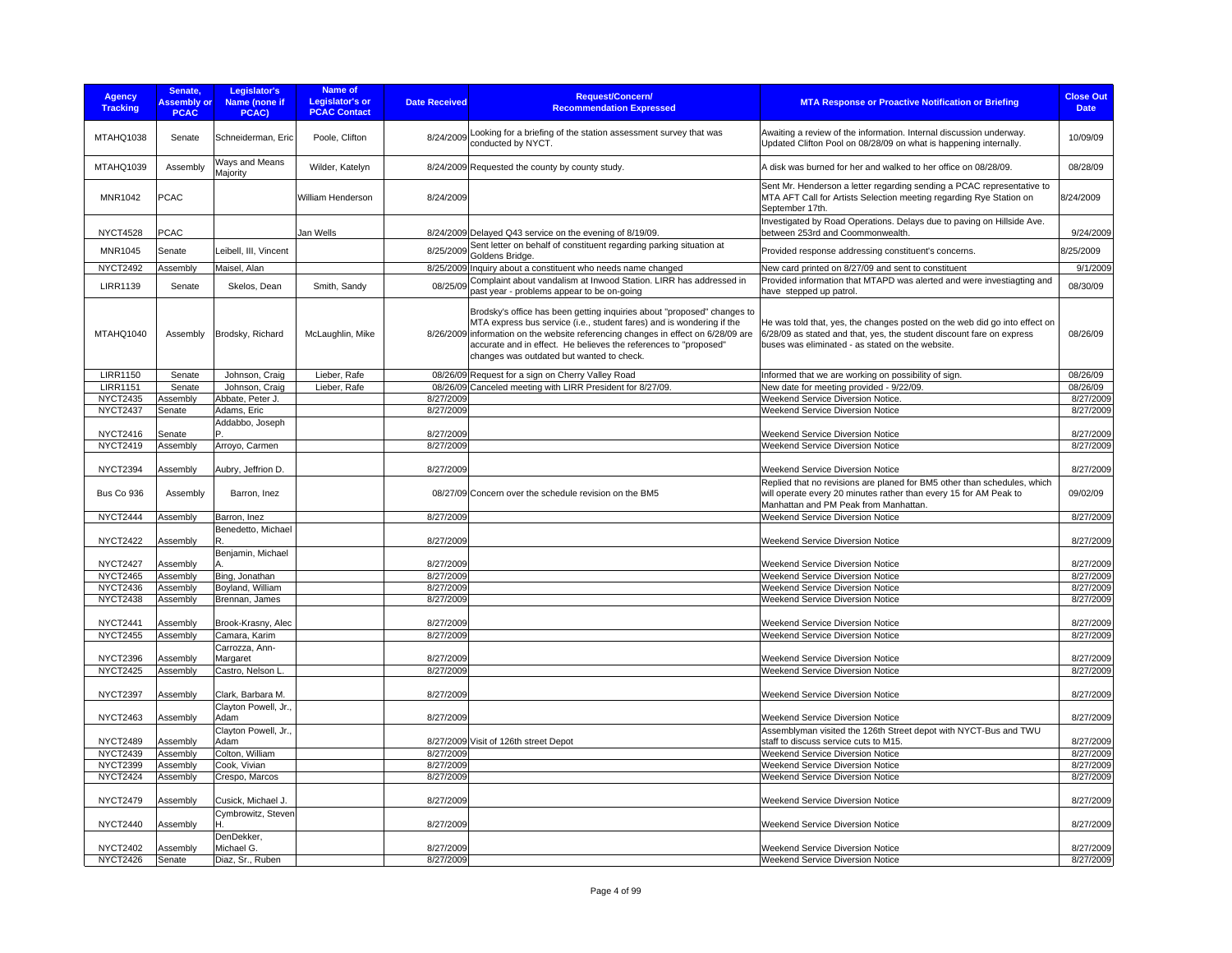| <b>Agency</b><br><b>Tracking</b>   | Senate,<br><b>Assembly or</b><br><b>PCAC</b> | Legislator's<br>Name (none if<br>PCAC)  | <b>Name of</b><br><b>Legislator's or</b><br><b>PCAC Contact</b> | <b>Date Received</b>   | <b>Request/Concern/</b><br><b>MTA Response or Proactive Notification or Briefing</b><br><b>Recommendation Expressed</b>             | <b>Close Out</b><br><b>Date</b> |
|------------------------------------|----------------------------------------------|-----------------------------------------|-----------------------------------------------------------------|------------------------|-------------------------------------------------------------------------------------------------------------------------------------|---------------------------------|
| NYCT2452                           | Senate                                       | Dilan, Martin M.                        |                                                                 | 8/27/2009              | Weekend Service Diversion Notice                                                                                                    | 8/27/2009                       |
| <b>NYCT2428</b>                    | Assembly                                     | Dinowitz, Jeffrey                       |                                                                 | 8/27/2009              | <b>Weekend Service Diversion Notice</b>                                                                                             | 8/27/2009                       |
| <b>NYCT2464</b>                    | Senate                                       | Duane, Thomas K.                        |                                                                 | 8/27/2009              | Weekend Service Diversion Notice                                                                                                    | 8/27/2009                       |
| <b>NYCT2429</b>                    | Senate                                       | Espada, Jr., Pedro                      |                                                                 | 8/27/2009              | Weekend Service Diversion Notice                                                                                                    | 8/27/2009                       |
| <b>NYCT2466</b>                    | Assembly                                     | Espaillat, Adriano                      |                                                                 | 8/27/2009              | Weekend Service Diversion Notice                                                                                                    | 8/27/2009                       |
| <b>NYCT2467</b>                    | Assembly                                     | Farrell, Herman D.                      |                                                                 | 8/27/2009              | <b>Weekend Service Diversion Notice</b>                                                                                             | 8/27/2009                       |
| <b>NYCT2395</b>                    | Assembly                                     | Gianaris, Michael                       |                                                                 | 8/27/2009              | Weekend Service Diversion Notice                                                                                                    | 8/27/2009                       |
| <b>NYCT2423</b><br><b>NYCT2470</b> | Assembly<br>Assembly                         | Gibson, Vanessa<br>Glick, Deborah       |                                                                 | 8/27/2009<br>8/27/2009 | Weekend Service Diversion Notice<br>Weekend Service Diversion Notice                                                                | 8/27/2009<br>8/27/2009          |
| <b>NYCT2442</b>                    | Senate                                       | Golden, Martin J.                       |                                                                 | 8/27/2009              | Weekend Service Diversion Notice                                                                                                    | 8/27/2009                       |
|                                    |                                              |                                         |                                                                 |                        |                                                                                                                                     |                                 |
| <b>NYCT2696</b>                    | Senate                                       | Golden, Martin J.                       |                                                                 |                        | Customer can use Access-A-ride service while recertification is under<br>8/27/2009 Customer's recertification appointment<br>review | 8/27/2009                       |
| <b>NYCT2478</b>                    | Assembly                                     | Gottfried, Richard<br>Hassell-Thompson, |                                                                 | 8/27/2009              | Weekend Service Diversion Notice                                                                                                    | 8/27/2009                       |
| <b>NYCT2433</b>                    | Senate                                       | Ruth                                    |                                                                 | 8/27/2009              | <b>Weekend Service Diversion Notice</b>                                                                                             | 8/27/2009                       |
| <b>NYCT2420</b>                    | Assembly                                     | Heastie, Carl E.                        |                                                                 | 8/27/2009              | Weekend Service Diversion Notice                                                                                                    | 8/27/2009                       |
| <b>NYCT2398</b>                    | Assembly                                     | Hevesi, Andrew                          |                                                                 | 8/27/2009              | Weekend Service Diversion Notice                                                                                                    | 8/27/2009                       |
| <b>NYCT2445</b>                    | Assembly                                     | Hikind, Dov                             |                                                                 | 8/27/2009              | Weekend Service Diversion Notice                                                                                                    | 8/27/2009                       |
|                                    |                                              |                                         |                                                                 |                        |                                                                                                                                     |                                 |
| <b>NYCT2415</b>                    | Senate                                       | Huntley, Shirley L<br>Hyer-Spencer,     |                                                                 | 8/27/2009              | Weekend Service Diversion Notice                                                                                                    | 8/27/2009                       |
| <b>NYCT2483</b>                    | Assembly                                     | Janele                                  |                                                                 | 8/27/2009              | <b>Weekend Service Diversion Notice</b>                                                                                             | 8/27/2009                       |
| NYCT2446                           | Assembly                                     | Jacobs, Rhoda S.                        |                                                                 | 8/27/2009              | Weekend Service Diversion Notice                                                                                                    | 8/27/2009                       |
| <b>NYCT2443</b>                    | Assembly                                     | Jeffries, Hakeem                        |                                                                 | 8/27/2009              | Weekend Service Diversion Notice                                                                                                    | 8/27/2009                       |
|                                    |                                              |                                         |                                                                 |                        |                                                                                                                                     |                                 |
| <b>NYCT2468</b>                    | Assembly                                     | Kavanagh, Brian P.                      |                                                                 | 8/27/2009              | <b>Weekend Service Diversion Notice</b>                                                                                             | 8/27/2009                       |
| <b>NYCT2472</b>                    | Assembly                                     | Kellner, Micah                          |                                                                 | 8/27/2009              | Weekend Service Diversion Notice                                                                                                    | 8/27/2009                       |
| <b>NYCT2430</b>                    | Senate                                       | Klein, Jeffrey                          |                                                                 | 8/27/2009              | Weekend Service Diversion Notice                                                                                                    | 8/27/2009                       |
| <b>NYCT2471</b>                    | Senate                                       | Krueger, Liz                            |                                                                 | 8/27/2009              | Weekend Service Diversion Notice                                                                                                    | 8/27/2009                       |
| NYCT2447                           | Senate                                       | Kruger, Carl                            |                                                                 | 8/27/2009              | Weekend Service Diversion Notice                                                                                                    | 8/27/2009                       |
| <b>NYCT2400</b>                    | Assembly                                     | Lancman, Rory I.                        |                                                                 | 8/27/2009              | Weekend Service Diversion Notice                                                                                                    | 8/27/2009                       |
| <b>NYCT2482</b>                    | Senate                                       | Lanza, Andrew J.                        |                                                                 | 8/27/2009              | Weekend Service Diversion Notice                                                                                                    | 8/27/2009                       |
| <b>NYCT2449</b>                    | Assembly                                     | Lentol, Joseph R.                       |                                                                 | 8/27/2009              | Weekend Service Diversion Notice                                                                                                    | 8/27/2009                       |
| <b>NYCT2450</b>                    | Assembly                                     | Lopez, Vito                             |                                                                 | 8/27/2009              | Weekend Service Diversion Notice                                                                                                    | 8/27/2009                       |
| <b>NYCT2451</b>                    | Assembly                                     | Maisel, Alan                            |                                                                 | 8/27/2009              | <b>Weekend Service Diversion Notice</b>                                                                                             | 8/27/2009                       |
| <b>NYCT2405</b>                    | Assembly                                     | Markey, Margaret                        |                                                                 | 8/27/2009              | Weekend Service Diversion Notice                                                                                                    | 8/27/2009                       |
| <b>NYCT2406</b>                    | Assembly                                     | Mayersohn, Nettie                       |                                                                 | 8/27/2009              | Weekend Service Diversion Notice                                                                                                    | 8/27/2009                       |
| <b>NYCT2403</b>                    | Assembly                                     | Meng, Grace                             |                                                                 | 8/27/2009              | Weekend Service Diversion Notice                                                                                                    | 8/27/2009                       |
| <b>NYCT2453</b>                    | Assembly                                     | Millman, Joan                           |                                                                 | 8/27/2009              | <b>Weekend Service Diversion Notice</b>                                                                                             | 8/27/2009                       |
| <b>NYCT2412</b>                    |                                              | Monserrate, Hiram                       |                                                                 | 8/27/2009              | <b>Weekend Service Diversion Notice</b>                                                                                             | 8/27/2009                       |
| <b>NYCT2454</b>                    | Senate                                       | Montgomery,<br>Velmanette               |                                                                 | 8/27/2009              | <b>Weekend Service Diversion Notice</b>                                                                                             | 8/27/2009                       |
| <b>NYCT2407</b>                    | Assembly                                     | Nolan, Catherine T.                     |                                                                 | 8/27/2009              | Weekend Service Diversion Notice                                                                                                    | 8/27/2009                       |
| <b>NYCT2475</b>                    | Assembly                                     | O'Donnell, Daniel J.                    |                                                                 | 8/27/2009              | Weekend Service Diversion Notice                                                                                                    | 8/27/2009                       |
| <b>NYCT2408</b>                    | Senate                                       | Onorato, George                         |                                                                 | 8/27/2009              | Weekend Service Diversion Notice                                                                                                    | 8/27/2009                       |
| <b>NYCT2456</b>                    | Assembly                                     | Ortiz, Felix                            |                                                                 | 8/27/2009              | Weekend Service Diversion Notice                                                                                                    | 8/27/2009                       |
| <b>NYCT2409</b>                    | Senate                                       | Padavan, Frank                          |                                                                 | 8/27/2009              | Weekend Service Diversion Notice                                                                                                    | 8/27/2009                       |
| <b>NYCT2458</b>                    | Senate                                       | Parker, Kevin S.                        |                                                                 | 8/27/2009              | Weekend Service Diversion Notice                                                                                                    | 8/27/2009                       |
| <b>NYCT2410</b>                    | Assembly                                     | Peralta, Jose R.                        |                                                                 | 8/27/2009              | Weekend Service Diversion Notice                                                                                                    | 8/27/2009                       |
| <b>NYCT2474</b>                    | Senate                                       | Perkins, William                        |                                                                 | 8/27/2009              | Weekend Service Diversion Notice                                                                                                    | 8/27/2009                       |
| <b>NYCT2457</b>                    | Assembly                                     | Perry, Nick                             |                                                                 | 8/27/2009              | Weekend Service Diversion Notice                                                                                                    | 8/27/2009                       |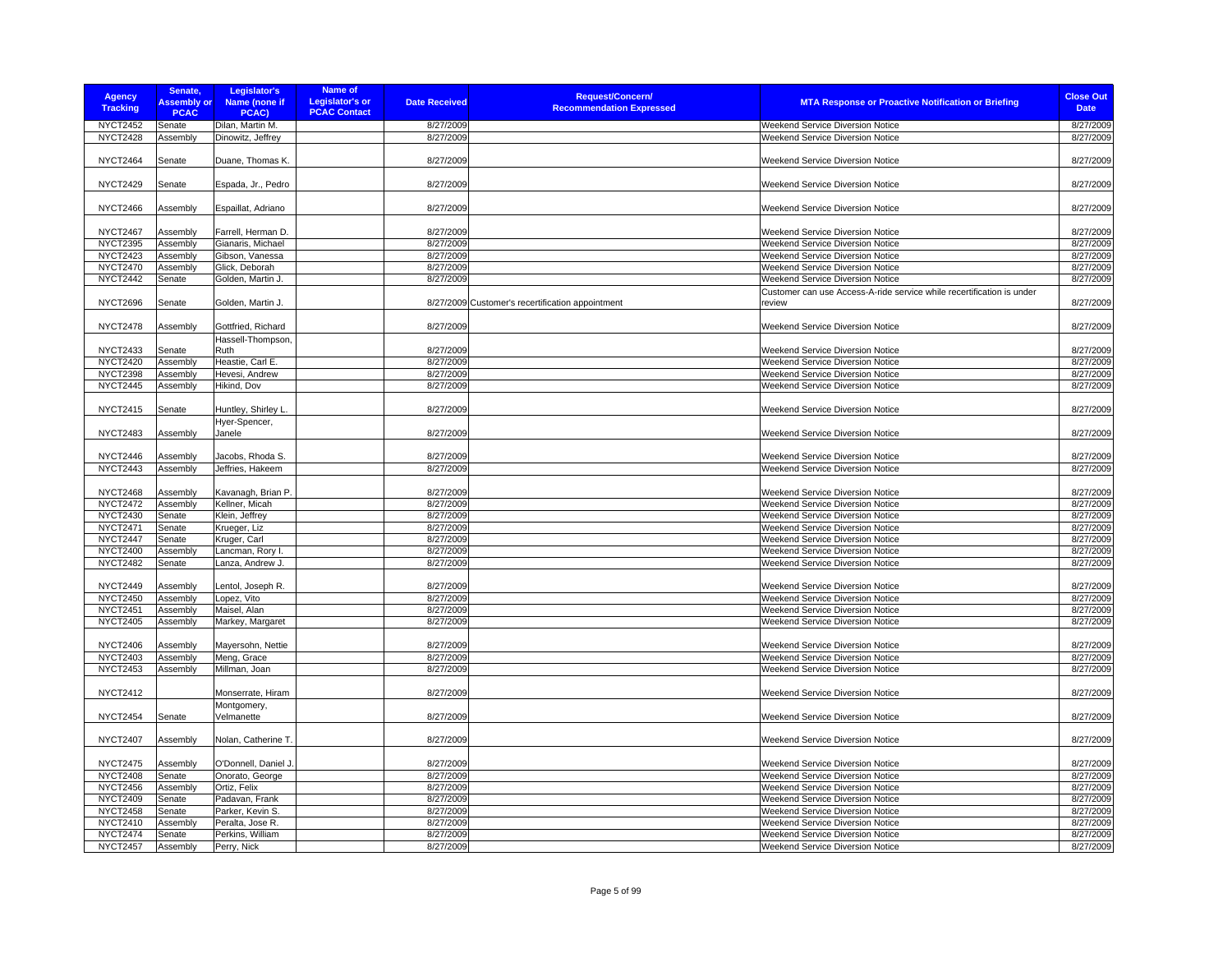| <b>Agency</b><br><b>Tracking</b>   | Senate,<br><b>Assembly or</b><br><b>PCAC</b> | Legislator's<br>Name (none if<br>PCAC) | Name of<br><b>Legislator's or</b><br><b>PCAC Contact</b> | <b>Date Received</b>   | <b>Request/Concern/</b><br><b>Recommendation Expressed</b>                                                            | <b>MTA Response or Proactive Notification or Briefing</b>                                                                                                                                                                                                                                                                                                            | <b>Close Out</b><br><b>Date</b> |
|------------------------------------|----------------------------------------------|----------------------------------------|----------------------------------------------------------|------------------------|-----------------------------------------------------------------------------------------------------------------------|----------------------------------------------------------------------------------------------------------------------------------------------------------------------------------------------------------------------------------------------------------------------------------------------------------------------------------------------------------------------|---------------------------------|
|                                    |                                              |                                        |                                                          |                        |                                                                                                                       |                                                                                                                                                                                                                                                                                                                                                                      |                                 |
| <b>NYCT2411</b><br><b>NYCT2421</b> | Assembly<br>Assembly                         | Pheffer, Audrey I.<br>Rivera, Jose     |                                                          | 8/27/2009<br>8/27/2009 |                                                                                                                       | <b>Weekend Service Diversion Notice</b><br>Weekend Service Diversion Notice                                                                                                                                                                                                                                                                                          | 8/27/2009<br>8/27/2009          |
| <b>NYCT2432</b>                    | Assembly                                     | Rivera, Naomi                          |                                                          | 8/27/2009              |                                                                                                                       | Weekend Service Diversion Notice                                                                                                                                                                                                                                                                                                                                     | 8/27/2009                       |
| <b>NYCT2431</b>                    | Assembly                                     | Rivera, Peter M.                       |                                                          | 8/27/2009              |                                                                                                                       | Weekend Service Diversion Notice                                                                                                                                                                                                                                                                                                                                     | 8/27/2009                       |
|                                    |                                              |                                        |                                                          |                        |                                                                                                                       |                                                                                                                                                                                                                                                                                                                                                                      |                                 |
| <b>NYCT2448</b>                    | Assembly                                     | Robinson, Annette                      |                                                          | 8/27/2009              |                                                                                                                       | Weekend Service Diversion Notice                                                                                                                                                                                                                                                                                                                                     | 8/27/2009                       |
| <b>NYCT2469</b>                    | Assembly                                     | Rosenthal, Linda B                     |                                                          | 8/27/2009              |                                                                                                                       | Weekend Service Diversion Notice                                                                                                                                                                                                                                                                                                                                     | 8/27/2009                       |
| <b>NYCT2461</b>                    | Senate                                       | Sampson, John                          |                                                          | 8/27/2009              |                                                                                                                       | Weekend Service Diversion Notice                                                                                                                                                                                                                                                                                                                                     | 8/27/2009                       |
| <b>NYCT2484</b>                    | Senate                                       | Savino, Diane                          |                                                          | 8/27/2009              |                                                                                                                       | Weekend Service Diversion Notice                                                                                                                                                                                                                                                                                                                                     | 8/27/2009                       |
| <b>NYCT2413</b>                    | Assembly                                     | Scarborough,<br>William                |                                                          | 8/27/2009              |                                                                                                                       | Weekend Service Diversion Notice                                                                                                                                                                                                                                                                                                                                     | 8/27/2009                       |
| <b>NYCT2473</b>                    | Senate                                       | Schneiderman, Eric                     |                                                          | 8/27/2009              |                                                                                                                       | Weekend Service Diversion Notice                                                                                                                                                                                                                                                                                                                                     | 8/27/2009                       |
| <b>NYCT2414</b>                    | Assembly                                     | Seminerio, Anthony                     |                                                          | 8/27/2009              |                                                                                                                       | Weekend Service Diversion Notice                                                                                                                                                                                                                                                                                                                                     | 8/27/2009                       |
| <b>NYCT2434</b>                    | Senate                                       | Serrano, Jose M.                       |                                                          | 8/27/2009              |                                                                                                                       | Weekend Service Diversion Notice                                                                                                                                                                                                                                                                                                                                     | 8/27/2009                       |
| <b>NYCT2476</b>                    | Assembly                                     | Silver, Sheldon                        |                                                          | 8/27/2009              |                                                                                                                       | Weekend Service Diversion Notice                                                                                                                                                                                                                                                                                                                                     | 8/27/2009                       |
| <b>NYCT2418</b>                    | Senate                                       | Smith, Malcolm A.                      |                                                          | 8/27/2009              |                                                                                                                       | Weekend Service Diversion Notice                                                                                                                                                                                                                                                                                                                                     | 8/27/2009                       |
|                                    |                                              |                                        |                                                          |                        |                                                                                                                       |                                                                                                                                                                                                                                                                                                                                                                      |                                 |
| <b>NYCT2462</b>                    | Senate                                       | Squadron, Daniel                       |                                                          | 8/27/2009              |                                                                                                                       | Weekend Service Diversion Notice                                                                                                                                                                                                                                                                                                                                     | 8/27/2009                       |
| <b>NYCT2417</b>                    |                                              | Stavisky, Toby Ann                     |                                                          | 8/27/2009              |                                                                                                                       | <b>Weekend Service Diversion Notice</b>                                                                                                                                                                                                                                                                                                                              | 8/27/2009                       |
| <b>NYCT2480</b>                    | Assembly                                     | Titone, Matthew                        |                                                          | 8/27/2009              |                                                                                                                       | Weekend Service Diversion Notice                                                                                                                                                                                                                                                                                                                                     | 8/27/2009                       |
| <b>NYCT2401</b>                    | Assembly                                     | Titus, Michele                         |                                                          | 8/27/2009              |                                                                                                                       | Weekend Service Diversion Notice                                                                                                                                                                                                                                                                                                                                     | 8/27/2009                       |
| <b>NYCT2481</b>                    | Assembly                                     | Tobacco, Louis R.                      |                                                          | 8/27/2009              |                                                                                                                       | Weekend Service Diversion Notice                                                                                                                                                                                                                                                                                                                                     | 8/27/2009                       |
| <b>NYCT2459</b>                    | Assembly                                     | Towns, Darryl C.                       |                                                          | 8/27/2009              |                                                                                                                       | Weekend Service Diversion Notice                                                                                                                                                                                                                                                                                                                                     | 8/27/2009                       |
| MTAHQ1041                          | Assembly                                     | Ways and Means<br>Majority             | Wilder, Katelyn                                          |                        | 8/27/2009 Questions relating to funding sources in the proposed Capital Plan.                                         | Emailed the answers to her questions.                                                                                                                                                                                                                                                                                                                                | 09/09/09                        |
|                                    |                                              | Weinstein, Helene                      |                                                          |                        |                                                                                                                       |                                                                                                                                                                                                                                                                                                                                                                      |                                 |
| <b>NYCT2460</b><br><b>NYCT2404</b> | Assembly<br>Assembly                         | Weprin, Mark                           |                                                          | 8/27/2009<br>8/27/2009 |                                                                                                                       | Weekend Service Diversion Notice<br>Weekend Service Diversion Notice                                                                                                                                                                                                                                                                                                 | 8/27/2009<br>8/27/2009          |
|                                    |                                              |                                        |                                                          |                        |                                                                                                                       |                                                                                                                                                                                                                                                                                                                                                                      |                                 |
| <b>NYCT2477</b>                    | Assembly                                     | Wright, Keith L.T.                     |                                                          | 8/27/2009              |                                                                                                                       | Weekend Service Diversion Notice                                                                                                                                                                                                                                                                                                                                     | 8/27/2009                       |
| MTAHQ1042                          | Assembly                                     | Cathy Nolan                            | Reilly, Geri                                             |                        | 8/28/2009 Looking for booth closing list and an update on the Queensbridge Sea<br>Wall project                        | Emailed the booth closing list on 08/28/09. Staffer on Sea Wall project on<br>vacation and will get back to Geri with an update.                                                                                                                                                                                                                                     |                                 |
| <b>LIRR1155</b>                    | Senate                                       | Johnson, Craig                         | Lieber, Rafe                                             |                        | 08/28/09 Request for scope and estimate for Cherry Valley Road Bridge                                                 | Informed that scope and estimate being prepared                                                                                                                                                                                                                                                                                                                      | 08/28/09                        |
| <b>NYCT2500</b>                    | <b>PCAC</b>                                  |                                        | William Henderson                                        |                        | Notices at Smith/9th Sreet G station informing riders of stopping postion<br>8/28/2009 of G train on platform.        | Operations Planning staff has been assigned to get the accurate signs up<br>with arrows pointing in the right direction for the stopping postion of the G<br>train.                                                                                                                                                                                                  | 9/2/2009                        |
|                                    |                                              |                                        |                                                          |                        |                                                                                                                       |                                                                                                                                                                                                                                                                                                                                                                      |                                 |
| <b>NYCT2501</b>                    | <b>PCAC</b>                                  |                                        | William Henderson                                        |                        | 8/28/2009 M102 bus operator pulled bus away from curb                                                                 | Reported complaint to Buses for bus operator identification and interview<br>regarding incident; bus operator will be disciplined as appropriate.                                                                                                                                                                                                                    | 9/4/2009                        |
| <b>NYCT4530</b>                    | PCAC                                         |                                        | William Henderson                                        |                        | At subway plaform of Smith-9th Streets station, G stopping point notices<br>8/28/2009 need correction.                | Staff assigned to correct this problem as soon as possible.                                                                                                                                                                                                                                                                                                          | 9/2/2009                        |
| <b>LIRR1144</b>                    | <b>PCAC</b>                                  |                                        | Greenberg, Ira                                           |                        | 08/29/09 RFY regarding diesel emissions and Smart Way Transportation Program Information provided on diesel emissions |                                                                                                                                                                                                                                                                                                                                                                      | 08/31/09                        |
| <b>NYCT2504</b>                    | Assembly                                     | Bing, Jonathan                         | Adam Brickman                                            |                        | 8/31/2009 Requested information on 55th Street bus layover.                                                           | Provided history of layover.                                                                                                                                                                                                                                                                                                                                         | 9/3/2009                        |
|                                    |                                              |                                        |                                                          |                        |                                                                                                                       | Email sent detailing revision of service to Henry Hudson Parkway West                                                                                                                                                                                                                                                                                                |                                 |
| <b>Bus Co 937</b>                  | Assembly                                     | Dinowitz, Jeffrey                      | Martos, Randi                                            | 08/31/09               | Elimination of the BxM1 and BxM2 bus stop on Independence Ave at<br>West 239th St.                                    | and 239th Street, a short distance away to better serve the full time BxM1<br>and BxM2 travel path.                                                                                                                                                                                                                                                                  | 09/02/09                        |
| <b>NYCT2691</b>                    | Assembly                                     | Farrell, Herman D.                     |                                                          |                        | 8/31/2009 Customer's call that M2 Guide-A-Ride is covered with graffiti                                               | Information forwarded to group for cleaning/replacement.                                                                                                                                                                                                                                                                                                             | 8/31/2009                       |
| <b>NYCT2495</b>                    | Assembly                                     | Heastie, Carl E.                       | Ms. Brook                                                |                        | 8/31/2009 Request for site visit to address constituent complaints                                                    | Visit set up for 9/10/09. NYC Transit's Government and Community<br>Relations, CPM and MTA Real Estate met with Assemblyman Heastie and<br>residents of Fox Terrace to discuss their claim of damage to their homes<br>due to vibration from the Dyre Ave. train line adjacent to their homes.<br>NYCT will conduct tests to determine the validity of these claims. | 9/10/2009                       |
| MTAHQ1043                          | Senate                                       | Johnson, Craig                         | Lieber, Rafe                                             |                        | 8/31/2009 Asked a question about Sag Harbor.                                                                          | Returned call and answered question.                                                                                                                                                                                                                                                                                                                                 | 09/08/09                        |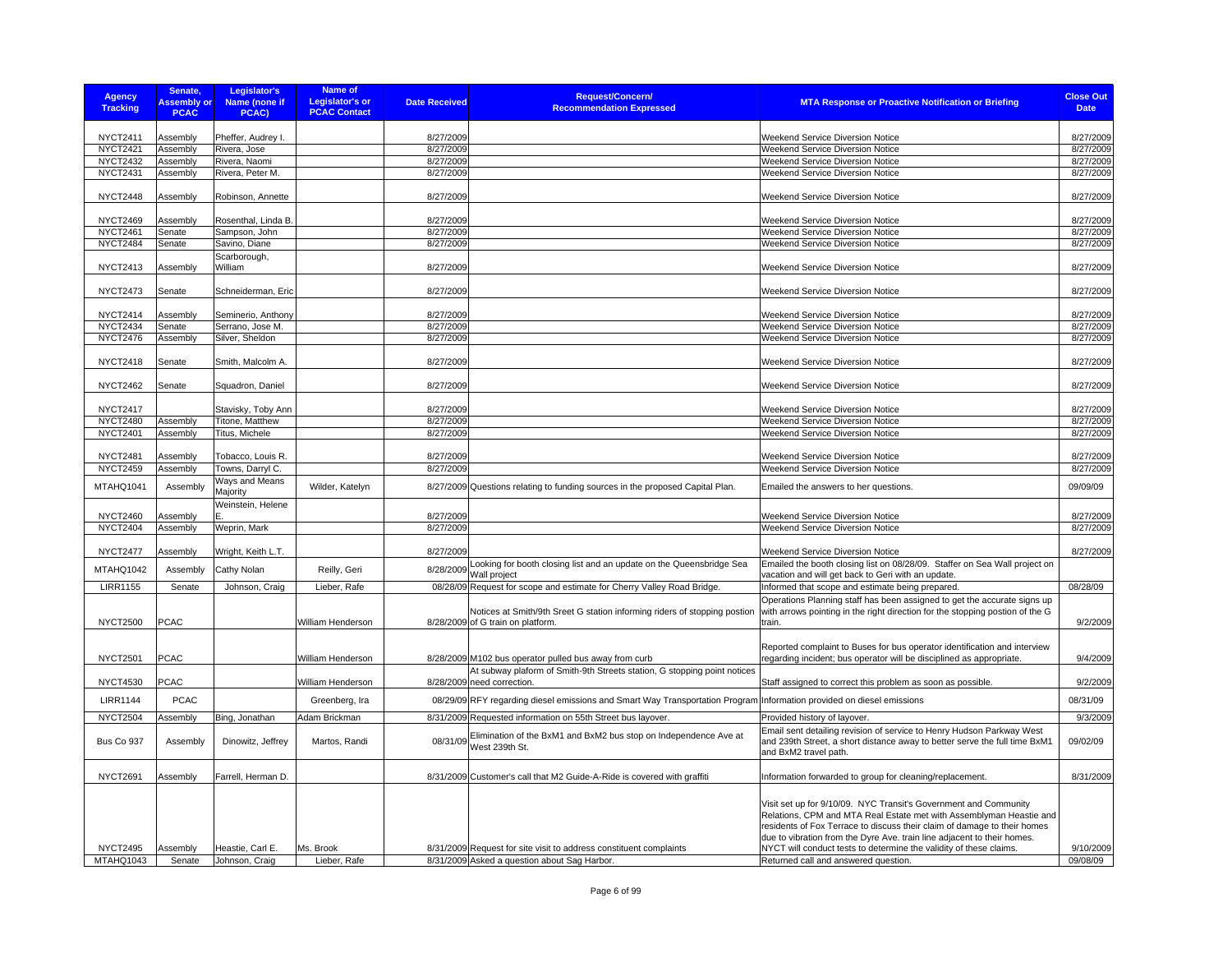| <b>Agency</b><br><b>Tracking</b> | Senate,<br><b>Assembly or</b><br><b>PCAC</b> | Legislator's<br>Name (none if<br>PCAC) | Name of<br><b>Legislator's or</b><br><b>PCAC Contact</b> | <b>Date Received</b> | <b>Request/Concern/</b><br><b>Recommendation Expressed</b>                                                                                                                                      | <b>MTA Response or Proactive Notification or Briefing</b>                                                          | <b>Close Out</b><br><b>Date</b>             |
|----------------------------------|----------------------------------------------|----------------------------------------|----------------------------------------------------------|----------------------|-------------------------------------------------------------------------------------------------------------------------------------------------------------------------------------------------|--------------------------------------------------------------------------------------------------------------------|---------------------------------------------|
| NYCT2692                         | Senate                                       | Lanza, Andrew J.                       |                                                          |                      | 8/31/2009 Customer denied Access-A-Ride                                                                                                                                                         | Explained appeal process and advised customer to appeal                                                            | 8/31/2009                                   |
| <b>LIRR1141</b>                  | Senate                                       | Skelos, Dean                           | Smith, Sandy                                             | 08/31/09             | Information requested regarding why monthly tickets are stamped "M" or<br>'F" and not transferable within families.                                                                             | <b>Explanation provided</b>                                                                                        | 09/17/09                                    |
| NYCT2695                         | Assembly                                     | Tobacco, Louis R.                      |                                                          |                      | 8/31/2009 Expediting paratransit eligibility for customer                                                                                                                                       | Certifier date was moved to September 2, 09                                                                        | 8/31/2009                                   |
| <b>LIRR1138</b>                  | <b>PCAC</b>                                  |                                        | Michaels, Maureen                                        |                      | Complaint that LIRR is not 100% in State of Good Repair as indicated,<br>08/31/09 lack of a parking strategy and Information requested Mets Willets Point<br>Station renovation and Kew Gardens | Information and clarification provided                                                                             | 8/31/2009<br>Ltr 9/11/09<br>Mtg             |
| <b>LIRR1142</b>                  | <b>PCAC</b>                                  |                                        | Wells, Janice                                            | 08/31/09             | Complaint from rider on ticket punching and verification that a ticket was<br>in fact punched correctly. Also requested status of written response                                              | Information provided regarding ticket punching policies and status that<br>formal response was sent to rider.      | 09/02/09 -<br>Email<br>08/19/09 -<br>Letter |
| <b>LIRR1143</b>                  | <b>PCAC</b>                                  |                                        | Wells, Janice                                            | 08/31/09             | Complaint from a rider regarding Hicksville station escalator has been<br>non-working.                                                                                                          | Information provided on status of escalator outage and repairs.                                                    | 09/01/09                                    |
| <b>MNR1046</b>                   | Assembly                                     | Galef, Sandy                           | Dana Levenberg                                           | 9/1/2009             | Forwarded e-mail from constituent complaining about late night<br>construction.                                                                                                                 | Sent e-mail explaining night work was necessary because work in question<br>could only be done at night.           | 9/1/2009                                    |
| <b>LIRR1154</b>                  | Senate                                       | Marcellino, Carl                       |                                                          | 09/01/09             |                                                                                                                                                                                                 | Informed office - notification for vegetation management                                                           | 09/01/09                                    |
| B&T911                           | Senate                                       | Squadron, Daniel                       | John Raskin                                              |                      | 09/01/09 Request for Security Tour of B'klyn-Battery Tunnel.                                                                                                                                    | Senator and his aides were given tour of facility on Oct. 27th.                                                    | 10/27/09                                    |
| <b>LIRR1153</b>                  | Assembly                                     | Walker, Rob                            |                                                          | 09/01/09             |                                                                                                                                                                                                 | Informed office - notification for vegetation management                                                           | 09/01/09                                    |
| MTAHQ1044                        | Assembly                                     | <b>Barbra Clark</b>                    |                                                          | 9/2/2009             | Has questions about a station in her district and wants staff to come see                                                                                                                       | Scheduled a tour with the Assemblywoman for 09/18/09                                                               | 09/09/09                                    |
| <b>NYCT2693</b>                  | Assembly                                     | Mayersohn, Nettie                      |                                                          |                      | 9/2/2009 Time spent on Access-A-Ride vehicle                                                                                                                                                    | Investigation done and length of time of the trips was within ride-time<br>quidelines.                             | 9/2/2009                                    |
|                                  |                                              |                                        |                                                          |                      |                                                                                                                                                                                                 | NYCT President wrote to the Assembly Member describing the planned                                                 |                                             |
| <b>NYCT2866</b>                  | Assembly                                     | O'Donnell, Daniel J                    |                                                          | 9/2/2009             |                                                                                                                                                                                                 | reductions in station agents at stations in his district and explaining the<br>rationale behind the staffing plan. | 9/24/2009                                   |
| <b>NYCT2694</b>                  | Assembly                                     | Perry, Nick                            |                                                          |                      | Customer wants to fund installation of MetroCard equipment on Access-<br>9/2/2009 a-Ride vehicles.                                                                                              | MTA staff spoke with the Assembly office about the customer's request.                                             | 9/2/2009                                    |
| MTAHQ1045                        | Assembly                                     | <b>Richard Brodsky</b>                 | McLaughlin, Mike                                         |                      | 9/2/2009 Following up with additional questions on bus fare.                                                                                                                                    | Email with full explanation sent.                                                                                  | 09/09/09                                    |
| <b>NYCT2502</b>                  | <b>PCAC</b>                                  |                                        | William Henderson                                        |                      | Requests quest speaker to discuss Station Conditions Assessment at<br>9/2/2009 9/24 Meeting of the NYCT Riders Council Meeting                                                                  | Speaker scheduled and attended.                                                                                    | 9/24/2009                                   |
| <b>NYCT2697</b>                  | <b>PCAC</b>                                  |                                        |                                                          |                      | 9/2/2009 Bus operator commendation                                                                                                                                                              | Advised that information will be forwarded to appropriate depot                                                    | 9/2/2009                                    |
| <b>NYCT3500</b>                  | <b>PCAC</b>                                  |                                        |                                                          |                      | PCAC member called to place a complaint about a bus operator on the<br>9/2/2009 M98 not offering to tie down a wheelchair                                                                       | Information was sent to SVP of buses so the bus operator can be<br>reinstructed.                                   | 9/3/2009                                    |
| <b>NYCT3501</b>                  | <b>PCAC</b>                                  |                                        |                                                          |                      | 9/2/2009 PCAC member called to said bus operator knowingly left her at bus stop. Information was forwarded to Senior Vice President of buses to handle.                                         |                                                                                                                    | 9/3/2009                                    |
| <b>NYCT3507</b>                  | <b>PCAC</b>                                  |                                        |                                                          |                      | 9/2/2009 Commendation for a Bus Operator.                                                                                                                                                       | The information was forwarded to buses.                                                                            | 9/2/2009                                    |
| <b>MNR1047</b>                   | Assembly                                     | Arroyo, Carmen                         |                                                          | 9/3/2009             |                                                                                                                                                                                                 | Sent letter announcing the reintroduction of the Penn Station Access<br>environmental analysis to the public.      | 9/3/2009                                    |
| <b>MNR1048</b>                   | Assembly                                     | Aubry, Jeffrion                        |                                                          | 9/3/2009             |                                                                                                                                                                                                 | Sent letter announcing the reintroduction of the Penn Station Access<br>environmental analysis to the public.      | 9/3/2009                                    |
| <b>MNR1050</b>                   | Assembly                                     | Ball, Greg                             |                                                          | 9/3/2009             |                                                                                                                                                                                                 | Sent letter announcing the reintroduction of the Penn Station Access<br>environmental analysis to the public.      | 9/3/2009                                    |
| MNR1051                          | Assembly                                     | Benedetto, Michael                     |                                                          | 9/3/2009             |                                                                                                                                                                                                 | Sent letter announcing the reintroduction of the Penn Station Access<br>environmental analysis to the public.      | 9/3/2009                                    |
| MNR1052                          | Assembly                                     | Benjamin, Michael                      |                                                          | 9/3/2009             |                                                                                                                                                                                                 | Sent letter announcing the reintroduction of the Penn Station Access<br>environmental analysis to the public.      | 9/3/2009                                    |
| MNR1053                          | Assembly                                     | Bing, Jonathan                         |                                                          | 9/3/2009             |                                                                                                                                                                                                 | Sent letter announcing the reintroduction of the Penn Station Access<br>environmental analysis to the public.      | 9/3/2009                                    |
| <b>MNR1094</b>                   | Senate                                       | Bonacic, John                          |                                                          | 9/3/2009             |                                                                                                                                                                                                 | Sent letter announcing the reintroduction of the Penn Station Access<br>environmental analysis to the public.      | 9/3/2009                                    |
| <b>MNR1054</b>                   | Assembly                                     | Bradley, Adam                          |                                                          | 9/3/2009             |                                                                                                                                                                                                 | Sent letter announcing the reintroduction of the Penn Station Access<br>environmental analysis to the public.      | 9/3/2009                                    |
| MTAHQ1048                        | Senate                                       | <b>Brian Foley</b>                     |                                                          |                      | 9/3/2009 Requested a briefing on second track.                                                                                                                                                  | Meeting is being scheduled.                                                                                        |                                             |
| <b>MNR1055</b>                   | Assembly                                     | Brodsky, Richard                       |                                                          | 9/3/2009             |                                                                                                                                                                                                 | Sent letter announcing the reintroduction of the Penn Station Access<br>environmental analysis to the public.      | 9/3/2009                                    |
| <b>MNR1056</b>                   | Assembly                                     | Cahill, Kevin                          |                                                          | 9/3/2009             |                                                                                                                                                                                                 | Sent letter announcing the reintroduction of the Penn Station Access<br>environmental analysis to the public.      | 9/3/2009                                    |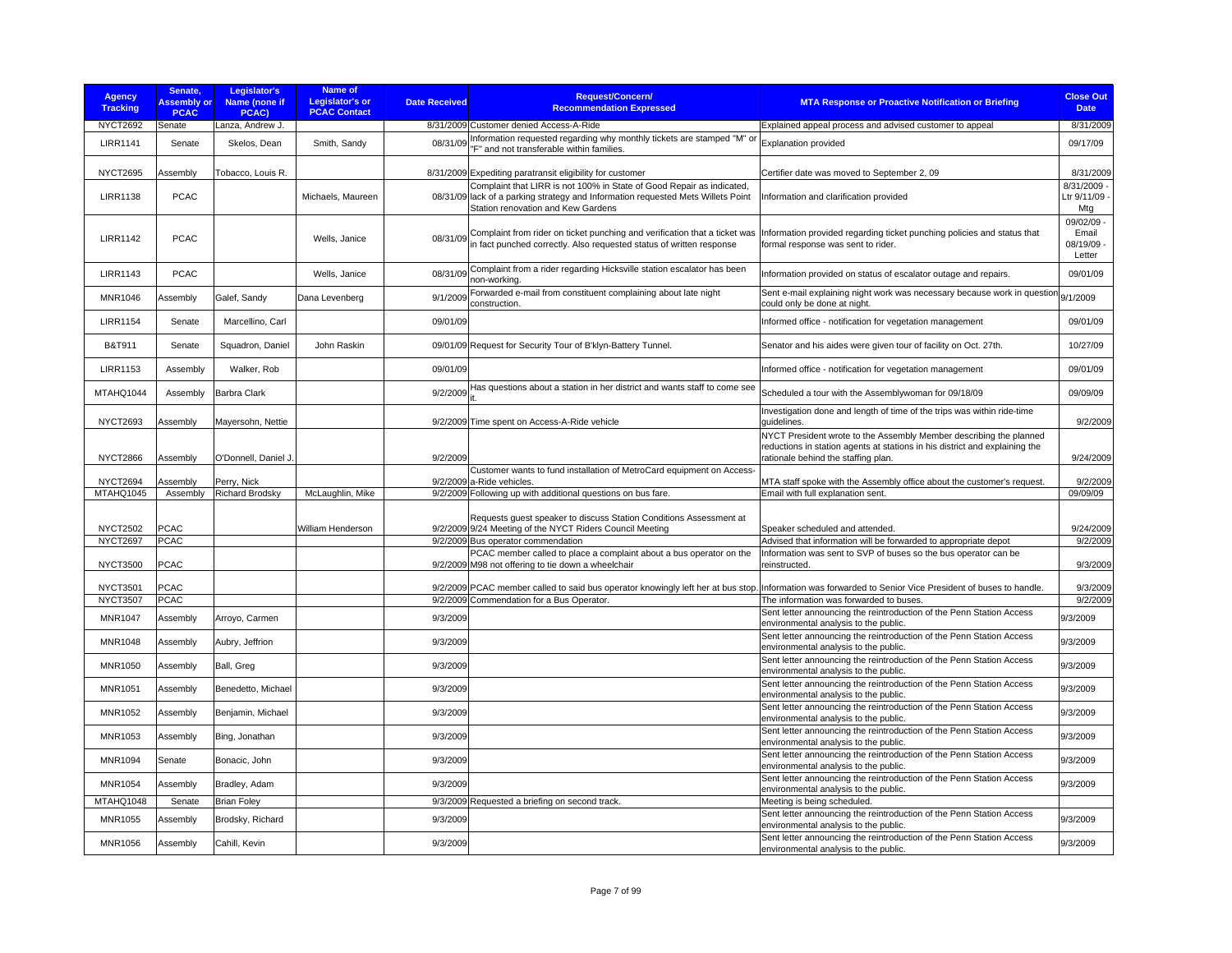| <b>Agency</b><br><b>Tracking</b> | Senate,<br><b>Assembly or</b><br><b>PCAC</b> | Legislator's<br>Name (none if<br>PCAC) | Name of<br><b>Legislator's or</b><br><b>PCAC Contact</b> | <b>Date Received</b> | <b>Request/Concern/</b><br><b>Recommendation Expressed</b>            | <b>MTA Response or Proactive Notification or Briefing</b>                                                                                        | <b>Close Out</b><br><b>Date</b> |
|----------------------------------|----------------------------------------------|----------------------------------------|----------------------------------------------------------|----------------------|-----------------------------------------------------------------------|--------------------------------------------------------------------------------------------------------------------------------------------------|---------------------------------|
| <b>MNR1057</b>                   | Assembly                                     | Calhoun, Nancy                         |                                                          | 9/3/2009             |                                                                       | Sent letter announcing the reintroduction of the Penn Station Access<br>environmental analysis to the public.                                    | 9/3/2009                        |
| <b>MNR1058</b>                   | Assembly                                     | Castro, Nelson                         |                                                          | 9/3/2009             |                                                                       | Sent letter announcing the reintroduction of the Penn Station Access<br>environmental analysis to the public.                                    | 9/3/2009                        |
| MNR1059                          | Assembly                                     | Crespo, Marcus                         |                                                          | 9/3/2009             |                                                                       | Sent letter announcing the reintroduction of the Penn Station Access<br>environmental analysis to the public.                                    | 9/3/2009                        |
| MNR1095                          | Senate                                       | Diaz, Sr., Ruben                       |                                                          | 9/3/2009             |                                                                       | Sent letter announcing the reintroduction of the Penn Station Access<br>environmental analysis to the public.                                    | 9/3/2009                        |
| <b>MNR1096</b>                   | Senate                                       | Dilan, Martin<br>Malave                |                                                          | 9/3/2009             |                                                                       | Sent letter announcing the reintroduction of the Penn Station Access<br>environmental analysis to the public.                                    | 9/3/2009                        |
| <b>MNR1060</b>                   | Assembly                                     | Dinowitz, Jeffrey                      |                                                          | 9/3/2009             |                                                                       | Sent letter announcing the reintroduction of the Penn Station Access<br>environmental analysis to the public.                                    | 9/3/2009                        |
| <b>MNR1097</b>                   | Senate                                       | Duane, Thomas K.                       |                                                          | 9/3/2009             |                                                                       | Sent letter announcing the reintroduction of the Penn Station Access<br>environmental analysis to the public.                                    | 9/3/2009                        |
| <b>MNR1098</b>                   | Senate                                       | Espada, Jr., Pedro                     |                                                          | 9/3/2009             |                                                                       | Sent letter announcing the reintroduction of the Penn Station Access<br>environmental analysis to the public.                                    | 9/3/2009                        |
| <b>MNR1061</b>                   | Assembly                                     | Espaillat, Adriano                     |                                                          | 9/3/2009             |                                                                       | Sent letter announcing the reintroduction of the Penn Station Access<br>environmental analysis to the public.                                    | 9/3/2009                        |
| MNR1062                          | Assembly                                     | Farrell, Jr., Herman                   |                                                          | 9/3/2009             |                                                                       | Sent letter announcing the reintroduction of the Penn Station Access<br>environmental analysis to the public.                                    | 9/3/2009                        |
| MTAHQ1046                        | Senate                                       | Foley, Brian X.                        |                                                          | $9/3/2009$ Plan.     | Requested a briefing on Second Track and an overview of the Capital   | Conducted a briefing.                                                                                                                            | 09/30/09                        |
| MNR1063                          | Assembly                                     | Galef, Sandra                          |                                                          | 9/3/2009             |                                                                       | Sent letter announcing the reintroduction of the Penn Station Access<br>environmental analysis to the public.                                    | 9/3/2009                        |
| <b>MNR1064</b>                   | Assembly                                     | Gianaris, Michael                      |                                                          | 9/3/2009             |                                                                       | Sent letter announcing the reintroduction of the Penn Station Access<br>environmental analysis to the public.                                    | 9/3/2009                        |
| <b>MNR1065</b>                   | Assembly                                     | Gibson, Vanessa                        |                                                          | 9/3/2009             |                                                                       | Sent letter announcing the reintroduction of the Penn Station Access<br>environmental analysis to the public.                                    | 9/3/2009                        |
| <b>MNR1066</b>                   | Assembly                                     | Glick, Deborah                         |                                                          | 9/3/2009             |                                                                       | Sent letter announcing the reintroduction of the Penn Station Access<br>environmental analysis to the public.                                    | 9/3/2009                        |
| <b>MNR1067</b>                   | Assembly                                     | Gottfried, Richard                     |                                                          | 9/3/2009             |                                                                       | Sent letter announcing the reintroduction of the Penn Station Access<br>environmental analysis to the public.                                    | 9/3/2009                        |
| <b>MNR1068</b>                   | Assembly                                     | Gunther, Aileen                        |                                                          | 9/3/2009             |                                                                       | Sent letter announcing the reintroduction of the Penn Station Access<br>environmental analysis to the public.                                    | 9/3/2009                        |
| MNR1099                          | Senate                                       | Hassell-Thompson,<br>Ruth              |                                                          | 9/3/2009             |                                                                       | Sent letter announcing the reintroduction of the Penn Station Access<br>environmental analysis to the public.                                    | 9/3/2009                        |
| NYCT2544                         | Senate                                       | Hassell-Thompson,<br>Ruth              |                                                          | 9/3/2009             |                                                                       | Weekend Service Diversion Notice                                                                                                                 | 9/3/2009                        |
| NYCT2531                         | Assembly                                     | Heastie, Carl E.                       |                                                          | 9/3/2009             |                                                                       | Weekend Service Diversion Notice                                                                                                                 | 9/3/2009                        |
| MNR1069                          | Assembly                                     | Heastie, Carl E.                       |                                                          | 9/3/2009             |                                                                       | Sent letter announcing the reintroduction of the Penn Station Access<br>environmental analysis to the public.                                    | 9/3/2009                        |
| MNR1070                          | Assembly                                     | Jaffee, Ellen                          |                                                          | 9/3/2009             |                                                                       | Sent letter announcing the reintroduction of the Penn Station Access<br>environmental analysis to the public.                                    | 9/3/2009                        |
| MNR1071                          | Assembly                                     | Kavanagh, Brian                        |                                                          | 9/3/2009             |                                                                       | Sent letter announcing the reintroduction of the Penn Station Access<br>environmental analysis to the public.                                    | 9/3/2009                        |
| <b>MNR1072</b>                   | Assembly                                     | Kellner, Micah                         |                                                          | 9/3/2009             |                                                                       | Sent letter announcing the reintroduction of the Penn Station Access<br>environmental analysis to the public.                                    | 9/3/2009                        |
|                                  |                                              |                                        |                                                          |                      |                                                                       | Informed that service reduction in Fall 2009 bus schedule is due to<br>decreased in ridership on M15. Will continue to monitor route and provide |                                 |
| <b>NYCT2596</b>                  | Assembly                                     | Kellner, Micah                         | Ashley Roberts                                           |                      | 9/3/2009 Questions on M15 service reduction in Fall 2009 bus schedule | additional service if needed.                                                                                                                    | 9/8/2009                        |
| <b>MNR1100</b>                   | Senate                                       | Klein, Jeffrey                         |                                                          | 9/3/2009             |                                                                       | Sent letter announcing the reintroduction of the Penn Station Access<br>environmental analysis to the public.                                    | 9/3/2009                        |
| <b>MNR1101</b>                   | Senate                                       | Krueger, Liz                           |                                                          | 9/3/2009             |                                                                       | Sent letter announcing the reintroduction of the Penn Station Access<br>environmental analysis to the public.                                    | 9/3/2009                        |
| <b>NYCT2698</b>                  | Senate                                       | Krueger, Liz                           |                                                          |                      | 9/3/2009 Senior health fair                                           | Confirmed Access-A-Ride presence at the event and forwarded invitatioin<br>to the Reduced Fare MetroCard office.                                 | 9/4/2009                        |
| MNR1102                          | Senate                                       | Larkin, William                        |                                                          | 9/3/2009             |                                                                       | Sent letter announcing the reintroduction of the Penn Station Access<br>environmental analysis to the public.                                    | 9/3/2009                        |
| <b>MNR1073</b>                   | Assembly                                     | Latimer, George                        |                                                          | 9/3/2009             |                                                                       | Sent letter announcing the reintroduction of the Penn Station Access<br>environmental analysis to the public.                                    | 9/3/2009                        |
| <b>MNR1103</b>                   | Senate                                       | Leibell, III, Vincent                  |                                                          | 9/3/2009             |                                                                       | Sent letter announcing the reintroduction of the Penn Station Access<br>environmental analysis to the public.                                    | 9/3/2009                        |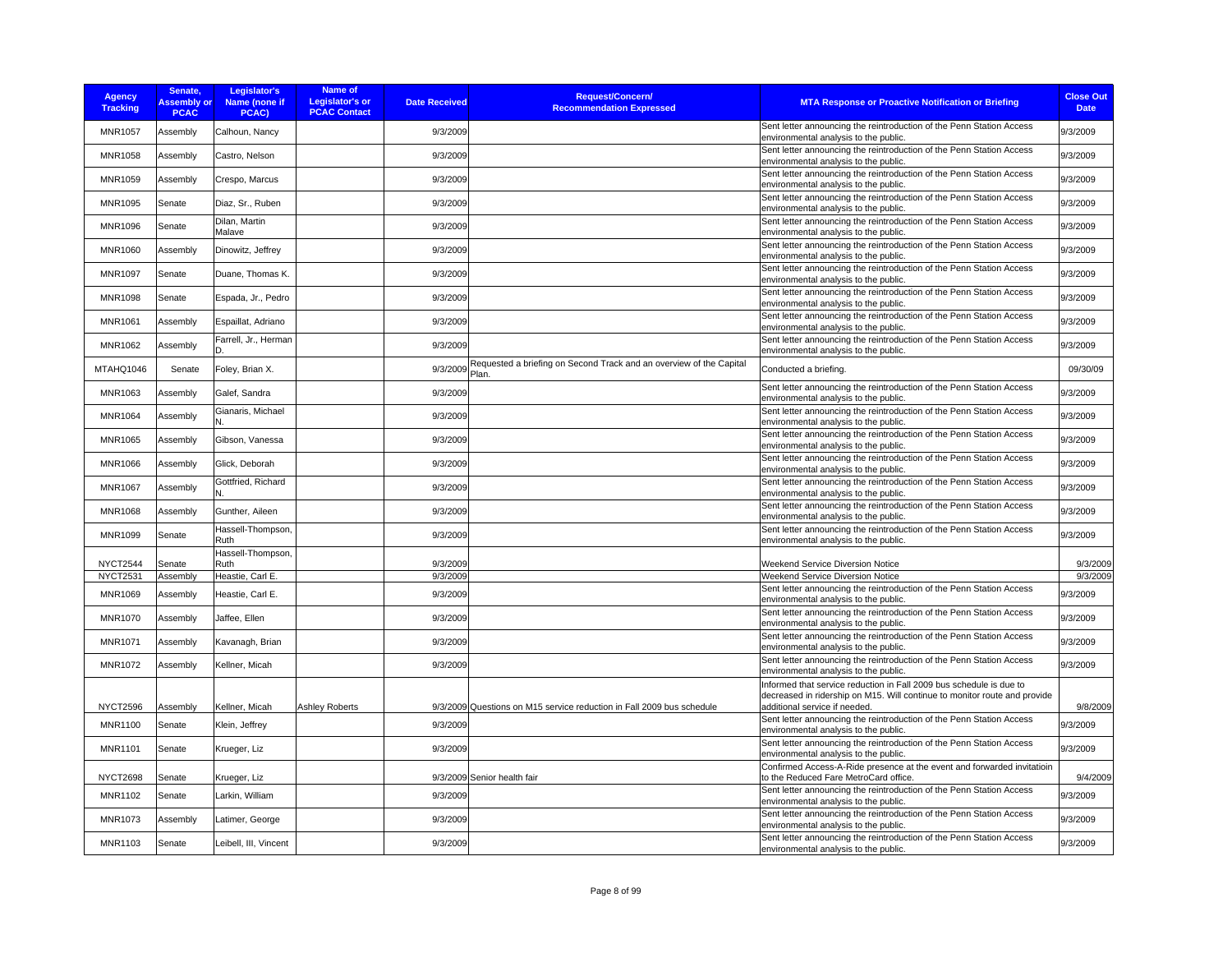| <b>Agency</b><br><b>Tracking</b> | Senate,<br><b>Assembly or</b><br><b>PCAC</b> | Legislator's<br>Name (none if<br>PCAC) | <b>Name of</b><br><b>Legislator's or</b><br><b>PCAC Contact</b> | <b>Date Received</b> | <b>Request/Concern/</b><br><b>Recommendation Expressed</b>                                                                                                      | <b>MTA Response or Proactive Notification or Briefing</b>                                                                | <b>Close Out</b><br><b>Date</b> |
|----------------------------------|----------------------------------------------|----------------------------------------|-----------------------------------------------------------------|----------------------|-----------------------------------------------------------------------------------------------------------------------------------------------------------------|--------------------------------------------------------------------------------------------------------------------------|---------------------------------|
| <b>MNR1074</b>                   | Assembly                                     | Lentol, Joseph                         |                                                                 | 9/3/2009             |                                                                                                                                                                 | Sent letter announcing the reintroduction of the Penn Station Access<br>environmental analysis to the public.            | 9/3/2009                        |
| <b>MNR1075</b>                   | Assembly                                     | Lopez, Vito J.                         |                                                                 | 9/3/2009             |                                                                                                                                                                 | Sent letter announcing the reintroduction of the Penn Station Access<br>environmental analysis to the public.            | 9/3/2009                        |
| <b>MNR1076</b>                   | Assembly                                     | Miller, Joel                           |                                                                 | 9/3/2009             |                                                                                                                                                                 | Sent letter announcing the reintroduction of the Penn Station Access<br>environmental analysis to the public.            | 9/3/2009                        |
| <b>MNR1088</b>                   | Assembly                                     | Miller, Michael                        |                                                                 | 9/3/2009             |                                                                                                                                                                 | Sent letter announcing the reintroduction of the Penn Station Access<br>environmental analysis to the public.            | 9/3/2009                        |
| <b>MNR1077</b>                   | Assembly                                     | Molinaro, Marcus                       |                                                                 | 9/3/2009             |                                                                                                                                                                 | Sent letter announcing the reintroduction of the Penn Station Access<br>environmental analysis to the public.            | 9/3/2009                        |
| <b>MNR1104</b>                   | Senate                                       | Montgomery,<br>Velmanette              |                                                                 | 9/3/2009             |                                                                                                                                                                 | Sent letter announcing the reintroduction of the Penn Station Access<br>environmental analysis to the public.            | 9/3/2009                        |
| <b>MNR1105</b>                   | Senate                                       | Morahan, Thomas                        |                                                                 | 9/3/2009             |                                                                                                                                                                 | Sent letter announcing the reintroduction of the Penn Station Access<br>environmental analysis to the public.            | 9/3/2009                        |
| <b>MNR1078</b>                   | Assembly                                     | Nolan Catherine T.                     |                                                                 | 9/3/2009             |                                                                                                                                                                 | Sent letter announcing the reintroduction of the Penn Station Access<br>environmental analysis to the public.            | 9/3/2009                        |
| MNR1079                          | Assembly                                     | O'Donnell, Daniel J.                   |                                                                 | 9/3/2009             |                                                                                                                                                                 | Sent letter announcing the reintroduction of the Penn Station Access<br>environmental analysis to the public.            | 9/3/2009                        |
| <b>MNR1106</b>                   | Senate                                       | Onorato, George                        |                                                                 | 9/3/2009             |                                                                                                                                                                 | Sent letter announcing the reintroduction of the Penn Station Access<br>environmental analysis to the public.            | 9/3/2009                        |
| <b>MNR1107</b>                   | Senate                                       | Oppenheimer, Suzi                      |                                                                 | 9/3/2009             |                                                                                                                                                                 | Sent letter announcing the reintroduction of the Penn Station Access<br>environmental analysis to the public.            | 9/3/2009                        |
| <b>MNR1080</b>                   | Assembly                                     | Paulin, Amy                            |                                                                 | 9/3/2009             |                                                                                                                                                                 | Sent letter announcing the reintroduction of the Penn Station Access<br>environmental analysis to the public.            | 9/3/2009                        |
| <b>MNR1108</b>                   | Senate                                       | Perkins, Bill                          |                                                                 | 9/3/2009             |                                                                                                                                                                 | Sent letter announcing the reintroduction of the Penn Station Access<br>environmental analysis to the public.            | 9/3/2009                        |
| <b>MNR1081</b>                   | Assembly                                     | Powell IV, Adam<br>Clayton             |                                                                 | 9/3/2009             |                                                                                                                                                                 | Sent letter announcing the reintroduction of the Penn Station Access<br>environmental analysis to the public.            | 9/3/2009                        |
| <b>MNR1082</b>                   | Assembly                                     | Pretlow, Gary                          |                                                                 | 9/3/2009             |                                                                                                                                                                 | Sent letter announcing the reintroduction of the Penn Station Access<br>environmental analysis to the public.            | 9/3/2009                        |
| MNR1083                          | Assembly                                     | Rabbitt, Ann                           |                                                                 | 9/3/2009             |                                                                                                                                                                 | Sent letter announcing the reintroduction of the Penn Station Access<br>environmental analysis to the public.            | 9/3/2009                        |
| <b>MNR1084</b>                   | Assembly                                     | Rivera, Jose                           |                                                                 | 9/3/2009             |                                                                                                                                                                 | Sent letter announcing the reintroduction of the Penn Station Access<br>environmental analysis to the public.            | 9/3/2009                        |
| <b>MNR1085</b>                   | Assembly                                     | Rivera, Naomi                          |                                                                 | 9/3/2009             |                                                                                                                                                                 | Sent letter announcing the reintroduction of the Penn Station Access<br>environmental analysis to the public.            | 9/3/2009                        |
| <b>MNR1086</b>                   | Assembly                                     | Rivera, Peter                          |                                                                 | 9/3/2009             |                                                                                                                                                                 | Sent letter announcing the reintroduction of the Penn Station Access<br>environmental analysis to the public.            | 9/3/2009                        |
| <b>NYCT2559</b>                  | Assembly                                     | Robinson, Annette                      |                                                                 | 9/3/2009             |                                                                                                                                                                 | Weekend Service Diversion Notice                                                                                         | 9/3/2009                        |
| <b>MNR1087</b>                   | Assembly                                     | Rosenthal, Linda B.                    |                                                                 | 9/3/2009             |                                                                                                                                                                 | Sent letter announcing the reintroduction of the Penn Station Access<br>environmental analysis to the public.            | 9/3/2009                        |
| <b>MNR1109</b>                   | Senate                                       | Saland, Stephen                        |                                                                 | 9/3/2009             |                                                                                                                                                                 | Sent letter announcing the reintroduction of the Penn Station Access<br>environmental analysis to the public.            | 9/3/2009                        |
| MTAHQ1047                        | Senate                                       | Saland, Stephen                        |                                                                 |                      | Requested meeting with MTA Board members to discuss impact of<br>9/3/2009 payroll tax on Mid-Hudson, capital projects for Metro North, Metro North<br>ridership | Briefing by MTA Board members on Capital Plan, impact of payroll tax on 9/3/2009<br>Hudson Valley, Metro North ridership |                                 |
| <b>MNR1110</b>                   | Senate                                       | Schneiderman, Eric                     |                                                                 | 9/3/2009             |                                                                                                                                                                 | Sent letter announcing the reintroduction of the Penn Station Access<br>environmental analysis to the public.            | 9/3/2009                        |
| <b>MNR1111</b>                   | Senate                                       | Serrano, Jose M.                       |                                                                 | 9/3/2009             |                                                                                                                                                                 | Sent letter announcing the reintroduction of the Penn Station Access<br>environmental analysis to the public.            | 9/3/2009                        |
| <b>MNR1089</b>                   | Assembly                                     | Silver, Sheldon                        |                                                                 | 9/3/2009             |                                                                                                                                                                 | Sent letter announcing the reintroduction of the Penn Station Access<br>environmental analysis to the public.            | 9/3/2009                        |
| <b>MNR1090</b>                   | Assembly                                     | Skartados, Frank                       |                                                                 | 9/3/2009             |                                                                                                                                                                 | Sent letter announcing the reintroduction of the Penn Station Access<br>environmental analysis to the public.            | 9/3/2009                        |
| <b>MNR1112</b>                   | Senate                                       | Smith, Malcolm A.                      |                                                                 | 9/3/2009             |                                                                                                                                                                 | Sent letter announcing the reintroduction of the Penn Station Access<br>environmental analysis to the public.            | 9/3/2009                        |
| MNR1091                          | Assembly                                     | Spano, Michael                         |                                                                 | 9/3/2009             |                                                                                                                                                                 | Sent letter announcing the reintroduction of the Penn Station Access<br>environmental analysis to the public.            | 9/3/2009                        |
| <b>MNR1113</b>                   | Senate                                       | Squadron, Daniel                       |                                                                 | 9/3/2009             |                                                                                                                                                                 | Sent letter announcing the reintroduction of the Penn Station Access<br>environmental analysis to the public.            | 9/3/2009                        |
| <b>MNR1114</b>                   | Senate                                       | Stavisky, Toby Ann                     |                                                                 | 9/3/2009             |                                                                                                                                                                 | Sent letter announcing the reintroduction of the Penn Station Access<br>environmental analysis to the public.            | 9/3/2009                        |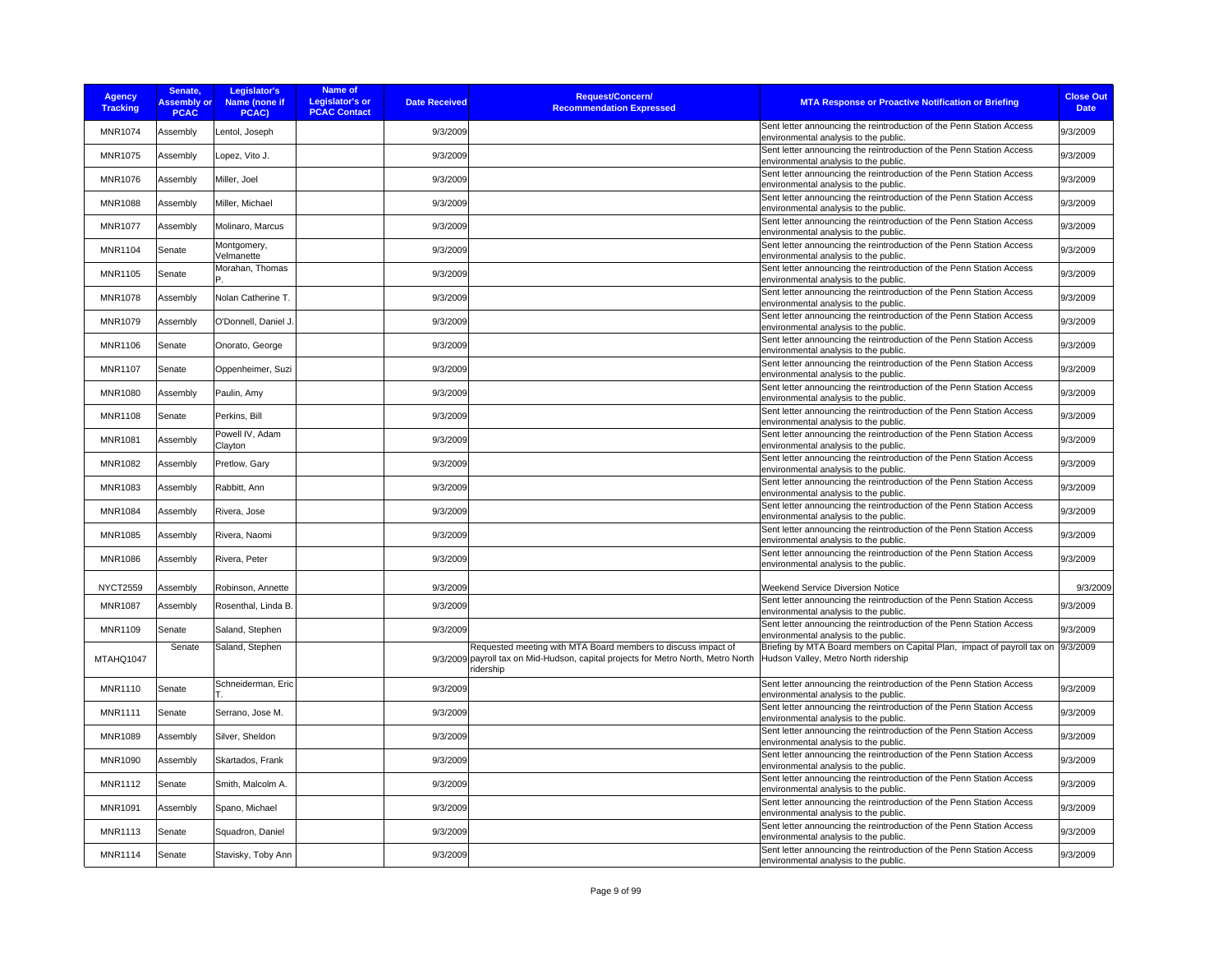| <b>Agency</b><br><b>Tracking</b>   | Senate.<br><b>Assembly or</b><br><b>PCAC</b> | Legislator's<br>Name (none if<br>PCAC) | <b>Name of</b><br><b>Legislator's or</b><br><b>PCAC Contact</b> | <b>Date Received</b> | <b>Request/Concern/</b><br><b>Recommendation Expressed</b>                                                                          | <b>MTA Response or Proactive Notification or Briefing</b>                                                                                                                                                                                                           | <b>Close Out</b><br><b>Date</b> |
|------------------------------------|----------------------------------------------|----------------------------------------|-----------------------------------------------------------------|----------------------|-------------------------------------------------------------------------------------------------------------------------------------|---------------------------------------------------------------------------------------------------------------------------------------------------------------------------------------------------------------------------------------------------------------------|---------------------------------|
| <b>MNR1115</b>                     | Senate                                       | Stewart-Cousins,<br>Andrea             |                                                                 | 9/3/2009             |                                                                                                                                     | Sent letter announcing the reintroduction of the Penn Station Access<br>environmental analysis to the public.                                                                                                                                                       | 9/3/2009                        |
| <b>NYCT2591</b>                    | Assembly                                     | Titone, Matthew                        |                                                                 | 9/3/2009             |                                                                                                                                     | <b>Weekend Service Diversion Notice</b>                                                                                                                                                                                                                             | 9/3/2009                        |
| MNR1092                            | Assembly                                     | Wright, Keith L.                       |                                                                 | 9/3/2009             |                                                                                                                                     | Sent letter announcing the reintroduction of the Penn Station Access<br>environmental analysis to the public.                                                                                                                                                       | 9/3/2009                        |
| <b>MNR1093</b>                     | Assembly                                     | Zebrowski, Kenneth                     |                                                                 | 9/3/2009             |                                                                                                                                     | Sent letter announcing the reintroduction of the Penn Station Access<br>environmental analysis to the public.                                                                                                                                                       | 9/3/2009                        |
| <b>NYCT3074</b>                    | Assembly                                     | Brennan, James                         |                                                                 |                      | 9/4/2009 Inquiry about settlement damage to a constituent.                                                                          | Settlement offer of \$1,144.22 represents 100% of estimated damage. If<br>not acceptable to constituent, she can initiate lawsuit within one year and<br>120 days of occurrence.                                                                                    | 10/15/2009                      |
| <b>NYCT4522</b>                    | Senate                                       | Montgomery,<br>Velmanette              |                                                                 |                      | 9/4/2009 Asked for installation of elevators at Utica Ave. station on A/C Line                                                      | Plans are underway to install elevators at this location under NYCT's Key<br>Station Program; escalators in design and anticipated construction award<br>in 2011.                                                                                                   |                                 |
|                                    |                                              |                                        |                                                                 |                      |                                                                                                                                     | Denied. Employee did not meet the standards for religious accommodation                                                                                                                                                                                             | 10/19/2009                      |
| Bus Co 938<br><b>LIRR1156</b>      | Senator<br>Senate                            | Sampson, John L.<br>Skelos, Dean       | LoCasio, Tom                                                    |                      | 09/04/09 Request for religious accommodation for Sunday RDO<br>09/04/09 Inquiry regarding bridge work.                              | under the law.<br>Provided timeline for work.                                                                                                                                                                                                                       | 09/10/09<br>09/04/09            |
|                                    |                                              |                                        | Hedges, Roman;                                                  |                      |                                                                                                                                     |                                                                                                                                                                                                                                                                     |                                 |
| MTAHQ1049                          | Assembly                                     | Ways and Means<br>Majority             | Threatte, Lonnie,<br>Wilder, Katelyn                            |                      | 9/4/2009 Requested an update on the M15 service changes.                                                                            | Emailed the review and the service change.                                                                                                                                                                                                                          | 09/09/09                        |
| <b>NYCT3502</b>                    | <b>PCAC</b>                                  |                                        |                                                                 |                      | 9/4/2009 Complaint about a bus driver                                                                                               | Information was forwarded to buses to be handled                                                                                                                                                                                                                    | 9/4/2009                        |
| <b>Bus Co 939</b>                  | Assembly                                     | Weprin, Mark S.                        | Gershman, Ari                                                   | 09/05/09             | Complaint received concerning old buses being used on the QM1A<br>express bus route                                                 | MTA Bus will arrange to have newer buses assigned to this route<br>periodically                                                                                                                                                                                     | 10/01/09                        |
| <b>Bus Co 942</b>                  | Senator                                      | Skelos, Dean                           | Smith, Sandi                                                    |                      | 09/06/09 Expressed concern about overcrowded conditions during AM peak<br>period on N65, a school special route from East Rockaway. | Extensive review by Road Operations confirmed that there is no<br>overcrowding on N65, but did recommend some re-spacing of the three<br>trips. This will be pursued in winter pick for Jan., but no overload in<br>conformance with loading guidelines at present. | 10/09/09                        |
| MTAHQ1050                          | Assembly                                     | Clark, Barbara                         | Grayton, Effie                                                  | 9/8/2009             | Set up a meeting among Assemblywoman Clark, MTA and LIRR<br>representative to visit and discuss Queens Village station.             | Meeting to be held on 9/18/09.                                                                                                                                                                                                                                      | 09/18/09                        |
| MTAHQ1051                          | Senate                                       | <b>Finance Majority</b>                | Ho, Janet                                                       | 9/8/2009             | Requested the fare tables that were passed by the MTA Board in March<br>2009.                                                       | Fare tables were emailed to Janet.                                                                                                                                                                                                                                  | 09/09/09                        |
| <b>LIRR1162</b>                    | Senate                                       | Foley, Brian                           | Davidman, Barbara                                               |                      | 09/08/09 Set up a meeting to discuss Capital Plan and Double Track                                                                  | Meeting canceled by Senator                                                                                                                                                                                                                                         | 09/08/09                        |
| <b>NYCT2704</b><br><b>NYCT2701</b> | Assembly<br><b>PCAC</b>                      | O'Donnell, Daniel J                    |                                                                 |                      | 9/8/2009 Constituent complaint about rodents at the Cathedral Pkwy Station<br>9/8/2009 Bus operator bypassed customer in wheelchair | An inspection was conducted. The platform garbage storage bins were<br>found to be damaged. The bins were replaced. A response was sent to<br>Assembly Member O'Donnell via post.<br>Bus operator was identified and appropriate action was taken                   | 9/14/2009<br>9/8/2009           |
| <b>NYCT2639</b>                    | Assembly                                     | Abbate, Peter J.                       |                                                                 | 9/9/2009             |                                                                                                                                     | Weekend Service Diversion Notice                                                                                                                                                                                                                                    | 9/9/2009                        |
| <b>NYCT2641</b>                    | Senate                                       | Adams, Eric                            |                                                                 | 9/9/2009             |                                                                                                                                     | <b>Weekend Service Diversion Notice</b>                                                                                                                                                                                                                             | 9/9/2009                        |
| <b>NYCT2620</b>                    | Senate                                       | Addabbo, Joseph                        |                                                                 | 9/9/2009             |                                                                                                                                     | <b>Weekend Service Diversion Notice</b>                                                                                                                                                                                                                             | 9/9/2009                        |
| <b>NYCT2623</b>                    | Assembly                                     | Arroyo, Carmen                         |                                                                 | 9/9/2009             |                                                                                                                                     | Weekend Service Diversion Notice                                                                                                                                                                                                                                    | 9/9/2009                        |
| <b>NYCT2598</b>                    | Assembly                                     | Aubry, Jeffrion D.                     |                                                                 | 9/9/2009             |                                                                                                                                     | <b>Weekend Service Diversion Notice</b>                                                                                                                                                                                                                             | 9/9/2009                        |
| <b>NYCT2648</b>                    | Assembly                                     | Barron, Inez                           |                                                                 | 9/9/2009             |                                                                                                                                     | Weekend Service Diversion Notice                                                                                                                                                                                                                                    | 9/9/2009                        |
| <b>NYCT2626</b>                    | Assembly                                     | Benedetto, Michael                     |                                                                 | 9/9/2009             |                                                                                                                                     | Weekend Service Diversion Notice                                                                                                                                                                                                                                    | 9/9/2009                        |
| <b>NYCT2631</b>                    | Assembly                                     | Benjamin, Michael                      |                                                                 | 9/9/2009             |                                                                                                                                     | Weekend Service Diversion Notice                                                                                                                                                                                                                                    | 9/9/2009                        |
| <b>NYCT2669</b>                    | Assembly                                     | Bing, Jonathan                         |                                                                 | 9/9/2009             |                                                                                                                                     | Weekend Service Diversion Notice                                                                                                                                                                                                                                    | 9/9/2009                        |
| <b>NYCT2640</b>                    | Assembly                                     | Boyland, William                       |                                                                 | 9/9/2009             |                                                                                                                                     | <b>Weekend Service Diversion Notice</b>                                                                                                                                                                                                                             | 9/9/2009                        |
| <b>NYCT2642</b>                    | Assembly                                     | Brennan, James                         |                                                                 | 9/9/2009             |                                                                                                                                     | Weekend Service Diversion Notice                                                                                                                                                                                                                                    | 9/9/2009                        |
| <b>NYCT2645</b>                    | Assembly                                     | Brook-Krasny, Alec                     |                                                                 | 9/9/2009             |                                                                                                                                     | Weekend Service Diversion Notice                                                                                                                                                                                                                                    | 9/9/2009                        |
| <b>NYCT2659</b>                    | Assembly                                     | Camara, Karim                          |                                                                 | 9/9/2009             |                                                                                                                                     | Weekend Service Diversion Notice                                                                                                                                                                                                                                    | 9/9/2009                        |
| <b>NYCT2600</b>                    | Assembly                                     | Carrozza, Ann-<br>Margaret             |                                                                 | 9/9/2009             |                                                                                                                                     | Weekend Service Diversion Notice                                                                                                                                                                                                                                    | 9/9/2009                        |
| <b>NYCT2629</b>                    | Assembly                                     | Castro, Nelson L.                      |                                                                 | 9/9/2009             |                                                                                                                                     | Weekend Service Diversion Notice                                                                                                                                                                                                                                    | 9/9/2009                        |
| <b>NYCT2601</b>                    | Assembly                                     | Clark, Barbara M.                      |                                                                 | 9/9/2009             |                                                                                                                                     | Weekend Service Diversion Notice                                                                                                                                                                                                                                    | 9/9/2009                        |
|                                    |                                              | Clayton Powell, Jr.,                   |                                                                 |                      |                                                                                                                                     |                                                                                                                                                                                                                                                                     |                                 |
| <b>NYCT2667</b>                    | Assembly                                     | Adam                                   |                                                                 | 9/9/2009             |                                                                                                                                     | Weekend Service Diversion Notice                                                                                                                                                                                                                                    | 9/9/2009                        |
| <b>NYCT2643</b>                    | Assembly                                     | Colton, William                        |                                                                 | 9/9/2009             |                                                                                                                                     | <b>Weekend Service Diversion Notice</b>                                                                                                                                                                                                                             | 9/9/2009                        |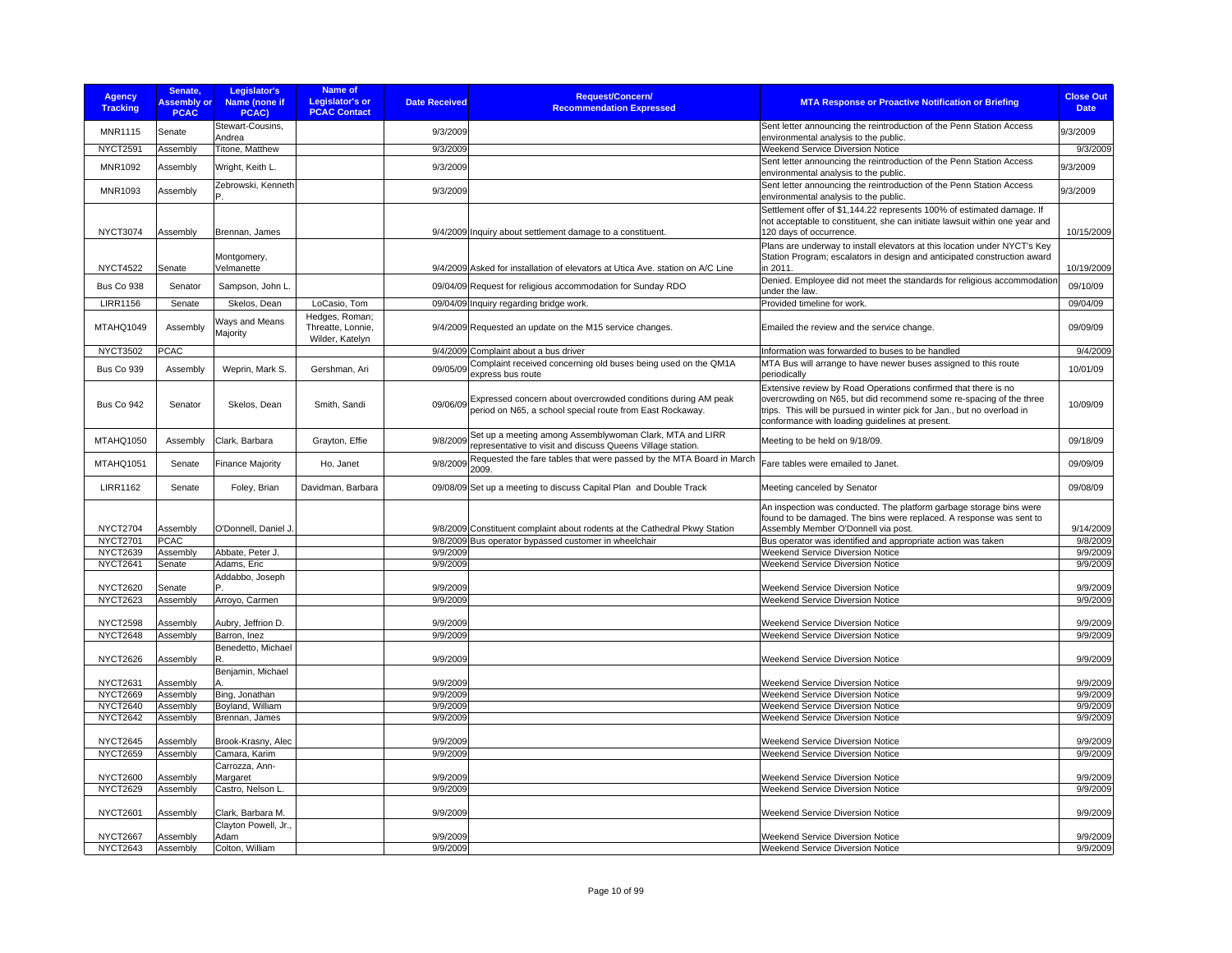| <b>Agency</b><br><b>Tracking</b>   | Senate,<br><b>Assembly or</b><br><b>PCAC</b> | Legislator's<br>Name (none if<br>PCAC) | <b>Name of</b><br><b>Legislator's or</b><br><b>PCAC Contact</b> | <b>Date Received</b> | <b>Request/Concern/</b><br><b>MTA Response or Proactive Notification or Briefing</b><br><b>Recommendation Expressed</b>                       | <b>Close Out</b><br><b>Date</b> |
|------------------------------------|----------------------------------------------|----------------------------------------|-----------------------------------------------------------------|----------------------|-----------------------------------------------------------------------------------------------------------------------------------------------|---------------------------------|
| <b>LIRR1161</b>                    | Assembly                                     | Conte, James                           |                                                                 | 09/09/09             | Informed office - notification for vegetation management                                                                                      | 09/09/09                        |
| <b>NYCT2603</b>                    | Assembly                                     | Cook, Vivian                           |                                                                 | 9/9/2009             | Weekend Service Diversion Notice                                                                                                              | 9/9/2009                        |
| <b>NYCT2628</b>                    | Assembly                                     | Crespo, Marcos                         |                                                                 | 9/9/2009             | <b>Weekend Service Diversion Notice</b>                                                                                                       | 9/9/2009                        |
| <b>NYCT2683</b>                    | Assembly                                     | Cusick, Michael J.                     |                                                                 | 9/9/2009             | <b>Weekend Service Diversion Notice</b>                                                                                                       | 9/9/2009                        |
| NYCT2644                           | Assembly                                     | Cymbrowitz, Steven                     |                                                                 | 9/9/2009             | Weekend Service Diversion Notice                                                                                                              | 9/9/2009                        |
| <b>NYCT2606</b>                    | Assembly                                     | DenDekker,<br>Michael G.               |                                                                 | 9/9/2009             | <b>Weekend Service Diversion Notice</b>                                                                                                       | 9/9/2009                        |
| <b>NYCT2630</b>                    | Senate                                       | Diaz, Sr., Ruben                       |                                                                 | 9/9/2009             | Weekend Service Diversion Notice                                                                                                              | 9/9/2009                        |
| <b>NYCT2656</b>                    | Senate                                       | Dilan, Martin M.                       |                                                                 | 9/9/2009             | Weekend Service Diversion Notice                                                                                                              | 9/9/2009                        |
| <b>NYCT2632</b>                    | Assembly                                     | Dinowitz, Jeffrey                      |                                                                 | 9/9/2009             | Weekend Service Diversion Notice                                                                                                              | 9/9/2009                        |
| <b>NYCT2668</b>                    | Senate                                       | Duane, Thomas K.                       |                                                                 | 9/9/2009             | <b>Weekend Service Diversion Notice</b>                                                                                                       | 9/9/2009                        |
| <b>NYCT2700</b>                    | Senate                                       | Duane, Thomas K.                       |                                                                 |                      | 9/9/2009 Access-A-Ride eligibility status<br>Explained eligibility conditions                                                                 | 9/9/2009                        |
| <b>NYCT2633</b>                    | Senate                                       | Espada, Jr., Pedro                     |                                                                 | 9/9/2009             | <b>Weekend Service Diversion Notice</b>                                                                                                       | 9/9/2009                        |
| <b>NYCT2670</b>                    | Assembly                                     | Espaillat, Adriano                     |                                                                 | 9/9/2009             | Weekend Service Diversion Notice                                                                                                              | 9/9/2009                        |
| <b>NYCT2671</b>                    | Assembly                                     | Farrell, Herman D.                     |                                                                 | 9/9/2009             | Weekend Service Diversion Notice                                                                                                              | 9/9/2009                        |
| <b>NYCT2599</b>                    | Assembly                                     | Gianaris, Michael                      |                                                                 | 9/9/2009             | Weekend Service Diversion Notice                                                                                                              | 9/9/2009                        |
| NYCT2627                           | Assembly                                     | Gibson, Vanessa                        |                                                                 | 9/9/2009             | <b>Weekend Service Diversion Notice</b>                                                                                                       | 9/9/2009                        |
| <b>NYCT2674</b>                    | Assembly                                     | Glick, Deborah                         |                                                                 | 9/9/2009             | Weekend Service Diversion Notice                                                                                                              | 9/9/2009                        |
| <b>NYCT2646</b>                    | Senate                                       | Golden, Martin J.                      |                                                                 | 9/9/2009             | Weekend Service Diversion Notice                                                                                                              | 9/9/2009                        |
| <b>NYCT2682</b>                    | Assembly                                     | Gottfried, Richard                     |                                                                 | 9/9/2009             | <b>Weekend Service Diversion Notice</b>                                                                                                       | 9/9/2009                        |
|                                    |                                              | Hassell-Thompson,                      |                                                                 |                      |                                                                                                                                               |                                 |
| <b>NYCT2637</b><br><b>NYCT2624</b> | Senate                                       | Ruth<br>Heastie, Carl E.               |                                                                 | 9/9/2009<br>9/9/2009 | Weekend Service Diversion Notice<br><b>Weekend Service Diversion Notice</b>                                                                   | 9/9/2009<br>9/9/2009            |
| <b>NYCT2602</b>                    | Assembly<br>Assembly                         | Hevesi, Andrew                         |                                                                 | 9/9/2009             | Weekend Service Diversion Notice                                                                                                              | 9/9/2009                        |
| <b>NYCT2649</b>                    | Assembly                                     | Hikind, Dov                            |                                                                 | 9/9/2009             | Weekend Service Diversion Notice                                                                                                              | 9/9/2009                        |
|                                    |                                              |                                        |                                                                 |                      |                                                                                                                                               |                                 |
| <b>NYCT2619</b>                    | Senate                                       | Huntley, Shirley L.<br>Hyer-Spencer,   |                                                                 | 9/9/2009             | Weekend Service Diversion Notice                                                                                                              | 9/9/2009                        |
| <b>NYCT2687</b>                    | Assembly                                     | Janele                                 |                                                                 | 9/9/2009             | <b>Weekend Service Diversion Notice</b>                                                                                                       | 9/9/2009                        |
| <b>NYCT2650</b>                    | Assembly                                     | Jacobs, Rhoda S.                       |                                                                 | 9/9/2009             | Weekend Service Diversion Notice                                                                                                              | 9/9/2009                        |
| NYCT2647                           | Assembly                                     | Jeffries, Hakeem                       |                                                                 | 9/9/2009             | Weekend Service Diversion Notice                                                                                                              | 9/9/2009                        |
| <b>LIRR 1158</b>                   | Senate                                       | Johnson, Craig                         |                                                                 | 09/09/09             | Informed office - notification for vegetation management                                                                                      | 09/09/09                        |
| <b>NYCT2672</b>                    | Assembly                                     | Kavanagh, Brian P                      |                                                                 | 9/9/2009             | <b>Weekend Service Diversion Notice</b>                                                                                                       | 9/9/2009                        |
| <b>NYCT2597</b>                    | Assembly                                     | Kellner, Micah                         | Ashley Roberts                                                  |                      | Faxed copy of Fall 2009 Bus Schedule Revision letter with M15 summary<br>9/9/2009 Cannot find copy of Fall 209 bus schedule revision<br>sheet | 9/9/2009                        |
| <b>NYCT2676</b>                    | Assembly                                     | Kellner, Micah                         |                                                                 | 9/9/2009             | Weekend Service Diversion Notice                                                                                                              | 9/9/2009                        |
| <b>NYCT2634</b>                    | Senate                                       | Klein, Jeffrey                         |                                                                 | 9/9/2009             | Weekend Service Diversion Notice                                                                                                              | 9/9/2009                        |
| <b>NYCT2675</b>                    | Senate                                       | Krueger, Liz                           |                                                                 | 9/9/2009             | Weekend Service Diversion Notice                                                                                                              | 9/9/2009                        |
| <b>NYCT2651</b>                    | Senate                                       | Kruger, Carl                           |                                                                 | 9/9/2009             | Weekend Service Diversion Notice                                                                                                              | 9/9/2009                        |
| <b>NYCT2604</b>                    | Assembly                                     | Lancman, Rory I.                       |                                                                 | 9/9/2009             | <b>Weekend Service Diversion Notice</b>                                                                                                       | 9/9/2009                        |
| <b>NYCT2686</b>                    | Senate                                       | Lanza, Andrew J.                       |                                                                 | 9/9/2009             | Weekend Service Diversion Notice                                                                                                              | 9/9/2009                        |
| <b>NYCT2653</b>                    | Assembly                                     | Lentol, Joseph R.                      |                                                                 | 9/9/2009             | <b>Weekend Service Diversion Notice</b>                                                                                                       | 9/9/2009                        |
| <b>NYCT2654</b>                    | Assembly                                     | Lopez, Vito                            |                                                                 | 9/9/2009             | Weekend Service Diversion Notice                                                                                                              | 9/9/2009                        |
| <b>NYCT2655</b>                    | Assembly                                     | Maisel, Alan                           |                                                                 | 9/9/2009             | Weekend Service Diversion Notice                                                                                                              | 9/9/2009                        |
| <b>LIRR1157</b>                    | Senate                                       | Marcellino, Carl                       |                                                                 | 09/09/09             | Informed office - notification for vegetation management                                                                                      | 09/09/09                        |
| <b>NYCT2609</b>                    | Assembly                                     | Markey, Margaret                       |                                                                 | 9/9/2009             | <b>Weekend Service Diversion Notice</b>                                                                                                       | 9/9/2009                        |
| NYCT2610                           | Assembly                                     | Mayersohn, Nettie                      |                                                                 | 9/9/2009             | Weekend Service Diversion Notice                                                                                                              | 9/9/2009                        |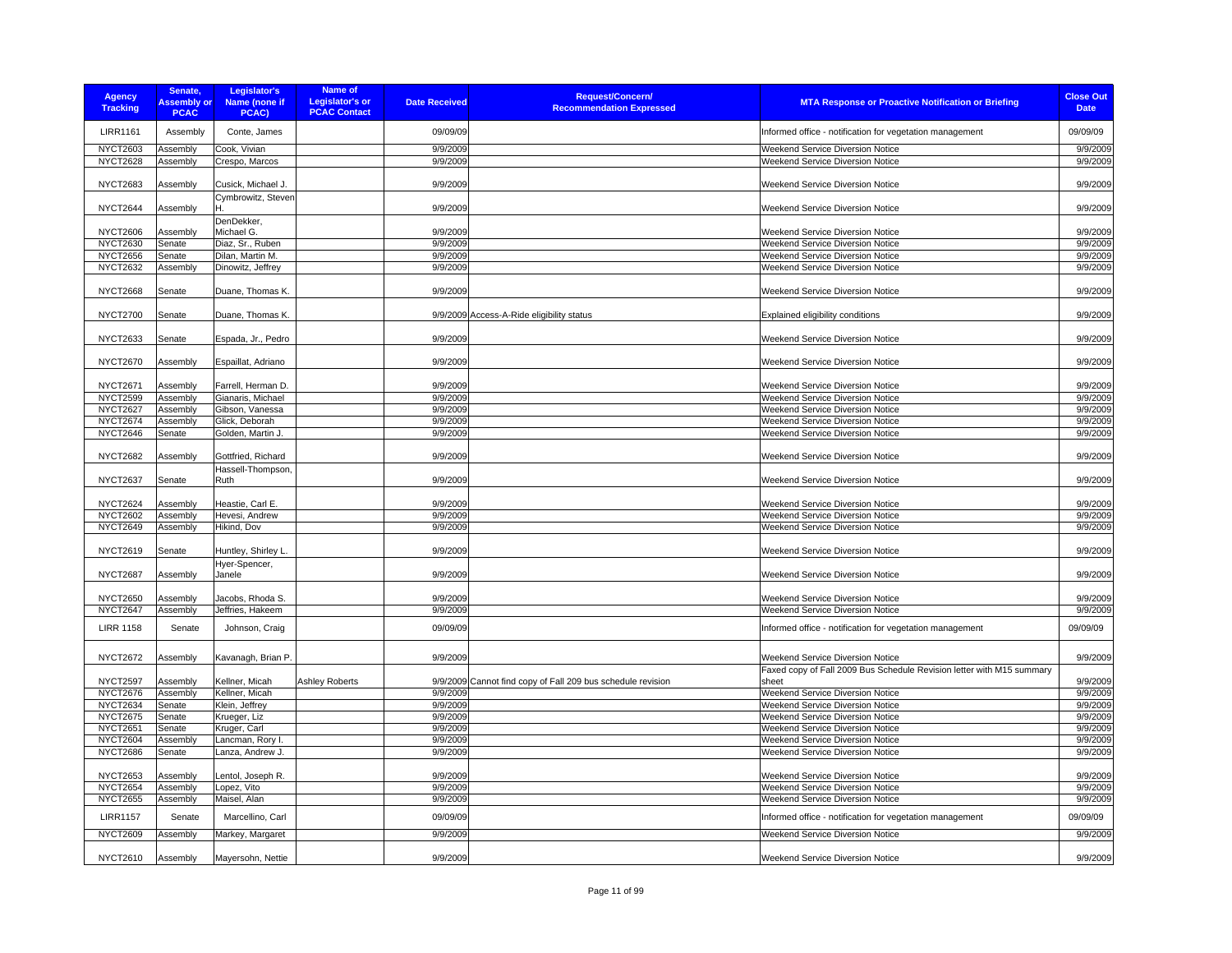| <b>Agency</b><br><b>Tracking</b> | Senate,<br><b>Assembly or</b><br><b>PCAC</b> | Legislator's<br>Name (none if<br>PCAC) | <b>Name of</b><br><b>Legislator's or</b><br><b>PCAC Contact</b> | <b>Date Received</b> | <b>Request/Concern/</b><br><b>Recommendation Expressed</b>                 | <b>MTA Response or Proactive Notification or Briefing</b>              | <b>Close Out</b><br><b>Date</b> |
|----------------------------------|----------------------------------------------|----------------------------------------|-----------------------------------------------------------------|----------------------|----------------------------------------------------------------------------|------------------------------------------------------------------------|---------------------------------|
| <b>LIRR1159</b>                  | Assembly                                     | McKevitt, Thomas                       |                                                                 | 09/09/09             |                                                                            | Informed office - notification for vegetation management               | 09/09/09                        |
| <b>NYCT2607</b>                  | Assembly                                     | Meng, Grace                            |                                                                 | 9/9/2009             |                                                                            | Weekend Service Diversion Notice                                       | 9/9/2009                        |
| <b>NYCT2657</b>                  | Assembly                                     | Millman, Joan                          |                                                                 | 9/9/2009             |                                                                            | Weekend Service Diversion Notice                                       | 9/9/2009                        |
| <b>NYCT2616</b>                  |                                              | Monserrate, Hiram                      |                                                                 | 9/9/2009             |                                                                            | Weekend Service Diversion Notice                                       | 9/9/2009                        |
| <b>NYCT2658</b>                  | Senate                                       | Montgomery,<br>Velmanette              |                                                                 | 9/9/2009             |                                                                            | Weekend Service Diversion Notice                                       | 9/9/2009                        |
| <b>NYCT2611</b>                  | Assembly                                     | Nolan, Catherine T.                    |                                                                 | 9/9/2009             |                                                                            | <b>Weekend Service Diversion Notice</b>                                | 9/9/2009                        |
| <b>NYCT2679</b>                  | Assembly                                     | O'Donnell, Daniel J.                   |                                                                 | 9/9/2009             |                                                                            | <b>Weekend Service Diversion Notice</b>                                | 9/9/2009                        |
| <b>NYCT2612</b>                  | Senate                                       | Onorato, George                        |                                                                 | 9/9/2009             |                                                                            | <b>Weekend Service Diversion Notice</b>                                | 9/9/2009                        |
| <b>NYCT2660</b>                  | Assembly                                     | Ortiz, Felix                           |                                                                 | 9/9/2009             |                                                                            | <b>Weekend Service Diversion Notice</b>                                | 9/9/2009                        |
| <b>NYCT2613</b>                  | Senate                                       | Padavan, Frank                         |                                                                 | 9/9/2009             |                                                                            | <b>Weekend Service Diversion Notice</b>                                | 9/9/2009                        |
| <b>NYCT2662</b>                  | Senate                                       | Parker, Kevin S.                       |                                                                 | 9/9/2009             |                                                                            | Weekend Service Diversion Notice                                       | 9/9/2009                        |
| <b>NYCT2614</b>                  | Assembly                                     | Peralta, Jose R.                       |                                                                 | 9/9/2009             |                                                                            | Weekend Service Diversion Notice                                       | 9/9/2009                        |
| <b>NYCT2678</b>                  | Senate                                       | Perkins, William                       |                                                                 | 9/9/2009             |                                                                            | Weekend Service Diversion Notice                                       | 9/9/2009                        |
| <b>NYCT2661</b>                  | Assembly                                     | Perry, Nick                            |                                                                 | 9/9/2009             |                                                                            | Weekend Service Diversion Notice                                       | 9/9/2009                        |
|                                  |                                              |                                        |                                                                 |                      |                                                                            |                                                                        |                                 |
| <b>NYCT2615</b>                  | Assembly                                     | Pheffer, Audrey I.                     |                                                                 | 9/9/2009             |                                                                            | <b>Weekend Service Diversion Notice</b>                                | 9/9/2009                        |
| <b>NYCT2625</b>                  | Assembly                                     | Rivera, Jose                           |                                                                 | 9/9/2009             |                                                                            | <b>Weekend Service Diversion Notice</b>                                | 9/9/2009                        |
| <b>NYCT2636</b>                  | Assembly                                     | Rivera, Naomi                          |                                                                 | 9/9/2009             |                                                                            | Weekend Service Diversion Notice                                       | 9/9/2009                        |
| <b>NYCT2635</b>                  | Assembly                                     | Rivera, Peter M.                       |                                                                 | 9/9/2009             |                                                                            | Weekend Service Diversion Notice                                       | 9/9/2009                        |
| <b>NYCT2652</b>                  | Assembly                                     | Robinson, Annette                      |                                                                 | 9/9/2009             |                                                                            | <b>Weekend Service Diversion Notice</b>                                | 9/9/2009                        |
| <b>NYCT2673</b>                  | Assembly                                     | Rosenthal, Linda B                     |                                                                 | 9/9/2009             |                                                                            | <b>Weekend Service Diversion Notice</b>                                | 9/9/2009                        |
| <b>NYCT2665</b>                  | Senate                                       | Sampson, John                          |                                                                 | 9/9/2009             |                                                                            | Weekend Service Diversion Notice                                       | 9/9/2009                        |
| <b>NYCT2688</b>                  | Senate                                       | Savino, Diane                          |                                                                 | 9/9/2009             |                                                                            | Weekend Service Diversion Notice                                       | 9/9/2009                        |
| <b>NYCT2617</b>                  |                                              | Scarborough,<br>William                |                                                                 | 9/9/2009             |                                                                            | <b>Weekend Service Diversion Notice</b>                                | 9/9/2009                        |
| <b>LIRR1160</b>                  | Assembly<br>Assembly                         | Schimel, Michelle                      |                                                                 | 09/09/09             |                                                                            | Informed office - notification for vegetation management               | 09/09/09                        |
|                                  |                                              |                                        |                                                                 |                      |                                                                            |                                                                        |                                 |
| <b>NYCT2677</b>                  | Senate                                       | Schneiderman, Eric                     |                                                                 | 9/9/2009             |                                                                            | <b>Weekend Service Diversion Notice</b>                                | 9/9/2009                        |
| <b>NYCT2618</b>                  | Assembly                                     | Seminerio, Anthony                     |                                                                 | 9/9/2009             |                                                                            | Weekend Service Diversion Notice                                       | 9/9/2009                        |
| <b>NYCT2638</b>                  | Senate                                       | Serrano, Jose M.                       |                                                                 | 9/9/2009             |                                                                            | Weekend Service Diversion Notice                                       | 9/9/2009                        |
| <b>NYCT2680</b>                  | Assembly                                     | Silver, Sheldon                        |                                                                 | 9/9/2009             |                                                                            | <b>Weekend Service Diversion Notice</b>                                | 9/9/2009                        |
| <b>NYCT2622</b>                  | Senate                                       | Smith, Malcolm A.                      |                                                                 | 9/9/2009             |                                                                            | <b>Weekend Service Diversion Notice</b>                                | 9/9/2009                        |
| <b>NYCT2666</b>                  | Senate                                       | Squadron, Daniel                       |                                                                 | 9/9/2009             |                                                                            | Weekend Service Diversion Notice                                       | 9/9/2009                        |
| <b>NYCT2621</b>                  |                                              | Stavisky, Toby Ann                     |                                                                 | 9/9/2009             |                                                                            | Weekend Service Diversion Notice                                       | 9/9/2009                        |
| <b>NYCT2684</b>                  | Assembly                                     | Titone, Matthew                        |                                                                 | 9/9/2009             |                                                                            | Weekend Service Diversion Notice                                       | 9/9/2009                        |
| <b>NYCT2605</b>                  | Assembly                                     | Titus, Michele                         |                                                                 | 9/9/2009             |                                                                            | Weekend Service Diversion Notice                                       | 9/9/2009                        |
| <b>NYCT2685</b>                  | Assembly                                     | Tobacco, Louis R.                      |                                                                 | 9/9/2009             |                                                                            | <b>Weekend Service Diversion Notice</b>                                | 9/9/2009                        |
| <b>NYCT2663</b>                  | Assembly                                     | Towns, Darryl C.                       |                                                                 | 9/9/2009             |                                                                            | Weekend Service Diversion Notice                                       | 9/9/2009                        |
| MTAHQ1052                        | Assembly                                     | Ways and Means                         | Franco, Victor                                                  |                      | 9/9/2009 Sent over the project request form for Carl Heastie's fence work. | This is paperwork necessary to start the work.                         | 09/09/09                        |
| MTAHQ1053                        | Assembly                                     | Ways and Means<br>Majority             | Wilder, Katelyn                                                 |                      | 9/9/2009 Follow up on M 15.                                                | Emailed answers to inquiries.                                          | 09/09/09                        |
| <b>NYCT2664</b>                  | Assembly                                     | Weinstein, Helene                      |                                                                 | 9/9/2009             |                                                                            | Weekend Service Diversion Notice                                       | 9/9/2009                        |
| <b>NYCT2608</b>                  | Assembly                                     | Weprin, Mark                           |                                                                 | 9/9/2009             |                                                                            | Weekend Service Diversion Notice                                       | 9/9/2009                        |
| <b>NYCT2681</b>                  | Assembly                                     | Wright, Keith L.T.                     |                                                                 | 9/9/2009             |                                                                            | Weekend Service Diversion Notice                                       | 9/9/2009                        |
|                                  |                                              |                                        |                                                                 |                      | During confirmation hearing for Chairman Walder, Senator requested         | NYCT President sent a letter on 09-21-09 to the Senator explaining the |                                 |
| <b>NYCT2865</b>                  | Senate                                       | Dilan, Martin M.                       |                                                                 |                      | 9/10/2009 information concerning the station agent reductions.             | rationale behind the station staffing plan.                            | 9/21/2009                       |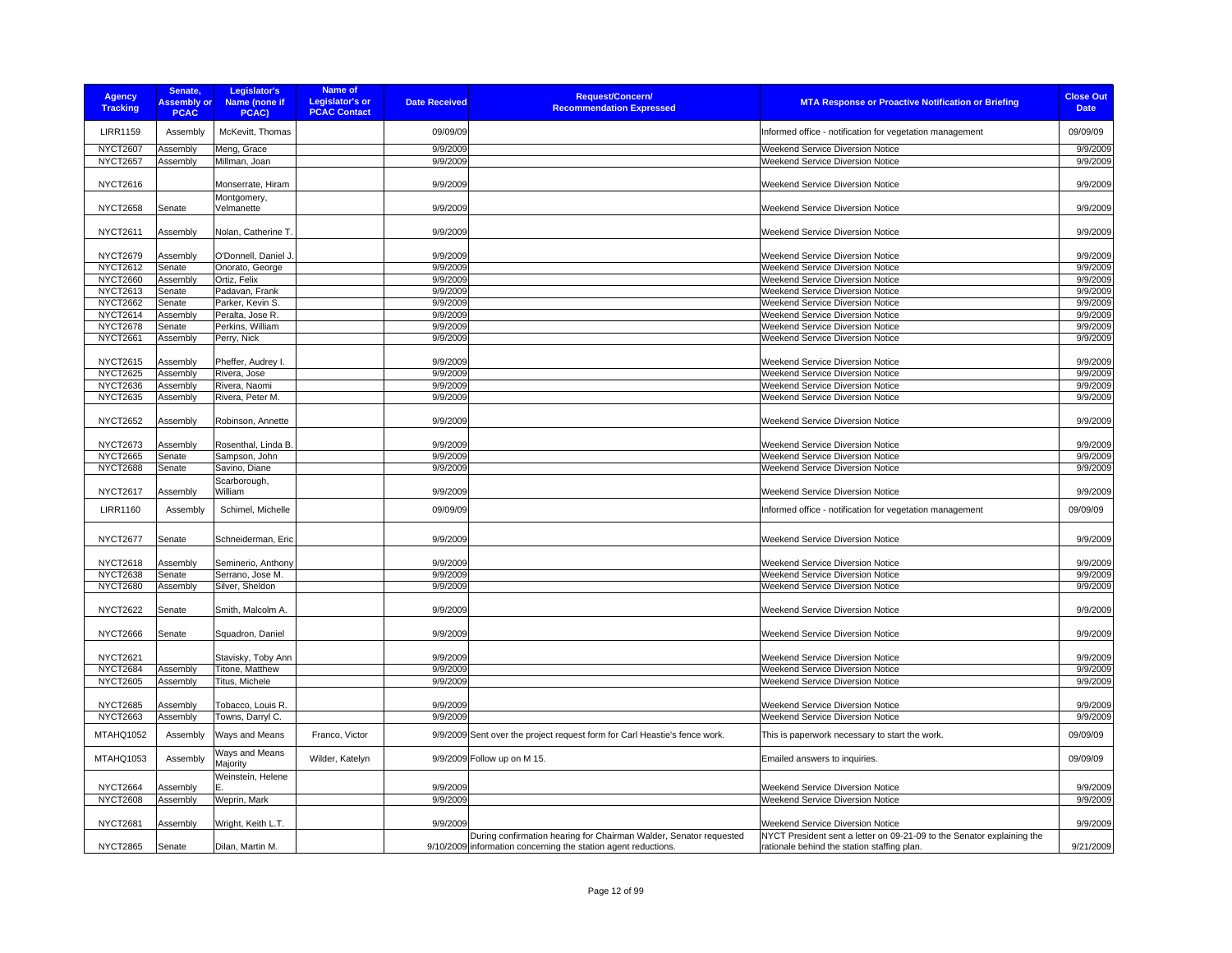| <b>Agency</b><br><b>Tracking</b> | Senate,<br><b>Assembly or</b><br><b>PCAC</b> | Legislator's<br>Name (none if<br>PCAC) | <b>Name of</b><br><b>Legislator's or</b><br><b>PCAC Contact</b> | <b>Date Received</b> | <b>Request/Concern/</b><br><b>Recommendation Expressed</b>                        | <b>MTA Response or Proactive Notification or Briefing</b>                                                                            | <b>Close Out</b><br><b>Date</b> |
|----------------------------------|----------------------------------------------|----------------------------------------|-----------------------------------------------------------------|----------------------|-----------------------------------------------------------------------------------|--------------------------------------------------------------------------------------------------------------------------------------|---------------------------------|
| <b>LIRR163</b>                   | Senate                                       | Johnson, Craig                         | Lieber, Rafe                                                    |                      | 09/10/09 Discussed and planned site visit to: Floral Park regarding tree trimming | Provided information and met Senator's office at Floral Park for site visit.                                                         | 09/10/09                        |
| <b>NYCT2706</b>                  | Assembly                                     | O'Donnell, Daniel J. Shane Seger       |                                                                 |                      | 9/10/2009 Invitation to Quality of Life Forum                                     | A NYC Transit Government and Community Relations representative is<br>scheduled to attend this event.                                | 9/16/2009                       |
| <b>MNR1153</b>                   | Assembly                                     | Arroyo, Carmen                         |                                                                 | 9/11/2009            |                                                                                   | Sent Mileposts (Customer Publication) highlighting capital projects and<br>service initiatives to elected officials in MNR territory | 9/11/2009                       |
| MNR1141                          | Assembly                                     | Ball, Gregory                          |                                                                 | 9/11/2009            |                                                                                   | Sent Mileposts (Customer Publication) highlighting capital projects and<br>service initiatives to elected officials in MNR territory | 9/11/2009                       |
| <b>MNR1157</b>                   | Assembly                                     | Benadetto, Michael                     |                                                                 | 9/11/2009            |                                                                                   | Sent Mileposts (Customer Publication) highlighting capital projects and<br>service initiatives to elected officials in MNR territory | 9/11/2009                       |
| MNR1148                          | Assembly                                     | Benjamin, Michael                      |                                                                 | 9/11/2009            |                                                                                   | Sent Mileposts (Customer Publication) highlighting capital projects and<br>service initiatives to elected officials in MNR territory | 9/11/2009                       |
| <b>MNR1122</b>                   | Senate                                       | Bonacic, John                          |                                                                 | 9/11/2009            |                                                                                   | Sent Mileposts West highlighting capital projects and service initiatives to<br>West of Hudson elected officials in MNR territory.   | 9/11/2009                       |
| <b>MNR1147</b>                   | Senate                                       | Bonacic, John                          |                                                                 | 9/11/2009            |                                                                                   | Sent Mileposts (Customer Publication) highlighting capital projects and<br>service initiatives to elected officials in MNR territory | 9/11/2009                       |
| MNR1131                          | Assembly                                     | Bradley, Adam                          |                                                                 | 9/11/2009            |                                                                                   | Sent Mileposts (Customer Publication) highlighting capital projects and<br>service initiatives to elected officials in MNR territory | 9/11/2009                       |
| <b>MNR1137</b>                   | Assembly                                     | Brodsky, Richard                       |                                                                 | 9/11/2009            |                                                                                   | Sent Mileposts (Customer Publication) highlighting capital projects and<br>service initiatives to elected officials in MNR territory | 9/11/2009                       |
| MTAHQ1060                        | Assembly                                     | Brodsky, Richard                       | Valens, Chris                                                   | 9/11/2009            |                                                                                   | Invitation to attend tour of ESA and SAS on 10/14/09                                                                                 | 9/11/2009                       |
| MTAHQ1077                        | Assembly                                     | Brodsky, Richard                       | Valens, Chris                                                   | 9/11/2009            |                                                                                   | Invitation to legislative staff regarding Metro-North tour of GCT and Croton-<br>Harmon on 10/20/09                                  | 09/11/09                        |
| <b>MNR1117</b>                   | Assembly                                     | Calhoun, Nancy                         |                                                                 | 9/11/2009            |                                                                                   | Sent Mileposts West highlighting capital projects and service initiatives to<br>West of Hudson elected officials in MNR territory.   | 9/11/2009                       |
| <b>MNR1152</b>                   | Assembly                                     | Castro, Nelson                         |                                                                 | 9/11/2009            |                                                                                   | Sent Mileposts (Customer Publication) highlighting capital projects and<br>service initiatives to elected officials in MNR territory | 9/11/2009                       |
| MNR1151                          | Assembly                                     | Crespo, Marcus                         |                                                                 | 9/11/2009            |                                                                                   | Sent Mileposts (Customer Publication) highlighting capital projects and<br>service initiatives to elected officials in MNR territory | 9/11/2009                       |
| MNR1154                          | Senate                                       | Diaz, Sr., Ruben                       |                                                                 | 9/11/2009            |                                                                                   | Sent Mileposts (Customer Publication) highlighting capital projects and<br>service initiatives to elected officials in MNR territory | 9/11/2009                       |
| MTAHQ1054                        | Senate                                       | Dilan, Martin<br>Malave                | Benware, Tom                                                    | 9/11/2009            |                                                                                   | Emailed out tour information for Metro-North. Collecting RVSPs from staff<br>Will send reminder emails as date nears.                | 09/11/09                        |
| MTAHQ1063                        | Senate                                       | Dilan, Martin<br>Malave                | Trapasso, Matt;<br>Benware, Tom                                 | 9/11/2009            |                                                                                   | Invitation to attend tour of ESA and SAS on 10/14/09                                                                                 | 9/11/2009                       |
| MTAHQ1076                        | Senate                                       | Dilan, Martin<br>Malave                | Trapasso, Matt;<br>Benware, Tom                                 | 9/11/2009            |                                                                                   | Invitation to legislative staff regarding Metro-North tour of GCT and Croton-<br>Harmon on 10/20/09                                  | 09/11/09                        |
| <b>MNR1159</b>                   | Assembly                                     | Dinowitz, Jeffrey                      |                                                                 | 9/11/2009            |                                                                                   | Sent Mileposts (Customer Publication) highlighting capital projects and<br>service initiatives to elected officials in MNR territory | 9/11/2009                       |
| MNR1155                          | Senate                                       | Espada, Jr., Pedro                     |                                                                 | 9/11/2009            |                                                                                   | Sent Mileposts (Customer Publication) highlighting capital projects and<br>service initiatives to elected officials in MNR territory | 9/11/2009                       |
| <b>MNR1161</b>                   | Assembly                                     | Espaillat, Adriano                     |                                                                 | 9/11/2009            |                                                                                   | Sent Mileposts (Customer Publication) highlighting capital projects and<br>service initiatives to elected officials in MNR territory | 9/11/2009                       |
| MTAHQ1057                        | Senate                                       | <b>Finance Majority</b>                | Ho, Janet                                                       | 9/11/2009            |                                                                                   | Emailed out tour information for Metro-North. Collecting RVSPs from staff<br>Will send reminder emails as date nears.                | 09/11/09                        |
| MTAHQ1065                        | Senate                                       | <b>Finance Majority</b>                | Ho, Janet                                                       | 9/11/2009            |                                                                                   | Invitation to attend tour of ESA and SAS on 10/14/09                                                                                 | 9/11/2009                       |
| MTAHQ1078                        | Senate                                       | <b>Finance Majority</b>                | Ho, Janet                                                       | 9/11/2009            |                                                                                   | Invitation to legislative staff regarding Metro-North tour of GCT and Croton-<br>Harmon on 10/20/09                                  | 09/11/09                        |
| MTAHQ1056                        | Senate                                       | <b>Finance Minority</b>                | Biggane, Ellen;<br>Mujica, Robert                               | 9/11/2009            |                                                                                   | Emailed out tour information for Metro-North. Collecting RVSPs from staff<br>Will send reminder emails as date nears.                | 09/11/09                        |
| MTAHQ1062                        | Senate                                       | <b>Finance Minority</b>                | Biggane, Ellen;<br>Mujica, Robert                               | 9/11/2009            |                                                                                   | Invitation to attend tour of ESA and SAS on 10/14/09                                                                                 | 9/11/2009                       |
| MTAHQ1079                        | Senate                                       | <b>Finance Minority</b>                | Biggane, Ellen;<br>Mujica, Robert                               | 9/11/2009            |                                                                                   | Invitation to legislative staff regarding Metro-North tour of GCT and Croton-<br>Harmon on 10/20/09                                  | 09/11/09                        |
| <b>LIRR1164</b>                  | Senate                                       | Fuschillo, Jr.,<br>Charles             | Holly, Sara                                                     |                      | 09/11/09 Inquiry regarding Double Track Briefing for Route 110                    | Confirmed information about briefing.                                                                                                | 09/11/09                        |
| MTAHQ1064                        | Senate                                       | Fuschillo, Jr.,<br>Charles             | Arens, Mike                                                     | 9/11/2009            |                                                                                   | Invitation to attend tour of ESA and SAS on 10/14/09                                                                                 | 9/11/2009                       |
| MTAHQ1081                        | Senate                                       | Fuschillo, Jr.,<br>Charles             | Arens, Mike                                                     | 9/11/2009            |                                                                                   | Invitation to legislative staff regarding Metro-North tour of GCT and Croton-<br>Harmon on 10/20/09                                  | 09/11/09                        |
| <b>MNR1133</b>                   | Assembly                                     | Galef, Sandra                          |                                                                 | 9/11/2009            |                                                                                   | Sent Mileposts (Customer Publication) highlighting capital projects and<br>service initiatives to elected officials in MNR territory | 9/11/2009                       |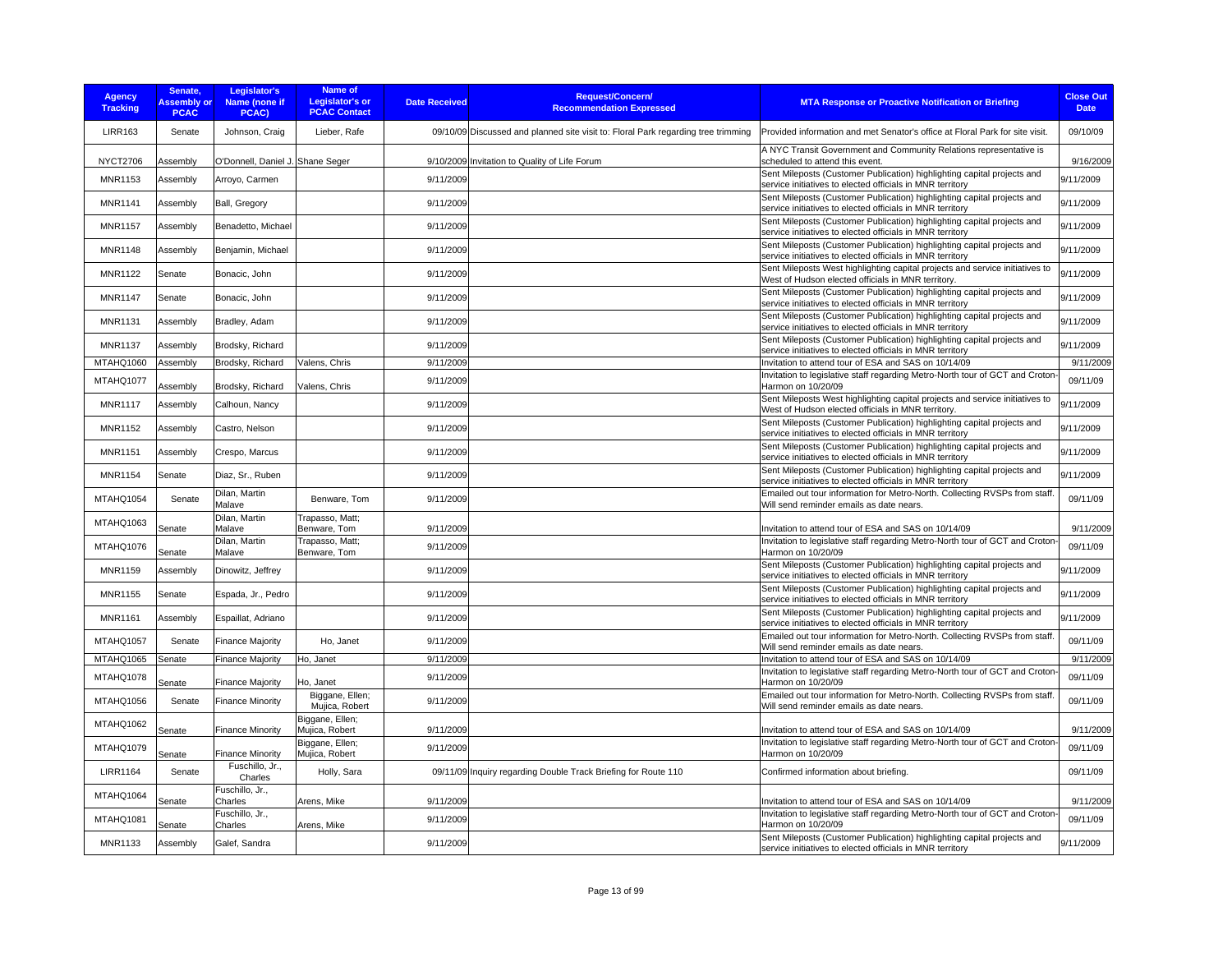| <b>Agency</b><br><b>Tracking</b> | Senate,<br><b>Assembly or</b><br><b>PCAC</b> | Legislator's<br>Name (none if<br>PCAC) | Name of<br><b>Legislator's or</b><br><b>PCAC Contact</b> | <b>Date Received</b> | <b>Request/Concern/</b><br><b>Recommendation Expressed</b> | <b>MTA Response or Proactive Notification or Briefing</b>                                                                                 | <b>Close Out</b><br><b>Date</b> |
|----------------------------------|----------------------------------------------|----------------------------------------|----------------------------------------------------------|----------------------|------------------------------------------------------------|-------------------------------------------------------------------------------------------------------------------------------------------|---------------------------------|
| <b>MNR1156</b>                   | Assembly                                     | Gibson, Vanessa                        |                                                          | 9/11/2009            |                                                            | Sent Mileposts (Customer Publication) highlighting capital projects and<br>service initiatives to elected officials in MNR territory      | 9/11/2009                       |
| <b>MNR1119</b>                   | Assembly                                     | Gunther, Aileen                        |                                                          | 9/11/2009            |                                                            | Sent Mileposts West highlighting capital projects and service initiatives to<br>West of Hudson elected officials in MNR territory.        | 9/11/2009                       |
| <b>MNR1127</b>                   | Senate                                       | Hassell-Thompson,<br>Ruth              |                                                          | 9/11/2009            |                                                            | Sent Mileposts (Customer Publication) highlighting capital projects and<br>service initiatives to elected officials in MNR territory      | 9/11/2009                       |
| MNR1160                          | Assembly                                     | Heastie, Carl E.                       |                                                          | 9/11/2009            |                                                            | Sent Mileposts (Customer Publication) highlighting capital projects and<br>service initiatives to elected officials in MNR territory      | 9/11/2009                       |
| <b>MNR1116</b>                   | Assembly                                     | Jaffee, Ellen                          |                                                          | 9/11/2009            |                                                            | Sent Mileposts West (Customer Publication) highlighting capital projects<br>and service initiatives to elected officials in MNR territory | 9/11/2009                       |
| MTAHQ1059                        | Senate                                       | Johnson, Craig                         | Cassidy, Mike;<br>Lieber, Rafe                           | 9/11/2009            |                                                            | Emailed out tour information for Metro-North. Collecting RVSPs from staff.<br>Will send reminder emails as date nears.                    | 09/11/09                        |
| MTAHQ1067                        | Senate                                       | Johnson, Craig                         | Cassidy, Mike;<br>Lieber, Rafe                           | 9/11/2009            |                                                            | Invitation to attend tour of ESA and SAS on 10/14/09                                                                                      | 9/11/2009                       |
| MTAHQ1080                        | Senate                                       | Johnson, Craig                         | Cassidy, Mike;<br>Lieber, Rafe                           | 9/11/2009            |                                                            | Invitation to legislative staff regarding Metro-North tour of GCT and Croton-<br>Harmon on 10/20/09                                       | 09/11/09                        |
| MNR1143                          | Senate                                       | Klein, Jeffrey                         |                                                          | 9/11/2009            |                                                            | Sent Mileposts (Customer Publication) highlighting capital projects and<br>service initiatives to elected officials in MNR territory      | 9/11/2009                       |
| <b>MNR1121</b>                   | Senate                                       | Larkin, William                        |                                                          | 9/11/2009            |                                                            | Sent Mileposts West highlighting capital projects and service initiatives to<br>West of Hudson elected officials in MNR territory.        | 9/11/2009                       |
| <b>MNR1146</b>                   | Senate                                       | Larkin, William                        |                                                          | 9/11/2009            |                                                            | Sent Mileposts (Customer Publication) highlighting capital projects and<br>service initiatives to elected officials in MNR territory      | 9/11/2009                       |
| <b>MNR1135</b>                   | Assembly                                     | Latimer, George                        |                                                          | 9/11/2009            |                                                            | Sent Mileposts (Customer Publication) highlighting capital projects and<br>service initiatives to elected officials in MNR territory      | 9/11/2009                       |
| MNR1344                          | Assembly                                     | Latimer, George                        |                                                          | 9/11/2009            |                                                            | Invited to attend Meadowlands Service Kickoff event                                                                                       | 9/11/2009                       |
| MNR1130                          | Senate                                       | Leibell, III, Vincent                  |                                                          | 9/11/2009            |                                                            | Sent Mileposts (Customer Publication) highlighting capital projects and<br>service initiatives to elected officials in MNR territory      | 9/11/2009                       |
| <b>MNR1123</b>                   | Assembly                                     | Miller, Joel                           |                                                          | 9/11/2009            |                                                            | Sent Mileposts (Customer Publication) highlighting capital projects and<br>service initiatives to elected officials in MNR territory      | 9/11/2009                       |
| MNR1125                          | Assembly                                     | Molinaro, Marcus                       |                                                          | 9/11/2009            |                                                            | Sent Mileposts (Customer Publication) highlighting capital projects and<br>service initiatives to elected officials in MNR territory      | 9/11/2009                       |
| <b>MNR1120</b>                   | Senate                                       | Morahan, Thomas                        |                                                          | 9/11/2009            |                                                            | Sent Mileposts West highlighting capital projects and service initiatives to<br>West of Hudson elected officials in MNR territory.        | 9/11/2009                       |
| MNR1145                          | Senate                                       | Morahan, Thomas                        |                                                          | 9/11/2009            |                                                            | Sent Mileposts (Customer Publication) highlighting capital projects and<br>service initiatives to elected officials in MNR territory      | 9/11/2009                       |
| <b>MNR1128</b>                   | Senate                                       | Oppenheimer, Suzi                      |                                                          | 9/11/2009            |                                                            | Sent Mileposts (Customer Publication) highlighting capital projects and<br>service initiatives to elected officials in MNR territory      | 9/11/2009                       |
| MNR1345                          | Senate                                       | Oppenheimer, Suzi                      |                                                          | 9/11/2009            |                                                            | Invited to attend Meadowlands Service Kickoff event                                                                                       | 9/11/2009                       |
| MNR1129                          | Assembly                                     | Paulin, Amy                            |                                                          | 9/11/2009            |                                                            | Sent Mileposts (Customer Publication) highlighting capital projects and<br>service initiatives to elected officials in MNR territory      | 9/11/2009                       |
| MTAHQ1058                        | Senate                                       | Perkins, William                       | Briggs, Tom                                              | 9/11/2009            |                                                            | Emailed out tour information for Metro-North. Collecting RVSPs from staff<br>Will send reminder emails as date nears.                     | 09/11/09                        |
| MTAHQ1066                        | Senate                                       | Perkins, William                       | Briggs, Tom                                              | 9/11/2009            |                                                            | Invitation to attend tour of ESA and SAS on 10/14/09                                                                                      | 9/11/2009                       |
| MTAHQ1083                        | Senate                                       | Perkins, William                       | Briggs, Tom                                              | 9/11/2009            |                                                            | Invitation to legislative staff regarding Metro-North tour of GCT and Croton-<br>Harmon on 10/20/09                                       | 09/11/09                        |
| <b>MNR1126</b>                   | Assembly                                     | Pretlow, Gary                          |                                                          | 9/11/2009            |                                                            | Sent Mileposts (Customer Publication) highlighting capital projects and<br>service initiatives to elected officials in MNR territory      | 9/11/2009                       |
| MTAHQ1061                        | Assembly                                     | Program and<br>Counsel                 | Brown, Simonia;<br>Casselini, Mark                       | 9/11/2009            |                                                            | Emailed out tour information for Metro-North. Collecting RVSPs from staff.<br>Will send reminder emails as date nears.                    | 09/11/09                        |
| MTAHQ1068                        | Assembly                                     | Program and<br>Counsel                 | Brown, Simonia                                           | 9/11/2009            |                                                            | Invitation to attend tour of ESA and SAS on 10/14/09                                                                                      | 9/11/2009                       |
| MTAHQ1069                        | Assembly                                     | Program and<br>Counsel                 | Monticello,<br>Alexander                                 | 9/11/2009            |                                                            | Invitation to attend tour of ESA and SAS on 10/14/09                                                                                      | 9/11/2009                       |
| MTAHQ1071                        | Senate                                       | Program and<br>Counsel                 | Ennis, Graham                                            | 9/11/2009            |                                                            | Invitation to attend tour of ESA and SAS on 10/14/09                                                                                      | 9/11/2009                       |
| <b>MTAHQ1082</b>                 | Assembly                                     | Program and<br>Counsel                 | Monticello.<br>Alexander                                 | 9/11/2009            |                                                            | Invitation to legislative staff regarding Metro-North tour of GCT and Croton-<br>Harmon on 10/20/09                                       | 09/11/09                        |
| MTAHQ1084                        | Senate                                       | Program and<br>Counsel                 | Ennis, Graham                                            | 9/11/2009            |                                                            | Invitation to legislative staff regarding Metro-North tour of GCT and Croton-<br>Harmon on 10/20/09                                       | 09/11/09                        |
| MTAHQ1085                        | Assembly                                     | Program and<br>Counsel                 | Brown, Simonia                                           | 9/11/2009            |                                                            | Invitation to legislative staff regarding Metro-North tour of GCT and Croton-<br>Harmon on 10/20/09                                       | 09/11/09                        |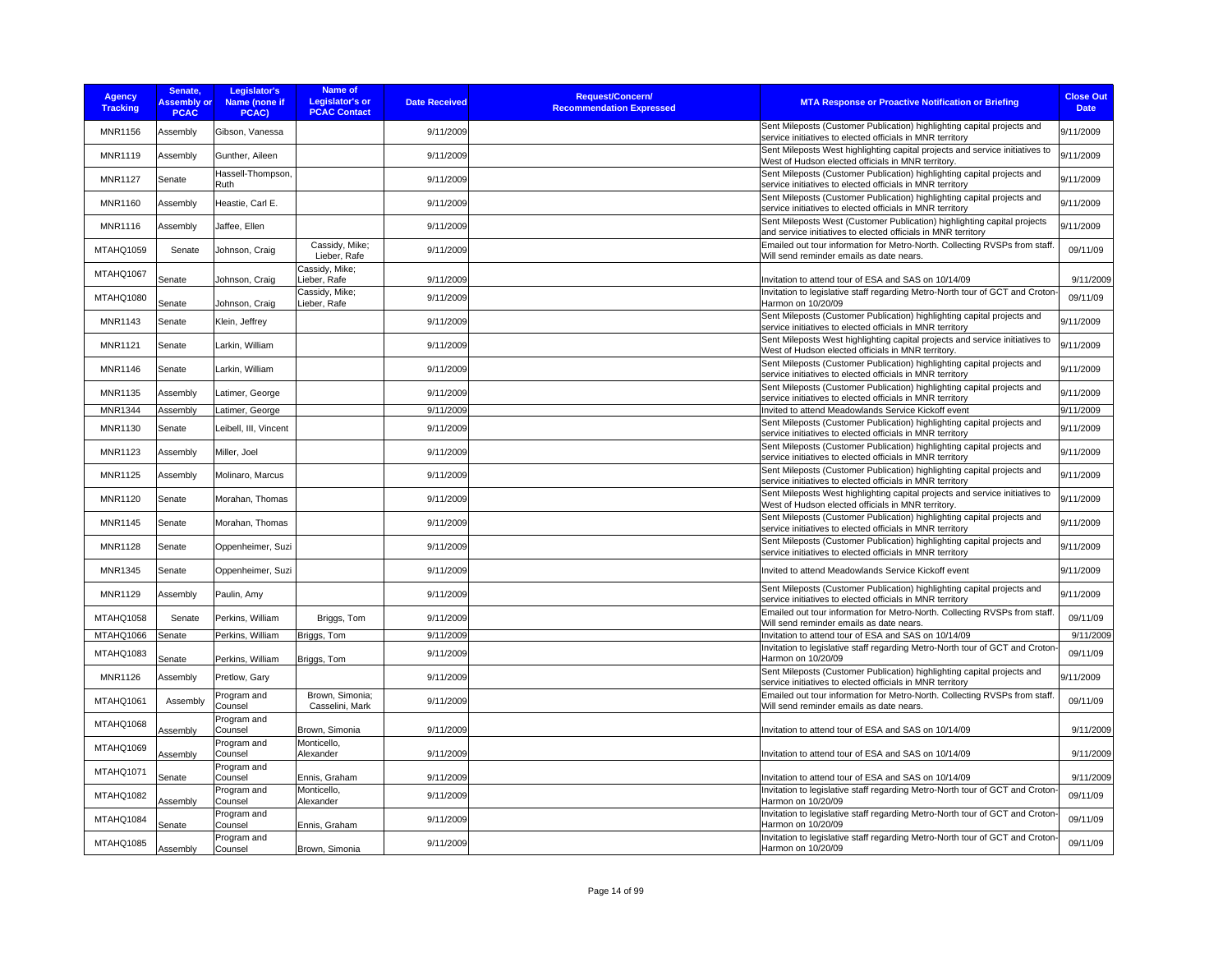| <b>Agency</b><br><b>Tracking</b> | Senate.<br><b>Assembly or</b><br><b>PCAC</b> | Legislator's<br>Name (none if<br>PCAC) | Name of<br><b>Legislator's or</b><br><b>PCAC Contact</b>                    | <b>Date Received</b> | <b>Request/Concern/</b><br><b>Recommendation Expressed</b>  | <b>MTA Response or Proactive Notification or Briefing</b>                                                                                                                           | <b>Close Out</b><br><b>Date</b> |
|----------------------------------|----------------------------------------------|----------------------------------------|-----------------------------------------------------------------------------|----------------------|-------------------------------------------------------------|-------------------------------------------------------------------------------------------------------------------------------------------------------------------------------------|---------------------------------|
| <b>MNR1118</b>                   | Assembly                                     | Rabbitt, Ann                           |                                                                             | 9/11/2009            |                                                             | Sent Mileposts West highlighting capital projects and service initiatives to<br>West of Hudson elected officials in MNR territory.                                                  | 9/11/2009                       |
| MNR1149                          | Assembly                                     | Rivera, Jose                           |                                                                             | 9/11/2009            |                                                             | Sent Mileposts (Customer Publication) highlighting capital projects and<br>service initiatives to elected officials in MNR territory                                                | 9/11/2009                       |
| <b>MNR1150</b>                   | Assembly                                     | Rivera, Naomi                          |                                                                             | 9/11/2009            |                                                             | Sent Mileposts (Customer Publication) highlighting capital projects and<br>service initiatives to elected officials in MNR territory                                                | 9/11/2009                       |
| <b>MNR1158</b>                   | Assembly                                     | Rivera, Peter                          |                                                                             | 9/11/2009            |                                                             | Sent Mileposts (Customer Publication) highlighting capital projects and<br>service initiatives to elected officials in MNR territory                                                | 9/11/2009                       |
| <b>MNR1132</b>                   | Senate                                       | Saland, Stephen                        |                                                                             | 9/11/2009            |                                                             | Sent Mileposts (Customer Publication) highlighting capital projects and<br>service initiatives to elected officials in MNR territory                                                | 9/11/2009                       |
| MTAHQ1070                        | Senate                                       | Serrano, Jose                          | Przybyla, Yvonne                                                            | 9/11/2009            |                                                             | Invitation to attend tour of ESA and SAS on 10/14/09                                                                                                                                | 9/11/2009                       |
| MTAHQ1087                        | Senate                                       | Serrano, Jose                          | Przybyla, Yvonne                                                            | 9/11/2009            |                                                             | Invitation to legislative staff regarding Metro-North tour of GCT and Croton-<br>Harmon on 10/20/09                                                                                 | 09/11/09                        |
| <b>MNR1134</b>                   | Assembly                                     | Skartados, Frank                       |                                                                             | 9/11/2009            |                                                             | Sent Mileposts (Customer Publication) highlighting capital projects and<br>service initiatives to elected officials in MNR territory                                                | 9/11/2009                       |
| <b>MNR1138</b>                   | Assembly                                     | Spano, Michael                         |                                                                             | 9/11/2009            |                                                             | Sent Mileposts (Customer Publication) highlighting capital projects and<br>service initiatives to elected officials in MNR territory                                                | 9/11/2009                       |
| MNR1124                          | Senate                                       | Stewart-Cousins,<br>Andrea             |                                                                             | 9/11/2009            |                                                             | Sent Mileposts (Customer Publication) highlighting capital projects and<br>service initiatives to elected officials in MNR territory                                                | 9/11/2009                       |
| MTAHQ1073                        | Assembly                                     | Tobacco, Louis                         | Coppotelli, Michael                                                         | 9/11/2009            |                                                             | Invitation to attend tour of ESA and SAS on 10/14/09                                                                                                                                | 9/11/2009                       |
| MTAHQ1086                        | Assembly                                     | Tobacco, Louis                         | Coppotelli, Michael                                                         | 9/11/2009            |                                                             | Invitation to legislative staff regarding Metro-North tour of GCT and Croton-<br>Harmon on 10/20/09                                                                                 | 09/11/09                        |
| MTAHQ1055                        | Assembly                                     | Ways and Means<br>Majority             | Hedges, Roman;<br>Threatte, Lonnie;<br>Wilder, Katelyn                      | 9/11/2009            |                                                             | Emailed out tour information for Metro-North. Collecting RVSPs from staff.<br>Will send reminder emails as date nears.                                                              | 09/11/09                        |
| MTAHQ1075                        | Assembly                                     | Ways and Means<br>Majority             | Hedges, Roman;<br>Johnson, Michael,<br>Threatte, Lonnie;<br>Wilder, Katelyn | 9/11/2009            |                                                             | Invitation to attend tour of ESA and SAS on 10/14/09                                                                                                                                | 9/11/2009                       |
| MTAHQ1088                        | Assembly                                     | Ways and Means<br>Majority             | Hedges, Roman:<br>Johnson, Michael,<br>Threatte, Lonnie;<br>Wilder, Katelyn | 9/11/2009            |                                                             | Invitation to legislative staff regarding Metro-North tour of GCT and Croton-<br>Harmon on 10/20/09                                                                                 | 09/11/09                        |
| MTAHQ1072                        | Assembly                                     | Ways and Means<br>Minority             | Young, David                                                                | 9/11/2009            |                                                             | Invitation to attend tour of ESA and SAS on 10/14/09                                                                                                                                | 9/11/2009                       |
| MTAHQ1089                        | <b>Assembly</b>                              | Ways and Means<br>Minority             | Young, David                                                                | 9/11/2009            |                                                             | Invitation to legislative staff regarding Metro-North tour of GCT and Croton-<br>Harmon on 10/20/09                                                                                 | 09/11/09                        |
| MTAHQ1074                        | Assembly                                     | Wright, Keith                          | Johnson, Jeanine                                                            | 9/11/2009            |                                                             | Invitation to attend tour of ESA and SAS on 10/14/09                                                                                                                                | 9/11/2009                       |
| MTAHQ1090                        | Assembly                                     | Wright, Keith                          | Johnson, Jeanine                                                            | 9/11/2009            |                                                             | Invitation to legislative staff regarding Metro-North tour of GCT and Croton-<br>Harmon on 10/20/09                                                                                 | 09/11/09                        |
| <b>MNR1136</b>                   | Assembly                                     | Zebrowski, Kenneth                     |                                                                             | 9/11/2009            |                                                             | Sent Mileposts West highlighting capital projects and service initiatives to<br>West of Hudson elected officials in MNR territory.                                                  | 9/11/2009                       |
| <b>NYCT2799</b>                  | Assembly                                     | Cymbrowitz, Steven                     | Sharon                                                                      |                      | 9/14/2009 Homeowner at 974 East 16 Street wants to cut tree | Tree can be cut properly, but the contractor would have to remove<br>branches from backyard by going through house, which the homeowner is<br>not allowing.                         | 9/16/2009                       |
| MTAHQ1091                        | Senate                                       | Dilan, Martin<br>Malave                | Benware, Tom                                                                | 9/14/2009            |                                                             | Emailed out tour information for East Side Access and Second Avenue<br>Subway. Collecting RVSPs from staff. Will send reminder emails as date<br>nears.                             | 09/14/09                        |
| MTAHQ1093                        | Senate                                       | <b>Finance Majority</b>                | Ho, Janet                                                                   | 9/14/2009            |                                                             | Emailed out tour information for East Side Access and Second Avenue<br>Subway. Collecting RVSPs from staff. Will send reminder emails as date<br>nears.                             | 09/14/09                        |
| MTAHQ1092                        | Senate                                       | <b>Finance Minority</b>                | Biggane, Ellen;<br>Mujica, Robert                                           | 9/14/2009            |                                                             | Emailed out tour information for East Side Access and Second Avenue<br>Subway. Collecting RVSPs from staff. Will send reminder emails as date<br>nears.                             | 09/14/09                        |
| <b>NYCT2702</b>                  | Assembly                                     | Heastie, Carl E.                       |                                                                             |                      | 9/14/2009 Project Nomination Form (PNF) - Fence             | Government and Community Relations provided CPM a copy of the signed<br>NYS Assembly MTA Project Nomination Form referring to the fencing<br>project in the Assemblyman's district. | 9/14/2009                       |
| <b>MTAHQ1095</b>                 | Senate                                       | Johnson, Craig                         | Cassidy, Mike;<br>Lieber, Rafe                                              | 9/14/2009            |                                                             | Emailed out tour information for East Side Access and Second Avenue<br>Subway. Collecting RVSPs from staff. Will send reminder emails as date<br>nears.                             | 09/14/09                        |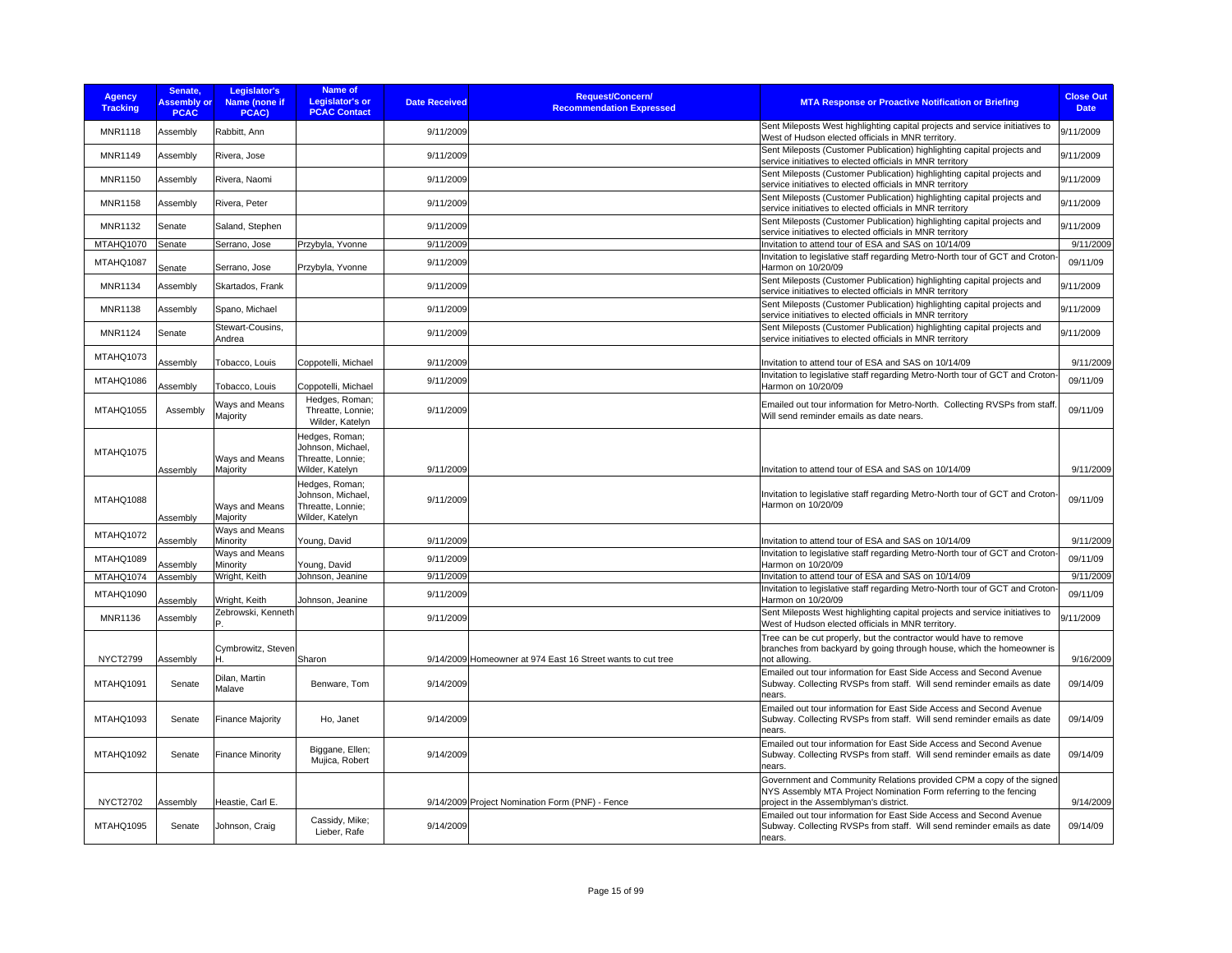| <b>Agency</b><br><b>Tracking</b>   | Senate,<br><b>Assembly or</b><br><b>PCAC</b> | Legislator's<br>Name (none if<br>PCAC) | Name of<br><b>Legislator's or</b><br><b>PCAC Contact</b> | <b>Date Received</b> | Request/Concern/<br><b>Recommendation Expressed</b>                                                         | <b>MTA Response or Proactive Notification or Briefing</b>                                                                                                                                                                                                                                                                                        | <b>Close Out</b><br><b>Date</b> |
|------------------------------------|----------------------------------------------|----------------------------------------|----------------------------------------------------------|----------------------|-------------------------------------------------------------------------------------------------------------|--------------------------------------------------------------------------------------------------------------------------------------------------------------------------------------------------------------------------------------------------------------------------------------------------------------------------------------------------|---------------------------------|
| MTAHQ1094                          | Senate                                       | Perkins, William                       | Briggs, Tom                                              | 9/14/2009            |                                                                                                             | Emailed out tour information for East Side Access and Second Avenue<br>Subway. Collecting RVSPs from staff. Will send reminder emails as date<br>nears.                                                                                                                                                                                          | 09/14/09                        |
| MTAHQ1097                          | Assembly                                     | Program and<br>Counsel                 | Brown, Simonia;<br>Casselini, Mark                       | 9/14/2009            |                                                                                                             | Emailed out tour information for East Side Access and Second Avenue<br>Subway. Collecting RVSPs from staff. Will send reminder emails as date<br>nears.                                                                                                                                                                                          | 09/14/09                        |
| <b>LIRR1140</b>                    | Senate                                       | Skelos, Dean                           | Smith, Sandy                                             |                      | 09/14/09 Complaints from business owner that LIRR trucks were in parking lots<br>taking up 2 spaces.        | Information provided that there was no scheduled LIRR trucks in the area<br>and the lots are owned by Town.                                                                                                                                                                                                                                      | 09/15/09                        |
| MTAHQ1096                          | Assembly                                     | Ways and Means<br>Majority             | Threatte, Lonnie;<br>Wilder, Katelyn;<br>Hedges, Roman   | 9/14/2009            |                                                                                                             | Emailed out tour information for East Side Access and Second Avenue<br>Subway. Collecting RVSPs from staff. Will send reminder emails as date<br>nears.                                                                                                                                                                                          | 09/14/09                        |
| <b>NYCT4527</b>                    | <b>PCAC</b>                                  |                                        | Karyl Berger                                             | 9/14/2009 stop.      | Complaint that M104 fails to pull in to the curb at the 44th St./7th Ave.                                   | Notices have been at relevant depots and managers have been stationed<br>at this location to ensure compliance. Manhattan Road Operations will<br>continue to monitor situation.                                                                                                                                                                 | 10/15/2009                      |
| <b>NYCT2705</b>                    | Assembly                                     | Bing, Jonathan                         | Saville                                                  |                      | 9/15/2009 Why was bus stop removed on 49th Street between 2nd and 3rd?                                      | Spoke with Adam Brickman. Bus stop was removed to allow for<br>construction at this location and informed him that bus stop will be restored<br>when construction is complete.                                                                                                                                                                   | 9/17/2009                       |
|                                    |                                              | Cymbrowitz, Steven                     |                                                          |                      |                                                                                                             |                                                                                                                                                                                                                                                                                                                                                  |                                 |
| <b>NYCT2869</b>                    | Assembly                                     | н                                      |                                                          |                      | 9/15/2009 Access-A-Ride recertication for a customer                                                        | Advised to have customer call the Access-a-Ride eligibility officer                                                                                                                                                                                                                                                                              | 9/17/2009                       |
| <b>NYCT2868</b>                    | Assembly                                     | Maisel, Alan                           |                                                          |                      | Paratransit customer to arrive at Bed sty Assessment center and<br>9/15/2009 needed to be seen immediately. | Assessment center alerted to take customer upon arrival                                                                                                                                                                                                                                                                                          | 9/16/2009                       |
| <b>LIRR1166</b>                    | Senate                                       | Marcellino, Carl                       | Wilson, Kathy                                            |                      | 09/15/09 Inquiry regarding tree trimming and Double Track.                                                  | Provided general information.                                                                                                                                                                                                                                                                                                                    | 09/15/09                        |
|                                    |                                              | Addabbo, Joseph                        |                                                          |                      |                                                                                                             |                                                                                                                                                                                                                                                                                                                                                  |                                 |
| <b>NYCT2870</b>                    | Senate                                       |                                        |                                                          |                      | 9/16/2009 Requested Information on Access-A-Ride carriers.                                                  | Provided general information about carriers' supply service.                                                                                                                                                                                                                                                                                     | 9/16/2009                       |
| <b>NYCT2747</b>                    |                                              | Hassell-Thompson,<br>Ruth              |                                                          | 9/16/2009            |                                                                                                             | Weekend Service Diversion Notice                                                                                                                                                                                                                                                                                                                 | 9/16/2009                       |
| <b>NYCT2734</b>                    | Senate<br>Assembly                           | Heastie, Carl E.                       |                                                          | 9/16/2009            |                                                                                                             | Weekend Service Diversion Notice                                                                                                                                                                                                                                                                                                                 | 9/16/2009                       |
| MTAHQ1098                          | Senate                                       | Larkin, William                        |                                                          | 9/16/2009            |                                                                                                             | Briefing by MTA Board members on Capital Plan, impact of payroll tax on 9/16/2009<br>Hudson Valley, Metro North ridership                                                                                                                                                                                                                        |                                 |
| <b>NYCT2775</b>                    | Senate                                       | Sampson, John                          |                                                          | 9/16/2009            |                                                                                                             | Weekend Service Diversion Notice                                                                                                                                                                                                                                                                                                                 | 9/16/2009                       |
| <b>LIRR1167</b><br><b>NYCT2794</b> | Senate<br>Assembly                           | Skelos, Dean<br>Titone, Matthew        | LoCasio, Tom                                             | 9/16/2009            | 09/16/09 Inquiry about Woodmere Station building not being open.                                            | Told that were able to confirm that the building was open<br>Weekend Service Diversion Notice                                                                                                                                                                                                                                                    | 09/17/09<br>9/16/2009           |
|                                    |                                              |                                        |                                                          |                      |                                                                                                             |                                                                                                                                                                                                                                                                                                                                                  |                                 |
| <b>NYCT2791</b>                    | Assembly                                     | Wright, Keith L.T.                     |                                                          | 9/16/2009            |                                                                                                             | Weekend Service Diversion Notice                                                                                                                                                                                                                                                                                                                 | 9/16/2009                       |
| <b>LIRR1169</b>                    | Senate                                       | Foley, Brian                           | Davidman, Barbara                                        |                      | 09/17/09 Inquired about Capital Plan and Double Track Briefing                                              | Confirmed meeting time.                                                                                                                                                                                                                                                                                                                          | 09/17/09                        |
| MTAHQ1099                          | Senate                                       | Klein, Jeffrey                         | Bluemich, Gwen                                           | 9/17/2009            | Meeting with Motor Truck Assoc, NYSDOT, NYSTA, MTABandT,<br>PANYandNJ regarding overweight trucks           | Agreed to continue conference calls and send legislative changes to<br>Senator Klein                                                                                                                                                                                                                                                             | 09/21/09                        |
|                                    |                                              |                                        |                                                          |                      | Constituent's sidewalk cracked due to vibrations from the nearby                                            | MOW inspected the location and informed Government and Community<br>Relations that vibrations from the elevated structure did not cause the                                                                                                                                                                                                      |                                 |
| <b>NYCT3036</b>                    | Senate                                       | Klein, Jeffrey                         | Patrick R. Hanlon                                        |                      | 9/17/2009 elevated subway line.                                                                             | sidewalk cracks.                                                                                                                                                                                                                                                                                                                                 | 9/17/2009                       |
| <b>NYCT3037</b>                    | Senate                                       | Klein, Jeffrey                         | John Doyle                                               |                      | 9/17/2009 Bus stop relocation request (366 Pennyfield Avenue)                                               | On 12/15-Government and Community Relations and Operations Planning<br>met with J. Doyle at bus stop location to discuss options. A decision was<br>made to relocate the bus stop to Harding Avenue providing that this<br>grassy area is paved and made into a sidewalk. The Senator's office will<br>take the lead in getting the paving done. | 12/16/2009                      |
| <b>LIRR1168</b>                    | Senate                                       | Marcellino, Carl                       |                                                          | 09/17/09             | Inquired about escalator being out at Hicksville and touched on Double                                      | Provided status on Hicksville and set-up potential date for briefing.                                                                                                                                                                                                                                                                            | 09/18/09                        |
|                                    |                                              |                                        |                                                          |                      | <b>Track briefing</b>                                                                                       |                                                                                                                                                                                                                                                                                                                                                  |                                 |
| <b>NYCT2819</b>                    | Assembly                                     | Scarborough,<br>William                |                                                          | 9/17/2009            |                                                                                                             | Letters sent to notify of proposed subway service changes on the 1, 6 and<br>7 line, presented to TA Committee 9-21--09.<br>Letters send to notify of Proposed Subway service changes on the 1,6 and                                                                                                                                             | 9/17/2009                       |
| <b>NYCT2855</b>                    | Assembly                                     | Wright, Keith L.T.                     |                                                          | 9/17/2009            |                                                                                                             | 7 line, presented to TA Committee 9-21--09.                                                                                                                                                                                                                                                                                                      | 9/17/2009                       |
| <b>NYCT4534</b>                    | <b>PCAC</b>                                  |                                        | J. Wells                                                 |                      | 9/17/2009 Customer reported couldn't get through to Customer Service.                                       | Arranged for Customer Services to call the customer with phone<br>information provided by PCAC.                                                                                                                                                                                                                                                  | 9/17/2009                       |
| <b>LIRR1171</b>                    | Assembly                                     | Clark, Barbara                         |                                                          |                      | 09/18/09 Meeting to discuss funding and improvements to Queens Village Station                              | General discussion and site visit for QVS improvements. Letter<br>documenting assessment provided to MTA.                                                                                                                                                                                                                                        | 09/18/09                        |
| MTAHQ1100                          | Assembly                                     | Clark, Barbara                         |                                                          | 9/18/2009            |                                                                                                             | Met with Assemblywoman at station on 09/18/09 and discussed station<br>condition and next steps. LIRR prepared a engineering review of the<br>station. Assemblywoman Clark is inquiring about CBPR money and will<br>get back to MTA with details.                                                                                               | 09/18/09                        |
| <b>NYCT2972</b>                    | Assembly                                     | Cusick, Michael J.                     |                                                          |                      | Constituent wants to receive paratransit service information and                                            | Application process and time frame were explained. Will try to process                                                                                                                                                                                                                                                                           | 9/18/2009                       |
|                                    |                                              |                                        |                                                          |                      | 9/18/2009 application.                                                                                      | application quickly, approval not guaranteed                                                                                                                                                                                                                                                                                                     |                                 |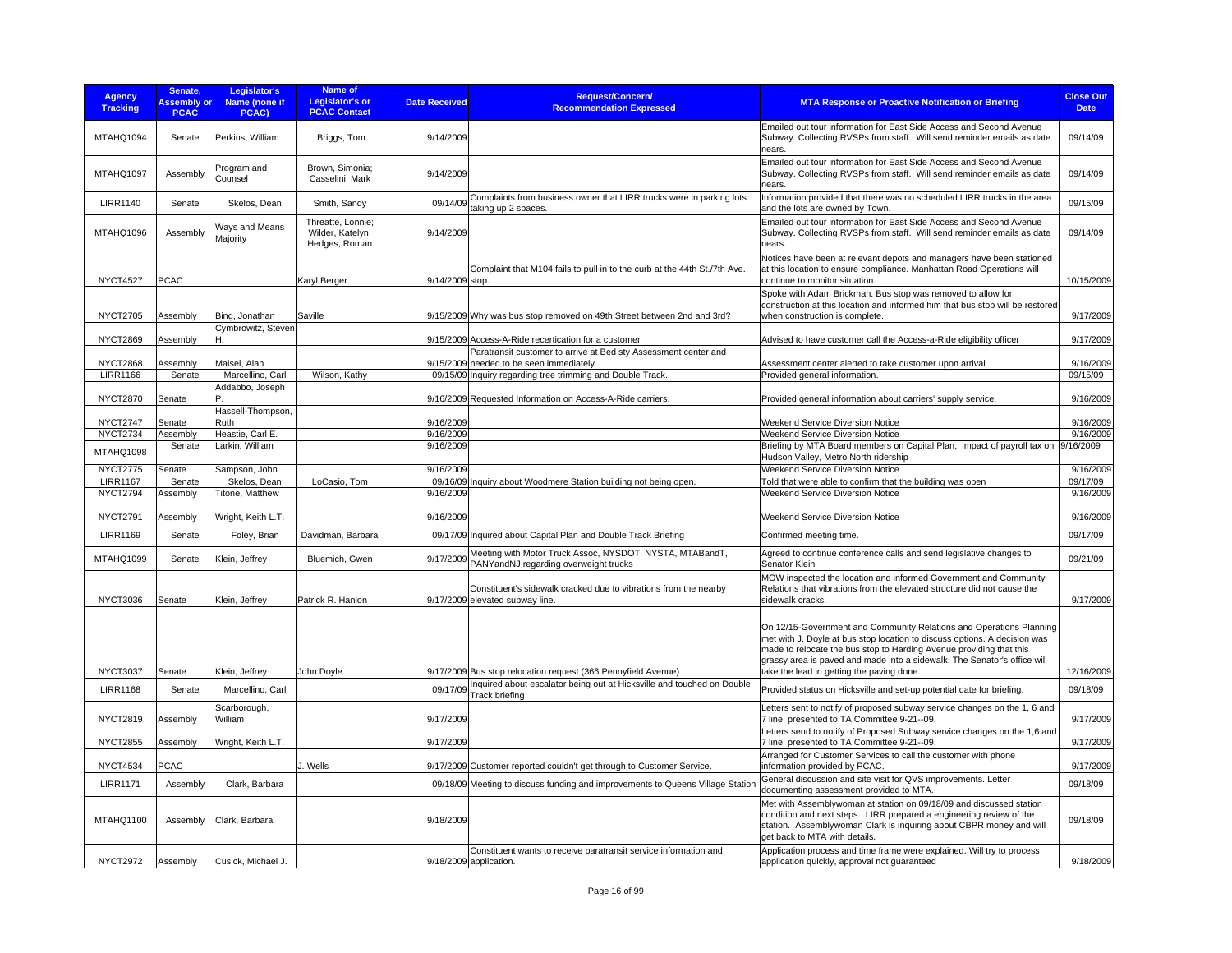| <b>Agency</b><br><b>Tracking</b> | Senate,<br><b>Assembly or</b><br><b>PCAC</b> | Legislator's<br><b>Name (none if</b><br>PCAC) | Name of<br><b>Legislator's or</b><br><b>PCAC Contact</b>                    | <b>Date Received</b> | <b>Request/Concern/</b><br><b>Recommendation Expressed</b>                                                                                                                 | <b>MTA Response or Proactive Notification or Briefing</b>                                                                                                                                               | <b>Close Out</b><br><b>Date</b> |
|----------------------------------|----------------------------------------------|-----------------------------------------------|-----------------------------------------------------------------------------|----------------------|----------------------------------------------------------------------------------------------------------------------------------------------------------------------------|---------------------------------------------------------------------------------------------------------------------------------------------------------------------------------------------------------|---------------------------------|
| <b>LIRR1170</b>                  | Senate                                       | Johnson, Owen                                 | Canary, Gordon                                                              | 09/18/09             | Information requested regarding former LIRR employee and National<br><b>Grid Project</b>                                                                                   | Information provided                                                                                                                                                                                    | 09/18/09                        |
| <b>NYCT3092</b>                  | Assembly                                     | Mayersohn, Nettie                             |                                                                             |                      | Assembly Member Mayersohn's office called on behalf of constituent's<br>9/18/2009 MetroCard issue                                                                          | A new card is being forwarded to the constituent. Assembly Member<br>Mayersohn's office has been advised.                                                                                               | 10/23/2009                      |
| MNR1040                          | Senate                                       | Oppenheimer, Suzi                             | Chelsea Kadish                                                              | 9/18/2009            | Complained that ADA access at Scarborough was affected by<br>construction at the station.                                                                                  | Provided rsponse that ADA access is maintained throughout the<br>construction period.                                                                                                                   | 0/2/2009                        |
| MTAHQ1101                        | Senate                                       | Perkins, William                              | Frank Pettaway                                                              |                      | 9/18/2009 Provided hearing transcript and speaker information.                                                                                                             |                                                                                                                                                                                                         | 10/05/09                        |
| MTAHQ1102                        | Senate                                       | Perkins, William                              | Denise                                                                      | 9/18/2009            |                                                                                                                                                                            | Left a message for Denise requesting list of who testified at the Harlem<br>public hearing regarding Jay Walder.                                                                                        | 09/18/09                        |
| <b>LIRR1146</b>                  | <b>PCAC</b>                                  |                                               | Henderson, William                                                          |                      | Request for updates on Huntington taxi stand bathroom. Also request for<br>09/18/09 speaker at next LIRRCC meeting to address bathroom and station<br>cleanliness.         | Information provided regarding update on Huntington bathroom. Guest<br>speaker arranged for next meeting.                                                                                               | 09/22/09                        |
| <b>NYCT3503</b>                  | <b>PCAC</b>                                  |                                               |                                                                             |                      | PCAC wanted to know if the NJ Transit that takes passengers from<br>9/19/2009 Seacaucus to the Meadowlands stadium is accessible                                           | Research was done and PCAC was told that shuttle was accessible.                                                                                                                                        | 9/22/2009                       |
| MTAHQ1104                        | Assembly                                     | Brodsky, Richard                              | Valens, Chris                                                               | 9/21/2009            |                                                                                                                                                                            | Sent reminder notification and itinerary for tour of SAS and ESA on<br>10/14/09                                                                                                                         | 09/21/09                        |
| MTAHQ1103                        | Senate                                       | Dilan, Martin<br>Malave                       | Trapasso, Matt;<br>Benware, Tom                                             | 9/21/2009            |                                                                                                                                                                            | Sent reminder notification and itinerary for tour of SAS and ESA on<br>10/14/09                                                                                                                         | 09/21/09                        |
| MTAHQ1105                        | Senate                                       | <b>Finance Majority</b>                       | Ho, Janet                                                                   | 9/21/2009            |                                                                                                                                                                            | Sent reminder notification and itinerary for tour of SAS and ESA on<br>10/14/09                                                                                                                         | 09/21/09                        |
| MTAHQ1106                        | Senate                                       | <b>Finance Minority</b>                       | Biggane, Ellen;<br>Mujica, Robert                                           | 9/21/2009            |                                                                                                                                                                            | Sent reminder notification and itinerary for tour of SAS and ESA on<br>10/14/09                                                                                                                         | 09/21/09                        |
| MTAHQ1108                        | Senate                                       | Fuschillo, Jr.,<br>Charles                    | Arens, Mike                                                                 | 9/21/2009            |                                                                                                                                                                            | Sent reminder notification and itinerary for tour of SAS and ESA on<br>10/14/09                                                                                                                         | 09/21/09                        |
| <b>LIRR1172</b>                  | Senate                                       | Johnson, Craig                                | Lieber, Rafe                                                                | 09/21/09             | Inquiry regarding Forest Hills Vegetation/Tree Trimming - Possibly<br>funding for plantings                                                                                | Information provided                                                                                                                                                                                    | 09/21/09                        |
| MTAHQ1107                        | Senate                                       | Johnson, Craig                                | Cassidy, Mike;<br>Lieber, Rafe                                              | 9/21/2009            |                                                                                                                                                                            | Sent reminder notification and itinerary for tour of SAS and ESA on<br>10/14/09                                                                                                                         | 09/21/09                        |
| <b>NYCT2969</b>                  | Senate                                       | Lanza, Andrew J.                              |                                                                             |                      | 9/21/2009 Invited to attend senior citizen information day                                                                                                                 | Faxed registration form confirming that Access-a-ride will send a<br>representative.                                                                                                                    | 9/21/2009                       |
| MTAHQ1110                        | Senate                                       | Perkins, William                              | Briggs, Tom                                                                 | 9/21/2009            |                                                                                                                                                                            | Sent reminder notification and itinerary for tour of SAS and ESA on<br>10/14/09                                                                                                                         | 09/21/09                        |
| MTAHQ1109                        | Assembly                                     | Program and<br>Counsel                        | Monticello,<br>Alexander                                                    | 9/21/2009            |                                                                                                                                                                            | Sent reminder notification and itinerary for tour of SAS and ESA on<br>10/14/09                                                                                                                         | 09/21/09                        |
| MTAHQ1111                        | Senate                                       | Program and<br>Counsel                        | Ennis, Graham                                                               | 9/21/2009            |                                                                                                                                                                            | Sent reminder notification and itinerary for tour of SAS and ESA on<br>10/14/09                                                                                                                         | 09/21/09                        |
| MTAHQ1112                        | Assembly                                     | Program and<br>Counsel                        | Brown, Simonia                                                              | 9/21/2009            |                                                                                                                                                                            | Sent reminder notification and itinerary for tour of SAS and ESA on<br>10/14/09                                                                                                                         | 09/21/09                        |
| MTAHQ1114                        | Senate                                       | Serrano, Jose                                 | Przybyla, Yvonne                                                            | 9/21/2009            |                                                                                                                                                                            | Sent reminder notification and itinerary for tour of SAS and ESA on<br>10/14/09                                                                                                                         | 09/21/09                        |
| MTAHQ1113                        | Assembly                                     | Tobacco, Louis                                | Coppotelli, Michael                                                         | 9/21/2009            |                                                                                                                                                                            | Sent reminder notification and itinerary for tour of SAS and ESA on<br>10/14/09                                                                                                                         | 09/21/09                        |
| MTAHQ1115                        | Assembly                                     | Ways and Means<br>Majority                    | Hedges, Roman;<br>Johnson, Michael,<br>Threatte, Lonnie;<br>Wilder, Katelyn | 9/21/2009            |                                                                                                                                                                            | Sent reminder notification and itinerary for tour of SAS and ESA on<br>10/14/09                                                                                                                         | 09/21/09                        |
| MTAHQ1116                        | Assembly                                     | Ways and Means<br>Minority                    | Young, David                                                                | 9/21/2009            |                                                                                                                                                                            | Sent reminder notification and itinerary for tour of SAS and ESA on<br>10/14/09                                                                                                                         | 09/21/09                        |
| MTAHQ1117                        | <b>Assembly</b>                              | Wright, Keith                                 | Johnson, Jeanine                                                            | 9/21/2009            |                                                                                                                                                                            | Sent reminder notification and itinerary for tour of SAS and ESA on<br>10/14/09                                                                                                                         | 09/21/09                        |
| MTAHQ1119                        | Assembly                                     | Jaffee, Ellen                                 | Epstein, Allison                                                            |                      | 9/22/2009 Requested meeting in Rockland County with incoming Chairman Jay<br>Walder to discuss Hudson Valley service and tax issues.                                       | We will be scheduling a visit to Rockland County once Jay Walder starts.<br>Working on scheduling for Dec. 1 in the afternoon. Meeting scheduled for<br>December 1; meeting cancelled by Assemblywoman. | 11/3/2009                       |
| <b>NYCT4526</b>                  | Assembly                                     | Peralta, Jose R.                              |                                                                             |                      | 9/22/2009 Request to meet with 7 line General Manager                                                                                                                      | Met with Assemblymember Peralta and 7 line General Manager and<br>toured the 7 line stations and tower.                                                                                                 | 9/30/2009                       |
| MTAHQ1118                        | Assembly                                     | Ways and Means<br>Majority                    | Threatte, Lonnie;<br>Wilder, Katelyn                                        |                      | 9/22/2009 Questions on Capital Plan funding.                                                                                                                               | Held a conference call with MTAHQ staff to answer questions.                                                                                                                                            | 09/23/09                        |
| <b>NYCT2864</b>                  | Assembly                                     | Bing, Jonathan                                | Sevil                                                                       |                      | 9/23/2009 Constituent complained of noise from 86th/Lex subway station                                                                                                     | Informed that 6 Line General Manager is aware of issue and has referred<br>to Track Dept. for any required repairs.                                                                                     | 9/23/2009                       |
| MTAHQ1121                        | Senate                                       | Golden, Martin J.                             | Quaglione, John                                                             |                      | 9/23/2009 Constituent expressed concern that a NYCT bus carried an<br>advertisement in Arabic. Inquired as to MTA whether MTA required<br>advertisements to be in English. | MTA advertising regulations do not require ads to be in English, but they<br>do require that the vendor placing the ad ensure that the ad meets MTA<br>guidelines.                                      | 9/24/2009                       |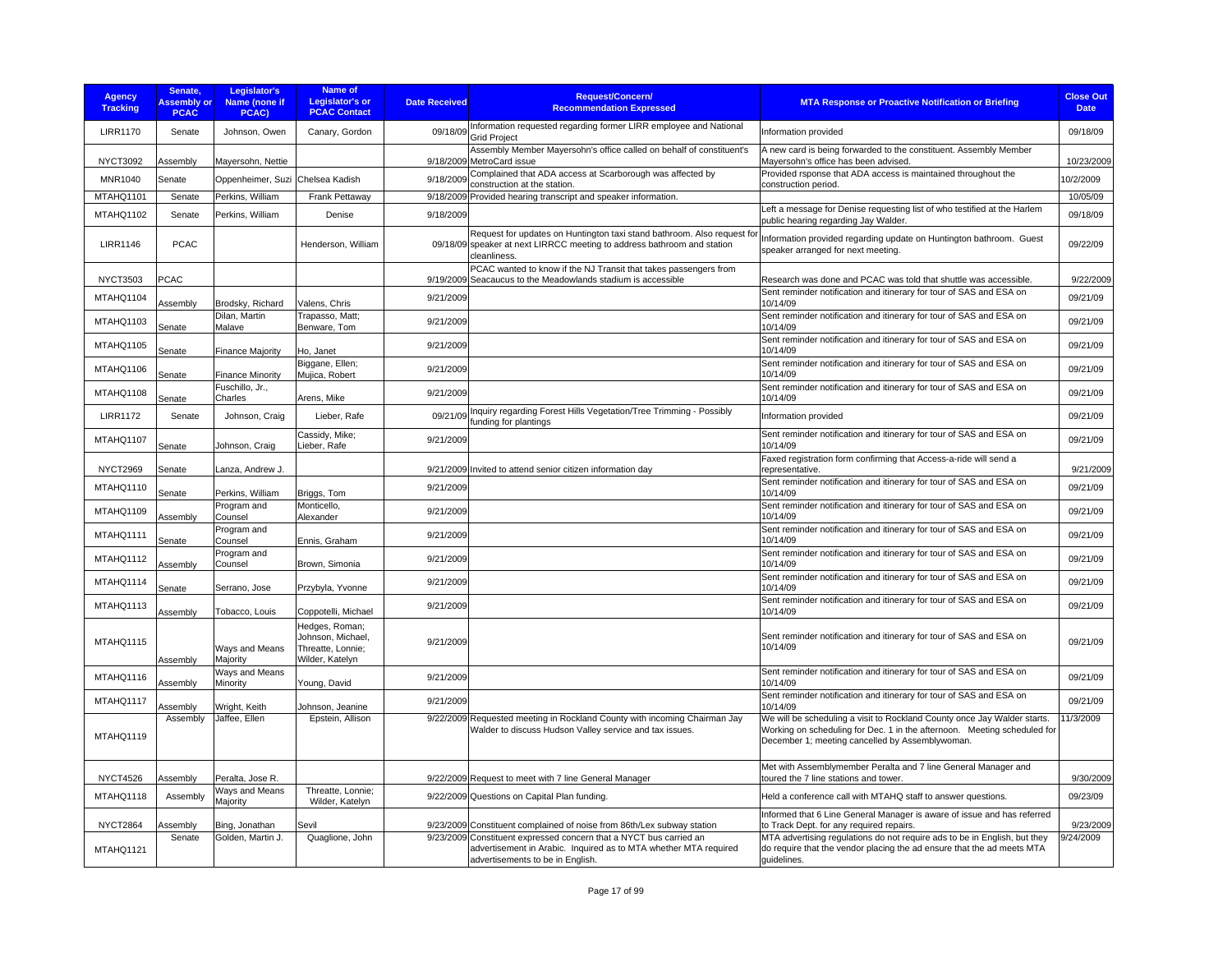| <b>Agency</b><br><b>Tracking</b> | Senate.<br><b>Assembly or</b><br><b>PCAC</b> | Legislator's<br>Name (none if<br>PCAC) | Name of<br>Legislator's or<br><b>PCAC Contact</b> | <b>Date Received</b> | <b>Request/Concern/</b><br><b>Recommendation Expressed</b>                                                                                                           | <b>MTA Response or Proactive Notification or Briefing</b>                                                                                                                                                                                           | <b>Close Out</b><br><b>Date</b> |
|----------------------------------|----------------------------------------------|----------------------------------------|---------------------------------------------------|----------------------|----------------------------------------------------------------------------------------------------------------------------------------------------------------------|-----------------------------------------------------------------------------------------------------------------------------------------------------------------------------------------------------------------------------------------------------|---------------------------------|
| <b>NYCT2970</b>                  | Senate                                       | Golden, Martin J.                      |                                                   |                      | 9/23/2009 Access-a-ride customer request for a van                                                                                                                   | Updated records to show customer now uses a wheelchair and needs a<br>van                                                                                                                                                                           | 9/25/2009                       |
| <b>LIRR1175</b>                  | Senate                                       | Johnson, Owen                          | Canary, Gordon                                    |                      | 09/23/09 Follow-up: Termination of former LIRR employee                                                                                                              | Information provided - investigation is on-going.                                                                                                                                                                                                   | 09/23/09                        |
| MTAHQ1122                        | Senate                                       | Perkins, William                       | Frank Pettaway                                    | 9/23/2009            |                                                                                                                                                                      | Made follow-up call on 9/23 and spoke with Mr. Pettaway who is still<br>waiting for the hearing transcript.                                                                                                                                         | 09/23/09                        |
| <b>LIRR1174</b>                  | Senate                                       | Skelos, Dean                           | LoCasio, Tom                                      | 09/23/09             | Information requested regarding upcoming Ribbon Cuttings for VS,<br>Malvern and West Hempstead                                                                       | Information and dates provided                                                                                                                                                                                                                      | 09/23/09                        |
| MTAHQ1120                        | Assembly                                     | Ways and Means<br>Majority             | Threatte, Lonnie:<br>Wilder, Katelyn              | 9/23/2009            | Scheduled a conference call to answer questions on the Capital Plan<br>funding.                                                                                      | Answered questions on call.                                                                                                                                                                                                                         | 09/23/09                        |
| <b>LIRR1173</b>                  | <b>PCAC</b>                                  |                                        | Berger, Karyl                                     |                      | 09/23/09 Inquiry for status on ADA Taskforce.                                                                                                                        | Information provided that LIRR has requested an interim Nassau County<br>representative from Office of Physically Challenged.                                                                                                                       | 09/23/09                        |
| MTACC901                         | <b>PCAC</b>                                  |                                        | Henderson, William                                | 09/23/09             | Request site tour of East Side Access Manhattan Tunnels for PCAC and<br>Commuter Councils                                                                            | Coordinated date and time and provided site tour of East Side Access<br>Manhattan Tunnels on November 3rd                                                                                                                                           | 11/03/09                        |
| <b>NYCT2965</b>                  | Senate                                       | Duane, Thomas K.                       | Laura Morrison                                    |                      | Senator Duane's staff sent an email to inquire about a station<br>improvement opportunity that could be advanced with the use of Capital<br>9/24/2009 Reserve Funds. | Government and Community Relations staff spoke with Senator Duane's<br>staff regarding this inquiry on 09/30/09.                                                                                                                                    | 9/30/2009                       |
| <b>NYCT2910</b>                  | Senate                                       | Hassell-Thompson,<br>Ruth              |                                                   | 9/24/2009            |                                                                                                                                                                      | <b>Weekend Service Diversion Notice</b>                                                                                                                                                                                                             | 9/24/2009                       |
| <b>NYCT2897</b>                  | Assembly                                     | Heastie, Carl E.                       |                                                   | 9/24/2009            |                                                                                                                                                                      | <b>Weekend Service Diversion Notice</b>                                                                                                                                                                                                             | 9/24/2009                       |
| <b>LIRR1176</b>                  | Senate                                       | Johnson, Craig                         | Lieber, Rafe                                      |                      | 09/24/09 Information requested regarding broken rail East of New Hyde Park                                                                                           | Information provided                                                                                                                                                                                                                                | 09/24/09                        |
| NYCT2867                         | Assembly                                     | Kellner, Micah                         | Ashley Roberts                                    |                      | 9/24/2009 Tree removal on 2nd Avenue in 80s                                                                                                                          | Current plan to only remove additonal trees on 83rd and 87th Streets.                                                                                                                                                                               | 9/24/2009                       |
| <b>NYCT3038</b>                  | Senate                                       | Klein, Jeffrey                         | Patrick R. Hanlon                                 |                      | 9/24/2009 Constituent complaints regarding infrequent bus service.                                                                                                   | Informed Mr. Hanlon that NYC DOT is re-painting the Bx12SBS lanes<br>along Pelham Parkway. When the painters take up more than one lane,<br>traffic backs up and buses are delayed. Upon completion of this project,<br>normal service will resume. | 10/5/2009                       |
| MTAHQ1123                        | Assembly                                     | Rabbitt, Anne                          |                                                   | 9/24/2009            |                                                                                                                                                                      | Briefing by MTA Board members on Capital Plan, impact of payroll tax on                                                                                                                                                                             | 9/24/2009                       |
| <b>NYCT2957</b>                  | Assembly                                     | Titone, Matthew                        |                                                   | 9/24/2009            |                                                                                                                                                                      | Hudson Valley, Metro North ridership<br>Weekend Service Diversion Notice                                                                                                                                                                            | 9/24/2009                       |
| <b>LIRR1177</b>                  | <b>PCAC</b>                                  |                                        | Henderson, William                                |                      | 09/24/09 Complaint on behalf of Community Activist Kathy Levinson regarding<br>door chimes                                                                           | Information provided                                                                                                                                                                                                                                | 09/24/09                        |
| <b>NYCT3043</b>                  | <b>PCAC</b>                                  |                                        |                                                   | 9/24/2009 disability | Called about Access-a-Ride process for customer with sight or hearing                                                                                                | Explained that customers who are deaf or blind may use the relay line to<br>apply or renew their eligibility for Access-a-Ride.                                                                                                                     | 9/29/2009                       |
|                                  |                                              |                                        |                                                   |                      | Customer complaint that dispatcher at W. 4th St. station fails to hold F                                                                                             |                                                                                                                                                                                                                                                     |                                 |
| <b>NYCT4529</b>                  | <b>PCAC</b>                                  |                                        | William Henderson                                 |                      | 9/24/2009 train for connection with D.                                                                                                                               | Complaint forwarded to Subways for investigation                                                                                                                                                                                                    | 9/24/2009                       |
| <b>NYCT3044</b>                  | Assembly                                     | Cymbrowitz, Steven<br>н                |                                                   |                      | 9/25/2009 Status of Access-a-Ride application                                                                                                                        | Advised that the customer has been approved for Access-a-Ride service                                                                                                                                                                               | 9/25/2009                       |
| MTAHQ1124                        | Assembly                                     | Ways and Means<br>Minority             | Young, David                                      | 9/25/2009            | Asked if municipally-owned vehicles are subject to additional registration<br>fees per Chapter 25 of the laws of 2009.                                               | Informed that MTA Legal said municipally-owned vehicles are currently<br>exempt from registration fees so are further exempt from the additional<br>fees.                                                                                           | 09/25/09                        |
| <b>LIRR1178</b>                  | Senate                                       | Foley, Brian                           |                                                   |                      | 09/28/09 Meeting to discuss MTA Capital Plan and Double Track                                                                                                        | Information provided                                                                                                                                                                                                                                | 09/29/09                        |
|                                  |                                              |                                        |                                                   |                      |                                                                                                                                                                      |                                                                                                                                                                                                                                                     |                                 |
| <b>NYCT2971</b>                  | Senate                                       | Krueger, Liz                           | Jennifer Krinsky                                  |                      | 9/28/2009 MetroCard bus; SAS ancillary at 69th Street                                                                                                                | Gave information on MetroCard bus. Discussed 69th Street ancillary.                                                                                                                                                                                 | 9/30/2009                       |
| <b>NYCT3045</b>                  | Senate                                       | Lanza, Andrew J.                       |                                                   | 9/28/2009 A-Ride.    | Access-a-Ride customer wanted refund for show missed due to Access-                                                                                                  | Issue addressed in Jan 2009 with a letter explaining that reimbursement<br>policy does not cover show tickets. Copy of letter and policy faxed to<br>Senator's office                                                                               | 9/28/2009                       |
| <b>LIRR1180</b>                  | Senate                                       | Foley, Brian                           | Davidman, Barbara                                 | 09/29/09             | Information requested regarding meeting for Double Tracking and<br>Capital Plan                                                                                      | Information provided                                                                                                                                                                                                                                | 09/29/09                        |
| <b>NYCT2964</b>                  | Assembly                                     | Kellner, Micah                         |                                                   |                      |                                                                                                                                                                      | Any change in design would have ramifications - additional height, cut and<br>cover construction, etc.                                                                                                                                              | 9/30/2009                       |
| <b>NYCT3055</b>                  | Senate                                       | Klein, Jeffrey                         | Ashley Roberts<br>John Doyle                      |                      | 9/29/2009 SAS ancillary facility at 69th Street height<br>9/29/2009 Bus Shelter-Allerton and Laconia Avenues                                                         | Referred to NYC DOT's Street Furniture Franchise for response.                                                                                                                                                                                      | 9/29/2009                       |
| MTAHQ1125                        | Senate                                       | Morahan, Thomas                        |                                                   | 9/29/2009            |                                                                                                                                                                      | Briefing by MTA Board members on Capital Plan, impact of payroll tax on<br>Hudson Valley, Metro North ridership                                                                                                                                     | 9/29/2009                       |
| <b>LIRR1179</b>                  | Senate                                       | Skelos, Dean                           | LoCasio, Tom                                      | 09/29/09             | Information requested regarding upcoming Valley Interlocking Project.<br>Office informed a detailed letter was being sent.                                           | Information provided                                                                                                                                                                                                                                | 09/29/09                        |
| <b>LIRR1181</b>                  | <b>PCAC</b>                                  |                                        | Henderson, William                                | 09/29/09             | PCAC forwarded Community Activist Kathy Levinson's email regarding<br>door chimes                                                                                    | nformation provided to Transportation - issue being investigated                                                                                                                                                                                    | 09/29/09                        |
| <b>MNR1162</b>                   | <b>PCAC</b>                                  |                                        | William Henderson                                 | 9/29/2009            | Forwarded e-mail from Mamaroneck councilmember regarding graffiti on<br>Mamaroneck area bridge structures.                                                           | Provided response that railroad access is not required in this matter; MNR<br>coordinated work w/NYSDOT.                                                                                                                                            | 9/29/2009                       |
| <b>NYCT2962</b>                  | PCAC                                         |                                        | Karyl Berger                                      |                      | 9/29/2009 Seeking information on NYCT's Noise Committee.                                                                                                             | Provided information on the mission, goals and composition of the Noise<br>and Vibrations Committee.                                                                                                                                                | 9/30/2009                       |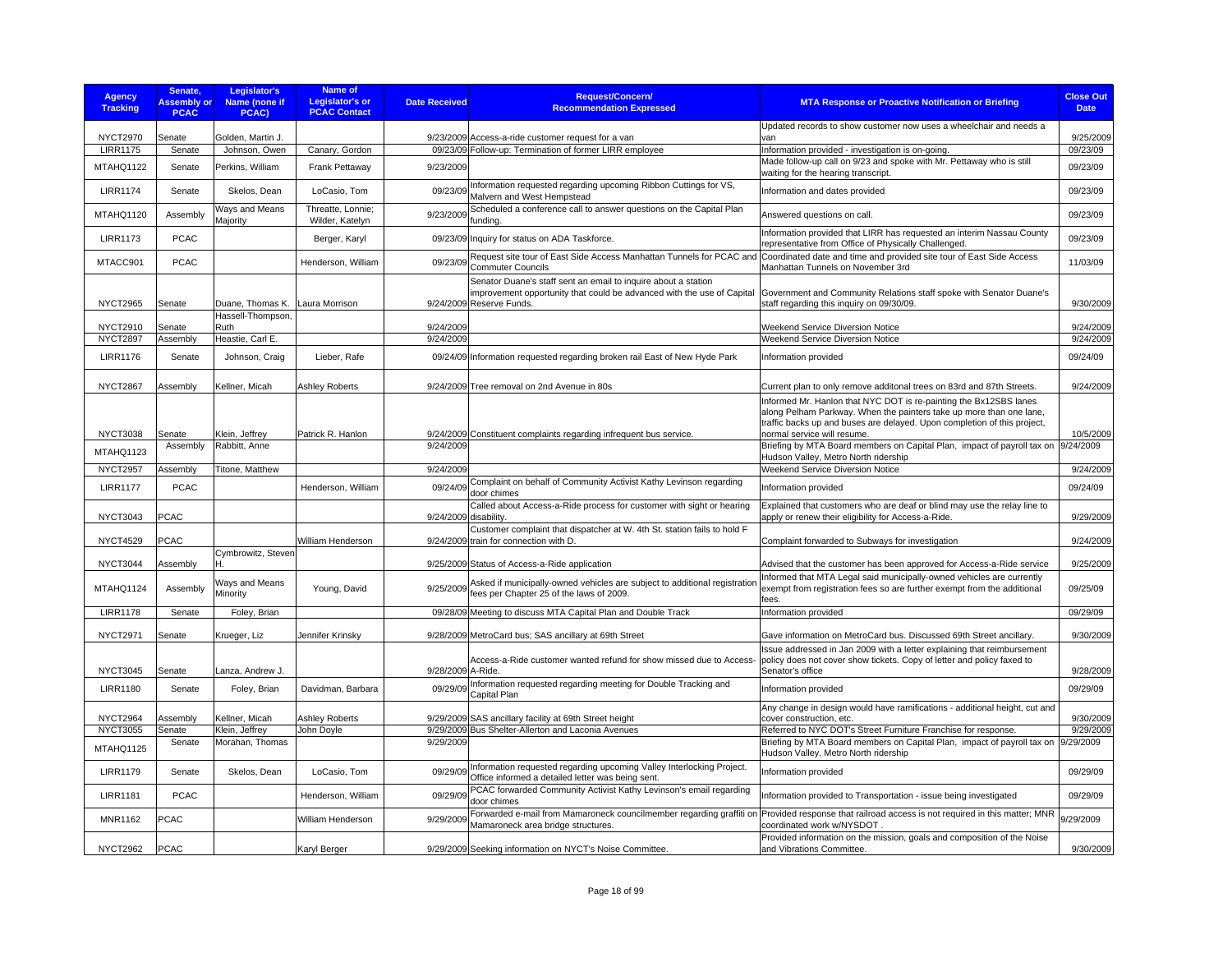| <b>Agency</b><br><b>Tracking</b> | Senate,<br><b>Assembly or</b><br><b>PCAC</b> | Legislator's<br>Name (none if<br>PCAC)     | <b>Name of</b><br><b>Legislator's or</b><br><b>PCAC Contact</b> | <b>Date Received</b> | <b>Request/Concern/</b><br><b>Recommendation Expressed</b>                                                                                                                                | <b>MTA Response or Proactive Notification or Briefing</b>                                                                                       | <b>Close Out</b><br><b>Date</b> |
|----------------------------------|----------------------------------------------|--------------------------------------------|-----------------------------------------------------------------|----------------------|-------------------------------------------------------------------------------------------------------------------------------------------------------------------------------------------|-------------------------------------------------------------------------------------------------------------------------------------------------|---------------------------------|
| <b>LIRR1299</b>                  | Senate                                       | Fuschillo, Jr.,<br>Charles                 | Adams, Janet                                                    |                      | Complaint on behalf of constituent regarding Wantagh coffee truck loss<br>09/30/09 of permit. Would like information to answer constituent.                                               | Information provided from Government Affairs                                                                                                    | 10/15/09                        |
| <b>NYCT3012</b>                  | Senate                                       | Hassell-Thompson,<br>Ruth                  |                                                                 | 9/30/2009            |                                                                                                                                                                                           | Weekend Service Diversion Notice                                                                                                                | 9/30/2009                       |
| <b>NYCT2999</b>                  | Assembly                                     | Heastie, Carl E.                           |                                                                 | 9/30/2009            |                                                                                                                                                                                           | Weekend Service Diversion Notice                                                                                                                | 9/30/2009                       |
| <b>NYCT2267</b>                  | Senate                                       | Sampson, John                              |                                                                 | 9/30/2009            |                                                                                                                                                                                           | Weekend Service Diversion Notice                                                                                                                | 9/30/2009                       |
| <b>NYCT2286</b>                  | Assembly                                     | Titone, Matthew                            |                                                                 | 9/30/2009            |                                                                                                                                                                                           | Weekend Service Diversion Notice                                                                                                                | 9/30/2009                       |
| <b>LIRR1182</b>                  | <b>PCAC</b>                                  |                                            | Henderson, William                                              | 09/30/09             | Complaint that Long Beach 5:44 had rowdy riders who were intimidating<br>other riders.                                                                                                    | MTAPD alerted and investiagting                                                                                                                 | 09/30/09                        |
| <b>NYCT3054</b>                  | Assembly                                     | Brennan, James                             | Ann Schaetzel                                                   |                      | 10/1/2009 Resident on Windsor Place requests vibrations tests                                                                                                                             | Vibration tests showed that levels are within human perception but unlikely<br>to cause structural damage to the building.                      | 10/13/2009                      |
| MTAHQ1126                        | Senate                                       | Parker, Kevin                              |                                                                 |                      | 10/1/2009 Requesting reconsideration of 2 booth closings in his district.                                                                                                                 | NYCT President sent a letter explaining the rationale for the MTA Board-<br>approved reductions in station staffing.                            | 10/15/09                        |
| <b>NYCT3075</b>                  | Senate                                       | Parker, Kevin S.                           |                                                                 |                      | 10/1/2009 Request to Chairman/CEO Walder concerning station agent reductions.                                                                                                             | NYCT President sent a letter to Senator Parker explaining the rationale for<br>the MTA Board-approved reductions in station staffing.           | 10/15/2009<br>10/2/2009         |
| MTAHQ1128                        | Assembly                                     | Brodsky, Richard                           | Valens, Chris                                                   | 10/2/2009            |                                                                                                                                                                                           | Reminder notification about tour of ESA and SAS on 10/14/09                                                                                     |                                 |
| MTAHQ1127                        | Senate                                       | Dilan, Martin<br>Malave                    | Trapasso, Matt;<br>Benware, Tom                                 | 10/2/2009            |                                                                                                                                                                                           | Reminder notification about tour of ESA and SAS on 10/14/09                                                                                     | 10/2/2009                       |
| MTAHQ1129                        | Senate                                       | <b>Finance Majority</b>                    | Ho, Janet                                                       | 10/2/2009            |                                                                                                                                                                                           | Reminder notification about tour of ESA and SAS on 10/14/09                                                                                     | 10/2/2009                       |
|                                  |                                              |                                            | Biggane, Ellen;                                                 |                      |                                                                                                                                                                                           |                                                                                                                                                 |                                 |
| MTAHQ1130                        | Senate                                       | <b>Finance Minority</b><br>Fuschillo, Jr., | Mujica, Robert                                                  | 10/2/2009            |                                                                                                                                                                                           | Reminder notification about tour of ESA and SAS on 10/14/09                                                                                     | 10/2/2009                       |
| MTAHQ1132                        | Senate                                       | Charles                                    | Arens, Mike                                                     | 10/2/2009            |                                                                                                                                                                                           | Reminder notification about tour of ESA and SAS on 10/14/09                                                                                     | 10/2/2009                       |
|                                  |                                              |                                            |                                                                 |                      |                                                                                                                                                                                           | Advised the customer that his issues were logged in the system and<br>investigation will take place and the customer will be contacted when the |                                 |
| <b>NYCT3073</b>                  | Senate                                       | Golden, Martin J.                          |                                                                 |                      | 10/2/2009 Access-a-Ride customer called to say vehicle did not show up                                                                                                                    | investigation is comleted.                                                                                                                      | 10/2/2009                       |
| <b>LIRR1184</b>                  | Senate                                       | Johnson, Craig                             | Lieber, Rafe                                                    |                      | Information requested regarding Multi-Modal Funding and member item<br>10/02/09 money- possible uses - station improvements and Floral Park vegetation Information provided<br>management |                                                                                                                                                 | 10/02/09                        |
| MTAHQ1131                        | Senate                                       | Johnson, Craig                             | Cassidy, Mike;<br>Lieber, Rafe                                  | 10/2/2009            |                                                                                                                                                                                           | Reminder notification about tour of ESA and SAS on 10/14/09                                                                                     | 10/2/2009                       |
| <b>NYCT3040</b>                  | Senate                                       | Krueger, Liz                               | Jennifer Krinsky                                                | 10/2/2009            |                                                                                                                                                                                           | 875 Third Avenue update                                                                                                                         | 10/2/2009                       |
| Bus Co 948                       | Senator                                      | Padavan, Frank                             | Fistachi, Angela                                                |                      | 10/02/09 Re-routing of the Q34 Bus Route at its northern terminal in Whitestone                                                                                                           | A letter was sent to Sentor Padavan on October 14, 2009 explaining the<br>situation of rerouting the Q34                                        | 10/14/09                        |
| MTAHQ1134                        | Senate                                       | Perkins, William                           | Briggs, Tom                                                     | 10/2/2009            |                                                                                                                                                                                           | Reminder notification about tour of ESA and SAS on 10/14/09                                                                                     | 10/2/2009                       |
| MTAHQ1133                        | Assembly                                     | Program and<br>Counsel                     | Monticello,<br>Alexander                                        | 10/2/2009            |                                                                                                                                                                                           | Reminder notification about tour of ESA and SAS on 10/14/09                                                                                     | 10/2/2009                       |
| MTAHQ1135                        |                                              | Program and                                |                                                                 |                      |                                                                                                                                                                                           |                                                                                                                                                 |                                 |
|                                  | Senate                                       | Counsel                                    | Ennis, Graham                                                   | 10/2/2009            |                                                                                                                                                                                           | Reminder notification about tour of ESA and SAS on 10/14/09                                                                                     | 10/2/2009                       |
| MTAHQ1136                        | Assembly                                     | Program and<br>Counsel                     | Brown, Simonia                                                  | 10/2/2009            |                                                                                                                                                                                           | Reminder notification about tour of ESA and SAS on 10/14/09<br>A new Access-a-Ride ID card was produced and Paratransit staff delivered         | 10/2/2009                       |
| <b>NYCT3072</b><br>MTAHQ1138     | Assembly<br>Senate                           | Rosenthal, Linda B<br>Serrano, Jose        | Przybyla, Yvonne                                                | 10/2/2009            | 10/2/2009 Access-a-Ride customer did not receive ID card                                                                                                                                  | the card in the lobby of residence.<br>Reminder notification about tour of ESA and SAS on 10/14/09                                              | 10/3/2009<br>10/2/2009          |
|                                  |                                              |                                            |                                                                 |                      |                                                                                                                                                                                           | Government and Community Relations responded that the MetroCard Van                                                                             |                                 |
| <b>NYCT3341</b>                  | Assembly                                     | Silver, Sheldon                            | Zach Baumer                                                     |                      | 10/2/2009 Request for information on the Metro Card Bus                                                                                                                                   | would return to it's normal schedule.                                                                                                           | 10/2/2009                       |
| MTAHQ1137                        | Assembly                                     | Tobacco, Louis                             | Coppotelli, Michael                                             | 10/2/2009            |                                                                                                                                                                                           | Reminder notification about tour of ESA and SAS on 10/14/09                                                                                     | 10/2/2009                       |
| MTAHQ1139                        |                                              | Ways and Means                             | Hedges, Roman;<br>Johnson, Michael.<br>Threatte, Lonnie;        |                      |                                                                                                                                                                                           |                                                                                                                                                 |                                 |
|                                  | Assembly                                     | Majority                                   | Wilder, Katelyn                                                 | 10/2/2009            |                                                                                                                                                                                           | Reminder notification about tour of ESA and SAS on 10/14/09                                                                                     | 10/2/2009                       |
| MTAHQ1140                        | Assembly                                     | Ways and Means<br>Minority                 | Young, David                                                    | 10/2/2009            |                                                                                                                                                                                           | Reminder notification about tour of ESA and SAS on 10/14/09                                                                                     | 10/2/2009                       |
| MTAHQ1141                        | Assembly                                     | Wright, Keith                              | Johnson, Jeanine                                                | 10/2/2009            |                                                                                                                                                                                           | Reminder notification about tour of ESA and SAS on 10/14/09                                                                                     | 10/2/2009                       |
| <b>LIRR1183</b>                  | <b>PCAC</b>                                  |                                            | Henderson, William                                              |                      | 10/02/09 Inquiry regarding guest speakers and room location for PCAC meeting                                                                                                              | Information provided                                                                                                                            | 10/02/09                        |
| <b>LIRR1272</b>                  | <b>PCAC</b>                                  |                                            | Henderson, William                                              |                      | 10/02/09 Complaint regarding door chimes and horning                                                                                                                                      | Information provided                                                                                                                            | 10/08/09                        |
| MTAHQ1142                        | Senate                                       | Johnson, Craig                             | Lieber, Rafe                                                    |                      | 10/5/2009 Asked a procedural question on the Capital Plan approval process.                                                                                                               | Answered question.                                                                                                                              | 10/05/09                        |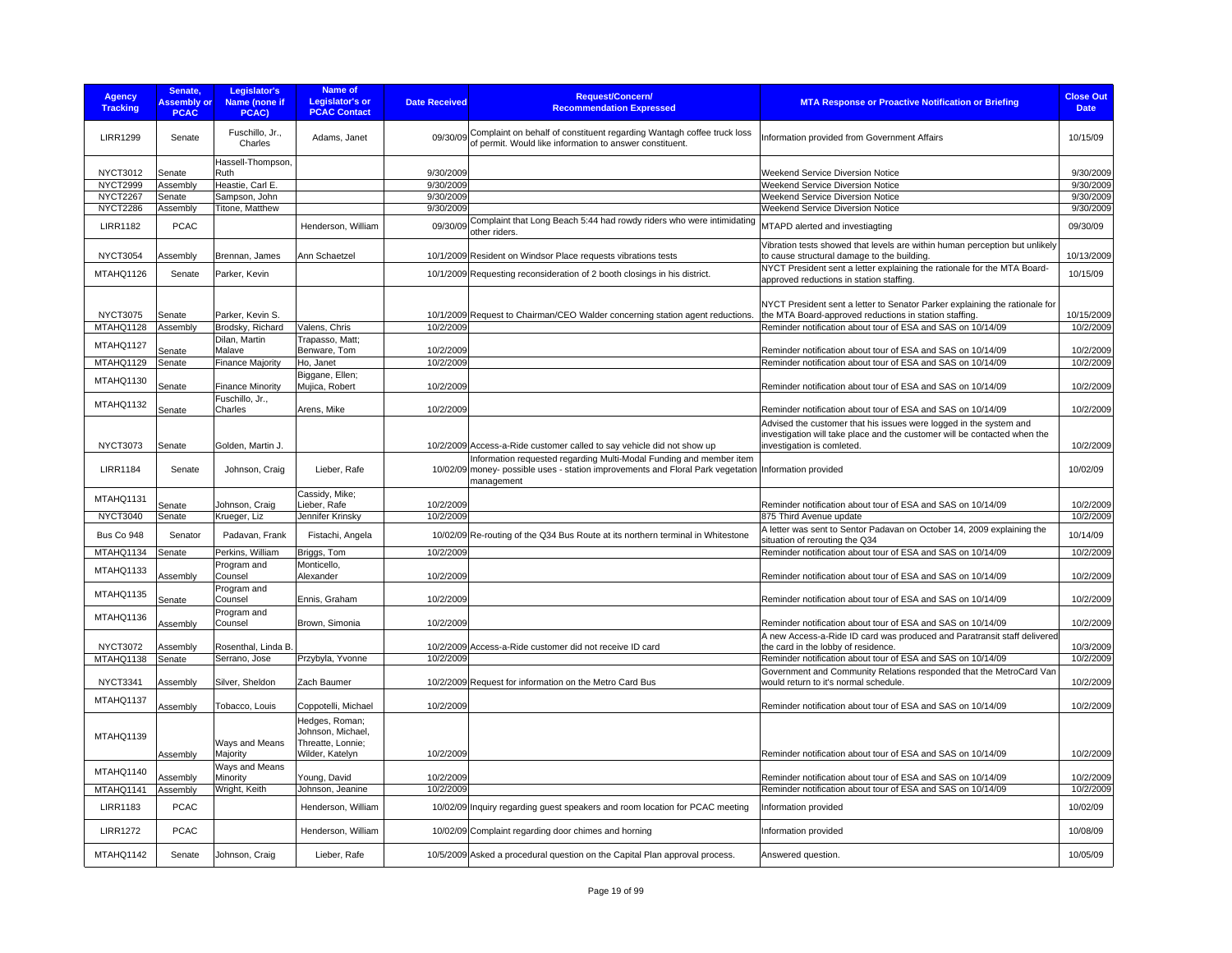| <b>Agency</b><br><b>Tracking</b>  | Senate.<br><b>Assembly or</b><br><b>PCAC</b> | Legislator's<br>Name (none if<br>PCAC) | Name of<br>Legislator's or<br><b>PCAC Contact</b> | <b>Date Received</b> | <b>Request/Concern/</b><br><b>Recommendation Expressed</b>                                                                                      | <b>MTA Response or Proactive Notification or Briefing</b>                                                                                                                                                                                                                                                                                                                                                                                                         | <b>Close Out</b><br><b>Date</b> |
|-----------------------------------|----------------------------------------------|----------------------------------------|---------------------------------------------------|----------------------|-------------------------------------------------------------------------------------------------------------------------------------------------|-------------------------------------------------------------------------------------------------------------------------------------------------------------------------------------------------------------------------------------------------------------------------------------------------------------------------------------------------------------------------------------------------------------------------------------------------------------------|---------------------------------|
| <b>NYCT3438</b>                   | Senate                                       | Padavan, Frank                         |                                                   |                      | 10/5/2009 Changing customer Access-a-Ride eligibility status                                                                                    | Customer did not exercise the right to appeal decision in Jan. 2008. Two<br>year interval. In person appointment was set for Oct 22, tansporation was<br>provided.                                                                                                                                                                                                                                                                                                | 10/19/2009                      |
| <b>NYCT3439</b>                   | Senate                                       | Padavan, Frank                         |                                                   |                      | 10/5/2009 Request to waive in-person assessment                                                                                                 | Reviewed files and spoke to customer. A decision was made that travel to<br>center was possible, about 15 minutes between home and center. Contact<br>will be when customer is ready to attend center                                                                                                                                                                                                                                                             | 10/19/2009                      |
| <b>NYCT4517</b>                   | Senate                                       | Parker, Kevin S.                       |                                                   | 10/5/2009 Operator.  | Letter on behalf of a NYCT Conductor, asking for an investigation into<br>her demotion to original position within a year of promotion to Train | Provided details of our investigation into this matter which bear out the<br>decision reached to demote subject employee.                                                                                                                                                                                                                                                                                                                                         | 12/11/2009                      |
| MTAHQ1143                         | Senate                                       | Schneiderman, Eric                     | Poole, Clifton                                    | 10/5/2009            | Set up meeting to discuss projects in senate district in the proposed<br>2010-2014 Capital Plan.                                                | Meeting occurred on 10/09/09                                                                                                                                                                                                                                                                                                                                                                                                                                      | 10/09/09                        |
| <b>NYCT3041</b>                   | Senate                                       | Serrano, Jose M.                       | Yvonne Przybla                                    |                      | 10/5/2009 Stated that senator had funds for subway improvements.                                                                                | Discussed some possibilities and promised to research to see at which<br>station in Senate district that the money might be best used; suggested<br>that purely transit project may not qualify for multi-modal funds; suggest<br>they talk with Senate Finance. In a follow up call from Ms. Przybla she<br>informed us that the Senator was unable to use potential money for<br>subway station improvements and was switiching to another, non-MTA<br>project. | 10/9/2009                       |
|                                   | <b>PCAC</b>                                  |                                        |                                                   |                      |                                                                                                                                                 |                                                                                                                                                                                                                                                                                                                                                                                                                                                                   | 10/5/2009                       |
| <b>NYCT3442</b><br><b>MNR1170</b> | Senate                                       | Bonacic, John                          |                                                   | 10/6/2009            | 10/5/2009 Commendation for a Bus Operator                                                                                                       | Advised the information would be forwarded to depot management<br>Sent Mileposts West (Customer Publication) highlighting capital projects                                                                                                                                                                                                                                                                                                                        | 10/6/2009                       |
| <b>MNR1165</b>                    | Assembly                                     | Calhoun, Nancy                         |                                                   | 10/6/2009            |                                                                                                                                                 | and service initiatives to elected officials in MNR territory<br>Sent Mileposts West (Customer Publication) highlighting capital projects                                                                                                                                                                                                                                                                                                                         | 10/6/2009                       |
| MTAHQ1144                         | Assembly                                     | Englebright, Steve                     | Belmonte, Gladys                                  |                      | 10/6/2009 Constituent has concerns about the many fees on his EZPass statement                                                                  | and service initiatives to elected officials in MNR territory<br>B&T reviewed the account activity, explained everything to Ms. Belmonte<br>and offered to waive the lost tag fees and revocation fee if constituent                                                                                                                                                                                                                                              | 10/07/09                        |
| <b>MNR1167</b>                    | Assembly                                     | Gunther, Aileen                        |                                                   | 10/6/2009            |                                                                                                                                                 | returns the extra tags.<br>Sent Mileposts West (Customer Publication) highlighting capital projects<br>and service initiatives to elected officials in MNR territory                                                                                                                                                                                                                                                                                              | 0/6/2009                        |
| <b>MNR1164</b>                    | Assembly                                     | Jaffee, Ellen                          |                                                   | 10/6/2009            |                                                                                                                                                 | Sent Mileposts West (Customer Publication) highlighting capital projects<br>and service initiatives to elected officials in MNR territory                                                                                                                                                                                                                                                                                                                         | 10/6/2009                       |
| <b>MNR1169</b>                    | Senate                                       | Larkin, William                        |                                                   | 10/6/2009            |                                                                                                                                                 | Sent Mileposts West (Customer Publication) highlighting capital projects<br>and service initiatives to elected officials in MNR territory                                                                                                                                                                                                                                                                                                                         | 10/6/2009                       |
| <b>MNR1163</b>                    | Assembly                                     | Latimer, George                        |                                                   | 10/6/2009            | the New Haven Line on behalf of a constituent.                                                                                                  | Asked for an update on the rollout of the new M-8 rail cars scheduled for Provided response that the first set of pilot cars that will begin testing are<br>scheduled to arrive late this year.                                                                                                                                                                                                                                                                   | 10/13/2009                      |
| <b>MNR1168</b>                    | Senate                                       | Morahan, Thomas                        |                                                   | 10/6/2009            |                                                                                                                                                 | Sent Mileposts West (Customer Publication) highlighting capital projects<br>and service initiatives to elected officials in MNR territory                                                                                                                                                                                                                                                                                                                         | 10/6/2009                       |
| <b>NYCT3334</b>                   | Senate                                       | Padavan, Frank                         |                                                   |                      | Letter on behalf of Access-a-Ride customer regarding service<br>10/6/2009 recertification.                                                      | Informed that an Access-a-Ride customer will be able to attend the<br>required in-person assessment in order to be recertified for service.                                                                                                                                                                                                                                                                                                                       | 10/27/2009                      |
| <b>MNR1166</b>                    | Assembly                                     | Rabbitt, Ann                           |                                                   | 10/6/2009            |                                                                                                                                                 | Sent Mileposts West (Customer Publication) highlighting capital projects<br>and service initiatives to elected officials in MNR territory                                                                                                                                                                                                                                                                                                                         | 0/6/2009                        |
| MTAHQ1145                         | Senate                                       | Sampson, John                          | Mayer, Shelley                                    |                      | 10/6/2009 Met with Senator Sampson to discuss Capital Plan.                                                                                     | Senator asked about timber purchases and bus purchases. Answered<br>sent via email to Shelley Mayer on 10/09/09.                                                                                                                                                                                                                                                                                                                                                  | 10/09/09                        |
| <b>MNR1171</b>                    | Assembly                                     | Zebrowski, Kenneth                     |                                                   | 10/6/2009            |                                                                                                                                                 | Sent Mileposts West (Customer Publication) highlighting capital projects<br>and service initiatives to elected officials in MNR territory                                                                                                                                                                                                                                                                                                                         | 0/6/2009                        |
| MTAHQ1148                         | Senate                                       | Adams, Eric                            | Alexander, Kevin                                  |                      | 10/7/2009 Asked question regarding Prospect Park station and garbage cans.                                                                      | Answers emailed to Kevin and followed up with a call.                                                                                                                                                                                                                                                                                                                                                                                                             | 10/07/09                        |
| MTAHQ1150                         | Assembly                                     | Castro, Nelson                         | Arias, Mariela                                    | 10/7/2009            | Had a question regarding Capital Projects and TIGER funding. Asked a<br>question about real estate ownership in district.                       | Returned the call with an answer to both questions as proivded by MTA<br>staff.                                                                                                                                                                                                                                                                                                                                                                                   | 10/07/09                        |
| <b>NYCT3098</b>                   | Assembly                                     | Cusick, Michael J.                     |                                                   |                      | 10/7/2009 Status of Access-a-Ride for customer                                                                                                  | Access-a-Ride process was explained including temporary eligibility                                                                                                                                                                                                                                                                                                                                                                                               | 10/7/2009                       |
| <b>NYCT3046</b>                   | Senate                                       | Duane, Thomas K.                       | <b>Colin Casey</b>                                |                      | 10/7/2009 M15 bus service - were cuts planned for the route?                                                                                    | Informed that at this time, no service cuts being implemented.                                                                                                                                                                                                                                                                                                                                                                                                    | 10/7/2009                       |
| MTAHQ1147                         | Senate                                       | Fuschillo, Jr.,<br>Charles             | Arens, Mike                                       | 10/7/2009            | Called to request a tour of ESA.                                                                                                                | Conducted tour of East Side Access with Senator and his staff.                                                                                                                                                                                                                                                                                                                                                                                                    | 10/07/09                        |
| LI Bus 910                        | Senate                                       | Skelos, Dean                           | Locascio, Tom                                     | 10/07/09             | Looking for assistance from LIB/MTA. The Village of East Rockaway is<br>of using our refueling station in Rockville Centre.                     | No promise made, but said would reach out to our experts. Help<br>purchasing a CNG garbage truck and would like to explore the possibility anticipated even if don't/can't do the refueling part. Will get back to him on<br>Friday with an idea of direction. 10/9 Village of E Rockawy will send us a<br>letter outling their technical needs and specs.                                                                                                        | 10/09/09                        |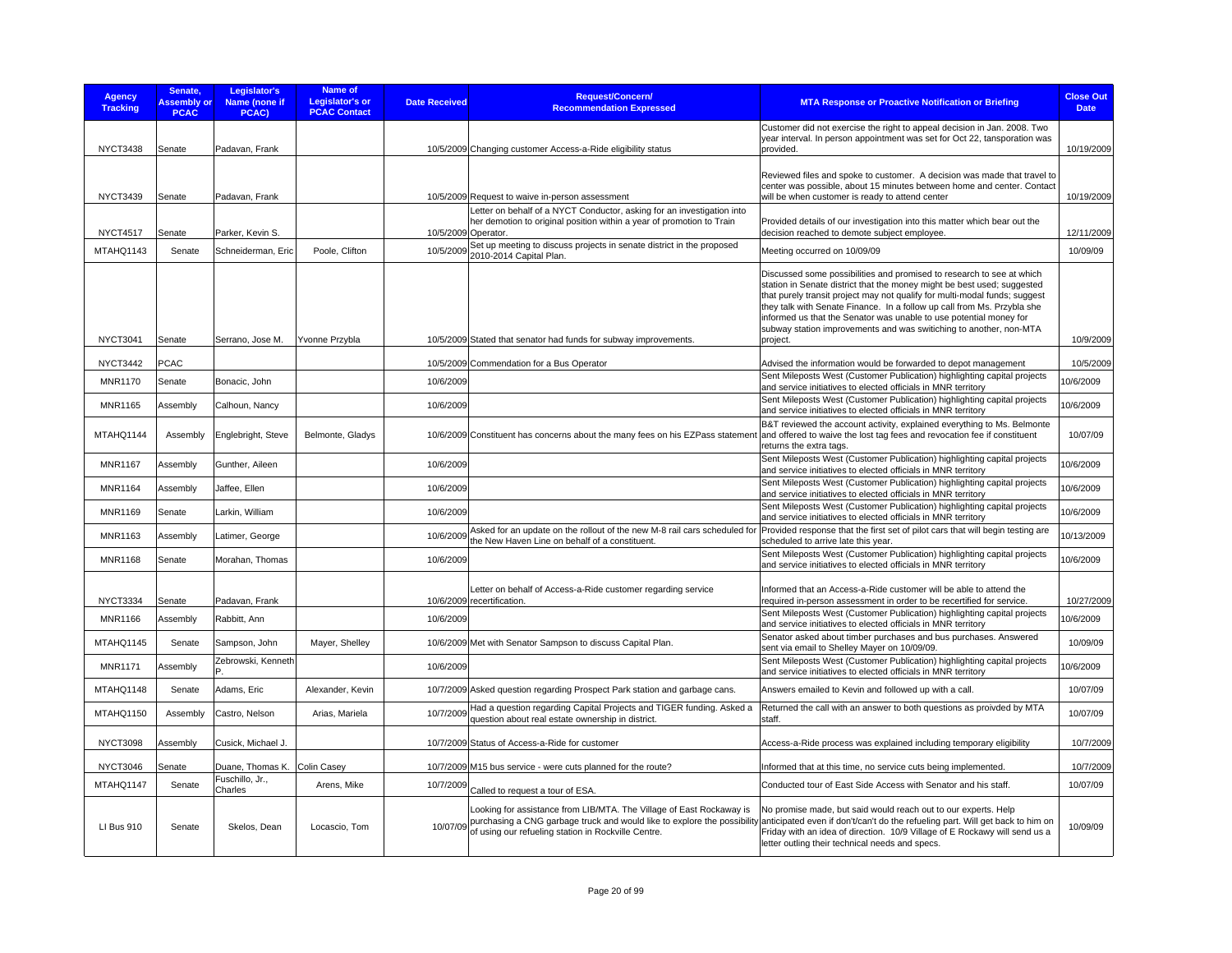| <b>Agency</b><br><b>Tracking</b>   | Senate,<br><b>Assembly or</b><br><b>PCAC</b> | Legislator's<br><b>Name (none if</b><br>PCAC) | Name of<br>Legislator's or<br><b>PCAC Contact</b>                           | <b>Date Received</b> | <b>Request/Concern/</b><br><b>Recommendation Expressed</b>                                                                   | <b>MTA Response or Proactive Notification or Briefing</b>                                                 | <b>Close Out</b><br><b>Date</b> |
|------------------------------------|----------------------------------------------|-----------------------------------------------|-----------------------------------------------------------------------------|----------------------|------------------------------------------------------------------------------------------------------------------------------|-----------------------------------------------------------------------------------------------------------|---------------------------------|
| <b>LIRR1188</b>                    | Senate                                       | Skelos, Dean                                  | LoCasio, Tom                                                                | 10/07/09             | Discussion regarding Senatorial Delegation- briefing on Double Track<br>Capital Plan and Ribbon Cuttings                     | Information provided                                                                                      | 10/07/09                        |
| MTAHQ1146                          | Senate                                       | Stavisky, Toby Ann                            |                                                                             |                      | 10/7/2009 Requested information on potential LIRR project that she thought could<br>be funded from NYS DOT Multi-Modal funds | After research, told the Senator that LIRR projects were ineligible for<br>funding from Multi-Modal funds | 10/7/2009                       |
| MTAHQ1149                          | Senate                                       | Stavisky, Toby Ann                            |                                                                             | 10/7/2009            | Called for a break out of the LGA funds that were approved in the 2009<br>Capital Plan amendment.                            | Emailed the break out provided by MTA staff.                                                              | 10/08/09                        |
| <b>LIRR1185</b>                    | <b>PCAC</b>                                  |                                               | Henderson, William                                                          |                      | 10/07/09 Follow-up inquiry regarding Fire Extinguishers on trains                                                            | Information provided                                                                                      | 10/08/09                        |
| <b>LIRR1186</b>                    | <b>PCAC</b>                                  |                                               | Henderson, William                                                          |                      | 10/07/09 Information requested regarding delayed e-mail alerts announcements                                                 | Information provided                                                                                      | 10/10/09                        |
| <b>LIRR1187</b>                    | <b>PCAC</b>                                  |                                               | Henderson, William                                                          |                      | 10/07/09 Information requested regarding paper seat check policy                                                             | Information provided                                                                                      | 10/13/09                        |
| MTAHQ1151                          | Assembly                                     | Brodsky, Richard                              | Valens, Chris                                                               | 10/8/2009            |                                                                                                                              | Sent itinerary for tour of ESA and SAS on 10/14/09                                                        | 10/8/2009                       |
| MTAHQ1154                          |                                              | Dilan, Martin                                 | Trapasso, Matt;                                                             |                      |                                                                                                                              |                                                                                                           |                                 |
|                                    | Senate                                       | Malave                                        | Benware, Tom                                                                | 10/8/2009            |                                                                                                                              | Sent itinerary for tour of ESA and SAS on 10/14/09                                                        | 10/8/2009                       |
| MTAHQ1156                          | Senate                                       | <b>Finance Majority</b>                       | Ho, Janet                                                                   | 10/8/2009            |                                                                                                                              | Sent itinerary for tour of ESA and SAS on 10/14/09                                                        | 10/8/2009                       |
| MTAHQ1153                          | Senate                                       | <b>Finance Minority</b>                       | Biggane, Ellen;<br>Mujica, Robert                                           | 10/8/2009            |                                                                                                                              | Sent itinerary for tour of ESA and SAS on 10/14/09                                                        | 10/8/2009                       |
| MTAHQ1155                          | Senate                                       | Fuschillo, Jr.,<br>Charles                    | Arens, Mike                                                                 | 10/8/2009            |                                                                                                                              | Sent itinerary for tour of ESA and SAS on 10/14/09                                                        | 10/8/2009                       |
|                                    |                                              | Hassell-Thompson,                             |                                                                             |                      |                                                                                                                              |                                                                                                           |                                 |
| <b>NYCT3177</b>                    | Senate                                       | Ruth                                          |                                                                             | 10/8/2009            |                                                                                                                              | Weekend Service Divesion Notice                                                                           | 10/8/2009                       |
| <b>NYCT3150</b>                    | Assembly                                     | Heastie, Carl E.                              |                                                                             | 10/8/2009            |                                                                                                                              | Weekend Service Divesion Notice                                                                           | 10/8/2009                       |
| <b>LIRR1189</b>                    | Senate                                       | Johnson, Craig                                | Lieber, Rafe                                                                | 10/08/09             | Information requested regarding Floral Park and New Hyde Park<br>improvements                                                | Information provided                                                                                      | 10/08/09                        |
| MTAHQ1158                          | Senate                                       | Johnson, Craig                                | Cassidy, Mike;<br>Lieber, Rafe                                              | 10/8/2009            |                                                                                                                              | Sent itinerary for tour of ESA and SAS on 10/14/09                                                        | 10/8/2009                       |
| <b>NYCT3100</b>                    | Senate                                       | Krueger, Liz                                  | Jennifer Krinsky                                                            |                      | 10/8/2009 Updates on 875 Third Avenue, SAS 69th and 86th Streets.                                                            | Provided updates.                                                                                         | 10/8/2009                       |
| MTAHQ1157                          | Senate                                       | Perkins, William                              | Briggs, Tom                                                                 | 10/8/2009            |                                                                                                                              | Sent itinerary for tour of ESA and SAS on 10/14/09                                                        | 10/8/2009                       |
| MTAHQ1159                          |                                              | Program and                                   |                                                                             |                      |                                                                                                                              |                                                                                                           |                                 |
| MTAHQ1160                          | Assembly                                     | Counsel<br>Program and                        | Brown, Simonia<br>Monticello,                                               | 10/8/2009            |                                                                                                                              | Sent itinerary for tour of ESA and SAS on 10/14/09                                                        | 10/8/2009                       |
|                                    | Assembly                                     | Counsel<br>Program and                        | Alexander                                                                   | 10/8/2009            |                                                                                                                              | Sent itinerary for tour of ESA and SAS on 10/14/09                                                        | 10/8/2009                       |
| MTAHQ1162                          | Senate                                       | Counsel                                       | Ennis, Graham                                                               | 10/8/2009            |                                                                                                                              | Sent itinerary for tour of ESA and SAS on 10/14/09                                                        | 10/8/2009                       |
|                                    |                                              |                                               |                                                                             |                      |                                                                                                                              | Advised that customer was approved for Access-a-Ride and letter was                                       |                                 |
| <b>NYCT3095</b>                    | Senate                                       | Sampson, John                                 |                                                                             |                      | 10/8/2009 Access-A-Ride appeal for customer                                                                                  | mailed.                                                                                                   | 10/15/2009                      |
| MTAHQ1152                          | Senate                                       | Savino, Diane                                 |                                                                             |                      | 10/8/2009 Requested meeting with MTA Chairman Walder and SI elected officials                                                | Meeting tentatively set up for November 17, 2009; location to be<br>determined                            | 10/13/2009                      |
| MTAHQ1161                          | Senate                                       | Serrano, Jose                                 | Przybyla, Yvonne                                                            | 10/8/2009            |                                                                                                                              | Sent itinerary for tour of ESA and SAS on 10/14/09                                                        | 10/8/2009                       |
| <b>NYCT3322</b>                    | Assembly                                     | Titone, Matthew                               |                                                                             | 10/8/2009            |                                                                                                                              | Weekend Service Divesion Notice                                                                           | 10/8/2009                       |
| MTAHQ1164                          |                                              | Tobacco, Louis                                | Coppotelli, Michael                                                         | 10/8/2009            |                                                                                                                              | Sent itinerary for tour of ESA and SAS on 10/14/09                                                        | 10/8/2009                       |
|                                    | Assembly                                     |                                               |                                                                             |                      |                                                                                                                              |                                                                                                           |                                 |
| MTAHQ1166                          | Assembly                                     | Ways and Means<br>Majority                    | Hedges, Roman;<br>Johnson, Michael,<br>Threatte, Lonnie:<br>Wilder, Katelyn | 10/8/2009            |                                                                                                                              | Sent itinerary for tour of ESA and SAS on 10/14/09                                                        | 10/8/2009                       |
| MTAHQ1163                          |                                              | Ways and Means                                |                                                                             |                      |                                                                                                                              |                                                                                                           |                                 |
|                                    | Assembly                                     | Minority                                      | Young, David                                                                | 10/8/2009            |                                                                                                                              | Sent itinerary for tour of ESA and SAS on 10/14/09                                                        | 10/8/2009                       |
| MTAHQ1165                          | Assembly                                     | Wright, Keith                                 | Johnson, Jeanine                                                            | 10/8/2009            |                                                                                                                              | Sent itinerary for tour of ESA and SAS on 10/14/09                                                        | 10/8/2009                       |
| <b>LIRR1190</b>                    | <b>PCAC</b>                                  |                                               | Henderson, William                                                          | 10/08/09             | Information requested and recommendations regarding ticket and ticket<br>collecting                                          | Information provided                                                                                      | 11/17/09                        |
| <b>LIRR1279</b>                    | <b>PCAC</b>                                  |                                               | Henderson, William                                                          | 10/08/09             | Information requested regarding status of Atlantic Avenue Viaduct AAV<br>and Terminal opening                                | Information provided (pending)                                                                            |                                 |
| <b>LIRR1260</b>                    | Assembly                                     | Abbate, Peter                                 |                                                                             | 10/09/09             |                                                                                                                              | Notification - Valley Interlocking                                                                        | 10/09/09                        |
| <b>LIRR1230</b>                    | Senate                                       | Adams, Eric                                   |                                                                             | 10/09/09             |                                                                                                                              | Notification - Valley Interlocking                                                                        | 10/09/09                        |
| <b>LIRR1225</b>                    | Senate                                       | Addabbo, Joseph                               |                                                                             | 10/09/09             |                                                                                                                              | Notification - Valley Interlocking                                                                        | 10/09/09                        |
| <b>LIRR1209</b><br><b>LIRR1199</b> | Assembly                                     | Alessi, Marc                                  |                                                                             | 10/09/09<br>10/09/09 |                                                                                                                              | Notification - Valley Interlocking<br>Notification - Valley Interlocking                                  | 10/09/09<br>10/09/09            |
| <b>LIRR1247</b>                    | Assembly<br>Assembly                         | Alfano, Thomas<br>Aubry, Jeffiron             |                                                                             | 10/09/09             |                                                                                                                              | Notification - Valley Interlocking                                                                        | 10/09/09                        |
| <b>LIRR1192</b>                    | Assembly                                     | Barra, Robert                                 |                                                                             | 10/09/09             |                                                                                                                              | Notification - Valley Interlocking                                                                        | 10/09/09                        |
| <b>LIRR1251</b>                    | Assembly                                     | Barron, Inez                                  |                                                                             | 10/09/09             |                                                                                                                              | Notification - Valley Interlocking                                                                        | 10/09/09                        |
|                                    |                                              |                                               |                                                                             |                      |                                                                                                                              |                                                                                                           |                                 |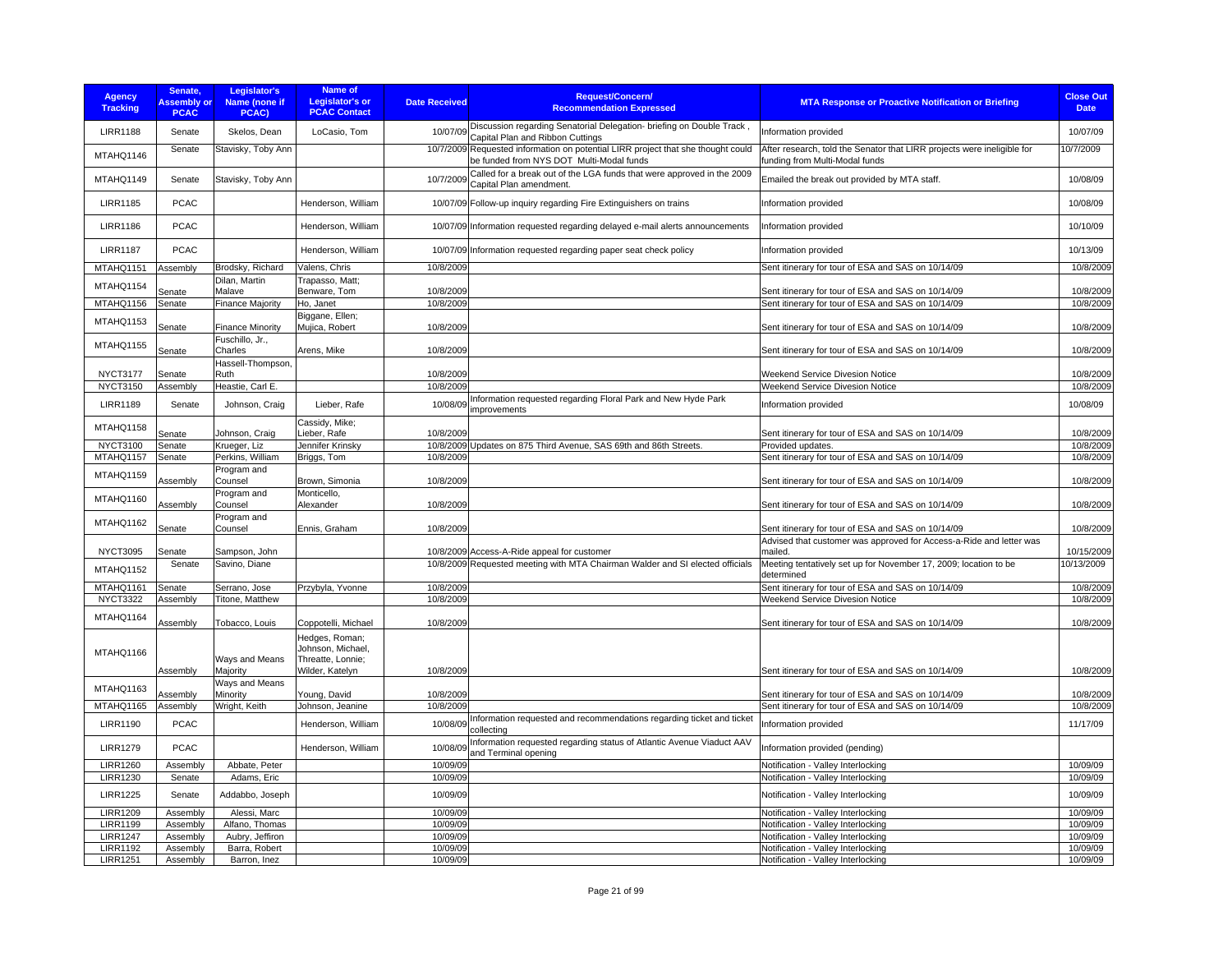| <b>Agency</b><br><b>Tracking</b>   | Senate,<br><b>Assembly or</b><br><b>PCAC</b> | Legislator's<br>Name (none if<br>PCAC) | <b>Name of</b><br><b>Legislator's or</b><br><b>PCAC Contact</b> | <b>Date Received</b>  | <b>Request/Concern/</b><br><b>Recommendation Expressed</b>                                                       | <b>MTA Response or Proactive Notification or Briefing</b>                                                                                                                                                                                                                                                                                                                                                                                    | <b>Close Out</b><br><b>Date</b> |
|------------------------------------|----------------------------------------------|----------------------------------------|-----------------------------------------------------------------|-----------------------|------------------------------------------------------------------------------------------------------------------|----------------------------------------------------------------------------------------------------------------------------------------------------------------------------------------------------------------------------------------------------------------------------------------------------------------------------------------------------------------------------------------------------------------------------------------------|---------------------------------|
| <b>LIRR1266</b>                    | Assembly                                     | Boyland, William                       |                                                                 | 10/09/09              |                                                                                                                  | Notification - Valley Interlocking                                                                                                                                                                                                                                                                                                                                                                                                           | 10/09/09                        |
| <b>LIRR1216</b>                    | Assembly                                     | Boyle, Phillip                         |                                                                 | 10/09/09              |                                                                                                                  | Notification - Valley Interlocking                                                                                                                                                                                                                                                                                                                                                                                                           | 10/09/09                        |
| <b>LIRR1255</b>                    | Assembly                                     | Brennan, James                         |                                                                 | 10/09/09              |                                                                                                                  | Notification - Valley Interlocking                                                                                                                                                                                                                                                                                                                                                                                                           | 10/09/09                        |
| <b>LIRR1257</b>                    | Assembly                                     | Brook-Krasny, Alec                     |                                                                 | 10/09/09              |                                                                                                                  | Notification - Valley Interlocking                                                                                                                                                                                                                                                                                                                                                                                                           | 10/09/09                        |
| <b>LIRR1254</b>                    | Assembly                                     | Camara, Karim                          |                                                                 | 10/09/09              |                                                                                                                  | Notification - Valley Interlocking                                                                                                                                                                                                                                                                                                                                                                                                           | 10/09/09                        |
| <b>LIRR1238</b>                    | Assembly                                     | Carrozza, Ann<br>Margaret              |                                                                 | 10/09/09              |                                                                                                                  | Notification - Valley Interlocking                                                                                                                                                                                                                                                                                                                                                                                                           | 10/09/09                        |
| <b>LIRR1243</b>                    | Assembly                                     | Clark, Barbara                         |                                                                 | 10/09/09              |                                                                                                                  | Notification - Valley Interlocking                                                                                                                                                                                                                                                                                                                                                                                                           | 10/09/09                        |
| <b>LIRR1258</b>                    | Assembly                                     | Colton, William                        |                                                                 | 10/09/09              |                                                                                                                  | Notification - Valley Interlocking                                                                                                                                                                                                                                                                                                                                                                                                           | 10/09/09                        |
| <b>LIRR1218</b>                    | Assembly                                     | Conte, James                           |                                                                 | 10/09/09              |                                                                                                                  | Notification - Valley Interlocking                                                                                                                                                                                                                                                                                                                                                                                                           | 10/09/09                        |
| <b>LIRR1244</b>                    | Assembly                                     | Cook, Vivian                           |                                                                 | 10/09/09              |                                                                                                                  | Notification - Valley Interlocking                                                                                                                                                                                                                                                                                                                                                                                                           | 10/09/09                        |
| <b>LIRR1256</b>                    | Assembly                                     | Cymbrowitz, Steven                     |                                                                 | 10/09/09              |                                                                                                                  | Notification - Valley Interlocking                                                                                                                                                                                                                                                                                                                                                                                                           | 10/09/09                        |
| <b>LIRR1246</b>                    | Assembly                                     | Dendekker, Michael                     |                                                                 | 10/09/09              |                                                                                                                  | Notification - Valley Interlocking                                                                                                                                                                                                                                                                                                                                                                                                           | 10/09/09                        |
| <b>LIRR1227</b>                    | Senate                                       | Dilan, Martin<br>Malave                |                                                                 | 10/09/09              |                                                                                                                  | Notification - Valley Interlocking                                                                                                                                                                                                                                                                                                                                                                                                           | 10/09/09                        |
| <b>LIRR1211</b>                    | Assembly                                     | Eddington, Patricia                    |                                                                 | 10/09/09              |                                                                                                                  | Notification - Valley Interlocking                                                                                                                                                                                                                                                                                                                                                                                                           | 10/09/09                        |
| <b>LIRR1212</b>                    | Assembly                                     | Englebright, Steven                    |                                                                 | 10/09/09              |                                                                                                                  | Notification - Valley Interlocking                                                                                                                                                                                                                                                                                                                                                                                                           | 10/09/09                        |
| <b>LIRR1213</b>                    | Assembly                                     | Fields, Ginny                          |                                                                 | 10/09/09              |                                                                                                                  | Notification - Valley Interlocking                                                                                                                                                                                                                                                                                                                                                                                                           | 10/09/09                        |
| <b>LIRR1215</b>                    | Assembly                                     | Fitzpatrick, Michael                   |                                                                 | 10/09/09              |                                                                                                                  | Notification - Valley Interlocking                                                                                                                                                                                                                                                                                                                                                                                                           | 10/09/09                        |
| <b>LIRR1206</b>                    | Senate                                       | Flanagan, John                         |                                                                 | 10/09/09              |                                                                                                                  | Notification - Valley Interlocking                                                                                                                                                                                                                                                                                                                                                                                                           | 10/09/09                        |
| <b>LIRR1207</b>                    | Senate                                       | Foley, Brian                           |                                                                 | 10/09/09              |                                                                                                                  | Notification - Valley Interlocking                                                                                                                                                                                                                                                                                                                                                                                                           | 10/09/09                        |
| <b>LIRR1203</b>                    | Senate                                       | Fuschillo, Jr.,<br>Charles             |                                                                 | 10/09/09              |                                                                                                                  | Notification - Valley Interlocking                                                                                                                                                                                                                                                                                                                                                                                                           | 10/09/09                        |
| <b>LIRR1278</b>                    | Senate                                       | Fuschillo, Jr.,<br>Charles             | Holly, Sara                                                     | 10/09/09              | Information requested regardingescalator out of service, substation and<br>status of newstand at Merrick Station | Information provided                                                                                                                                                                                                                                                                                                                                                                                                                         | 10/13/09                        |
| <b>LIRR1248</b>                    | Assembly                                     | Gianaris, Michael                      |                                                                 | 10/09/09              |                                                                                                                  | Notification - Valley Interlocking                                                                                                                                                                                                                                                                                                                                                                                                           | 10/09/09                        |
| <b>LIRR1232</b>                    | Senate                                       | Golden, Martin                         |                                                                 | 10/09/09              |                                                                                                                  | Notification - Valley Interlocking                                                                                                                                                                                                                                                                                                                                                                                                           | 10/09/09                        |
| <b>LIRR1201</b>                    | Senate                                       | Hannon, Kemp                           |                                                                 | 10/09/09              |                                                                                                                  | Notification - Valley Interlocking                                                                                                                                                                                                                                                                                                                                                                                                           | 10/09/09                        |
| <b>LIRR1240</b>                    | Assembly                                     | Hevesi, Andrew                         |                                                                 | 10/09/09              |                                                                                                                  | Notification - Valley Interlocking                                                                                                                                                                                                                                                                                                                                                                                                           | 10/09/09                        |
| <b>LIRR1259</b><br><b>LIRR1196</b> | Assembly                                     | Hikund, Dov                            |                                                                 | 10/09/09<br>10/09/09  |                                                                                                                  | Notification - Valley Interlocking                                                                                                                                                                                                                                                                                                                                                                                                           | 10/09/09<br>10/09/09            |
| <b>LIRR1220</b>                    | Assembly<br>Senate                           | Hooper, Earlene<br>Huntley, Shirley    |                                                                 | 10/09/09              |                                                                                                                  | Notification - Valley Interlocking<br>Notification - Valley Interlocking                                                                                                                                                                                                                                                                                                                                                                     | 10/09/09                        |
|                                    |                                              | Hyer-Spencer,                          |                                                                 |                       |                                                                                                                  |                                                                                                                                                                                                                                                                                                                                                                                                                                              |                                 |
| <b>LIRR1271</b><br><b>LIRR1253</b> | Assembly                                     | Janele                                 |                                                                 | 10/09/09<br>10/09/09  |                                                                                                                  | Notification - Valley Interlocking                                                                                                                                                                                                                                                                                                                                                                                                           | 10/09/09<br>10/09/09            |
| <b>LIRR1268</b>                    | Assembly                                     | Jacobs, Rhoda                          |                                                                 | 10/09/09              |                                                                                                                  | Notification - Valley Interlocking<br>Notification - Valley Interlocking                                                                                                                                                                                                                                                                                                                                                                     | 10/09/09                        |
| <b>LIRR1202</b>                    | Assembly<br>Senate                           | Jeffries, Hakeem                       |                                                                 | 10/09/09              |                                                                                                                  | Notification - Valley Interlocking                                                                                                                                                                                                                                                                                                                                                                                                           | 10/09/09                        |
| <b>LIRR1208</b>                    | Senate                                       | Johnson, Craig<br>Johnson, Owen        |                                                                 | 10/09/09              |                                                                                                                  | Notification - Valley Interlocking                                                                                                                                                                                                                                                                                                                                                                                                           | 10/09/09                        |
| <b>B&amp;T910</b>                  | Senate                                       | Klein, Jeffrey                         | Dana Carotenuto                                                 |                       | 10/09/09 Wanted background on restricted hours of access to Harding Ave.<br>entrance to Throgs Neck Bridge       | Explained that restricted hours of access to entrance ramp were put in<br>place in response to community consensus back in 1990s after residents<br>balked at vehicular bridge traffic going through their quiet local streets.<br>Advised Klein's office to consult with CBs and local organizations before<br>pushing to change access (community historically is vigorously against<br>increasing hours of access to this entrance ramp). | 10/15/09                        |
| <b>LIRR1233</b>                    | Senate                                       | Kruger, Carl                           |                                                                 | 10/09/09              |                                                                                                                  | Notification - Valley Interlocking                                                                                                                                                                                                                                                                                                                                                                                                           | 10/09/09                        |
| <b>LIRR1237</b><br><b>MNR1172</b>  | Assembly<br>Assembly                         | Lancman, Rory<br>atimer, George        |                                                                 | 10/09/09<br>10/9/2009 | Asked MNR to investigate tree limbs hanging over the fence onto the                                              | Notification - Valley Interlocking<br>Provided response that tree limbs were removed on Saturday October 17                                                                                                                                                                                                                                                                                                                                  | 10/09/09<br>0/20/2009           |
| <b>LIRR1205</b>                    | Senate                                       | LaValle, Kenneth P                     |                                                                 | 10/09/09              | private property of a constituent.                                                                               | 2009.<br>Notification - Valley Interlocking                                                                                                                                                                                                                                                                                                                                                                                                  | 10/09/09                        |
| <b>LIRR1191</b>                    | Assembly                                     | Lavine, Charles D.                     |                                                                 | 10/09/09              |                                                                                                                  | Notification - Valley Interlocking                                                                                                                                                                                                                                                                                                                                                                                                           | 10/09/09                        |
|                                    |                                              |                                        |                                                                 |                       |                                                                                                                  |                                                                                                                                                                                                                                                                                                                                                                                                                                              |                                 |
| <b>LIRR1261</b>                    | Assembly                                     | Lentol, Joseph                         |                                                                 | 10/09/09              |                                                                                                                  | Notification - Valley Interlocking                                                                                                                                                                                                                                                                                                                                                                                                           | 10/09/09                        |
| <b>LIRR1264</b>                    | Assembly                                     | Lopez, Vito                            |                                                                 | 10/09/09              |                                                                                                                  | Notification - Valley Interlocking                                                                                                                                                                                                                                                                                                                                                                                                           | 10/09/09                        |
| <b>LIRR1242</b>                    | Assembly                                     | Mackey, Margaret                       |                                                                 | 10/09/09              |                                                                                                                  | Notification - Valley Interlocking                                                                                                                                                                                                                                                                                                                                                                                                           | 10/09/09                        |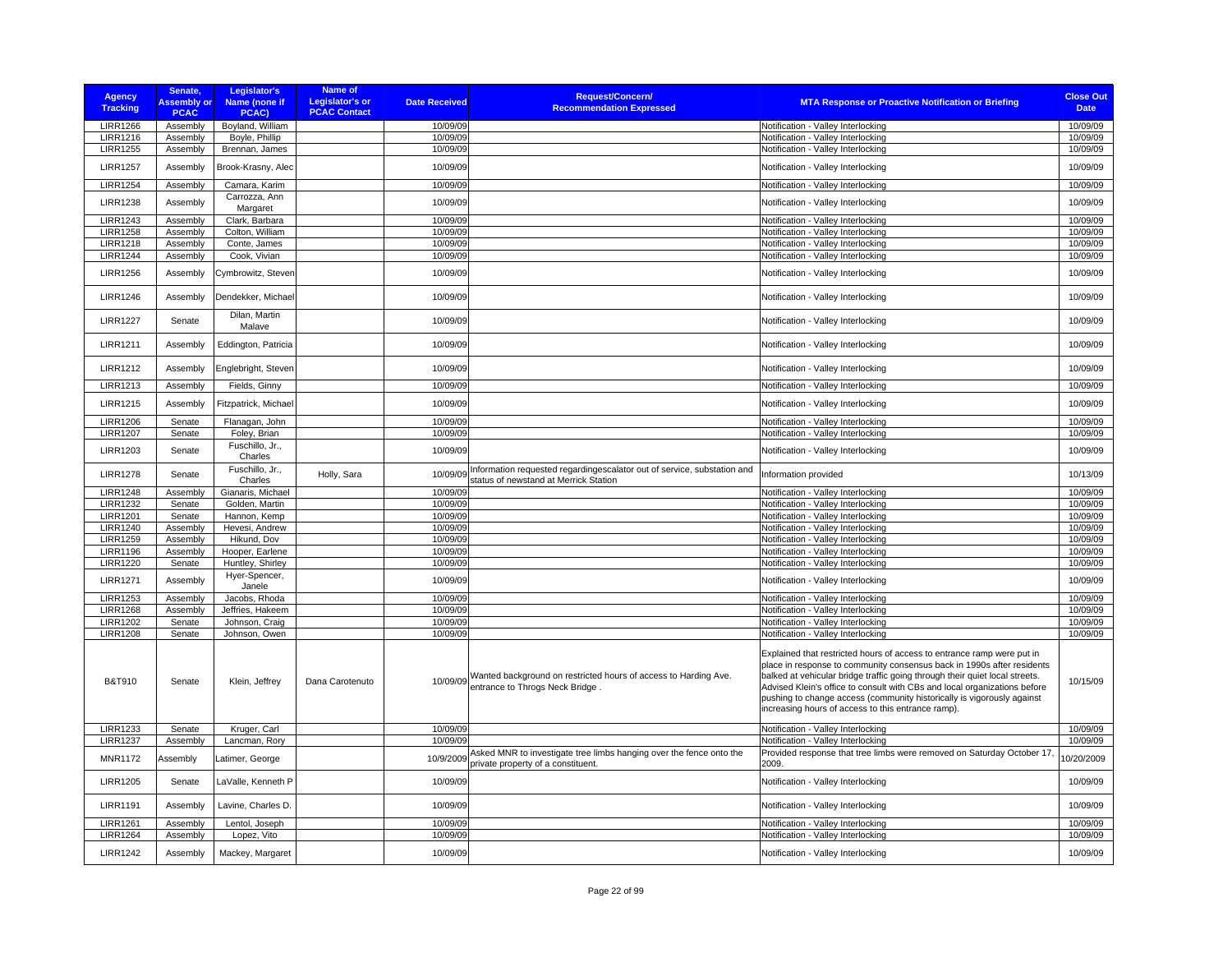| <b>Agency</b><br><b>Tracking</b> | Senate,<br><b>Assembly or</b><br><b>PCAC</b> | Legislator's<br>Name (none if<br>PCAC) | <b>Name of</b><br>Legislator's or<br><b>PCAC Contact</b> | <b>Date Received</b> | <b>Request/Concern/</b><br><b>Recommendation Expressed</b>                                  | <b>MTA Response or Proactive Notification or Briefing</b>                                                                                     | <b>Close Out</b><br><b>Date</b> |
|----------------------------------|----------------------------------------------|----------------------------------------|----------------------------------------------------------|----------------------|---------------------------------------------------------------------------------------------|-----------------------------------------------------------------------------------------------------------------------------------------------|---------------------------------|
| <b>LIRR1270</b>                  | Assembly                                     | Maisal, Alan                           |                                                          | 10/09/09             |                                                                                             | Notification - Valley Interlocking                                                                                                            | 10/09/09                        |
| <b>LIRR1200</b>                  | Senate                                       | Marcellino, Carl                       |                                                          | 10/09/09             |                                                                                             | Notification - Valley Interlocking                                                                                                            | 10/09/09                        |
| <b>LIRR1239</b>                  | Assembly                                     | Mayersohn, Nettie                      |                                                          | 10/09/09             |                                                                                             | Notification - Valley Interlocking                                                                                                            | 10/09/09                        |
| <b>LIRR1197</b>                  | Assembly                                     | McDonough, David                       |                                                          | 10/09/09             |                                                                                             | Notification - Valley Interlocking                                                                                                            | 10/09/09                        |
| <b>LIRR1195</b>                  | Assembly                                     | McKevitt, Thomas                       |                                                          | 10/09/09             |                                                                                             | Notification - Valley Interlocking                                                                                                            | 10/09/09                        |
| <b>LIRR1234</b>                  | Assembly                                     | Meng, Grace                            |                                                          | 10/09/09             |                                                                                             | Notification - Valley Interlocking                                                                                                            | 10/09/09                        |
| <b>LIRR1263</b>                  | Assembly                                     | Millman, Joan                          |                                                          | 10/09/09             |                                                                                             | Notification - Valley Interlocking                                                                                                            | 10/09/09                        |
| <b>LIRR1223</b>                  | Senate                                       | Monserrate, Hiram                      |                                                          | 10/09/09             |                                                                                             | Notification - Valley Interlocking                                                                                                            | 10/09/09                        |
| <b>LIRR1228</b>                  | Senate                                       | Montgomery,<br>Velmanette              |                                                          | 10/09/09             |                                                                                             | Notification - Valley Interlocking                                                                                                            | 10/09/09                        |
| <b>LIRR1249</b>                  | Assembly                                     | Nolan, Catherine                       |                                                          | 10/09/09             |                                                                                             | Notification - Valley Interlocking                                                                                                            | 10/09/09                        |
| <b>LIRR1222</b>                  | Senate                                       | Onorato, George                        |                                                          | 10/09/09             |                                                                                             | Notification - Valley Interlocking                                                                                                            | 10/09/09                        |
| <b>LIRR1262</b>                  | Assembly                                     | Ortiz, Felix                           |                                                          | 10/09/09             |                                                                                             | Notification - Valley Interlocking                                                                                                            | 10/09/09                        |
| <b>LIRR1221</b>                  | Senate                                       | Padavan, Frank                         |                                                          | 10/09/09             |                                                                                             | Notification - Valley Interlocking                                                                                                            | 10/09/09                        |
| <b>LIRR1231</b>                  | Senate                                       | Parker, Kevin                          |                                                          | 10/09/09             |                                                                                             | Notification - Valley Interlocking                                                                                                            | 10/09/09                        |
| <b>LIRR1250</b>                  | Assembly                                     | Peralta, Jose                          |                                                          | 10/09/09             |                                                                                             | Notification - Valley Interlocking                                                                                                            | 10/09/09                        |
| <b>LIRR1269</b>                  | Assembly                                     | Perry, Nick                            |                                                          | 10/09/09             |                                                                                             | Notification - Valley Interlocking                                                                                                            | 10/09/09                        |
| <b>LIRR1235</b>                  | Assembly                                     | Pheffer, Audrey                        |                                                          | 10/09/09             |                                                                                             | Notification - Valley Interlocking                                                                                                            | 10/09/09                        |
| <b>LIRR1217</b>                  | Assembly                                     | Raia, Andrew                           |                                                          | 10/09/09             |                                                                                             | Notification - Valley Interlocking                                                                                                            | 10/09/09                        |
| <b>LIRR1214</b>                  | Assembly                                     | Ramos, Phil                            |                                                          | 10/09/09             |                                                                                             | Notification - Valley Interlocking                                                                                                            | 10/09/09                        |
| <b>LIRR1267</b>                  | Assembly                                     | Robinson, Annette                      |                                                          | 10/09/09             |                                                                                             | Notification - Valley Interlocking                                                                                                            | 10/09/09                        |
| <b>LIRR1229</b>                  | Senate                                       | Sampson, John                          |                                                          | 10/09/09             |                                                                                             | Notification - Valley Interlocking                                                                                                            | 10/09/09                        |
| <b>LIRR1241</b>                  | Assembly                                     | Scarborough,<br>William                |                                                          | 10/09/09             |                                                                                             | Notification - Valley Interlocking                                                                                                            | 10/09/09                        |
| <b>LIRR1194</b>                  | Assembly                                     | Schimel, Michelle                      |                                                          | 10/09/09             |                                                                                             | Notification - Valley Interlocking                                                                                                            | 10/09/09                        |
| <b>LIRR1204</b>                  | Senate                                       | Skelos, Dean                           |                                                          | 10/09/09             |                                                                                             | Notification - Valley Interlocking                                                                                                            | 10/09/09                        |
| <b>LIRR1224</b>                  | Senate                                       | Smith, Malcolm                         |                                                          | 10/09/09             |                                                                                             | Notification - Valley Interlocking                                                                                                            | 10/09/09                        |
| <b>LIRR1226</b>                  | Senate                                       | Stavisky, Toby Ann                     |                                                          | 10/09/09             |                                                                                             | Notification - Valley Interlocking                                                                                                            | 10/09/09                        |
| <b>LIRR1219</b>                  | Assembly                                     | Sweeny, Robert                         |                                                          | 10/09/09             |                                                                                             | Notification - Valley Interlocking                                                                                                            | 10/09/09                        |
| <b>LIRR1210</b>                  | Assembly                                     | Thiele, Fred                           |                                                          | 10/09/09             |                                                                                             | Notification - Valley Interlocking                                                                                                            | 10/09/09                        |
| <b>LIRR1245</b>                  | Assembly                                     | Titus, Michele                         |                                                          | 10/09/09             |                                                                                             | Notification - Valley Interlocking                                                                                                            | 10/09/09                        |
| <b>LIRR1265</b>                  | Assembly                                     | Towns, Darryl                          |                                                          | 10/09/09             |                                                                                             | Notification - Valley Interlocking                                                                                                            | 10/09/09                        |
| <b>LIRR1193</b>                  | Assembly                                     | Walker, Rob                            |                                                          | 10/09/09             |                                                                                             | Notification - Valley Interlocking                                                                                                            | 10/09/09                        |
| <b>LIRR1252</b>                  | Assembly                                     | Weinstein, Helene                      |                                                          | 10/09/09             |                                                                                             | Notification - Valley Interlocking                                                                                                            | 10/09/09                        |
| <b>LIRR1198</b>                  | Assembly                                     | Weisenberg,<br>Harvey                  |                                                          | 10/09/09             |                                                                                             | Notification - Valley Interlocking                                                                                                            | 10/09/09                        |
| <b>LIRR1236</b>                  | Assembly                                     | Weprin, Mark                           |                                                          | 10/09/09             |                                                                                             | Notification - Valley Interlocking                                                                                                            | 10/09/09                        |
|                                  |                                              |                                        |                                                          |                      |                                                                                             | Call returned to inform that customer was approved on Oct 9 for Access-a                                                                      |                                 |
| <b>NYCT3096</b>                  | Assembly                                     | Abbate, Peter J.                       |                                                          |                      | 10/13/2009 Status of Access-a-Ride, customer has assement on 10-06-09                       | Ride.                                                                                                                                         | 10/13/2009                      |
| <b>NYCT3067</b>                  | Assembly                                     | Bing, Jonathan                         |                                                          |                      | 10/13/2009 Meeting to discuss 86th Street station for SAS                                   | Meeting held.                                                                                                                                 | 10/13/2009                      |
| MTAHQ1168                        | Senate                                       | Diaz, Ruben                            | Lynn, Chris                                              |                      | 10/13/2009 Senator has question on Longwood Avenue.                                         | NYCT discussed the work that is proposed in the 2010-2014 plan and<br>discussed Longwood Avenue with the Senator's staff.                     | 10/14/09                        |
| MTAHQ1167                        | Assembly                                     | Farrell, Herman D.                     |                                                          |                      | 10/13/2009 Recommended changes to BX6 bus route in southern Bronx and<br>northern Manhattan | Pending                                                                                                                                       |                                 |
| <b>NYCT3069</b>                  | Senate                                       | Krueger, Liz                           |                                                          |                      | 10/13/2009 Meeting to discuss 86th Street station for SAS                                   | Meeting held.                                                                                                                                 | 10/13/2009                      |
| <b>NYCT3097</b>                  | Assembly                                     | Mayersohn, Nettie                      |                                                          |                      | 10/13/2009 Access-a-Ride customer denied eligibillity                                       |                                                                                                                                               | 10/13/2009                      |
|                                  |                                              |                                        |                                                          |                      |                                                                                             | Advised that if applicant's condition worsens she could reapply                                                                               |                                 |
| <b>LIRR1273</b>                  | Assembly                                     | McKevitt, Thomas                       | Schaffering, Lynn                                        |                      | 10/13/09 Graffiti complaint                                                                 | Graffiti cleaned up                                                                                                                           | 10/13/09                        |
|                                  |                                              |                                        |                                                          |                      |                                                                                             |                                                                                                                                               |                                 |
| <b>NYCT3093</b>                  |                                              | Nolan, Catherine T.                    |                                                          |                      |                                                                                             | NYCT President wrote explaining the repair and replacement schedules<br>for the Seneca Ave., Forest Ave., and Fresh Pond Rd. M line stations. | 10/23/2009                      |
|                                  | Assembly                                     |                                        |                                                          |                      | 10/13/2009 Letter to ask about the status of repairs of M line station in her district.     |                                                                                                                                               |                                 |
| <b>NYCT3335</b>                  | Assembly                                     | Peralta, Jose R.                       |                                                          |                      | 10/13/2009 Meeting to discuss leafleting locations on 10/14                                 | Meeting set up to discuss AIDS awareness leafleting at the 74th Street-<br>Broadway station. Sites identified; leafleting took place.         | 10/22/2009                      |
| MTAHQ1170                        | Assembly                                     | Brodsky, Richard                       | Valens, Chris                                            | 10/14/2009           |                                                                                             | Tour of ESA and SAS held on 10/14/09                                                                                                          | 10/14/2009                      |
|                                  |                                              |                                        |                                                          |                      |                                                                                             |                                                                                                                                               |                                 |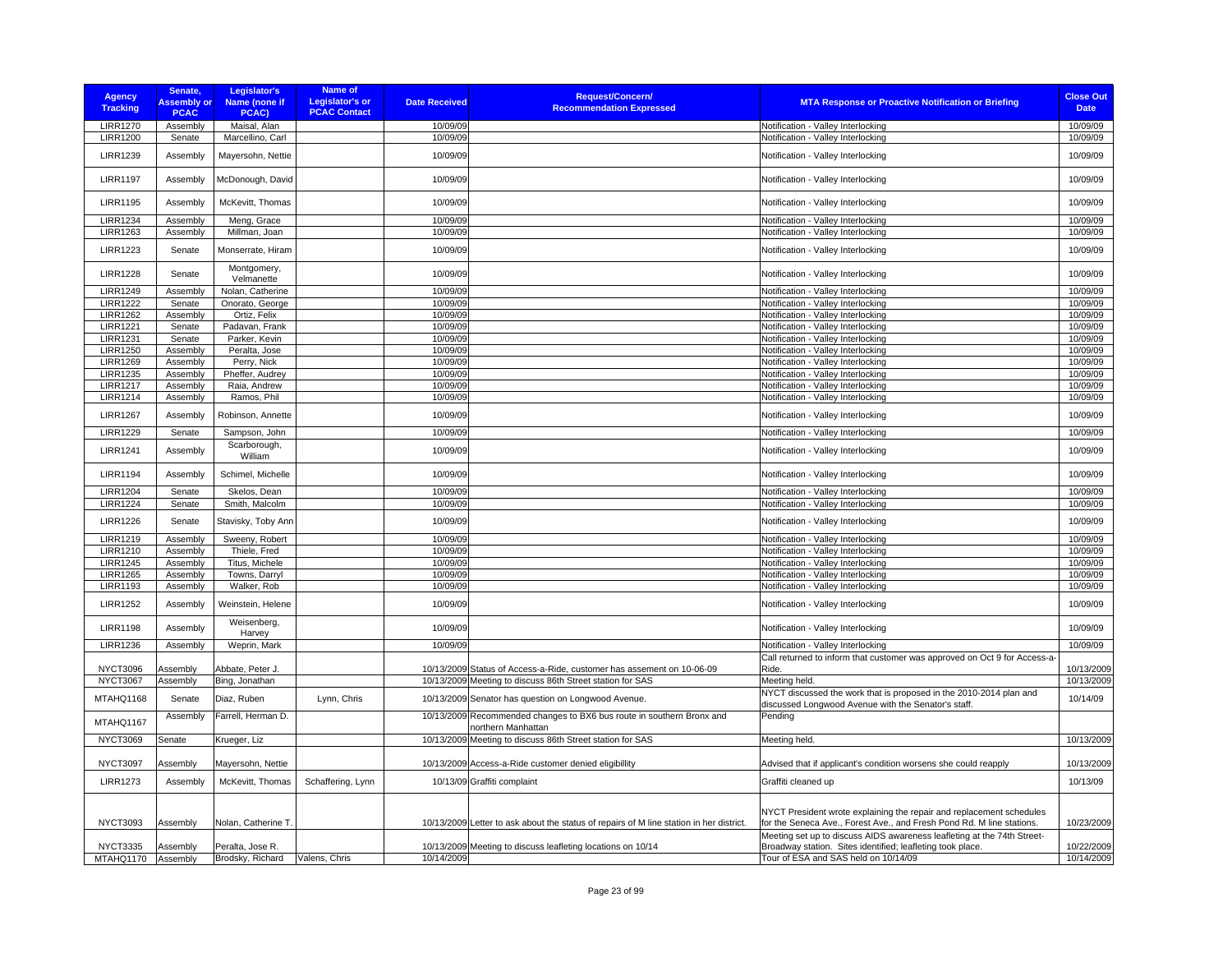| <b>Agency</b><br><b>Tracking</b> | Senate,<br><b>Assembly or</b><br><b>PCAC</b> | Legislator's<br>Name (none if<br>PCAC) | <b>Name of</b><br><b>Legislator's or</b><br><b>PCAC Contact</b>             | <b>Date Received</b>     | <b>Request/Concern/</b><br><b>Recommendation Expressed</b> | <b>MTA Response or Proactive Notification or Briefing</b>                          | <b>Close Out</b><br><b>Date</b> |
|----------------------------------|----------------------------------------------|----------------------------------------|-----------------------------------------------------------------------------|--------------------------|------------------------------------------------------------|------------------------------------------------------------------------------------|---------------------------------|
| MTAHQ1169                        |                                              | Dilan, Martin                          | Trapasso, Matt;                                                             |                          |                                                            |                                                                                    |                                 |
| MTAHQ1171                        | Senate<br>Senate                             | Malave<br><b>Finance Majority</b>      | Benware, Tom<br>Ho, Janet                                                   | 10/14/2009<br>10/14/2009 |                                                            | Tour of ESA and SAS held on 10/14/09<br>Tour of ESA and SAS held on 10/14/09       | 10/14/2009<br>10/14/2009        |
| MTAHQ1172                        | Senate                                       | <b>Finance Minority</b>                | Biggane, Ellen;<br>Mujica, Robert                                           | 10/14/2009               |                                                            | Tour of ESA and SAS held on 10/14/09                                               | 10/14/2009                      |
| MTAHQ1174                        | Senate                                       | Fuschillo, Jr.,<br>Charles             | Arens, Mike                                                                 | 10/14/2009               |                                                            | Tour of ESA and SAS held on 10/14/09                                               | 10/14/2009                      |
|                                  |                                              | Hassell-Thompson,                      |                                                                             |                          |                                                            |                                                                                    |                                 |
| <b>NYCT3180</b>                  | Senate                                       | Ruth                                   |                                                                             | 10/14/2009               |                                                            | Weekend Service Diversion Notice                                                   | 10/14/2009                      |
| MTAHQ1173                        | Senate                                       | Johnson, Craig                         | Cassidy, Mike;<br>Lieber, Rafe                                              | 10/14/2009               |                                                            | Tour of ESA and SAS held on 10/14/09                                               | 10/14/2009                      |
| MTAHQ1176                        | Senate                                       | Perkins, William                       | Briggs, Tom                                                                 | 10/14/2009               |                                                            | Tour of ESA and SAS held on 10/14/09                                               | 10/14/2009                      |
| MTAHQ1175                        | Assembly                                     | Program and<br>Counsel                 | Monticello,<br>Alexander                                                    | 10/14/2009               |                                                            | Tour of ESA and SAS held on 10/14/09                                               | 10/14/2009                      |
| MTAHQ1177                        | Senate                                       | Program and<br>Counsel                 | Ennis, Graham                                                               | 10/14/2009               |                                                            | Tour of ESA and SAS held on 10/14/09                                               | 10/14/2009                      |
| MTAHQ1178                        | Assembly                                     | Program and<br>Counsel                 | Brown, Simonia                                                              | 10/14/2009               |                                                            | Tour of ESA and SAS held on 10/14/09                                               | 10/14/2009                      |
| <b>NYCT3223</b>                  | Assembly                                     | Robinson, Annette                      |                                                                             | 10/14/2009               |                                                            | Weekend Service Diversion Notice                                                   | 10/14/2009                      |
|                                  |                                              | Scarborough,                           |                                                                             |                          |                                                            |                                                                                    |                                 |
| <b>NYCT3116</b><br>MTAHQ1180     | Assembly<br>Senate                           | William<br>Serrano, Jose               | Przybyla, Yvonne                                                            | 10/14/2009<br>10/14/2009 |                                                            | Weekend Service Diversion Notice<br>Tour of ESA and SAS held on 10/14/09           | 10/14/2009<br>10/14/2009        |
| <b>NYCT3311</b>                  | Assembly                                     | Titone, Matthew                        |                                                                             | 10/14/2009               |                                                            | Weekend Service Diversion Notice                                                   | 10/14/2009                      |
| MTAHQ1179                        | Assembly                                     | Tobacco, Louis                         | Coppotelli, Michael                                                         | 10/14/2009               |                                                            | Tour of ESA and SAS held on 10/14/09                                               | 10/14/2009                      |
| MTAHQ1181                        | Assembly                                     | Ways and Means<br>Majority             | Hedges, Roman;<br>Johnson, Michael,<br>Threatte, Lonnie;<br>Wilder, Katelyn | 10/14/2009               |                                                            | Tour of ESA and SAS held on 10/14/09                                               | 10/14/2009                      |
| MTAHQ1182                        | Assembly                                     | Ways and Means<br>Minority             | Young, David                                                                | 10/14/2009               |                                                            | Tour of ESA and SAS held on 10/14/09                                               | 10/14/2009                      |
| MTAHQ1183                        | Assembly                                     | Wright, Keith                          | Johnson, Jeanine                                                            | 10/14/2009               |                                                            | Tour of ESA and SAS held on 10/14/09                                               | 10/14/2009                      |
| MTAHQ1184                        | Assembly                                     | Brodsky, Richard                       | Valens, Chris                                                               | 10/15/2009               |                                                            | Invitation to legislative staff regarding LIRR Jamaica Station tour on 11/12       | 10/15/09                        |
| MTAHQ1200                        | Assembly                                     | Brodsky, Richard                       | Valens, Chris                                                               | 10/15/2009               |                                                            | Invitation to legislative staff regarding NYCT signal tour on 11/10/09             | 10/15/09                        |
| MTAHQ1214                        | Assembly                                     | Brodsky, Richard                       | Valens, Chris                                                               | 10/15/2009               |                                                            | Sent reminder to RSVP for Metro-North tour of GCT and Croton-Harmon<br>on 10/20/09 | 10/15/2009                      |
| MTAHQ1227                        | Assembly                                     | Brodsky, Richard                       | Valens, Chris                                                               | 10/15/2009               |                                                            | Sent thank you for attending tour of ESA and SAS on 10/14/09                       | 10/15/2009                      |
| MTAHQ1186                        | Senate                                       | Dilan, Martin<br>Malave                | Trapasso, Matt:<br>Benware, Tom                                             | 10/15/2009               |                                                            | Invitation to legislative staff regarding LIRR Jamaica Station tour on 11/12       | 10/15/09                        |
| MTAHQ1199                        | Senate                                       | Dilan, Martin<br>Malave                | Trapasso, Matt;<br>Benware, Tom                                             | 10/15/2009               |                                                            | Invitation to legislative staff regarding NYCT signal tour on 11/10/09             | 10/15/09                        |
| MTAHQ1213                        | Senate                                       | Dilan, Martin<br>Malave                | Trapasso, Matt;<br>Benware, Tom                                             | 10/15/2009               |                                                            | Sent reminder to RSVP for Metro-North tour of GCT and Croton-Harmon<br>on 10/20/09 | 10/15/2009                      |
| MTAHQ1230                        | Senate                                       | Dilan, Martin<br>Malave                | Trapasso, Matt:<br>Benware, Tom                                             | 10/15/2009               |                                                            | Sent thank you for attending tour of ESA and SAS on 10/14/09                       | 10/15/2009                      |
| MTAHQ1185                        | Senate                                       | Finance                                | Ho, Janet                                                                   | 10/15/2009               |                                                            | Invitation to legislative staff regarding LIRR Jamaica Station tour on 11/12       | 10/15/09                        |
| MTAHQ1202                        | Senate                                       | <b>Finance Majority</b>                | Ho, Janet                                                                   | 10/15/2009               |                                                            | Invitation to legislative staff regarding NYCT signal tour on 11/10/09             | 10/15/09                        |
| MTAHQ1215                        | Senate                                       | <b>Finance Majority</b>                | Ho, Janet                                                                   | 10/15/2009               |                                                            | Sent reminder to RSVP for Metro-North tour of GCT and Croton-Harmon<br>on 10/20/09 | 10/15/2009                      |
| MTAHQ1232                        | Senate                                       | <b>Finance Majority</b>                | Ho, Janet                                                                   | 10/15/2009               |                                                            | Sent thank you for attending tour of ESA and SAS on 10/14/09                       | 10/15/2009                      |
| MTAHQ1188                        | Senate                                       | <b>Finance Minority</b>                | Mujica, Robert;<br>Nachbar, Mark                                            | 10/15/2009               |                                                            | Invitation to legislative staff regarding LIRR Jamaica Station tour on 11/12       | 10/15/09                        |
| MTAHQ1201                        | Senate                                       | <b>Finance Minority</b>                | Mujica, Robert;<br>Nachbar, Mark                                            | 10/15/2009               |                                                            | Invitation to legislative staff regarding NYCT signal tour on 11/10/09             | 10/15/09                        |
| MTAHQ1216                        | Senate                                       | <b>Finance Minority</b>                | Biggane, Ellen;<br>Mujica, Robert                                           | 10/15/2009               |                                                            | Sent reminder to RSVP for Metro-North tour of GCT and Croton-Harmon<br>on 10/20/09 | 10/15/2009                      |
| MTAHQ1229                        | Senate                                       | <b>Finance Minority</b>                | Biggane, Ellen;<br>Mujica, Robert                                           | 10/15/2009               |                                                            | Sent thank you for attending tour of ESA and SAS on 10/14/09                       | 10/15/2009                      |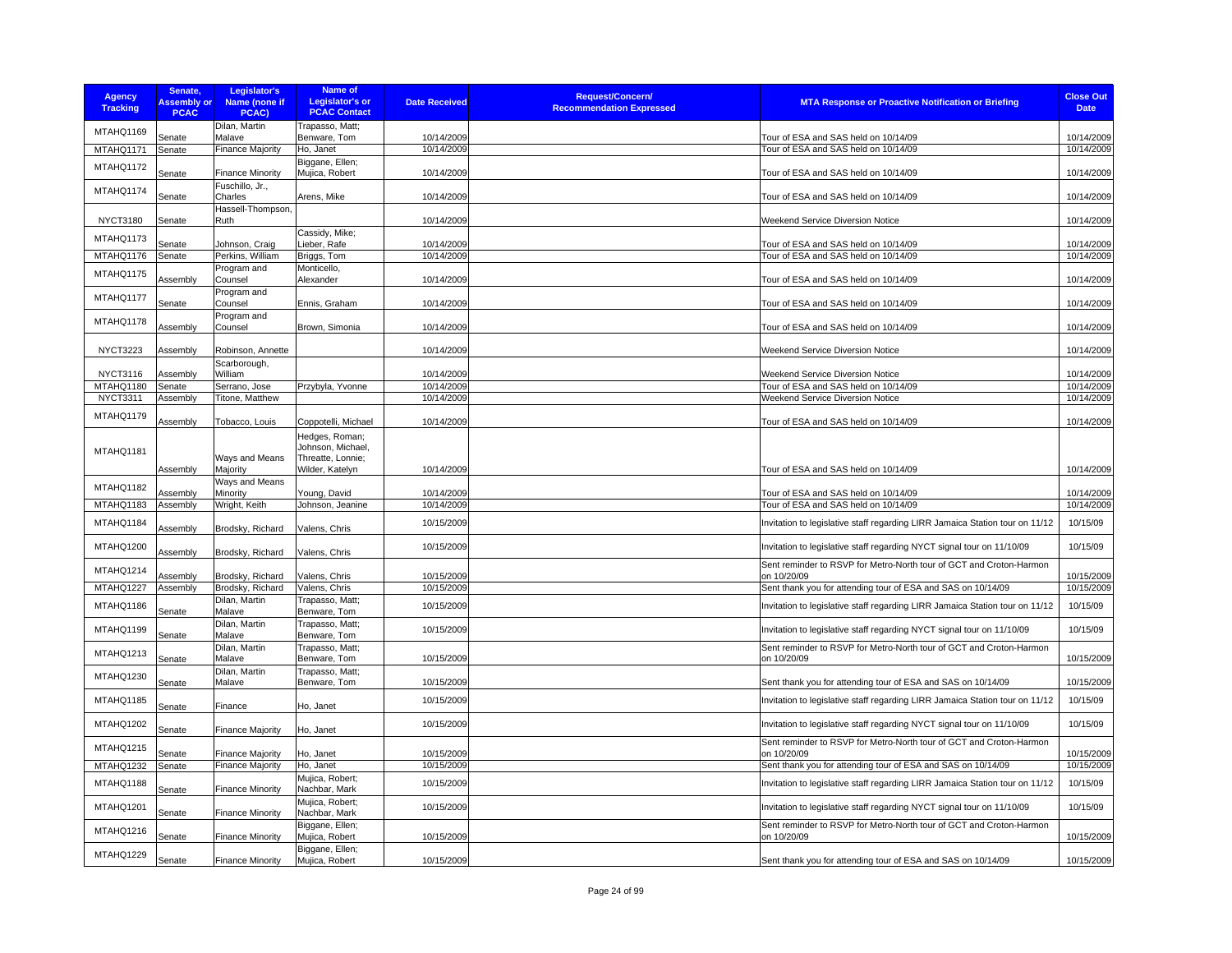| <b>Agency</b><br><b>Tracking</b> | Senate.<br><b>Assembly or</b><br><b>PCAC</b> | Legislator's<br>Name (none if<br>PCAC) | <b>Name of</b><br><b>Legislator's or</b><br><b>PCAC Contact</b> | <b>Date Received</b> | <b>Request/Concern/</b><br><b>Recommendation Expressed</b>                                                                 | <b>MTA Response or Proactive Notification or Briefing</b>                          | <b>Close Out</b><br><b>Date</b> |
|----------------------------------|----------------------------------------------|----------------------------------------|-----------------------------------------------------------------|----------------------|----------------------------------------------------------------------------------------------------------------------------|------------------------------------------------------------------------------------|---------------------------------|
| <b>LIRR1275</b>                  | Senate                                       | Fuschillo, Jr.,<br>Charles             | Arrons, Mike                                                    | 10/15/09             | Double Track Briefing - Delegation Meeting: briefing being arrange by<br>Senator's office prior to 10/29                   |                                                                                    | 10/15/09                        |
| <b>LIRR1280</b>                  | Senate                                       | Fuschillo, Jr.,<br>Charles             | Holly, Sara                                                     | 10/15/09             | Information requested regarding Wantagh Coffee Truck - request for<br>media statement                                      | Information provided                                                               | 10/15/09                        |
| MTAHQ1187                        | Senate                                       | Fuschillo, Jr.,<br>Charles             | Arens, Mike                                                     | 10/15/2009           |                                                                                                                            | Invitation to legislative staff regarding LIRR Jamaica Station tour on 11/12       | 10/15/09                        |
| MTAHQ1204                        | Senate                                       | Fuschillo, Jr.,<br>Charles             | Arens, Mike                                                     | 10/15/2009           |                                                                                                                            | Invitation to legislative staff regarding NYCT signal tour on 11/10/09             | 10/15/09                        |
| MTAHQ1218                        | Senate                                       | Fuschillo, Jr.,<br>Charles             | Arens, Mike                                                     | 10/15/2009           |                                                                                                                            | Sent reminder to RSVP for Metro-North tour of GCT and Croton-Harmon<br>on 10/20/09 | 10/15/2009                      |
| MTAHQ1231                        | Senate                                       | Fuschillo, Jr.,<br>Charles             | Arens, Mike                                                     | 10/15/2009           |                                                                                                                            | Sent thank you for attending tour of ESA and SAS on 10/14/09                       | 10/15/2009                      |
| MTAHQ1190                        | Senate                                       | Johnson, Craig                         | Cassidy, Mike;<br>Lieber, Rafe                                  | 10/15/2009           |                                                                                                                            | Invitation to legislative staff regarding LIRR Jamaica Station tour on 11/12       | 10/15/09                        |
| MTAHQ1203                        | Senate                                       | Johnson, Craig                         | Cassidy, Mike;<br>Lieber, Rafe                                  | 10/15/2009           |                                                                                                                            | Invitation to legislative staff regarding NYCT signal tour on 11/10/09             | 10/15/09                        |
| MTAHQ1217                        | Senate                                       | Johnson, Craig                         | Cassidy, Mike;<br>Lieber, Rafe                                  | 10/15/2009           |                                                                                                                            | Sent reminder to RSVP for Metro-North tour of GCT and Croton-Harmon<br>on 10/20/09 | 10/15/2009                      |
| MTAHQ1234                        | Senate                                       | Johnson, Craig                         | Cassidv. Mike:<br>Lieber, Rafe                                  | 10/15/2009           |                                                                                                                            | Sent thank you for attending tour of ESA and SAS on 10/14/09                       | 10/15/2009                      |
| <b>NYCT3472</b>                  | Senate                                       | Krueger, Liz                           | Jennifer Krinsky                                                |                      | Set up meeting to discuss plans for SAS 69th St. ancillary structure with<br>10/15/2009 electeds and 233 E. 69 residents   | Discussed planned 69th Street ancillary facility.                                  | 11/6/2009                       |
| MTAHQ1189                        | Senate                                       | Perkins, William                       | Briggs, Tom                                                     | 10/15/2009           |                                                                                                                            | Invitation to legislative staff regarding LIRR Jamaica Station tour on 11/12       | 10/15/09                        |
| MTAHQ1206                        | Senate                                       | Perkins, William                       | Briggs, Tom;<br>Pettaway, Frank                                 | 10/15/2009           |                                                                                                                            | Invitation to legislative staff regarding NYCT signal tour on 11/10/09             | 10/15/09                        |
| MTAHQ1220                        | Senate                                       | Perkins, William                       | Briggs, Tom                                                     | 10/15/2009           |                                                                                                                            | Sent reminder to RSVP for Metro-North tour of GCT and Croton-Harmon<br>on 10/20/09 | 10/15/2009                      |
| MTAHQ1233                        | Senate                                       | Perkins, William                       | Briggs, Tom                                                     | 10/15/2009           |                                                                                                                            | Sent thank you for attending tour of ESA and SAS on 10/14/09                       | 10/15/2009                      |
| MTAHQ1191                        | Assembly                                     | Program and<br>Counsel                 | Brown, Simonia                                                  | 10/15/2009           |                                                                                                                            | Invitation to legislative staff regarding LIRR Jamaica Station tour on 11/12       | 10/15/09                        |
| MTAHQ1192                        | Assembly                                     | Program and<br>Counsel                 | Monticello,<br>Alexander                                        | 10/15/2009           |                                                                                                                            | Invitation to legislative staff regarding LIRR Jamaica Station tour on 11/12       | 10/15/09                        |
| MTAHQ1194                        | Senate                                       | Program and<br>Counsel                 | Ennis, Graham                                                   | 10/15/2009           |                                                                                                                            | Invitation to legislative staff regarding LIRR Jamaica Station tour on 11/12       | 10/15/09                        |
| MTAHQ1205                        | Assembly                                     | Program and<br>Counsel                 | Monticello,<br>Alexander                                        | 10/15/2009           |                                                                                                                            | Invitation to legislative staff regarding NYCT signal tour on 11/10/09             | 10/15/09                        |
| MTAHQ1208                        | Senate                                       | Program and<br>Counsel                 | Ennis, Graham                                                   | 10/15/2009           |                                                                                                                            | Invitation to legislative staff regarding NYCT signal tour on 11/10/09             | 10/15/09                        |
| MTAHQ1219                        | Assembly                                     | Program and<br>Counsel                 | Monticello.<br>Alexander                                        | 10/15/2009           |                                                                                                                            | Sent reminder to RSVP for Metro-North tour of GCT and Croton-Harmon<br>on 10/20/09 | 10/15/2009                      |
| MTAHQ1221                        | Senate                                       | Program and<br>Counsel                 | Ennis, Graham                                                   | 10/15/2009           |                                                                                                                            | Sent reminder to RSVP for Metro-North tour of GCT and Croton-Harmon<br>on 10/20/09 | 10/15/2009                      |
| MTAHQ1222                        | Assembly                                     | Program and<br>Counsel                 | Brown, Simonia                                                  | 10/15/2009           |                                                                                                                            | Sent reminder to RSVP for Metro-North tour of GCT and Croton-Harmon<br>on 10/20/09 | 10/15/2009                      |
| MTAHQ1235                        | Assembly                                     | Program and<br>Counsel                 | Brown, Simonia                                                  | 10/15/2009           |                                                                                                                            | Sent thank you for attending tour of ESA and SAS on 10/14/09                       | 10/15/2009                      |
| MTAHQ1236                        | Assembly                                     | Program and<br>Counsel                 | Monticello,<br>Alexander                                        | 10/15/2009           |                                                                                                                            | Sent thank you for attending tour of ESA and SAS on 10/14/09                       | 10/15/2009                      |
| MTAHQ1238                        | Senate                                       | Program and<br>Counsel                 | Ennis, Graham                                                   | 10/15/2009           |                                                                                                                            | Sent thank you for attending tour of ESA and SAS on 10/14/09                       | 10/15/2009                      |
| MTAHQ1193                        | Senate                                       | Serrano, Jose                          | Yprzybyla, Yvonne                                               | 10/15/2009           |                                                                                                                            | Invitation to legislative staff regarding LIRR Jamaica Station tour on 11/12       | 10/15/09                        |
| MTAHQ1207                        | Senate                                       | Serrano, Jose                          | Yprzybyla, Yvonne                                               | 10/15/2009           |                                                                                                                            | Invitation to legislative staff regarding NYCT signal tour on 11/10/09             | 10/15/09                        |
| MTAHQ1224                        | Senate                                       | Serrano, Jose                          | Przybyla, Yvonne                                                | 10/15/2009           |                                                                                                                            | Sent reminder to RSVP for Metro-North tour of GCT and Croton-Harmon<br>on 10/20/09 | 10/15/2009                      |
| MTAHQ1237                        | Senate                                       | Serrano, Jose                          | Przybyla, Yvonne                                                | 10/15/2009           |                                                                                                                            | Sent thank you for attending tour of ESA and SAS on 10/14/09                       | 10/15/2009                      |
| <b>LIRR1274</b>                  | Senate                                       | Skelos, Dean                           | LoCasio. Tom                                                    | 10/15/09             | Informed LIRR to contact Sen. Fuschillo's office - they would be setting<br>up Senatorial delegation Double Track briefing | LIRR reached out to Senator Fuschillo's office                                     | 10/15/09                        |
| <b>LIRR1300</b>                  | Assembly                                     | Thiele, Fred                           |                                                                 |                      | 10/15/09 Complaint on behalf of constituent regarding noise pollutuion from idling<br>trains at Speonk.                    | Provided information                                                               | 11/02/09                        |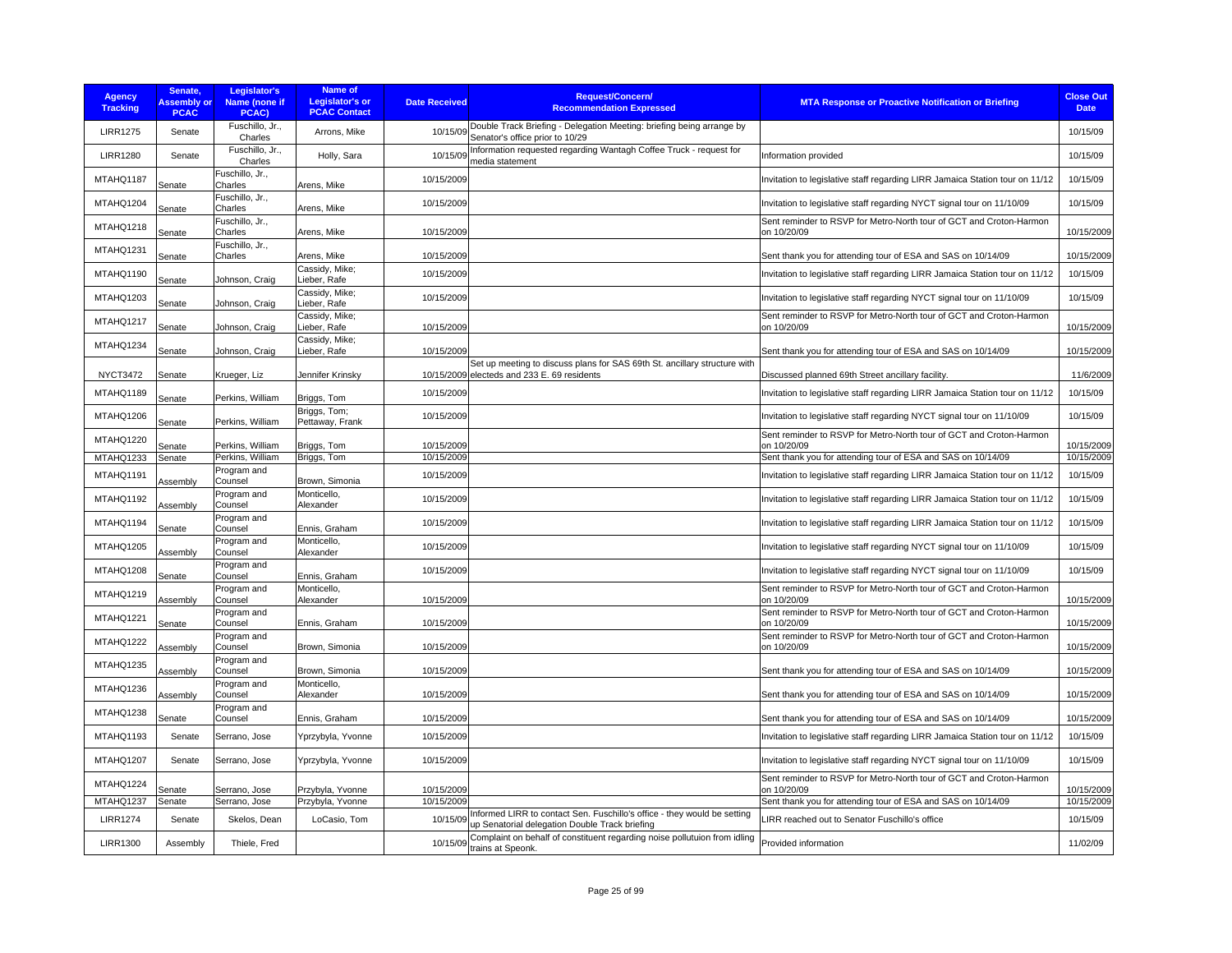| <b>Agency</b><br><b>Tracking</b> | Senate,<br><b>Assembly or</b><br><b>PCAC</b> | Legislator's<br>Name (none if<br>PCAC) | Name of<br><b>Legislator's or</b><br><b>PCAC Contact</b>                    | <b>Date Received</b>     | Request/Concern/<br><b>Recommendation Expressed</b>                                                          | <b>MTA Response or Proactive Notification or Briefing</b>                                                                            | <b>Close Out</b><br><b>Date</b> |
|----------------------------------|----------------------------------------------|----------------------------------------|-----------------------------------------------------------------------------|--------------------------|--------------------------------------------------------------------------------------------------------------|--------------------------------------------------------------------------------------------------------------------------------------|---------------------------------|
| MTAHQ1196                        | Assembly                                     | Tobacco, Louis                         | Coppotelli, Michael                                                         | 10/15/2009               |                                                                                                              | Invitation to legislative staff regarding LIRR Jamaica Station tour on 11/12                                                         | 10/15/09                        |
| MTAHQ1210                        | Assembly                                     | Tobacco, Louis                         | Coppotelli, Michael                                                         | 10/15/2009               |                                                                                                              | Invitation to legislative staff regarding NYCT signal tour on 11/10/09                                                               | 10/15/09                        |
| MTAHQ1223                        | Assembly                                     | Tobacco, Louis                         | Coppotelli, Michael                                                         | 10/15/2009               |                                                                                                              | Sent reminder to RSVP for Metro-North tour of GCT and Croton-Harmon<br>on 10/20/09                                                   | 10/15/2009                      |
| MTAHQ1240                        | Assembly                                     | Tobacco, Louis                         | Coppotelli, Michael                                                         | 10/15/2009               |                                                                                                              | Sent thank you for attending tour of ESA and SAS on 10/14/09                                                                         | 10/15/2009                      |
| MTAHQ1198                        | Assembly                                     | Ways and Means<br>Majority             | Hedges, Roman;<br>Johnson, Michael,<br>Threatte, Lonnie:<br>Wilder, Katelyn | 10/15/2009               |                                                                                                              | Invitation to legislative staff regarding LIRR Jamaica Station tour on 11/12                                                         | 10/15/09                        |
| MTAHQ1212                        | Assembly                                     | Ways and Means<br>Majority             | Hedges, Roman;<br>Johnson, Michael.<br>Threatte, Lonnie;<br>Wilder, Katelyn | 10/15/2009               |                                                                                                              | Invitation to legislative staff regarding NYCT signal tour on 11/10/09                                                               | 10/15/09                        |
| MTAHQ1225                        | Assembly                                     | Ways and Means<br>Majority             | Hedges, Roman;<br>Johnson, Michael,<br>Threatte, Lonnie;<br>Wilder, Katelyn | 10/15/2009               |                                                                                                              | Sent reminder to RSVP for Metro-North tour of GCT and Croton-Harmon<br>on 10/20/09                                                   | 10/15/2009                      |
| MTAHQ1242                        | Assembly                                     | Ways and Means<br>Majority             | Hedges, Roman;<br>Johnson, Michael<br>Threatte, Lonnie;<br>Wilder, Katelyn  | 10/15/2009               |                                                                                                              | Sent thank you for attending tour of ESA and SAS on 10/14/09                                                                         | 10/15/2009                      |
| MTAHQ1195                        | Assembly                                     | Ways and Means<br>Minority             | Young, David; Tuttle,<br>Elizabeth                                          | 10/15/2009               |                                                                                                              | Invitation to legislative staff regarding LIRR Jamaica Station tour on 11/12                                                         | 10/15/09                        |
| MTAHQ1209                        | Assembly                                     | Ways and Means<br>Minority             | Young, David; Tuttle,<br>Elizabeth                                          | 10/15/2009               |                                                                                                              | Invitation to legislative staff regarding NYCT signal tour on 11/10/09                                                               | 10/15/09                        |
| MTAHQ1226                        | Assembly                                     | Ways and Means<br>Minority             | Young, David                                                                | 10/15/2009               |                                                                                                              | Sent reminder to RSVP for Metro-North tour of GCT and Croton-Harmon<br>on 10/20/09                                                   | 10/15/2009                      |
| MTAHQ1239                        | Assembly                                     | Ways and Means<br>Minority             | Young, David                                                                | 10/15/2009               |                                                                                                              | Sent thank you for attending tour of ESA and SAS on 10/14/09                                                                         | 10/15/2009                      |
| <b>NYCT3440</b>                  | Assembly                                     | Weprin, Mark                           |                                                                             |                          | 10/15/2009 Access-a-Ride customer complaint about service                                                    | Spoke to customer regarding details. Investigation and follow-up action will<br>be taken.                                            | 10/19/2009                      |
| MTAHQ1197                        | Assembly                                     | Wright, Keith                          | Johnson, Jeanine                                                            | 10/15/2009               |                                                                                                              | Invitation to legislative staff regarding LIRR Jamaica Station tour on 11/12                                                         | 10/15/09                        |
| MTAHQ1211                        | Assembly                                     | Wright, Keith                          | Johnson, Jeanine                                                            | 10/15/2009               |                                                                                                              | Invitation to legislative staff regarding NYCT signal tour on 11/10/09                                                               | 10/15/09                        |
| MTAHQ1228                        | Assembly                                     | Wright, Keith                          | Johnson, Jeanine                                                            | 10/15/2009               |                                                                                                              | Sent reminder to RSVP for Metro-North tour of GCT and Croton-Harmon<br>on 10/20/09                                                   | 10/15/2009                      |
| MTAHQ1241<br><b>LIRR1276</b>     | Assembly<br><b>PCAC</b>                      | Wright, Keith                          | Johnson, Jeanine<br>Henderson, William                                      | 10/15/2009<br>10/15/09   | Information requested regarding Trains that arrive late and then make up                                     | Sent thank you for attending tour of ESA and SAS on 10/14/09<br><b>Information Provided</b>                                          | 10/15/2009<br>03/10/10          |
| <b>LIRR1277</b>                  | <b>PCAC</b>                                  |                                        | Henderson, William                                                          |                          | the time in route - can schedules be adjusted?<br>10/15/09 Complaint regarding condition of Jamaica bathroom | Information provided regarding increasing cleaning service shifts                                                                    | 10/16/09                        |
|                                  |                                              |                                        |                                                                             |                          |                                                                                                              | Sent Mileposts (Customer Publication) highlighting capital projects and                                                              |                                 |
| MNR1195<br><b>MNR1188</b>        | Assembly<br>Assembly                         | Arroyo, Carmen<br>Ball, Gregory        |                                                                             | 10/16/2009<br>10/16/2009 |                                                                                                              | service initiatives to elected officials in MNR territory<br>Sent Mileposts (Customer Publication) highlighting capital projects and | 10/16/2009<br>10/16/2009        |
| MNR1199                          | Assembly                                     | Benadetto, Michael                     |                                                                             | 10/16/2009               |                                                                                                              | service initiatives to elected officials in MNR territory<br>Sent Mileposts (Customer Publication) highlighting capital projects and | 10/16/2009                      |
| MNR1190                          | Assembly                                     | Benjamin, Michael                      |                                                                             | 10/16/2009               |                                                                                                              | service initiatives to elected officials in MNR territory<br>Sent Mileposts (Customer Publication) highlighting capital projects and | 10/16/2009                      |
| <b>MNR1181</b>                   |                                              |                                        |                                                                             | 10/16/2009               |                                                                                                              | service initiatives to elected officials in MNR territory<br>Sent Mileposts (Customer Publication) highlighting capital projects and | 10/16/2009                      |
|                                  | Assembly                                     | Bradley, Adam                          |                                                                             |                          |                                                                                                              | service initiatives to elected officials in MNR territory<br>Sent Mileposts (Customer Publication) highlighting capital projects and |                                 |
| <b>MNR1186</b>                   | Assembly                                     | Brodsky, Richard                       |                                                                             | 10/16/2009               |                                                                                                              | service initiatives to elected officials in MNR territory<br>Sent Mileposts (Customer Publication) highlighting capital projects and | 10/16/2009                      |
| MNR1194                          | Assembly                                     | Castro, Nelson                         |                                                                             | 10/16/2009               |                                                                                                              | service initiatives to elected officials in MNR territory<br>Sent Mileposts (Customer Publication) highlighting capital projects and | 10/16/2009                      |
| MNR1193                          | Assembly                                     | Crespo, Marcus                         |                                                                             | 10/16/2009               |                                                                                                              | service initiatives to elected officials in MNR territory<br>Sent Mileposts (Customer Publication) highlighting capital projects and | 10/16/2009                      |
| <b>MNR1196</b>                   | Senate                                       | Diaz, Sr., Ruben                       |                                                                             | 10/16/2009               |                                                                                                              | service initiatives to elected officials in MNR territory                                                                            | 10/16/2009                      |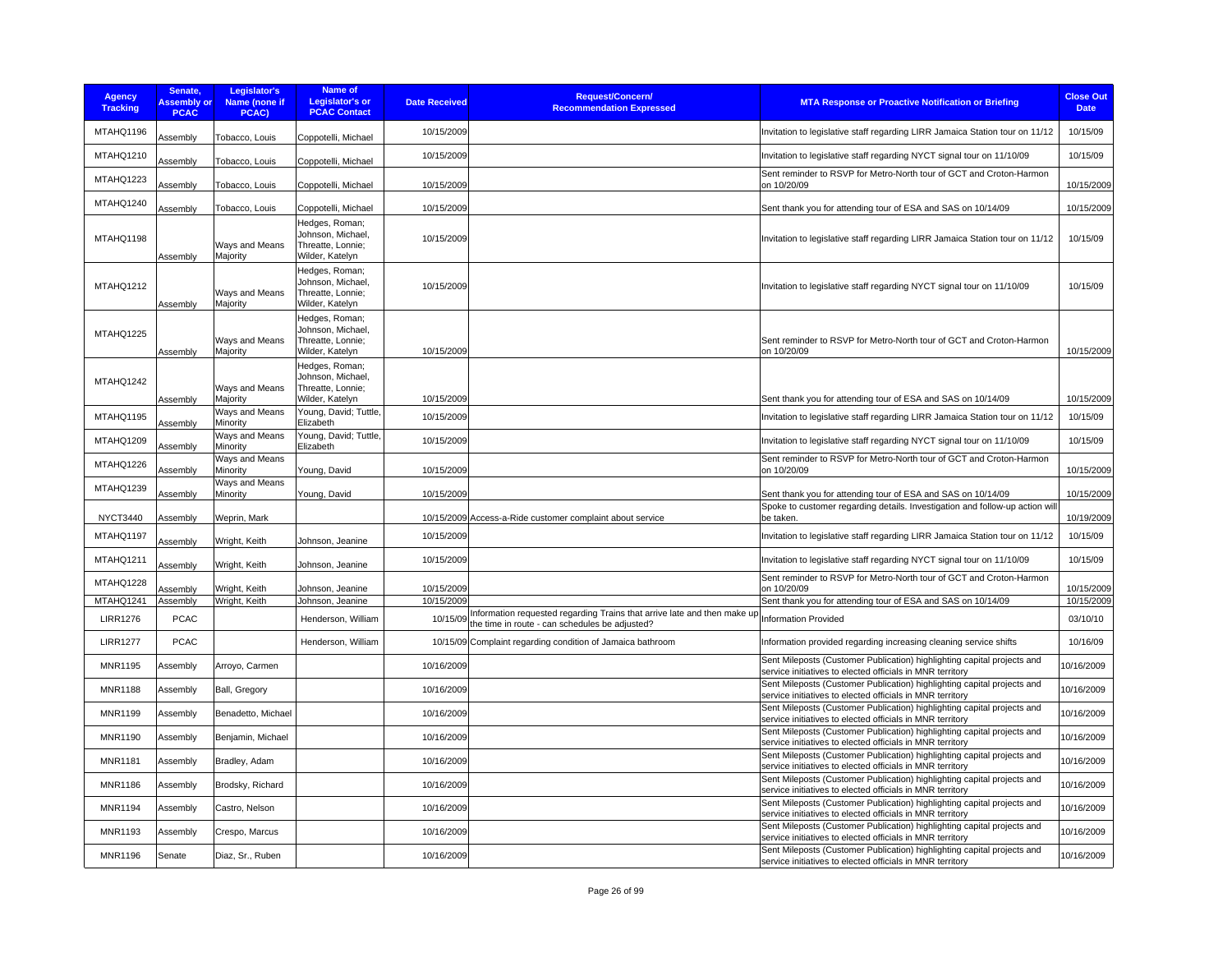| <b>Agency</b><br><b>Tracking</b> | Senate,<br><b>Assembly or</b><br><b>PCAC</b> | Legislator's<br>Name (none if<br>PCAC) | <b>Name of</b><br><b>Legislator's or</b><br><b>PCAC Contact</b> | <b>Date Received</b> | <b>Request/Concern/</b><br><b>Recommendation Expressed</b>                                                                                                    | <b>MTA Response or Proactive Notification or Briefing</b>                                                                                 | <b>Close Out</b><br><b>Date</b> |
|----------------------------------|----------------------------------------------|----------------------------------------|-----------------------------------------------------------------|----------------------|---------------------------------------------------------------------------------------------------------------------------------------------------------------|-------------------------------------------------------------------------------------------------------------------------------------------|---------------------------------|
| MTAHQ1244                        | Senate                                       | Dilan, Martin<br>Malave                | Trapasso, Matt                                                  |                      | 10/16/2009 Requested information on DRP                                                                                                                       | Provided information on impact of DRP                                                                                                     | 10/16/09                        |
| <b>MNR1201</b>                   | Assembly                                     | Dinowitz, Jeffrey                      |                                                                 | 10/16/2009           |                                                                                                                                                               | Sent Mileposts (Customer Publication) highlighting capital projects and<br>service initiatives to elected officials in MNR territory      | 10/16/2009                      |
| <b>MNR1197</b>                   | Senate                                       | Espada, Jr., Pedro                     |                                                                 | 10/16/2009           |                                                                                                                                                               | Sent Mileposts (Customer Publication) highlighting capital projects and<br>service initiatives to elected officials in MNR territory      | 10/16/2009                      |
| MNR1203                          | <b>Assembly</b>                              | Espaillat, Adriano                     |                                                                 | 10/16/2009           |                                                                                                                                                               | Sent Mileposts (Customer Publication) highlighting capital projects and<br>service initiatives to elected officials in MNR territory      | 10/16/2009                      |
| MTAHQ1243                        | Senate                                       | <b>Finance Majority</b>                | Ho, Janet                                                       |                      | 10/16/2009 Requested information on DRP                                                                                                                       | Provided information on impact of DRP                                                                                                     | 10/16/09                        |
| MNR1183                          | Assembly                                     | Galef, Sandra                          |                                                                 | 10/16/2009           |                                                                                                                                                               | Sent Mileposts (Customer Publication) highlighting capital projects and<br>service initiatives to elected officials in MNR territory      | 10/16/2009                      |
| <b>MNR1198</b>                   | Assembly                                     | Gibson, Vanessa                        |                                                                 | 10/16/2009           |                                                                                                                                                               | Sent Mileposts (Customer Publication) highlighting capital projects and<br>service initiatives to elected officials in MNR territory      | 10/16/2009                      |
| <b>MNR1177</b>                   | Senate                                       | Hassell-Thompson,<br>Ruth              |                                                                 | 10/16/2009           |                                                                                                                                                               | Sent Mileposts (Customer Publication) highlighting capital projects and<br>service initiatives to elected officials in MNR territory      | 10/16/2009                      |
| <b>MNR1202</b>                   | Assembly                                     | Heastie, Carl E.                       |                                                                 | 10/16/2009           |                                                                                                                                                               | Sent Mileposts (Customer Publication) highlighting capital projects and<br>service initiatives to elected officials in MNR territory      | 10/16/2009                      |
| <b>MNR1189</b>                   | Senate                                       | Klein, Jeffrey                         |                                                                 | 10/16/2009           |                                                                                                                                                               | Sent Mileposts (Customer Publication) highlighting capital projects and<br>service initiatives to elected officials in MNR territory      | 10/16/2009                      |
| <b>MNR1185</b>                   | Assembly                                     | Latimer, George                        |                                                                 | 10/16/2009           |                                                                                                                                                               | Sent Mileposts (Customer Publication) highlighting capital projects and<br>service initiatives to elected officials in MNR territory      | 10/16/2009                      |
| <b>MNR1180</b>                   | Senate                                       | Leibell, III, Vincent                  |                                                                 | 10/16/2009           |                                                                                                                                                               | Sent Mileposts (Customer Publication) highlighting capital projects and<br>service initiatives to elected officials in MNR territory      | 10/16/2009                      |
| <b>MNR1173</b>                   | Assembly                                     | Miller, Joel                           |                                                                 | 10/16/2009           |                                                                                                                                                               | Sent Mileposts (Customer Publication) highlighting capital projects and<br>service initiatives to elected officials in MNR territory      | 10/16/2009                      |
| <b>MNR1175</b>                   | Assembly                                     | Molinaro, Marcus                       |                                                                 | 10/16/2009           |                                                                                                                                                               | Sent Mileposts (Customer Publication) highlighting capital projects and<br>service initiatives to elected officials in MNR territory      | 10/16/2009                      |
| <b>MNR1178</b>                   | Senate                                       | Oppenheimer, Suzi                      |                                                                 | 10/16/2009           |                                                                                                                                                               | Sent Mileposts (Customer Publication) highlighting capital projects and<br>service initiatives to elected officials in MNR territory      | 10/16/2009                      |
| <b>MNR1179</b>                   | Assembly                                     | Paulin, Amy                            |                                                                 | 10/16/2009           |                                                                                                                                                               | Sent Mileposts (Customer Publication) highlighting capital projects and<br>service initiatives to elected officials in MNR territory      | 10/16/2009                      |
| <b>MNR1176</b>                   | Assemblv                                     | Pretlow, Garv                          |                                                                 | 10/16/2009           |                                                                                                                                                               | Sent Mileposts (Customer Publication) highlighting capital projects and<br>service initiatives to elected officials in MNR territory      | 10/16/2009                      |
| <b>MNR1191</b>                   | Assembly                                     | Rivera, Jose                           |                                                                 | 10/16/2009           |                                                                                                                                                               | Sent Mileposts (Customer Publication) highlighting capital projects and<br>service initiatives to elected officials in MNR territory      | 10/16/2009                      |
| <b>MNR1192</b>                   | Assembly                                     | Rivera, Naomi                          |                                                                 | 10/16/2009           |                                                                                                                                                               | Sent Mileposts (Customer Publication) highlighting capital projects and<br>service initiatives to elected officials in MNR territory      | 10/16/2009                      |
| <b>MNR1200</b>                   | Assembly                                     | Rivera, Peter                          |                                                                 | 10/16/2009           |                                                                                                                                                               | Sent Mileposts (Customer Publication) highlighting capital projects and<br>service initiatives to elected officials in MNR territory      | 10/16/2009                      |
| <b>MNR1182</b>                   | Senate                                       | Saland, Stephen                        |                                                                 | 10/16/2009           |                                                                                                                                                               | Sent Mileposts (Customer Publication) highlighting capital projects and<br>service initiatives to elected officials in MNR territory      | 10/16/2009                      |
| MNR1184                          | Assembly                                     | Skartados, Frank                       |                                                                 | 10/16/2009           |                                                                                                                                                               | Sent Mileposts (Customer Publication) highlighting capital projects and<br>service initiatives to elected officials in MNR territory      | 10/16/2009                      |
| <b>MNR1187</b>                   | Assembly                                     | Spano, Michael                         |                                                                 | 10/16/2009           |                                                                                                                                                               | Sent Mileposts (Customer Publication) highlighting capital projects and<br>service initiatives to elected officials in MNR territory      | 10/16/2009                      |
| <b>MNR1174</b>                   | Senate                                       | Stewart-Cousins,<br>Andrea             |                                                                 | 10/16/2009           |                                                                                                                                                               | Sent Mileposts (Customer Publication) highlighting capital projects and<br>service initiatives to elected officials in MNR territory      | 10/16/2009                      |
| MTAHQ1245                        | Assembly                                     | Ways and Means<br>Majority             | Johnson, Michael                                                |                      | 10/16/2009 Requested information on DRP                                                                                                                       | Provided information on impact of DRP                                                                                                     | 10/16/09                        |
| MTAHQ1248                        | Assembly                                     | Boyland, Jr.,<br>William               | Caver, Michael                                                  |                      | 10/19/2009 Requested copy of NYCT tariff. A constituent who was in the Coast<br>Guard was complaining that he did not receive free transportation on<br>NYCT. | Explained that NYCTA tariff did not provide free transfer to armed forces<br>personel. Tariff was sent via email to Assemblyman's office. | 10/19/2009                      |
| MTAHQ1250                        | Assembly                                     | Brodsky, Richard                       | Valens, Chris                                                   | 10/19/2009           |                                                                                                                                                               | Sent reminder notification that the Metro-North tour of GCT and Croton-<br>Harmon is still on for 10/20/09                                | 10/19/2009                      |
| MTAHQ1246                        | Senate                                       | Dilan, Martin<br>Malave                | Trapasso, Matt                                                  |                      | 10/19/2009 Emailed Matt the DERA information.                                                                                                                 | Emailed Matt the DERA information.                                                                                                        | 10/19/09                        |
| MTAHQ1249                        | Senate                                       | Dilan, Martin<br>Malave                | Trapasso, Matt;<br>Benware, Tom                                 | 10/19/2009           |                                                                                                                                                               | Sent reminder notification that the Metro-North tour of GCT and Croton-<br>Harmon is still on for 10/20/09                                | 10/19/2009                      |
| MTAHQ1247                        | Senate                                       | <b>Finance Majority</b>                | Ho, Janet                                                       |                      | 10/19/2009 Asked over what time frame would the proposed DRP be implemented.                                                                                  | MTA staff responded now through close of 2009.                                                                                            | 10/19/09                        |
| MTAHQ1251                        | Senate                                       | <b>Finance Majority</b>                | Ho, Janet                                                       | 10/19/2009           |                                                                                                                                                               | Sent reminder notification that the Metro-North tour of GCT and Croton-<br>Harmon is still on for 10/20/09                                | 10/19/2009                      |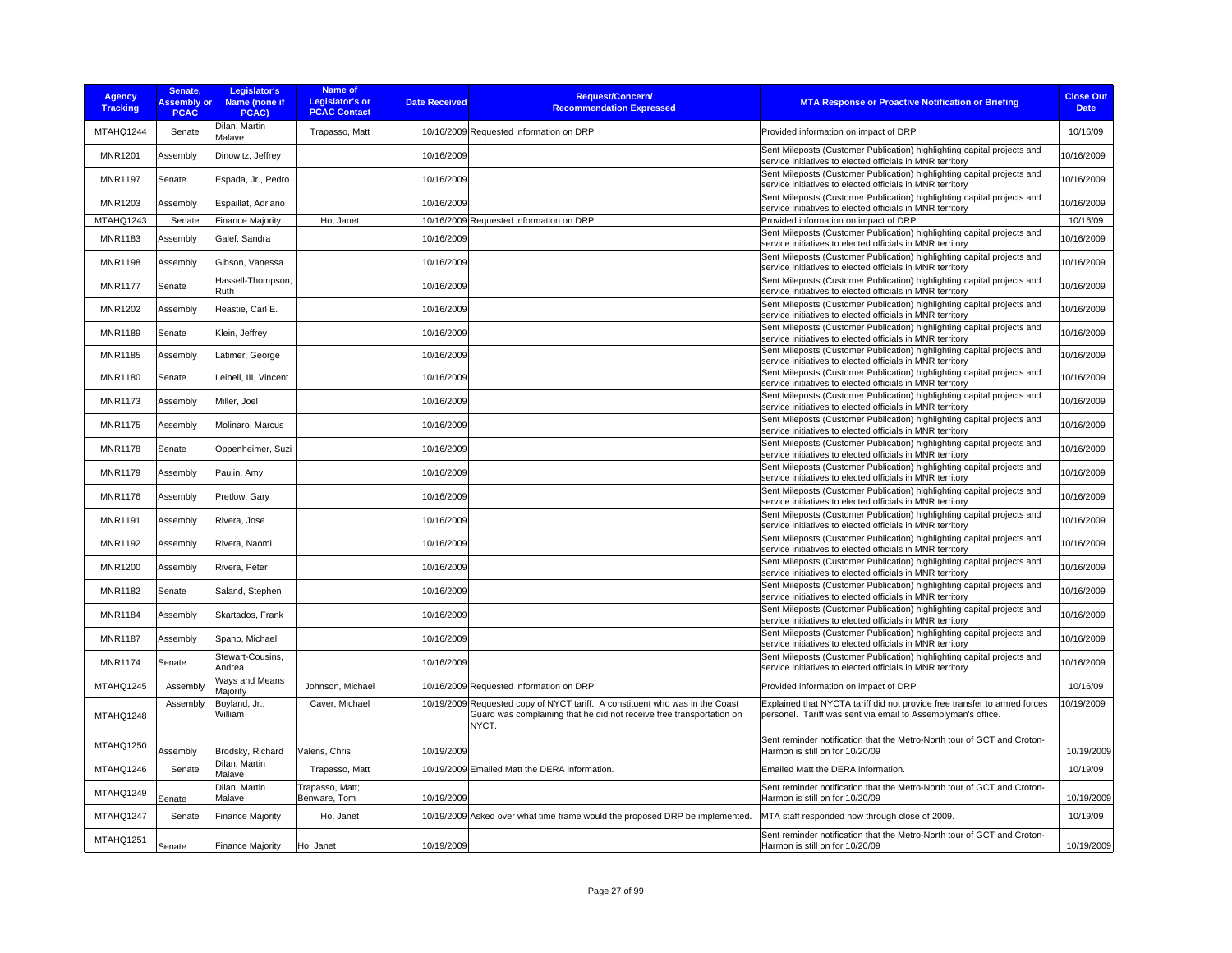| <b>Agency</b><br><b>Tracking</b>   | Senate,<br><b>Assembly or</b><br><b>PCAC</b> | Legislator's<br>Name (none if<br>PCAC)             | <b>Name of</b><br><b>Legislator's or</b><br><b>PCAC Contact</b> | <b>Date Received</b>     | <b>Request/Concern/</b><br><b>Recommendation Expressed</b>                                                                              | <b>MTA Response or Proactive Notification or Briefing</b>                                                                                                                                                                                                                                                                                                                                                                                                                                         | <b>Close Out</b><br><b>Date</b> |
|------------------------------------|----------------------------------------------|----------------------------------------------------|-----------------------------------------------------------------|--------------------------|-----------------------------------------------------------------------------------------------------------------------------------------|---------------------------------------------------------------------------------------------------------------------------------------------------------------------------------------------------------------------------------------------------------------------------------------------------------------------------------------------------------------------------------------------------------------------------------------------------------------------------------------------------|---------------------------------|
| MTAHQ1252                          | Senate                                       | <b>Finance Minority</b>                            | Biggane, Ellen;<br>Mujica, Robert                               | 10/19/2009               |                                                                                                                                         | Sent reminder notification that the Metro-North tour of GCT and Croton-<br>Harmon is still on for 10/20/09                                                                                                                                                                                                                                                                                                                                                                                        | 10/19/2009                      |
| MTAHQ1254                          | Senate                                       | Fuschillo, Jr.,<br>Charles                         | Arens, Mike                                                     | 10/19/2009               |                                                                                                                                         | Sent reminder notification that the Metro-North tour of GCT and Croton-<br>Harmon is still on for 10/20/09                                                                                                                                                                                                                                                                                                                                                                                        | 10/19/2009                      |
| MTAHQ1253                          | Senate                                       | Johnson, Craig                                     | Cassidy, Mike;<br>Lieber, Rafe                                  | 10/19/2009               |                                                                                                                                         | Sent reminder notification that the Metro-North tour of GCT and Croton-<br>Harmon is still on for 10/20/09                                                                                                                                                                                                                                                                                                                                                                                        | 10/19/2009                      |
| <b>NYCT4523</b>                    | Assembly                                     | Nolan, Catherine T.                                |                                                                 |                          | 10/19/2009 Inquiry about a former employee's eligibility for pension benefits                                                           | Investigation revealed subject individual's ineligibility for pension benefits.                                                                                                                                                                                                                                                                                                                                                                                                                   | 11/24/2009                      |
| MTAHQ1256                          | Senate                                       | Perkins, William                                   | Briggs, Tom                                                     | 10/19/2009               |                                                                                                                                         | Sent reminder notification that the Metro-North tour of GCT and Croton-<br>Harmon is still on for 10/20/09                                                                                                                                                                                                                                                                                                                                                                                        | 10/19/2009                      |
| MTAHQ1255                          | Assembly                                     | Program and<br>Counsel                             | Monticello.<br>Alexander                                        | 10/19/2009               |                                                                                                                                         | Sent reminder notification that the Metro-North tour of GCT and Croton-<br>Harmon is still on for 10/20/09                                                                                                                                                                                                                                                                                                                                                                                        | 10/19/2009                      |
| MTAHQ1257                          | <b>Senate</b>                                | Program and<br>Counsel                             | Ennis, Graham                                                   | 10/19/2009               |                                                                                                                                         | Sent reminder notification that the Metro-North tour of GCT and Croton-<br>Harmon is still on for 10/20/09                                                                                                                                                                                                                                                                                                                                                                                        | 10/19/2009                      |
| MTAHQ1258                          | Assembly                                     | Program and<br>Counsel                             | Brown, Simonia                                                  | 10/19/2009               |                                                                                                                                         | Sent reminder notification that the Metro-North tour of GCT and Croton-<br>Harmon is still on for 10/20/09                                                                                                                                                                                                                                                                                                                                                                                        | 10/19/2009                      |
| MTAHQ1260                          | Senate                                       | Serrano, Jose                                      | Przybyla, Yvonne                                                | 10/19/2009               |                                                                                                                                         | Sent reminder notification that the Metro-North tour of GCT and Croton-<br>Harmon is still on for 10/20/09                                                                                                                                                                                                                                                                                                                                                                                        | 10/19/2009                      |
| MTAHQ1259                          | Assembly                                     | Tobacco, Louis                                     | Coppotelli, Michael                                             | 10/19/2009               |                                                                                                                                         | Sent reminder notification that the Metro-North tour of GCT and Croton-<br>Harmon is still on for 10/20/09                                                                                                                                                                                                                                                                                                                                                                                        | 10/19/2009                      |
| MTAHQ1261                          |                                              | Ways and Means                                     | Hedges, Roman;<br>Johnson, Michael,<br>Threatte, Lonnie;        |                          |                                                                                                                                         | Sent reminder notification that the Metro-North tour of GCT and Croton-                                                                                                                                                                                                                                                                                                                                                                                                                           |                                 |
| MTAHQ1262                          | Assembly<br>Assembly                         | Majority<br>Ways and Means<br>Minority             | Wilder, Katelyn<br>Young, David                                 | 10/19/2009<br>10/19/2009 |                                                                                                                                         | Harmon is still on for 10/20/09<br>Sent reminder notification that the Metro-North tour of GCT and Croton-<br>Harmon is still on for 10/20/09                                                                                                                                                                                                                                                                                                                                                     | 10/19/2009<br>10/19/2009        |
| MTAHQ1263                          | Assembly                                     | Wright, Keith                                      | Johnson, Jeanine                                                | 10/19/2009               |                                                                                                                                         | Sent reminder notification that the Metro-North tour of GCT and Croton-<br>Harmon is still on for 10/20/09                                                                                                                                                                                                                                                                                                                                                                                        | 10/19/2009                      |
| <b>LIRR1282</b>                    | <b>PCAC</b>                                  |                                                    | Greenberg, Ira                                                  |                          | 10/19/09 Information requested regarding diesel fleet overhaul delays - report of<br>standees to be included in LI Agenda Book          | Information provided                                                                                                                                                                                                                                                                                                                                                                                                                                                                              | 10/21/09                        |
| <b>LIRR1296</b>                    | Assembly                                     | Alfano, Thomas                                     | Cushing, Scott                                                  | 10/20/09                 |                                                                                                                                         | Follow-up notification to Valley Interlocking Project                                                                                                                                                                                                                                                                                                                                                                                                                                             | 10/20/09                        |
| <b>LIRR1292</b>                    | Assembly                                     | Barra, Robert                                      | McGrath, Tim                                                    | 10/20/09                 |                                                                                                                                         | Follow-up notification for Valley Interlocking Project                                                                                                                                                                                                                                                                                                                                                                                                                                            | 10/20/09                        |
| <b>LIRR1295</b><br>MTAHQ1264       | Assembly<br>Assembly                         | Boyle, Phillip<br>Brodsky, Richard                 | Dagistino, Julie<br>Valens, Chris                               | 10/20/09<br>10/20/2009   |                                                                                                                                         | Follow-up notification to Valley Interlocking Project<br>Metro-North tour of GCT and Croton-Harmon held                                                                                                                                                                                                                                                                                                                                                                                           | 10/20/09<br>10/20/2009          |
| MTAHQ1266                          | Senate                                       | Dilan, Martin<br>Malave                            | Trapasso, Matt;<br>Benware, Tom                                 | 10/20/2009               |                                                                                                                                         | Metro-North tour of GCT and Croton-Harmon held                                                                                                                                                                                                                                                                                                                                                                                                                                                    | 10/20/2009                      |
| MTAHQ1280                          | Senate                                       | Dilan, Martin<br>Malave                            | Benware, Tom                                                    | 10/20/2009               |                                                                                                                                         | MNRR tour conducted.                                                                                                                                                                                                                                                                                                                                                                                                                                                                              | 10/20/09                        |
| MTAHQ1268                          | Senate                                       | <b>Finance Majority</b>                            | Ho, Janet                                                       | 10/20/2009               |                                                                                                                                         | Metro-North tour of GCT and Croton-Harmon held                                                                                                                                                                                                                                                                                                                                                                                                                                                    | 10/20/2009                      |
| MTAHQ1265                          |                                              |                                                    | Biggane, Ellen;                                                 |                          |                                                                                                                                         |                                                                                                                                                                                                                                                                                                                                                                                                                                                                                                   |                                 |
| MTAHQ1279                          | Senate                                       | <b>Finance Minority</b><br><b>Finance Minority</b> | Mujica, Robert                                                  | 10/20/2009<br>10/20/2009 |                                                                                                                                         | Metro-North tour of GCT and Croton-Harmon held                                                                                                                                                                                                                                                                                                                                                                                                                                                    | 10/20/2009<br>10/20/09          |
|                                    | Senate                                       | Fuschillo, Jr.,                                    | Nachbar, Mark                                                   |                          |                                                                                                                                         | MNRR tour conducted.                                                                                                                                                                                                                                                                                                                                                                                                                                                                              |                                 |
| <b>LIRR1284</b>                    | Senate                                       | Charles<br>Fuschillo, Jr.,                         | Holly, Sara                                                     | 10/20/09                 |                                                                                                                                         | Follow-up notification for Valley Interlocking Project                                                                                                                                                                                                                                                                                                                                                                                                                                            | 10/21/09                        |
| MTAHQ1267                          | Senate                                       | Charles                                            | Arens, Mike                                                     | 10/20/2009               |                                                                                                                                         | Metro-North tour of GCT and Croton-Harmon held                                                                                                                                                                                                                                                                                                                                                                                                                                                    | 10/20/2009                      |
| <b>LIRR1286</b>                    | Senate                                       | Hannon, Kemp                                       | Brookmeyer, Lauren                                              | 10/20/09                 |                                                                                                                                         | Follow-up notification for Valley Interlocking Project                                                                                                                                                                                                                                                                                                                                                                                                                                            | 10/20/09                        |
| <b>LIRR1293</b><br><b>LIRR1288</b> | Assembly                                     | Hooper, Earlene                                    | Ancrum, Jaquelyn<br>Keller, Michelle                            | 10/20/09<br>10/20/09     |                                                                                                                                         | Follow-up notification for Valley Interlocking                                                                                                                                                                                                                                                                                                                                                                                                                                                    | 10/20/09                        |
| MTAHQ1270                          | Senate                                       | Huntley, Shirley                                   | Cassidy, Mike;                                                  |                          |                                                                                                                                         | Follow-up notification for Valley Interlocking Project                                                                                                                                                                                                                                                                                                                                                                                                                                            | 10/20/09                        |
|                                    | Senate                                       | Johnson, Craig                                     | Lieber, Rafe                                                    | 10/20/2009               |                                                                                                                                         | Metro-North tour of GCT and Croton-Harmon held                                                                                                                                                                                                                                                                                                                                                                                                                                                    | 10/20/2009                      |
| <b>LIRR1285</b>                    | Senate                                       | Johnson, Owen                                      | Canary, Gordon                                                  | 10/20/09                 | Request information of the following concerns: Additional lighting by<br>Keane Square, loading information on the BxM10 bus and service | Follow-up notification for Valley Interlocking Project<br>Infromed him that additional lighting by Keane Square falls under the<br>jursidiction of NYC DOT. Referred him to the Borough Commissioner.<br>Information of the BxM10 express bus can be optained from MTA Bus<br>Company and gave Mr. Doyle her telephone number. Bx12SBS service<br>has been affected due to the re-painting of the SBS lanes along Pelham<br>Parkway. Upon completion of the work, bus service will resume regular | 10/21/09                        |
| <b>NYCT3484</b>                    | Senate                                       | Klein, Jeffrey                                     | John Doyle                                                      |                          | 10/20/2009 changes on the Bx12SBS.                                                                                                      | service.                                                                                                                                                                                                                                                                                                                                                                                                                                                                                          | 10/21/2009                      |
| <b>LIRR1289</b>                    | Assembly                                     | Lanceman, Rory                                     | Weingarten, Allison                                             | 10/20/09                 |                                                                                                                                         | Follow-up notification for Valley Interlocking Project                                                                                                                                                                                                                                                                                                                                                                                                                                            | 10/20/09                        |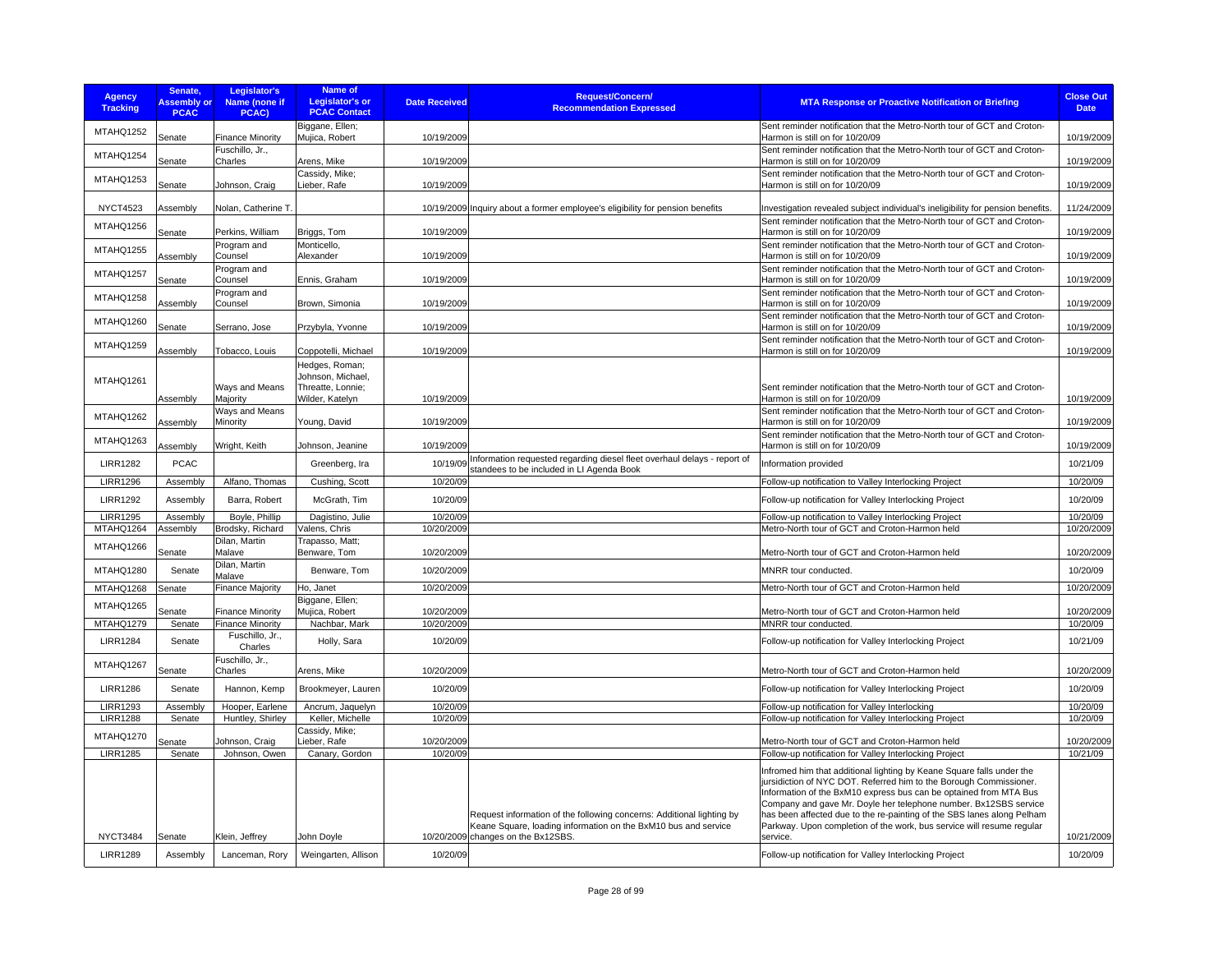| <b>Agency</b><br><b>Tracking</b> | Senate,<br><b>Assembly or</b><br><b>PCAC</b> | Legislator's<br>Name (none if<br>PCAC) | <b>Name of</b><br><b>Legislator's or</b><br><b>PCAC Contact</b> | <b>Date Received</b> | <b>Request/Concern/</b><br><b>Recommendation Expressed</b>                                                                                         | <b>MTA Response or Proactive Notification or Briefing</b>                                                                                                                                                                  | <b>Close Out</b><br><b>Date</b> |
|----------------------------------|----------------------------------------------|----------------------------------------|-----------------------------------------------------------------|----------------------|----------------------------------------------------------------------------------------------------------------------------------------------------|----------------------------------------------------------------------------------------------------------------------------------------------------------------------------------------------------------------------------|---------------------------------|
|                                  |                                              |                                        |                                                                 |                      |                                                                                                                                                    |                                                                                                                                                                                                                            |                                 |
| NYCT3441                         | Assembly                                     | Lentol, Joseph R.                      |                                                                 |                      | 10/20/2009 Called to notify us that a guide-a-ride is missing                                                                                      | Advised that the information was forwarded to Operations Planning<br>Division for investigation and replacement of guide-a-ride.                                                                                           | 10/20/2009                      |
| <b>LIRR1290</b>                  | Assembly                                     | McDonough, David                       | Liverani, Lynette                                               | 10/20/09             |                                                                                                                                                    | Follow-up notification for Valley Interlocking Project                                                                                                                                                                     | 10/20/09                        |
| MTAHQ1269                        | Senate                                       | Perkins, William                       | Briggs, Tom                                                     | 10/20/2009           |                                                                                                                                                    | Metro-North tour of GCT and Croton-Harmon held                                                                                                                                                                             | 10/20/2009                      |
| MTAHQ1281                        | Senate                                       | Perkins, William                       | Pettaway, Frank                                                 | 10/20/2009           |                                                                                                                                                    | MNRR tour conducted.                                                                                                                                                                                                       | 10/20/09                        |
| MTAHQ1271                        | Assembly                                     | Program and<br>Counsel                 | Brown, Simonia                                                  | 10/20/2009           |                                                                                                                                                    | Metro-North tour of GCT and Croton-Harmon held                                                                                                                                                                             | 10/20/2009                      |
| MTAHQ1272                        | Assembly                                     | Program and<br>Counsel                 | Monticello,<br>Alexander                                        | 10/20/2009           |                                                                                                                                                    | Metro-North tour of GCT and Croton-Harmon held                                                                                                                                                                             | 10/20/2009                      |
| MTAHQ1274                        | Senate                                       | Program and<br>Counsel                 | Ennis, Graham                                                   | 10/20/2009           |                                                                                                                                                    | Metro-North tour of GCT and Croton-Harmon held                                                                                                                                                                             | 10/20/2009                      |
| <b>LIRR1291</b>                  | Assembly                                     | Saladino, Joseph                       | Rusciano, Jim                                                   | 10/20/09             |                                                                                                                                                    | Follow-up notification for Valley Interlocking Project                                                                                                                                                                     | 10/20/09                        |
| <b>LIRR1297</b>                  | Assembly                                     | Scarborough,<br>William                | Bobb, Elizabeth                                                 | 10/20/09             |                                                                                                                                                    | Follow-up notification to Valley Interlocking Project                                                                                                                                                                      | 10/20/09                        |
| MTAHQ1273                        | Senate                                       | Serrano, Jose                          | Przybyla, Yvonne                                                | 10/20/2009           |                                                                                                                                                    | Metro-North tour of GCT and Croton-Harmon held                                                                                                                                                                             | 10/20/2009                      |
| <b>LIRR1283</b>                  | Senate                                       | Skelos, Dean                           | LoCasio, Tom                                                    | 10/20/09             |                                                                                                                                                    | Follow-up notification for Valley Interlocking Project                                                                                                                                                                     | 10/21/09                        |
|                                  |                                              |                                        |                                                                 |                      |                                                                                                                                                    |                                                                                                                                                                                                                            |                                 |
| <b>LIRR1287</b>                  | Senate                                       | Smith, Malcolm                         | Pichardo, Catherine                                             | 10/20/09             |                                                                                                                                                    | Follow-up notification for Valley Interlocking Project                                                                                                                                                                     | 10/20/09                        |
| <b>LIRR1294</b>                  | Assembly                                     | Sweeny, Robert                         | Kretz, Denise                                                   | 10/20/09             |                                                                                                                                                    | Follow-up notification to Valley Interlocking Project                                                                                                                                                                      | 10/20/09                        |
| MTAHQ1276                        | Assembly                                     | Tobacco, Louis                         | Coppotelli, Michael                                             | 10/20/2009           |                                                                                                                                                    | Metro-North tour of GCT and Croton-Harmon held                                                                                                                                                                             | 10/20/2009                      |
| MTAHQ1278                        |                                              | Ways and Means                         | Hedges, Roman;<br>Johnson, Michael,<br>Threatte, Lonnie;        |                      |                                                                                                                                                    |                                                                                                                                                                                                                            |                                 |
|                                  | Assembly                                     | Majority                               | Wilder, Katelyn                                                 | 10/20/2009           |                                                                                                                                                    | Metro-North tour of GCT and Croton-Harmon held                                                                                                                                                                             | 10/20/2009                      |
| MTAHQ1275                        | Assembly                                     | Ways and Means<br>Minority             | Young, David                                                    | 10/20/2009           |                                                                                                                                                    | Metro-North tour of GCT and Croton-Harmon held                                                                                                                                                                             | 10/20/2009                      |
| <b>LIRR1298</b>                  | Assembly                                     | Weisenberg,<br>Harvey                  | Delgato, Maria                                                  | 10/20/09             |                                                                                                                                                    | Follow-up notification to Valley Interlocking Project                                                                                                                                                                      | 10/20/09                        |
| MTAHQ1277                        | Assembly                                     | Wright, Keith                          | Johnson, Jeanine                                                | 10/20/2009           |                                                                                                                                                    | Metro-North tour of GCT and Croton-Harmon held                                                                                                                                                                             | 10/20/2009                      |
| <b>NYCT4532</b>                  | <b>PCAC</b>                                  |                                        | I. Wells                                                        |                      | 10/20/2009 Bus Operator badge number policy                                                                                                        | Bus operators must display their badges at right shoulder of outermost<br>uniform garment and provide badge number without delay or argument to<br>anyone who requests it. Customer complaint forwarded for investigation. | 10/21/2009                      |
| <b>NYCT3338</b>                  | Assembly                                     | Brennan, James                         | Ann Schaetzel                                                   |                      | 10/21/2009 Constituent lost reduced fare card.                                                                                                     | Informed that constituent needs to make a payment because he pays by<br>check, and no payments have been received since August 2009.                                                                                       | 10/22/2009                      |
|                                  |                                              | Hassell-Thompson,                      |                                                                 |                      |                                                                                                                                                    |                                                                                                                                                                                                                            |                                 |
| <b>NYCT3170</b>                  | Senate                                       | Ruth                                   |                                                                 | 10/21/2009           |                                                                                                                                                    | <b>Weekend Service Diversion Notice</b>                                                                                                                                                                                    | 10/21/2009                      |
| <b>NYCT3142</b>                  | Assembly                                     | Heastie, Carl E.                       |                                                                 | 10/21/2009           |                                                                                                                                                    | Weekend Service Diversion Notice                                                                                                                                                                                           | 10/21/2009                      |
| MTAHQ1282                        | Senate                                       | Klein, Jeffrey                         | Duffy, Taryn                                                    |                      | 10/21/2009 Request for a meeting with Jay Walder and a bi-partisan delegation of<br>Hudson Valley Senators to discuss MTA service in Hudson Valley | Meeting scheduled for November 12 in Rockland County.                                                                                                                                                                      | 10/28/2009                      |
|                                  |                                              |                                        |                                                                 |                      |                                                                                                                                                    | Representative will be attending this meeting, scheduled for November 4<br>at 6:30 p.m. The Transit Bureau will be asked to send someone to the                                                                            |                                 |
| <b>NYCT3339</b>                  | Senate                                       | Squadron, Daniel                       | John Raskin                                                     |                      | 10/21/2009 Invitation to Concord Village public safety meeting                                                                                     | meeting as well.                                                                                                                                                                                                           | 11/4/2009                       |
| <b>NYCT3315</b>                  | Assembly                                     | Titone, Matthew                        |                                                                 | 10/21/2009           |                                                                                                                                                    | Weekend Service Diversion Notice                                                                                                                                                                                           | 10/21/2009                      |
| NYCT3443                         | Assembly                                     | Arroyo, Carmen                         |                                                                 |                      | 10/22/2009 Jerome Avenue 4 Line Express Service Pilot II                                                                                           | Letter sent to notify of pilot service on #4 line                                                                                                                                                                          | 10/22/2009                      |
| <b>NYCT3445</b><br>NYCT3446      | Assembly<br>Senate                           | Castro, Nelson L.<br>Diaz, Sr., Ruben  |                                                                 |                      | 10/22/2009 Jerome Avenue 4 Line Express Service Pilot II<br>10/22/2009 Jerome Avenue 4 Line Express Service Pilot II                               | Letter sent to notify of pilot service on #4 line<br>etter sent to notify of pilot service on #4 line                                                                                                                      | 10/22/2009<br>10/22/2009        |
| NYCT3447                         | Assembly                                     | Dinowitz, Jeffrey                      |                                                                 |                      | 10/22/2009 Jerome Avenue 4 Line Express Service Pilot II                                                                                           | Letter sent to notify of pilot service on #4 line                                                                                                                                                                          | 10/22/2009                      |
| NYCT3448                         | Senate                                       | Espada, Jr., Pedro                     |                                                                 |                      | 10/22/2009 Jerome Avenue 4 Line Express Service Pilot II                                                                                           | Letter sent to notify of pilot service on #4 line                                                                                                                                                                          | 10/22/2009                      |
| <b>NYCT3449</b>                  | Senate                                       | Klein, Jeffrey                         |                                                                 |                      | 10/22/2009 Jerome Avenue 4 Line Express Service Pilot II                                                                                           | Letter sent to notify of pilot service on #4 line                                                                                                                                                                          | 10/22/2009                      |
| MTAHQ1283                        | Senate                                       | Perkins, William                       | Pettaway, Frank                                                 | 10/22/2009           |                                                                                                                                                    | Sent reminder email for tour of BBT and FTSC                                                                                                                                                                               |                                 |
| NYCT3444                         | Assembly                                     | Rivera, Jose                           |                                                                 |                      | 10/22/2009 Jerome Avenue 4 Line Express Service Pilot II                                                                                           | Letter sent to notify of pilot service on #4 line                                                                                                                                                                          | 10/22/2009                      |
| MTAHQ1284                        | Senate                                       | Sampson, John                          | Edwards, Khari                                                  |                      | 10/22/2009 Access-a-Ride inquiry.                                                                                                                  | NYCT returned call.                                                                                                                                                                                                        | 10/22/09                        |
| <b>NYCT3450</b>                  | Senate                                       | Serrano, Jose M.                       |                                                                 |                      | 10/22/2009 Jerome Avenue 4 Line Express Service Pilot II                                                                                           | Letter sent to notify of pilot service on #4 line                                                                                                                                                                          | 10/22/2009                      |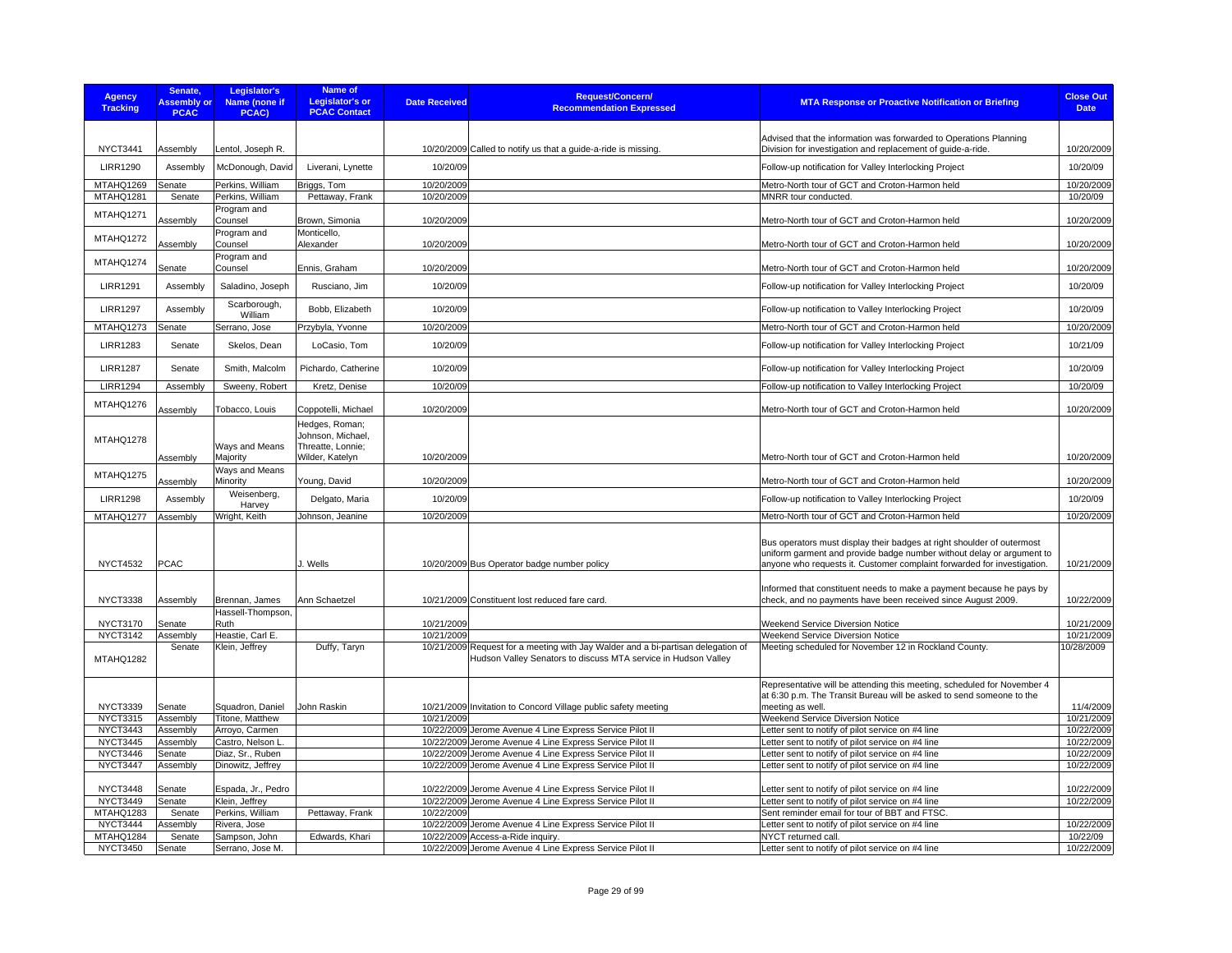| <b>Agency</b><br><b>Tracking</b> | Senate,<br><b>Assembly or</b><br><b>PCAC</b> | Legislator's<br>Name (none if<br>PCAC) | Name of<br>Legislator's or<br><b>PCAC Contact</b>                           | <b>Date Received</b> | <b>Request/Concern/</b><br><b>Recommendation Expressed</b>                                                            | <b>MTA Response or Proactive Notification or Briefing</b>                                                                                                                                                                                                                            | <b>Close Out</b><br><b>Date</b> |
|----------------------------------|----------------------------------------------|----------------------------------------|-----------------------------------------------------------------------------|----------------------|-----------------------------------------------------------------------------------------------------------------------|--------------------------------------------------------------------------------------------------------------------------------------------------------------------------------------------------------------------------------------------------------------------------------------|---------------------------------|
| MTAHQ1285                        | Senate                                       | Squadron, Daniel                       | Raskin, John                                                                | 10/22/2009           |                                                                                                                       | Sent reminder email for tour of BBT and FTSC.                                                                                                                                                                                                                                        |                                 |
| <b>NYCT3094</b>                  | <b>PCAC</b>                                  |                                        | William Henderson                                                           |                      | Inquiry as to whether rides on a Pay-for-Ride MetroCard can be<br>10/22/2009 transferred to a Reduced Fare MetroCard. | Informed that rides purchased on any full-fare MetroCard cannot be<br>transferred to a Reduced-Fare MetroCard, as customer was not deemed<br>eligible for reduced fare at the time of purchase, so rides on the full-fare<br>card do not count, and, therefore cannot be transferred | 10/27/2009                      |
| MTAHQ1286                        | Assembly                                     | Brodsky, Richard                       | Valens, Chris                                                               | 10/23/2009           |                                                                                                                       | Sent notification that NYCT signal tour scheduled for 11/10/09 was<br>postponed. Reminder that LIRR Jamaica Station tour was still on for<br>11/12/09.                                                                                                                               | 10/23/2009                      |
| MTAHQ1288                        | Senate                                       | Dilan, Martin<br>Malave                | Trapasso, Matt;<br>Benware, Tom                                             | 10/23/2009           |                                                                                                                       | Sent notification that NYCT signal tour scheduled for 11/10/09 was<br>postponed. Reminder that LIRR Jamaica Station tour was still on for<br>11/12/09.                                                                                                                               | 10/23/2009                      |
| MTAHQ1287                        | Senate                                       | <b>Finance Majority</b>                | Ho, Janet                                                                   | 10/23/2009           |                                                                                                                       | Sent notification that NYCT signal tour scheduled for 11/10/09 was<br>postponed. Reminder that LIRR Jamaica Station tour was still on for<br>11/12/09.                                                                                                                               | 10/23/2009                      |
| MTAHQ1290                        | Senate                                       | <b>Finance Minority</b>                | Mujica, Robert;<br>Nachbar, Mark                                            | 10/23/2009           |                                                                                                                       | Sent notification that NYCT signal tour scheduled for 11/10/09 was<br>postponed. Reminder that LIRR Jamaica Station tour was still on for<br>11/12/09.                                                                                                                               | 10/23/2009                      |
| MTAHQ1289                        | Senate                                       | Fuschillo, Jr.,<br>Charles             | Arens, Mike                                                                 | 10/23/2009           |                                                                                                                       | Sent notification that NYCT signal tour scheduled for 11/10/09 was<br>postponed. Reminder that LIRR Jamaica Station tour was still on for<br>11/12/09.                                                                                                                               | 10/23/2009                      |
| MTAHQ1292                        | Senate                                       | Johnson, Craig                         | Cassidy, Mike;<br>Lieber, Rafe                                              | 10/23/2009           |                                                                                                                       | Sent notification that NYCT signal tour scheduled for 11/10/09 was<br>postponed. Reminder that LIRR Jamaica Station tour was still on for<br>11/12/09.                                                                                                                               | 10/23/2009                      |
| MTAHQ1291                        | Senate                                       | Perkins, William                       | Briggs, Tom                                                                 | 10/23/2009           |                                                                                                                       | Sent notification that NYCT signal tour scheduled for 11/10/09 was<br>postponed. Reminder that LIRR Jamaica Station tour was still on for<br>11/12/09.                                                                                                                               | 10/23/2009                      |
| MTAHQ1293                        | Senate                                       | Program and<br>Counsel                 | Ennis, Graham                                                               | 10/23/2009           |                                                                                                                       | Sent notification that NYCT signal tour scheduled for 11/10/09 was<br>postponed. Reminder that LIRR Jamaica Station tour was still on for<br>11/12/09.                                                                                                                               | 10/23/2009                      |
| MTAHQ1294                        | Assembly                                     | Program and<br>Counsel                 | Brown, Simonia                                                              | 10/23/2009           |                                                                                                                       | Sent notification that NYCT signal tour scheduled for 11/10/09 was<br>postponed. Reminder that LIRR Jamaica Station tour was still on for<br>11/12/09.                                                                                                                               | 10/23/2009                      |
| MTAHQ1296                        | Assembly                                     | Program and<br>Counsel                 | Monticello,<br>Alexander                                                    | 10/23/2009           |                                                                                                                       | Sent notification that NYCT signal tour scheduled for 11/10/09 was<br>postponed. Reminder that LIRR Jamaica Station tour was still on for<br>11/12/09.                                                                                                                               | 10/23/2009                      |
| MTAHQ1295                        | Senate                                       | Serrano, Jose                          | Przybyla, Yvonne                                                            | 10/23/2009           |                                                                                                                       | Sent notification that NYCT signal tour scheduled for 11/10/09 was<br>postponed. Reminder that LIRR Jamaica Station tour was still on for<br>11/12/09.                                                                                                                               | 10/23/2009                      |
| MTAHQ1301                        | Senate                                       | Squadron, Daniel                       | Raskin, John                                                                |                      | 10/23/2009 Set up tour of Brooklyn-Battery Tunnel and Fulton Transit Center                                           | Tour set up for October 23, 2009 but later cancelled by Senator                                                                                                                                                                                                                      | 10/23/09                        |
| MTAHQ1298                        | Assembly                                     | Tobacco, Louis                         | Coppotelli, Michael                                                         | 10/23/2009           |                                                                                                                       | Sent notification that NYCT signal tour scheduled for 11/10/09 was<br>postponed. Reminder that LIRR Jamaica Station tour was still on for<br>11/12/09.                                                                                                                               | 10/23/2009                      |
| MTAHQ1297                        | Assembly                                     | Ways and Means<br>Majority             | Hedges, Roman;<br>Johnson, Michael,<br>Threatte, Lonnie;<br>Wilder, Katelyn | 10/23/2009           |                                                                                                                       | Sent notification that NYCT signal tour scheduled for 11/10/09 was<br>postponed. Reminder that LIRR Jamaica Station tour was still on for<br>11/12/09.                                                                                                                               | 10/23/2009                      |
| MTAHQ1300                        | Assembly                                     | Ways and Means<br>Minority             | Young, David                                                                | 10/23/2009           |                                                                                                                       | Sent notification that NYCT signal tour scheduled for 11/10/09 was<br>postponed. Reminder that LIRR Jamaica Station tour was still on for<br>11/12/09.                                                                                                                               | 10/23/2009                      |
| MTAHQ1299                        | Assembly                                     | Wright, Keith                          | Johnson, Jeanine                                                            | 10/23/2009           |                                                                                                                       | Sent notification that NYCT signal tour scheduled for 11/10/09 was<br>postponed. Reminder that LIRR Jamaica Station tour was still on for<br>11/12/09.                                                                                                                               | 10/23/2009                      |
| <b>LIRR1301</b>                  | <b>PCAC</b>                                  |                                        | Henderson, William                                                          |                      | 10/23/09 Complaint regarding electronic signage out in Wyandanch and Sayville.                                        | Information provided - signage repaired.                                                                                                                                                                                                                                             | 11/02/09                        |
| <b>NYCT3508</b>                  | <b>PCAC</b>                                  |                                        |                                                                             |                      | 10/23/2009 PCAC member's MetroCard was taken by the MetroCard AFAS reader.                                            | Emailed that a maintainer had removed the card and left it at the station<br>booth. The card was picked up.                                                                                                                                                                          | 10/23/2009                      |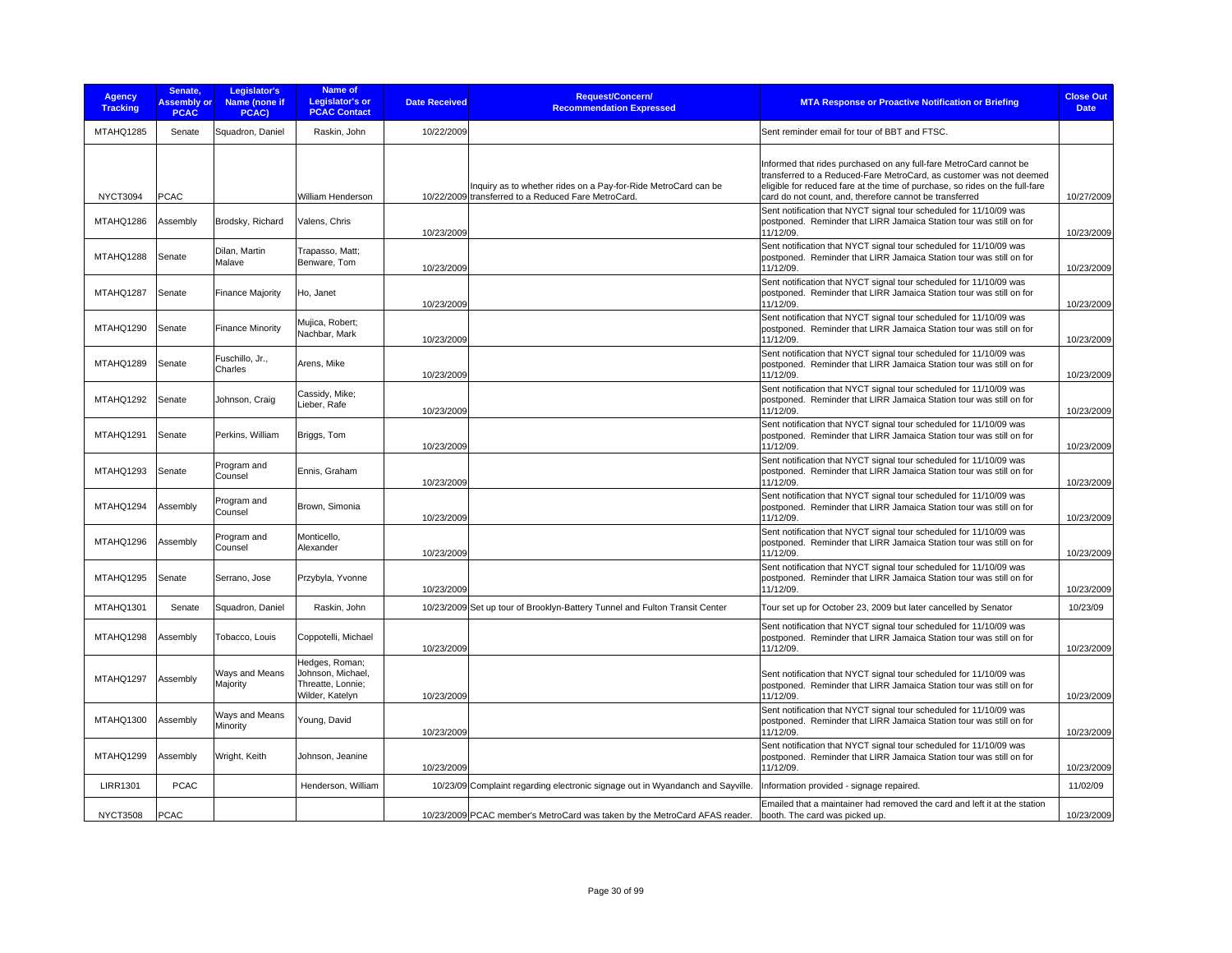| <b>Agency</b><br><b>Tracking</b>   | Senate,<br><b>Assembly or</b><br><b>PCAC</b> | Legislator's<br><b>Name (none if</b><br>PCAC) | Name of<br>Legislator's or<br><b>PCAC Contact</b> | <b>Date Received</b>            | <b>Request/Concern/</b><br><b>Recommendation Expressed</b>                                                                                                                 | <b>MTA Response or Proactive Notification or Briefing</b>                                                                                                                                                                                                        | <b>Close Out</b><br><b>Date</b> |
|------------------------------------|----------------------------------------------|-----------------------------------------------|---------------------------------------------------|---------------------------------|----------------------------------------------------------------------------------------------------------------------------------------------------------------------------|------------------------------------------------------------------------------------------------------------------------------------------------------------------------------------------------------------------------------------------------------------------|---------------------------------|
| LI Bus 911                         | Senate                                       | Fuschillo, Jr.,<br>Charles                    | Holley, Sarah                                     |                                 | Called regarding a constituent's suggestion. He watches buses on the<br>10/26/09 N19 Merrick Road drive by half full everyday and recommends we use a<br>mini-bus instead. | Ms. Holley said there is no need to respond, the customer just wanted to<br>bass on his suggestion. He did not want her to give out his name. No<br>urther action required. Suggestion forwarded to Operations.                                                  | 10/26/09                        |
| <b>MNR1204</b>                     | Assembly                                     | Galef, Sandra                                 |                                                   | 10/26/2009                      | Forwarded email from constituent complainig about ventilation system<br>on a Metro-North train.                                                                            | Provided response that the train crew did not recall receiving any<br>complaints regarding the air flow in any of the cars and that there was no<br>indication found that would have caused the conditions that were reported<br>by the customer.                | 1/11/2009                       |
| <b>NYCT3467</b>                    | Assembly                                     | Kellner, Micah                                | Paul Curtis                                       |                                 | 10/26/2009 Request for Roosevelt Island residents meeting                                                                                                                  | Discussed possible dates and list of attendees. Meeting to take place on<br>12/09/09 (rescheduled from 12/01/09). Meeting with RIRA, RIOC, elected<br>officials representatives, Assembly member Kellner to discuss RI<br>transportation issues. Follow up sent. | 1/4/2010                        |
| <b>NYCT3497</b>                    | Assembly                                     | Kellner, Micah                                |                                                   |                                 | 10/26/2009 SAS 86th Street station information request                                                                                                                     | Provided requested information.                                                                                                                                                                                                                                  | 12/23/2009                      |
| <b>LIRR1302</b>                    | Senate                                       | Skelos, Dean                                  | Smith, Sandy                                      | 10/26/09<br>uneven              | Complaint on behalf of constituent regarding Atlantic Ave Crossing was                                                                                                     | Asphalt was repaired and reported to Senator's office                                                                                                                                                                                                            | 10/26/09                        |
| <b>NYCT3453</b><br><b>LIRR1303</b> | <b>PCAC</b><br>Senate                        | Flanagan, John                                | Bennardo, Ray                                     |                                 | 10/26/2009 M3 not running normally.<br>10/27/09 Updates on Stony Brook improvement schedule                                                                                | Information was forwarded to Road Operation Division for investigation<br>Information provided                                                                                                                                                                   | 10/26/2009<br>10/27/09          |
| MTAHQ1303                          | Assembly                                     | Ways and Means<br>Majority                    | Wilder, Katelyn                                   |                                 | 10/27/2009 Requested a new budget book.                                                                                                                                    | Delivered said book.                                                                                                                                                                                                                                             | 10/27/09                        |
| <b>NYCT3504</b>                    | PCAC                                         |                                               |                                                   | 10/27/2009 would be in service. | PCAC member asked when the elevators at 59th Street on the A line                                                                                                          | The information was given to the PCAC member.                                                                                                                                                                                                                    | 10/27/2009                      |
| <b>NYCT3505</b>                    | PCAC                                         |                                               |                                                   | 10/27/2009 out of service       | PCAC member wanted to know the extra location of an elevator listed as                                                                                                     | Information was researched and given to PCAC member                                                                                                                                                                                                              | 10/27/2009                      |
| <b>NYCT3388</b>                    | Assembly                                     | Abbate, Peter J.                              |                                                   | 10/28/2009                      |                                                                                                                                                                            | Weekend Service Diversion Notice                                                                                                                                                                                                                                 | 10/28/2009                      |
| <b>NYCT3390</b>                    | Senate                                       | Adams, Eric                                   |                                                   | 10/28/2009                      |                                                                                                                                                                            | Weekend Service Diversion Notice                                                                                                                                                                                                                                 | 10/28/2009                      |
| <b>NYCT3369</b>                    | Senate                                       | Addabbo, Joseph                               |                                                   | 10/28/2009                      |                                                                                                                                                                            | Weekend Service Diversion Notice                                                                                                                                                                                                                                 | 10/28/2009                      |
| <b>NYCT3372</b>                    | Assembly                                     | Arroyo, Carmen                                |                                                   | 10/28/2009                      |                                                                                                                                                                            | Weekend Service Diversion Notice                                                                                                                                                                                                                                 | 10/28/2009                      |
| <b>NYCT3347</b>                    | Assembly                                     | Aubry, Jeffrion D                             |                                                   | 10/28/2009                      |                                                                                                                                                                            | Weekend Service Diversion Notice                                                                                                                                                                                                                                 | 10/28/2009                      |
| <b>MNR1205</b>                     | Assembly                                     | Ball, Greg                                    |                                                   | Cortlandt.                      | Sent letter to Chairman Walder asking MTA/MNR to meet with a vendor<br>10/28/2009 to discuss ways the company could address parking problems at                            | Provided response that MNR staff was already in the process of<br>scheduling a meeting with vendor.                                                                                                                                                              | 11/20/2009                      |
| <b>NYCT3397</b>                    | Assembly                                     | Barron, Inez                                  |                                                   | 10/28/2009                      |                                                                                                                                                                            | Weekend Service Diversion Notice                                                                                                                                                                                                                                 | 10/28/2009                      |
| <b>NYCT3375</b>                    | Assembly                                     | Benedetto, Michael<br>R                       |                                                   | 10/28/2009                      |                                                                                                                                                                            | Weekend Service Diversion Notice                                                                                                                                                                                                                                 | 10/28/2009                      |
| <b>NYCT3380</b>                    | Assembly                                     | Benjamin, Michael                             |                                                   | 10/28/2009                      |                                                                                                                                                                            | <b>Weekend Service Diversion Notice</b>                                                                                                                                                                                                                          | 10/28/2009                      |
| <b>NYCT3418</b>                    | Assembly                                     | Bing, Jonathan                                |                                                   | 10/28/2009                      |                                                                                                                                                                            | <b>Weekend Service Diversion Notice</b>                                                                                                                                                                                                                          | 10/28/2009                      |
| <b>NYCT3389</b>                    | Assembly                                     | Boyland, William                              |                                                   | 10/28/2009                      |                                                                                                                                                                            | Weekend Service Diversion Notice                                                                                                                                                                                                                                 | 10/28/2009                      |
| NYCT3391                           | Assembly                                     | Brennan, James                                |                                                   | 10/28/2009                      |                                                                                                                                                                            | Weekend Service Diversion Notice                                                                                                                                                                                                                                 | 10/28/2009                      |
| <b>NYCT3394</b>                    | Assembly                                     | Brook-Krasny, Alec                            |                                                   | 10/28/2009                      |                                                                                                                                                                            | Weekend Service Diversion Notice                                                                                                                                                                                                                                 | 10/28/2009                      |
| <b>NYCT3408</b>                    | Assembly                                     | Camara, Karim                                 |                                                   | 10/28/2009                      |                                                                                                                                                                            | Weekend Service Diversion Notice                                                                                                                                                                                                                                 | 10/28/2009                      |
|                                    |                                              | Carrozza, Ann-                                |                                                   |                                 |                                                                                                                                                                            |                                                                                                                                                                                                                                                                  |                                 |
| <b>NYCT3349</b>                    | Assembly                                     | Margaret                                      |                                                   | 10/28/2009                      |                                                                                                                                                                            | Weekend Service Diversion Notice                                                                                                                                                                                                                                 | 10/28/2009                      |
| <b>NYCT3378</b>                    | Assembly                                     | Castro, Nelson L                              |                                                   | 10/28/2009                      |                                                                                                                                                                            | Weekend Service Diversion Notice                                                                                                                                                                                                                                 | 10/28/2009                      |
| <b>NYCT3350</b>                    | Assembly                                     | Clark, Barbara M.<br>Clayton Powell, Jr.,     |                                                   | 10/28/2009                      |                                                                                                                                                                            | Weekend Service Diversion Notice                                                                                                                                                                                                                                 | 10/28/2009                      |
| <b>NYCT3416</b>                    | Assembly                                     | Adam                                          |                                                   | 10/28/2009                      |                                                                                                                                                                            | <b>Weekend Service Diversion Notice</b>                                                                                                                                                                                                                          | 10/28/2009                      |
| <b>NYCT3392</b>                    | Assembly                                     | Colton, William                               |                                                   | 10/28/2009                      |                                                                                                                                                                            | Weekend Service Diversion Notice                                                                                                                                                                                                                                 | 10/28/2009                      |
| <b>NYCT3352</b>                    | Assembly                                     | Cook, Vivian                                  |                                                   | 10/28/2009                      |                                                                                                                                                                            | Weekend Service Diversion Notice                                                                                                                                                                                                                                 | 10/28/2009                      |
| <b>NYCT3377</b>                    | Assembly                                     | Crespo, Marcos                                |                                                   | 10/28/2009                      |                                                                                                                                                                            | Weekend Service Diversion Notice                                                                                                                                                                                                                                 | 10/28/2009                      |
| <b>NYCT3432</b>                    | Assembly                                     | Cusick, Michael J.                            |                                                   | 10/28/2009                      |                                                                                                                                                                            | Weekend Service Diversion Notice                                                                                                                                                                                                                                 | 10/28/2009                      |
| <b>NYCT3393</b>                    | Assembly                                     | Cymbrowitz, Steven<br>н                       |                                                   | 10/28/2009                      |                                                                                                                                                                            | Weekend Service Diversion Notice                                                                                                                                                                                                                                 | 10/28/2009                      |
| <b>NYCT3355</b>                    | Assembly                                     | DenDekker,<br>Michael G.                      |                                                   | 10/28/2009                      |                                                                                                                                                                            | Weekend Service Diversion Notice                                                                                                                                                                                                                                 | 10/28/2009                      |
|                                    |                                              |                                               |                                                   |                                 |                                                                                                                                                                            |                                                                                                                                                                                                                                                                  |                                 |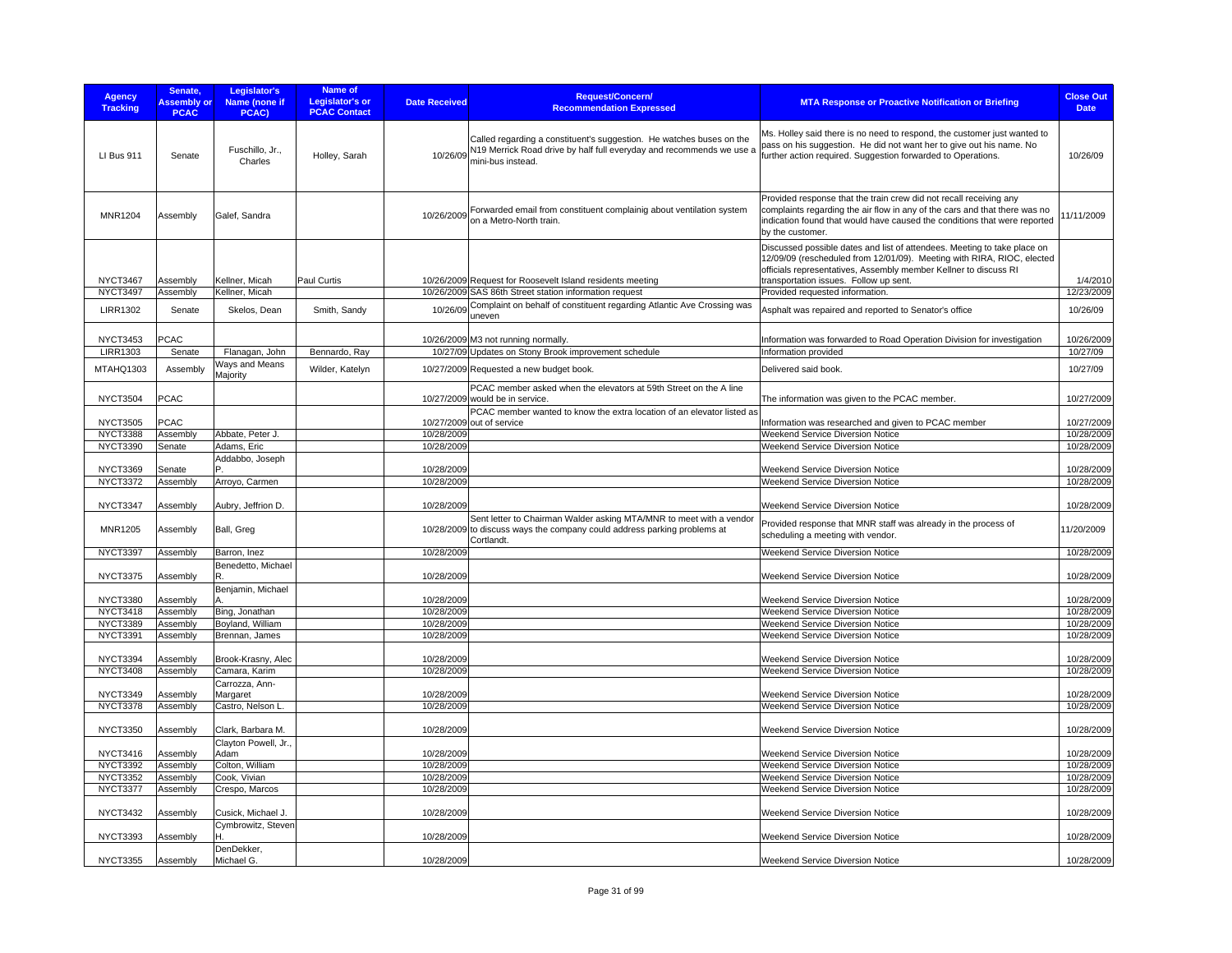| <b>Agency</b><br><b>Tracking</b>   | Senate,<br><b>Assembly or</b><br><b>PCAC</b> | Legislator's<br>Name (none if<br>PCAC)  | Name of<br><b>Legislator's or</b><br><b>Date Received</b><br><b>PCAC Contact</b> | Request/Concern/<br><b>Recommendation Expressed</b>                                                                                                                                                                                                                                                                                       | <b>MTA Response or Proactive Notification or Briefing</b>                                                                                                                                                                                                            | <b>Close Out</b><br><b>Date</b> |
|------------------------------------|----------------------------------------------|-----------------------------------------|----------------------------------------------------------------------------------|-------------------------------------------------------------------------------------------------------------------------------------------------------------------------------------------------------------------------------------------------------------------------------------------------------------------------------------------|----------------------------------------------------------------------------------------------------------------------------------------------------------------------------------------------------------------------------------------------------------------------|---------------------------------|
| NYCT3379                           | Senate                                       | Diaz, Sr., Ruben                        | 10/28/2009                                                                       |                                                                                                                                                                                                                                                                                                                                           | <b>Weekend Service Diversion Notice</b>                                                                                                                                                                                                                              | 10/28/2009                      |
| <b>NYCT3405</b>                    | Senate                                       | Dilan, Martin M.                        | 10/28/2009                                                                       |                                                                                                                                                                                                                                                                                                                                           | Weekend Service Diversion Notice                                                                                                                                                                                                                                     | 10/28/2009                      |
| <b>NYCT3381</b>                    | Assembly                                     | Dinowitz, Jeffrey                       | 10/28/2009                                                                       |                                                                                                                                                                                                                                                                                                                                           | Weekend Service Diversion Notice                                                                                                                                                                                                                                     | 10/28/2009                      |
| <b>NYCT3417</b>                    | Senate                                       | Duane, Thomas K.                        | 10/28/2009                                                                       |                                                                                                                                                                                                                                                                                                                                           | Weekend Service Diversion Notice                                                                                                                                                                                                                                     | 10/28/2009                      |
| <b>NYCT3382</b>                    | Senate                                       | Espada, Jr., Pedro                      | 10/28/2009                                                                       |                                                                                                                                                                                                                                                                                                                                           | Weekend Service Diversion Notice                                                                                                                                                                                                                                     | 10/28/2009                      |
| <b>NYCT3419</b>                    | Assembly                                     | Espaillat, Adriano                      | 10/28/2009                                                                       |                                                                                                                                                                                                                                                                                                                                           | Weekend Service Diversion Notice                                                                                                                                                                                                                                     | 10/28/2009                      |
| <b>NYCT3420</b>                    | Assembly                                     | Farrell, Herman D.                      | 10/28/2009                                                                       |                                                                                                                                                                                                                                                                                                                                           | Weekend Service Diversion Notice                                                                                                                                                                                                                                     | 10/28/2009                      |
| <b>NYCT3348</b>                    | Assembly                                     | Gianaris, Michael                       | 10/28/2009                                                                       |                                                                                                                                                                                                                                                                                                                                           | <b>Weekend Service Diversion Notice</b>                                                                                                                                                                                                                              | 10/28/2009                      |
| <b>NYCT3376</b>                    | Assembly                                     | Gibson, Vanessa                         | 10/28/2009                                                                       |                                                                                                                                                                                                                                                                                                                                           | Weekend Service Diversion Notice                                                                                                                                                                                                                                     | 10/28/2009                      |
| <b>NYCT3423</b>                    | Assembly                                     | Glick, Deborah                          | 10/28/2009                                                                       |                                                                                                                                                                                                                                                                                                                                           | Weekend Service Diversion Notice                                                                                                                                                                                                                                     | 10/28/2009                      |
| <b>NYCT3395</b>                    | Senate                                       | Golden, Martin J.                       | 10/28/2009                                                                       |                                                                                                                                                                                                                                                                                                                                           | Weekend Service Diversion Notice                                                                                                                                                                                                                                     | 10/28/2009                      |
| <b>NYCT3431</b>                    | Assembly                                     | Gottfried, Richard<br>Hassell-Thompson, | 10/28/2009                                                                       |                                                                                                                                                                                                                                                                                                                                           | Weekend Service Diversion Notice                                                                                                                                                                                                                                     | 10/28/2009                      |
| <b>NYCT3386</b>                    | Senate                                       | Ruth                                    | 10/28/2009                                                                       |                                                                                                                                                                                                                                                                                                                                           | Weekend Service Diversion Notice                                                                                                                                                                                                                                     | 10/28/2009                      |
| <b>NYCT3373</b>                    | Assembly                                     | Heastie, Carl E.                        | 10/28/2009                                                                       |                                                                                                                                                                                                                                                                                                                                           | Weekend Service Diversion Notice                                                                                                                                                                                                                                     | 10/28/2009                      |
| <b>NYCT3351</b>                    | Assembly                                     | Hevesi, Andrew                          | 10/28/2009                                                                       |                                                                                                                                                                                                                                                                                                                                           | Weekend Service Diversion Notice                                                                                                                                                                                                                                     | 10/28/2009                      |
| <b>NYCT3398</b>                    | Assembly                                     | Hikind, Dov                             | 10/28/2009                                                                       |                                                                                                                                                                                                                                                                                                                                           | Weekend Service Diversion Notice                                                                                                                                                                                                                                     | 10/28/2009                      |
| <b>NYCT3368</b>                    | Senate                                       | Huntley, Shirley L                      | 10/28/2009                                                                       |                                                                                                                                                                                                                                                                                                                                           | Weekend Service Diversion Notice                                                                                                                                                                                                                                     | 10/28/2009                      |
| NYCT3436                           | Assembly                                     | Hyer-Spencer,<br>Janele                 | 10/28/2009                                                                       |                                                                                                                                                                                                                                                                                                                                           | <b>Weekend Service Diversion Notice</b>                                                                                                                                                                                                                              | 10/28/2009                      |
|                                    |                                              |                                         |                                                                                  |                                                                                                                                                                                                                                                                                                                                           |                                                                                                                                                                                                                                                                      |                                 |
| <b>NYCT3399</b>                    | Assembly                                     | Jacobs, Rhoda S.                        | 10/28/2009                                                                       |                                                                                                                                                                                                                                                                                                                                           | Weekend Service Diversion Notice                                                                                                                                                                                                                                     | 10/28/2009                      |
| <b>NYCT3396</b>                    | Assembly                                     | Jeffries, Hakeem                        | 10/28/2009                                                                       |                                                                                                                                                                                                                                                                                                                                           | Weekend Service Diversion Notice                                                                                                                                                                                                                                     | 10/28/2009                      |
| <b>NYCT3421</b>                    | Assembly                                     | Kavanagh, Brian P.                      | 10/28/2009                                                                       |                                                                                                                                                                                                                                                                                                                                           | <b>Weekend Service Diversion Notice</b>                                                                                                                                                                                                                              | 10/28/2009                      |
| <b>NYCT3425</b>                    | Assembly                                     | Kellner, Micah                          | 10/28/2009                                                                       |                                                                                                                                                                                                                                                                                                                                           | <b>Weekend Service Diversion Notice</b>                                                                                                                                                                                                                              | 10/28/2009                      |
| MTAHQ1304                          | Senate                                       | Klein, Jeffrey                          | Carotenuto, Dina                                                                 | 10/28/2009 Tenant at a business on Gun Hill Road is losing his month-to-month<br>license with MTA Real Estate due to history of landlord-tenant issues.<br>Senator's office inquired as to background on the issue and whether the<br>information the Senator was getting from his constituent was consistent<br>with the MTA's position. | Tenant at Gun Hill Road property had a long history of problems with MTA<br>Real Estate including delinguencies on paying rent. The site in question<br>will be offered through an RFP process and the current licensee is free to<br>compete to retain his license. | 10/30/2009                      |
| <b>NYCT3383</b>                    | Senate                                       | Klein, Jeffrey                          | 10/28/2009                                                                       |                                                                                                                                                                                                                                                                                                                                           | Weekend Service Diversion Notice                                                                                                                                                                                                                                     | 10/28/2009                      |
| <b>NYCT3424</b>                    | Senate                                       | Krueger, Liz                            | 10/28/2009                                                                       |                                                                                                                                                                                                                                                                                                                                           | <b>Weekend Service Diversion Notice</b>                                                                                                                                                                                                                              | 10/28/2009                      |
| <b>NYCT3400</b>                    | Senate                                       | Kruger, Carl                            | 10/28/2009                                                                       |                                                                                                                                                                                                                                                                                                                                           | Weekend Service Diversion Notice                                                                                                                                                                                                                                     | 10/28/2009                      |
| <b>NYCT3353</b>                    | Assembly                                     | Lancman, Rory I.                        | 10/28/2009                                                                       |                                                                                                                                                                                                                                                                                                                                           | Weekend Service Diversion Notice                                                                                                                                                                                                                                     | 10/28/2009                      |
| <b>NYCT3435</b>                    | Senate                                       | Lanza, Andrew J.                        | 10/28/2009                                                                       |                                                                                                                                                                                                                                                                                                                                           | <b>Weekend Service Diversion Notice</b>                                                                                                                                                                                                                              | 10/28/2009                      |
| <b>NYCT3402</b>                    | Assembly                                     | Lentol, Joseph R.                       | 10/28/2009                                                                       |                                                                                                                                                                                                                                                                                                                                           | Weekend Service Diversion Notice                                                                                                                                                                                                                                     | 10/28/2009                      |
| <b>NYCT3403</b>                    | Assembly                                     | Lopez, Vito                             | 10/28/2009                                                                       |                                                                                                                                                                                                                                                                                                                                           | Weekend Service Diversion Notice                                                                                                                                                                                                                                     | 10/28/2009                      |
| <b>NYCT3404</b><br><b>NYCT3358</b> | Assembly<br>Assembly                         | Maisel, Alan<br>Markey, Margaret        | 10/28/2009<br>10/28/2009                                                         |                                                                                                                                                                                                                                                                                                                                           | Weekend Service Diversion Notice<br>Weekend Service Diversion Notice                                                                                                                                                                                                 | 10/28/2009<br>10/28/2009        |
| <b>NYCT3359</b>                    | Assembly                                     | Mayersohn, Nettie                       | 10/28/2009                                                                       |                                                                                                                                                                                                                                                                                                                                           | Weekend Service Diversion Notice                                                                                                                                                                                                                                     | 10/28/2009                      |
| <b>NYCT3356</b>                    | Assembly                                     | Meng, Grace                             | 10/28/2009                                                                       |                                                                                                                                                                                                                                                                                                                                           | Weekend Service Diversion Notice                                                                                                                                                                                                                                     | 10/28/2009                      |
| <b>NYCT3406</b>                    | Assembly                                     | Millman, Joan                           | 10/28/2009                                                                       |                                                                                                                                                                                                                                                                                                                                           | Weekend Service Diversion Notice                                                                                                                                                                                                                                     | 10/28/2009                      |
| <b>NYCT3365</b>                    |                                              | Monserrate, Hiram<br>Montgomery,        | 10/28/2009                                                                       |                                                                                                                                                                                                                                                                                                                                           | Weekend Service Diversion Notice                                                                                                                                                                                                                                     | 10/28/2009                      |
| <b>NYCT3407</b>                    | Senate                                       | Velmanette                              | 10/28/2009                                                                       |                                                                                                                                                                                                                                                                                                                                           | <b>Weekend Service Diversion Notice</b>                                                                                                                                                                                                                              | 10/28/2009                      |
| <b>NYCT3360</b>                    | Assembly                                     | Nolan, Catherine T                      | 10/28/2009                                                                       |                                                                                                                                                                                                                                                                                                                                           | Weekend Service Diversion Notice                                                                                                                                                                                                                                     | 10/28/2009                      |
| <b>NYCT3428</b>                    | Assembly                                     | O'Donnell, Daniel J.                    | 10/28/2009                                                                       |                                                                                                                                                                                                                                                                                                                                           | Weekend Service Diversion Notice                                                                                                                                                                                                                                     | 10/28/2009                      |
| <b>NYCT3361</b>                    | Senate                                       | Onorato, George                         | 10/28/2009                                                                       |                                                                                                                                                                                                                                                                                                                                           | Weekend Service Diversion Notice                                                                                                                                                                                                                                     | 10/28/2009                      |
| <b>NYCT3409</b>                    | Assembly                                     | Ortiz, Felix                            | 10/28/2009                                                                       |                                                                                                                                                                                                                                                                                                                                           | Weekend Service Diversion Notice                                                                                                                                                                                                                                     | 10/28/2009                      |
| <b>NYCT3362</b>                    | Senate                                       | Padavan, Frank                          | 10/28/2009                                                                       |                                                                                                                                                                                                                                                                                                                                           | Weekend Service Diversion Notice                                                                                                                                                                                                                                     | 10/28/2009                      |
| NYCT3411                           | Senate                                       | Parker, Kevin S.                        | 10/28/2009                                                                       |                                                                                                                                                                                                                                                                                                                                           | Weekend Service Diversion Notice                                                                                                                                                                                                                                     | 10/28/2009                      |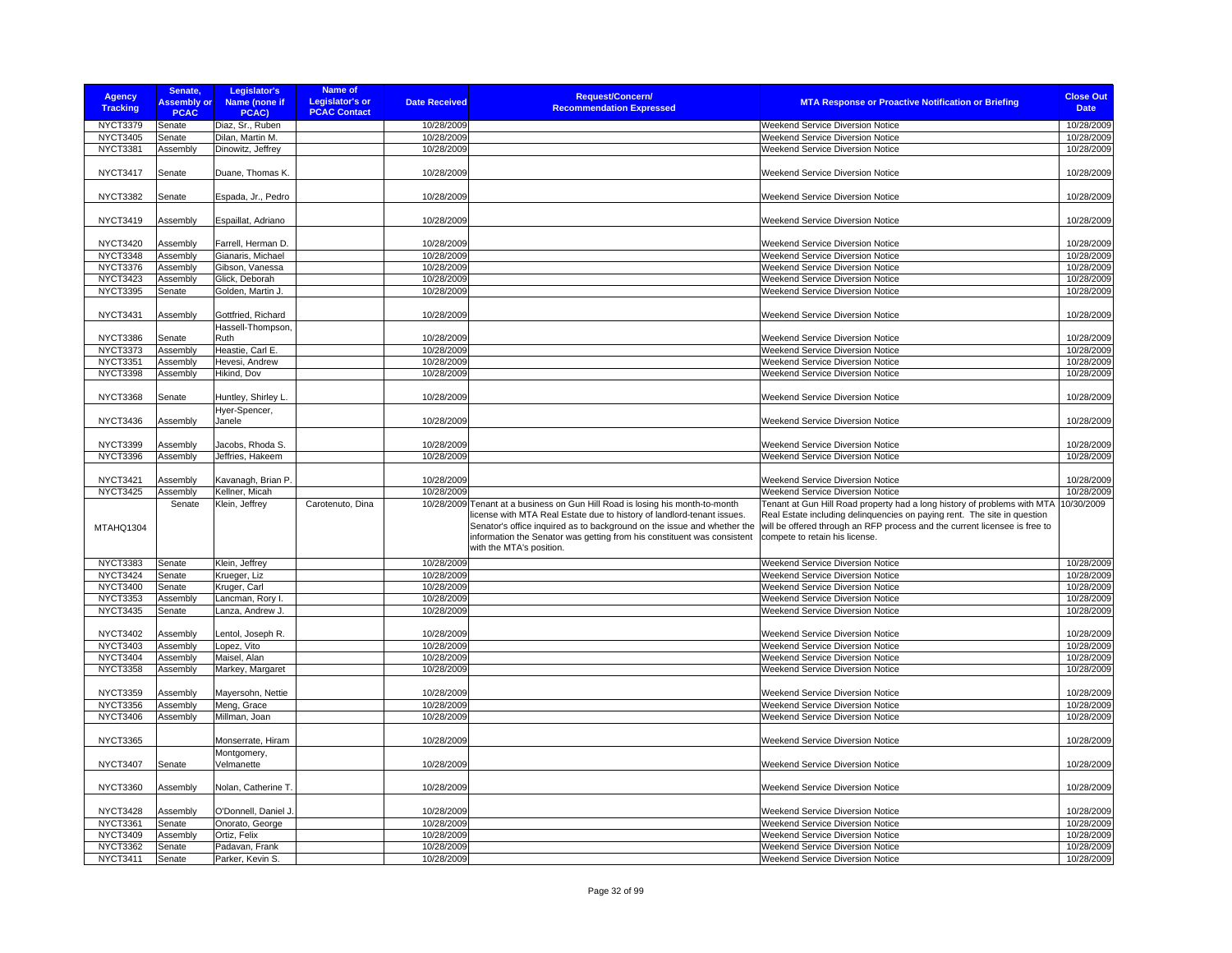| <b>Agency</b><br><b>Tracking</b>   | Senate,<br><b>Assembly or</b><br><b>PCAC</b> | Legislator's<br>Name (none if<br>PCAC) | <b>Name of</b><br><b>Legislator's or</b><br><b>PCAC Contact</b> | <b>Date Received</b>     | <b>Request/Concern/</b><br><b>Recommendation Expressed</b>                        | <b>MTA Response or Proactive Notification or Briefing</b>                                                                                                                                                                                                                                             | <b>Close Out</b><br><b>Date</b> |
|------------------------------------|----------------------------------------------|----------------------------------------|-----------------------------------------------------------------|--------------------------|-----------------------------------------------------------------------------------|-------------------------------------------------------------------------------------------------------------------------------------------------------------------------------------------------------------------------------------------------------------------------------------------------------|---------------------------------|
| NYCT3363                           | Assembly                                     | Peralta, Jose R.                       |                                                                 | 10/28/2009               |                                                                                   | Weekend Service Diversion Notice                                                                                                                                                                                                                                                                      | 10/28/2009                      |
| NYCT3427                           | Senate                                       | Perkins, William                       |                                                                 | 10/28/2009               |                                                                                   | <b>Weekend Service Diversion Notice</b>                                                                                                                                                                                                                                                               | 10/28/2009                      |
| NYCT3410                           | Assembly                                     | Perry, Nick                            |                                                                 | 10/28/2009               |                                                                                   | Weekend Service Diversion Notice                                                                                                                                                                                                                                                                      | 10/28/2009                      |
| <b>NYCT3364</b>                    | Assembly                                     | Pheffer, Audrey I.                     |                                                                 | 10/28/2009               |                                                                                   | <b>Weekend Service Diversion Notice</b>                                                                                                                                                                                                                                                               | 10/28/2009                      |
| <b>NYCT3374</b>                    | Assembly                                     | Rivera, Jose                           |                                                                 | 10/28/2009               |                                                                                   | Weekend Service Diversion Notice                                                                                                                                                                                                                                                                      | 10/28/2009                      |
| <b>NYCT3385</b>                    | Assembly                                     | Rivera, Naomi                          |                                                                 | 10/28/2009               |                                                                                   | <b>Weekend Service Diversion Notice</b>                                                                                                                                                                                                                                                               | 10/28/2009                      |
| <b>NYCT3384</b>                    | Assembly                                     | Rivera, Peter M.                       |                                                                 | 10/28/2009               |                                                                                   | Weekend Service Diversion Notice                                                                                                                                                                                                                                                                      | 10/28/2009                      |
| <b>NYCT3401</b>                    | Assembly                                     | Robinson, Annette                      |                                                                 | 10/28/2009               |                                                                                   | Weekend Service Diversion Notice                                                                                                                                                                                                                                                                      | 10/28/2009                      |
| <b>NYCT3422</b>                    | Assembly                                     | Rosenthal, Linda B.                    |                                                                 | 10/28/2009               |                                                                                   | <b>Weekend Service Diversion Notice</b>                                                                                                                                                                                                                                                               | 10/28/2009                      |
| <b>NYCT3414</b>                    | Senate                                       | Sampson, John                          |                                                                 | 10/28/2009               |                                                                                   | Weekend Service Diversion Notice                                                                                                                                                                                                                                                                      | 10/28/2009                      |
| <b>NYCT3437</b>                    | Senate                                       | Savino, Diane                          |                                                                 | 10/28/2009               |                                                                                   | Weekend Service Diversion Notice                                                                                                                                                                                                                                                                      | 10/28/2009                      |
| <b>NYCT3366</b>                    | Assembly                                     | Scarborough,<br>William                |                                                                 | 10/28/2009               |                                                                                   | <b>Weekend Service Diversion Notice</b>                                                                                                                                                                                                                                                               | 10/28/2009                      |
| NYCT3426                           | Senate                                       | Schneiderman, Eric                     |                                                                 | 10/28/2009               |                                                                                   | Weekend Service Diversion Notice                                                                                                                                                                                                                                                                      | 10/28/2009                      |
| <b>NYCT3367</b>                    | Assembly                                     | Seminerio, Anthony                     |                                                                 | 10/28/2009               |                                                                                   | <b>Weekend Service Diversion Notice</b>                                                                                                                                                                                                                                                               | 10/28/2009                      |
| <b>NYCT3387</b>                    | Senate                                       | Serrano, Jose M.                       |                                                                 | 10/28/2009               |                                                                                   | <b>Weekend Service Diversion Notice</b>                                                                                                                                                                                                                                                               | 10/28/2009                      |
| <b>NYCT3429</b>                    | Assembly                                     | Silver, Sheldon                        |                                                                 | 10/28/2009               |                                                                                   | <b>Weekend Service Diversion Notice</b>                                                                                                                                                                                                                                                               | 10/28/2009                      |
| <b>NYCT3371</b>                    | Senate                                       | Smith, Malcolm A.                      |                                                                 | 10/28/2009               |                                                                                   | <b>Weekend Service Diversion Notice</b>                                                                                                                                                                                                                                                               | 10/28/2009                      |
| <b>NYCT3415</b>                    | Senate                                       | Squadron, Daniel                       |                                                                 | 10/28/2009               |                                                                                   | <b>Weekend Service Diversion Notice</b>                                                                                                                                                                                                                                                               | 10/28/2009                      |
| <b>NYCT3370</b>                    |                                              | Stavisky, Toby Ann                     |                                                                 | 10/28/2009               |                                                                                   | <b>Weekend Service Diversion Notice</b>                                                                                                                                                                                                                                                               | 10/28/2009                      |
| <b>NYCT3433</b>                    | Assembly                                     | Titone, Matthew                        |                                                                 | 10/28/2009               |                                                                                   | Weekend Service Diversion Notice                                                                                                                                                                                                                                                                      | 10/28/2009                      |
| <b>NYCT3354</b>                    | Assembly                                     | Titus, Michele                         |                                                                 | 10/28/2009               |                                                                                   | <b>Weekend Service Diversion Notice</b>                                                                                                                                                                                                                                                               | 10/28/2009                      |
| <b>NYCT3434</b>                    | Assembly                                     | Tobacco, Louis R.                      |                                                                 | 10/28/2009               |                                                                                   | Weekend Service Diversion Notice                                                                                                                                                                                                                                                                      | 10/28/2009                      |
| <b>NYCT3412</b>                    | Assembly                                     | Towns, Darryl C.                       |                                                                 | 10/28/2009               |                                                                                   | Weekend Service Diversion Notice                                                                                                                                                                                                                                                                      | 10/28/2009                      |
| <b>NYCT3413</b><br><b>NYCT3357</b> | Assembly<br>Assembly                         | Weinstein, Helene<br>Weprin, Mark      |                                                                 | 10/28/2009<br>10/28/2009 |                                                                                   | <b>Weekend Service Diversion Notice</b><br>Weekend Service Diversion Notice                                                                                                                                                                                                                           | 10/28/2009<br>10/28/2009        |
|                                    |                                              |                                        |                                                                 |                          |                                                                                   |                                                                                                                                                                                                                                                                                                       |                                 |
| <b>NYCT3430</b>                    | Assembly                                     | Wright, Keith L.T.                     |                                                                 | 10/28/2009               |                                                                                   | Weekend Service Diversion Notice                                                                                                                                                                                                                                                                      | 10/28/2009                      |
| MTAHQ1308                          | Assembly                                     | Farrell, Denny                         |                                                                 |                          | 10/29/2009 Sent a letter regarding a bus stop in Harlem that he wants reviewed.   | NYCT set up ameeting for December 2, 2009.                                                                                                                                                                                                                                                            | 11/04/09                        |
| MTAHQ1305                          | Senate                                       | Fuschillo, Jr.,<br>Charles             |                                                                 |                          | 10/29/2009 Meeeting regarding Capital Plan and Double Track.                      | Met with Senator with LIRR.                                                                                                                                                                                                                                                                           | 10/29/09                        |
| <b>LIRR1304</b>                    | Senate                                       | Johnson, Craig                         |                                                                 |                          | 10/29/09 Capital Plan Hearing as per the Senator                                  | General discussion - Capital Plan                                                                                                                                                                                                                                                                     | 10/29/09                        |
| MTAHQ1306<br><b>Bus Co 943</b>     | Senate<br>Senator                            | Johnson, Craig<br>Klein, Jeffrey       | Lieber, Rafe                                                    | 10/29/2009               | 10/29/09 Senator Klein's Office is requesting ridership information for the BxM10 | Attended a hearing on the Capital Plan. LIRR testified.<br>Email to Senator's office advising them to submit a written request to MTA<br>Bus Co, President. A response letter from President, Joseph J. Smith was<br>sent to Senator Klein's dated 12-01-09 which addressed the Senator's<br>request. | 10/29/09<br>12/01/09            |
| MTAHQ1307                          | Assembly                                     | Ways and Means<br>Majority             | Threatte, Lonnie                                                |                          | 10/29/2009 Called about DRP.                                                      | Scheduled a call for November 2.                                                                                                                                                                                                                                                                      | 10/29/09                        |
| <b>LIRR1309</b>                    | Senate                                       | Flanagan, John                         |                                                                 |                          | 10/30/09 Information requested regarding Stony Brook Project                      | Information provided                                                                                                                                                                                                                                                                                  | 10/30/09                        |
| <b>LIRR1308</b>                    | Senate                                       | Foley, Brian                           | Joanna                                                          | 10/30/09                 | Information requested regarding Fare Timetable Information<br>Mastic/Shirley      | Information provided                                                                                                                                                                                                                                                                                  | 10/30/09                        |
| <b>LIRR1310</b>                    | Senate                                       | Johnson, Craig                         | Lieber, Rafe                                                    |                          | 10/30/09 General discussion on upcoming hearing                                   | Information provided                                                                                                                                                                                                                                                                                  | 10/30/09                        |
| <b>LIRR1311</b>                    | Assembly                                     | Schimel, Michelle                      | Frankel, Emily                                                  |                          | 10/30/09 Information requested regarding Monopoles                                | Information provided                                                                                                                                                                                                                                                                                  | 10/30/09                        |
| MNR1343                            | PCAC                                         |                                        | Henderson, William                                              |                          | 10/30/2009 Complained about homeless situation in White Plains station            | Informed that increased patrols by MTAPD will be conducted in the area.                                                                                                                                                                                                                               | 11/2/2009                       |
| MTAHQ1309                          | Assembly                                     | Brodsky, Richard                       | Valens, Chris                                                   | 11/2/2009                |                                                                                   | Sent reminder for LIRR Jamaica Station tour on 11/12/09                                                                                                                                                                                                                                               | 11/2/2009                       |
| MTAHQ1312                          | Senate                                       | Dilan, Martin<br>Malave                | Trapasso, Matt;<br>Benware, Tom                                 | 11/2/2009                |                                                                                   | Sent reminder for LIRR Jamaica Station tour on 11/12/09                                                                                                                                                                                                                                               | 11/2/2009                       |
| MTAHQ1311                          | Senate                                       | <b>Finance Majority</b>                | Ho, Janet                                                       | 11/2/2009                |                                                                                   | Sent reminder for LIRR Jamaica Station tour on 11/12/09                                                                                                                                                                                                                                               | 11/2/2009                       |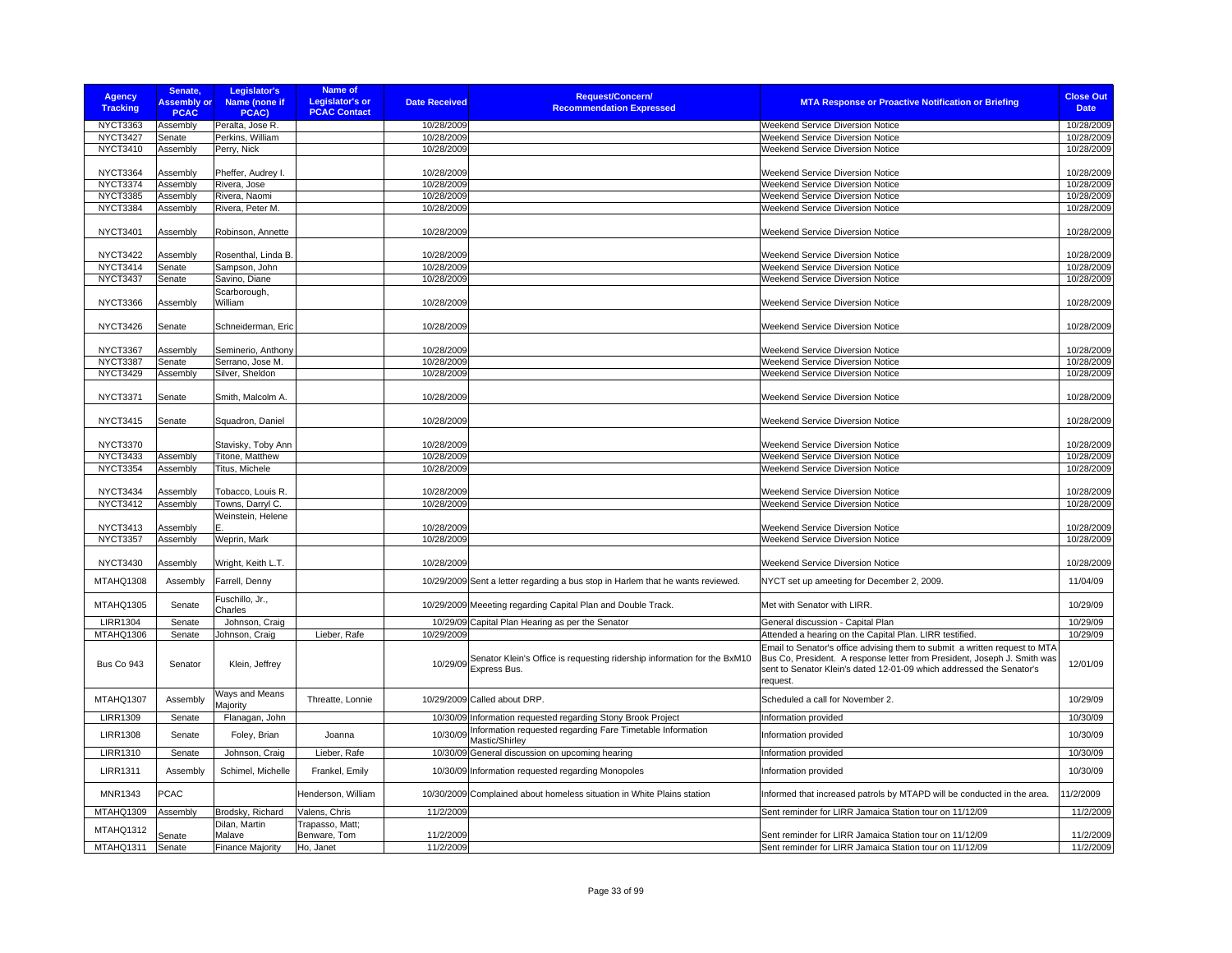| <b>Agency</b><br><b>Tracking</b> | Senate,<br><b>Assembly or</b><br><b>PCAC</b> | Legislator's<br>Name (none if<br>PCAC) | <b>Name of</b><br><b>Legislator's or</b><br><b>PCAC Contact</b> | <b>Date Received</b> | <b>Request/Concern/</b><br><b>Recommendation Expressed</b>            | <b>MTA Response or Proactive Notification or Briefing</b>                                                     | <b>Close Out</b><br><b>Date</b> |
|----------------------------------|----------------------------------------------|----------------------------------------|-----------------------------------------------------------------|----------------------|-----------------------------------------------------------------------|---------------------------------------------------------------------------------------------------------------|---------------------------------|
| MTAHQ1314                        | Senate                                       | <b>Finance Minority</b>                | Mujica, Robert;<br>Nachbar, Mark                                | 11/2/2009            |                                                                       | Sent reminder for LIRR Jamaica Station tour on 11/12/09                                                       | 11/2/2009                       |
| MTAHQ1313                        | Senate                                       | Fuschillo, Jr.,<br>Charles             | Arens, Mike                                                     | 11/2/2009            |                                                                       | Sent reminder for LIRR Jamaica Station tour on 11/12/09                                                       | 11/2/2009                       |
| MTAHQ1316                        | Senate                                       | Johnson, Craig                         | Cassidy, Mike;<br>Lieber, Rafe                                  | 11/2/2009            |                                                                       | Sent reminder for LIRR Jamaica Station tour on 11/12/09                                                       | 11/2/2009                       |
| <b>NYCT3451</b>                  | Senate                                       | Krueger, Liz                           | Jennifer Krinsky                                                |                      | 11/2/2009 Called for constituent regarding reduced-fare MetroCard     | Investigated matter and will issue temporary MetroCard to customer                                            | 11/3/2009                       |
| MTAHQ1325                        | Senate                                       | Kruger, Carl                           | Koeppel, Jason                                                  |                      | 11/2/2009 Requested meeting on site with Chairman.                    | Set up meeting with Senator Kruger and Jay Walder, Senate session<br>called. Meeting needs to be rescheduled. | 11/05/09                        |
| MTAHQ1310                        | Assembly                                     | Nolan, Cathy                           | Reilly, geri                                                    |                      | 11/2/2009 Inquired about Seneca Avenue.                               | Letter drafted on 11/02/09, approved and mailed. Resent to Geri Reilly<br>11/18/09 via email.                 | 11/18/09                        |
| <b>NYCT3454</b>                  | Senate                                       | Padavan, Frank                         |                                                                 |                      | 11/2/2009 Requested information on making Access-a-Ride reservation   | Information on reserving a trip on Access-a-Ride was supplied                                                 | 11/3/2009                       |
| MTAHQ1315                        | Senate                                       | Perkins, William                       | Briggs, Tom                                                     | 11/2/2009            |                                                                       | Sent reminder for LIRR Jamaica Station tour on 11/12/09                                                       | 11/2/2009                       |
| MTAHQ1317                        | Assembly                                     | Program and<br>Counsel                 | Brown, Simonia                                                  | 11/2/2009            |                                                                       | Sent reminder for LIRR Jamaica Station tour on 11/12/09                                                       | 11/2/2009                       |
| MTAHQ1318                        | Assembly                                     | Program and<br>Counsel                 | Monticello.<br>Alexander                                        | 11/2/2009            |                                                                       | Sent reminder for LIRR Jamaica Station tour on 11/12/09                                                       | 11/2/2009                       |
| MTAHQ1320                        | Senate                                       | Program and<br>Counsel                 | Ennis, Graham                                                   | 11/2/2009            |                                                                       | Sent reminder for LIRR Jamaica Station tour on 11/12/09                                                       | 11/2/2009                       |
| MTAHQ1319                        | Senate                                       | Serrano, Jose                          | Yprzybyla, Yvonne                                               | 11/2/2009            |                                                                       | Sent reminder for LIRR Jamaica Station tour on 11/12/09                                                       | 11/2/2009                       |
| MTAHQ1322                        | Assembly                                     | Tobacco, Louis                         | Coppotelli, Michael                                             | 11/2/2009            |                                                                       | Sent reminder for LIRR Jamaica Station tour on 11/12/09                                                       | 11/2/2009                       |
| MTAHQ1324                        |                                              | Ways and Means                         | Hedges, Roman;<br>Johnson, Michael,<br>Threatte, Lonnie;        |                      |                                                                       |                                                                                                               |                                 |
|                                  | Assembly                                     | Majority                               | Wilder, Katelyn                                                 | 11/2/2009            |                                                                       | Sent reminder for LIRR Jamaica Station tour on 11/12/09                                                       | 11/2/2009                       |
| MTAHQ1321                        | Assembly                                     | Ways and Means<br>Minority             | Young, David; Tuttle,<br>Elizabeth                              | 11/2/2009            |                                                                       | Sent reminder for LIRR Jamaica Station tour on 11/12/09                                                       | 11/2/2009                       |
| MTAHQ1323                        | Assembly                                     | Wright, Keith                          | Johnson, Jeanine                                                | 11/2/2009            |                                                                       | Sent reminder for LIRR Jamaica Station tour on 11/12/09                                                       | 11/2/2009                       |
| <b>LIRR1312</b>                  | <b>PCAC</b>                                  |                                        | Henderson, William                                              |                      | 11/02/09 Recommendations regarding Going The Distance Mobility report | Response provided                                                                                             | 11/12/09                        |
| MTAHQ1327                        | <b>Assembly</b>                              | Brodsky, Richard                       | Valens, Chris                                                   | 11/3/2009            |                                                                       | Sent invitation to legislative central staff to attend a NYCT signal tour on<br>December 8, 2009              | 11/3/2009                       |
| MTAHQ1344                        | Assembly                                     | Brodsky, Richard                       | Valens, Chris                                                   | 11/3/2009            |                                                                       | Sent itinerary for LIRR Jamaica Station tour on 11/12/09                                                      | 11/3/2009                       |
| MTAHQ1330                        | Senate                                       | Dilan. Martin<br>Malave                | Trapasso, Matt:<br>Benware, Tom                                 | 11/3/2009            |                                                                       | Sent invitation to legislative central staff to attend a NYCT signal tour on<br>December 8, 2009              | 11/3/2009                       |
| MTAHQ1343                        | Senate                                       | Dilan, Martin<br>Malave                | Trapasso, Matt;<br>Benware, Tom                                 | 11/3/2009            |                                                                       | Sent itinerary for LIRR Jamaica Station tour on 11/12/09                                                      | 11/3/2009                       |
| MTAHQ1329                        | Senate                                       | <b>Finance Majority</b>                | Ho, Janet                                                       | 11/3/2009            |                                                                       | Sent invitation to legislative central staff to attend a NYCT signal tour on<br>December 8, 2009              | 11/3/2009                       |
| MTAHQ1346                        | Senate                                       | <b>Finance Majority</b>                | Ho, Janet                                                       | 11/3/2009            |                                                                       | Sent itinerary for LIRR Jamaica Station tour on 11/12/09                                                      | 11/3/2009                       |
| MTAHQ1332                        | Senate                                       | Finance Minority                       | Mujica, Robert;<br>Nachbar, Mark                                | 11/3/2009            |                                                                       | Sent invitation to legislative central staff to attend a NYCT signal tour on<br>December 8, 2009              | 11/3/2009                       |
| MTAHQ1345                        | Senate                                       | <b>Finance Minority</b>                | Mujica, Robert;<br>Nachbar, Mark                                | 11/3/2009            |                                                                       | Sent itinerary for LIRR Jamaica Station tour on 11/12/09                                                      | 11/3/2009                       |
| MTAHQ1331                        | Senate                                       | Fuschillo, Jr.,<br>Charles             | Arens, Mike                                                     | 11/3/2009            |                                                                       | Sent invitation to legislative central staff to attend a NYCT signal tour on<br>December 8, 2009              | 11/3/2009                       |
| MTAHQ1348                        | Senate                                       | Fuschillo, Jr.,<br>Charles             | Arens, Mike                                                     | 11/3/2009            |                                                                       | Sent itinerary for LIRR Jamaica Station tour on 11/12/09                                                      | 11/3/2009                       |
| MTAHQ1334                        | Senate                                       | Johnson, Craig                         | Cassidy, Mike;<br>Lieber, Rafe                                  | 11/3/2009            |                                                                       | Sent invitation to legislative central staff to attend a NYCT signal tour on<br>December 8, 2009              | 11/3/2009                       |
| MTAHQ1347                        | Senate                                       | Johnson, Craig                         | Cassidy, Mike;<br>Lieber, Rafe                                  | 11/3/2009            |                                                                       | Sent itinerary for LIRR Jamaica Station tour on 11/12/09                                                      | 11/3/2009                       |
| MTAHQ1333                        | Senate                                       | Perkins, William                       | Briggs, Tom                                                     | 11/3/2009            |                                                                       | Sent invitation to legislative central staff to attend a NYCT signal tour on<br>December 8, 2009              | 11/3/2009                       |
| MTAHQ1350                        | Senate                                       | Perkins, William                       | Briggs, Tom                                                     | 11/3/2009            |                                                                       | Sent itinerary for LIRR Jamaica Station tour on 11/12/09                                                      | 11/3/2009                       |
| MTAHQ1335                        | Senate                                       | Program and<br>Counsel                 | Ennis, Graham                                                   | 11/3/2009            |                                                                       | Sent invitation to legislative central staff to attend a NYCT signal tour on<br>December 8, 2009              | 11/3/2009                       |
| MTAHQ1336                        | Assembly                                     | Program and<br>Counsel                 | Brown, Simonia                                                  | 11/3/2009            |                                                                       | Sent invitation to legislative central staff to attend a NYCT signal tour on<br>December 8, 2009              | 11/3/2009                       |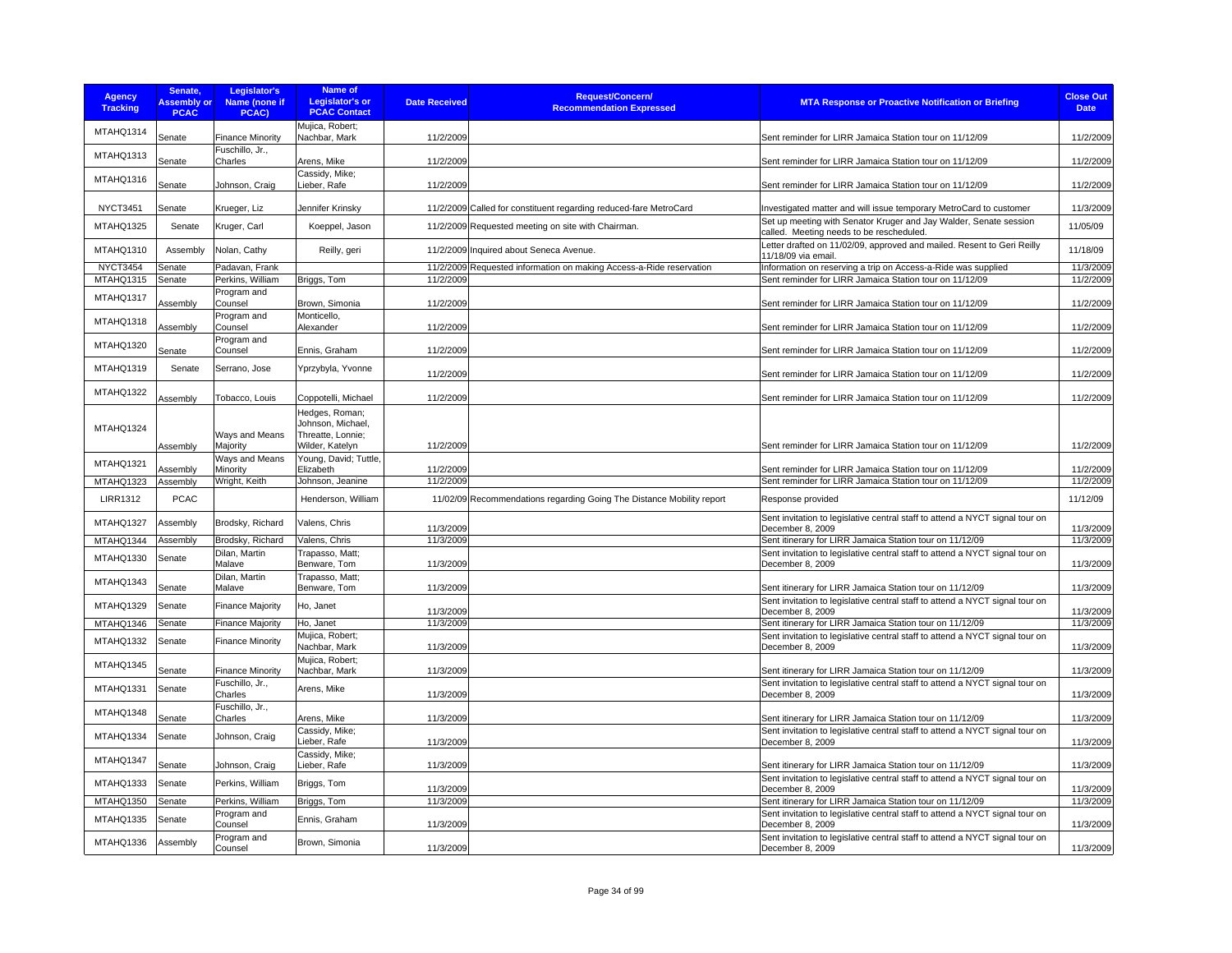| <b>Agency</b><br><b>Tracking</b> | Senate,<br><b>Assembly or</b><br><b>PCAC</b> | Legislator's<br>Name (none if<br>PCAC)       | <b>Name of</b><br><b>Legislator's or</b><br><b>PCAC Contact</b>             | <b>Date Received</b> | <b>Request/Concern/</b><br><b>Recommendation Expressed</b>                                                             | <b>MTA Response or Proactive Notification or Briefing</b>                                                                                                                                                                                                            | <b>Close Out</b><br><b>Date</b> |
|----------------------------------|----------------------------------------------|----------------------------------------------|-----------------------------------------------------------------------------|----------------------|------------------------------------------------------------------------------------------------------------------------|----------------------------------------------------------------------------------------------------------------------------------------------------------------------------------------------------------------------------------------------------------------------|---------------------------------|
| MTAHQ1338                        | Assembly                                     | Program and<br>Counsel                       | Monticello,<br>Alexander                                                    | 11/3/2009            |                                                                                                                        | Sent invitation to legislative central staff to attend a NYCT signal tour on<br>December 8, 2009                                                                                                                                                                     | 11/3/2009                       |
| MTAHQ1349                        | Assembly                                     | Program and<br>Counsel                       | Monticello,<br>Alexander                                                    | 11/3/2009            |                                                                                                                        | Sent itinerary for LIRR Jamaica Station tour on 11/12/09                                                                                                                                                                                                             | 11/3/2009                       |
| MTAHQ1351                        | Senate                                       | Program and<br>Counsel                       | Ennis, Graham                                                               | 11/3/2009            |                                                                                                                        | Sent itinerary for LIRR Jamaica Station tour on 11/12/09                                                                                                                                                                                                             | 11/3/2009                       |
| MTAHQ1352                        | Senate                                       | Program and<br>Counsel                       | Brown, Simonia                                                              | 11/3/2009            |                                                                                                                        | Sent itinerary for LIRR Jamaica Station tour on 11/12/09                                                                                                                                                                                                             | 11/3/2009                       |
| <b>NYCT3455</b>                  | Senate                                       | Sampson, John                                |                                                                             |                      | 11/3/2009 Information about an appeal for a Access-a-Ride customer                                                     | The appeal process was explained to Senator's office                                                                                                                                                                                                                 | 11/4/2009                       |
| MTAHQ1326                        | Senate                                       | Savino, Diane                                | Barbara O'Neill                                                             | 11/3/2009            |                                                                                                                        | Called to request a copy of the transcript from the 10/21/09 public hearing<br>on Provisional Appointments in the City of New York. Received copy<br>11/18/09                                                                                                        | 11/18/09                        |
| MTAHQ1328                        | Senate                                       | Savino, Diane                                | Barbara O'Neill                                                             | 11/3/2009            |                                                                                                                        | Picked up copy of the transcript from the 10/21/09 public hearing on<br>Provisional Appointments in the City of New York and sent transcript to<br><b>NYCT</b>                                                                                                       | 11/18/09                        |
| MTAHQ1337                        | Senate                                       | Serrano, Jose                                | Przybyla, Yvonne                                                            | 11/3/2009            |                                                                                                                        | Sent invitation to legislative central staff to attend a NYCT signal tour on<br>December 8, 2009                                                                                                                                                                     | 11/3/2009                       |
| MTAHQ1354                        | Senate                                       | Serrano, Jose                                | Yprzybyla, Yvonne                                                           | 11/3/2009            |                                                                                                                        | Sent itinerary for LIRR Jamaica Station tour on 11/12/09                                                                                                                                                                                                             | 11/3/2009                       |
| MTAHQ1340                        | Assembly                                     | Tobacco, Louis                               | Coppotelli, Michael                                                         | 11/3/2009            |                                                                                                                        | Sent invitation to legislative central staff to attend a NYCT signal tour on<br>December 8, 2009                                                                                                                                                                     | 11/3/2009                       |
| MTAHQ1353                        | Assembly                                     | Tobacco, Louis                               | Coppotelli, Michael                                                         | 11/3/2009            |                                                                                                                        | Sent itinerary for LIRR Jamaica Station tour on 11/12/09                                                                                                                                                                                                             | 11/3/2009                       |
| MTAHQ1339                        | Assembly                                     | Ways and Means<br>Majority                   | Hedges, Roman;<br>Johnson, Michael,<br>Threatte, Lonnie;<br>Wilder, Katelyn | 11/3/2009            |                                                                                                                        | Sent invitation to legislative central staff to attend a NYCT signal tour on<br>December 8, 2009                                                                                                                                                                     | 11/3/2009                       |
| <b>MTAHQ1355</b>                 | Assembly                                     | Ways and Means<br>Majority                   | Hedges, Roman;<br>Johnson, Michael,<br>Threatte, Lonnie;<br>Wilder, Katelyn | 11/3/2009            |                                                                                                                        | Sent itinerary for LIRR Jamaica Station tour on 11/12/09                                                                                                                                                                                                             | 11/3/2009                       |
| MTAHQ1342                        | Assembly                                     | Ways and Means<br>Minority                   | Young, David                                                                | 11/3/2009            |                                                                                                                        | Sent invitation to legislative central staff to attend a NYCT signal tour on<br>December 8, 2009                                                                                                                                                                     | 11/3/2009                       |
| MTAHQ1356                        | Assembly                                     | Ways and Means<br>Minority                   | Young, David; Tuttle,<br>Elizabeth                                          | 11/3/2009            |                                                                                                                        | Sent itinerary for LIRR Jamaica Station tour on 11/12/09                                                                                                                                                                                                             | 11/3/2009                       |
| MTAHQ1341                        | Assembly                                     | Wright, Keith                                | Johnson, Jeanine                                                            | 11/3/2009            |                                                                                                                        | Sent invitation to legislative central staff to attend a NYCT signal tour on<br>December 8, 2009                                                                                                                                                                     | 11/3/2009                       |
| MTAHQ1357                        | Assembly                                     | Wright, Keith                                | Johnson, Jeanine                                                            | 11/3/2009            |                                                                                                                        | Sent itinerary for LIRR Jamaica Station tour on 11/12/09                                                                                                                                                                                                             | 11/3/2009                       |
| <b>LIRR1314</b>                  | <b>PCAC</b>                                  |                                              | Shannon, Ellyn                                                              |                      | 11/03/09 Complaint on behalf of constituent regarding Freeport Station escalator                                       | Corrected problem                                                                                                                                                                                                                                                    | 11/03/09                        |
| MTAHQ1362                        | Senate                                       | Bonacic, John                                |                                                                             | 11/4/2009            |                                                                                                                        | Met with the Senator and Chairman Walder to discuss MTA issues                                                                                                                                                                                                       | 11/04/09                        |
| <b>NYCT3495</b><br>MTAHQ1358     | Assembly<br>Senate                           | Dinowitz, Jeffrey<br><b>Finance Majority</b> | Randi Martos<br>Ho, Janet                                                   | 11/4/2009            | A constituent residing on Henry Hudson Parkway requested the<br>11/4/2009 relocation of a bus stop near his residence. | NYC DOT surveyed the requested location and determined that the bus<br>stop is in the correct location. Operations Planning was informed by NYC<br>DOT that the request to relocate the bus stop has been denied.<br>Conveyed the news that Howard Roberts resigned. | 11/10/2009<br>11/04/09          |
| <b>LIRR1317</b>                  | Senate                                       | Johnson, Craig                               | Lieber, Rafe                                                                |                      | 11/04/09 Complaint on behalf of constituent regarding PA System at Carl Place                                          | Corrected problem - lowered volume and redirected public address system                                                                                                                                                                                              | 11/04/09                        |
| <b>LIRR1318</b>                  | Senate                                       | Johnson, Craig                               | Lieber, Rafe                                                                |                      | 11/04/09 Repeat complaint about PA System at Carl Place                                                                | Problem corrected                                                                                                                                                                                                                                                    | 11/04/09                        |
| MTAHQ1361                        | Senate                                       | Klein, Jeffrey                               |                                                                             | 11/4/2009            |                                                                                                                        | Met with the Senator and Chairman Walder to discuss MTA issues                                                                                                                                                                                                       | 11/04/09                        |
| MTAHQ1364                        | Senate                                       | Liebell, Vincent                             |                                                                             | 11/4/2009            |                                                                                                                        | Met with the Senator and Chairman Walder to discuss MTA issues                                                                                                                                                                                                       | 11/04/09                        |
| MTAHQ1363                        | Senate                                       | Morahan, Thomas                              |                                                                             | 11/4/2009            |                                                                                                                        | Met with the Senator and Chairman Walder to discuss MTA issues                                                                                                                                                                                                       | 11/04/09                        |
| MTAHQ1366                        | Senate                                       | Oppenheimer, Suzi                            |                                                                             | 11/4/2009            |                                                                                                                        | Met with the Senator and Chairman Walder to discuss MTA issues                                                                                                                                                                                                       | 11/04/09                        |
| MTAHQ1367                        | Senate                                       | Perkins, William                             | Pettaway, Frank                                                             | 11/4/2009            |                                                                                                                        | Returned Senator's call to Jay to see if I could answer the Senator's<br>inquiry.                                                                                                                                                                                    | 11/04/09                        |
| MTAHQ1365                        | Senate                                       | Saland, Steve                                |                                                                             | 11/4/2009            |                                                                                                                        | Met with the Senator and Chairman Walder to discuss MTA issues                                                                                                                                                                                                       | 11/04/09                        |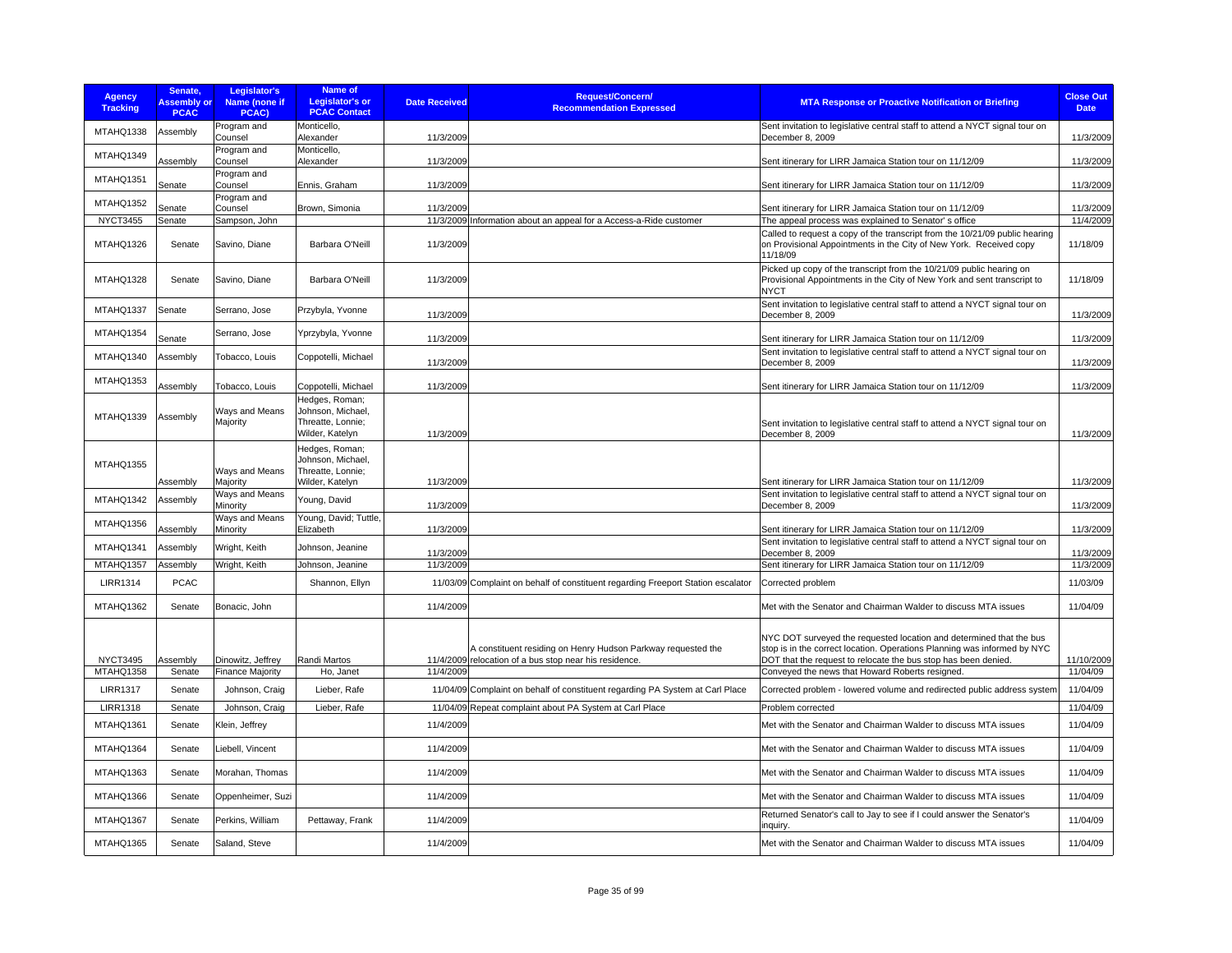| <b>Agency</b><br><b>Tracking</b>   | Senate,<br><b>Assembly or</b><br><b>PCAC</b> | Legislator's<br>Name (none if<br>PCAC) | <b>Name of</b><br><b>Legislator's or</b><br><b>PCAC Contact</b> | <b>Date Received</b>   | <b>Request/Concern/</b><br><b>Recommendation Expressed</b>                                               | <b>MTA Response or Proactive Notification or Briefing</b>                             | <b>Close Out</b><br><b>Date</b> |
|------------------------------------|----------------------------------------------|----------------------------------------|-----------------------------------------------------------------|------------------------|----------------------------------------------------------------------------------------------------------|---------------------------------------------------------------------------------------|---------------------------------|
| <b>LIRR1313</b>                    | Assembly                                     | Schimel, Michelle                      | Frankel, Emily                                                  |                        | 11/04/09 Little Neck/Great Neck Monopole - general discussion                                            | Information provided                                                                  | 10/30/09                        |
| <b>NYCT3452</b>                    | Assembly                                     | Silver, Sheldon                        | Paul Goldstein                                                  |                        | 11/4/2009 Constituent complaint about broken access door                                                 | Doors were repaired on II/8/2009 and barricade removed                                | 11/9/2009                       |
| MTAHQ1368                          | Senate                                       | Stewart-Cousins,<br>Andrea             |                                                                 | 11/4/2009              |                                                                                                          | Met with the Senator and Chairman Walder to discuss MTA issues                        | 11/04/09                        |
| MTAHQ1360                          | Assembly                                     | Ways and Means<br>Majority             | Hedges, Roman;<br>Johnson, Michael,<br>Threatte, Lonnie         | 11/4/2009              |                                                                                                          | Conveyed the news that Howard Roberts resigned.                                       | 11/04/09                        |
| <b>NYCT3456</b>                    | Assembly                                     | Weprin, Mark                           |                                                                 |                        | Inquiry on behalf of Access-a-Ride customer that wanted less restricted<br>11/4/2009 Paratransit service | Advised that the customer has interborough service (available throughout<br>the year) | 11/5/2009                       |
| MTAHQ1359                          | Assembly                                     | Wright, Keith                          | Johnson, Jeanine                                                | 11/4/2009              |                                                                                                          | Conveyed the news that Howard Roberts resigned.                                       |                                 |
| <b>NYCT3645</b>                    | Assembly                                     | Abbate, Peter J.                       |                                                                 | 11/5/2009              |                                                                                                          | Weekend Service Diversion Notice                                                      | 11/5/2009                       |
| NYCT3647                           | Senate                                       | Adams, Eric                            |                                                                 | 11/5/2009              |                                                                                                          | Weekend Service Diversion Notice                                                      | 11/5/2009                       |
| <b>NYCT3626</b>                    | Senate                                       | Addabbo, Joseph                        |                                                                 | 11/5/2009              |                                                                                                          | Weekend Service Diversion Notice                                                      | 11/5/2009                       |
| <b>NYCT3629</b>                    | Assembly                                     | Arroyo, Carmen                         |                                                                 | 11/5/2009              |                                                                                                          | Weekend Service Diversion Notice                                                      | 11/5/2009                       |
| <b>NYCT3604</b>                    | Assembly                                     | Aubry, Jeffrion D.                     |                                                                 | 11/5/2009              |                                                                                                          | <b>Weekend Service Diversion Notice</b>                                               | 11/5/2009                       |
| <b>NYCT3654</b>                    | Assembly                                     | Barron, Inez                           |                                                                 | 11/5/2009              |                                                                                                          | Weekend Service Diversion Notice                                                      | 11/5/2009                       |
| <b>NYCT3632</b>                    | Assembly                                     | Benedetto, Michael<br>R.               |                                                                 | 11/5/2009              |                                                                                                          | <b>Weekend Service Diversion Notice</b>                                               | 11/5/2009                       |
| <b>NYCT3637</b>                    | Assembly                                     | Benjamin, Michael                      |                                                                 | 11/5/2009              |                                                                                                          | <b>Weekend Service Diversion Notice</b>                                               | 11/5/2009                       |
| <b>NYCT3675</b>                    | Assembly                                     | Bing, Jonathan                         |                                                                 | 11/5/2009              |                                                                                                          | <b>Weekend Service Diversion Notice</b>                                               | 11/5/2009                       |
| NYCT3646                           | Assembly                                     | Boyland, William                       |                                                                 | 11/5/2009              |                                                                                                          | <b>Weekend Service Diversion Notice</b>                                               | 11/5/2009                       |
| <b>NYCT3648</b>                    | Assembly                                     | Brennan, James                         |                                                                 | 11/5/2009              |                                                                                                          | Weekend Service Diversion Notice                                                      | 11/5/2009                       |
| <b>NYCT3651</b>                    |                                              |                                        |                                                                 |                        |                                                                                                          |                                                                                       |                                 |
| <b>NYCT3665</b>                    | Assembly<br>Assembly                         | Brook-Krasny, Alec<br>Camara, Karim    |                                                                 | 11/5/2009<br>11/5/2009 |                                                                                                          | Weekend Service Diversion Notice<br>Weekend Service Diversion Notice                  | 11/5/2009<br>11/5/2009          |
|                                    |                                              | Carrozza, Ann-                         |                                                                 |                        |                                                                                                          |                                                                                       |                                 |
| <b>NYCT3606</b>                    | Assembly                                     | Margaret                               |                                                                 | 11/5/2009              |                                                                                                          | <b>Weekend Service Diversion Notice</b>                                               | 11/5/2009                       |
| <b>NYCT3635</b>                    | Assembly                                     | Castro, Nelson L.                      |                                                                 | 11/5/2009              |                                                                                                          | Weekend Service Diversion Notice                                                      | 11/5/2009                       |
| <b>NYCT3607</b>                    | Assembly                                     | Clark, Barbara M.                      |                                                                 | 11/5/2009              |                                                                                                          | Weekend Service Diversion Notice                                                      | 11/5/2009                       |
|                                    |                                              | Clayton Powell, Jr.                    |                                                                 |                        |                                                                                                          |                                                                                       |                                 |
| <b>NYCT3673</b>                    | Assembly                                     | Adam                                   |                                                                 | 11/5/2009              |                                                                                                          | <b>Weekend Service Diversion Notice</b>                                               | 11/5/2009                       |
| <b>NYCT3649</b>                    | Assembly                                     | Colton, William                        |                                                                 | 11/5/2009              |                                                                                                          | Weekend Service Diversion Notice                                                      | 11/5/2009                       |
| <b>NYCT3609</b>                    | Assembly                                     | Cook, Vivian                           |                                                                 | 11/5/2009              |                                                                                                          | Weekend Service Diversion Notice<br>Weekend Service Diversion Notice                  | 11/5/2009                       |
| <b>NYCT3634</b>                    | Assembly                                     | Crespo, Marcos                         |                                                                 | 11/5/2009              |                                                                                                          |                                                                                       | 11/5/2009                       |
| <b>NYCT3689</b>                    | Assembly                                     | Cusick, Michael J.                     |                                                                 | 11/5/2009              |                                                                                                          | Weekend Service Diversion Notice                                                      | 11/5/2009                       |
| <b>NYCT3650</b>                    | Assembly                                     | Cymbrowitz, Steven                     |                                                                 | 11/5/2009              |                                                                                                          | Weekend Service Diversion Notice                                                      | 11/5/2009                       |
|                                    |                                              | DenDekker,                             |                                                                 |                        |                                                                                                          |                                                                                       |                                 |
| <b>NYCT3612</b>                    | Assembly                                     | Michael G.                             |                                                                 | 11/5/2009              |                                                                                                          | Weekend Service Diversion Notice                                                      | 11/5/2009                       |
| <b>NYCT3636</b>                    | Senate                                       | Diaz, Sr., Ruben                       |                                                                 | 11/5/2009              |                                                                                                          | Weekend Service Diversion Notice                                                      | 11/5/2009                       |
| <b>NYCT3662</b><br><b>NYCT3638</b> | Senate                                       | Dilan, Martin M.<br>Dinowitz, Jeffrey  |                                                                 | 11/5/2009<br>11/5/2009 |                                                                                                          | Weekend Service Diversion Notice<br>Weekend Service Diversion Notice                  | 11/5/2009<br>11/5/2009          |
|                                    | Assembly                                     |                                        |                                                                 |                        |                                                                                                          |                                                                                       |                                 |
| <b>NYCT3674</b>                    | Senate                                       | Duane, Thomas K.                       |                                                                 | 11/5/2009              |                                                                                                          | Weekend Service Diversion Notice                                                      | 11/5/2009                       |
| <b>NYCT3639</b>                    | Senate                                       | Espada, Jr., Pedro                     |                                                                 | 11/5/2009              |                                                                                                          | Weekend Service Diversion Notice                                                      | 11/5/2009                       |
| <b>NYCT3676</b>                    | Assembly                                     | Espaillat, Adriano                     |                                                                 | 11/5/2009              |                                                                                                          | <b>Weekend Service Diversion Notice</b>                                               | 11/5/2009                       |
| <b>NYCT3677</b>                    | Assembly                                     | Farrell, Herman D                      |                                                                 | 11/5/2009              |                                                                                                          | Weekend Service Diversion Notice                                                      | 11/5/2009                       |
| <b>LIRR1321</b>                    | Senate                                       | Flanagan, John                         | Bernnardo, Ray                                                  |                        | 11/05/09 Discussion on work schedule at Stony Brook and parking                                          | Information provided                                                                  | 11/05/09                        |
| <b>NYCT3605</b><br><b>NYCT3633</b> | Assembly<br>Assembly                         | Gianaris, Michael<br>Gibson, Vanessa   |                                                                 | 11/5/2009<br>11/5/2009 |                                                                                                          | Weekend Service Diversion Notice<br>Weekend Service Diversion Notice                  | 11/5/2009<br>11/5/2009          |
| <b>NYCT3680</b>                    | Assembly                                     | Glick, Deborah                         |                                                                 | 11/5/2009              |                                                                                                          | Weekend Service Diversion Notice                                                      | 11/5/2009                       |
| <b>NYCT3652</b>                    | Senate                                       | Golden, Martin J.                      |                                                                 | 11/5/2009              |                                                                                                          | Weekend Service Diversion Notice                                                      | 11/5/2009                       |
|                                    |                                              |                                        |                                                                 |                        |                                                                                                          |                                                                                       |                                 |
| <b>NYCT3688</b>                    | Assembly                                     | Gottfried, Richard                     |                                                                 | 11/5/2009              |                                                                                                          | Weekend Service Diversion Notice                                                      | 11/5/2009                       |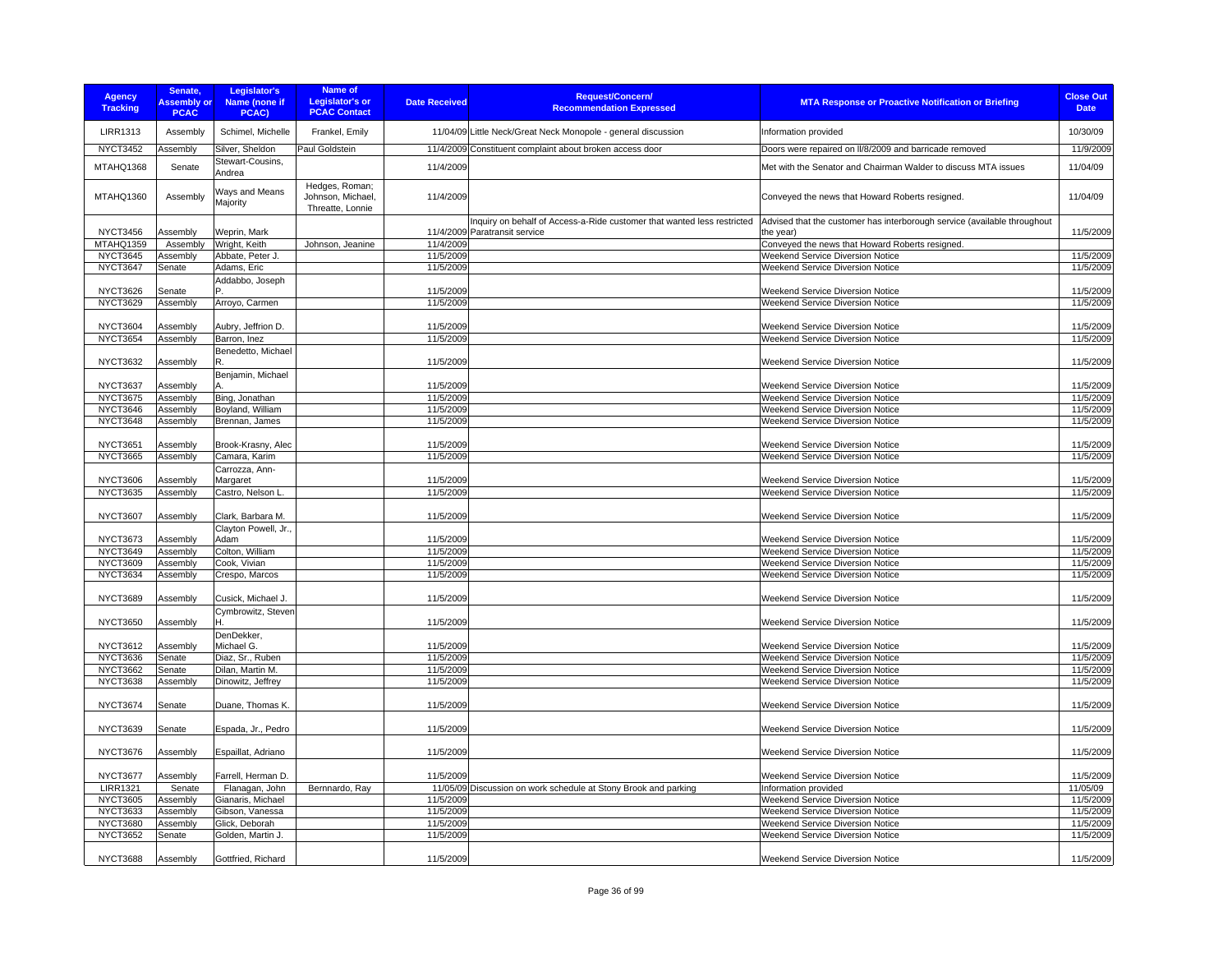| <b>Agency</b><br><b>Tracking</b>   | Senate,<br><b>Assembly or</b><br><b>PCAC</b> | Legislator's<br>Name (none if<br>PCAC) | Name of<br><b>Legislator's or</b><br><b>PCAC Contact</b> | <b>Date Received</b>   | <b>Request/Concern/</b><br><b>Recommendation Expressed</b> | <b>MTA Response or Proactive Notification or Briefing</b>                   | <b>Close Out</b><br><b>Date</b> |
|------------------------------------|----------------------------------------------|----------------------------------------|----------------------------------------------------------|------------------------|------------------------------------------------------------|-----------------------------------------------------------------------------|---------------------------------|
|                                    |                                              | Hassell-Thompson,                      |                                                          |                        |                                                            |                                                                             |                                 |
| NYCT3643                           | Senate                                       | Ruth                                   |                                                          | 11/5/2009              |                                                            | Weekend Service Diversion Notice                                            | 11/5/2009                       |
| <b>NYCT3630</b>                    | Assembly                                     | Heastie, Carl E.                       |                                                          | 11/5/2009              |                                                            | Weekend Service Diversion Notice                                            | 11/5/2009                       |
| <b>NYCT3608</b>                    | Assembly                                     | Hevesi, Andrew                         |                                                          | 11/5/2009              |                                                            | <b>Weekend Service Diversion Notice</b>                                     | 11/5/2009                       |
| <b>NYCT3655</b>                    | Assembly                                     | Hikind, Dov                            |                                                          | 11/5/2009              |                                                            | Weekend Service Diversion Notice                                            | 11/5/2009                       |
| <b>NYCT3625</b>                    | Senate                                       | Huntley, Shirley L.                    |                                                          | 11/5/2009              |                                                            | Weekend Service Diversion Notice                                            | 11/5/2009                       |
| <b>NYCT3693</b>                    | Assembly                                     | Hyer-Spencer,<br>Janele                |                                                          | 11/5/2009              |                                                            | Weekend Service Diversion Notice                                            | 11/5/2009                       |
| <b>NYCT3656</b>                    | Assembly                                     | Jacobs, Rhoda S.                       |                                                          | 11/5/2009              |                                                            | Weekend Service Diversion Notice                                            | 11/5/2009                       |
| <b>NYCT3653</b>                    | Assembly                                     | Jeffries, Hakeem                       |                                                          | 11/5/2009              |                                                            | Weekend Service Diversion Notice                                            | 11/5/2009                       |
| LIRR13120                          | Senate                                       | Johnson, Craig                         | Lieber, Rafe                                             |                        | 11/05/09 Confirmed meeting regarding Ellison Avenue Bridge | Information provided                                                        | 11/05/09                        |
| <b>LIRR1319</b>                    | Senate                                       | Johnson, Owen                          | Canary, Gordon                                           |                        | 11/05/09 Request for date: Ribbon Cutting at Bay Shore     | Information provided                                                        | 11/05/09                        |
|                                    |                                              |                                        |                                                          |                        |                                                            |                                                                             |                                 |
| <b>NYCT3678</b>                    | Assembly                                     | Kavanagh, Brian P.                     |                                                          | 11/5/2009              |                                                            | <b>Weekend Service Diversion Notice</b>                                     | 11/5/2009                       |
| <b>NYCT3682</b>                    | Assembly                                     | Kellner, Micah                         |                                                          | 11/5/2009              |                                                            | Weekend Service Diversion Notice                                            | 11/5/2009                       |
| NYCT3640                           | Senate                                       | Klein, Jeffrey                         |                                                          | 11/5/2009              |                                                            | Weekend Service Diversion Notice                                            | 11/5/2009                       |
| <b>NYCT3681</b>                    | Senate                                       | Krueger, Liz                           |                                                          | 11/5/2009              |                                                            | Weekend Service Diversion Notice                                            | 11/5/2009                       |
| <b>NYCT3657</b><br>NYCT3610        | Senate<br>Assembly                           | Kruger, Carl                           |                                                          | 11/5/2009<br>11/5/2009 |                                                            | Weekend Service Diversion Notice<br><b>Weekend Service Diversion Notice</b> | 11/5/2009<br>11/5/2009          |
| <b>NYCT3692</b>                    | Senate                                       | Lancman, Rory I<br>Lanza, Andrew J.    |                                                          | 11/5/2009              |                                                            | Weekend Service Diversion Notice                                            | 11/5/2009                       |
|                                    |                                              |                                        |                                                          |                        |                                                            |                                                                             |                                 |
| <b>NYCT3659</b>                    | Assembly                                     | Lentol, Joseph R.                      |                                                          | 11/5/2009              |                                                            | Weekend Service Diversion Notice                                            | 11/5/2009                       |
| <b>NYCT3660</b>                    | Assembly                                     | Lopez, Vito                            |                                                          | 11/5/2009              |                                                            | Weekend Service Diversion Notice                                            | 11/5/2009                       |
| <b>NYCT3661</b>                    | Assembly                                     | Maisel, Alan                           |                                                          | 11/5/2009              |                                                            | Weekend Service Diversion Notice                                            | 11/5/2009                       |
| <b>NYCT3615</b>                    | Assembly                                     | Markey, Margaret                       |                                                          | 11/5/2009              |                                                            | <b>Weekend Service Diversion Notice</b>                                     | 11/5/2009                       |
|                                    |                                              |                                        |                                                          |                        |                                                            |                                                                             |                                 |
| <b>NYCT3616</b><br><b>NYCT3613</b> | Assembly<br>Assembly                         | Mayersohn, Nettie<br>Meng, Grace       |                                                          | 11/5/2009<br>11/5/2009 |                                                            | Weekend Service Diversion Notice<br>Weekend Service Diversion Notice        | 11/5/2009<br>11/5/2009          |
| <b>NYCT3663</b>                    | Assembly                                     | Millman, Joan                          |                                                          | 11/5/2009              |                                                            | Weekend Service Diversion Notice                                            | 11/5/2009                       |
|                                    |                                              |                                        |                                                          |                        |                                                            |                                                                             |                                 |
| <b>NYCT3622</b>                    |                                              | Monserrate, Hiram                      |                                                          | 11/5/2009              |                                                            | Weekend Service Diversion Notice                                            | 11/5/2009                       |
| <b>NYCT3664</b>                    | Senate                                       | Montgomery,<br>Velmanette              |                                                          | 11/5/2009              |                                                            | Weekend Service Diversion Notice                                            | 11/5/2009                       |
| <b>NYCT3617</b>                    | Assembly                                     | Nolan, Catherine T.                    |                                                          | 11/5/2009              |                                                            | Weekend Service Diversion Notice                                            | 11/5/2009                       |
|                                    |                                              |                                        |                                                          |                        |                                                            |                                                                             |                                 |
| <b>NYCT3685</b>                    | Assembly                                     | O'Donnell, Daniel J.                   |                                                          | 11/5/2009              |                                                            | Weekend Service Diversion Notice                                            | 11/5/2009                       |
| <b>NYCT3618</b>                    | Senate                                       | Onorato, George                        |                                                          | 11/5/2009              |                                                            | <b>Weekend Service Diversion Notice</b>                                     | 11/5/2009                       |
| <b>NYCT3666</b><br>NYCT3619        | Assembly                                     | Ortiz, Felix                           |                                                          | 11/5/2009<br>11/5/2009 |                                                            | Weekend Service Diversion Notice                                            | 11/5/2009<br>11/5/2009          |
| <b>NYCT3668</b>                    | Senate<br>Senate                             | Padavan, Frank<br>Parker, Kevin S.     |                                                          | 11/5/2009              |                                                            | <b>Weekend Service Diversion Notice</b><br>Weekend Service Diversion Notice | 11/5/2009                       |
| <b>NYCT3620</b>                    | Assembly                                     | Peralta, Jose R.                       |                                                          | 11/5/2009              |                                                            | <b>Weekend Service Diversion Notice</b>                                     | 11/5/2009                       |
| <b>NYCT3684</b>                    | Senate                                       | Perkins, William                       |                                                          | 11/5/2009              |                                                            | Weekend Service Diversion Notice                                            | 11/5/2009                       |
| <b>NYCT3667</b>                    | Assembly                                     | Perry, Nick                            |                                                          | 11/5/2009              |                                                            | Weekend Service Diversion Notice                                            | 11/5/2009                       |
|                                    |                                              |                                        |                                                          |                        |                                                            |                                                                             |                                 |
| <b>NYCT3621</b><br><b>NYCT3631</b> | Assembly<br>Assembly                         | Pheffer, Audrey I.                     |                                                          | 11/5/2009<br>11/5/2009 |                                                            | Weekend Service Diversion Notice                                            | 11/5/2009<br>11/5/2009          |
| <b>NYCT3642</b>                    | Assembly                                     | Rivera, Jose<br>Rivera, Naomi          |                                                          | 11/5/2009              |                                                            | Weekend Service Diversion Notice<br>Weekend Service Diversion Notice        | 11/5/2009                       |
| <b>NYCT3641</b>                    | Assembly                                     | Rivera, Peter M.                       |                                                          | 11/5/2009              |                                                            | <b>Weekend Service Diversion Notice</b>                                     | 11/5/2009                       |
|                                    |                                              |                                        |                                                          |                        |                                                            |                                                                             |                                 |
| <b>NYCT3658</b>                    | Assembly                                     | Robinson, Annette                      |                                                          | 11/5/2009              |                                                            | Weekend Service Diversion Notice                                            | 11/5/2009                       |
| <b>NYCT3679</b>                    | Assembly                                     | Rosenthal, Linda B.                    |                                                          | 11/5/2009              |                                                            | Weekend Service Diversion Notice                                            | 11/5/2009                       |
| <b>NYCT3671</b>                    | Senate                                       | Sampson, John                          |                                                          | 11/5/2009              |                                                            | <b>Weekend Service Diversion Notice</b>                                     | 11/5/2009                       |
| <b>NYCT3694</b>                    | Senate                                       | Savino, Diane                          |                                                          | 11/5/2009              |                                                            | Weekend Service Diversion Notice                                            | 11/5/2009                       |
|                                    |                                              | Scarborough,                           |                                                          |                        |                                                            |                                                                             |                                 |
| <b>NYCT3623</b>                    | Assembly                                     | William                                |                                                          | 11/5/2009              |                                                            | Weekend Service Diversion Notice                                            | 11/5/2009                       |
| <b>NYCT3683</b>                    | Senate                                       | Schneiderman, Eric                     |                                                          | 11/5/2009              |                                                            | <b>Weekend Service Diversion Notice</b>                                     | 11/5/2009                       |
| <b>NYCT3624</b>                    | Assembly                                     | Seminerio, Anthony                     |                                                          | 11/5/2009              |                                                            | Weekend Service Diversion Notice                                            | 11/5/2009                       |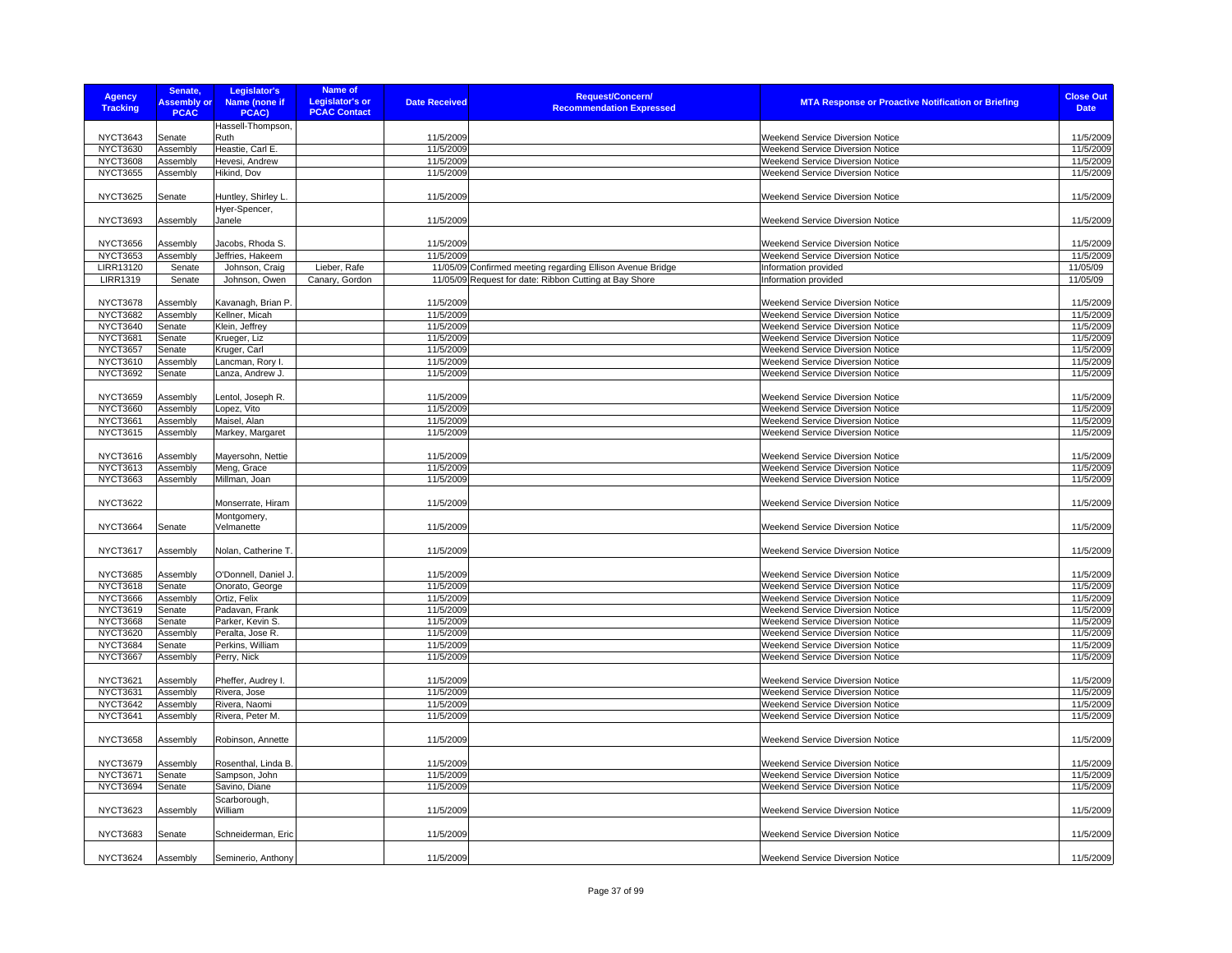| <b>Agency</b><br><b>Tracking</b> | Senate,<br><b>Assembly or</b><br><b>PCAC</b> | Legislator's<br>Name (none if<br>PCAC) | <b>Name of</b><br><b>Legislator's or</b><br><b>PCAC Contact</b>             | <b>Date Received</b> | <b>Request/Concern/</b><br><b>Recommendation Expressed</b>                | <b>MTA Response or Proactive Notification or Briefing</b>                                                      | <b>Close Out</b><br><b>Date</b> |
|----------------------------------|----------------------------------------------|----------------------------------------|-----------------------------------------------------------------------------|----------------------|---------------------------------------------------------------------------|----------------------------------------------------------------------------------------------------------------|---------------------------------|
| <b>NYCT3644</b>                  | Senate                                       | Serrano, Jose M.                       |                                                                             | 11/5/2009            |                                                                           | Weekend Service Diversion Notice                                                                               | 11/5/2009                       |
| <b>NYCT3686</b>                  | Assembly                                     | Silver, Sheldon                        |                                                                             | 11/5/2009            |                                                                           | Weekend Service Diversion Notice                                                                               | 11/5/2009                       |
| <b>NYCT3628</b>                  | Senate                                       | Smith, Malcolm A.                      |                                                                             | 11/5/2009            |                                                                           | <b>Weekend Service Diversion Notice</b>                                                                        | 11/5/2009                       |
| <b>NYCT3672</b>                  | Senate                                       | Squadron, Daniel                       |                                                                             | 11/5/2009            |                                                                           | Weekend Service Diversion Notice                                                                               | 11/5/2009                       |
| <b>NYCT3627</b>                  |                                              | Stavisky, Toby Ann                     |                                                                             | 11/5/2009            |                                                                           | <b>Weekend Service Diversion Notice</b>                                                                        | 11/5/2009                       |
| <b>NYCT3690</b>                  | Assembly                                     | Titone, Matthew                        |                                                                             | 11/5/2009            |                                                                           | Weekend Service Diversion Notice                                                                               | 11/5/2009                       |
| <b>NYCT3611</b>                  | Assembly                                     | Titus, Michele                         |                                                                             | 11/5/2009            |                                                                           | <b>Weekend Service Diversion Notice</b>                                                                        | 11/5/2009                       |
| <b>NYCT3691</b>                  | Assembly                                     | Tobacco, Louis R.                      |                                                                             | 11/5/2009            |                                                                           | <b>Weekend Service Diversion Notice</b>                                                                        | 11/5/2009                       |
| NYCT3669                         | Assembly                                     | Towns, Darryl C.                       |                                                                             | 11/5/2009            |                                                                           | Weekend Service Diversion Notice                                                                               | 11/5/2009                       |
|                                  |                                              | Weinstein, Helene                      |                                                                             |                      |                                                                           |                                                                                                                |                                 |
| <b>NYCT3670</b>                  | Assembly                                     |                                        |                                                                             | 11/5/2009            |                                                                           | Weekend Service Diversion Notice                                                                               | 11/5/2009                       |
| <b>NYCT3614</b>                  | Assembly                                     | Weprin, Mark                           |                                                                             | 11/5/2009            |                                                                           | Weekend Service Diversion Notice                                                                               | 11/5/2009                       |
| <b>NYCT3687</b>                  | Assembly                                     | Wright, Keith L.T.                     |                                                                             | 11/5/2009            |                                                                           | <b>Weekend Service Diversion Notice</b>                                                                        | 11/5/2009                       |
|                                  |                                              |                                        |                                                                             |                      |                                                                           |                                                                                                                |                                 |
| <b>LIRR1315</b>                  | <b>PCAC</b>                                  |                                        | Henderson, William                                                          |                      | 11/05/09 Information requested regarding Atlantic Avenue Viaduct Phase II | Information provided                                                                                           | 11/09/09                        |
| <b>LIRR1354</b>                  | <b>PCAC</b>                                  | Addabbo, Joseph                        | Henderson, William                                                          |                      | 11/05/09 Information requested and recommendations on maintenance issues  | Information provided<br>Records show the incident was reported and NYC Transit Customer                        | 12/03/09                        |
| <b>NYCT3460</b>                  | Senate                                       |                                        |                                                                             |                      | 11/6/2009 Inquiry on behalf of Access-a-Ride customer trip on 10-25       | Service sent letter to customer                                                                                | 11/9/2009                       |
| MTAHQ1370                        | Senate                                       | Dilan, Martin<br>Malave                | Trapasso, Matt:<br>Benware, Tom                                             | 11/6/2009            |                                                                           | Sent notification that LIRR Jamaica Station tour scheduled for 11/12/09<br>was postponed                       | 11/6/2009                       |
| MTAHQ1369                        | Senate                                       | <b>Finance Majority</b>                | Ho, Janet                                                                   | 11/6/2009            |                                                                           | Sent notification that LIRR Jamaica Station tour scheduled for 11/12/09<br>was postponed                       | 11/6/2009                       |
| MTAHQ1372                        | Senate                                       | <b>Finance Minority</b>                | Mujica, Robert;<br>Nachbar, Mark                                            | 11/6/2009            |                                                                           | Sent notification that LIRR Jamaica Station tour scheduled for 11/12/09<br>was postponed                       | 11/6/2009                       |
| MTAHQ1371                        | Senate                                       | Fuschillo, Jr.,<br>Charles             | Arens, Mike                                                                 | 11/6/2009            |                                                                           | Sent notification that LIRR Jamaica Station tour scheduled for 11/12/09<br>was postponed                       | 11/6/2009                       |
| <b>LIRR1322</b>                  | Senate                                       | Johnson, Craig                         |                                                                             |                      | 11/06/09 Meeting at Westbury Village Hall with Mayor Cavallero            | General discussion: Ellison Avenue                                                                             | 11/06/09                        |
| MTAHQ1374                        | Senate                                       | Johnson, Craig                         | Cassidy, Mike;<br>Lieber, Rafe                                              | 11/6/2009            |                                                                           | Sent notification that LIRR Jamaica Station tour scheduled for 11/12/09<br>was postponed                       | 11/6/2009                       |
|                                  |                                              |                                        |                                                                             |                      |                                                                           | Customer was approved for Access-a-Ride service with full eligibility and                                      |                                 |
| <b>NYCT3458</b>                  | Senate                                       | Kruger, Carl                           |                                                                             |                      | 11/6/2009 Status of Access-a-Ride application                             | travel with personal care attendant<br>Sent notification that LIRR Jamaica Station tour scheduled for 11/12/09 | 11/10/2009                      |
| MTAHQ1373                        | Senate                                       | Perkins, William                       | Briggs, Tom                                                                 | 11/6/2009            |                                                                           | was postponed                                                                                                  | 11/6/2009                       |
| MTAHQ1375                        | Senate                                       | Program and<br>Counsel                 | Brown, Simonia                                                              | 11/6/2009            |                                                                           | Sent notification that LIRR Jamaica Station tour scheduled for 11/12/09<br>was postponed                       | 11/6/2009                       |
| MTAHQ1376                        | Assembly                                     | Program and<br>Counsel                 | Monticello,<br>Alexander                                                    | 11/6/2009            |                                                                           | Sent notification that LIRR Jamaica Station tour scheduled for 11/12/09<br>was postponed                       | 11/6/2009                       |
| MTAHQ1378                        | Senate                                       | Program and<br>Counsel                 | Ennis, Graham                                                               | 11/6/2009            |                                                                           | Sent notification that LIRR Jamaica Station tour scheduled for 11/12/09<br>was postponed                       | 11/6/2009                       |
| MTAHQ1377                        |                                              | Serrano, Jose                          | Yprzybyla, Yvonne                                                           |                      |                                                                           | Sent notification that LIRR Jamaica Station tour scheduled for 11/12/09                                        |                                 |
|                                  | Senate                                       |                                        |                                                                             | 11/6/2009            |                                                                           | was postponed<br>Sent notification that LIRR Jamaica Station tour scheduled for 11/12/09                       | 11/6/2009                       |
| MTAHQ1380                        | Assembly                                     | Tobacco, Louis                         | Coppotelli, Michael                                                         | 11/6/2009            |                                                                           | was postponed                                                                                                  | 11/6/2009                       |
| MTAHQ1382                        | Assembly                                     | Ways and Means<br>Majority             | Hedges, Roman;<br>Johnson, Michael,<br>Threatte, Lonnie;<br>Wilder, Katelyn | 11/6/2009            |                                                                           | Sent notification that LIRR Jamaica Station tour scheduled for 11/12/09<br>was postponed                       | 11/6/2009                       |
| MTAHQ1379                        | Assembly                                     | Ways and Means<br>Minority             | Young, David; Tuttle,<br>Elizabeth                                          | 11/6/2009            |                                                                           | Sent notification that LIRR Jamaica Station tour scheduled for 11/12/09<br>was postponed                       | 11/6/2009                       |
| MTAHQ1381                        |                                              |                                        |                                                                             |                      |                                                                           | Sent notification that LIRR Jamaica Station tour scheduled for 11/12/09                                        |                                 |
|                                  | Assembly                                     | Wright, Keith                          | Johnson, Jeanine                                                            | 11/6/2009            |                                                                           | was postponed                                                                                                  | 11/6/2009                       |
| <b>LIRR1327</b>                  | Senate                                       | Johnson, Owen                          | Canary, Gordon                                                              |                      | 11/09/09 Cancel Bay Shore Ribbon Cutting for 11/18                        | Ribbon Cutting canceled                                                                                        | 11/09/09                        |
| <b>LIRR1334</b>                  | Assembly                                     | Lavine, Charles D.                     | Santella, Carla                                                             | 11/09/09             |                                                                           | Notification of Shore Road Bridge replacement and road closure                                                 | 11/09/09                        |
| <b>LIRR1328</b>                  | Senate                                       | Marcellino, Carl                       | Wilson, Kathy                                                               |                      | 11/09/09 Information requested: West Shore Road Bridge construction       | Information provided                                                                                           | 11/09/09                        |
| <b>LIRR1326</b>                  | Assembly                                     | Schimel, Michelle                      | Portnoy, Sandy                                                              |                      | 11/09/09 Information requested: Amtrak                                    | Information provided                                                                                           | 11/09/09                        |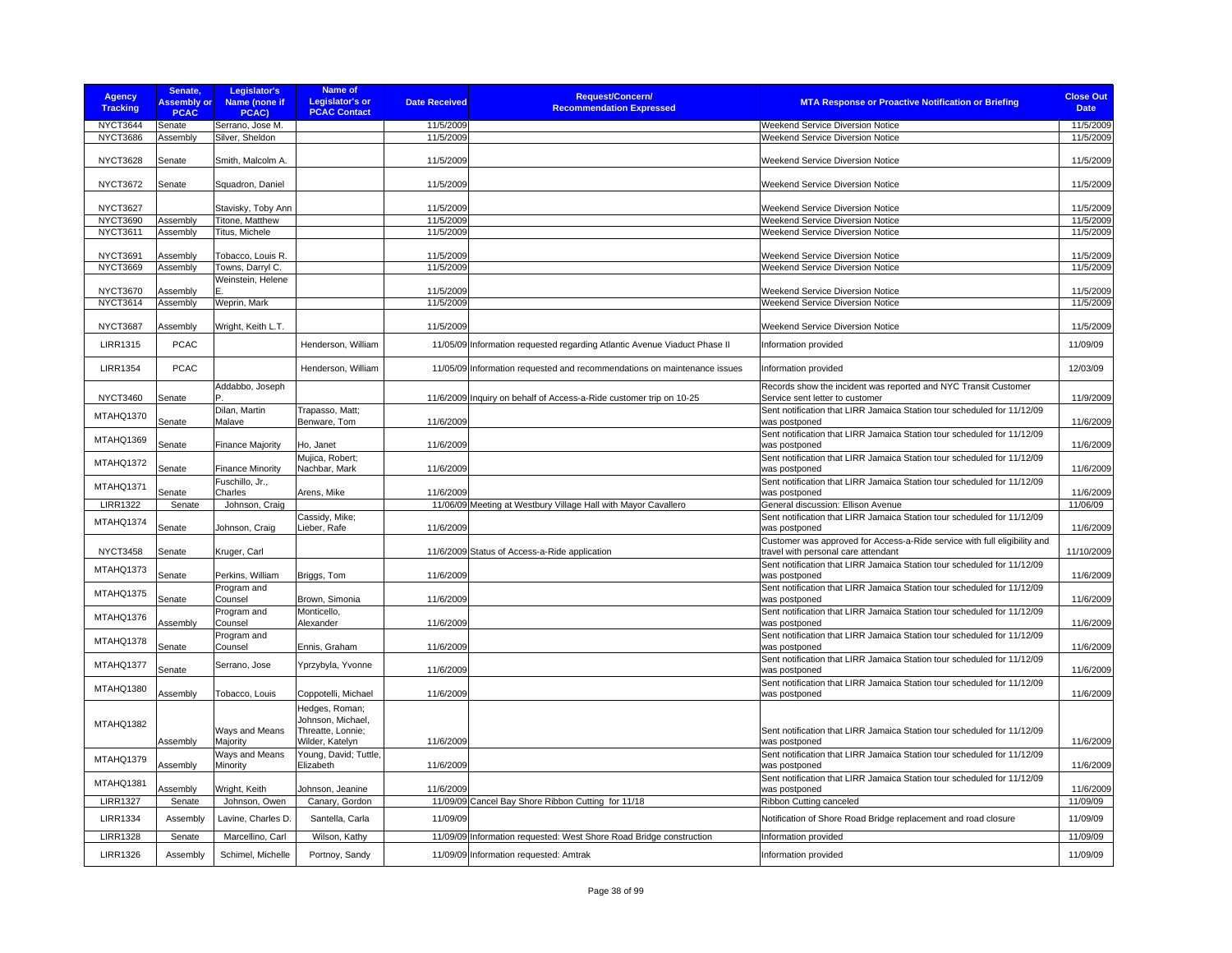| <b>Agency</b><br><b>Tracking</b>   | Senate,<br><b>Assembly or</b><br><b>PCAC</b> | Legislator's<br>Name (none if<br>PCAC)           | <b>Name of</b><br><b>Legislator's or</b><br><b>PCAC Contact</b> | <b>Date Received</b>     | Request/Concern/<br><b>Recommendation Expressed</b>                                            | <b>MTA Response or Proactive Notification or Briefing</b>                                                                                      | <b>Close Out</b><br><b>Date</b> |
|------------------------------------|----------------------------------------------|--------------------------------------------------|-----------------------------------------------------------------|--------------------------|------------------------------------------------------------------------------------------------|------------------------------------------------------------------------------------------------------------------------------------------------|---------------------------------|
| <b>LIRR1331</b><br><b>LIRR1333</b> | Senate<br>Assembly                           | Skelos, Dean<br>Walker, Rob                      | Smith, Sandy<br>Ialenti, Diane                                  | 11/09/09<br>11/09/09     |                                                                                                | Notification of Powell Creek and Hog Island Bridge replacement<br>Notification of Shore Road Bridge replacement and road closure               | 11/09/09<br>11/09/09            |
| <b>LIRR1332</b>                    | Assembly                                     | Weisenberg,<br>Harvey                            | Rossin, Mike                                                    | 11/09/09                 |                                                                                                | Notification of Powell Creek and Hog Island Bridge replacement                                                                                 | 11/09/09                        |
| <b>NYCT3459</b>                    | Assembly                                     | Dinowitz, Jeffrey                                |                                                                 |                          | 11/10/2009 Access-a-Ride customer missing recertification appointment                          | Confirmed that an appointment was needed.                                                                                                      | 11/10/2009                      |
| <b>LIRR1335</b>                    | Senate                                       | Johnson, Craig                                   | Lieber, Rafe                                                    |                          | 11/10/09 Information requested: Community incident - Pandrella clip on ROW                     | Information provided                                                                                                                           | 11/10/09                        |
| <b>LIRR1329</b>                    | Assembly                                     | Schimel, Michelle                                | Frankel, Emily                                                  |                          | 11/10/09 Information requested: Great Neck monopole                                            | Information provided                                                                                                                           | 11/10/09                        |
| <b>LIRR1330</b>                    | Senate                                       | Skelos, Dean                                     | LoCasio, Tom                                                    |                          | 11/10/09 Information requested: Long Beach Branch bridge work                                  | Information provided                                                                                                                           | 11/10/09                        |
| <b>LIRR1336</b>                    | Assembly                                     | Thiele, Fred                                     | McGrory, Becky                                                  | 11/10/09                 | Information requested: Riverhead meeting regarding East End<br><b>Transportation Committee</b> | Information provided                                                                                                                           | 11/10/09                        |
| <b>LIRR1337</b>                    | Senate                                       | Johnson, Craig                                   | Lieber, Rafe                                                    |                          | 11/11/09 Information requested: Trestle at Carl Place                                          | Information provided                                                                                                                           | 11/11/09                        |
| <b>LIRR1339</b>                    | Senate                                       | Johnson, Owen                                    | Canary, Gordon                                                  |                          | 11/11/09 Discussion of ribbon cutting ceremony at Bay Shore                                    | <b>Information Provided</b>                                                                                                                    | 11/11/09                        |
| <b>LIRR1340</b>                    | Senate                                       | Marcellino, Carl                                 | Wilson, Kathy                                                   |                          | 11/11/09 Information requested: Replacement of West Shore Road Bridge                          | <b>Information Provided</b>                                                                                                                    | 11/11/09                        |
| <b>LIRR1338</b>                    | Assembly                                     | Schimel, Michelle                                | Portnoy, Sandy                                                  |                          | 11/11/09 Information requested: Port Washington branch train info                              | Information provided                                                                                                                           | 11/11/09                        |
| <b>NYCT3465</b>                    | <b>PCAC</b>                                  |                                                  |                                                                 |                          | 11/11/2009 Access-a-Ride customer's travel to Yonkers                                          | Provided information on transfer points in Westchester County; advised<br>that Access-a-Ride transports customers to Yonkers.                  | 11/12/2009                      |
| NYCT3736                           |                                              | ASSEMBLY Abbate, Peter J.                        | Abbate                                                          | 11/12/2009               |                                                                                                | Weekend Service Divesion Notice                                                                                                                | 11/12/2009                      |
| <b>NYCT3738</b>                    | <b>SENATE</b>                                | Adams, Eric                                      | Adams                                                           | 11/12/2009               |                                                                                                | Weekend Service Divesion Notice                                                                                                                | 11/12/2009                      |
|                                    |                                              | Addabbo, Joseph                                  |                                                                 |                          |                                                                                                |                                                                                                                                                |                                 |
| <b>NYCT3717</b>                    | <b>SENATE</b>                                |                                                  | Addabbo                                                         | 11/12/2009               |                                                                                                | Weekend Service Divesion Notice                                                                                                                | 11/12/2009                      |
| <b>NYCT3720</b>                    | <b>ASSEMBLY</b>                              | Arroyo, Carmen                                   | Arroyo                                                          | 11/12/2009               |                                                                                                | Weekend Service Divesion Notice                                                                                                                | 11/12/2009                      |
| <b>MNR1228</b>                     | Assembly                                     | Arroyo, Carmen                                   |                                                                 | 11/12/2009               |                                                                                                | Sent Mileposts (Customer Publication) highlighting capital projects and<br>service initiatives to elected officials in MNR territory           | 11/12/2009                      |
| <b>NYCT3695</b>                    | <b>ASSEMBLY</b>                              | Aubry, Jeffrion D.                               | Aubry                                                           | 11/12/2009               |                                                                                                | Weekend Service Divesion Notice                                                                                                                | 11/12/2009                      |
| <b>MNR1221</b>                     | Assembly                                     | Ball, Gregory                                    |                                                                 | 11/12/2009               |                                                                                                | Sent Mileposts (Customer Publication) highlighting capital projects and<br>service initiatives to elected officials in MNR territory           | 11/12/2009                      |
| <b>NYCT3745</b>                    | ASSEMBLY                                     | Barron, Inez                                     | Barron                                                          | 11/12/2009               |                                                                                                | Weekend Service Divesion Notice                                                                                                                | 11/12/2009                      |
| MNR1232                            | Assembly                                     | Benadetto, Michael                               |                                                                 | 11/12/2009               |                                                                                                | Sent Mileposts (Customer Publication) highlighting capital projects and                                                                        | 11/12/2009                      |
|                                    |                                              | Benedetto, Michael                               |                                                                 |                          |                                                                                                | service initiatives to elected officials in MNR territory                                                                                      |                                 |
| <b>NYCT3723</b>                    | <b>ASSEMBLY</b>                              | IR.                                              | Benedetto                                                       | 11/12/2009               |                                                                                                | Weekend Service Divesion Notice                                                                                                                | 11/10/2009                      |
| <b>MNR1223</b>                     | Assembly                                     | Benjamin, Michael                                |                                                                 | 11/12/2009               |                                                                                                | Sent Mileposts (Customer Publication) highlighting capital projects and<br>service initiatives to elected officials in MNR territory           | 11/12/2009                      |
| <b>NYCT3728</b>                    | ASSEMBLY                                     | Benjamin, Michael<br>$\overline{A}$              | Benjamin                                                        | 11/12/2009               |                                                                                                | Weekend Service Divesion Notice                                                                                                                | 11/12/2009                      |
| NYCT3766                           | <b>ASSEMBLY</b>                              | Bing, Jonathan                                   | Bing                                                            | 11/12/2009               |                                                                                                | Weekend Service Divesion Notice                                                                                                                | 11/12/2009                      |
| MNR1356                            | Senate                                       | Bonacic, John                                    |                                                                 | 11/12/2009               |                                                                                                | Meeting of MTA Chairman Walder and senior staff and Hudson Valley<br>Senate Delegation to discussion MTA finances, mobility tax and operations | 11/12/2009                      |
| <b>NYCT3737</b>                    | <b>ASSEMBLY</b>                              | Boyland, William                                 | Boyland                                                         | 11/12/2009               |                                                                                                | Weekend Service Divesion Notice                                                                                                                | 11/12/2009                      |
|                                    |                                              |                                                  |                                                                 |                          |                                                                                                | Sent Mileposts (Customer Publication) highlighting capital projects and                                                                        |                                 |
| <b>MNR1214</b>                     | Assembly                                     | Bradley, Adam                                    |                                                                 | 11/12/2009               |                                                                                                | service initiatives to elected officials in MNR territory                                                                                      | 11/12/2009                      |
| <b>NYCT3739</b>                    | ASSEMBLY                                     | Brennan, James                                   | Brennan                                                         | 11/12/2009               |                                                                                                | Weekend Service Divesion Notice                                                                                                                | 11/12/2009                      |
| MNR1219                            | Assembly                                     | Brodsky, Richard                                 |                                                                 | 11/12/2009               |                                                                                                | Sent Mileposts (Customer Publication) highlighting capital projects and<br>service initiatives to elected officials in MNR territory           | 11/12/2009                      |
|                                    |                                              |                                                  |                                                                 |                          |                                                                                                |                                                                                                                                                |                                 |
| <b>NYCT3742</b><br><b>NYCT3756</b> | <b>ASSEMBLY</b><br><b>ASSEMBLY</b>           | Brook-Krasny, Alec Brook-Krasny<br>Camara, Karim | Camara                                                          | 11/12/2009<br>11/12/2009 |                                                                                                | Weekend Service Divesion Notice<br>Weekend Service Divesion Notice                                                                             | 11/12/2009<br>11/12/2009        |
|                                    |                                              | Carrozza, Ann-                                   |                                                                 |                          |                                                                                                |                                                                                                                                                |                                 |
| <b>NYCT3697</b>                    | ASSEMBLY                                     | Margaret                                         | Carrozza                                                        | 11/12/2009               |                                                                                                | Weekend Service Divesion Notice                                                                                                                | 11/12/2009                      |
| <b>MNR1227</b>                     | Assembly                                     | Castro, Nelson                                   |                                                                 | 11/12/2009               |                                                                                                | Sent Mileposts (Customer Publication) highlighting capital projects and<br>service initiatives to elected officials in MNR territory           | 11/12/2009                      |
| <b>NYCT3726</b>                    | <b>ASSEMBLY</b>                              | Castro, Nelson L.                                | Castro                                                          | 11/12/2009               |                                                                                                | Weekend Service Divesion Notice                                                                                                                | 11/12/2009                      |
| <b>NYCT3698</b>                    | ASSEMBLY                                     | Clark, Barbara M.                                | Clark                                                           | 11/12/2009               |                                                                                                | Weekend Service Divesion Notice                                                                                                                | 11/12/2009                      |
| <b>NYCT3764</b>                    | <b>ASSEMBLY</b>                              | Clayton Powell, Jr.,<br>Adam                     | Clayton Powell, Jr.                                             | 11/12/2009               |                                                                                                | Weekend Service Divesion Notice                                                                                                                | 11/12/2009                      |
| <b>NYCT3740</b>                    | <b>ASSEMBLY</b>                              | Colton, William                                  | Colton                                                          | 11/12/2009               |                                                                                                | Weekend Service Divesion Notice                                                                                                                | 11/12/2009                      |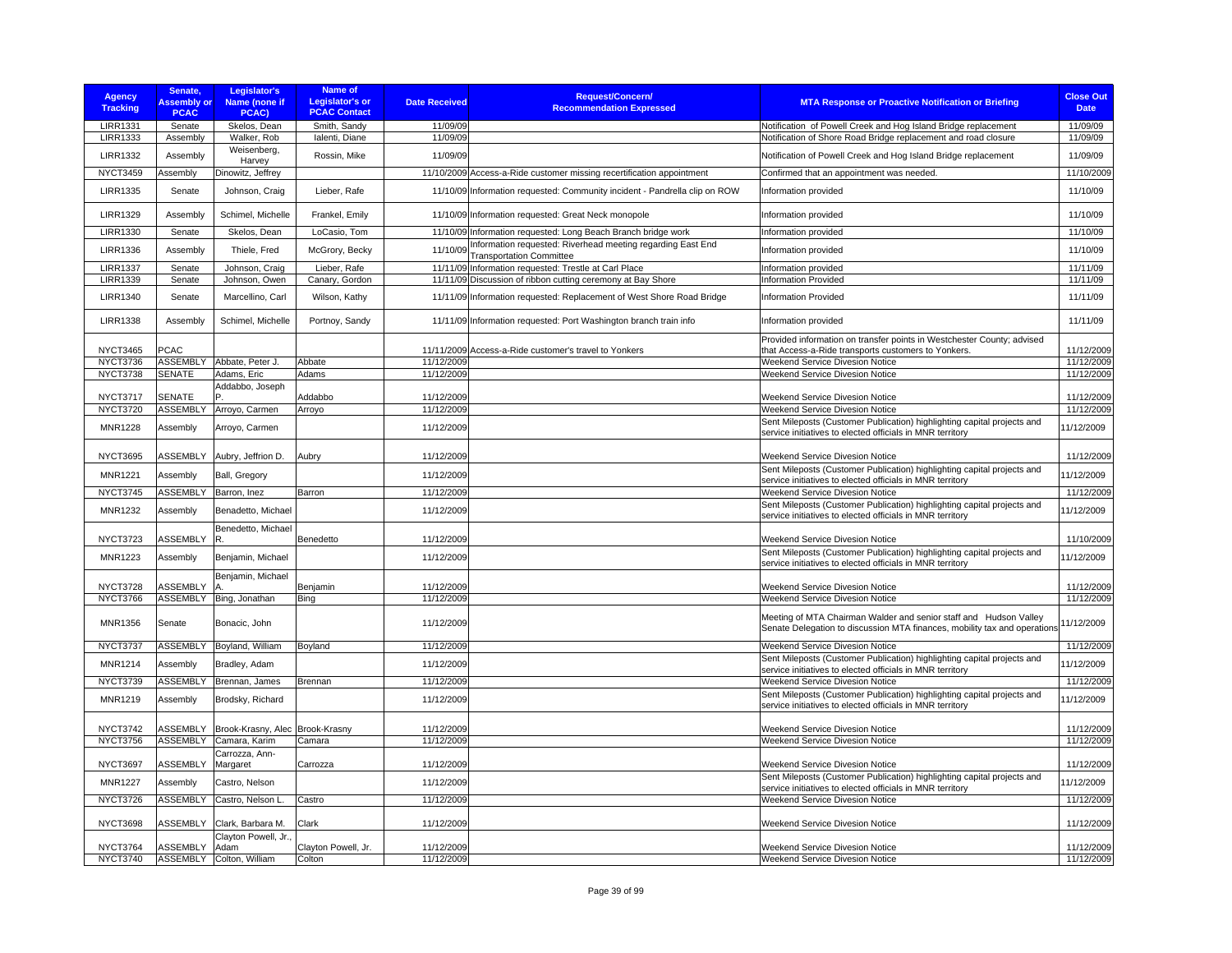| <b>Agency</b><br><b>Tracking</b>  | Senate,<br><b>Assembly or</b><br><b>PCAC</b> | Legislator's<br>Name (none if<br>PCAC) | Name of<br><b>Legislator's or</b><br><b>PCAC Contact</b> | <b>Date Received</b>     | <b>Request/Concern/</b><br><b>Recommendation Expressed</b> | <b>MTA Response or Proactive Notification or Briefing</b>                                                                                      | <b>Close Out</b><br><b>Date</b> |
|-----------------------------------|----------------------------------------------|----------------------------------------|----------------------------------------------------------|--------------------------|------------------------------------------------------------|------------------------------------------------------------------------------------------------------------------------------------------------|---------------------------------|
| NYCT3700                          | <b>ASSEMBLY</b>                              | Cook, Vivian                           | Cook                                                     | 11/12/2009               |                                                            | Weekend Service Divesion Notice                                                                                                                | 11/12/2009                      |
| <b>NYCT3725</b>                   | <b>ASSEMBLY</b>                              | Crespo, Marcos                         | Crespo                                                   | 11/12/2009               |                                                            | Weekend Service Divesion Notice                                                                                                                | 11/12/2009                      |
| <b>MNR1226</b>                    | Assembly                                     | Crespo, Marcus                         |                                                          | 11/12/2009               |                                                            | Sent Mileposts (Customer Publication) highlighting capital projects and<br>service initiatives to elected officials in MNR territory           | 11/12/2009                      |
| <b>NYCT3780</b>                   | <b>ASSEMBLY</b>                              | Cusick, Michael J.                     | Cusick                                                   | 11/12/2009               |                                                            | <b>Weekend Service Divesion Notice</b>                                                                                                         | 11/12/2009                      |
| <b>NYCT3741</b>                   | <b>ASSEMBLY</b>                              | Cymbrowitz, Steven                     | Cymbrowitz                                               | 11/12/2009               |                                                            | Weekend Service Divesion Notice                                                                                                                | 11/12/2009                      |
| <b>NYCT3703</b>                   | <b>ASSEMBLY</b>                              | DenDekker,<br>Michael G.               | DenDekker                                                | 11/12/2009               |                                                            | Weekend Service Divesion Notice                                                                                                                | 11/12/2009                      |
| <b>MNR1229</b>                    | Senate                                       | Diaz, Sr., Ruben                       |                                                          | 11/12/2009               |                                                            | Sent Mileposts (Customer Publication) highlighting capital projects and<br>service initiatives to elected officials in MNR territory           | 11/12/2009                      |
| <b>NYCT3727</b>                   | <b>SENATE</b>                                | Diaz, Sr., Ruben                       | Diaz, Sr.                                                | 11/12/2009               |                                                            | Weekend Service Divesion Notice                                                                                                                | 11/12/2009                      |
| <b>NYCT3753</b>                   | <b>SENATE</b>                                | Dilan, Martin M.                       | Dilan                                                    | 11/12/2009               |                                                            | Weekend Service Divesion Notice                                                                                                                | 11/12/2009                      |
| MTAHQ1385                         | Senate                                       | Dilan, Martin<br>Malave                | Heath                                                    | 11/12/2009               |                                                            | Called to request a copy of the transcript from the 9/10/09 Senate<br>Transportation committee regarding nomination of Jay Walder              |                                 |
| <b>NYCT3729</b>                   | <b>ASSEMBLY</b>                              | Dinowitz, Jeffrey                      | Dinowitz                                                 | 11/12/2009               |                                                            | Weekend Service Divesion Notice                                                                                                                | 11/12/2009                      |
| <b>MNR1234</b>                    | Assembly                                     | Dinowitz, Jeffrey                      |                                                          | 11/12/2009               |                                                            | Sent Mileposts (Customer Publication) highlighting capital projects and<br>service initiatives to elected officials in MNR territory           | 11/12/2009                      |
| NYCT3765                          | <b>SENATE</b>                                | Duane, Thomas K.                       | Duane                                                    | 11/12/2009               |                                                            | Weekend Service Divesion Notice                                                                                                                | 11/12/2009                      |
| <b>MNR1230</b>                    | Senate                                       | Espada, Jr., Pedro                     |                                                          | 11/12/2009               |                                                            | Sent Mileposts (Customer Publication) highlighting capital projects and<br>service initiatives to elected officials in MNR territory           | 11/12/2009                      |
| <b>NYCT3730</b>                   | <b>SENATE</b>                                | Espada, Jr., Pedro                     | Espada, Jr.                                              | 11/12/2009               |                                                            | <b>Weekend Service Divesion Notice</b>                                                                                                         | 11/12/2009                      |
| <b>NYCT3767</b>                   | <b>ASSEMBLY</b>                              | Espaillat, Adriano                     | Espaillat                                                | 11/12/2009               |                                                            | Weekend Service Divesion Notice                                                                                                                | 11/12/2009                      |
| <b>MNR1236</b>                    | Assembly                                     | Espaillat, Adriano                     |                                                          | 11/12/2009               |                                                            | Sent Mileposts (Customer Publication) highlighting capital projects and<br>service initiatives to elected officials in MNR territory           | 11/12/2009                      |
| NYCT3768                          | ASSEMBLY                                     | Farrell, Herman D.                     | Farrell                                                  | 11/12/2009               |                                                            | Weekend Service Divesion Notice                                                                                                                | 11/12/2009                      |
| MNR1216                           | Assembly                                     | Galef, Sandra                          |                                                          | 11/12/2009               |                                                            | Sent Mileposts (Customer Publication) highlighting capital projects and<br>service initiatives to elected officials in MNR territory           | 11/12/2009                      |
| NYCT3696                          | <b>ASSEMBLY</b>                              | Gianaris, Michael                      | Gianaris                                                 | 11/12/2009               |                                                            | <b>Weekend Service Divesion Notice</b>                                                                                                         | 11/12/2009                      |
| <b>NYCT3724</b>                   | <b>ASSEMBLY</b>                              | Gibson, Vanessa                        | Gibson                                                   | 11/12/2009               |                                                            | Weekend Service Divesion Notice<br>Sent Mileposts (Customer Publication) highlighting capital projects and                                     | 11/12/2009                      |
| <b>MNR1231</b><br><b>NYCT3771</b> | Assembly                                     | Gibson, Vanessa                        | Glick                                                    | 11/12/2009<br>11/12/2009 |                                                            | service initiatives to elected officials in MNR territory                                                                                      | 11/12/2009                      |
| <b>NYCT3743</b>                   | <b>ASSEMBLY</b><br><b>SENATE</b>             | Glick, Deborah<br>Golden, Martin J.    | Golden                                                   | 11/12/2009               |                                                            | Weekend Service Divesion Notice<br>Weekend Service Divesion Notice                                                                             | 11/12/2009<br>11/12/2009        |
|                                   |                                              |                                        |                                                          |                          |                                                            |                                                                                                                                                |                                 |
| <b>NYCT3779</b>                   | ASSEMBLY                                     | Gottfried, Richard                     | Gottfried                                                | 11/12/2009               |                                                            | Weekend Service Divesion Notice                                                                                                                | 11/12/2009                      |
| <b>MNR1210</b>                    | Senate                                       | Hassell-Thompson,<br>Ruth              |                                                          | 11/12/2009               |                                                            | Sent Mileposts (Customer Publication) highlighting capital projects and<br>service initiatives to elected officials in MNR territory           | 11/12/2009                      |
| <b>MNR1357</b>                    | Senate                                       | Hassell-Thompson,<br>Ruth              |                                                          | 11/12/2009               |                                                            | Meeting of MTA Chairman Walder and senior staff and Hudson Valley<br>Senate Delegation to discussion MTA finances, mobility tax and operations | 11/12/2009                      |
| NYCT3734                          | <b>SENATE</b>                                | Hassell-Thompson,<br>Ruth              | Hassell-Thompson                                         | 11/12/2009               |                                                            | Weekend Service Divesion Notice                                                                                                                | 11/12/2009                      |
| <b>MNR1235</b>                    | Assembly                                     | Heastie, Carl E.                       |                                                          | 11/12/2009               |                                                            | Sent Mileposts (Customer Publication) highlighting capital projects and<br>service initiatives to elected officials in MNR territory           | 11/12/2009                      |
| <b>NYCT3721</b>                   | Assembly                                     | Heastie, Carl E.                       |                                                          | 11/12/2009               |                                                            | Weekend service Diversion Notice                                                                                                               | 11/12/2009                      |
| <b>NYCT3699</b>                   | <b>ASSEMBLY</b>                              | Hevesi, Andrew                         | Hevesi                                                   | 11/12/2009               |                                                            | Weekend Service Divesion Notice                                                                                                                | 11/12/2009                      |
| NYCT3746                          | <b>ASSEMBLY</b>                              | Hikind, Dov                            | Hikind                                                   | 11/12/2009               |                                                            | <b>Weekend Service Divesion Notice</b>                                                                                                         | 11/12/2009                      |
| <b>NYCT3716</b>                   | <b>SENATE</b>                                | Huntley, Shirley L.<br>Hyer-Spencer,   | Huntley                                                  | 11/12/2009               |                                                            | <b>Weekend Service Divesion Notice</b>                                                                                                         | 11/12/2009                      |
| <b>NYCT3784</b>                   | <b>ASSEMBLY</b>                              | Janele                                 | Hyer-Spencer                                             | 11/12/2009               |                                                            | Weekend Service Divesion Notice                                                                                                                | 11/12/2009                      |
| NYCT3747                          | ASSEMBLY                                     | Jacobs, Rhoda S.                       | Jacobs                                                   | 11/12/2009               |                                                            | Weekend Service Divesion Notice                                                                                                                | 11/12/2009                      |
| <b>NYCT3744</b>                   |                                              | ASSEMBLY Jeffries, Hakeem              | <b>Jeffries</b>                                          | 11/12/2009               |                                                            | Weekend Service Divesion Notice                                                                                                                | 11/12/2009                      |
| NYCT3769                          |                                              | ASSEMBLY Kavanagh, Brian P. Kavanagh   |                                                          | 11/12/2009               |                                                            | Weekend Service Divesion Notice                                                                                                                | 11/12/2009                      |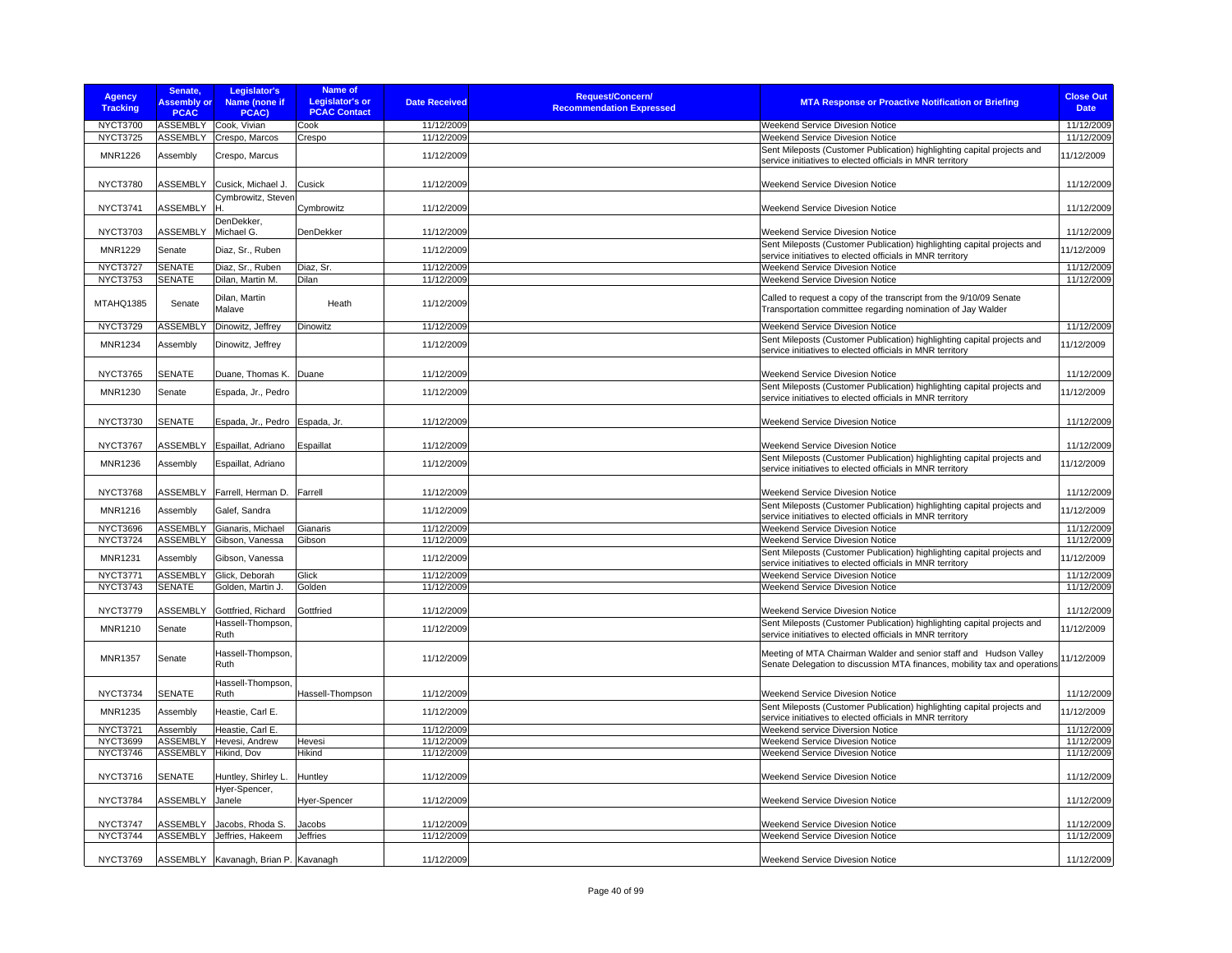| <b>Agency</b><br><b>Tracking</b> | Senate,<br><b>Assembly or</b><br><b>PCAC</b> | Legislator's<br>Name (none if<br>PCAC) | Name of<br><b>Legislator's or</b><br><b>PCAC Contact</b> | <b>Date Received</b> | Request/Concern/<br><b>Recommendation Expressed</b> | <b>MTA Response or Proactive Notification or Briefing</b>                                                                                      | <b>Close Out</b><br><b>Date</b> |
|----------------------------------|----------------------------------------------|----------------------------------------|----------------------------------------------------------|----------------------|-----------------------------------------------------|------------------------------------------------------------------------------------------------------------------------------------------------|---------------------------------|
| NYCT3773                         |                                              | ASSEMBLY Kellner, Micah                | Kellner                                                  | 11/12/2009           |                                                     | Weekend Service Divesion Notice                                                                                                                | 11/12/2009                      |
| <b>MNR1222</b>                   | Senate                                       | Klein, Jeffrey                         |                                                          | 11/12/2009           |                                                     | Sent Mileposts (Customer Publication) highlighting capital projects and<br>service initiatives to elected officials in MNR territory           | 11/12/2009                      |
| MNR1354                          | Senate                                       | Klein, Jeffrey                         |                                                          | 11/12/2009           |                                                     | Meeting of MTA Chairman Walder and senior staff and Hudson Valley<br>Senate Delegation to discussion MTA finances, mobility tax and operations | 11/12/2009                      |
| <b>NYCT3731</b>                  | <b>SENATE</b>                                | Klein, Jeffrey                         | Klein                                                    | 11/12/2009           |                                                     | Weekend Service Divesion Notice                                                                                                                | 11/12/2009                      |
| NYCT3772                         | <b>SENATE</b>                                | Krueger, Liz                           | Krueger                                                  | 11/12/2009           |                                                     | <b>Weekend Service Divesion Notice</b>                                                                                                         | 11/12/2009                      |
| MTAHQ1383                        | Senate                                       | Kruger, Carl                           | Gladys                                                   | 11/12/2009           |                                                     | Called to request a copy of the transcript from the 9/10/09 Senate Finance<br>committee regarding nomination of Jay Walder                     | 11/13/09                        |
| NYCT3748                         | <b>SENATE</b>                                | Kruger, Carl                           | Kruger                                                   | 11/12/2009           |                                                     | Weekend Service Divesion Notice                                                                                                                | 11/12/2009                      |
| <b>NYCT3701</b>                  | <b>ASSEMBLY</b>                              | Lancman, Rory I.                       | Lancman                                                  | 11/12/2009           |                                                     | <b>Weekend Service Divesion Notice</b>                                                                                                         | 11/12/2009                      |
| <b>NYCT3783</b>                  | <b>SENATE</b>                                | Lanza, Andrew J.                       | Lanza                                                    | 11/12/2009           |                                                     | Weekend Service Divesion Notice                                                                                                                | 11/12/2009                      |
| <b>MNR1218</b>                   | Assembly                                     | Latimer, George                        |                                                          | 11/12/2009           |                                                     | Sent Mileposts (Customer Publication) highlighting capital projects and<br>service initiatives to elected officials in MNR territory           | 11/12/2009                      |
| <b>MNR1213</b>                   | Senate                                       | Leibell, III, Vincent                  |                                                          | 11/12/2009           |                                                     | Sent Mileposts (Customer Publication) highlighting capital projects and<br>service initiatives to elected officials in MNR territory           | 11/12/2009                      |
| MNR1350                          | Senate                                       | Leibell, III, Vincent                  |                                                          | 11/12/2009           |                                                     | Meeting of MTA Chairman Walder and senior staff and Hudson Valley<br>Senate Delegation to discussion MTA finances, mobility tax and operations | 11/12/2009                      |
| <b>NYCT3750</b>                  | <b>ASSEMBLY</b>                              | Lentol, Joseph R.                      | Lentol                                                   | 11/12/2009           |                                                     | Weekend Service Divesion Notice                                                                                                                | 1/12/2010                       |
| <b>NYCT3751</b>                  | <b>ASSEMBLY</b>                              | Lopez, Vito                            | Lopez                                                    | 11/12/2009           |                                                     | Weekend Service Divesion Notice                                                                                                                | 11/12/2009                      |
| <b>NYCT3752</b>                  | <b>ASSEMBLY</b>                              | Maisel, Alan                           | Maisel                                                   | 11/12/2009           |                                                     | <b>Weekend Service Divesion Notice</b>                                                                                                         | 11/12/2009                      |
| <b>NYCT3706</b>                  | <b>ASSEMBLY</b>                              | Markey, Margaret                       | Markey                                                   | 11/12/2009           |                                                     | Weekend Service Divesion Notice                                                                                                                | 11/12/2009                      |
|                                  |                                              |                                        |                                                          |                      |                                                     |                                                                                                                                                |                                 |
| <b>NYCT3707</b>                  | <b>ASSEMBLY</b>                              | Mayersohn, Nettie                      | Mayersohn                                                | 11/12/2009           |                                                     | <b>Weekend Service Divesion Notice</b>                                                                                                         | 11/12/2009                      |
| <b>NYCT3704</b>                  | <b>ASSEMBLY</b>                              | Meng, Grace                            | Meng                                                     | 11/12/2009           |                                                     | Weekend Service Divesion Notice                                                                                                                | 11/12/2009                      |
| <b>MNR1206</b>                   | Assembly                                     | Miller, Joel                           |                                                          | 11/12/2009           |                                                     | Sent Mileposts West (Customer Publication) highlighting capital projects<br>and service initiatives to elected officials in MNR territory      | 11/12/2009                      |
| <b>NYCT3754</b>                  | <b>ASSEMBLY</b>                              | Millman, Joan                          | Millman                                                  | 11/12/2009           |                                                     | Weekend Service Divesion Notice                                                                                                                | 11/12/2009                      |
| <b>MNR1208</b>                   | Assembly                                     | Molinaro, Marcus                       |                                                          | 11/12/2009           |                                                     | Sent Mileposts (Customer Publication) highlighting capital projects and<br>service initiatives to elected officials in MNR territory           | 11/12/2009                      |
| <b>NYCT3713</b>                  |                                              | Monserrate, Hiram                      | Monserrate                                               | 11/12/2009           |                                                     | <b>Weekend Service Divesion Notice</b>                                                                                                         | 11/12/2009                      |
| <b>NYCT3755</b>                  | <b>SENATE</b>                                | Montgomery,<br>Velmanette              | Montgomery                                               | 11/12/2009           |                                                     | <b>Weekend Service Divesion Notice</b>                                                                                                         | 11/12/2009                      |
| MNR1355                          | Senate                                       | Morahan, Thomas                        |                                                          | 11/12/2009           |                                                     | Meeting of MTA Chairman Walder and senior staff and Hudson Valley<br>Senate Delegation to discussion MTA finances, mobility tax and operations | 11/12/2009                      |
| <b>NYCT3708</b>                  | ASSEMBLY                                     | Nolan, Catherine T.                    | Nolan                                                    | 11/12/2009           |                                                     | <b>Weekend Service Divesion Notice</b>                                                                                                         | 11/12/2009                      |
| NYCT3776                         | <b>ASSEMBLY</b>                              | O'Donnell, Daniel J. O'Donnell         |                                                          | 11/12/2009           |                                                     | Weekend Service Divesion Notice                                                                                                                | 11/11/2009                      |
| <b>NYCT3709</b>                  | SENATE                                       | Onorato, George                        | Onorato                                                  | 11/12/2009           |                                                     | Weekend Service Divesion Notice                                                                                                                | 11/12/2009                      |
| MNR1211                          | Senate                                       | Oppenheimer, Suzi                      |                                                          | 11/12/2009           |                                                     | Sent Mileposts (Customer Publication) highlighting capital projects and<br>service initiatives to elected officials in MNR territory           | 11/12/2009                      |
| <b>MNR1359</b>                   | Senate                                       | Oppenheimer, Suzi                      |                                                          | 11/12/2009           |                                                     | Meeting of MTA Chairman Walder and senior staff and Hudson Valley<br>Senate Delegation to discussion MTA finances, mobility tax and operations | 11/12/2009                      |
| <b>NYCT3757</b>                  | Assembly                                     | Ortiz, Felix                           |                                                          | 11/12/2009           |                                                     | Weekend service notice                                                                                                                         | 11/12/2009                      |
| <b>NYCT3710</b>                  | <b>SENATE</b>                                | Padavan, Frank                         | Padavan                                                  | 11/12/2009           |                                                     | Weekend Service Divesion Notice                                                                                                                | 11/12/2009                      |
| <b>NYCT3759</b>                  | <b>SENATE</b>                                | Parker, Kevin S.                       | Parker                                                   | 11/12/2009           |                                                     | Weekend Service Divesion Notice                                                                                                                | 11/12/2009                      |
| MNR1212                          | Assembly                                     | Paulin, Amy                            |                                                          | 11/12/2009           |                                                     | Sent Mileposts (Customer Publication) highlighting capital projects and<br>service initiatives to elected officials in MNR territory           | 11/12/2009                      |
| <b>NYCT3711</b>                  | <b>ASSEMBLY</b>                              | Peralta, Jose R.                       | Peralta                                                  | 11/12/2009           |                                                     | Weekend Service Divesion Notice                                                                                                                | 11/12/2009                      |
| MTAHQ1384                        | Senate                                       | Perkins, William                       | <b>Tom Briggs</b>                                        | 11/12/2009           |                                                     | Called to request a copy of the transcript from the 9/10/09 Senate<br>Corporations committee regarding nomination of Jay Walder                | 11/12/09                        |
| <b>NYCT3775</b>                  | Senate                                       | Perkins, William                       |                                                          | 11/12/2009           |                                                     | weekend service notice                                                                                                                         | 11/12/2009                      |
| <b>NYCT3758</b>                  | Assembly                                     | Perry, Nick                            |                                                          | 11/12/2009           |                                                     | weekend service notices                                                                                                                        | 11/12/2009                      |
| <b>NYCT3712</b>                  | Assembly                                     | Pheffer, Audrey I.                     |                                                          | 11/12/2009           |                                                     | Weekend service notice                                                                                                                         | 11/12/2009                      |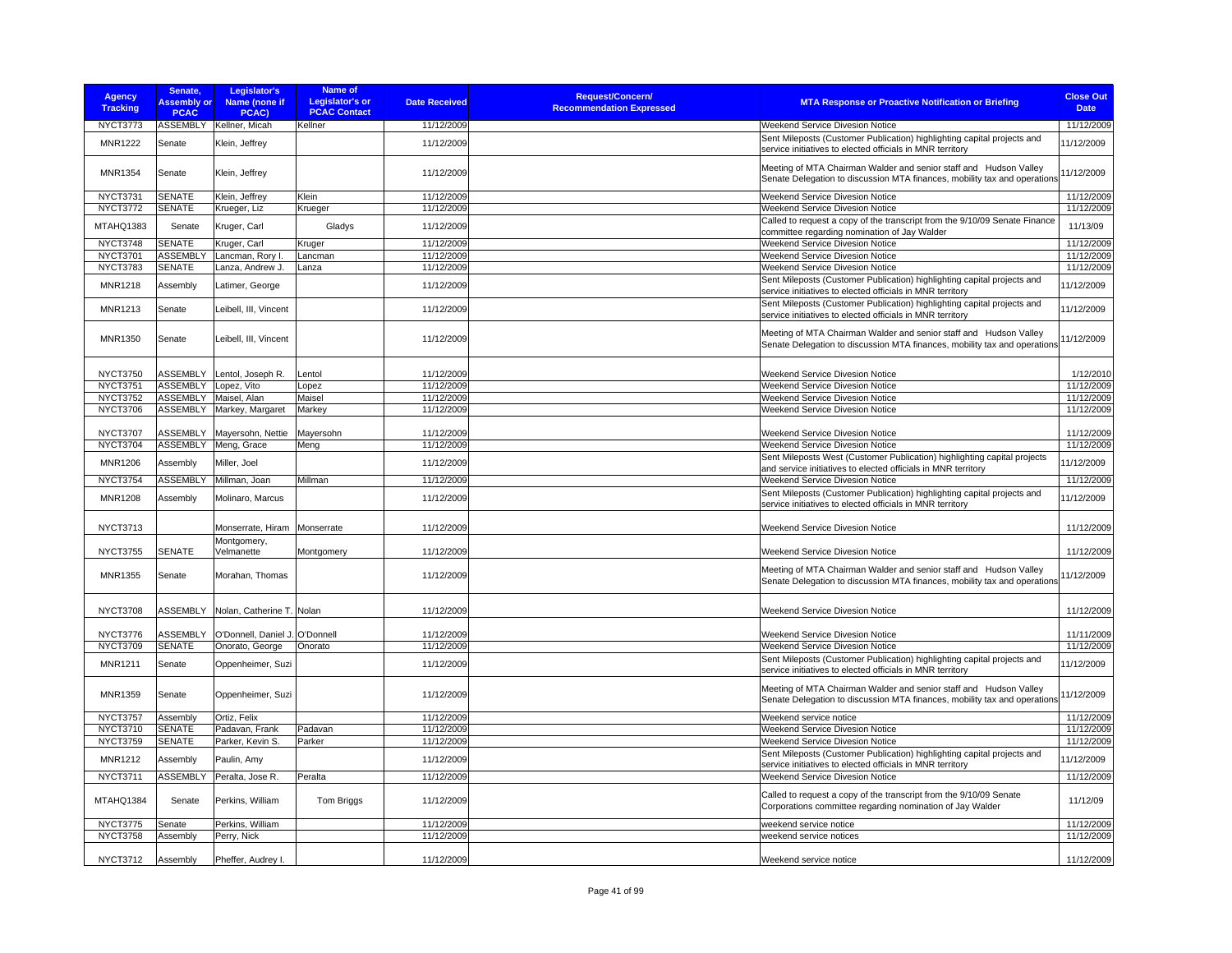| <b>Agency</b><br><b>Tracking</b>   | Senate,<br><b>Assembly or</b><br><b>PCAC</b> | Legislator's<br>Name (none if<br>PCAC) | Name of<br><b>Legislator's or</b><br><b>PCAC Contact</b> | <b>Date Received</b>     | <b>Request/Concern/</b><br><b>Recommendation Expressed</b>          | <b>MTA Response or Proactive Notification or Briefing</b>                                                                                      | <b>Close Out</b><br><b>Date</b> |
|------------------------------------|----------------------------------------------|----------------------------------------|----------------------------------------------------------|--------------------------|---------------------------------------------------------------------|------------------------------------------------------------------------------------------------------------------------------------------------|---------------------------------|
| MNR1209                            | Assembly                                     | Pretlow, Gary                          |                                                          | 11/12/2009               |                                                                     | Sent Mileposts (Customer Publication) highlighting capital projects and<br>service initiatives to elected officials in MNR territory           | 11/12/2009                      |
| <b>MNR1224</b>                     | Assembly                                     | Rivera, Jose                           |                                                          | 11/12/2009               |                                                                     | Sent Mileposts (Customer Publication) highlighting capital projects and<br>service initiatives to elected officials in MNR territory           | 11/12/2009                      |
| <b>NYCT3722</b>                    | Assembly                                     | Rivera, Jose                           |                                                          | 11/12/2009               |                                                                     | Weekend service notice                                                                                                                         | 11/12/2009                      |
| <b>MNR1225</b>                     | Assembly                                     | Rivera, Naomi                          |                                                          | 11/12/2009               |                                                                     | Sent Mileposts (Customer Publication) highlighting capital projects and<br>service initiatives to elected officials in MNR territory           | 11/12/2009                      |
| <b>NYCT3733</b>                    | Assembly                                     | Rivera, Naomi                          |                                                          | 11/12/2009               |                                                                     | weekend service notice                                                                                                                         | 11/12/2009                      |
| <b>MNR1233</b>                     | Assembly                                     | Rivera, Peter                          |                                                          | 11/12/2009               |                                                                     | Sent Mileposts (Customer Publication) highlighting capital projects and<br>service initiatives to elected officials in MNR territory           | 11/12/2009                      |
| <b>NYCT3732</b>                    | Assembly                                     | Rivera, Peter M.                       |                                                          | 11/12/2009               |                                                                     | Weekend Service notices                                                                                                                        | 11/12/2009                      |
| <b>NYCT3749</b>                    | Assembly                                     | Robinson, Annette                      |                                                          | 11/12/2009               |                                                                     | Weekend service notice                                                                                                                         | 11/12/2009                      |
| <b>NYCT3770</b>                    | <b>ASSEMBLY</b>                              | Rosenthal, Linda B. Rosenthal          |                                                          | 11/12/2009               |                                                                     | Weekend Service Divesion Notice                                                                                                                | 11/12/2009                      |
| MNR1215                            | Senate                                       | Saland, Stephen                        |                                                          | 11/12/2009               |                                                                     | Sent Mileposts (Customer Publication) highlighting capital projects and<br>service initiatives to elected officials in MNR territory           | 11/12/2009                      |
| MNR1360                            | Senate                                       | Saland, Stephen                        |                                                          | 11/12/2009               |                                                                     | Meeting of MTA Chairman Walder and senior staff and Hudson Valley<br>Senate Delegation to discussion MTA finances, mobility tax and operations | 11/12/2009                      |
| <b>NYCT3762</b>                    | Senate                                       | Sampson, John                          |                                                          | 11/12/2009               |                                                                     | Weekend Service notice                                                                                                                         | 11/12/2009                      |
| <b>NYCT3785</b>                    | Senate                                       | Savino, Diane                          |                                                          | 11/12/2009               |                                                                     | weekend service notice                                                                                                                         | 11/12/2009                      |
| <b>NYCT3714</b>                    | <b>ASSEMBLY</b>                              | Scarborough,<br>William                | Scarborough                                              | 11/12/2009               |                                                                     | Weekend Service Divesion Notice                                                                                                                | 11/12/2009                      |
| <b>LIRR1341</b>                    | Assembly                                     | Schimel, Michelle                      | Frankel, Emily                                           |                          | 11/12/09 Information requested: Monopole Instillation at Great Neck | <b>Information Provided</b>                                                                                                                    | 11/12/09                        |
| NYCT3774                           | <b>SENATE</b>                                | Schneiderman, Eric Schneiderman        |                                                          | 11/12/2009               |                                                                     | Weekend Service Divesion Notice                                                                                                                | 11/12/2009                      |
| <b>NYCT3715</b>                    | <b>ASSEMBLY</b>                              | Seminerio, Anthony                     | Seminerio                                                | 11/12/2009               |                                                                     | Weekend Service Divesion Notice                                                                                                                | 11/12/2009                      |
| <b>NYCT3735</b>                    | <b>SENATE</b>                                | Serrano, Jose M.                       | Serrano                                                  | 11/12/2009               |                                                                     | Weekend Service Divesion Notice                                                                                                                | 11/12/2009                      |
| NYCT3777                           | <b>ASSEMBLY</b>                              | Silver, Sheldon                        | Silver                                                   | 11/12/2009               |                                                                     | Weekend Service Divesion Notice                                                                                                                | 11/12/2009                      |
| <b>MNR1217</b>                     | Assembly                                     | Skartados, Frank                       |                                                          | 11/12/2009               |                                                                     | Sent Mileposts (Customer Publication) highlighting capital projects and<br>service initiatives to elected officials in MNR territory           | 11/12/2009                      |
| <b>LIRR1348</b>                    | Senate                                       | Skelos, Dean                           | LoCasio, Tom                                             |                          | 11/12/09 Information requested: Upcoming bridge work at Hog Island  | Information Provided                                                                                                                           | 11/12/09                        |
| <b>NYCT3719</b>                    | <b>SENATE</b>                                | Smith, Malcolm A.                      | Smith                                                    | 11/12/2009               |                                                                     | Weekend Service Divesion Notice                                                                                                                | 11/12/2009                      |
| <b>MNR1220</b>                     | Assembly                                     |                                        |                                                          | 11/12/2009               |                                                                     | Sent Mileposts (Customer Publication) highlighting capital projects and                                                                        | 11/12/2009                      |
|                                    |                                              | Spano, Michael                         |                                                          |                          |                                                                     | service initiatives to elected officials in MNR territory                                                                                      |                                 |
| <b>NYCT3763</b>                    | <b>SENATE</b>                                | Squadron, Daniel                       | Squadron                                                 | 11/12/2009               |                                                                     | Weekend Service Divesion Notice                                                                                                                | 11/12/2009                      |
| <b>NYCT3718</b>                    |                                              | Stavisky, Toby Ann                     |                                                          | 11/12/2009               |                                                                     | weekend service notice                                                                                                                         | 11/12/2009                      |
| <b>MNR1207</b>                     | Senate                                       | Stewart-Cousins.                       |                                                          | 11/12/2009               |                                                                     | Sent Mileposts (Customer Publication) highlighting capital projects and                                                                        | 11/12/2009                      |
| MNR1361                            |                                              | Andrea<br>Stewart-Cousins,             |                                                          |                          |                                                                     | service initiatives to elected officials in MNR territory<br>Meeting of MTA Chairman Walder and senior staff and Hudson Valley                 |                                 |
| <b>NYCT3781</b>                    | Senate                                       | Andrea                                 |                                                          | 11/12/2009<br>11/12/2009 |                                                                     | Senate Delegation to discussion MTA finances, mobility tax and operations                                                                      | 11/12/2009<br>11/12/2009        |
| <b>NYCT3702</b>                    | <b>ASSEMBLY</b><br><b>ASSEMBLY</b>           | Titone, Matthew<br>Titus, Michele      | Titone<br>Titus                                          | 11/12/2009               |                                                                     | Weekend Service Divesion Notice<br>Weekend Service Divesion Notice                                                                             | 11/12/2009                      |
|                                    |                                              |                                        |                                                          |                          |                                                                     |                                                                                                                                                |                                 |
| <b>NYCT3782</b><br><b>NYCT3760</b> | <b>ASSEMBLY</b><br><b>ASSEMBLY</b>           | Tobacco, Louis R.<br>Towns, Darryl C.  | Tobacco<br>Towns                                         | 11/12/2009<br>11/12/2009 |                                                                     | <b>Weekend Service Divesion Notice</b><br>Weekend Service Divesion Notice                                                                      | 1/12/2010<br>11/12/2009         |
|                                    |                                              |                                        |                                                          |                          |                                                                     |                                                                                                                                                |                                 |
| <b>NYCT3761</b>                    | <b>ASSEMBLY</b>                              | Weinstein, Helene                      | Weinstein                                                | 11/12/2009               |                                                                     | Weekend Service Divesion Notice                                                                                                                | 11/12/2009                      |
| <b>NYCT3705</b>                    | Assembly                                     | Weprin, Mark                           |                                                          | 11/12/2009               |                                                                     | Weekend service notice                                                                                                                         | 11/12/2009                      |
| NYCT3778                           | Assembly                                     | Wright, Keith L.T.                     |                                                          | 11/12/2009               |                                                                     | Weekend service notice                                                                                                                         | 11/12/2009                      |
| <b>LIRR1342</b>                    | Senate                                       | Johnson, Craig                         | Lieber, Rafe                                             |                          | 11/13/09 Complaint on graffiti at Cherry Valley Road Bridge         | Information provided: graffiti removed                                                                                                         | 11/13/09                        |
| MTAHQ1387                          | Senate                                       | Kruger, Carl                           | Gladys                                                   | 11/13/2009               |                                                                     | Picket up copy of transcript from the 9/10/09 Senate Finance committee<br>regarding nomination of Jay Walder                                   | 11/13/09                        |
| <b>LIRR1343</b>                    | Assembly                                     | Lavine, Charles D.                     | Wilson, Carolyn                                          |                          | 11/13/09 Information requested: West Shore Road Bridge              | <b>Information Provided</b>                                                                                                                    | 11/13/09                        |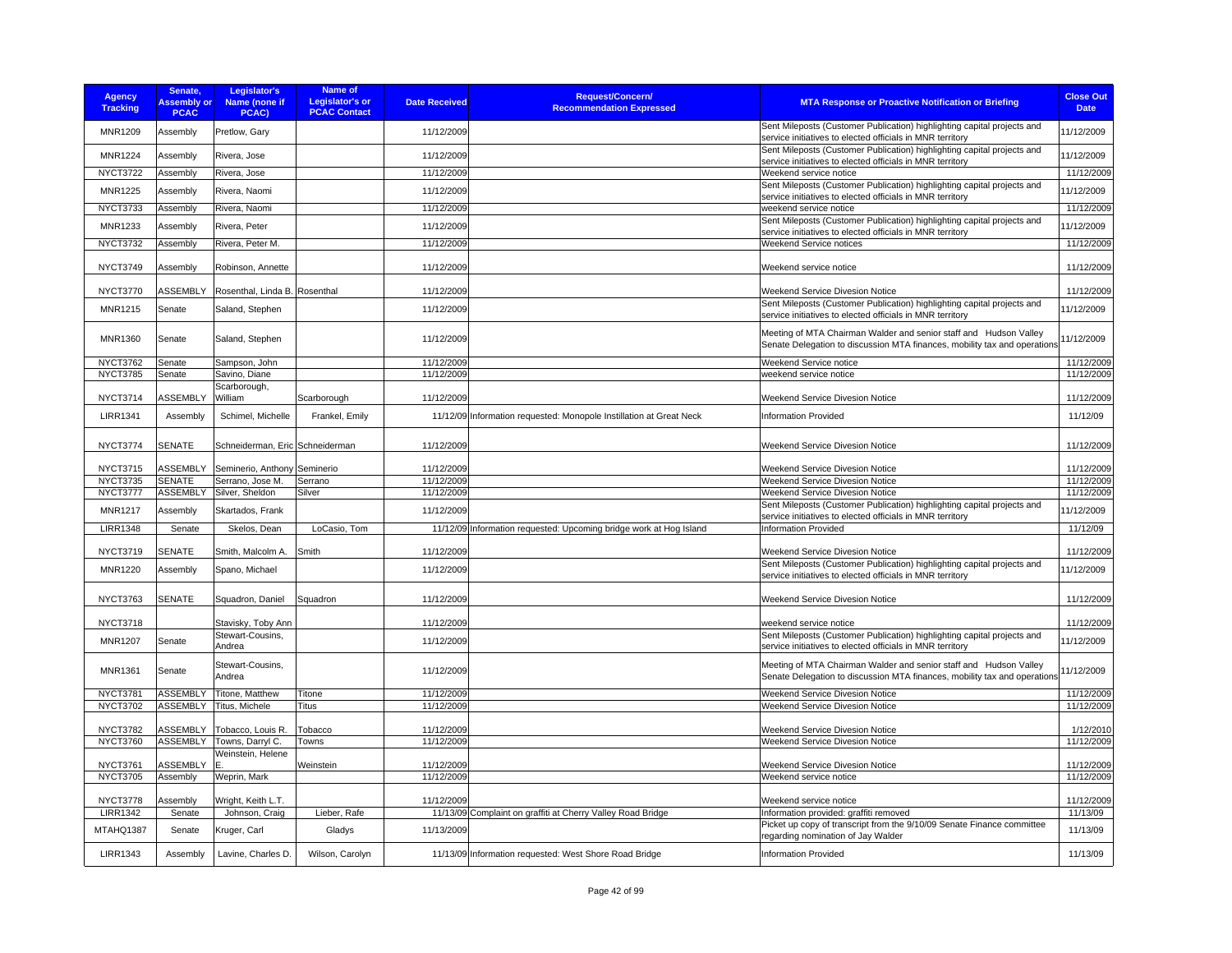| <b>Agency</b><br><b>Tracking</b> | Senate,<br><b>Assembly or</b><br><b>PCAC</b> | Legislator's<br>Name (none if<br>PCAC) | Name of<br>Legislator's or<br><b>PCAC Contact</b> | <b>Date Received</b> | <b>Request/Concern/</b><br><b>Recommendation Expressed</b>                                                                                                                                           | <b>MTA Response or Proactive Notification or Briefing</b>                                                                                                                                                                                                                                                                                                                                | <b>Close Out</b><br><b>Date</b> |
|----------------------------------|----------------------------------------------|----------------------------------------|---------------------------------------------------|----------------------|------------------------------------------------------------------------------------------------------------------------------------------------------------------------------------------------------|------------------------------------------------------------------------------------------------------------------------------------------------------------------------------------------------------------------------------------------------------------------------------------------------------------------------------------------------------------------------------------------|---------------------------------|
| MTAHQ1386                        | Senate                                       | Perkins, William                       | Tom Briggs                                        | 11/13/2009           |                                                                                                                                                                                                      | Picked up the DVD transcript from the 9/10/09 Senate Corporatiosn<br>committee regarding nomination of Jay Walder                                                                                                                                                                                                                                                                        | 11/13/09                        |
| <b>B&amp;T916</b>                | Senate                                       | Addabbo, Jr.,<br>Joseph                | Sandee                                            | 11/16/09             | Contacted to find out why a constituent was disqualified from civil service<br>list.                                                                                                                 | Particulars of disqualification could not be given due to confidentiality but<br>Senator's representative was told that constiuent was given reason for<br>disqualification verbally by Director of Human Resources.                                                                                                                                                                     | 11/23/09                        |
| Bus Co 945                       | Senator                                      | Klein, Jeffrey                         | Doyle, John                                       | 11/16/09             | Request for ridership information on the BxM10 in an attempt to<br>persuade a banking institution to open a branch in the neighborhood.                                                              | Requested information was emailed to Sen. Klein's office.                                                                                                                                                                                                                                                                                                                                | 11/17/09                        |
| <b>NYCT3461</b>                  | Assembly                                     | Cymbrowitz, Steven<br>н                |                                                   |                      | 11/17/2009 Appeal process for Access-a-Ride customer                                                                                                                                                 | Explained that customer had appealed the elligibility decision and the<br>decision had been upheld. Customer can reapply                                                                                                                                                                                                                                                                 | 12/17/2009                      |
| <b>LIRR1344</b>                  | Senate                                       | Foley, Brian                           | Baumgartner,<br>Krystyna                          |                      | 11/17/09 Constituent complaint regarding train running overnight in Sayville                                                                                                                         | <b>Information Provided</b>                                                                                                                                                                                                                                                                                                                                                              | 11/19/09                        |
| MTAHQ1389                        | Senate                                       | Johnson, Craig                         | Sopris, Kent                                      |                      | 11/17/2009 Customer inquiry on MTA employee passes.                                                                                                                                                  | Met and explained transport pass policy.                                                                                                                                                                                                                                                                                                                                                 | 11/17/09                        |
| <b>NYCT3457</b>                  | Assembly                                     | Kellner, Micah                         | Ashley Roberts                                    |                      | 11/17/2009 Did not receive notice of Finding of No Significant Impact issuance                                                                                                                       | Discussed Finding of No Significant Impact.                                                                                                                                                                                                                                                                                                                                              | 11/17/2009                      |
| <b>NYCT3462</b>                  | Assembly                                     | Maisel, Alan                           |                                                   |                      | Eligibility status for Access-a-Ride customer who had certifier<br>11/17/2009 appointment 11-6                                                                                                       | Explained that elgibility staus not available until 11/30, at which time<br>customer will receive notification.                                                                                                                                                                                                                                                                          | 11/17/2009                      |
| MTAHQ1388                        | Assembly                                     | Nolan, Cathy                           | Reilly, Geri                                      |                      | 11/17/2009 Inquired about a spill at Sunnyside yards.                                                                                                                                                | Emailed the procedure and the agencies involved in the clean up.                                                                                                                                                                                                                                                                                                                         | 11/17/09                        |
| NYCT3463                         | <b>PCAC</b>                                  |                                        |                                                   |                      | 11/17/2009 PCAC member difficulties in using 59th Street Station                                                                                                                                     | Informed PCAC member that the station was still in construction and<br>recommend follow-up with ADA compliance staff about signage.                                                                                                                                                                                                                                                      | 11/18/2009                      |
| <b>LIRR1346</b>                  | Assembly                                     | Fields, Ginny                          | McGerty, Debbie                                   |                      | 11/18/09 Constituent complaint regarding train running overnight in Sayville                                                                                                                         | Information Provided                                                                                                                                                                                                                                                                                                                                                                     | 11/19/09                        |
| LI Bus 912                       | Senate                                       | Johnson, Craig                         | Suma, Lauren                                      |                      | Called in response to a complaint lodged by constituent, the daughter of<br>11/18/09 an ABLE-RIDE customer, regarding drop off point on Northern<br>Boulevard which the daughter deems to be unsafe. | Able-Ride agreed to pick-up the customer at a nearby gas station that is<br>safe. The Senator's office cleared the location with the station's owners.                                                                                                                                                                                                                                   | 11/24/09                        |
| <b>NYCT3483</b>                  | Senate                                       | Klein, Jeffrey                         | John Doyle                                        |                      | 11/18/2009 Requested ridership data for the Bx13, Bx21 and Bx40/42 bus routes                                                                                                                        | Government and Community Relations called referred him to the MTA<br>website. All bus ridership data is located on the website.                                                                                                                                                                                                                                                          | 11/18/2009                      |
| <b>MNR1238</b>                   | Assembly                                     | Latimer, George                        |                                                   | 11/18/2009           |                                                                                                                                                                                                      | Sent invitation for second panel meeting on 12/18 regarding Rye station<br>artwork.                                                                                                                                                                                                                                                                                                      | 11/18/2009                      |
| NYCT3464                         | Assembly                                     | O'Donnell, Daniel J.                   |                                                   |                      | 11/18/2009 Invite for Access-A-ride staff to give a presentation for seniors on 12-8                                                                                                                 | Informed that Access-A-Ride staff will attend and confirmed details with<br>Assemblyman's staff                                                                                                                                                                                                                                                                                          | 11/19/2009                      |
| <b>MNR1239</b>                   | Senate                                       | Oppenheimer, Suzi                      |                                                   | 11/18/2009           |                                                                                                                                                                                                      | Sent invitation for second panel meeting on 12/18 regarding Rye station<br>artwork.                                                                                                                                                                                                                                                                                                      | 11/18/2009                      |
| <b>MNR1240</b>                   | <b>PCAC</b>                                  |                                        | Henderson, William                                | 11/18/2009           |                                                                                                                                                                                                      | Sent invitation for second panel meeting on 12/18 regarding Rye station<br>artwork.                                                                                                                                                                                                                                                                                                      | 11/18/2009                      |
| <b>NYCT3506</b>                  | <b>PCAC</b>                                  |                                        |                                                   |                      | PCAC member want to know the number of wheelchairs positions the<br>11/18/2009 articulated buses will have.                                                                                          | The information of 3 positions was given to the PCAC member                                                                                                                                                                                                                                                                                                                              | 9/19/2009                       |
| <b>B&amp;T913</b>                | Senate                                       | Fuschillo, Charles                     | n/a                                               |                      | 11/19/09 Constituent contacted his office to advocate for cashless/electronic<br>tolling.                                                                                                            | Informed Senator that we're in the midst of a study about various elements<br>of electronic tolling to be completed by summer 2010. Potential impact on<br>revenue/subsidy to mass transit is one issue that is being explored.                                                                                                                                                          | 11/30/09                        |
| <b>NYCT3827</b>                  | Assembly                                     | Abbate, Peter J.                       |                                                   | 11/19/2009           |                                                                                                                                                                                                      | Weekend Service Diversion Notice                                                                                                                                                                                                                                                                                                                                                         | 11/19/2009                      |
| <b>NYCT3829</b>                  | Senate                                       | Adams, Eric                            |                                                   | 11/19/2009           |                                                                                                                                                                                                      | Weekend Service Diversion Notice                                                                                                                                                                                                                                                                                                                                                         | 11/19/2009                      |
| Bus Co 944                       | Senator                                      | Addabbo, Joseph                        | Maryanne                                          | 11/19/09             | Maryanne called requesting printed stops in Broad Channel and request<br>for bus shelters to be installed in three bus stops.                                                                        | Maryanne was referred to the office of Operations Planning for complete<br>list of Broad Channel bus stops. In regard to the installation of bus<br>shelters at three bus stops Maryanne was informed that the bus shelters<br>are constructed and maintained by private corporations franchises and<br>NYCDOT. She was given a phone number to contact for those types of<br>inquiries. | 11/19/09                        |
| <b>NYCT3808</b>                  | Senate                                       | Addabbo, Joseph                        |                                                   | 11/19/2009           |                                                                                                                                                                                                      | <b>Weekend Service Diversion Notice</b>                                                                                                                                                                                                                                                                                                                                                  | 11/19/2009                      |
| <b>NYCT3811</b>                  | Assembly                                     | Arroyo, Carmen                         |                                                   | 11/19/2009           |                                                                                                                                                                                                      | Weekend Service Diversion Notice                                                                                                                                                                                                                                                                                                                                                         | 11/19/2009                      |
| <b>NYCT3786</b>                  | Assembly                                     | Aubry, Jeffrion D.                     |                                                   | 11/19/2009           |                                                                                                                                                                                                      | Weekend Service Diversion Notice                                                                                                                                                                                                                                                                                                                                                         | 11/19/2009                      |
| <b>NYCT3836</b>                  | Assembly                                     | Barron, Inez                           |                                                   | 11/19/2009           |                                                                                                                                                                                                      | Weekend Service Diversion Notice                                                                                                                                                                                                                                                                                                                                                         | 11/19/2009                      |
| <b>NYCT3814</b>                  | Assembly                                     | Benedetto, Michael                     |                                                   | 11/19/2009           |                                                                                                                                                                                                      | Weekend Service Diversion Notice                                                                                                                                                                                                                                                                                                                                                         | 11/19/2009                      |
| <b>NYCT3819</b>                  | Assembly                                     | Benjamin, Michael<br>Α.                |                                                   | 11/19/2009           |                                                                                                                                                                                                      | Weekend Service Diversion Notice                                                                                                                                                                                                                                                                                                                                                         | 11/19/2009                      |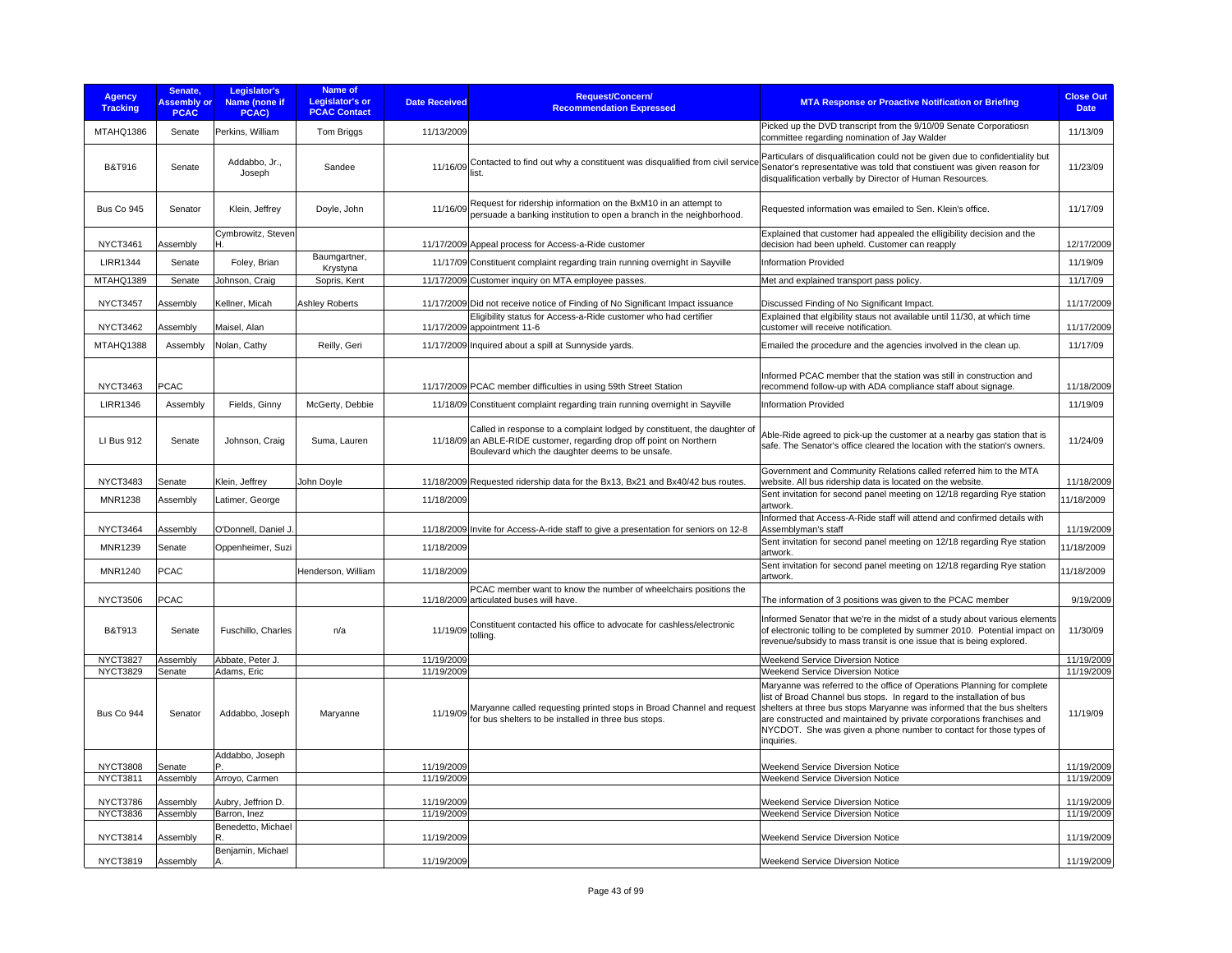| <b>Agency</b><br><b>Tracking</b> | Senate,<br><b>Assembly or</b><br><b>PCAC</b> | Legislator's<br>Name (none if<br>PCAC) | Name of<br><b>Legislator's or</b><br><b>PCAC Contact</b> | <b>Date Received</b> | Request/Concern/<br><b>Recommendation Expressed</b>                  | <b>MTA Response or Proactive Notification or Briefing</b> | <b>Close Out</b><br><b>Date</b> |
|----------------------------------|----------------------------------------------|----------------------------------------|----------------------------------------------------------|----------------------|----------------------------------------------------------------------|-----------------------------------------------------------|---------------------------------|
| <b>NYCT3857</b>                  | Assembly                                     | Bing, Jonathan                         |                                                          | 11/19/2009           |                                                                      | Weekend Service Diversion Notice                          | 11/19/2009                      |
| <b>NYCT3828</b>                  | Assembly                                     | Boyland, William                       |                                                          | 11/19/2009           |                                                                      | Weekend Service Diversion Notice                          | 11/19/2009                      |
| <b>NYCT3830</b>                  | Assembly                                     | Brennan, James                         |                                                          | 11/19/2009           |                                                                      | Weekend Service Diversion Notice                          | 11/19/2009                      |
|                                  |                                              |                                        |                                                          |                      |                                                                      |                                                           |                                 |
| <b>NYCT3833</b>                  | Assembly                                     | Brook-Krasny, Alec                     |                                                          | 11/19/2009           |                                                                      | Weekend Service Diversion Notice                          | 11/19/2009                      |
| <b>NYCT3847</b>                  | Assembly                                     | Camara, Karim                          |                                                          | 11/19/2009           |                                                                      | <b>Weekend Service Diversion Notice</b>                   | 11/19/2009                      |
|                                  |                                              | Carrozza, Ann-                         |                                                          |                      |                                                                      |                                                           |                                 |
| <b>NYCT3788</b>                  | Assembly                                     | Margaret                               |                                                          | 11/19/2009           |                                                                      | <b>Weekend Service Diversion Notice</b>                   | 11/19/2009                      |
| <b>NYCT3817</b>                  | Assembly                                     | Castro, Nelson L.                      |                                                          | 11/19/2009           |                                                                      | Weekend Service Diversion Notice                          | 11/19/2009                      |
|                                  |                                              |                                        |                                                          |                      |                                                                      |                                                           |                                 |
| <b>NYCT3789</b>                  | Assembly                                     | Clark, Barbara M.                      |                                                          | 11/19/2009           |                                                                      | Weekend Service Diversion Notice                          | 11/19/2009                      |
|                                  |                                              | Clayton Powell, Jr.,                   |                                                          |                      |                                                                      |                                                           |                                 |
| <b>NYCT3855</b>                  | Assembly                                     | Adam                                   |                                                          | 11/19/2009           |                                                                      | Weekend Service Diversion Notice                          | 11/19/2009                      |
| <b>NYCT3831</b>                  | Assembly                                     | Colton, William                        |                                                          | 11/19/2009           |                                                                      | Weekend Service Diversion Notice                          | 11/19/2009                      |
| <b>NYCT3791</b>                  | Assembly                                     | Cook, Vivian                           |                                                          | 11/19/2009           |                                                                      | Weekend Service Diversion Notice                          | 11/19/2009                      |
| <b>NYCT3816</b>                  | Assembly                                     | Crespo, Marcos                         |                                                          | 11/19/2009           |                                                                      | Weekend Service Diversion Notice                          | 11/19/2009                      |
|                                  |                                              |                                        |                                                          |                      |                                                                      |                                                           |                                 |
| <b>NYCT3871</b>                  | Assembly                                     | Cusick, Michael J.                     |                                                          | 11/19/2009           |                                                                      | Weekend Service Diversion Notice                          | 11/19/2009                      |
|                                  |                                              | Cymbrowitz, Steven                     |                                                          |                      |                                                                      |                                                           |                                 |
| <b>NYCT3832</b>                  | Assembly                                     | н                                      |                                                          | 11/19/2009           |                                                                      | Weekend Service Diversion Notice                          | 11/19/2009                      |
|                                  |                                              | DenDekker,                             |                                                          |                      |                                                                      |                                                           |                                 |
| <b>NYCT3794</b>                  | Assembly                                     | Michael G.                             |                                                          | 11/19/2009           |                                                                      | Weekend Service Diversion Notice                          | 11/19/2009                      |
| <b>NYCT3818</b>                  | Senate                                       | Diaz, Sr., Ruben                       |                                                          | 11/19/2009           |                                                                      | Weekend Service Diversion Notice                          | 11/19/2009                      |
| <b>NYCT3844</b>                  | Senate                                       | Dilan, Martin M.                       |                                                          | 11/19/2009           |                                                                      | Weekend Service Diversion Notice                          | 11/19/2009                      |
| <b>NYCT3820</b>                  | Assembly                                     | Dinowitz, Jeffrey                      |                                                          | 11/19/2009           |                                                                      | Weekend Service Diversion Notice                          | 11/19/2009                      |
|                                  |                                              |                                        |                                                          |                      |                                                                      |                                                           |                                 |
|                                  |                                              |                                        |                                                          |                      |                                                                      |                                                           |                                 |
| <b>NYCT3856</b>                  | Senate                                       | Duane, Thomas K.                       |                                                          | 11/19/2009           |                                                                      | Weekend Service Diversion Notice                          | 11/19/2009                      |
|                                  |                                              |                                        |                                                          |                      |                                                                      |                                                           |                                 |
| <b>NYCT3821</b>                  | Senate                                       | Espada, Jr., Pedro                     |                                                          | 11/19/2009           |                                                                      | Weekend Service Diversion Notice                          | 11/19/2009                      |
|                                  |                                              |                                        |                                                          |                      |                                                                      |                                                           |                                 |
| <b>NYCT3858</b>                  | Assembly                                     | Espaillat, Adriano                     |                                                          | 11/19/2009           |                                                                      | Weekend Service Diversion Notice                          | 11/19/2009                      |
|                                  |                                              |                                        |                                                          |                      |                                                                      |                                                           |                                 |
| <b>NYCT3859</b>                  | Assembly                                     | Farrell, Herman D                      |                                                          | 11/19/2009           |                                                                      | Weekend Service Diversion Notice                          | 11/19/2009                      |
| <b>NYCT3787</b>                  | Assembly                                     | Gianaris, Michael                      |                                                          | 11/19/2009           |                                                                      | Weekend Service Diversion Notice                          | 11/19/2009                      |
| <b>NYCT3815</b>                  | Assembly                                     | Gibson, Vanessa                        |                                                          | 11/19/2009           |                                                                      | <b>Weekend Service Diversion Notice</b>                   | 11/19/2009                      |
| <b>NYCT3862</b>                  | Assembly                                     | Glick, Deborah                         |                                                          | 11/19/2009           |                                                                      | Weekend Service Diversion Notice                          | 11/19/2009                      |
| <b>NYCT3834</b>                  | Senate                                       | Golden, Martin J.                      |                                                          | 11/19/2009           |                                                                      | <b>Weekend Service Diversion Notice</b>                   | 11/19/2009                      |
|                                  |                                              |                                        |                                                          |                      |                                                                      |                                                           |                                 |
| <b>NYCT3870</b>                  | Assembly                                     | Gottfried, Richard                     |                                                          | 11/19/2009           |                                                                      | Weekend Service Diversion Notice                          | 11/19/2009                      |
|                                  |                                              | Hassell-Thompson,                      |                                                          |                      |                                                                      |                                                           |                                 |
| <b>NYCT3825</b>                  | Senate                                       | Ruth                                   |                                                          | 11/19/2009           |                                                                      | Weekend Service Diversion Notice                          | 11/19/2009                      |
| <b>NYCT3812</b>                  | Assembly                                     | Heastie, Carl E.                       |                                                          | 11/19/2009           |                                                                      | Weekend Service Diversion Notice                          | 11/19/2009                      |
| <b>NYCT3790</b>                  | Assembly                                     | Hevesi, Andrew                         |                                                          | 11/19/2009           |                                                                      | Weekend Service Diversion Notice                          | 11/19/2009                      |
| <b>NYCT3837</b>                  | Assembly                                     | Hikind, Dov                            |                                                          | 11/19/2009           |                                                                      | Weekend Service Diversion Notice                          | 11/19/2009                      |
|                                  |                                              |                                        |                                                          |                      |                                                                      |                                                           |                                 |
| <b>NYCT3807</b>                  | Senate                                       | Huntley, Shirley L.                    |                                                          | 11/19/2009           |                                                                      | <b>Weekend Service Diversion Notice</b>                   | 11/20/2009                      |
|                                  |                                              | Hyer-Spencer,                          |                                                          |                      |                                                                      |                                                           |                                 |
| <b>NYCT3875</b>                  | Assembly                                     | Janele                                 |                                                          | 11/19/2009           |                                                                      | Weekend Service Diversion Notice                          | 11/19/2009                      |
|                                  |                                              |                                        |                                                          |                      |                                                                      |                                                           |                                 |
| <b>NYCT3838</b>                  | Assembly                                     | Jacobs, Rhoda S.                       |                                                          | 11/19/2009           |                                                                      | Weekend Service Diversion Notice                          | 11/19/2009                      |
| <b>NYCT3835</b>                  | Assembly                                     | Jeffries, Hakeem                       |                                                          | 11/19/2009           |                                                                      | Weekend Service Diversion Notice                          | 11/19/2009                      |
| <b>LIRR1345</b>                  | Senate                                       | Johnson, Craig                         | Lieber, Rafe                                             |                      | 11/19/09 Complaint: graffiti on the south side of Carle Place bridge | Incident reported and rectified                           | 11/19/09                        |
|                                  |                                              |                                        |                                                          |                      |                                                                      |                                                           |                                 |
| <b>NYCT3860</b>                  | Assembly                                     | Kavanagh, Brian P                      |                                                          | 11/19/2009           |                                                                      | Weekend Service Diversion Notice                          | 11/19/2009                      |
| NYCT3864                         | Assembly                                     | Kellner, Micah                         |                                                          | 11/19/2009           |                                                                      | Weekend Service Diversion Notice                          | 11/19/2009                      |
| <b>NYCT3822</b>                  | Senate                                       | Klein, Jeffrey                         |                                                          | 11/19/2009           |                                                                      | Weekend Service Diversion Notice                          | 11/19/2009                      |
| <b>NYCT3863</b>                  | Senate                                       | Krueger, Liz                           |                                                          | 11/19/2009           |                                                                      | Weekend Service Diversion Notice                          | 11/19/2009                      |
| <b>NYCT3839</b>                  | Senate                                       | Kruger, Carl                           |                                                          | 11/19/2009           |                                                                      | Weekend Service Diversion Notice                          | 11/19/2009                      |
| <b>NYCT3792</b>                  | Assembly                                     | Lancman, Rory I.                       |                                                          | 11/19/2009           |                                                                      | Weekend Service Diversion Notice                          | 11/19/2009                      |
| <b>NYCT3874</b>                  | Senate                                       | Lanza, Andrew J.                       |                                                          | 11/19/2009           |                                                                      | Weekend Service Diversion Notice                          | 11/19/2009                      |
|                                  |                                              |                                        |                                                          |                      |                                                                      |                                                           |                                 |
| <b>NYCT3841</b>                  | Assembly                                     | Lentol, Joseph R.                      |                                                          | 11/19/2009           |                                                                      | Weekend Service Diversion Notice                          | 11/19/2009                      |
| <b>NYCT3842</b>                  | Assembly                                     | Lopez, Vito                            |                                                          | 11/19/2009           |                                                                      | Weekend Service Diversion Notice                          | 11/19/2009                      |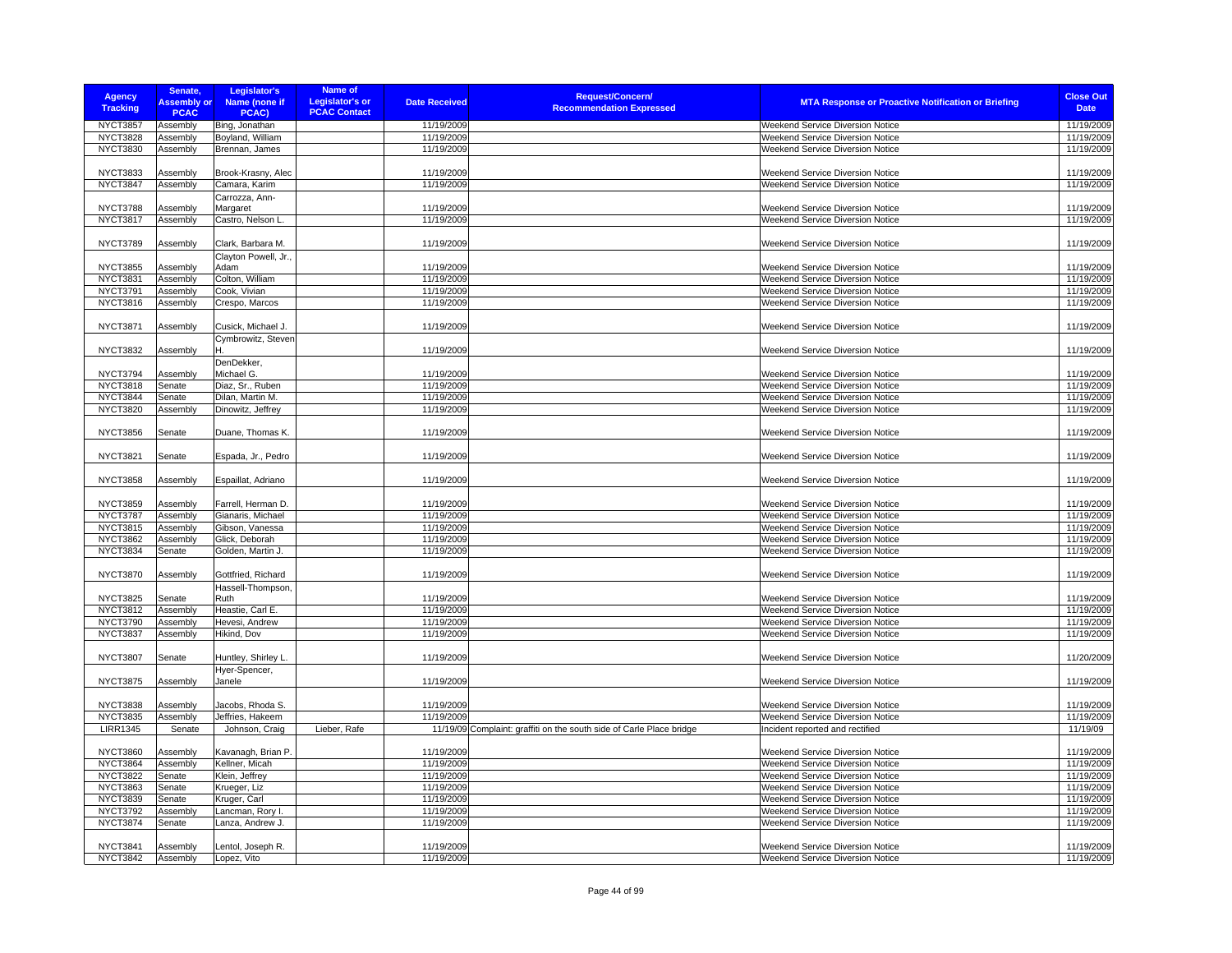| <b>Agency</b><br><b>Tracking</b>   | Senate,<br><b>Assembly or</b><br><b>PCAC</b> | Legislator's<br>Name (none if<br>PCAC) | Name of<br><b>Legislator's or</b><br><b>PCAC Contact</b> | <b>Date Received</b>     | <b>Request/Concern/</b><br><b>Recommendation Expressed</b>                                                         | <b>MTA Response or Proactive Notification or Briefing</b>                   | <b>Close Out</b><br><b>Date</b> |
|------------------------------------|----------------------------------------------|----------------------------------------|----------------------------------------------------------|--------------------------|--------------------------------------------------------------------------------------------------------------------|-----------------------------------------------------------------------------|---------------------------------|
| <b>NYCT3843</b>                    | Assembly                                     | Maisel, Alan                           |                                                          | 11/19/2009               |                                                                                                                    | Weekend Service Diversion Notice                                            | 11/19/2009                      |
| NYCT3797                           | Assembly                                     | Markey, Margaret                       |                                                          | 11/19/2009               |                                                                                                                    | <b>Weekend Service Diversion Notice</b>                                     | 11/19/2009                      |
|                                    |                                              |                                        |                                                          |                          |                                                                                                                    |                                                                             |                                 |
| <b>NYCT3798</b><br><b>NYCT3795</b> | Assembly<br>Assembly                         | Mayersohn, Nettie<br>Meng, Grace       |                                                          | 11/19/2009<br>11/19/2009 |                                                                                                                    | <b>Weekend Service Diversion Notice</b><br>Weekend Service Diversion Notice | 11/19/2009<br>11/19/2009        |
| <b>NYCT3845</b>                    | Assembly                                     | Millman, Joan                          |                                                          | 11/19/2009               |                                                                                                                    | Weekend Service Diversion Notice                                            | 11/19/2009                      |
|                                    |                                              |                                        |                                                          |                          |                                                                                                                    |                                                                             |                                 |
| <b>NYCT3804</b>                    |                                              | Monserrate, Hiram                      |                                                          | 11/19/2009               |                                                                                                                    | Weekend Service Diversion Notice                                            | 11/19/2009                      |
| <b>NYCT3846</b>                    | Senate                                       | Montgomery,<br>Velmanette              |                                                          | 11/19/2009               |                                                                                                                    | <b>Weekend Service Diversion Notice</b>                                     | 11/19/2009                      |
| <b>NYCT3799</b>                    | Assembly                                     | Nolan, Catherine T.                    |                                                          | 11/19/2009               |                                                                                                                    | <b>Weekend Service Diversion Notice</b>                                     | 11/19/2009                      |
| NYCT3867                           | Assembly                                     | O'Donnell, Daniel J.                   |                                                          | 11/19/2009               |                                                                                                                    | <b>Weekend Service Diversion Notice</b>                                     | 11/19/2009                      |
| <b>NYCT3800</b>                    | Senate                                       | Onorato, George                        |                                                          | 11/19/2009               |                                                                                                                    | <b>Weekend Service Diversion Notice</b>                                     | 11/19/2009                      |
| <b>NYCT3848</b>                    | Assembly                                     | Ortiz, Felix                           |                                                          | 11/19/2009               |                                                                                                                    | Weekend Service Diversion Notice                                            | 11/19/2009                      |
| <b>NYCT3801</b>                    | Senate                                       | Padavan, Frank                         |                                                          | 11/19/2009               |                                                                                                                    | Weekend Service Diversion Notice                                            | 11/19/2009                      |
| <b>NYCT3850</b>                    | Senate                                       | Parker, Kevin S.                       |                                                          | 11/19/2009               |                                                                                                                    | Weekend Service Diversion Notice                                            | 11/19/2009                      |
| <b>NYCT3802</b>                    | Assembly                                     | Peralta, Jose R.                       |                                                          | 11/19/2009               |                                                                                                                    | Weekend Service Diversion Notice                                            | 11/19/2009                      |
| <b>NYCT3866</b>                    | Senate                                       | Perkins, William                       |                                                          | 11/19/2009               |                                                                                                                    | <b>Weekend Service Diversion Notice</b>                                     | 11/19/2009                      |
| <b>NYCT3849</b>                    | Assembly                                     | Perry, Nick                            |                                                          | 11/19/2009               |                                                                                                                    | Weekend Service Diversion Notice                                            | 11/19/2009                      |
|                                    |                                              |                                        |                                                          |                          |                                                                                                                    |                                                                             |                                 |
| <b>NYCT3803</b>                    | Assembly                                     | Pheffer, Audrey I.                     |                                                          | 11/19/2009               |                                                                                                                    | <b>Weekend Service Diversion Notice</b>                                     | 11/19/2009                      |
| <b>NYCT3813</b>                    | Assembly                                     | Rivera, Jose                           |                                                          | 11/19/2009               |                                                                                                                    | Weekend Service Diversion Notice                                            | 11/19/2009                      |
| <b>NYCT3824</b>                    | Assembly                                     | Rivera, Naomi                          |                                                          | 11/19/2009               |                                                                                                                    | Weekend Service Diversion Notice                                            | 11/19/2009                      |
| <b>NYCT3823</b>                    | Assembly                                     | Rivera, Peter M.                       |                                                          | 11/19/2009               |                                                                                                                    | Weekend Service Diversion Notice                                            | 11/19/2009                      |
| <b>NYCT3840</b>                    | Assembly                                     | Robinson, Annette                      |                                                          | 11/19/2009               |                                                                                                                    | <b>Weekend Service Diversion Notice</b>                                     | 11/19/2009                      |
| <b>NYCT3861</b>                    | Assembly                                     | Rosenthal, Linda B                     |                                                          | 11/19/2009               |                                                                                                                    | <b>Weekend Service Diversion Notice</b>                                     | 11/19/2009                      |
| <b>NYCT3853</b>                    | Senate                                       | Sampson, John                          |                                                          | 11/19/2009               |                                                                                                                    | Weekend Service Diversion Notice                                            | 11/19/2009                      |
| <b>NYCT3876</b>                    | Senate                                       | Savino, Diane                          |                                                          | 11/19/2009               |                                                                                                                    | Weekend Service Diversion Notice                                            | 11/19/2009                      |
| <b>NYCT3805</b>                    | Assembly                                     | Scarborough,<br>William                |                                                          | 11/19/2009               |                                                                                                                    | Weekend Service Diversion Notice                                            | 11/19/2009                      |
|                                    |                                              |                                        |                                                          |                          |                                                                                                                    |                                                                             |                                 |
| <b>NYCT3865</b>                    | Senate                                       | Schneiderman, Eric                     |                                                          | 11/19/2009               |                                                                                                                    | <b>Weekend Service Diversion Notice</b>                                     | 11/19/2009                      |
| <b>NYCT3806</b>                    | Assembly                                     | Seminerio, Anthony                     |                                                          | 11/19/2009               |                                                                                                                    | <b>Weekend Service Diversion Notice</b>                                     | 11/19/2009                      |
| <b>NYCT3826</b>                    | Senate                                       | Serrano, Jose M.                       |                                                          | 11/19/2009               |                                                                                                                    | Weekend Service Diversion Notice                                            | 11/19/2009                      |
| <b>NYCT3868</b>                    | Assembly                                     | Silver, Sheldon                        |                                                          | 11/19/2009               |                                                                                                                    | Weekend Service Diversion Notice                                            | 11/19/2009                      |
| <b>NYCT3810</b>                    | Senate                                       | Smith, Malcolm A.                      |                                                          | 11/19/2009               |                                                                                                                    | Weekend Service Diversion Notice                                            | 11/19/2009                      |
| <b>NYCT3854</b>                    | Senate                                       | Squadron, Daniel                       |                                                          | 11/19/2009               |                                                                                                                    | Weekend Service Diversion Notice                                            | 11/19/2009                      |
| <b>NYCT3809</b>                    |                                              | Stavisky, Toby Ann                     |                                                          | 11/19/2009               |                                                                                                                    | <b>Weekend Service Diversion Notice</b>                                     | 11/19/2009                      |
| <b>NYCT3872</b>                    | Assembly                                     | Titone, Matthew                        |                                                          | 11/19/2009               |                                                                                                                    | <b>Weekend Service Diversion Notice</b>                                     | 11/19/2009                      |
| <b>NYCT3793</b>                    | Assembly                                     | Titus, Michele                         |                                                          | 11/19/2009               |                                                                                                                    | <b>Weekend Service Diversion Notice</b>                                     | 11/19/2009                      |
| <b>NYCT3873</b>                    | Assembly                                     | Tobacco, Louis R.                      |                                                          | 11/19/2009               |                                                                                                                    | Weekend Service Diversion Notice                                            | 11/19/2009                      |
| <b>NYCT3851</b>                    | Assembly                                     | Towns, Darryl C.                       |                                                          | 11/19/2009               |                                                                                                                    | Weekend Service Diversion Notice                                            | 11/19/2009                      |
|                                    |                                              | Weinstein, Helene                      |                                                          |                          |                                                                                                                    |                                                                             |                                 |
| <b>NYCT3852</b>                    | Assembly                                     | Е.                                     |                                                          | 11/19/2009               |                                                                                                                    | <b>Weekend Service Diversion Notice</b>                                     | 11/19/2009                      |
| NYCT3796                           | Assembly                                     | Weprin, Mark                           |                                                          | 11/19/2009               |                                                                                                                    | Weekend Service Diversion Notice                                            | 11/19/2009                      |
| <b>NYCT3869</b>                    | Assembly                                     | Wright, Keith L.T.                     |                                                          | 11/19/2009               |                                                                                                                    | Weekend Service Diversion Notice                                            | 11/19/2009                      |
| <b>LIRR1406</b>                    | <b>PCAC</b>                                  |                                        | Ira Greenberg                                            | 11/19/09                 | Information requested regarding Update on the status of Main Line<br>Corridor                                      | Information provided to council                                             | 01/12/10                        |
| <b>LIRR1349</b>                    | Senate                                       | Fuschillo, Jr.,<br>Charles             | Holly, Sara                                              | 11/20/09                 | General discussion regarding upcoming Capital Project and Wantagh<br>Station improvements                          | Information provided                                                        | 11/20/09                        |
| MTAHQ1390                          | Senate                                       | Saland, Stephen                        |                                                          |                          | 11/20/2009 Request for Joint Service Agreement between Metro North and<br>Connecticut and supporting documentation | Requested documents mailed.                                                 | 11/25/2009                      |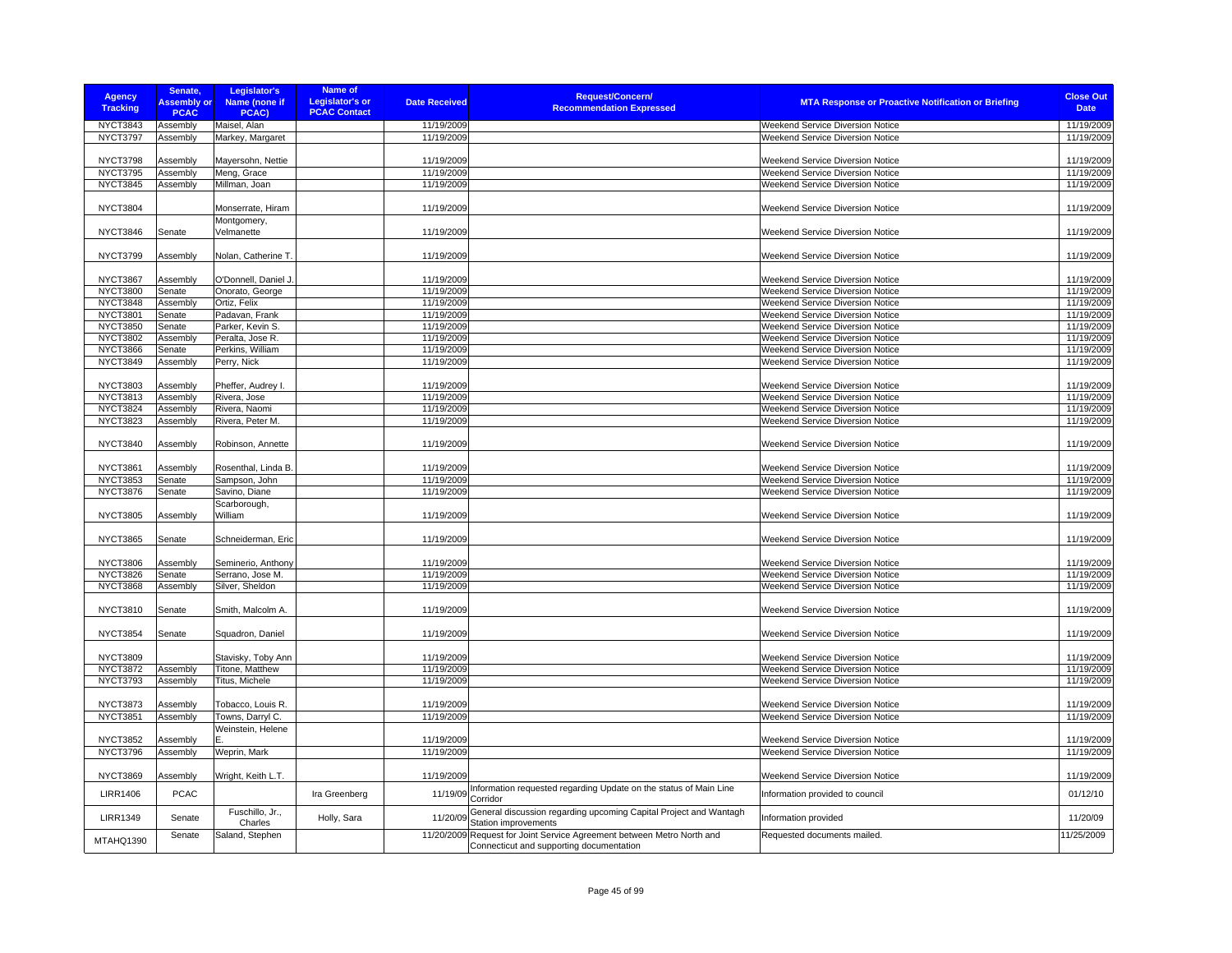| <b>Agency</b><br><b>Tracking</b> | Senate,<br><b>Assembly or</b><br><b>PCAC</b> | Legislator's<br>Name (none if<br>PCAC) | Name of<br><b>Legislator's or</b><br><b>PCAC Contact</b> | <b>Date Received</b> | <b>Request/Concern/</b><br><b>Recommendation Expressed</b>                                                                                       | <b>MTA Response or Proactive Notification or Briefing</b>                                                                                                                              | <b>Close Out</b><br><b>Date</b> |
|----------------------------------|----------------------------------------------|----------------------------------------|----------------------------------------------------------|----------------------|--------------------------------------------------------------------------------------------------------------------------------------------------|----------------------------------------------------------------------------------------------------------------------------------------------------------------------------------------|---------------------------------|
| <b>LIRR1356</b>                  | Senate                                       | Smith, Malcolm                         | White, Ty                                                |                      | 11/20/09 Information requested: possibility of parking lot at St. Albans Station                                                                 | Information Provided - currently no funding identified - no plans for parking<br>lot.                                                                                                  | 11//20/09                       |
| <b>LIRR1350</b>                  | <b>PCAC</b>                                  |                                        | Henderson, William                                       |                      | 11/20/09 Information requested regarding outreach for Valley Interlocking                                                                        | Information provided                                                                                                                                                                   | 11/20/09                        |
| <b>LIRR1355</b>                  | <b>PCAC</b>                                  |                                        | Henderson, William                                       | 11/20/09             | Information requested regarding How are conductors trained to handle<br>rowdy riders                                                             | Information provided                                                                                                                                                                   | 12/15/09                        |
| <b>NYCT3474</b>                  | Assembly                                     | Cymbrowitz, Steven                     |                                                          |                      | 11/23/2009 Eligibility status for Access-A-Ride customer who was dened service                                                                   | Staff explained that customer could apply again                                                                                                                                        | 11/24/2009                      |
| <b>LIRR1352</b>                  | Senate                                       | Fuschillo, Jr.,<br>Charles             | Holly, Sara                                              | 11/23/09             | Discussed dates for Seaford Ribbon Cutting and Wantagh Station<br>improvements                                                                   | Information provided                                                                                                                                                                   | 11/23/09                        |
| Bus Co 946                       | Senator                                      | Klein, Jeffrey                         | Doyle, John                                              | 11/23/09             | Requested additional ridership information on the BxM10 in an attempt<br>to persuade a banking institution to open a branch in the neighborhood. | MTA Bus was contacted to work up the additional information which was<br>then emailed to John Doyle.                                                                                   | 12/14/09                        |
| <b>NYCT3475</b>                  | Senate                                       | Kruger, Carl                           |                                                          |                      | Inquiry on behalf of Access-a-Ride custsomer whose paratransit service<br>11/23/2009 was cancelled                                               | Informed that customer's application in August 2009 has been given<br>eligibility for inter-borough trips; customer's appeal in September 2009 to<br>broaden service was unsuccessful. | 11/23/2009                      |
|                                  |                                              |                                        |                                                          |                      | Requested expedited certification appointment for Access-a-Ride                                                                                  | Access-a-Ride Eligibility Determination unit had accommodated the                                                                                                                      |                                 |
| <b>NYCT3476</b>                  | Senate                                       | Kruger, Carl                           |                                                          | 11/23/2009 customer  |                                                                                                                                                  | request by scheduling an assessment on 11-25-09                                                                                                                                        | 11/24/2009                      |
| <b>LIRR1347</b>                  | Assembly                                     | Mayersohn, Nettie                      | Simonowitz, Michael                                      |                      | 11/23/09 Information requested: Scope and estimate for Kew Gardens                                                                               | Information provided                                                                                                                                                                   | 11/23/09                        |
| <b>LIRR1353</b>                  | Senate                                       | Fuschillo, Jr.,<br>Charles             | Holly, Sara                                              |                      | 11/24/09 Discussion on setting uo meeting for Silver Alert                                                                                       | Information provided                                                                                                                                                                   | 11/24/09                        |
| <b>LIRR1351</b>                  | Assembly                                     | Schimel, Michelle                      | Frankel, Emily                                           |                      | 11/24/09 Information requested: General service question                                                                                         | Information provided                                                                                                                                                                   | 11/24/09                        |
| <b>LIRR1407</b>                  | PCAC                                         |                                        | Michaels, Maureen                                        | 11/24/09             | Information requested regarding Update on the status of Main Line<br>Corridor                                                                    | Information provided to council                                                                                                                                                        | 01/12/10                        |
| <b>NYCT3918</b>                  | Assembly                                     | Abbate, Peter J.                       |                                                          | 11/25/2009           |                                                                                                                                                  | <b>Weekend Service Diversion Notice</b>                                                                                                                                                | 11/25/2009                      |
| <b>NYCT3920</b>                  | Senate                                       | Adams, Eric                            |                                                          | 11/25/2009           |                                                                                                                                                  | Weekend Service Diversion Notice                                                                                                                                                       | 11/25/2009                      |
| <b>NYCT3899</b>                  | Senate                                       | Addabbo, Joseph                        |                                                          | 11/25/2009           |                                                                                                                                                  | Weekend Service Diversion Notice                                                                                                                                                       | 11/25/2009                      |
| <b>NYCT3902</b>                  | Assembly                                     | Arroyo, Carmen                         |                                                          | 11/25/2009           |                                                                                                                                                  | <b>Weekend Service Diversion Notice</b>                                                                                                                                                | 11/25/2009                      |
| <b>NYCT3877</b>                  | Assembly                                     | Aubry, Jeffrion D.                     |                                                          | 11/25/2009           |                                                                                                                                                  | Weekend Service Diversion Notice                                                                                                                                                       | 11/25/2009                      |
| <b>NYCT3927</b>                  | Assembly                                     | Barron, Inez                           |                                                          | 11/25/2009           |                                                                                                                                                  | <b>Weekend Service Diversion Notice</b>                                                                                                                                                | 11/25/2009                      |
|                                  |                                              | Benedetto, Michael                     |                                                          |                      |                                                                                                                                                  |                                                                                                                                                                                        |                                 |
| <b>NYCT3905</b>                  | Assembly                                     | R                                      |                                                          | 11/25/2009           |                                                                                                                                                  | Weekend Service Diversion Notice                                                                                                                                                       | 11/25/2009                      |
| NYCT3910                         | Assembly                                     | Benjamin, Michael                      |                                                          | 11/25/2009           |                                                                                                                                                  | <b>Weekend Service Diversion Notice</b>                                                                                                                                                | 11/25/2009                      |
| NYCT3948                         | Assembly                                     | Bing, Jonathan                         |                                                          | 11/25/2009           |                                                                                                                                                  | Weekend Service Diversion Notice                                                                                                                                                       | 11/25/2009                      |
| <b>NYCT3919</b>                  | Assembly                                     | Boyland, William                       |                                                          | 11/25/2009           |                                                                                                                                                  | Weekend Service Diversion Notice                                                                                                                                                       | 11/25/2009                      |
| NYCT3921                         | Assembly                                     | Brennan, James                         |                                                          | 11/25/2009           |                                                                                                                                                  | <b>Weekend Service Diversion Notice</b>                                                                                                                                                | 11/25/2009                      |
|                                  |                                              |                                        |                                                          |                      |                                                                                                                                                  |                                                                                                                                                                                        |                                 |
| <b>NYCT3924</b>                  | Assembly                                     | Brook-Krasny, Alec                     |                                                          | 11/25/2009           |                                                                                                                                                  | Weekend Service Diversion Notice                                                                                                                                                       | 11/25/2009                      |
| <b>NYCT3938</b>                  | Assembly                                     | Camara, Karim<br>Carrozza, Ann-        |                                                          | 11/25/2009           |                                                                                                                                                  | <b>Weekend Service Diversion Notice</b>                                                                                                                                                | 11/25/2009                      |
| <b>NYCT3879</b>                  | Assembly                                     | Margaret                               |                                                          | 11/25/2009           |                                                                                                                                                  | Weekend Service Diversion Notice                                                                                                                                                       | 11/25/2009                      |
| <b>NYCT3908</b>                  | Assembly                                     | Castro, Nelson L                       |                                                          | 11/25/2009           |                                                                                                                                                  | Weekend Service Diversion Notice                                                                                                                                                       | 11/25/2009                      |
| <b>NYCT3880</b>                  | Assembly                                     | Clark, Barbara M.                      |                                                          | 11/25/2009           |                                                                                                                                                  | Weekend Service Diversion Notice                                                                                                                                                       | 11/25/2009                      |
|                                  |                                              | Clayton Powell, Jr.,                   |                                                          |                      |                                                                                                                                                  |                                                                                                                                                                                        |                                 |
| <b>NYCT3946</b>                  | Assembly                                     | Adam                                   |                                                          | 11/25/2009           |                                                                                                                                                  | Weekend Service Diversion Notice                                                                                                                                                       | 11/25/2009                      |
| <b>NYCT3922</b>                  | Assembly                                     | Colton, William                        |                                                          | 11/25/2009           |                                                                                                                                                  | <b>Weekend Service Diversion Notice</b>                                                                                                                                                | 11/25/2009                      |
| <b>NYCT3882</b>                  | Assembly                                     | Cook, Vivian                           |                                                          | 11/25/2009           |                                                                                                                                                  | Weekend Service Diversion Notice                                                                                                                                                       | 11/25/2009                      |
| <b>NYCT3907</b>                  | Assembly                                     | Crespo, Marcos                         |                                                          | 11/25/2009           |                                                                                                                                                  | Weekend Service Diversion Notice                                                                                                                                                       | 11/25/2009                      |
| <b>NYCT3962</b>                  | Assembly                                     | Cusick, Michael J.                     |                                                          | 11/25/2009           |                                                                                                                                                  | Weekend Service Diversion Notice                                                                                                                                                       | 11/25/2009                      |
| <b>NYCT3923</b>                  | Assembly                                     | Cymbrowitz, Steven                     |                                                          | 11/25/2009           |                                                                                                                                                  | Weekend Service Diversion Notice                                                                                                                                                       | 11/25/2009                      |
|                                  |                                              | DenDekker,                             |                                                          |                      |                                                                                                                                                  |                                                                                                                                                                                        |                                 |
| <b>NYCT3885</b>                  | Assembly                                     | Michael G.                             |                                                          | 11/25/2009           |                                                                                                                                                  | Weekend Service Diversion Notice                                                                                                                                                       | 11/25/2009                      |
| <b>NYCT3909</b>                  | Senate                                       | Diaz. Sr., Ruben                       |                                                          | 11/25/2009           |                                                                                                                                                  | <b>Weekend Service Diversion Notice</b>                                                                                                                                                | 11/25/2009                      |
| <b>NYCT3935</b>                  | Senate                                       | Dilan, Martin M.                       |                                                          | 11/25/2009           |                                                                                                                                                  | Weekend Service Diversion Notice                                                                                                                                                       | 11/25/2009                      |
| NYCT3911                         | Assembly                                     | Dinowitz, Jeffrey                      |                                                          | 11/25/2009           |                                                                                                                                                  | <b>Weekend Service Diversion Notice</b>                                                                                                                                                | 11/25/2009                      |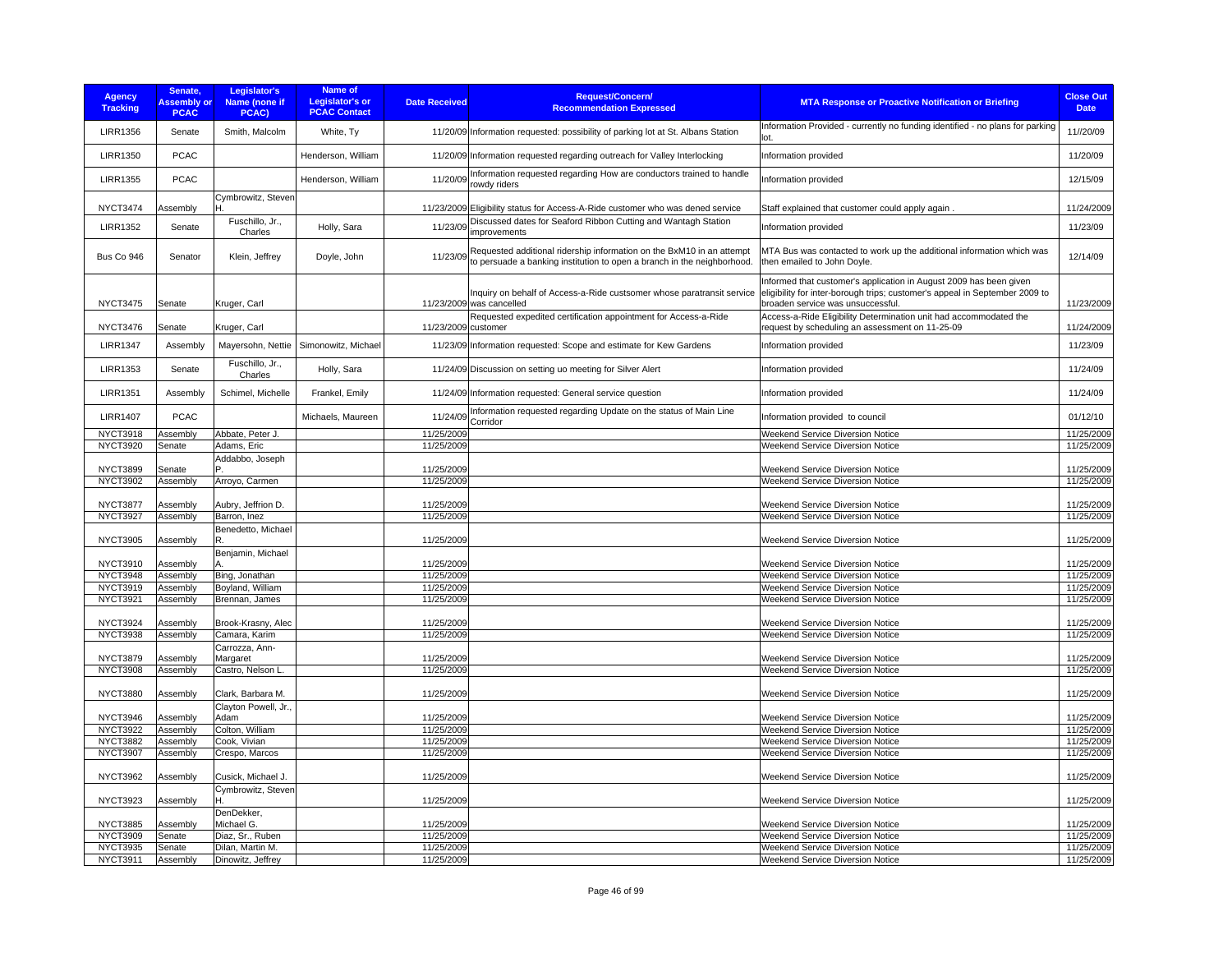| <b>Agency</b><br><b>Tracking</b>   | Senate,<br><b>Assembly or</b><br><b>PCAC</b> | Legislator's<br>Name (none if<br>PCAC)  | Name of<br><b>Legislator's or</b><br><b>PCAC Contact</b> | <b>Date Received</b>     | <b>Request/Concern/</b><br><b>Recommendation Expressed</b> | <b>MTA Response or Proactive Notification or Briefing</b> | <b>Close Out</b><br><b>Date</b> |
|------------------------------------|----------------------------------------------|-----------------------------------------|----------------------------------------------------------|--------------------------|------------------------------------------------------------|-----------------------------------------------------------|---------------------------------|
| <b>NYCT3947</b>                    | Senate                                       | Duane, Thomas K.                        |                                                          | 11/25/2009               |                                                            | Weekend Service Diversion Notice                          | 11/25/2009                      |
| <b>NYCT3912</b>                    | Senate                                       | Espada, Jr., Pedro                      |                                                          | 11/25/2009               |                                                            | <b>Weekend Service Diversion Notice</b>                   | 11/25/2009                      |
| <b>NYCT3949</b>                    | Assembly                                     | Espaillat, Adriano                      |                                                          | 11/25/2009               |                                                            | Weekend Service Diversion Notice                          | 11/25/2009                      |
| <b>NYCT3950</b><br><b>NYCT3878</b> | Assembly                                     | Farrell, Herman D.                      |                                                          | 11/25/2009<br>11/25/2009 |                                                            | <b>Weekend Service Diversion Notice</b>                   | 11/25/2009<br>11/25/2009        |
|                                    | Assembly                                     | Gianaris, Michael                       |                                                          |                          |                                                            | Weekend Service Diversion Notice                          |                                 |
| <b>NYCT3906</b>                    | Assembly                                     | Gibson, Vanessa                         |                                                          | 11/25/2009               |                                                            | Weekend Service Diversion Notice                          | 11/25/2009                      |
| <b>NYCT3953</b>                    | Assembly                                     | Glick, Deborah                          |                                                          | 11/25/2009               |                                                            | Weekend Service Diversion Notice                          | 11/25/2009                      |
| <b>NYCT3925</b>                    | Senate                                       | Golden, Martin J.                       |                                                          | 11/25/2009               |                                                            | Weekend Service Diversion Notice                          | 11/25/2009                      |
| <b>NYCT3961</b>                    | Assembly                                     | Gottfried, Richard<br>Hassell-Thompson, |                                                          | 11/25/2009               |                                                            | Weekend Service Diversion Notice                          | 11/25/2009                      |
| <b>NYCT3916</b>                    | Senate                                       | Ruth                                    |                                                          | 11/25/2009               |                                                            | Weekend Service Diversion Notice                          | 11/25/2009                      |
| <b>NYCT3903</b>                    | Assembly                                     | Heastie, Carl E.                        |                                                          | 11/25/2009               |                                                            | Weekend Service Diversion Notice                          | 11/25/2009                      |
| <b>NYCT3881</b>                    | Assembly                                     | Hevesi, Andrew                          |                                                          | 11/25/2009               |                                                            | <b>Weekend Service Diversion Notice</b>                   | 11/25/2009                      |
| <b>NYCT3928</b>                    | Assembly                                     | Hikind, Dov                             |                                                          | 11/25/2009               |                                                            | Weekend Service Diversion Notice                          | 11/25/2009                      |
|                                    |                                              |                                         |                                                          |                          |                                                            |                                                           |                                 |
| <b>NYCT3898</b>                    | Senate                                       | Huntley, Shirley L.<br>Hyer-Spencer,    |                                                          | 11/25/2009               |                                                            | Weekend Service Diversion Notice                          | 11/26/2009                      |
| <b>NYCT3966</b>                    | Assembly                                     | Janele                                  |                                                          | 11/25/2009               |                                                            | Weekend Service Diversion Notice                          | 11/25/2009                      |
| <b>NYCT3929</b>                    | Assembly                                     | Jacobs, Rhoda S.                        |                                                          | 11/25/2009               |                                                            | Weekend Service Diversion Notice                          | 11/25/2009                      |
| <b>NYCT3926</b>                    | Assembly                                     | Jeffries, Hakeem                        |                                                          | 11/25/2009               |                                                            | Weekend Service Diversion Notice                          | 11/25/2009                      |
|                                    |                                              |                                         |                                                          |                          |                                                            |                                                           |                                 |
| <b>NYCT3951</b>                    | Assembly                                     | Kavanagh, Brian P.                      |                                                          | 11/25/2009               |                                                            | Weekend Service Diversion Notice                          | 11/25/2009                      |
| <b>NYCT3955</b>                    | Assembly                                     | Kellner, Micah                          |                                                          | 11/25/2009               |                                                            | Weekend Service Diversion Notice                          | 11/25/2009                      |
| <b>NYCT3913</b>                    | Senate                                       | Klein, Jeffrey                          |                                                          | 11/25/2009               |                                                            | Weekend Service Diversion Notice                          | 11/25/2009                      |
| <b>NYCT3954</b>                    | Senate                                       | Krueger, Liz                            |                                                          | 11/25/2009               |                                                            | Weekend Service Diversion Notice                          | 11/25/2009                      |
| <b>NYCT3930</b>                    | Senate                                       | Kruger, Carl                            |                                                          | 11/25/2009               |                                                            | Weekend Service Diversion Notice                          | 11/25/2009                      |
| <b>NYCT3883</b>                    | Assembly                                     | Lancman, Rory I.                        |                                                          | 11/25/2009               |                                                            | Weekend Service Diversion Notice                          | 11/25/2009                      |
| <b>NYCT3965</b>                    | Senate                                       | Lanza, Andrew J.                        |                                                          | 11/25/2009               |                                                            | Weekend Service Diversion Notice                          | 11/25/2009                      |
| <b>NYCT3932</b>                    | Assembly                                     | Lentol, Joseph R.                       |                                                          | 11/25/2009               |                                                            | Weekend Service Diversion Notice                          | 11/25/2009                      |
| <b>NYCT3933</b>                    | Assembly                                     | Lopez, Vito                             |                                                          | 11/25/2009               |                                                            | Weekend Service Diversion Notice                          | 11/25/2009                      |
| <b>NYCT3934</b>                    | Assembly                                     | Maisel, Alan                            |                                                          | 11/25/2009               |                                                            | <b>Weekend Service Diversion Notice</b>                   | 11/25/2009                      |
| <b>NYCT3888</b>                    | Assembly                                     | Markey, Margaret                        |                                                          | 11/25/2009               |                                                            | Weekend Service Diversion Notice                          | 11/25/2009                      |
| <b>NYCT3889</b>                    | Assembly                                     | Mayersohn, Nettie                       |                                                          | 11/25/2009               |                                                            | Weekend Service Diversion Notice                          | 11/25/2009                      |
| <b>NYCT3886</b>                    | Assembly                                     | Meng, Grace                             |                                                          | 11/25/2009               |                                                            | Weekend Service Diversion Notice                          | 11/25/2009                      |
| <b>NYCT3936</b>                    | Assembly                                     | Millman, Joan                           |                                                          | 11/25/2009               |                                                            | Weekend Service Diversion Notice                          | 11/25/2009                      |
|                                    |                                              |                                         |                                                          |                          |                                                            |                                                           |                                 |
| <b>NYCT3895</b>                    |                                              | Monserrate, Hiram                       |                                                          | 11/25/2009               |                                                            | <b>Weekend Service Diversion Notice</b>                   | 11/25/2009                      |
| <b>NYCT3937</b>                    | Senate                                       | Montgomery,<br>Velmanette               |                                                          | 11/25/2009               |                                                            | Weekend Service Diversion Notice                          | 11/25/2009                      |
| <b>NYCT3890</b>                    | Assembly                                     | Nolan, Catherine T.                     |                                                          | 11/25/2009               |                                                            | Weekend Service Diversion Notice                          | 11/25/2009                      |
| <b>NYCT3958</b>                    | Assembly                                     | O'Donnell, Daniel J                     |                                                          | 11/25/2009               |                                                            | Weekend Service Diversion Notice                          | 11/25/2009                      |
| <b>NYCT3891</b>                    | Senate                                       | Onorato, George                         |                                                          | 11/25/2009               |                                                            | Weekend Service Diversion Notice                          | 11/25/2009                      |
| <b>NYCT3939</b>                    | Assembly                                     | Ortiz, Felix                            |                                                          | 11/25/2009               |                                                            | <b>Weekend Service Diversion Notice</b>                   | 11/25/2009                      |
| <b>NYCT3892</b>                    | Senate                                       | Padavan, Frank                          |                                                          | 11/25/2009               |                                                            | Weekend Service Diversion Notice                          | 11/25/2009                      |
| <b>NYCT3941</b>                    | Senate                                       | Parker, Kevin S.                        |                                                          | 11/25/2009               |                                                            | Weekend Service Diversion Notice                          | 11/25/2009                      |
| <b>NYCT3893</b>                    | Assembly                                     | Peralta, Jose R.                        |                                                          | 11/25/2009               |                                                            | Weekend Service Diversion Notice                          | 11/25/2009                      |
| NYCT3957                           | Senate                                       | Perkins, William                        |                                                          | 11/25/2009               |                                                            | Weekend Service Diversion Notice                          | 11/25/2009                      |
| <b>NYCT3940</b>                    | Assembly                                     | Perry, Nick                             |                                                          | 11/25/2009               |                                                            | Weekend Service Diversion Notice                          | 11/25/2009                      |
|                                    |                                              |                                         |                                                          |                          |                                                            |                                                           |                                 |
| NYCT3894                           | Assembly                                     | Pheffer, Audrey I.                      |                                                          | 11/25/2009               |                                                            | <b>Weekend Service Diversion Notice</b>                   | 11/25/2009                      |
| <b>NYCT3904</b>                    | Assembly                                     | Rivera, Jose                            |                                                          | 11/25/2009               |                                                            | Weekend Service Diversion Notice                          | 11/25/2009                      |
| <b>NYCT3915</b>                    | Assembly                                     | Rivera, Naomi                           |                                                          | 11/25/2009               |                                                            | Weekend Service Diversion Notice                          | 11/25/2009                      |
| <b>NYCT3914</b>                    | Assembly                                     | Rivera, Peter M                         |                                                          | 11/25/2009               |                                                            | Weekend Service Diversion Notice                          | 11/25/2009                      |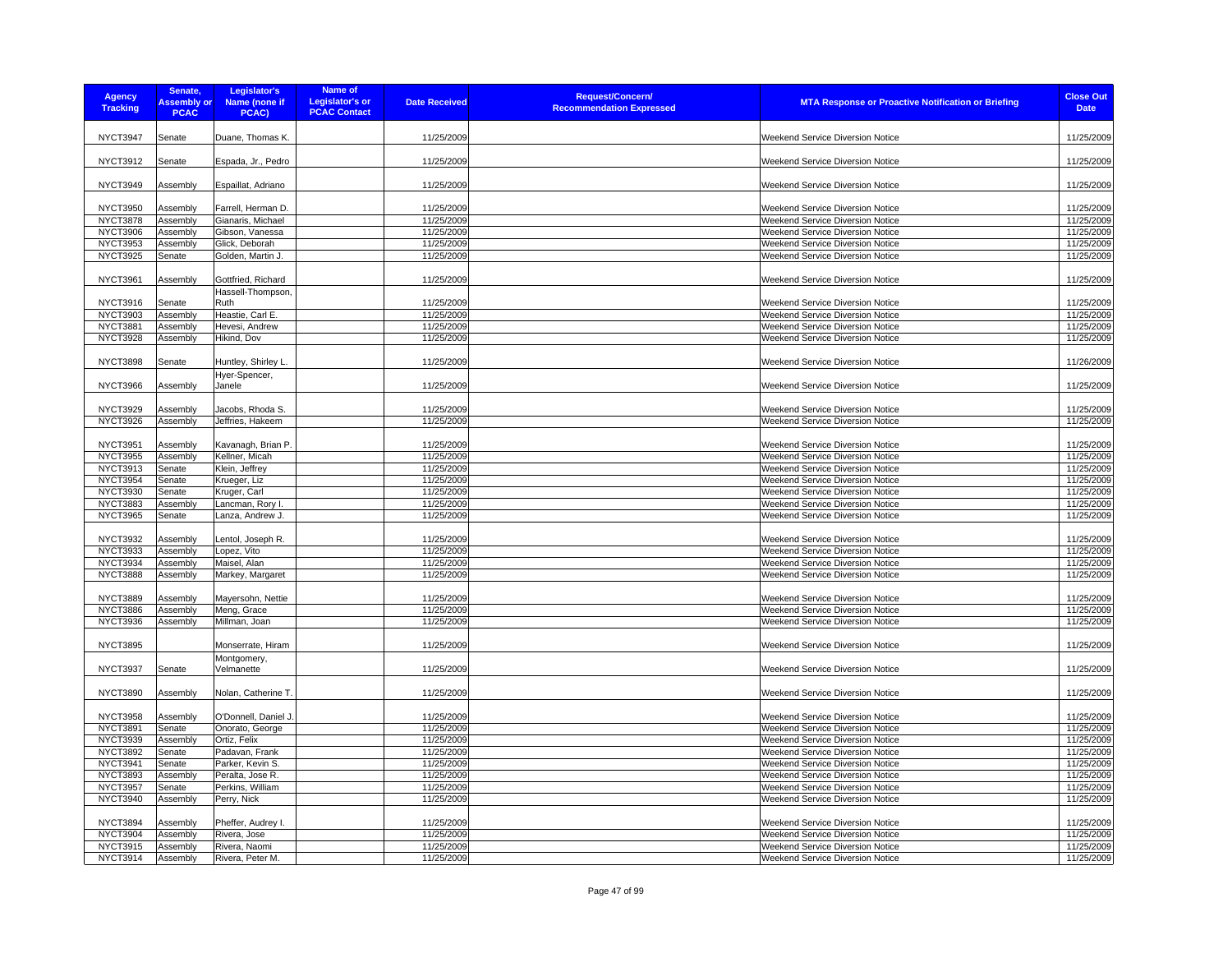| <b>Agency</b><br><b>Tracking</b>   | Senate,<br><b>Assembly or</b><br><b>PCAC</b> | Legislator's<br>Name (none if<br>PCAC) | Name of<br>Legislator's or<br><b>PCAC Contact</b> | <b>Date Received</b>     | <b>Request/Concern/</b><br><b>Recommendation Expressed</b>                                                                                                                                                                             | <b>MTA Response or Proactive Notification or Briefing</b>                                                                                                                                                                                                                       | <b>Close Out</b><br><b>Date</b> |
|------------------------------------|----------------------------------------------|----------------------------------------|---------------------------------------------------|--------------------------|----------------------------------------------------------------------------------------------------------------------------------------------------------------------------------------------------------------------------------------|---------------------------------------------------------------------------------------------------------------------------------------------------------------------------------------------------------------------------------------------------------------------------------|---------------------------------|
|                                    |                                              |                                        |                                                   |                          |                                                                                                                                                                                                                                        |                                                                                                                                                                                                                                                                                 |                                 |
| <b>NYCT3931</b>                    | Assembly                                     | Robinson, Annette                      |                                                   | 11/25/2009               |                                                                                                                                                                                                                                        | <b>Weekend Service Diversion Notice</b>                                                                                                                                                                                                                                         | 11/25/2009                      |
| <b>NYCT3952</b>                    | Assembly                                     | Rosenthal, Linda B.                    |                                                   | 11/25/2009               |                                                                                                                                                                                                                                        | Weekend Service Diversion Notice                                                                                                                                                                                                                                                | 11/25/2009                      |
| NYCT3944                           | Senate                                       | Sampson, John                          |                                                   | 11/25/2009               |                                                                                                                                                                                                                                        | Weekend Service Diversion Notice                                                                                                                                                                                                                                                | 11/25/2009                      |
| NYCT3967                           | Senate                                       | Savino, Diane                          |                                                   | 11/25/2009               |                                                                                                                                                                                                                                        | Weekend Service Diversion Notice                                                                                                                                                                                                                                                | 11/25/2009                      |
|                                    |                                              | Scarborough,                           |                                                   |                          |                                                                                                                                                                                                                                        |                                                                                                                                                                                                                                                                                 |                                 |
| <b>NYCT3896</b>                    | Assembly                                     | William                                |                                                   | 11/25/2009               |                                                                                                                                                                                                                                        | Weekend Service Diversion Notice                                                                                                                                                                                                                                                | 11/25/2009                      |
| <b>NYCT3956</b>                    | Senate                                       | Schneiderman, Eric                     |                                                   | 11/25/2009               |                                                                                                                                                                                                                                        | <b>Weekend Service Diversion Notice</b>                                                                                                                                                                                                                                         | 11/25/2009                      |
| <b>NYCT3897</b>                    | Assembly                                     | Seminerio, Anthony                     |                                                   | 11/25/2009               |                                                                                                                                                                                                                                        | Weekend Service Diversion Notice                                                                                                                                                                                                                                                | 11/25/2009                      |
| <b>NYCT3917</b>                    | Senate                                       | Serrano, Jose M.                       |                                                   | 11/25/2009               |                                                                                                                                                                                                                                        | Weekend Service Diversion Notice                                                                                                                                                                                                                                                | 11/25/2009                      |
| <b>NYCT3959</b>                    | Assembly                                     | Silver, Sheldon                        |                                                   | 11/25/2009               |                                                                                                                                                                                                                                        | Weekend Service Diversion Notice                                                                                                                                                                                                                                                | 11/25/2009                      |
| <b>NYCT3901</b>                    | Senate                                       | Smith, Malcolm A.                      |                                                   | 11/25/2009               |                                                                                                                                                                                                                                        | Weekend Service Diversion Notice                                                                                                                                                                                                                                                | 11/25/2009                      |
| <b>NYCT3945</b>                    | Senate                                       | Squadron, Daniel                       |                                                   | 11/25/2009               |                                                                                                                                                                                                                                        | Weekend Service Diversion Notice                                                                                                                                                                                                                                                | 11/25/2009                      |
| <b>NYCT3900</b>                    |                                              | Stavisky, Toby Ann                     |                                                   | 11/25/2009               |                                                                                                                                                                                                                                        | Weekend Service Diversion Notice                                                                                                                                                                                                                                                | 11/25/2009                      |
| <b>NYCT3963</b>                    | Assembly                                     | Titone, Matthew                        |                                                   | 11/25/2009               |                                                                                                                                                                                                                                        | Weekend Service Diversion Notice                                                                                                                                                                                                                                                | 11/25/2009                      |
| <b>NYCT3884</b>                    | Assembly                                     | Titus, Michele                         |                                                   | 11/25/2009               |                                                                                                                                                                                                                                        | <b>Weekend Service Diversion Notice</b>                                                                                                                                                                                                                                         | 11/25/2009                      |
|                                    |                                              |                                        |                                                   |                          |                                                                                                                                                                                                                                        |                                                                                                                                                                                                                                                                                 |                                 |
| <b>NYCT3964</b><br><b>NYCT3942</b> | Assembly                                     | Tobacco, Louis R.                      |                                                   | 11/25/2009<br>11/25/2009 |                                                                                                                                                                                                                                        | Weekend Service Diversion Notice                                                                                                                                                                                                                                                | 11/25/2009<br>11/25/2009        |
|                                    | Assembly                                     | Towns, Darryl C.<br>Weinstein, Helene  |                                                   |                          |                                                                                                                                                                                                                                        | Weekend Service Diversion Notice                                                                                                                                                                                                                                                |                                 |
| <b>NYCT3943</b>                    | Assembly                                     |                                        |                                                   | 11/25/2009               |                                                                                                                                                                                                                                        | Weekend Service Diversion Notice                                                                                                                                                                                                                                                | 11/25/2009                      |
| <b>NYCT3887</b>                    | Assembly                                     | Weprin, Mark                           |                                                   | 11/25/2009               |                                                                                                                                                                                                                                        | Weekend Service Diversion Notice                                                                                                                                                                                                                                                | 11/25/2009                      |
| <b>NYCT3960</b>                    | Assembly                                     | Wright, Keith L.T.                     |                                                   | 11/25/2009               |                                                                                                                                                                                                                                        | Weekend Service Diversion Notice                                                                                                                                                                                                                                                | 11/25/2009                      |
| <b>B&amp;T981</b>                  | Senate                                       | Addabbo, Jr.,<br>Joseph                |                                                   | 11/30/09                 | Assembly members urged MTA and three partner public authorities to<br>get involved with labor dispute between contractor ACS and CWA Local<br>1102 amid allegations by union of union-busting and illegal termination<br>of employees. | Explained that we operate the ACS contract but are not involved in the day<br>to-day management of the call center. We do not get involved in a private<br>company's labor issues but B&T and partner agencies signed letter urging<br>NLRB to handle the matter expeditiously. | 12/23/09                        |
| B&T932                             | Assembly                                     | Brennan, James                         |                                                   | 11/30/09                 | Assembly members urged MTA and three partner public authorities to<br>get involved with labor dispute between contractor ACS and CWA Local<br>1102 amid allegations by union of union-busting and illegal termination<br>of employees. | Explained that we operate the ACS contract but are not involved in the day<br>to-day management of the call center. We do not get involved in a private<br>company's labor issues but B&T and partner agencies signed letter urging<br>NLRB to handle the matter expeditiously. | 12/23/09                        |
| B&T954                             | Assembly                                     | Canestrari, Ronald                     |                                                   | 11/30/09                 | Assembly members urged MTA and three partner public authorities to<br>get involved with labor dispute between contractor ACS and CWA Local<br>1102 amid allegations by union of union-busting and illegal termination<br>of employees. | Explained that we operate the ACS contract but are not involved in the day<br>to-day management of the call center. We do not get involved in a private<br>company's labor issues but B&T and partner agencies signed letter urging<br>NLRB to handle the matter expeditiously. | 12/23/09                        |
| <b>B&amp;T933</b>                  | Assembly                                     | Castro, Nelson                         |                                                   | 11/30/09                 | Assembly members urged MTA and three partner public authorities to<br>get involved with labor dispute between contractor ACS and CWA Local<br>1102 amid allegations by union of union-busting and illegal termination<br>of employees. | Explained that we operate the ACS contract but are not involved in the day<br>to-day management of the call center. We do not get involved in a private<br>company's labor issues but B&T and partner agencies signed letter urging<br>NLRB to handle the matter expeditiously. | 12/23/09                        |
| <b>B&amp;T926</b>                  | Assembly                                     | Dinowitz, Jeffrey                      |                                                   | 11/30/09                 | Assembly members urged MTA and three partner public authorities to<br>get involved with labor dispute between contractor ACS and CWA Local<br>1102 amid allegations by union of union-busting and illegal termination<br>of employees. | Explained that we operate the ACS contract but are not involved in the day<br>to-day management of the call center. We do not get involved in a private<br>company's labor issues but B&T and partner agencies signed letter urging<br>NLRB to handle the matter expeditiously. | 12/23/09                        |
| <b>B&amp;T957</b>                  | Assembly                                     | Farrell Jr., Herman                    |                                                   | 11/30/09                 | Assembly members urged MTA and three partner public authorities to<br>get involved with labor dispute between contractor ACS and CWA Local<br>1102 amid allegations by union of union-busting and illegal termination<br>of employees. | Explained that we operate the ACS contract but are not involved in the day<br>to-day management of the call center. We do not get involved in a private<br>company's labor issues but B&T and partner agencies signed letter urging<br>NLRB to handle the matter expeditiously. | 12/23/09                        |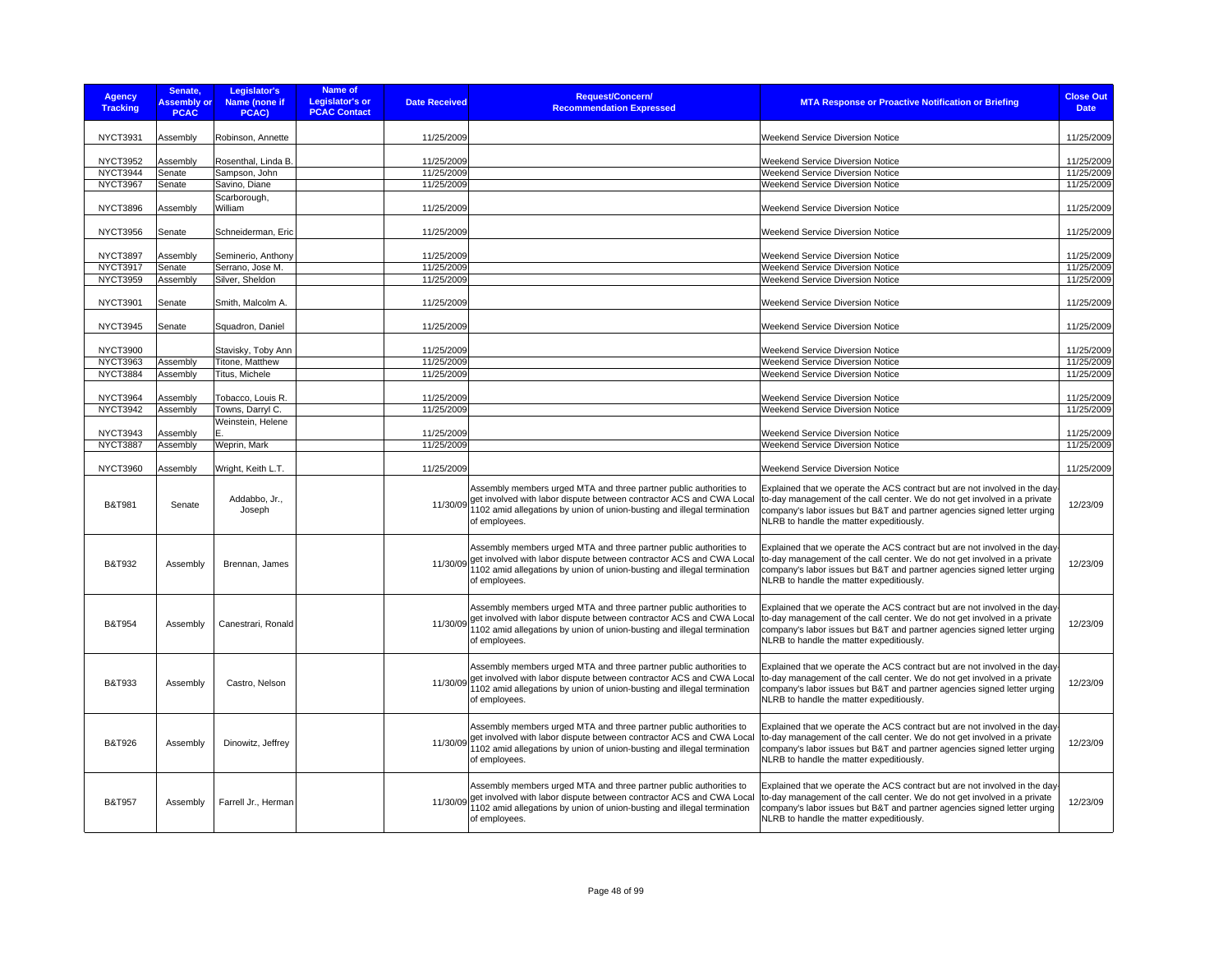| <b>Agency</b><br><b>Tracking</b> | Senate,<br><b>Assembly or</b><br><b>PCAC</b> | Legislator's<br>Name (none if<br>PCAC) | Name of<br><b>Legislator's or</b><br><b>Date Received</b><br><b>PCAC Contact</b> | Request/Concern/<br><b>Recommendation Expressed</b>                                                                                                                                                                                             | <b>MTA Response or Proactive Notification or Briefing</b>                                                                                                                                                                                                                       | <b>Close Out</b><br><b>Date</b> |
|----------------------------------|----------------------------------------------|----------------------------------------|----------------------------------------------------------------------------------|-------------------------------------------------------------------------------------------------------------------------------------------------------------------------------------------------------------------------------------------------|---------------------------------------------------------------------------------------------------------------------------------------------------------------------------------------------------------------------------------------------------------------------------------|---------------------------------|
| <b>B&amp;T927</b>                | Assembly                                     | Glick, Deborah                         | 11/30/09                                                                         | Assembly members urged MTA and three partner public authorities to<br>get involved with labor dispute between contractor ACS and CWA Local<br>1102 amid allegations by union of union-busting and illegal termination<br>of employees.          | Explained that we operate the ACS contract but are not involved in the day<br>to-day management of the call center. We do not get involved in a private<br>company's labor issues but B&T and partner agencies signed letter urging<br>NLRB to handle the matter expeditiously. | 12/23/09                        |
| <b>B&amp;T930</b>                | Assembly                                     | Lancman, Rory                          | 11/30/09                                                                         | Assembly members urged MTA and three partner public authorities to<br>get involved with labor dispute between contractor ACS and CWA Local<br>1102 amid allegations by union of union-busting and illegal termination<br>of employees.          | Explained that we operate the ACS contract but are not involved in the day<br>to-day management of the call center. We do not get involved in a private<br>company's labor issues but B&T and partner agencies signed letter urging<br>NLRB to handle the matter expeditiously. | 12/23/09                        |
| B&T963                           | Assembly                                     | Lentol, Joseph                         | 11/30/09                                                                         | Assembly members urged MTA and three partner public authorities to<br>get involved with labor dispute between contractor ACS and CWA Local<br>1102 amid allegations by union of union-busting and illegal termination<br>of employees.          | Explained that we operate the ACS contract but are not involved in the day<br>to-day management of the call center. We do not get involved in a private<br>company's labor issues but B&T and partner agencies signed letter urging<br>NLRB to handle the matter expeditiously. | 12/23/09                        |
| B&T964                           | Assembly                                     | Lifton, Barbara                        | 11/30/09                                                                         | Assembly members urged MTA and three partner public authorities to<br>get involved with labor dispute between contractor ACS and CWA Local<br>1102 amid allegations by union of union-busting and illegal termination<br>of employees.          | Explained that we operate the ACS contract but are not involved in the day<br>to-day management of the call center. We do not get involved in a private<br>company's labor issues but B&T and partner agencies signed letter urging<br>NLRB to handle the matter expeditiously. | 12/23/09                        |
| B&T1000                          | Senate                                       | Maziarz, George                        | 11/30/09                                                                         | Assembly members urged MTA and three partner public authorities to<br>get involved with labor dispute between contractor ACS and CWA Local<br>1102 amid allegations by union of union-busting and illegal termination<br>of employees.          | Explained that we operate the ACS contract but are not involved in the day<br>to-day management of the call center. We do not get involved in a private<br>company's labor issues but B&T and partner agencies signed letter urging<br>NLRB to handle the matter expeditiously. | 12/23/09                        |
| <b>B&amp;T931</b>                | Assembly                                     | Nolan, Catherine                       | 11/30/09                                                                         | Assembly members urged MTA and three partner public authorities to<br>get involved with labor dispute between contractor ACS and CWA Local<br>1102 amid allegations by union of union-busting and illegal termination<br>of employees.          | Explained that we operate the ACS contract but are not involved in the day<br>to-day management of the call center. We do not get involved in a private<br>company's labor issues but B&T and partner agencies signed letter urging<br>NLRB to handle the matter expeditiously. | 12/23/09                        |
| B&T946                           | Assembly                                     | Titone, Matthew                        | 11/30/09                                                                         | Assembly members urged MTA and three partner public authorities to<br>get involved with labor dispute between contractor ACS and CWA Local<br>1102 amid allegations by union of union-busting and illegal termination<br>of employees.          | Explained that we operate the ACS contract but are not involved in the day<br>to-day management of the call center. We do not get involved in a private<br>company's labor issues but B&T and partner agencies signed letter urging<br>NLRB to handle the matter expeditiously. | 12/23/09                        |
| B&T952                           | Assembly                                     | Weinstein, Helene                      |                                                                                  | Assembly members urged MTA and three partner public authorities to<br>11/30/09 get involved with labor dispute between contractor ACS and CWA Local<br>1102 amid allegations by union of union-busting and illegal termination<br>of employees. | Explained that we operate the ACS contract but are not involved in the day<br>to-day management of the call center. We do not get involved in a private<br>company's labor issues but B&T and partner agencies signed letter urging<br>NLRB to handle the matter expeditiously. | 12/23/09                        |
| B&T921                           | Assembly                                     | Abbate Jr., Peter                      |                                                                                  | Assembly members urged MTA and three partner public authorities to<br>11/30/09 get involved with labor dispute between contractor ACS and CWA Local<br>1102 amid allegations by union of union-busting and illegal termination<br>of employees. | Explained that we operate the ACS contract but are not involved in the day<br>to-day management of the call center. We do not get involved in a private<br>company's labor issues but B&T and partner agencies signed letter urging<br>NLRB to handle the matter expeditiously. | 12/23/09                        |
| <b>B&amp;T985</b>                | Senate                                       | Adams, Eric                            |                                                                                  | Assembly members urged MTA and three partner public authorities to<br>11/30/09 get involved with labor dispute between contractor ACS and CWA Local<br>1102 amid allegations by union of union-busting and illegal termination<br>of employees. | Explained that we operate the ACS contract but are not involved in the day<br>to-day management of the call center. We do not get involved in a private<br>company's labor issues but B&T and partner agencies signed letter urging<br>NLRB to handle the matter expeditiously. | 12/23/09                        |
| <b>B&amp;T953</b>                | Assembly                                     | Alessi, Marc                           |                                                                                  | Assembly members urged MTA and three partner public authorities to<br>11/30/09 get involved with labor dispute between contractor ACS and CWA Local<br>1102 amid allegations by union of union-busting and illegal termination<br>of employees. | Explained that we operate the ACS contract but are not involved in the day<br>to-day management of the call center. We do not get involved in a private<br>company's labor issues but B&T and partner agencies signed letter urging<br>NLRB to handle the matter expeditiously. | 12/23/09                        |
| <b>B&amp;T920</b>                | Assembly                                     | Benedetto, Michael                     | 11/30/09                                                                         | Assembly members urged MTA and three partner public authorities to<br>get involved with labor dispute between contractor ACS and CWA Local<br>1102 amid allegations by union of union-busting and illegal termination<br>of employees.          | Explained that we operate the ACS contract but are not involved in the day<br>to-day management of the call center. We do not get involved in a private<br>company's labor issues but B&T and partner agencies signed letter urging<br>NLRB to handle the matter expeditiously. | 12/23/09                        |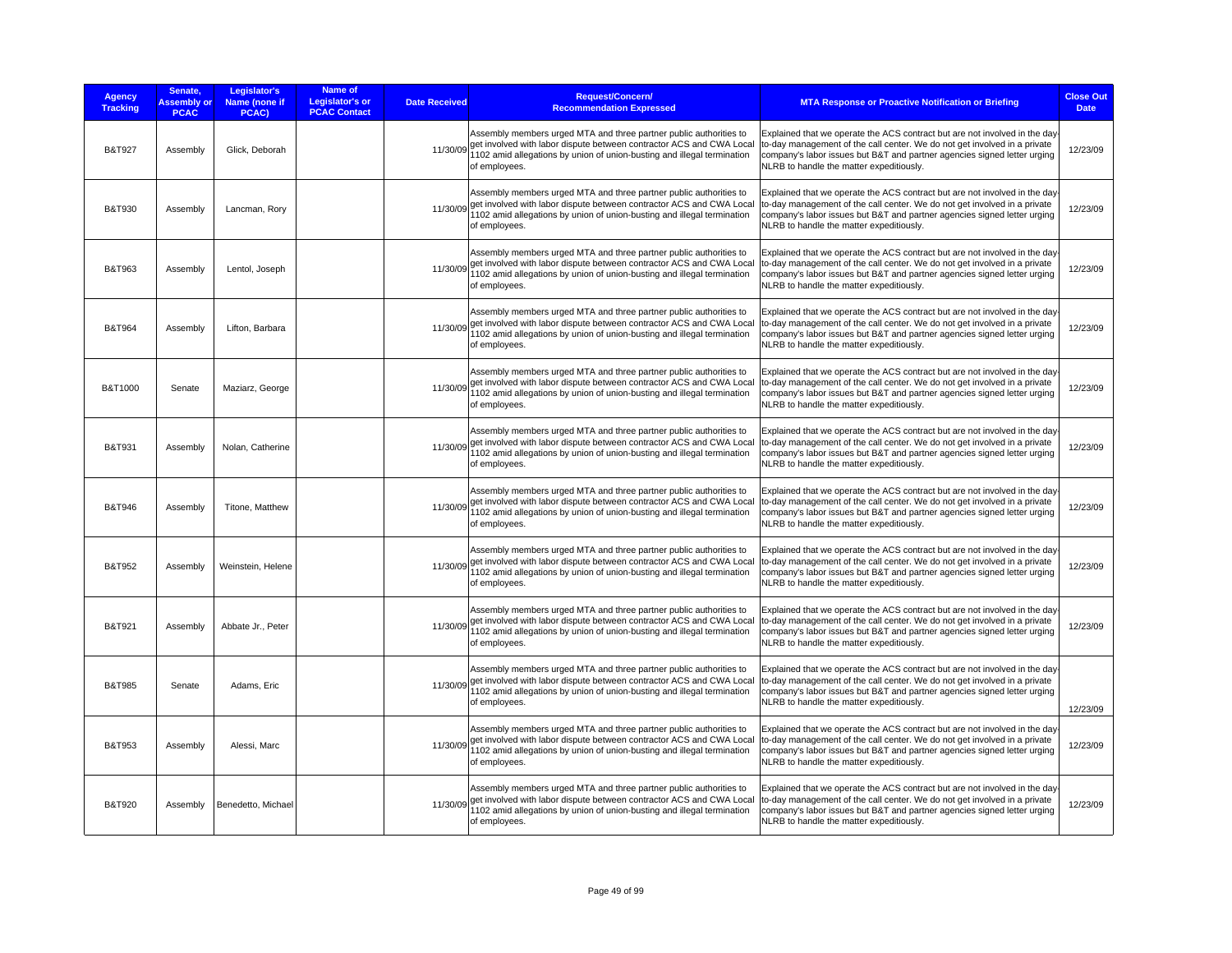| <b>Agency</b><br><b>Tracking</b> | Senate,<br><b>Assembly or</b><br><b>PCAC</b> | Legislator's<br>Name (none if<br>PCAC) | Name of<br><b>Legislator's or</b><br><b>PCAC Contact</b> | <b>Date Received</b> | <b>Request/Concern/</b><br><b>Recommendation Expressed</b>                                                                                                                                                                             | <b>MTA Response or Proactive Notification or Briefing</b>                                                                                                                                                                                                                        | <b>Close Out</b><br><b>Date</b> |
|----------------------------------|----------------------------------------------|----------------------------------------|----------------------------------------------------------|----------------------|----------------------------------------------------------------------------------------------------------------------------------------------------------------------------------------------------------------------------------------|----------------------------------------------------------------------------------------------------------------------------------------------------------------------------------------------------------------------------------------------------------------------------------|---------------------------------|
| <b>B&amp;T922</b>                | Assembly                                     | Benjamin, Michael                      |                                                          | 11/30/09             | Assembly members urged MTA and three partner public authorities to<br>get involved with labor dispute between contractor ACS and CWA Local<br>1102 amid allegations by union of union-busting and illegal termination<br>of employees. | Explained that we operate the ACS contract but are not involved in the day-<br>to-day management of the call center. We do not get involved in a private<br>company's labor issues but B&T and partner agencies signed letter urging<br>NLRB to handle the matter expeditiously. | 12/23/09                        |
| <b>B&amp;T923</b>                | Assembly                                     | Bradley, Adam                          |                                                          | 11/30/09             | Assembly members urged MTA and three partner public authorities to<br>get involved with labor dispute between contractor ACS and CWA Local<br>1102 amid allegations by union of union-busting and illegal termination<br>of employees. | Explained that we operate the ACS contract but are not involved in the day-<br>to-day management of the call center. We do not get involved in a private<br>company's labor issues but B&T and partner agencies signed letter urging<br>NLRB to handle the matter expeditiously. | 12/23/09                        |
| B&T992                           | Senate                                       | Breslin, Neil                          |                                                          | 11/30/09             | Assembly members urged MTA and three partner public authorities to<br>get involved with labor dispute between contractor ACS and CWA Local<br>1102 amid allegations by union of union-busting and illegal termination<br>of employees. | Explained that we operate the ACS contract but are not involved in the day-<br>to-day management of the call center. We do not get involved in a private<br>company's labor issues but B&T and partner agencies signed letter urging<br>NLRB to handle the matter expeditiously. | 12/23/09                        |
| <b>B&amp;T924</b>                | Assembly                                     | Brodsky, Richard                       |                                                          | 11/30/09             | Assembly members urged MTA and three partner public authorities to<br>get involved with labor dispute between contractor ACS and CWA Local<br>1102 amid allegations by union of union-busting and illegal termination<br>of employees. | Explained that we operate the ACS contract but are not involved in the day-<br>to-day management of the call center. We do not get involved in a private<br>company's labor issues but B&T and partner agencies signed letter urging<br>NLRB to handle the matter expeditiously. | 12/23/09                        |
| <b>B&amp;T955</b>                | Assembly                                     | Clark, Barbara                         |                                                          | 11/30/09             | Assembly members urged MTA and three partner public authorities to<br>get involved with labor dispute between contractor ACS and CWA Local<br>1102 amid allegations by union of union-busting and illegal termination<br>of employees. | Explained that we operate the ACS contract but are not involved in the day-<br>to-day management of the call center. We do not get involved in a private<br>company's labor issues but B&T and partner agencies signed letter urging<br>NLRB to handle the matter expeditiously. | 12/23/09                        |
| <b>B&amp;T925</b>                | Assembly                                     | Colton, William                        |                                                          | 11/30/09             | Assembly members urged MTA and three partner public authorities to<br>get involved with labor dispute between contractor ACS and CWA Local<br>1102 amid allegations by union of union-busting and illegal termination<br>of employees. | Explained that we operate the ACS contract but are not involved in the day-<br>to-day management of the call center. We do not get involved in a private<br>company's labor issues but B&T and partner agencies signed letter urging<br>NLRB to handle the matter expeditiously. | 12/23/09                        |
| <b>B&amp;T957</b>                | Assembly                                     | Cook, Vivian                           |                                                          | 11/30/09             | Assembly members urged MTA and three partner public authorities to<br>get involved with labor dispute between contractor ACS and CWA Local<br>1102 amid allegations by union of union-busting and illegal termination<br>of employees. | Explained that we operate the ACS contract but are not involved in the day-<br>to-day management of the call center. We do not get involved in a private<br>company's labor issues but B&T and partner agencies signed letter urging<br>NLRB to handle the matter expeditiously. | 12/23/09                        |
| <b>B&amp;T934</b>                | Assembly                                     | DenDekker,<br>Michael                  |                                                          | 11/30/09             | Assembly members urged MTA and three partner public authorities to<br>get involved with labor dispute between contractor ACS and CWA Local<br>1102 amid allegations by union of union-busting and illegal termination<br>of employees. | Explained that we operate the ACS contract but are not involved in the day-<br>to-day management of the call center. We do not get involved in a private<br>company's labor issues but B&T and partner agencies signed letter urging<br>NLRB to handle the matter expeditiously. | 12/23/09                        |
| <b>B&amp;T987</b>                | Senate                                       | Diaz, Ruben                            |                                                          | 11/30/09             | Assembly members urged MTA and three partner public authorities to<br>get involved with labor dispute between contractor ACS and CWA Local<br>1102 amid allegations by union of union-busting and illegal termination<br>of employees. | Explained that we operate the ACS contract but are not involved in the day-<br>to-day management of the call center. We do not get involved in a private<br>company's labor issues but B&T and partner agencies signed letter urging<br>NLRB to handle the matter expeditiously. | 12/23/09                        |
| <b>MNR1241</b>                   | Assembly                                     | Dinowitz, Jeffrey                      |                                                          | 11/30/2009           | Received complaints regarding the Spuyten Duyvil station: the train<br>tracks along the shoreline are full of debris.                                                                                                                  | Provided response that the clean up has been completed.                                                                                                                                                                                                                          | 12/4/2009                       |
| <b>B&amp;T987</b>                | Senate                                       | Duane, Thomas                          |                                                          | 11/30/09             | Assembly members urged MTA and three partner public authorities to<br>get involved with labor dispute between contractor ACS and CWA Local<br>1102 amid allegations by union of union-busting and illegal termination<br>of employees. | Explained that we operate the ACS contract but are not involved in the day-<br>to-day management of the call center. We do not get involved in a private<br>company's labor issues but B&T and partner agencies signed letter urging<br>NLRB to handle the matter expeditiously. | 12/23/09                        |
| <b>B&amp;T958</b>                | Assembly                                     | Fields, Ginny                          |                                                          | 11/30/09             | Assembly members urged MTA and three partner public authorities to<br>get involved with labor dispute between contractor ACS and CWA Local<br>1102 amid allegations by union of union-busting and illegal termination<br>of employees. | Explained that we operate the ACS contract but are not involved in the day-<br>to-day management of the call center. We do not get involved in a private<br>company's labor issues but B&T and partner agencies signed letter urging<br>NLRB to handle the matter expeditiously. | 12/23/09                        |
| <b>B&amp;T998</b>                | Senate                                       | Foley, Brian                           |                                                          | 11/30/09             | Assembly members urged MTA and three partner public authorities to<br>get involved with labor dispute between contractor ACS and CWA Local<br>1102 amid allegations by union of union-busting and illegal termination<br>of employees. | Explained that we operate the ACS contract but are not involved in the day-<br>to-day management of the call center. We do not get involved in a private<br>company's labor issues but B&T and partner agencies signed letter urging<br>NLRB to handle the matter expeditiously. | 12/23/09                        |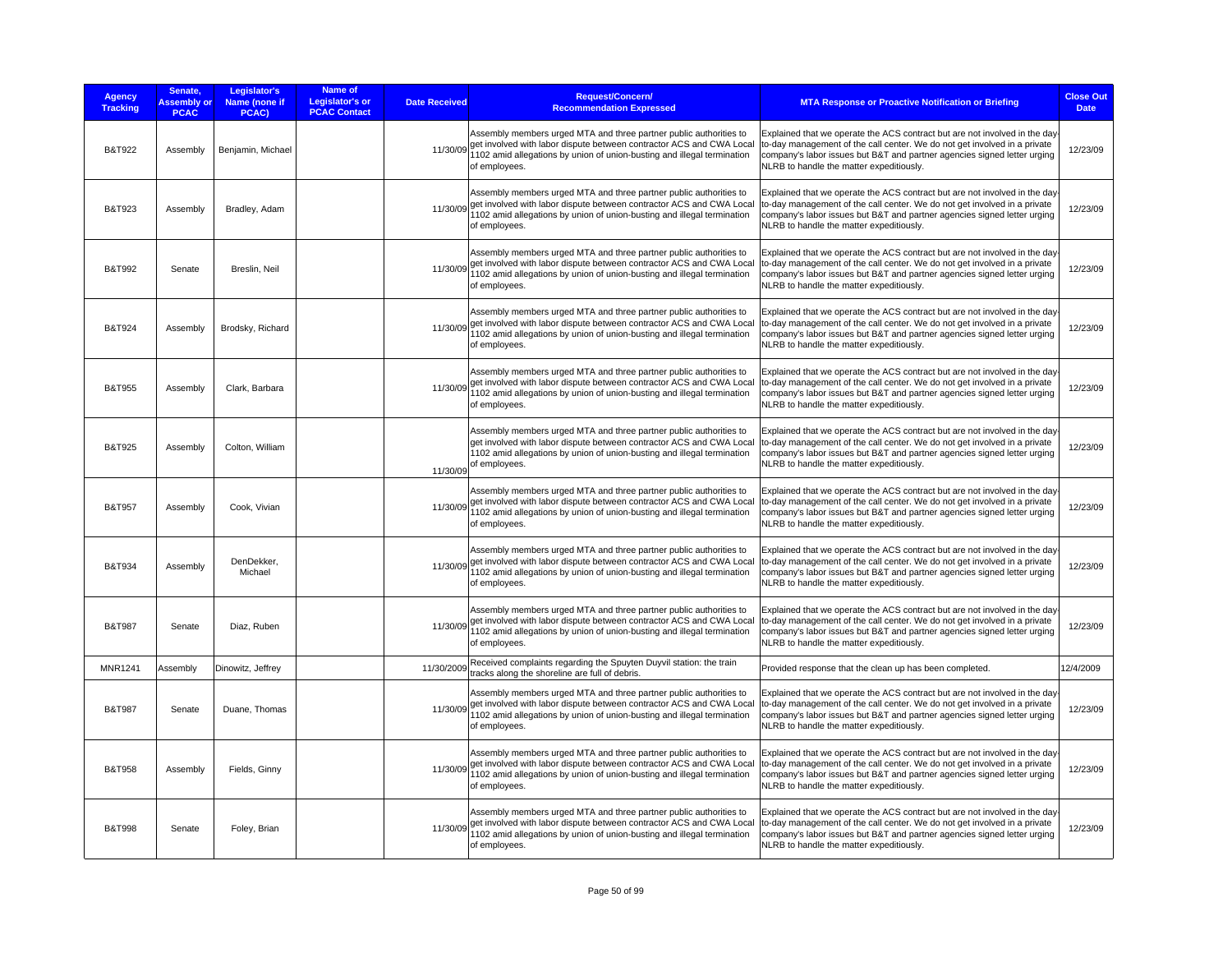| <b>Agency</b><br><b>Tracking</b> | Senate,<br><b>Assembly or</b><br><b>PCAC</b> | Legislator's<br>Name (none if<br>PCAC) | Name of<br><b>Legislator's or</b><br><b>PCAC Contact</b> | <b>Date Received</b> | <b>Request/Concern/</b><br><b>Recommendation Expressed</b>                                                                                                                                                                                      | <b>MTA Response or Proactive Notification or Briefing</b>                                                                                                                                                                                                                        | <b>Close Out</b><br><b>Date</b> |
|----------------------------------|----------------------------------------------|----------------------------------------|----------------------------------------------------------|----------------------|-------------------------------------------------------------------------------------------------------------------------------------------------------------------------------------------------------------------------------------------------|----------------------------------------------------------------------------------------------------------------------------------------------------------------------------------------------------------------------------------------------------------------------------------|---------------------------------|
| <b>LIRR1357</b>                  | Senate                                       | Fuschillo, Jr.,<br>Charles             | Holly, Sara                                              |                      | 11/30/09 Confirmed date for Silver Alert meeting                                                                                                                                                                                                | Date confirmed                                                                                                                                                                                                                                                                   | 11/30/09                        |
| <b>B&amp;T935</b>                | Assembly                                     | Gibson, Vanessa                        |                                                          | 11/30/09             | Assembly members urged MTA and three partner public authorities to<br>get involved with labor dispute between contractor ACS and CWA Local<br>1102 amid allegations by union of union-busting and illegal termination<br>of employees.          | Explained that we operate the ACS contract but are not involved in the day-<br>to-day management of the call center. We do not get involved in a private<br>company's labor issues but B&T and partner agencies signed letter urging<br>NLRB to handle the matter expeditiously. | 12/23/09                        |
| <b>B&amp;T936</b>                | Assembly                                     | Gordon, Timothy                        |                                                          |                      | Assembly members urged MTA and three partner public authorities to<br>11/30/09 get involved with labor dispute between contractor ACS and CWA Local<br>1102 amid allegations by union of union-busting and illegal termination<br>of employees. | Explained that we operate the ACS contract but are not involved in the day-<br>to-day management of the call center. We do not get involved in a private<br>company's labor issues but B&T and partner agencies signed letter urging<br>NLRB to handle the matter expeditiously. | 12/23/09                        |
| <b>B&amp;T959</b>                | Assembly                                     | Gottfried, Richard                     |                                                          |                      | Assembly members urged MTA and three partner public authorities to<br>11/30/09 get involved with labor dispute between contractor ACS and CWA Local<br>1102 amid allegations by union of union-busting and illegal termination<br>of employees. | Explained that we operate the ACS contract but are not involved in the day-<br>to-day management of the call center. We do not get involved in a private<br>company's labor issues but B&T and partner agencies signed letter urging<br>NLRB to handle the matter expeditiously. | 12/23/09                        |
| <b>B&amp;T960</b>                | Assembly                                     | Gunther, Aileen                        |                                                          |                      | Assembly members urged MTA and three partner public authorities to<br>11/30/09 get involved with labor dispute between contractor ACS and CWA Local<br>1102 amid allegations by union of union-busting and illegal termination<br>of employees. | Explained that we operate the ACS contract but are not involved in the day-<br>to-day management of the call center. We do not get involved in a private<br>company's labor issues but B&T and partner agencies signed letter urging<br>NLRB to handle the matter expeditiously. | 12/23/09                        |
| B&T961                           | Assembly                                     | Heastie, Carl                          |                                                          |                      | Assembly members urged MTA and three partner public authorities to<br>11/30/09 get involved with labor dispute between contractor ACS and CWA Local<br>1102 amid allegations by union of union-busting and illegal termination<br>of employees. | Explained that we operate the ACS contract but are not involved in the day-<br>to-day management of the call center. We do not get involved in a private<br>company's labor issues but B&T and partner agencies signed letter urging<br>NLRB to handle the matter expeditiously. | 12/23/09                        |
| <b>B&amp;T961</b>                | Assembly                                     | Hyer-Spencer,<br>Janele                |                                                          |                      | Assembly members urged MTA and three partner public authorities to<br>11/30/09 get involved with labor dispute between contractor ACS and CWA Local<br>1102 amid allegations by union of union-busting and illegal termination<br>of employees. | Explained that we operate the ACS contract but are not involved in the day-<br>to-day management of the call center. We do not get involved in a private<br>company's labor issues but B&T and partner agencies signed letter urging<br>NLRB to handle the matter expeditiously. | 12/23/09                        |
| <b>B&amp;T928</b>                | Assembly                                     | Jacobs, Rhoda                          |                                                          |                      | Assembly members urged MTA and three partner public authorities to<br>11/30/09 get involved with labor dispute between contractor ACS and CWA Local<br>1102 amid allegations by union of union-busting and illegal termination<br>of employees. | Explained that we operate the ACS contract but are not involved in the day-<br>to-day management of the call center. We do not get involved in a private<br>company's labor issues but B&T and partner agencies signed letter urging<br>NLRB to handle the matter expeditiously. | 12/23/09                        |
| <b>B&amp;T937</b>                | Assembly                                     | Jafee, Ellen                           |                                                          |                      | Assembly members urged MTA and three partner public authorities to<br>11/30/09 get involved with labor dispute between contractor ACS and CWA Local<br>1102 amid allegations by union of union-busting and illegal termination<br>of employees. | Explained that we operate the ACS contract but are not involved in the day-<br>to-day management of the call center. We do not get involved in a private<br>company's labor issues but B&T and partner agencies signed letter urging<br>NLRB to handle the matter expeditiously. | 12/23/09                        |
| <b>B&amp;T929</b>                | Assembly                                     | Jeffries, Hakeem                       |                                                          |                      | Assembly members urged MTA and three partner public authorities to<br>11/30/09 get involved with labor dispute between contractor ACS and CWA Local<br>1102 amid allegations by union of union-busting and illegal termination<br>of employees. | Explained that we operate the ACS contract but are not involved in the day-<br>o-day management of the call center. We do not get involved in a private<br>company's labor issues but B&T and partner agencies signed letter urging<br>NLRB to handle the matter expeditiously.  | 12/23/09                        |
| <b>B&amp;T919</b>                | Assembly                                     | John, Susan V.                         |                                                          | 11/30/09             | Assembly members urged MTA and three partner public authorities to<br>get involved with labor dispute between contractor ACS and CWA Local<br>1102 amid allegations by union of union-busting and illegal termination<br>of employees.          | Explained that we operate the ACS contract but are not involved in the day-<br>to-day management of the call center. We do not get involved in a private<br>company's labor issues but B&T and partner agencies signed letter urging<br>NLRB to handle the matter expeditiously. | 12/23/09                        |
| <b>NYCT3470</b>                  | Assembly                                     | Kellner, Micah                         |                                                          |                      | 11/30/2009 Community Board 8 SAS Task Force meeting                                                                                                                                                                                             | Presented 72nd Street station ancillary structures; construction update.                                                                                                                                                                                                         | 11/30/2009                      |
| <b>B&amp;T991</b>                | Senate                                       | Klein, Jeffrey                         |                                                          |                      | Assembly members urged MTA and three partner public authorities to<br>11/30/09 get involved with labor dispute between contractor ACS and CWA Local<br>1102 amid allegations by union of union-busting and illegal termination<br>of employees. | Explained that we operate the ACS contract but are not involved in the day-<br>to-day management of the call center. We do not get involved in a private<br>company's labor issues but B&T and partner agencies signed letter urging<br>NLRB to handle the matter expeditiously. | 12/23/09                        |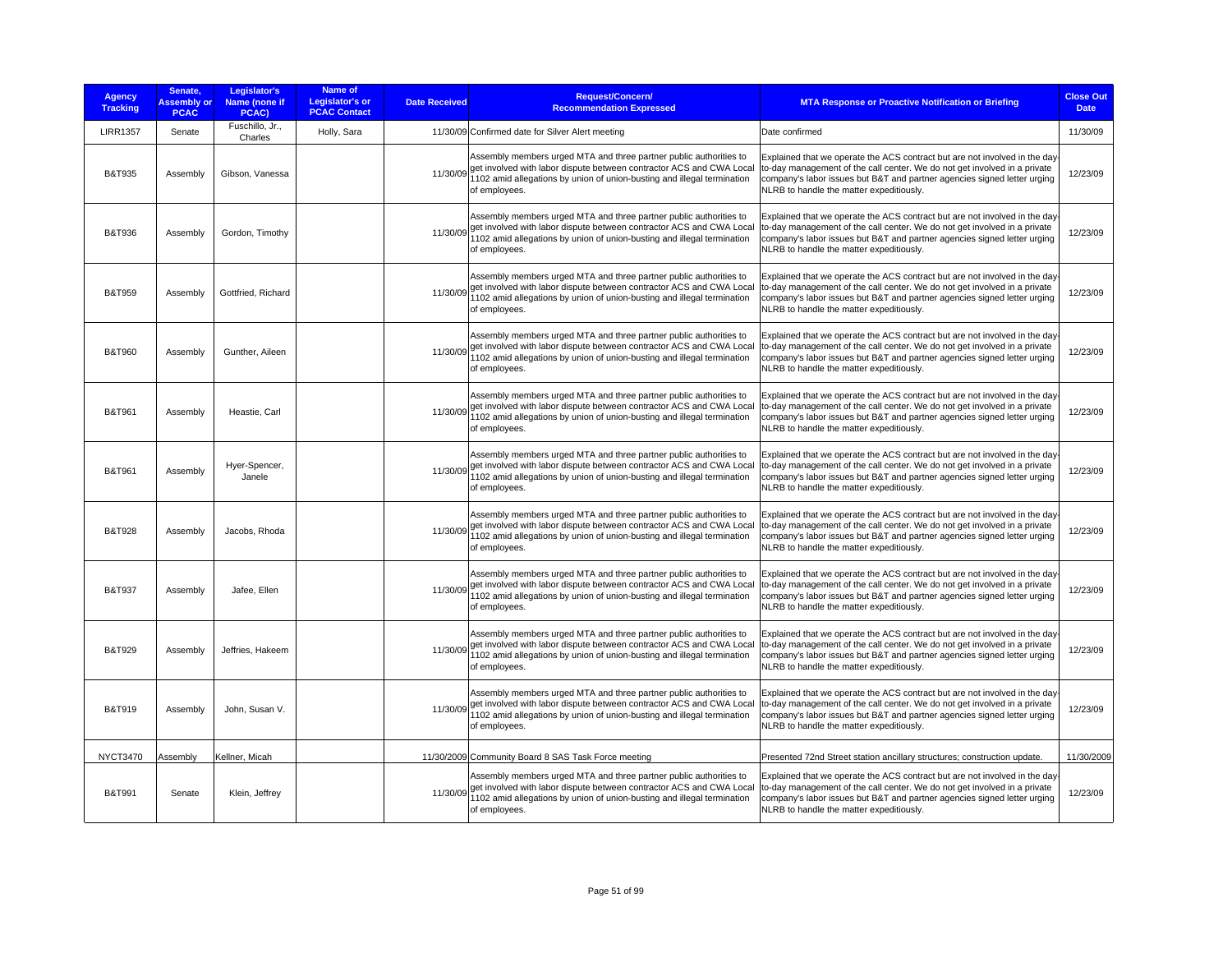| <b>Agency</b><br><b>Tracking</b> | Senate.<br><b>Assembly or</b><br><b>PCAC</b> | Legislator's<br>Name (none if<br>PCAC) | Name of<br>Legislator's or<br><b>PCAC Contact</b> | <b>Date Received</b> | <b>Request/Concern/</b><br><b>Recommendation Expressed</b>                                                                                                                                                                                      | <b>MTA Response or Proactive Notification or Briefing</b>                                                                                                                                                                                                                        | <b>Close Out</b><br><b>Date</b> |
|----------------------------------|----------------------------------------------|----------------------------------------|---------------------------------------------------|----------------------|-------------------------------------------------------------------------------------------------------------------------------------------------------------------------------------------------------------------------------------------------|----------------------------------------------------------------------------------------------------------------------------------------------------------------------------------------------------------------------------------------------------------------------------------|---------------------------------|
| <b>B&amp;T938</b>                | Assembly                                     | Koon, David                            |                                                   |                      | Assembly members urged MTA and three partner public authorities to<br>11/30/09 get involved with labor dispute between contractor ACS and CWA Local<br>1102 amid allegations by union of union-busting and illegal termination<br>of employees. | Explained that we operate the ACS contract but are not involved in the day-<br>to-day management of the call center. We do not get involved in a private<br>company's labor issues but B&T and partner agencies signed letter urging<br>NLRB to handle the matter expeditiously. | 12/23/09                        |
| <b>B&amp;T990</b>                | Senate                                       | Krueger, Liz                           |                                                   | 11/30/09             | Assembly members urged MTA and three partner public authorities to<br>get involved with labor dispute between contractor ACS and CWA Local<br>1102 amid allegations by union of union-busting and illegal termination<br>of employees.          | Explained that we operate the ACS contract but are not involved in the day-<br>to-day management of the call center. We do not get involved in a private<br>company's labor issues but B&T and partner agencies signed letter urging<br>NLRB to handle the matter expeditiously. | 12/23/09                        |
| <b>NYCT3471</b>                  | Senate                                       | Krueger, Liz                           |                                                   |                      | 11/30/2009 Community Board 8 SAS Task Force meeting                                                                                                                                                                                             | Presented 72nd Street station ancillary structures; construction update.                                                                                                                                                                                                         | 11/30/2009                      |
| <b>B&amp;T939</b>                | Assembly                                     | Latimer, George                        |                                                   |                      | Assembly members urged MTA and three partner public authorities to<br>11/30/09 get involved with labor dispute between contractor ACS and CWA Local<br>1102 amid allegations by union of union-busting and illegal termination<br>of employees. | Explained that we operate the ACS contract but are not involved in the day-<br>to-day management of the call center. We do not get involved in a private<br>company's labor issues but B&T and partner agencies signed letter urging<br>NLRB to handle the matter expeditiously. | 12/23/09                        |
| B&T965                           | Assembly                                     | Lupardo, Donna                         |                                                   | 11/30/09             | Assembly members urged MTA and three partner public authorities to<br>get involved with labor dispute between contractor ACS and CWA Local<br>1102 amid allegations by union of union-busting and illegal termination<br>of employees.          | Explained that we operate the ACS contract but are not involved in the day-<br>to-day management of the call center. We do not get involved in a private<br>company's labor issues but B&T and partner agencies signed letter urging<br>NLRB to handle the matter expeditiously. | 12/23/09                        |
| B&T966                           | Assembly                                     | Magnarelli, William                    |                                                   |                      | Assembly members urged MTA and three partner public authorities to<br>11/30/09 get involved with labor dispute between contractor ACS and CWA Local<br>1102 amid allegations by union of union-busting and illegal termination<br>of employees. | Explained that we operate the ACS contract but are not involved in the day-<br>to-day management of the call center. We do not get involved in a private<br>company's labor issues but B&T and partner agencies signed letter urging<br>NLRB to handle the matter expeditiously. | 12/23/09                        |
| <b>B&amp;T967</b>                | Assembly                                     | Maisel, Alan                           |                                                   |                      | Assembly members urged MTA and three partner public authorities to<br>11/30/09 get involved with labor dispute between contractor ACS and CWA Local<br>1102 amid allegations by union of union-busting and illegal termination<br>of employees. | Explained that we operate the ACS contract but are not involved in the day-<br>to-day management of the call center. We do not get involved in a private<br>company's labor issues but B&T and partner agencies signed letter urging<br>NLRB to handle the matter expeditiously. | 12/23/09                        |
| <b>B&amp;T980</b>                | Senate                                       | Malave-Dilan,<br>Martin                |                                                   |                      | Assembly members urged MTA and three partner public authorities to<br>11/30/09 get involved with labor dispute between contractor ACS and CWA Local<br>1102 amid allegations by union of union-busting and illegal termination<br>of employees. | Explained that we operate the ACS contract but are not involved in the day-<br>to-day management of the call center. We do not get involved in a private<br>company's labor issues but B&T and partner agencies signed letter urging<br>NLRB to handle the matter expeditiously. | 12/23/09                        |
| <b>B&amp;T968</b>                | Assembly                                     | Mayersohn, Nettie                      |                                                   | 11/30/09             | Assembly members urged MTA and three partner public authorities to<br>get involved with labor dispute between contractor ACS and CWA Local<br>1102 amid allegations by union of union-busting and illegal termination<br>of employees.          | Explained that we operate the ACS contract but are not involved in the day-<br>to-day management of the call center. We do not get involved in a private<br>company's labor issues but B&T and partner agencies signed letter urging<br>NLRB to handle the matter expeditiously. | 12/23/09                        |
| B&T969                           | Assembly                                     | McEneny, John                          |                                                   |                      | Assembly members urged MTA and three partner public authorities to<br>11/30/09 get involved with labor dispute between contractor ACS and CWA Local<br>1102 amid allegations by union of union-busting and illegal termination<br>of employees. | Explained that we operate the ACS contract but are not involved in the day-<br>to-day management of the call center. We do not get involved in a private<br>company's labor issues but B&T and partner agencies signed letter urging<br>NLRB to handle the matter expeditiously. | 12/23/09                        |
| <b>B&amp;T972</b>                | Assembly                                     | Meng, Grace                            |                                                   | 11/30/09             | Assembly members urged MTA and three partner public authorities to<br>get involved with labor dispute between contractor ACS and CWA Local<br>1102 amid allegations by union of union-busting and illegal termination<br>of employees.          | Explained that we operate the ACS contract but are not involved in the day-<br>to-day management of the call center. We do not get involved in a private<br>company's labor issues but B&T and partner agencies signed letter urging<br>NLRB to handle the matter expeditiously. | 12/23/09                        |
| <b>B&amp;T973</b>                | Assembly                                     | Miller, Michael                        |                                                   |                      | Assembly members urged MTA and three partner public authorities to<br>11/30/09 get involved with labor dispute between contractor ACS and CWA Local<br>1102 amid allegations by union of union-busting and illegal termination<br>of employees. | Explained that we operate the ACS contract but are not involved in the day-<br>to-day management of the call center. We do not get involved in a private<br>company's labor issues but B&T and partner agencies signed letter urging<br>NLRB to handle the matter expeditiously. | 12/23/09                        |
| <b>B&amp;T995</b>                | Senate                                       | Montgomery,<br>Velmanette              |                                                   | 11/30/09             | Assembly members urged MTA and three partner public authorities to<br>get involved with labor dispute between contractor ACS and CWA Local<br>1102 amid allegations by union of union-busting and illegal termination<br>of employees.          | Explained that we operate the ACS contract but are not involved in the day-<br>to-day management of the call center. We do not get involved in a private<br>company's labor issues but B&T and partner agencies signed letter urging<br>NLRB to handle the matter expeditiously. | 12/23/09                        |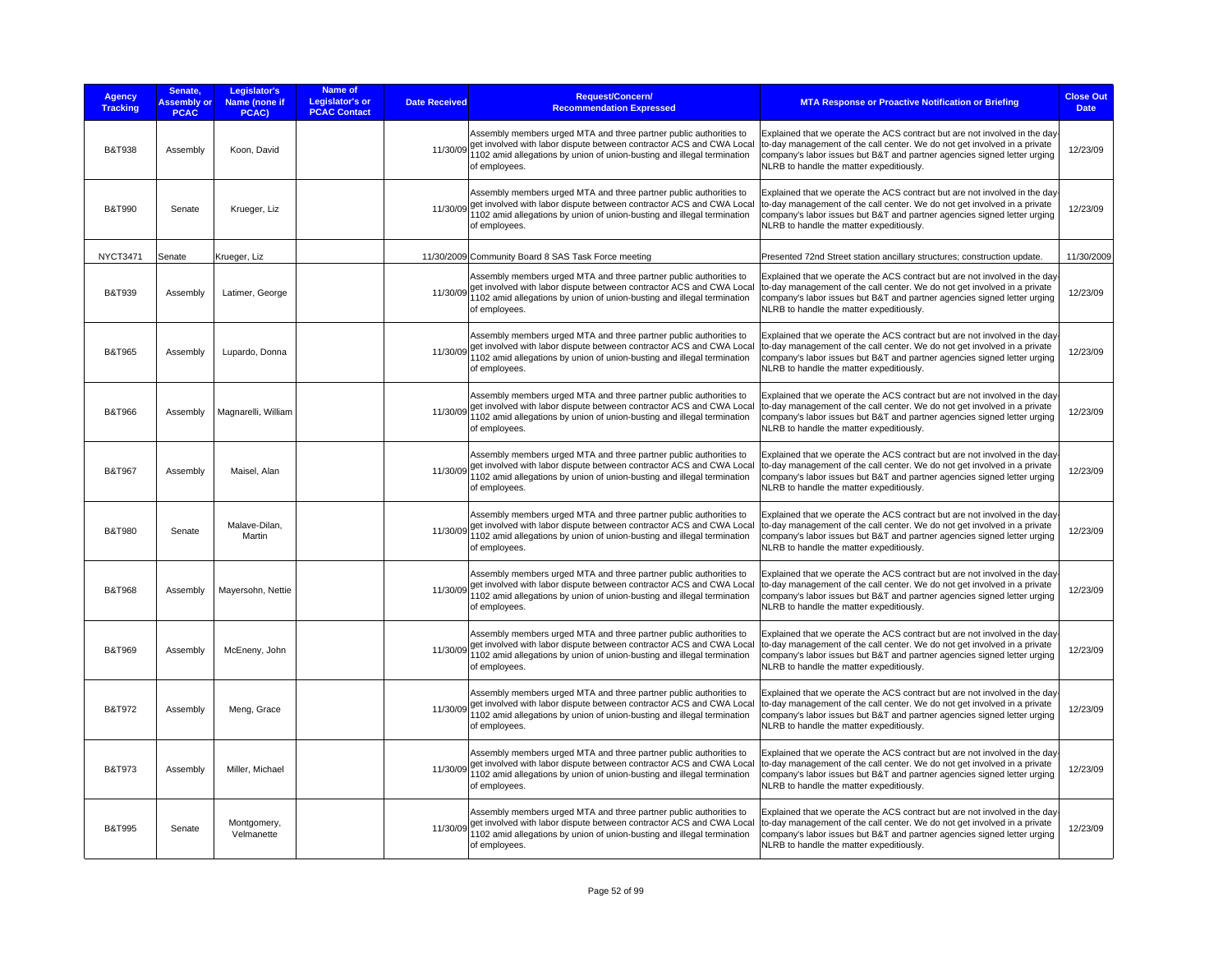| <b>Agency</b><br><b>Tracking</b> | Senate,<br><b>Assembly or</b><br><b>PCAC</b> | Legislator's<br>Name (none if<br>PCAC) | Name of<br>Legislator's or<br><b>PCAC Contact</b> | <b>Date Received</b> | <b>Request/Concern/</b><br><b>Recommendation Expressed</b>                                                                                                                                                                                      | <b>MTA Response or Proactive Notification or Briefing</b>                                                                                                                                                                                                                        | <b>Close Out</b><br><b>Date</b> |
|----------------------------------|----------------------------------------------|----------------------------------------|---------------------------------------------------|----------------------|-------------------------------------------------------------------------------------------------------------------------------------------------------------------------------------------------------------------------------------------------|----------------------------------------------------------------------------------------------------------------------------------------------------------------------------------------------------------------------------------------------------------------------------------|---------------------------------|
| <b>B&amp;T940</b>                | Assembly                                     | O'Donnell, Daniel                      |                                                   | 11/30/09             | Assembly members urged MTA and three partner public authorities to<br>get involved with labor dispute between contractor ACS and CWA Local<br>102 amid allegations by union of union-busting and illegal termination<br>of employees.           | Explained that we operate the ACS contract but are not involved in the day<br>to-day management of the call center. We do not get involved in a private<br>company's labor issues but B&T and partner agencies signed letter urging<br>NLRB to handle the matter expeditiously.  | 12/23/09                        |
| <b>B&amp;T994</b>                | Senate                                       | Onorato, George                        |                                                   | 11/30/09             | Assembly members urged MTA and three partner public authorities to<br>get involved with labor dispute between contractor ACS and CWA Local<br>1102 amid allegations by union of union-busting and illegal termination<br>of employees.          | Explained that we operate the ACS contract but are not involved in the day-<br>to-day management of the call center. We do not get involved in a private<br>company's labor issues but B&T and partner agencies signed letter urging<br>NLRB to handle the matter expeditiously. | 12/23/09                        |
| B&T993                           | Senate                                       | Oppenheime, Suzi                       |                                                   | 11/30/09             | Assembly members urged MTA and three partner public authorities to<br>get involved with labor dispute between contractor ACS and CWA Local<br>1102 amid allegations by union of union-busting and illegal termination<br>of employees.          | Explained that we operate the ACS contract but are not involved in the day<br>to-day management of the call center. We do not get involved in a private<br>company's labor issues but B&T and partner agencies signed letter urging<br>NLRB to handle the matter expeditiously.  | 12/23/09                        |
| <b>B&amp;T918</b>                | Assembly                                     | Ortiz, Felix                           |                                                   | 11/30/09             | Assembly members urged MTA and three partner public authorities to<br>get involved with labor dispute between contractor ACS and CWA Local<br>102 amid allegations by union of union-busting and illegal termination<br>of employees.           | Explained that we operate the ACS contract but are not involved in the day<br>to-day management of the call center. We do not get involved in a private<br>company's labor issues but B&T and partner agencies signed letter urging<br>NLRB to handle the matter expeditiously.  | 12/23/09                        |
| B&T982                           | Senate                                       | Parker, Kevin                          |                                                   | 11/30/09             | Assembly members urged MTA and three partner public authorities to<br>get involved with labor dispute between contractor ACS and CWA Local<br>102 amid allegations by union of union-busting and illegal termination<br>of employees.           | Explained that we operate the ACS contract but are not involved in the day<br>to-day management of the call center. We do not get involved in a private<br>company's labor issues but B&T and partner agencies signed letter urging<br>NLRB to handle the matter expeditiously.  | 12/23/09                        |
| <b>B&amp;T941</b>                | Assembly                                     | Paulin, Amy                            |                                                   | 11/30/09             | Assembly members urged MTA and three partner public authorities to<br>get involved with labor dispute between contractor ACS and CWA Local<br>102 amid allegations by union of union-busting and illegal termination<br>of employees.           | Explained that we operate the ACS contract but are not involved in the day<br>to-day management of the call center. We do not get involved in a private<br>company's labor issues but B&T and partner agencies signed letter urging<br>NLRB to handle the matter expeditiously.  | 12/23/09                        |
| <b>B&amp;T996</b>                | Senate                                       | Perkins, Bill                          |                                                   | 11/30/09             | Assembly members urged MTA and three partner public authorities to<br>get involved with labor dispute between contractor ACS and CWA Local<br>102 amid allegations by union of union-busting and illegal termination<br>of employees.           | Explained that we operate the ACS contract but are not involved in the day<br>to-day management of the call center. We do not get involved in a private<br>company's labor issues but B&T and partner agencies signed letter urging<br>NLRB to handle the matter expeditiously.  | 12/23/09                        |
| B&T974                           | Assembly                                     | Perry, N. Nick                         |                                                   |                      | Assembly members urged MTA and three partner public authorities to<br>11/30/09 get involved with labor dispute between contractor ACS and CWA Local<br>1102 amid allegations by union of union-busting and illegal termination<br>of employees. | Explained that we operate the ACS contract but are not involved in the day-<br>to-day management of the call center. We do not get involved in a private<br>company's labor issues but B&T and partner agencies signed letter urging<br>NLRB to handle the matter expeditiously. | 12/23/09                        |
| B&T942                           | Assembly                                     | Pheffer, Audrey                        |                                                   |                      | Assembly members urged MTA and three partner public authorities to<br>11/30/09 get involved with labor dispute between contractor ACS and CWA Local<br>1102 amid allegations by union of union-busting and illegal termination<br>of employees. | Explained that we operate the ACS contract but are not involved in the day-<br>to-day management of the call center. We do not get involved in a private<br>company's labor issues but B&T and partner agencies signed letter urging<br>NLRB to handle the matter expeditiously. | 12/23/09                        |
| <b>B&amp;T975</b>                | Assembly                                     | Powell IV, Adam<br>Clayton             |                                                   |                      | Assembly members urged MTA and three partner public authorities to<br>11/30/09 get involved with labor dispute between contractor ACS and CWA Local<br>102 amid allegations by union of union-busting and illegal termination<br>of employees.  | Explained that we operate the ACS contract but are not involved in the day<br>to-day management of the call center. We do not get involved in a private<br>company's labor issues but B&T and partner agencies signed letter urging<br>NLRB to handle the matter expeditiously.  | 12/23/09                        |
| <b>B&amp;T948</b>                | Assembly                                     | Pretlow, Gary                          |                                                   |                      | Assembly members urged MTA and three partner public authorities to<br>11/30/09 get involved with labor dispute between contractor ACS and CWA Local<br>102 amid allegations by union of union-busting and illegal termination<br>of employees.  | Explained that we operate the ACS contract but are not involved in the day<br>to-day management of the call center. We do not get involved in a private<br>company's labor issues but B&T and partner agencies signed letter urging<br>NLRB to handle the matter expeditiously.  | 12/23/09                        |
| B&T943                           | Assembly                                     | Reilly, Robert                         |                                                   | 11/30/09             | Assembly members urged MTA and three partner public authorities to<br>get involved with labor dispute between contractor ACS and CWA Local<br>1102 amid allegations by union of union-busting and illegal termination<br>of employees.          | Explained that we operate the ACS contract but are not involved in the day<br>to-day management of the call center. We do not get involved in a private<br>company's labor issues but B&T and partner agencies signed letter urging<br>NLRB to handle the matter expeditiously.  | 12/23/09                        |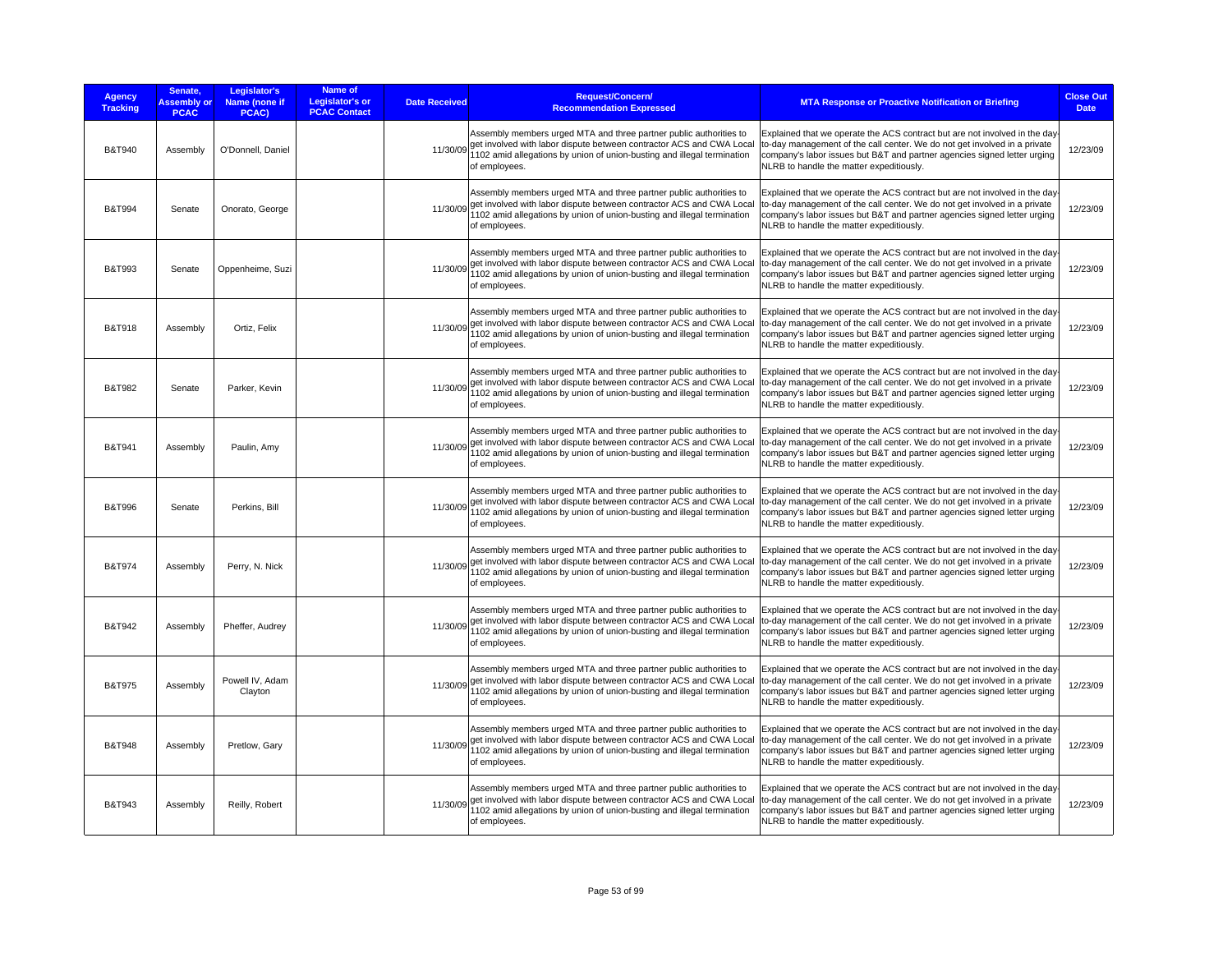| <b>Agency</b><br><b>Tracking</b> | Senate,<br><b>Assembly or</b><br><b>PCAC</b> | Legislator's<br>Name (none if<br>PCAC) | Name of<br><b>Legislator's or</b><br><b>PCAC Contact</b> | <b>Date Received</b> | Request/Concern/<br><b>Recommendation Expressed</b>                                                                                                                                                                                             | <b>MTA Response or Proactive Notification or Briefing</b>                                                                                                                                                                                                                        | <b>Close Out</b><br><b>Date</b> |
|----------------------------------|----------------------------------------------|----------------------------------------|----------------------------------------------------------|----------------------|-------------------------------------------------------------------------------------------------------------------------------------------------------------------------------------------------------------------------------------------------|----------------------------------------------------------------------------------------------------------------------------------------------------------------------------------------------------------------------------------------------------------------------------------|---------------------------------|
| <b>B&amp;T949</b>                | Assembly                                     | Rivera, Peter                          |                                                          | 11/30/09             | Assembly members urged MTA and three partner public authorities to<br>get involved with labor dispute between contractor ACS and CWA Local<br>1102 amid allegations by union of union-busting and illegal termination<br>of employees.          | Explained that we operate the ACS contract but are not involved in the day<br>to-day management of the call center. We do not get involved in a private<br>company's labor issues but B&T and partner agencies signed letter urging<br>NLRB to handle the matter expeditiously.  | 12/23/09                        |
| <b>B&amp;T944</b>                | Assembly                                     | Rosenthal, Linda                       |                                                          | 11/30/09             | Assembly members urged MTA and three partner public authorities to<br>get involved with labor dispute between contractor ACS and CWA Local<br>1102 amid allegations by union of union-busting and illegal termination<br>of employees.          | Explained that we operate the ACS contract but are not involved in the day<br>to-day management of the call center. We do not get involved in a private<br>company's labor issues but B&T and partner agencies signed letter urging<br>NLRB to handle the matter expeditiously.  | 12/23/09                        |
| B&T950                           | Assembly                                     | Russell, Addie                         |                                                          | 11/30/09             | Assembly members urged MTA and three partner public authorities to<br>get involved with labor dispute between contractor ACS and CWA Local<br>102 amid allegations by union of union-busting and illegal termination<br>of employees.           | Explained that we operate the ACS contract but are not involved in the day<br>to-day management of the call center. We do not get involved in a private<br>company's labor issues but B&T and partner agencies signed letter urging<br>NLRB to handle the matter expeditiously.  | 12/23/09                        |
| <b>B&amp;T978</b>                | Senate                                       | Savino, Diane                          |                                                          | 11/30/09             | Assembly members urged MTA and three partner public authorities to<br>get involved with labor dispute between contractor ACS and CWA Local<br>102 amid allegations by union of union-busting and illegal termination<br>of employees.           | Explained that we operate the ACS contract but are not involved in the day<br>to-day management of the call center. We do not get involved in a private<br>company's labor issues but B&T and partner agencies signed letter urging<br>NLRB to handle the matter expeditiously.  | 12/23/09                        |
| B&T976                           | Assembly                                     | Schimel, Michelle                      |                                                          | 11/30/09             | Assembly members urged MTA and three partner public authorities to<br>get involved with labor dispute between contractor ACS and CWA Local<br>102 amid allegations by union of union-busting and illegal termination<br>of employees.           | Explained that we operate the ACS contract but are not involved in the day<br>to-day management of the call center. We do not get involved in a private<br>company's labor issues but B&T and partner agencies signed letter urging<br>NLRB to handle the matter expeditiously.  | 12/23/09                        |
| B&T1001                          | Senate                                       | Schneiderman, Eric                     |                                                          | 11/30/09             | Assembly members urged MTA and three partner public authorities to<br>get involved with labor dispute between contractor ACS and CWA Local<br>102 amid allegations by union of union-busting and illegal termination<br>of employees.           | Explained that we operate the ACS contract but are not involved in the day<br>to-day management of the call center. We do not get involved in a private<br>company's labor issues but B&T and partner agencies signed letter urging<br>NLRB to handle the matter expeditiously.  | 12/23/09                        |
| <b>B&amp;T977</b>                | Assembly                                     | Skartados, Frank                       |                                                          |                      | Assembly members urged MTA and three partner public authorities to<br>11/30/09 get involved with labor dispute between contractor ACS and CWA Local<br>1102 amid allegations by union of union-busting and illegal termination<br>of employees. | Explained that we operate the ACS contract but are not involved in the day-<br>to-day management of the call center. We do not get involved in a private<br>company's labor issues but B&T and partner agencies signed letter urging<br>NLRB to handle the matter expeditiously. | 12/23/09                        |
| <b>B&amp;T945</b>                | Assembly                                     | Spano, Michael                         |                                                          |                      | Assembly members urged MTA and three partner public authorities to<br>11/30/09 get involved with labor dispute between contractor ACS and CWA Local<br>1102 amid allegations by union of union-busting and illegal termination<br>of employees. | Explained that we operate the ACS contract but are not involved in the day<br>to-day management of the call center. We do not get involved in a private<br>company's labor issues but B&T and partner agencies signed letter urging<br>NLRB to handle the matter expeditiously.  | 12/23/09                        |
| B&T983                           | Senate                                       | Squadron, Daniel                       |                                                          |                      | Assembly members urged MTA and three partner public authorities to<br>11/30/09 get involved with labor dispute between contractor ACS and CWA Local<br>1102 amid allegations by union of union-busting and illegal termination<br>of employees. | Explained that we operate the ACS contract but are not involved in the day-<br>to-day management of the call center. We do not get involved in a private<br>company's labor issues but B&T and partner agencies signed letter urging<br>NLRB to handle the matter expeditiously. | 12/23/09                        |
| <b>B&amp;T999</b>                | Senate                                       | Stachowski, William                    |                                                          |                      | Assembly members urged MTA and three partner public authorities to<br>11/30/09 get involved with labor dispute between contractor ACS and CWA Local<br>102 amid allegations by union of union-busting and illegal termination<br>of employees.  | Explained that we operate the ACS contract but are not involved in the day<br>to-day management of the call center. We do not get involved in a private<br>company's labor issues but B&T and partner agencies signed letter urging<br>NLRB to handle the matter expeditiously.  | 12/23/09                        |
| <b>B&amp;T997</b>                | Senate                                       | Stavisky, Toby Ann                     |                                                          |                      | Assembly members urged MTA and three partner public authorities to<br>11/30/09 get involved with labor dispute between contractor ACS and CWA Local<br>102 amid allegations by union of union-busting and illegal termination<br>of employees.  | Explained that we operate the ACS contract but are not involved in the day<br>to-day management of the call center. We do not get involved in a private<br>company's labor issues but B&T and partner agencies signed letter urging<br>NLRB to handle the matter expeditiously.  | 12/23/09                        |
| <b>B&amp;T979</b>                | Senate                                       | Stewart-Cousins,<br>Andrea             |                                                          | 11/30/09             | Assembly members urged MTA and three partner public authorities to<br>get involved with labor dispute between contractor ACS and CWA Local<br>1102 amid allegations by union of union-busting and illegal termination<br>of employees.          | Explained that we operate the ACS contract but are not involved in the day<br>to-day management of the call center. We do not get involved in a private<br>company's labor issues but B&T and partner agencies signed letter urging<br>NLRB to handle the matter expeditiously.  | 12/23/09                        |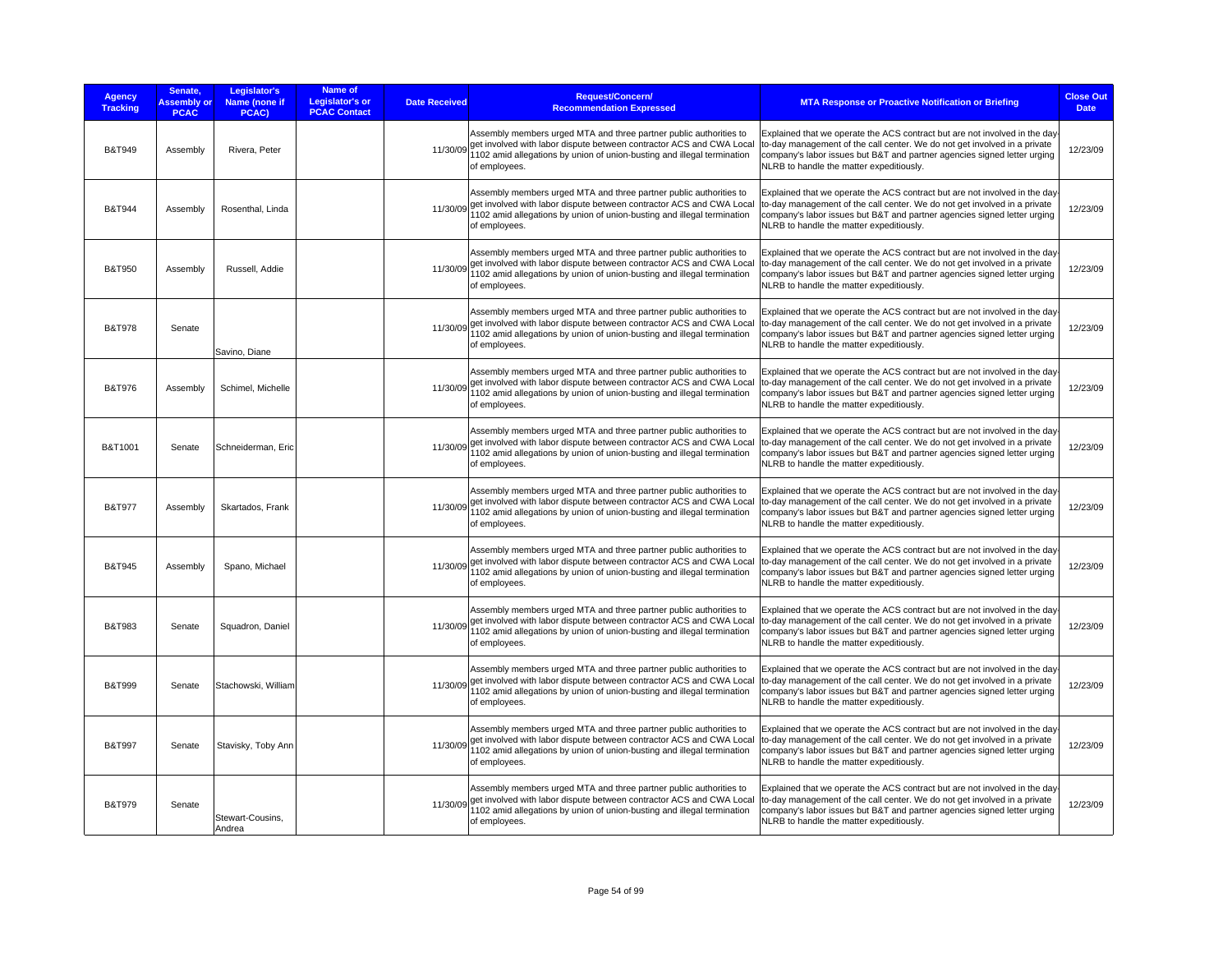| <b>Agency</b><br><b>Tracking</b> | Senate.<br><b>Assembly or</b><br><b>PCAC</b> | Legislator's<br>Name (none if<br>PCAC) | Name of<br>Legislator's or<br><b>PCAC Contact</b> | <b>Date Received</b> | <b>Request/Concern/</b><br><b>Recommendation Expressed</b>                                                                                                                                                                                                                                                                                                                                                                               | <b>MTA Response or Proactive Notification or Briefing</b>                                                                                                                                                                                                                                                                                                                                                                                                                                                                                                                                                                         | <b>Close Out</b><br><b>Date</b> |
|----------------------------------|----------------------------------------------|----------------------------------------|---------------------------------------------------|----------------------|------------------------------------------------------------------------------------------------------------------------------------------------------------------------------------------------------------------------------------------------------------------------------------------------------------------------------------------------------------------------------------------------------------------------------------------|-----------------------------------------------------------------------------------------------------------------------------------------------------------------------------------------------------------------------------------------------------------------------------------------------------------------------------------------------------------------------------------------------------------------------------------------------------------------------------------------------------------------------------------------------------------------------------------------------------------------------------------|---------------------------------|
| B&T951                           | Assembly                                     | Sweeney, Robert                        |                                                   | 11/30/09             | Assembly members urged MTA and three partner public authorities to<br>get involved with labor dispute between contractor ACS and CWA Local<br>1102 amid allegations by union of union-busting and illegal termination<br>of employees.                                                                                                                                                                                                   | Explained that we operate the ACS contract but are not involved in the day<br>to-day management of the call center. We do not get involved in a private<br>company's labor issues but B&T and partner agencies signed letter urging<br>NLRB to handle the matter expeditiously.                                                                                                                                                                                                                                                                                                                                                   | 12/23/09                        |
| <b>B&amp;T970</b>                | Assembly                                     | Thiele Jr., Fred                       |                                                   |                      | Assembly members urged MTA and three partner public authorities to<br>11/30/09 get involved with labor dispute between contractor ACS and CWA Local<br>1102 amid allegations by union of union-busting and illegal termination<br>of employees.                                                                                                                                                                                          | Explained that we operate the ACS contract but are not involved in the day<br>to-day management of the call center. We do not get involved in a private<br>company's labor issues but B&T and partner agencies signed letter urging<br>NLRB to handle the matter expeditiously.                                                                                                                                                                                                                                                                                                                                                   | 12/23/09                        |
| <b>B&amp;T984</b>                | Senate                                       | Thompson, Antoine                      |                                                   | 11/30/09             | Assembly members urged MTA and three partner public authorities to<br>get involved with labor dispute between contractor ACS and CWA Local<br>1102 amid allegations by union of union-busting and illegal termination<br>of employees.                                                                                                                                                                                                   | Explained that we operate the ACS contract but are not involved in the day<br>to-day management of the call center. We do not get involved in a private<br>company's labor issues but B&T and partner agencies signed letter urging<br>NLRB to handle the matter expeditiously.                                                                                                                                                                                                                                                                                                                                                   | 12/23/09                        |
| B&T971                           | Assembly                                     | Townsend, David                        |                                                   | 11/30/09             | Assembly members urged MTA and three partner public authorities to<br>get involved with labor dispute between contractor ACS and CWA Local<br>1102 amid allegations by union of union-busting and illegal termination<br>of employees.                                                                                                                                                                                                   | Explained that we operate the ACS contract but are not involved in the day<br>to-day management of the call center. We do not get involved in a private<br>company's labor issues but B&T and partner agencies signed letter urging<br>NLRB to handle the matter expeditiously.                                                                                                                                                                                                                                                                                                                                                   | 12/23/09                        |
| <b>B&amp;T986</b>                | Senate                                       | Valesky, David                         |                                                   | 11/30/09             | Assembly members urged MTA and three partner public authorities to<br>get involved with labor dispute between contractor ACS and CWA Local<br>1102 amid allegations by union of union-busting and illegal termination<br>of employees.                                                                                                                                                                                                   | Explained that we operate the ACS contract but are not involved in the day<br>to-day management of the call center. We do not get involved in a private<br>company's labor issues but B&T and partner agencies signed letter urging<br>NLRB to handle the matter expeditiously.                                                                                                                                                                                                                                                                                                                                                   | 12/23/09                        |
| B&T947                           | Assembly                                     | Weisenberg,<br>Harvey                  |                                                   |                      | Assembly members urged MTA and three partner public authorities to<br>11/30/09 get involved with labor dispute between contractor ACS and CWA Local<br>1102 amid allegations by union of union-busting and illegal termination<br>of employees.                                                                                                                                                                                          | Explained that we operate the ACS contract but are not involved in the day-<br>to-day management of the call center. We do not get involved in a private<br>company's labor issues but B&T and partner agencies signed letter urging<br>NLRB to handle the matter expeditiously.                                                                                                                                                                                                                                                                                                                                                  | 12/23/09                        |
| <b>NYCT3489</b>                  | Assembly                                     | Benedetto, Michael<br>R                |                                                   |                      | Request change in status for an Access-a-Ride customer 's trip for 12-<br>12/1/2009 01-09 from "customer no show" to cancelled.                                                                                                                                                                                                                                                                                                          | Records show carrier did the trip, a trip status change was not warranted.                                                                                                                                                                                                                                                                                                                                                                                                                                                                                                                                                        | 12/1/2009                       |
| <b>NYCT3466</b>                  | Assembly                                     | Brennan, James                         |                                                   |                      | 12/1/2009 Request to visit Stillwell Terminal to see photo voltaic roof                                                                                                                                                                                                                                                                                                                                                                  | Site visit set for 12/15/09                                                                                                                                                                                                                                                                                                                                                                                                                                                                                                                                                                                                       | 12/2/2009                       |
| MTAHQ1392                        | Assembly                                     | Brodsky, Richard                       | Valens, Chris                                     | 12/1/2009            |                                                                                                                                                                                                                                                                                                                                                                                                                                          | Sent notice that NYCT signal tour was postponed                                                                                                                                                                                                                                                                                                                                                                                                                                                                                                                                                                                   | 12/1/2009                       |
| MTAHQ1406                        | Assembly                                     | Brodsky, Richard                       | Valens, Chris                                     | 12/1/2009            |                                                                                                                                                                                                                                                                                                                                                                                                                                          | Sent notification that NYCT signal tour scheduled for 12/8/09 was<br>postponed                                                                                                                                                                                                                                                                                                                                                                                                                                                                                                                                                    | 12/1/2009                       |
| <b>LIRR1358</b>                  | Assembly                                     | Carrozza, Ann<br>Margaret              | Fisher, David                                     |                      | 12/01/09 Inquiry of illegal parking of taxi cabs in Bayside                                                                                                                                                                                                                                                                                                                                                                              | Information provided                                                                                                                                                                                                                                                                                                                                                                                                                                                                                                                                                                                                              | 12/01/09                        |
| MTAHQ1391                        | Senate                                       | Dilan, Martin<br>Malave                | Trapasso, Matt;<br>Benware, Tom                   | 12/1/2009            |                                                                                                                                                                                                                                                                                                                                                                                                                                          | Sent notice that NYCT signal tour was postponed                                                                                                                                                                                                                                                                                                                                                                                                                                                                                                                                                                                   | 12/1/2009                       |
| MTAHQ1405                        | Senate                                       | Dilan, Martin<br>Malave                | Trapasso, Matt;<br>Benware, Tom                   | 12/1/2009            |                                                                                                                                                                                                                                                                                                                                                                                                                                          | Sent notification that NYCT signal tour scheduled for 12/8/09 was<br>postponed                                                                                                                                                                                                                                                                                                                                                                                                                                                                                                                                                    | 12/1/2009                       |
| MTAHQ1394                        | Senate                                       | Finance Majority                       | Ho, Janet                                         | 12/1/2009            |                                                                                                                                                                                                                                                                                                                                                                                                                                          | Sent notice that NYCT signal tour was postponed                                                                                                                                                                                                                                                                                                                                                                                                                                                                                                                                                                                   | 12/1/2009                       |
| MTAHQ1408                        | Senate                                       | <b>Finance Majority</b>                | Ho, Janet                                         | 12/1/2009            |                                                                                                                                                                                                                                                                                                                                                                                                                                          | Sent notification that NYCT signal tour scheduled for 12/8/09 was<br>postponed                                                                                                                                                                                                                                                                                                                                                                                                                                                                                                                                                    | 12/1/2009                       |
| MTAHQ1393                        | Senate                                       | <b>Finance Minority</b>                | Mujica, Robert;<br>Nachbar, Mark                  | 12/1/2009            |                                                                                                                                                                                                                                                                                                                                                                                                                                          | Sent notice that NYCT signal tour was postponed                                                                                                                                                                                                                                                                                                                                                                                                                                                                                                                                                                                   | 12/1/2009                       |
| MTAHQ1407                        | Senate                                       | <b>Finance Minority</b>                | Mujica, Robert;<br>Nachbar, Mark                  | 12/1/2009            |                                                                                                                                                                                                                                                                                                                                                                                                                                          | Sent notification that NYCT signal tour scheduled for 12/8/09 was<br>postponed                                                                                                                                                                                                                                                                                                                                                                                                                                                                                                                                                    | 12/1/2009                       |
| <b>LI Bus 913</b>                | Senate                                       | Fuschillo, Charles,<br>Jr.             | Janet                                             | 12/01/09             | Called to arrange a meeting to review the procedures that LI Bus has in<br>place to comply with the new "Silver Alert" law that goes into effect in<br>Nassau County on 12/10. In addition, on Oct 6th (about 10 AM), there<br>was an incident on the N19 bus where an autistic adult (age 18) was<br>"lost." The goal at this meeting is to assure him and others that we're<br>prepared to meet the letter and spirit of this new law. | On Tuesday 12/8/09 at 10:30 MTA Bus/LI Bus staff from<br>Intergovernmental Relations, Operations, Road Operations and Security<br>met with Senator Fuschillo, Assemblyman Donohue and with community<br>leaders regarding the new "Silver Alert" law going into effect on 12/10. The<br>MTA and Nassau County Police assured the parents and community<br>groups that we're prepared to meet the letter and spirit of this new law. The<br>MTA will review it's notification processes and properly train and educate<br>its employees about this law. In all, 16 people attended the meeting. No<br>additional follow-up needed. | 12/08/09                        |
| <b>LIRR1359</b>                  | Senate                                       | Fuschillo, Jr.,<br>Charles             | Holly, Sara                                       |                      | 12/01/09 Silver Alert meeting                                                                                                                                                                                                                                                                                                                                                                                                            | Information provided                                                                                                                                                                                                                                                                                                                                                                                                                                                                                                                                                                                                              | 12/01/09                        |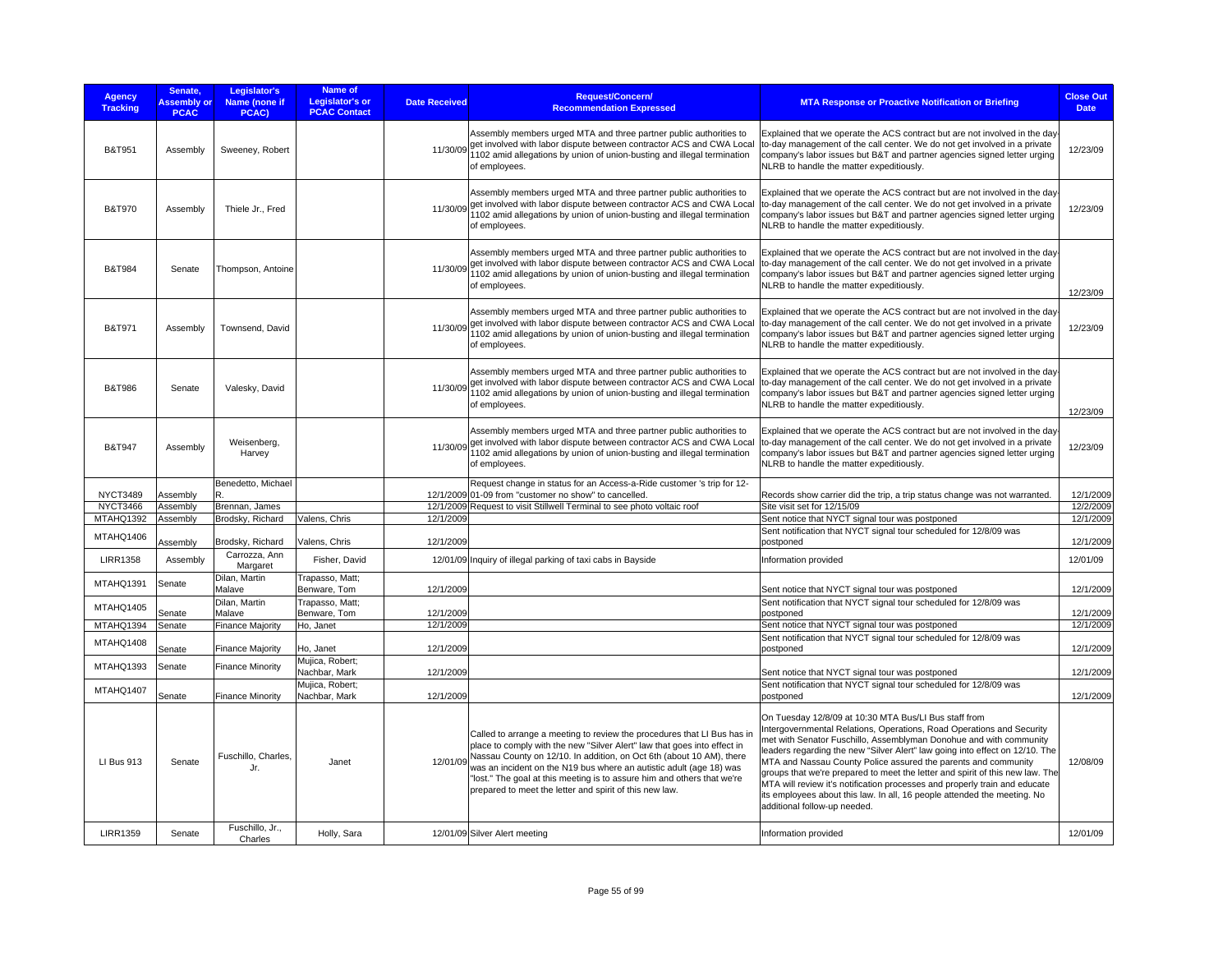| <b>Agency</b><br><b>Tracking</b> | Senate.<br><b>Assembly or</b><br><b>PCAC</b> | Legislator's<br>Name (none if<br>PCAC) | <b>Name of</b><br><b>Legislator's or</b><br><b>PCAC Contact</b>             | <b>Date Received</b> | Request/Concern/<br><b>Recommendation Expressed</b>                                                               | <b>MTA Response or Proactive Notification or Briefing</b>                                                                                                                                                                        | <b>Close Out</b><br><b>Date</b> |
|----------------------------------|----------------------------------------------|----------------------------------------|-----------------------------------------------------------------------------|----------------------|-------------------------------------------------------------------------------------------------------------------|----------------------------------------------------------------------------------------------------------------------------------------------------------------------------------------------------------------------------------|---------------------------------|
| MTAHQ1396                        | Senate                                       | Fuschillo, Jr.,<br>Charles             | Arens, Mike                                                                 | 12/1/2009            |                                                                                                                   | Sent notice that NYCT signal tour was postponed                                                                                                                                                                                  | 12/1/2009                       |
| MTAHQ1410                        | Senate                                       | Fuschillo, Jr.,<br>Charles             | Arens, Mike                                                                 | 12/1/2009            |                                                                                                                   | Sent notification that NYCT signal tour scheduled for 12/8/09 was<br>postponed                                                                                                                                                   | 12/1/2009                       |
| MTAHQ1395                        | Senate                                       | Johnson, Craig                         | Cassidy, Mike;<br>Lieber, Rafe                                              | 12/1/2009            |                                                                                                                   | Sent notice that NYCT signal tour was postponed                                                                                                                                                                                  | 12/1/2009                       |
| MTAHQ1409                        | Senate                                       | Johnson, Craig                         | Cassidy, Mike;<br>Lieber, Rafe                                              | 12/1/2009            |                                                                                                                   | Sent notification that NYCT signal tour scheduled for 12/8/09 was<br>postponed                                                                                                                                                   | 12/1/2009                       |
| <b>LIRR1437</b>                  | Senate                                       | McDonough, David                       | Liverani, Lynette                                                           |                      | 12/01/09 Silver Alert meeting                                                                                     | Information provided                                                                                                                                                                                                             | 12/01/09                        |
| MTAHQ1398                        | Senate                                       | Perkins, William                       | Briggs, Tom;<br>Pettaway, Frank                                             | 12/1/2009            |                                                                                                                   | Sent notice that NYCT signal tour was postponed                                                                                                                                                                                  | 12/1/2009                       |
| MTAHQ1412                        | Senate                                       | Perkins, William                       | Briggs, Tom;<br>Pettaway, Frank                                             | 12/1/2009            |                                                                                                                   | Sent notification that NYCT signal tour scheduled for 12/8/09 was<br>postponed                                                                                                                                                   | 12/1/2009                       |
| MTAHQ1397                        | Senate                                       | Program and<br>Counsel                 | Ennis, Graham                                                               | 12/1/2009            |                                                                                                                   |                                                                                                                                                                                                                                  | 12/1/2009                       |
| MTAHQ1400                        | Assembly                                     | Program and                            | Monticello,                                                                 |                      |                                                                                                                   | Sent notice that NYCT signal tour was postponed                                                                                                                                                                                  |                                 |
|                                  |                                              | Counsel<br>Program and                 | Alexander<br>Monticello,                                                    | 12/1/2009            |                                                                                                                   | Sent notice that NYCT signal tour was postponed<br>Sent notification that NYCT signal tour scheduled for 12/8/09 was                                                                                                             | 12/1/2009                       |
| MTAHQ1411                        | Assembly                                     | Counsel                                | Alexander                                                                   | 12/1/2009            |                                                                                                                   | postponed                                                                                                                                                                                                                        | 12/1/2009                       |
| MTAHQ1414                        | Senate                                       | Program and<br>Counsel                 | Ennis, Graham                                                               | 12/1/2009            |                                                                                                                   | Sent notification that NYCT signal tour scheduled for 12/8/09 was<br>postponed                                                                                                                                                   | 12/1/2009                       |
| MTAHQ1399                        | Senate                                       | Serrano, Jose                          | Przybyla, Yvonne                                                            | 12/1/2009            |                                                                                                                   | Sent notice that NYCT signal tour was postponed                                                                                                                                                                                  | 12/1/2009                       |
| MTAHQ1413                        | Senate                                       | Serrano, Jose                          | Yprzybyla, Yvonne                                                           | 12/1/2009            |                                                                                                                   | Sent notification that NYCT signal tour scheduled for 12/8/09 was<br>postponed                                                                                                                                                   | 12/1/2009                       |
| <b>LIRR1360</b>                  | Assembly                                     | Thiele, Fred                           | McGrory, Becky                                                              |                      | 12/01/09 Information requested: East End Transportation Committee                                                 | <b>Information Provided</b>                                                                                                                                                                                                      | 12/01/09                        |
| MTAHQ1402                        | Assembly                                     | Tobacco, Louis                         | Coppotelli, Michael                                                         | 12/1/2009            |                                                                                                                   | Sent notice that NYCT signal tour was postponed                                                                                                                                                                                  | 12/1/2009                       |
| MTAHQ1416                        | Assembly                                     | Tobacco, Louis                         | Coppotelli, Michael                                                         | 12/1/2009            |                                                                                                                   | Sent notification that NYCT signal tour scheduled for 12/8/09 was<br>postponed                                                                                                                                                   | 12/1/2009                       |
| MTAHQ1401                        | Assembly                                     | Ways and Means<br>Majority             | Hedges, Roman;<br>Johnson, Michael,<br>Threatte, Lonnie:<br>Wilder, Katelyn | 12/1/2009            |                                                                                                                   | Sent notice that NYCT signal tour was postponed                                                                                                                                                                                  | 12/1/2009                       |
| MTAHQ1418                        | Assembly                                     | Ways and Means<br>Majority             | Hedges, Roman;<br>Johnson, Michael,<br>Threatte, Lonnie;<br>Wilder, Katelyn | 12/1/2009            |                                                                                                                   | Sent notification that NYCT signal tour scheduled for 12/8/09 was<br>postponed                                                                                                                                                   | 12/1/2009                       |
| MTAHQ1404                        | Assembly                                     | Ways and Means<br>Minority             | Young, David; Tuttle,<br>Elizabeth                                          | 12/1/2009            |                                                                                                                   | Sent notice that NYCT signal tour was postponed                                                                                                                                                                                  | 12/1/2009                       |
| MTAHQ1415                        | <b>Assembly</b>                              | Ways and Means<br>Minority             | Young, David; Tuttle,<br>Elizabeth                                          | 12/1/2009            |                                                                                                                   | Sent notification that NYCT signal tour scheduled for 12/8/09 was<br>postponed                                                                                                                                                   | 12/1/2009                       |
| MTAHQ1403                        | Assembly                                     | Wright, Keith                          | Johnson, Jeanine                                                            | 12/1/2009            |                                                                                                                   | Sent notice that NYCT signal tour was postponed                                                                                                                                                                                  | 12/1/2009                       |
| MTAHQ1417                        | Assembly                                     | Wright, Keith                          | Johnson, Jeanine                                                            | 12/1/2009            |                                                                                                                   | Sent notification that NYCT signal tour scheduled for 12/8/09 was<br>postponed                                                                                                                                                   | 12/1/2009                       |
| <b>NYCT3490</b>                  | Senate                                       | Addabbo, Joseph                        |                                                                             |                      | Voice message left by Access-a-Ride customer complaining about not<br>12/2/2009 being able to reach Access-a-Ride | Advised Senator that Access-a-Ride staff will follow up on the issue.<br>Access-a-Ride staff spoke to customer and apologized for the difficulty.                                                                                | 12/4/2009                       |
| <b>NYCT4524</b>                  | Assembly                                     | Jeffries, Hakeem                       |                                                                             | 12/2/2009 stations   | Suggests that hand sanitizer dispensers be installed in all subway                                                | Thanked for suggestion and informed that NYCT follows guidelines offered<br>by government entities for measures to prevent spread of infectious<br>disease and hand sanitizer dispensers are not among the steps<br>recommended. | 12/31/2009                      |
| <b>NYCT4009</b>                  | Assembly                                     | Abbate, Peter J.                       |                                                                             | 12/3/2009            |                                                                                                                   | <b>Weekend Service Diversion Notice</b>                                                                                                                                                                                          | 12/3/2009                       |
| NYCT4011                         | Senate                                       | Adams, Eric                            |                                                                             | 12/3/2009            |                                                                                                                   | <b>Weekend Service Diversion Notice</b>                                                                                                                                                                                          | 12/3/2009                       |
| <b>NYCT3990</b>                  | Senate                                       | Addabbo, Joseph                        |                                                                             | 12/3/2009            |                                                                                                                   | <b>Weekend Service Diversion Notice</b>                                                                                                                                                                                          | 12/3/2009                       |
| <b>NYCT3993</b>                  | Assembly                                     | Arroyo, Carmen                         |                                                                             | 12/3/2009            |                                                                                                                   | <b>Weekend Service Diversion Notice</b>                                                                                                                                                                                          | 12/3/2009                       |
| <b>NYCT3968</b>                  | Assembly                                     | Aubry, Jeffrion D.                     |                                                                             | 12/3/2009            |                                                                                                                   | <b>Weekend Service Diversion Notice</b>                                                                                                                                                                                          | 12/3/2009                       |
| <b>NYCT4018</b>                  | Assembly                                     | Barron, Inez                           |                                                                             | 12/3/2009            |                                                                                                                   | <b>Weekend Service Diversion Notice</b>                                                                                                                                                                                          | 12/3/2009                       |
| <b>NYCT3996</b>                  | Assembly                                     | Benedetto, Michael<br>R                |                                                                             | 12/3/2009            |                                                                                                                   | Weekend Service Diversion Notice                                                                                                                                                                                                 | 12/3/2009                       |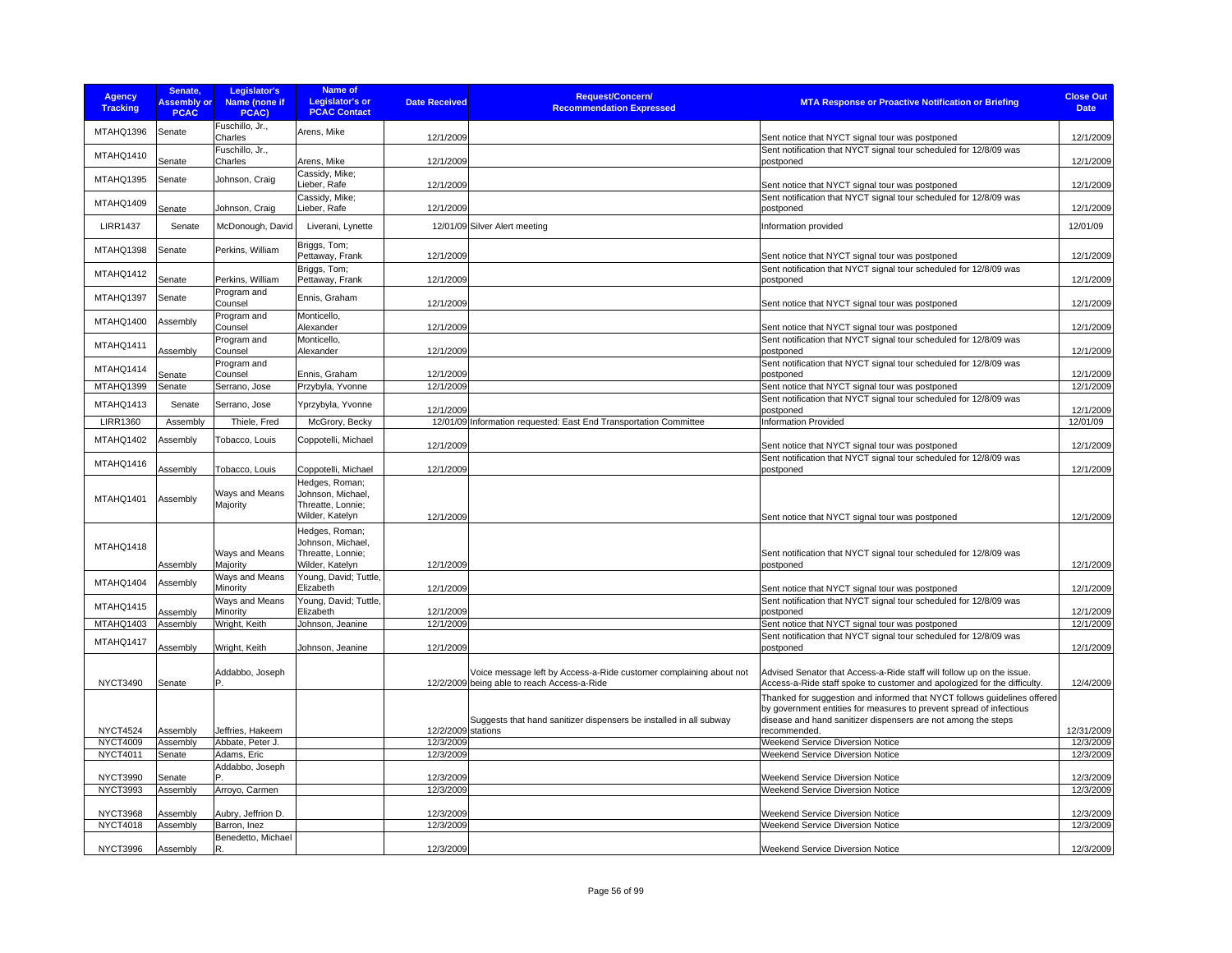| <b>Agency</b><br><b>Tracking</b>   | Senate,<br><b>Assembly or</b><br><b>PCAC</b> | Legislator's<br>Name (none if<br>PCAC)   | <b>Name of</b><br><b>Legislator's or</b><br><b>PCAC Contact</b> | <b>Date Received</b>   | <b>Request/Concern/</b><br><b>Recommendation Expressed</b> | <b>MTA Response or Proactive Notification or Briefing</b>                   | <b>Close Out</b><br><b>Date</b> |
|------------------------------------|----------------------------------------------|------------------------------------------|-----------------------------------------------------------------|------------------------|------------------------------------------------------------|-----------------------------------------------------------------------------|---------------------------------|
|                                    |                                              | Benjamin, Michael                        |                                                                 |                        |                                                            |                                                                             |                                 |
| <b>NYCT4001</b>                    | Assembly                                     |                                          |                                                                 | 12/3/2009              |                                                            | Weekend Service Diversion Notice                                            | 12/3/2009                       |
| <b>NYCT4039</b>                    | Assembly                                     | Bing, Jonathan                           |                                                                 | 12/3/2009              |                                                            | Weekend Service Diversion Notice                                            | 12/3/2009                       |
| NYCT4010                           | Assembly                                     | Boyland, William                         |                                                                 | 12/3/2009              |                                                            | Weekend Service Diversion Notice                                            | 12/3/2009                       |
| <b>NYCT4012</b>                    | Assembly                                     | Brennan, James                           |                                                                 | 12/3/2009              |                                                            | Weekend Service Diversion Notice                                            | 12/3/2009                       |
|                                    |                                              |                                          |                                                                 |                        |                                                            |                                                                             |                                 |
| <b>NYCT4015</b><br><b>NYCT4029</b> | Assembly<br>Assembly                         | Brook-Krasny, Alec<br>Camara, Karim      |                                                                 | 12/3/2009<br>12/3/2009 |                                                            | Weekend Service Diversion Notice<br>Weekend Service Diversion Notice        | 12/3/2009<br>12/3/2009          |
|                                    |                                              | Carrozza, Ann-                           |                                                                 |                        |                                                            |                                                                             |                                 |
| <b>NYCT3970</b>                    | Assembly                                     | Margaret                                 |                                                                 | 12/3/2009              |                                                            | Weekend Service Diversion Notice                                            | 12/3/2009                       |
| <b>NYCT3999</b>                    | Assembly                                     | Castro, Nelson L.                        |                                                                 | 12/3/2009              |                                                            | Weekend Service Diversion Notice                                            | 12/3/2009                       |
|                                    |                                              |                                          |                                                                 |                        |                                                            |                                                                             |                                 |
| <b>NYCT3971</b>                    | Assembly                                     | Clark, Barbara M.                        |                                                                 | 12/3/2009              |                                                            | Weekend Service Diversion Notice                                            | 12/3/2009                       |
|                                    |                                              | Clayton Powell, Jr.,                     |                                                                 |                        |                                                            |                                                                             |                                 |
| <b>NYCT4037</b>                    | Assembly                                     | Adam                                     |                                                                 | 12/3/2009              |                                                            | Weekend Service Diversion Notice                                            | 12/3/2009                       |
| NYCT4013                           | Assembly                                     | Colton, William                          |                                                                 | 12/3/2009              |                                                            | Weekend Service Diversion Notice                                            | 12/3/2009                       |
| <b>NYCT3973</b>                    | Assembly                                     | Cook, Vivian                             |                                                                 | 12/3/2009              |                                                            | Weekend Service Diversion Notice                                            | 12/3/2009                       |
| <b>NYCT3998</b>                    | Assembly                                     | Crespo, Marcos                           |                                                                 | 12/3/2009              |                                                            | Weekend Service Diversion Notice                                            | 12/3/2009                       |
| <b>NYCT4053</b>                    |                                              |                                          |                                                                 |                        |                                                            | <b>Weekend Service Diversion Notice</b>                                     |                                 |
|                                    | Assembly                                     | Cusick, Michael J.<br>Cymbrowitz, Steven |                                                                 | 12/3/2009              |                                                            |                                                                             | 12/3/2009                       |
| <b>NYCT4014</b>                    | Assembly                                     |                                          |                                                                 | 12/3/2009              |                                                            | Weekend Service Diversion Notice                                            | 12/3/2009                       |
|                                    |                                              | DenDekker,                               |                                                                 |                        |                                                            |                                                                             |                                 |
| <b>NYCT3976</b>                    | Assembly                                     | Michael G.                               |                                                                 | 12/3/2009              |                                                            | Weekend Service Diversion Notice                                            | 12/3/2009                       |
| <b>NYCT4000</b>                    | Senate                                       | Diaz, Sr., Ruben                         |                                                                 | 12/3/2009              |                                                            | Weekend Service Diversion Notice                                            | 12/3/2009                       |
| <b>NYCT4026</b>                    | Senate                                       | Dilan, Martin M.                         |                                                                 | 12/3/2009              |                                                            | Weekend Service Diversion Notice                                            | 12/3/2009                       |
| <b>NYCT4002</b>                    | Assembly                                     | Dinowitz, Jeffrey                        |                                                                 | 12/3/2009              |                                                            | Weekend Service Diversion Notice                                            | 12/3/2009                       |
|                                    |                                              |                                          |                                                                 |                        |                                                            |                                                                             |                                 |
| <b>NYCT4038</b>                    | Senate                                       | Duane, Thomas K.                         |                                                                 | 12/3/2009              |                                                            | Weekend Service Diversion Notice                                            | 12/3/2009                       |
|                                    |                                              |                                          |                                                                 |                        |                                                            |                                                                             |                                 |
| <b>NYCT4003</b>                    | Senate                                       | Espada, Jr., Pedro                       |                                                                 | 12/3/2009              |                                                            | Weekend Service Diversion Notice                                            | 12/3/2009                       |
| <b>NYCT4040</b>                    | Assembly                                     | Espaillat, Adriano                       |                                                                 | 12/3/2009              |                                                            | Weekend Service Diversion Notice                                            | 12/3/2009                       |
|                                    |                                              |                                          |                                                                 |                        |                                                            |                                                                             |                                 |
| <b>NYCT4041</b>                    | Assembly                                     | Farrell, Herman D.                       |                                                                 | 12/3/2009              |                                                            | Weekend Service Diversion Notice                                            | 12/3/2009                       |
| <b>LIRR1361</b>                    | Senate                                       | Flanagan, John                           | O'Donnell, Nancy                                                |                        | 12/03/09 Set up a briefing for the Northport Monopole      | Information provided                                                        | 12/03/09                        |
| <b>NYCT3969</b>                    | Assembly                                     | Gianaris, Michael                        |                                                                 | 12/3/2009              |                                                            | Weekend Service Diversion Notice                                            | 12/3/2009                       |
| NYCT3997                           | Assembly                                     | Gibson, Vanessa                          |                                                                 | 12/3/2009              |                                                            | Weekend Service Diversion Notice                                            | 12/3/2009                       |
| <b>NYCT4044</b>                    | Assembly                                     | Glick, Deborah                           |                                                                 | 12/3/2009              |                                                            | <b>Weekend Service Diversion Notice</b>                                     | 12/3/2009                       |
| NYCT4016                           | Senate                                       | Golden, Martin J.                        |                                                                 | 12/3/2009              |                                                            | Weekend Service Diversion Notice                                            | 12/3/2009                       |
|                                    |                                              |                                          |                                                                 |                        |                                                            |                                                                             |                                 |
| <b>NYCT4052</b>                    | Assembly                                     | Gottfried, Richard                       |                                                                 | 12/3/2009              |                                                            | Weekend Service Diversion Notice                                            | 12/3/2009                       |
|                                    | Senate                                       | Hassell-Thompson,<br>Ruth                |                                                                 | 12/3/2009              |                                                            | Weekend Service Diversion Notice                                            |                                 |
| <b>NYCT4007</b><br><b>NYCT3994</b> | Assembly                                     | Heastie, Carl E.                         |                                                                 | 12/3/2009              |                                                            | Weekend Service Diversion Notice                                            | 12/3/2009<br>12/3/2009          |
| <b>NYCT3972</b>                    | Assembly                                     | Hevesi, Andrew                           |                                                                 | 12/3/2009              |                                                            | Weekend Service Diversion Notice                                            | 12/3/2009                       |
| <b>NYCT4019</b>                    | Assembly                                     | Hikind, Dov                              |                                                                 | 12/3/2009              |                                                            | Weekend Service Diversion Notice                                            | 12/3/2009                       |
|                                    |                                              |                                          |                                                                 |                        |                                                            |                                                                             |                                 |
| <b>NYCT3989</b>                    | Senate                                       | Huntley, Shirley L.                      |                                                                 | 12/3/2009              |                                                            | Weekend Service Diversion Notice                                            | 12/3/2009                       |
|                                    |                                              | Hyer-Spencer,                            |                                                                 |                        |                                                            |                                                                             |                                 |
| <b>NYCT4057</b>                    | Assembly                                     | Janele                                   |                                                                 | 12/3/2009              |                                                            | <b>Weekend Service Diversion Notice</b>                                     | 12/3/2009                       |
|                                    |                                              |                                          |                                                                 |                        |                                                            |                                                                             |                                 |
| <b>NYCT4020</b>                    | Assembly                                     | Jacobs, Rhoda S.                         |                                                                 | 12/3/2009              |                                                            | <b>Weekend Service Diversion Notice</b>                                     | 12/3/2009                       |
| <b>NYCT4017</b>                    | Assembly                                     | Jeffries, Hakeem                         |                                                                 | 12/3/2009              |                                                            | <b>Weekend Service Diversion Notice</b>                                     | 12/3/2009                       |
|                                    |                                              |                                          |                                                                 |                        |                                                            |                                                                             |                                 |
| <b>NYCT4042</b>                    | Assembly                                     | Kavanagh, Brian P.                       |                                                                 | 12/3/2009              |                                                            | Weekend Service Diversion Notice                                            | 12/3/2009                       |
| <b>NYCT3473</b>                    | Assembly                                     | Kellner, Micah                           | <b>Ashley Roberts</b>                                           | 12/3/2009              |                                                            | Technical meeting for 69th Street ancillary facility                        | 12/3/2009<br>12/3/2009          |
| <b>NYCT4046</b><br><b>NYCT4004</b> | Assembly<br>Senate                           | Kellner, Micah<br>Klein, Jeffrey         |                                                                 | 12/3/2009<br>12/3/2009 |                                                            | Weekend Service Diversion Notice<br><b>Weekend Service Diversion Notice</b> | 12/3/2009                       |
| <b>NYCT4045</b>                    | Senate                                       | Krueger, Liz                             |                                                                 | 12/3/2009              |                                                            | Weekend Service Diversion Notice                                            | 12/3/2009                       |
| <b>NYCT4021</b>                    | Senate                                       | Kruger, Carl                             |                                                                 | 12/3/2009              |                                                            | Weekend Service Diversion Notice                                            | 12/3/2009                       |
| <b>NYCT3974</b>                    | Assembly                                     | Lancman, Rory I.                         |                                                                 | 12/3/2009              |                                                            | Weekend Service Diversion Notice                                            | 12/3/2009                       |
| <b>NYCT4056</b>                    | Senate                                       | Lanza, Andrew J.                         |                                                                 | 12/3/2009              |                                                            | Weekend Service Diversion Notice                                            | 12/3/2009                       |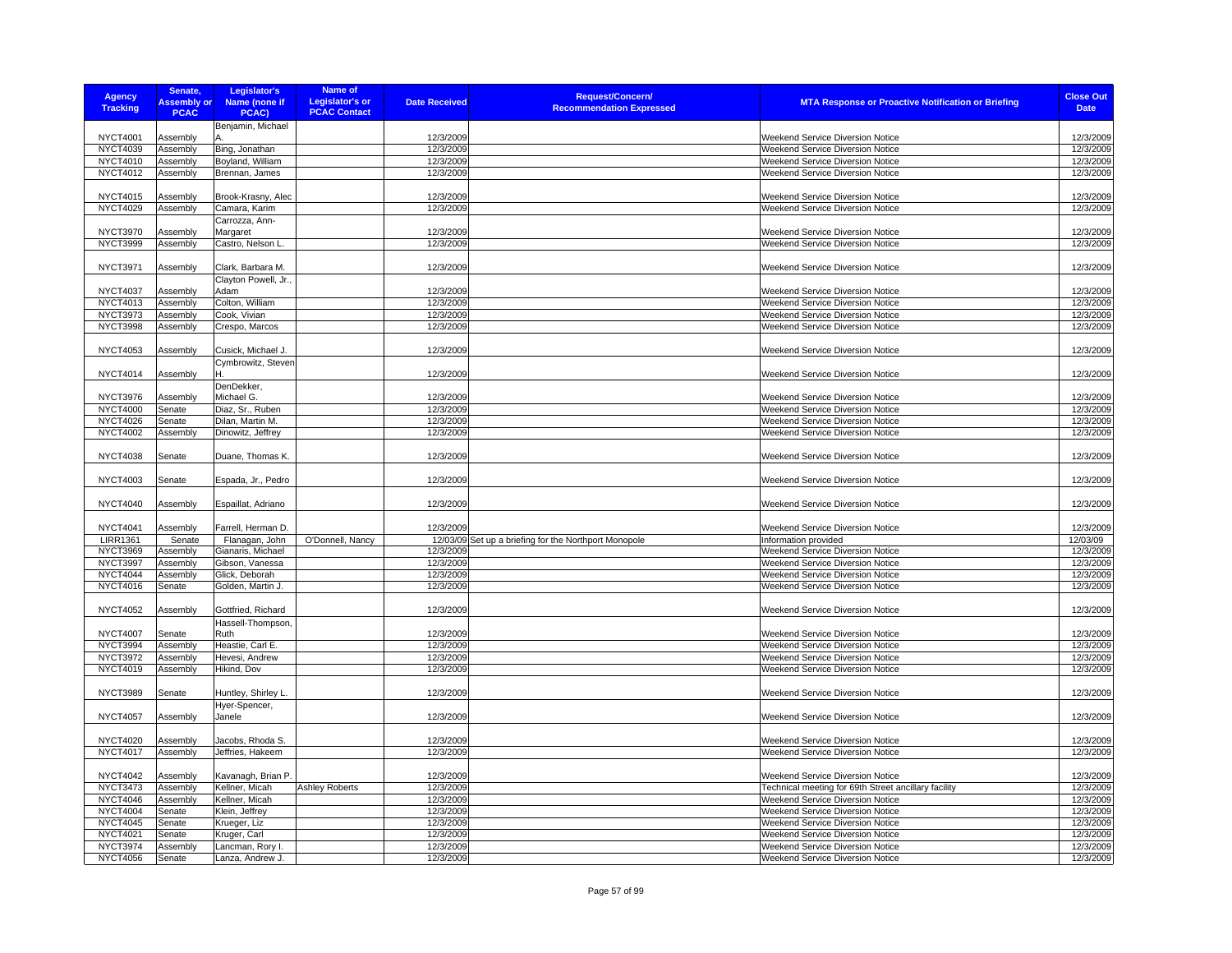| <b>Agency</b><br><b>Tracking</b>   | Senate,<br><b>Assembly or</b><br><b>PCAC</b> | Legislator's<br><b>Name (none if</b><br>PCAC) | <b>Name of</b><br><b>Legislator's or</b><br><b>PCAC Contact</b> | <b>Date Received</b>   | <b>Request/Concern/</b><br><b>Recommendation Expressed</b>                                                | <b>MTA Response or Proactive Notification or Briefing</b>                                       | <b>Close Out</b><br><b>Date</b> |
|------------------------------------|----------------------------------------------|-----------------------------------------------|-----------------------------------------------------------------|------------------------|-----------------------------------------------------------------------------------------------------------|-------------------------------------------------------------------------------------------------|---------------------------------|
|                                    |                                              |                                               |                                                                 |                        |                                                                                                           |                                                                                                 |                                 |
| <b>NYCT4023</b>                    | Assembly                                     | entol, Joseph R.                              |                                                                 | 12/3/2009              |                                                                                                           | Weekend Service Diversion Notice                                                                | 12/3/2009                       |
| <b>NYCT4024</b>                    | Assembly                                     | Lopez, Vito                                   |                                                                 | 12/3/2009              |                                                                                                           | Weekend Service Diversion Notice                                                                | 12/3/2009                       |
| <b>NYCT4025</b>                    | Assembly                                     | Maisel, Alan                                  |                                                                 | 12/3/2009              |                                                                                                           | Weekend Service Diversion Notice                                                                | 12/3/2009                       |
| <b>NYCT3979</b>                    | Assembly                                     | Markey, Margaret                              |                                                                 | 12/3/2009              |                                                                                                           | Weekend Service Diversion Notice                                                                | 12/3/2009                       |
|                                    |                                              |                                               |                                                                 |                        |                                                                                                           |                                                                                                 |                                 |
| <b>NYCT3980</b>                    | Assembly                                     | Mayersohn, Nettie                             |                                                                 | 12/3/2009              |                                                                                                           | Weekend Service Diversion Notice                                                                | 12/3/2009                       |
| <b>NYCT3977</b>                    | Assembly                                     | Meng, Grace                                   |                                                                 | 12/3/2009              |                                                                                                           | Weekend Service Diversion Notice                                                                | 12/3/2009                       |
| <b>NYCT4027</b>                    | Assembly                                     | Millman, Joan                                 |                                                                 | 12/3/2009              |                                                                                                           | Weekend Service Diversion Notice                                                                | 12/3/2009                       |
| <b>NYCT3986</b>                    |                                              | Monserrate, Hiram                             |                                                                 | 12/3/2009              |                                                                                                           | Weekend Service Diversion Notice                                                                | 12/3/2009                       |
| <b>NYCT4028</b>                    | Senate                                       | Montgomery,<br>Velmanette                     |                                                                 | 12/3/2009              |                                                                                                           | Weekend Service Diversion Notice                                                                | 12/3/2009                       |
|                                    |                                              |                                               |                                                                 |                        |                                                                                                           |                                                                                                 |                                 |
| <b>NYCT3981</b>                    | Assembly                                     | Nolan, Catherine T.                           |                                                                 | 12/3/2009              |                                                                                                           | Weekend Service Diversion Notice                                                                | 12/3/2009                       |
| MTAHQ1419                          | Assembly                                     | Nolan, Cathy                                  | Reilly, Geri                                                    | 12/3/2009              | Inquired about responses to Chairman correspondence from the<br>Assemblywoman dated 10/13/09 and 10/14/09 | informed Ms. Reilly that both correspondence had been responded to and<br>sent her the response | 12/04/09                        |
|                                    |                                              |                                               |                                                                 |                        |                                                                                                           |                                                                                                 |                                 |
| <b>NYCT4049</b>                    | Assembly                                     | O'Donnell, Daniel J                           |                                                                 | 12/3/2009              |                                                                                                           | Weekend Service Diversion Notice                                                                | 12/3/2009                       |
| <b>NYCT3982</b>                    | Senate                                       | Onorato, George                               |                                                                 | 12/3/2009              |                                                                                                           | Weekend Service Diversion Notice                                                                | 12/3/2009                       |
| <b>NYCT4030</b>                    | Assembly                                     | Ortiz, Felix                                  |                                                                 | 12/3/2009              |                                                                                                           | <b>Weekend Service Diversion Notice</b>                                                         | 12/3/2009                       |
| <b>NYCT3983</b>                    | Senate                                       | Padavan, Frank                                |                                                                 | 12/3/2009              |                                                                                                           | Weekend Service Diversion Notice                                                                | 12/3/2009                       |
| <b>NYCT4032</b>                    | Senate                                       | Parker, Kevin S.                              |                                                                 | 12/3/2009              |                                                                                                           | Weekend Service Diversion Notice                                                                | 12/3/2009                       |
| <b>NYCT3984</b>                    | Assembly                                     | Peralta, Jose R.                              |                                                                 | 12/3/2009              |                                                                                                           | Weekend Service Diversion Notice                                                                | 12/3/2009                       |
| <b>NYCT4048</b>                    | Senate                                       | Perkins, William                              |                                                                 | 12/3/2009              |                                                                                                           | Weekend Service Diversion Notice                                                                | 12/3/2009                       |
| <b>NYCT4031</b>                    | Assembly                                     | Perry, Nick                                   |                                                                 | 12/3/2009              |                                                                                                           | Weekend Service Diversion Notice                                                                | 12/3/2009                       |
|                                    |                                              |                                               |                                                                 |                        |                                                                                                           |                                                                                                 |                                 |
| <b>NYCT3985</b>                    | Assembly<br>Assembly                         | Pheffer, Audrey I.                            |                                                                 | 12/3/2009<br>12/3/2009 |                                                                                                           | <b>Weekend Service Diversion Notice</b><br><b>Weekend Service Diversion Notice</b>              | 12/3/2009                       |
| <b>NYCT3995</b><br><b>NYCT4006</b> | Assembly                                     | Rivera, Jose<br>Rivera, Naomi                 |                                                                 | 12/3/2009              |                                                                                                           | Weekend Service Diversion Notice                                                                | 12/3/2009<br>12/3/2009          |
| <b>NYCT4005</b>                    | Assembly                                     | Rivera, Peter M.                              |                                                                 | 12/3/2009              |                                                                                                           | Weekend Service Diversion Notice                                                                | 12/3/2009                       |
|                                    |                                              |                                               |                                                                 |                        |                                                                                                           |                                                                                                 |                                 |
| <b>NYCT4022</b>                    | Assembly                                     | Robinson, Annette                             |                                                                 | 12/3/2009              |                                                                                                           | Weekend Service Diversion Notice                                                                | 12/3/2009                       |
| <b>NYCT4043</b>                    | Assembly                                     | Rosenthal, Linda B.                           |                                                                 | 12/3/2009              |                                                                                                           | Weekend Service Diversion Notice                                                                | 12/3/2009                       |
| <b>NYCT4035</b>                    | Senate                                       | Sampson, John                                 |                                                                 | 12/3/2009              |                                                                                                           | <b>Weekend Service Diversion Notice</b>                                                         | 12/3/2009                       |
| <b>NYCT4058</b>                    | Senate                                       | Savino, Diane                                 |                                                                 | 12/3/2009              |                                                                                                           | Weekend Service Diversion Notice                                                                | 12/3/2009                       |
|                                    |                                              | Scarborough,                                  |                                                                 |                        |                                                                                                           |                                                                                                 |                                 |
| NYCT3987                           | Assembly                                     | William                                       |                                                                 | 12/3/2009              |                                                                                                           | Weekend Service Diversion Notice                                                                | 12/3/2009                       |
|                                    |                                              |                                               |                                                                 |                        |                                                                                                           |                                                                                                 |                                 |
| <b>NYCT4047</b>                    | Senate                                       | Schneiderman, Eric                            |                                                                 | 12/3/2009              |                                                                                                           | Weekend Service Diversion Notice                                                                | 12/3/2009                       |
|                                    |                                              |                                               |                                                                 |                        |                                                                                                           |                                                                                                 |                                 |
| <b>NYCT3988</b>                    | Assembly                                     | Seminerio, Anthony                            |                                                                 | 12/3/2009              |                                                                                                           | Weekend Service Diversion Notice                                                                | 12/3/2009                       |
| <b>NYCT4008</b>                    | Senate                                       | Serrano, Jose M.                              |                                                                 | 12/3/2009              |                                                                                                           | Weekend Service Diversion Notice                                                                | 12/3/2009                       |
| <b>NYCT4050</b>                    | Assembly                                     | Silver, Sheldon                               |                                                                 | 12/3/2009              |                                                                                                           | Weekend Service Diversion Notice                                                                | 12/3/2009                       |
| <b>NYCT3992</b>                    | Senate                                       | Smith, Malcolm A.                             |                                                                 | 12/3/2009              |                                                                                                           | Weekend Service Diversion Notice                                                                | 12/3/2009                       |
|                                    |                                              |                                               |                                                                 |                        |                                                                                                           |                                                                                                 |                                 |
| <b>NYCT4036</b>                    | Senate                                       | Squadron, Daniel                              |                                                                 | 12/3/2009              |                                                                                                           | Weekend Service Diversion Notice                                                                | 12/3/2009                       |
| <b>NYCT3991</b>                    |                                              | Stavisky, Toby Ann                            |                                                                 | 12/3/2009              |                                                                                                           | Weekend Service Diversion Notice                                                                | 12/3/2009                       |
| <b>NYCT4054</b>                    | Assembly                                     | Titone, Matthew                               |                                                                 | 12/3/2009              |                                                                                                           | Weekend Service Diversion Notice                                                                | 12/3/2009                       |
| <b>NYCT3975</b>                    | Assembly                                     | Titus, Michele                                |                                                                 | 12/3/2009              |                                                                                                           | Weekend Service Diversion Notice                                                                | 12/3/2009                       |
|                                    |                                              |                                               |                                                                 |                        |                                                                                                           |                                                                                                 |                                 |
| <b>NYCT4055</b>                    | Assembly                                     | Tobacco, Louis R.                             |                                                                 | 12/3/2009              |                                                                                                           | <b>Weekend Service Diversion Notice</b>                                                         | 12/3/2009                       |
| NYCT4033                           | Assembly                                     | Towns, Darryl C.                              |                                                                 | 12/3/2009              |                                                                                                           | Weekend Service Diversion Notice                                                                | 12/3/2009                       |
|                                    |                                              | Weinstein, Helene                             |                                                                 |                        |                                                                                                           |                                                                                                 |                                 |
| <b>NYCT4034</b>                    | Assembly                                     |                                               |                                                                 | 12/3/2009              |                                                                                                           | Weekend Service Diversion Notice                                                                | 12/3/2009                       |
| <b>NYCT3978</b>                    | Assembly                                     | Weprin, Mark                                  |                                                                 | 12/3/2009              |                                                                                                           | Weekend Service Diversion Notice                                                                | 12/3/2009                       |
| <b>NYCT4051</b>                    | Assembly                                     | Wright, Keith L.T.                            |                                                                 | 12/3/2009              |                                                                                                           | <b>Weekend Service Diversion Notice</b>                                                         | 12/3/2009                       |
|                                    |                                              |                                               |                                                                 |                        |                                                                                                           | Two of the routes were checked in Fall 2009- we will provide his office                         |                                 |
| NYCT3477                           | Assembly                                     | Brennan, James                                | Ann Schaetzel                                                   |                        | 12/7/2009 Forwarded complaint about local bus service in Brooklyn                                         | results when we get them                                                                        | 12/14/2009                      |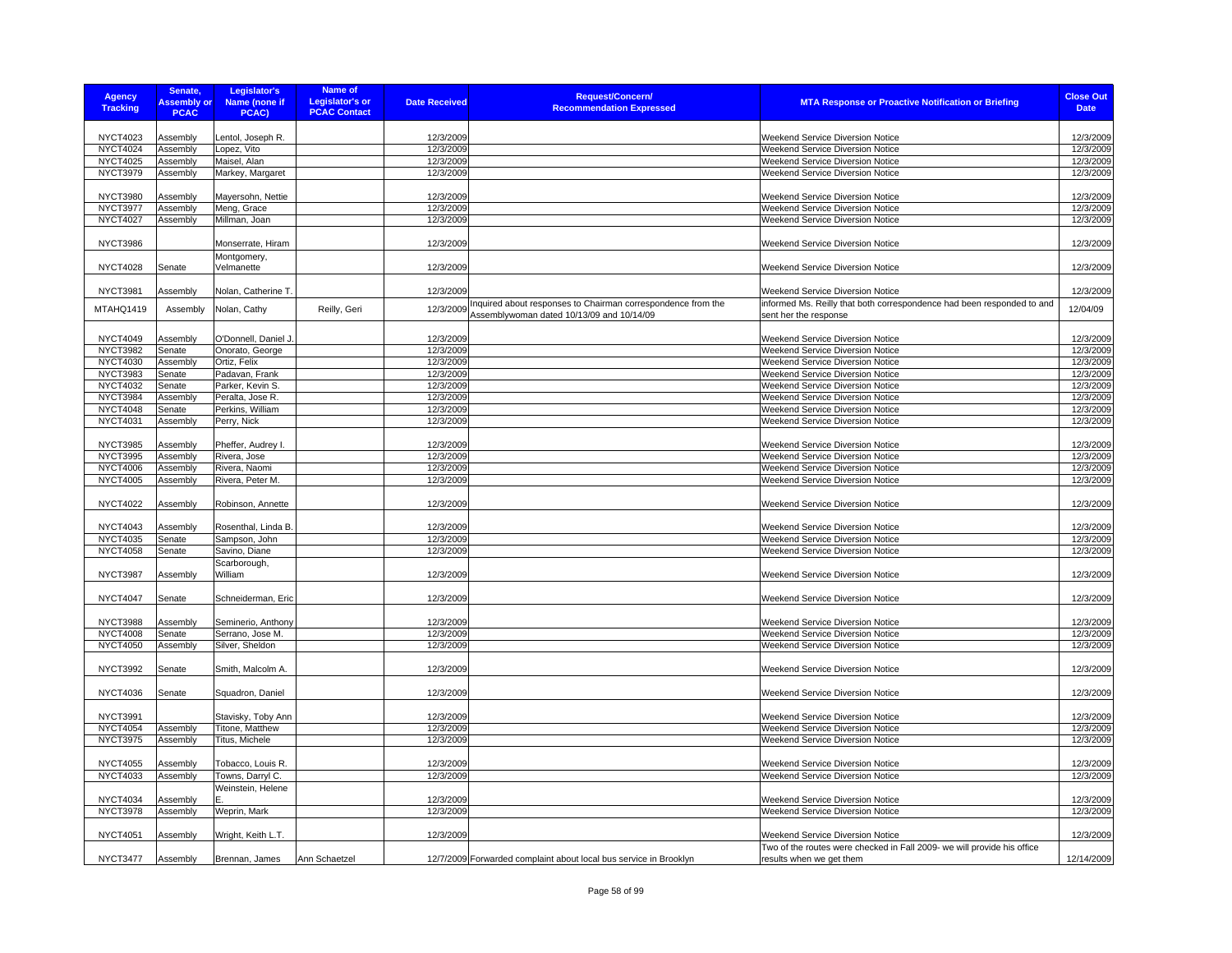| <b>Agency</b><br><b>Tracking</b> | Senate,<br><b>Assembly or</b><br><b>PCAC</b> | Legislator's<br>Name (none if<br>PCAC) | Name of<br><b>Legislator's or</b><br><b>PCAC Contact</b> | <b>Date Received</b> | <b>Request/Concern/</b><br><b>Recommendation Expressed</b>                                                             | <b>MTA Response or Proactive Notification or Briefing</b>                                                                                   | <b>Close Out</b><br><b>Date</b> |
|----------------------------------|----------------------------------------------|----------------------------------------|----------------------------------------------------------|----------------------|------------------------------------------------------------------------------------------------------------------------|---------------------------------------------------------------------------------------------------------------------------------------------|---------------------------------|
| <b>NYCT3491</b>                  | Assembly                                     | Jacobs, Rhoda S.                       |                                                          | 12/7/2009 service    | Inquiring about status of an Access-a-Ride customer who was denied                                                     | Explained Access-a-Ride appeal process.                                                                                                     | 12/7/2009                       |
|                                  |                                              |                                        |                                                          |                      | Inquired about Access-a-Ride who called for an assessment regarding                                                    | Access-a-Ride stated that Access-a-Ride customer could appeal the                                                                           |                                 |
| <b>NYCT3492</b>                  | Senate                                       | Kruger, Carl<br>Fuschillo, Jr.,        |                                                          |                      | 12/7/2009 her eligibility                                                                                              | decision.                                                                                                                                   | 12/8/2009                       |
| <b>LIRR1362</b>                  | Senate                                       | Charles                                | Holly, Sara                                              |                      | 12/08/09 Information requested: Wantagh Train Station platform repairs                                                 | Information Provided                                                                                                                        | 12/08/09                        |
| <b>NYCT3493</b>                  | Assembly                                     | Jacobs, Rhoda S.                       |                                                          |                      | 12/8/2009 Access-a-Ride placed complaint.                                                                              | Incident is being researched by Access-a-Ride who will respond to<br>customer directly.                                                     | 12/8/2009                       |
| <b>NYCT3486</b>                  | Assembly                                     | Millman, Joan                          |                                                          |                      | 12/8/2009 Inquiring about appeal process for an Access-a-Ride customer                                                 | Explained that Access-a-Ride office had not received an appeal from the<br>customer. Assembly member will check with customer about appeal. | 12/8/2009                       |
| <b>NYCT3488</b>                  | Senate                                       | Addabbo, Joseph                        |                                                          | 12/9/2009 operator   | Access-a-Ride customer complained about Access-a-Ride vehicle                                                          | Advised Senator that Access-a-Ride would investigat the complaint and<br>take appropriate action                                            | 12/9/2009                       |
| <b>LIRR1363</b>                  | Assembly                                     | Barra, Robert                          | DeGrace, Barbara                                         |                      | 12/09/09 Information requested: Valley Stream Ribbon Cutting                                                           | <b>Information Provided</b>                                                                                                                 | 12/09/09                        |
| <b>NYCT3487</b>                  | Assembly                                     | Benedetto, Michael<br>R                |                                                          |                      | Access-a-Ride customer cannot keep a December appointment at<br>12/9/2009 assessment center                            | Customer was informed that a another appointment will be made within<br>one week                                                            | 12/9/2009                       |
| LI Bus 914                       | Senate                                       | Fuschillo, Charles,<br>Jr.             | Holley, Sarah                                            | 12/09/09             | Called regarding Able-Ride customer. His wife did not understand why<br>her husband has 3 late cancellations/no shows. | Spoke with customer's wife and explained our "no show" procedures. She<br>will follow up with an explanation in writing.                    | 12/09/09                        |
| <b>LIRR1365</b>                  | Senate                                       | Johnson, Owen                          | Canary, Gordon                                           | 12/09/09             | Discussion regarding Lindenhurst siding with I World Recycling and<br><b>NYAR</b>                                      | Information Provided                                                                                                                        | 12/09/09                        |
| <b>LIRR1366</b>                  | Senate                                       | Johnson, Owen                          | Canary, Gordon                                           | 12/09/09             | Scheduled meeting for 12/15/09 regarding Lindenhurst siding with I<br>World Recycling                                  | Information Provided                                                                                                                        | 12/09/09                        |
| <b>MNR1242</b>                   | Assembly                                     | Latimer, George                        |                                                          | 12/9/2009            |                                                                                                                        | Sent letter on Port Chester Call for Artists                                                                                                | 12/9/2009                       |
| MNR1243                          | Senate                                       | Oppenheimer, Suzi                      |                                                          | 12/9/2009            |                                                                                                                        | Sent letter on Port Chester Call for Artists.                                                                                               | 12/9/2009                       |
| NYCT3603                         | Senate                                       | Padavan, Frank                         |                                                          |                      | 12/9/2009 Letter of recommendation of constitutent                                                                     | Forwarded it to Dept. of Buses for review                                                                                                   | 12/30/2009                      |
| <b>LIRR1364</b>                  | Senate                                       | Skelos, Dean                           | LoCasio. Tom                                             |                      | 12/09/09 Information requested: Valley Stream Ribbon Cutting                                                           | <b>Information Provided</b>                                                                                                                 | 12/09/09                        |
| <b>MNR1244</b>                   | <b>PCAC</b>                                  |                                        | Henderson, William                                       | 12/9/2009            |                                                                                                                        | Sent letter on Port Chester Call for Artists.                                                                                               | 12/9/2009                       |
| <b>NYCT4100</b>                  | Assembly                                     | Abbate, Peter J.                       |                                                          | 12/10/2009           |                                                                                                                        | Weekend Service Diversion Notice                                                                                                            | 12/10/2009                      |
| <b>NYCT4102</b>                  | Senate                                       | Adams, Eric<br>Addabbo, Joseph         |                                                          | 12/10/2009           |                                                                                                                        | Weekend Service Diversion Notice                                                                                                            | 12/10/2009                      |
| <b>NYCT4081</b>                  | Senate                                       |                                        |                                                          | 12/10/2009           |                                                                                                                        | <b>Weekend Service Diversion Notice</b>                                                                                                     | 12/10/2009                      |
| <b>NYCT4084</b>                  | Assembly                                     | Arroyo, Carmen                         |                                                          | 12/10/2009           |                                                                                                                        | Weekend Service Diversion Notice                                                                                                            | 12/10/2009                      |
| <b>MNR1267</b>                   | Assembly                                     | Arroyo, Carmen                         |                                                          | 12/10/2009           |                                                                                                                        | Sent Mileposts (Customer Publication) highlighting capital projects and<br>service initiatives to elected officials in MNR territory        | 12/10/2009                      |
| <b>NYCT4059</b>                  | Assembly                                     | Aubry, Jeffrion D.                     |                                                          | 12/10/2009           |                                                                                                                        | Weekend Service Diversion Notice                                                                                                            | 12/10/2009                      |
| <b>MNR1260</b>                   | Assembly                                     | Ball, Gregory                          |                                                          | 12/10/2009           |                                                                                                                        | Sent Mileposts (Customer Publication) highlighting capital projects and<br>service initiatives to elected officials in MNR territory        | 12/10/2009                      |
| NYCT4109                         | Assembly                                     | Barron, Inez                           |                                                          | 12/10/2009           |                                                                                                                        | Weekend Service Diversion Notice                                                                                                            | 12/10/2009                      |
| <b>MNR1271</b>                   | Assembly                                     | Benadetto, Michael                     |                                                          | 12/10/2009           |                                                                                                                        | Sent Mileposts (Customer Publication) highlighting capital projects and<br>service initiatives to elected officials in MNR territory        | 12/10/2009                      |
| <b>NYCT4087</b>                  | Assembly                                     | Benedetto, Michael<br>R.               |                                                          | 12/10/2009           |                                                                                                                        | Weekend Service Diversion Notice                                                                                                            | 12/10/2009                      |
| <b>MNR1262</b>                   | Assembly                                     | Benjamin, Michael                      |                                                          | 12/10/2009           |                                                                                                                        | Sent Mileposts (Customer Publication) highlighting capital projects and<br>service initiatives to elected officials in MNR territory        | 12/10/2009                      |
| <b>NYCT4092</b>                  | Assembly                                     | Benjamin, Michael                      |                                                          | 12/10/2009           |                                                                                                                        | Weekend Service Diversion Notice                                                                                                            | 12/10/2009                      |
| <b>NYCT4130</b>                  | Assembly                                     | Bing, Jonathan                         |                                                          | 12/10/2009           |                                                                                                                        | Weekend Service Diversion Notice                                                                                                            | 12/10/2009                      |
| <b>NYCT4101</b>                  | Assembly                                     | Boyland, William                       |                                                          | 12/10/2009           |                                                                                                                        | Weekend Service Diversion Notice<br>Sent Mileposts (Customer Publication) highlighting capital projects and                                 | 12/10/2009                      |
| MNR1253                          | Assembly                                     | Bradley, Adam                          |                                                          | 12/10/2009           |                                                                                                                        | service initiatives to elected officials in MNR territory                                                                                   | 12/10/2009                      |
| <b>NYCT4103</b>                  | Assembly                                     | Brennan, James                         |                                                          | 12/10/2009           |                                                                                                                        | <b>Weekend Service Diversion Notice</b>                                                                                                     | 12/10/2009                      |
| <b>MNR1258</b>                   | Assembly                                     | Brodsky, Richard                       |                                                          | 12/10/2009           |                                                                                                                        | Sent Mileposts (Customer Publication) highlighting capital projects and<br>service initiatives to elected officials in MNR territory        | 12/10/2009                      |
| <b>NYCT4106</b>                  | Assembly                                     | Brook-Krasny, Alec                     |                                                          | 12/10/2009           |                                                                                                                        | Weekend Service Diversion Notice                                                                                                            | 12/10/2009                      |
| <b>NYCT4120</b>                  | Assembly                                     | Camara, Karim                          |                                                          | 12/10/2009           |                                                                                                                        | Weekend Service Diversion Notice                                                                                                            | 12/10/2009                      |
| NYCT4061                         | Assembly                                     | Carrozza, Ann-<br>Margaret             |                                                          | 12/10/2009           |                                                                                                                        | Weekend Service Diversion Notice                                                                                                            | 12/10/2009                      |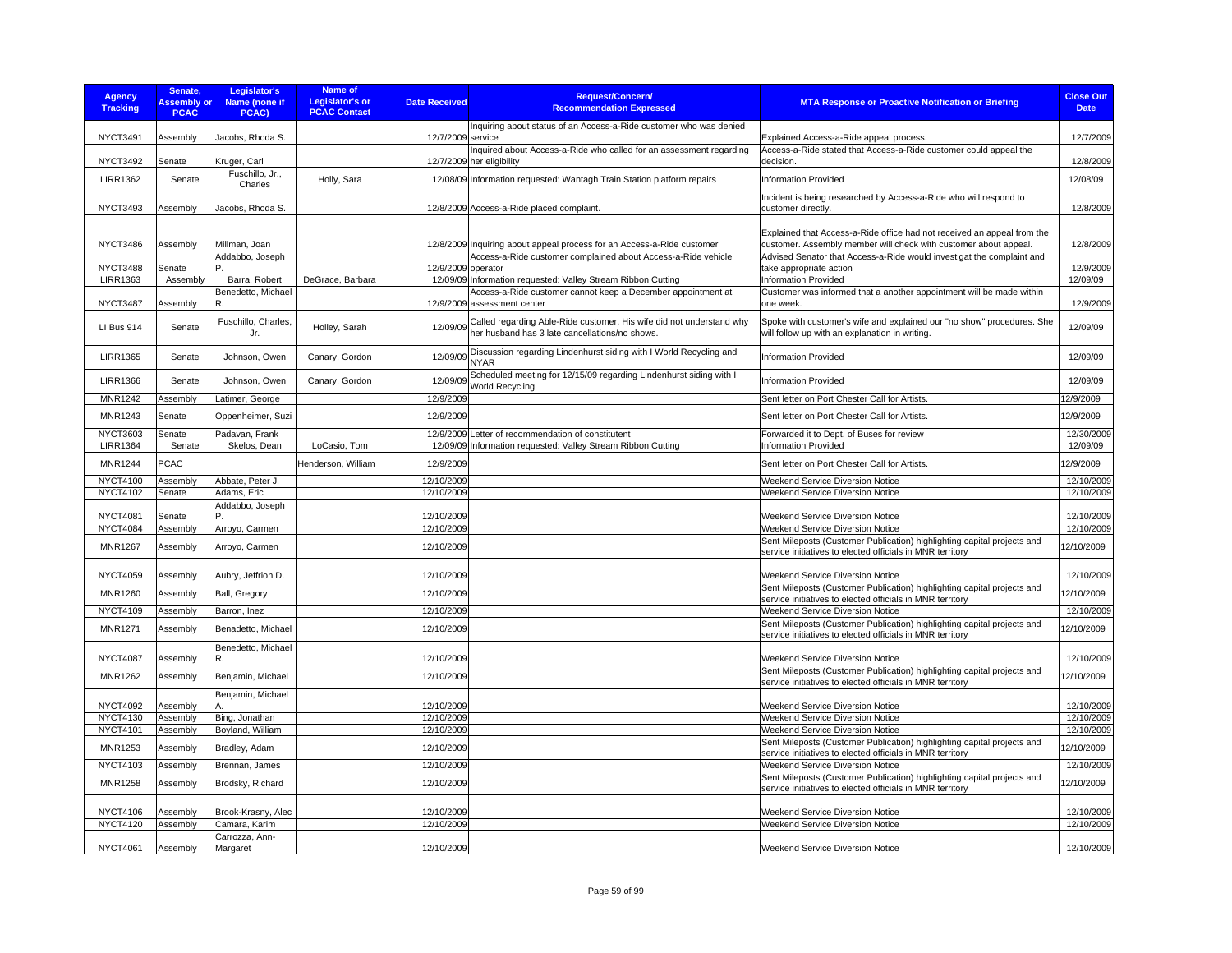| <b>Agency</b><br><b>Tracking</b> | Senate.<br><b>Assembly or</b><br><b>PCAC</b> | Legislator's<br>Name (none if<br>PCAC) | Name of<br><b>Legislator's or</b><br><b>PCAC Contact</b> | <b>Date Received</b> | Request/Concern/<br><b>Recommendation Expressed</b>          | <b>MTA Response or Proactive Notification or Briefing</b>                                                                            | <b>Close Out</b><br><b>Date</b> |
|----------------------------------|----------------------------------------------|----------------------------------------|----------------------------------------------------------|----------------------|--------------------------------------------------------------|--------------------------------------------------------------------------------------------------------------------------------------|---------------------------------|
| <b>MNR1266</b>                   | Assembly                                     | Castro, Nelson                         |                                                          | 12/10/2009           |                                                              | Sent Mileposts (Customer Publication) highlighting capital projects and<br>service initiatives to elected officials in MNR territory | 12/10/2009                      |
| <b>NYCT4090</b>                  | Assembly                                     | Castro, Nelson L.                      |                                                          | 12/10/2009           |                                                              | Weekend Service Diversion Notice                                                                                                     | 12/10/2009                      |
|                                  |                                              |                                        |                                                          |                      |                                                              |                                                                                                                                      |                                 |
| <b>NYCT4062</b>                  | Assembly                                     | Clark, Barbara M.                      |                                                          | 12/10/2009           |                                                              | <b>Weekend Service Diversion Notice</b>                                                                                              | 12/10/2009                      |
| <b>NYCT4128</b>                  | Assembly                                     | Clayton Powell, Jr.,<br>Adam           |                                                          | 12/10/2009           |                                                              | <b>Weekend Service Diversion Notice</b>                                                                                              | 12/10/2009                      |
| <b>NYCT4104</b>                  | Assembly                                     | Colton, William                        |                                                          | 12/10/2009           |                                                              | <b>Weekend Service Diversion Notice</b>                                                                                              | 12/10/2009                      |
| <b>NYCT4064</b>                  | Assembly                                     | Cook, Vivian                           |                                                          | 12/10/2009           |                                                              | Weekend Service Diversion Notice                                                                                                     | 12/10/2009                      |
| <b>NYCT4089</b>                  | Assembly                                     | Crespo, Marcos                         |                                                          | 12/10/2009           |                                                              | Weekend Service Diversion Notice                                                                                                     | 12/10/2009                      |
| <b>MNR1265</b>                   | Assembly                                     | Crespo, Marcus                         |                                                          | 12/10/2009           |                                                              | Sent Mileposts (Customer Publication) highlighting capital projects and<br>service initiatives to elected officials in MNR territory | 12/10/2009                      |
| <b>NYCT4144</b>                  | Assembly                                     | Cusick, Michael J.                     |                                                          | 12/10/2009           |                                                              | <b>Weekend Service Diversion Notice</b>                                                                                              | 12/10/2009                      |
| <b>NYCT4105</b>                  | Assembly                                     | Cymbrowitz, Steven                     |                                                          | 12/10/2009           |                                                              | Weekend Service Diversion Notice                                                                                                     | 12/10/2009                      |
| <b>NYCT4067</b>                  | Assembly                                     | DenDekker,<br>Michael G.               |                                                          | 12/10/2009           |                                                              | Weekend Service Diversion Notice                                                                                                     | 12/10/2009                      |
| <b>MNR1268</b>                   | Senate                                       | Diaz, Sr., Ruben                       |                                                          | 12/10/2009           |                                                              | Sent Mileposts (Customer Publication) highlighting capital projects and<br>service initiatives to elected officials in MNR territory | 12/10/2009                      |
| <b>NYCT4091</b>                  | Senate                                       | Diaz, Sr., Ruben                       |                                                          | 12/10/2009           |                                                              | Weekend Service Diversion Notice                                                                                                     | 12/10/2009                      |
| <b>NYCT4117</b>                  | Senate                                       | Dilan, Martin M.                       |                                                          | 12/10/2009           |                                                              | Weekend Service Diversion Notice                                                                                                     | 12/10/2009                      |
| MTAHQ1420                        | Senate                                       | Dilan, Martin<br>Malave                |                                                          |                      | 12/10/2009 Lack of communication to him regarding MTA budget | Jay Walder sent a response letter explaining that contact/communication<br>was attempted                                             | 12/17/09                        |
| <b>NYCT4093</b>                  | Assembly                                     | Dinowitz, Jeffrey                      |                                                          | 12/10/2009           |                                                              | Weekend Service Diversion Notice                                                                                                     | 12/10/2009                      |
|                                  |                                              |                                        |                                                          |                      |                                                              | Sent Mileposts (Customer Publication) highlighting capital projects and                                                              |                                 |
| <b>MNR1273</b>                   | Assembly                                     | Dinowitz, Jeffrey                      |                                                          | 12/10/2009           |                                                              | service initiatives to elected officials in MNR territory                                                                            | 12/10/2009                      |
| <b>NYCT4129</b>                  | Senate                                       | Duane, Thomas K.                       |                                                          | 12/10/2009           |                                                              | Weekend Service Diversion Notice                                                                                                     | 12/10/2009                      |
| MNR1269                          | Senate                                       | Espada, Jr., Pedro                     |                                                          | 12/10/2009           |                                                              | Sent Mileposts (Customer Publication) highlighting capital projects and<br>service initiatives to elected officials in MNR territory | 12/10/2009                      |
| <b>NYCT4094</b>                  | Senate                                       | Espada, Jr., Pedro                     |                                                          | 12/10/2009           |                                                              | <b>Weekend Service Diversion Notice</b>                                                                                              | 12/10/2009                      |
| <b>NYCT4131</b>                  | Assembly                                     | Espaillat, Adriano                     |                                                          | 12/10/2009           |                                                              | Weekend Service Diversion Notice                                                                                                     | 12/10/2009                      |
| <b>MNR1275</b>                   | Assembly                                     | Espaillat, Adriano                     |                                                          | 12/10/2009           |                                                              | Sent Mileposts (Customer Publication) highlighting capital projects and<br>service initiatives to elected officials in MNR territory | 12/10/2009                      |
| <b>NYCT4132</b>                  | Assembly                                     | Farrell, Herman D.                     |                                                          | 12/10/2009           |                                                              | Weekend Service Diversion Notice                                                                                                     | 12/10/2009                      |
| <b>MNR1255</b>                   | Assembly                                     | Galef, Sandra                          |                                                          | 12/10/2009           |                                                              | Sent Mileposts (Customer Publication) highlighting capital projects and<br>service initiatives to elected officials in MNR territory | 12/10/2009                      |
| <b>NYCT4060</b>                  | Assembly                                     | Gianaris, Michael                      |                                                          | 12/10/2009           |                                                              | Weekend Service Diversion Notice                                                                                                     | 12/10/2009                      |
| <b>NYCT4088</b>                  | Assembly                                     | Gibson, Vanessa                        |                                                          | 12/10/2009           |                                                              | Weekend Service Diversion Notice                                                                                                     | 12/10/2009                      |
| MNR1270                          | Assembly                                     | Gibson, Vanessa                        |                                                          | 12/10/2009           |                                                              | Sent Mileposts (Customer Publication) highlighting capital projects and<br>service initiatives to elected officials in MNR territory | 12/10/2009                      |
| <b>NYCT4135</b>                  | Assembly                                     | Glick, Deborah                         |                                                          | 12/10/2009           |                                                              | Weekend Service Diversion Notice                                                                                                     | 12/10/2009                      |
| <b>NYCT4107</b>                  | Senate                                       | Golden, Martin J.                      |                                                          | 12/10/2009           |                                                              | Weekend Service Diversion Notice                                                                                                     | 12/10/2009                      |
| <b>NYCT4143</b>                  | Assembly                                     | Gottfried, Richard                     |                                                          | 12/10/2009           |                                                              | <b>Weekend Service Diversion Notice</b>                                                                                              | 12/10/2009                      |
| <b>MNR1249</b>                   | Senate                                       | Hassell-Thompson,<br>Ruth              |                                                          | 12/10/2009           |                                                              | Sent Mileposts (Customer Publication) highlighting capital projects and<br>service initiatives to elected officials in MNR territory | 12/10/2009                      |
| <b>NYCT4098</b>                  | Senate                                       | Hassell-Thompson,<br>Ruth              |                                                          | 12/10/2009           |                                                              | Weekend Service Diversion Notice                                                                                                     | 12/10/2009                      |
| <b>MNR1274</b>                   | Assembly                                     | Heastie, Carl E.                       |                                                          | 12/10/2009           |                                                              | Sent Mileposts (Customer Publication) highlighting capital projects and<br>service initiatives to elected officials in MNR territory | 12/10/2009                      |
| <b>NYCT4085</b>                  | Assembly                                     | Heastie, Carl E.                       |                                                          | 12/10/2009           |                                                              | Weekend Service Diversion Notice                                                                                                     | 12/10/2009                      |
| <b>NYCT4063</b>                  | Assembly                                     | Hevesi, Andrew                         |                                                          | 12/10/2009           |                                                              | Weekend Service Diversion Notice                                                                                                     | 12/10/2009                      |
| NYCT4110                         | Assembly                                     | Hikind, Dov                            |                                                          | 12/10/2009           |                                                              | Weekend Service Diversion Notice                                                                                                     | 12/10/2009                      |
| <b>NYCT4080</b>                  | Senate                                       | Huntley, Shirley L                     |                                                          | 12/10/2009           |                                                              | Weekend Service Diversion Notice                                                                                                     | 12/10/2009                      |
| <b>NYCT4148</b>                  | Assembly                                     | Hyer-Spencer,<br>Janele                |                                                          | 12/10/2009           |                                                              | Weekend Service Diversion Notice                                                                                                     | 12/10/2009                      |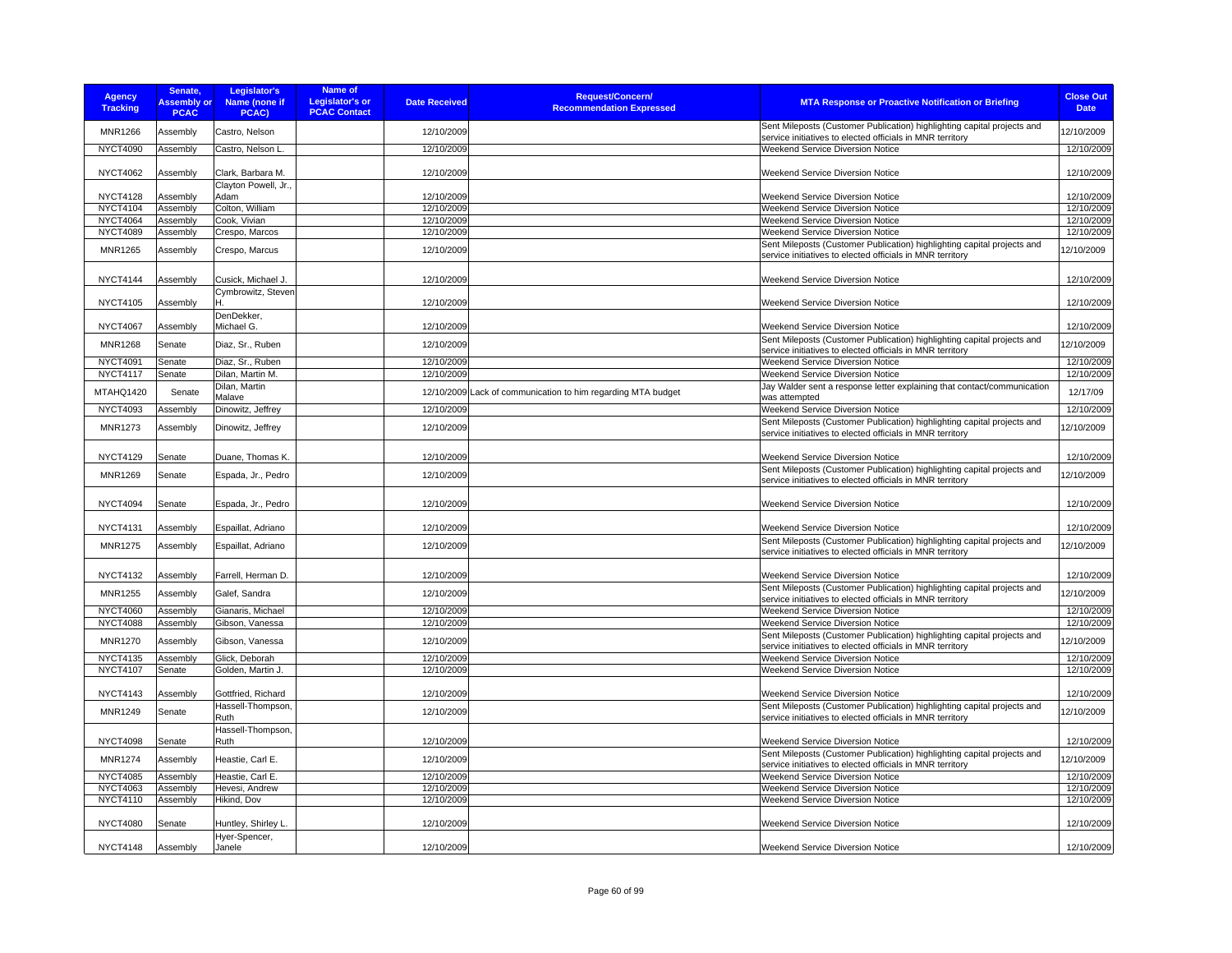| <b>Agency</b><br><b>Tracking</b>   | Senate,<br><b>Assembly or</b><br><b>PCAC</b> | Legislator's<br>Name (none if<br>PCAC) | Name of<br><b>Legislator's or</b><br><b>PCAC Contact</b> | <b>Date Received</b>     | <b>Request/Concern/</b><br><b>Recommendation Expressed</b> | <b>MTA Response or Proactive Notification or Briefing</b>                                                                            | <b>Close Out</b><br><b>Date</b> |
|------------------------------------|----------------------------------------------|----------------------------------------|----------------------------------------------------------|--------------------------|------------------------------------------------------------|--------------------------------------------------------------------------------------------------------------------------------------|---------------------------------|
|                                    |                                              |                                        |                                                          |                          |                                                            |                                                                                                                                      |                                 |
| <b>NYCT4111</b>                    | Assembly                                     | Jacobs, Rhoda S.                       |                                                          | 12/10/2009               |                                                            | Weekend Service Diversion Notice                                                                                                     | 12/10/2009                      |
| <b>NYCT4108</b>                    | Assembly                                     | Jeffries, Hakeem                       |                                                          | 12/10/2009               |                                                            | <b>Weekend Service Diversion Notice</b>                                                                                              | 12/10/2009                      |
| <b>LIRR1367</b>                    | Senate                                       | Johnson, Craig                         | Lieber, Rafe                                             |                          | 12/10/09 Discussion on possible budget cuts                | Information provided                                                                                                                 | 12/10/09                        |
| <b>NYCT4133</b>                    | Assembly                                     | Kavanagh, Brian P.                     |                                                          | 12/10/2009               |                                                            | Weekend Service Diversion Notice                                                                                                     | 12/10/2009                      |
| <b>NYCT4137</b>                    | Assembly                                     | Kellner, Micah                         |                                                          | 12/10/2009               |                                                            | Weekend Service Diversion Notice                                                                                                     | 12/10/2009                      |
|                                    |                                              |                                        |                                                          |                          |                                                            | Sent Mileposts (Customer Publication) highlighting capital projects and                                                              |                                 |
| <b>MNR1261</b>                     | Senate                                       | Klein, Jeffrey                         |                                                          | 12/10/2009               |                                                            | service initiatives to elected officials in MNR territory                                                                            | 12/10/2009                      |
| <b>NYCT4095</b>                    | Senate                                       | Klein, Jeffrey                         |                                                          | 12/10/2009               |                                                            | Weekend Service Diversion Notice                                                                                                     | 12/10/2009                      |
| <b>NYCT4136</b>                    | Senate                                       | Krueger, Liz                           |                                                          | 12/10/2009               |                                                            | Weekend Service Diversion Notice                                                                                                     | 12/11/2009                      |
| <b>NYCT4112</b>                    | Senate                                       | Kruger, Carl                           |                                                          | 12/10/2009               |                                                            | <b>Weekend Service Diversion Notice</b>                                                                                              | 12/10/2009                      |
| <b>NYCT4065</b>                    | Assembly                                     | Lancman, Rory I                        |                                                          | 12/10/2009               |                                                            | Weekend Service Diversion Notice                                                                                                     | 12/10/2009                      |
| <b>NYCT4147</b>                    | Senate                                       | Lanza, Andrew J.                       |                                                          | 12/10/2009               |                                                            | Weekend Service Diversion Notice                                                                                                     | 12/10/2009                      |
| <b>MNR1257</b>                     | Assembly                                     | Latimer, George                        |                                                          | 12/10/2009               |                                                            | Sent Mileposts (Customer Publication) highlighting capital projects and<br>service initiatives to elected officials in MNR territory | 12/10/2009                      |
| <b>MNR1252</b>                     | Senate                                       | Leibell, III, Vincent                  |                                                          | 12/10/2009               |                                                            | Sent Mileposts (Customer Publication) highlighting capital projects and<br>service initiatives to elected officials in MNR territory | 12/10/2009                      |
|                                    |                                              |                                        |                                                          |                          |                                                            |                                                                                                                                      |                                 |
| <b>NYCT4114</b><br><b>NYCT4115</b> | Assembly                                     | Lentol, Joseph R.                      |                                                          | 12/10/2009<br>12/10/2009 |                                                            | Weekend Service Diversion Notice                                                                                                     | 12/10/2009<br>12/10/2009        |
| NYCT4116                           | Assembly<br>Assembly                         | Lopez, Vito<br>Maisel, Alan            |                                                          | 12/10/2009               |                                                            | Weekend Service Diversion Notice<br>Weekend Service Diversion Notice                                                                 | 12/10/2009                      |
| <b>NYCT4070</b>                    | Assembly                                     | Markey, Margaret                       |                                                          | 12/10/2009               |                                                            | Weekend Service Diversion Notice                                                                                                     | 12/10/2009                      |
|                                    |                                              |                                        |                                                          |                          |                                                            |                                                                                                                                      |                                 |
| <b>NYCT4071</b>                    | Assembly                                     | Mayersohn, Nettie                      |                                                          | 12/10/2009               |                                                            | <b>Weekend Service Diversion Notice</b>                                                                                              | 12/10/2009                      |
| <b>NYCT4068</b>                    | Assembly                                     | Meng, Grace                            |                                                          | 12/10/2009               |                                                            | Weekend Service Diversion Notice                                                                                                     | 12/10/2009                      |
| <b>MNR1245</b>                     | Assembly                                     | Miller, Joel                           |                                                          | 12/10/2009               |                                                            | Sent Mileposts (Customer Publication) highlighting capital projects and                                                              | 12/10/2009                      |
|                                    |                                              |                                        |                                                          |                          |                                                            | service initiatives to elected officials in MNR territory                                                                            |                                 |
| <b>NYCT4118</b>                    | Assembly                                     | Millman, Joan                          |                                                          | 12/10/2009               |                                                            | Weekend Service Diversion Notice                                                                                                     | 12/10/2009                      |
| <b>MNR1247</b>                     | Assembly                                     | Molinaro, Marcus                       |                                                          | 12/10/2009               |                                                            | Sent Mileposts (Customer Publication) highlighting capital projects and                                                              | 12/10/2009                      |
| <b>NYCT4077</b>                    |                                              | Monserrate, Hiram                      |                                                          | 12/10/2009               |                                                            | service initiatives to elected officials in MNR territory<br>Weekend Service Diversion Notice                                        | 12/10/2009                      |
| <b>NYCT4119</b>                    | Senate                                       | Montgomery,<br>Velmanette              |                                                          | 12/10/2009               |                                                            | Weekend Service Diversion Notice                                                                                                     | 12/10/2009                      |
|                                    |                                              |                                        |                                                          |                          |                                                            |                                                                                                                                      |                                 |
| <b>NYCT4072</b>                    | Assembly                                     | Nolan, Catherine T.                    |                                                          | 12/10/2009               |                                                            | Weekend Service Diversion Notice                                                                                                     | 12/10/2009                      |
| <b>NYCT4140</b>                    | Assembly                                     | O'Donnell, Daniel J                    |                                                          | 12/10/2009               |                                                            | <b>Weekend Service Diversion Notice</b>                                                                                              | 12/10/2009                      |
| NYCT4073                           | Senate                                       | Onorato, George                        |                                                          | 12/10/2009               |                                                            | Weekend Service Diversion Notice                                                                                                     | 12/10/2009                      |
| MNR1250                            | Senate                                       | Oppenheimer, Suzi                      |                                                          | 12/10/2009               |                                                            | Sent Mileposts (Customer Publication) highlighting capital projects and                                                              | 12/10/2009                      |
|                                    |                                              |                                        |                                                          |                          |                                                            | service initiatives to elected officials in MNR territory                                                                            |                                 |
| <b>NYCT4121</b><br><b>NYCT4074</b> | Assembly                                     | Ortiz, Felix                           |                                                          | 12/10/2009<br>12/10/2009 |                                                            | Weekend Service Diversion Notice                                                                                                     | 12/10/2009<br>12/10/2009        |
| <b>NYCT4123</b>                    | Senate<br>Senate                             | Padavan, Frank<br>Parker, Kevin S.     |                                                          | 12/10/2009               |                                                            | Weekend Service Diversion Notice<br>Weekend Service Diversion Notice                                                                 | 12/10/2009                      |
|                                    |                                              |                                        |                                                          |                          |                                                            | Sent Mileposts (Customer Publication) highlighting capital projects and                                                              |                                 |
| <b>MNR1251</b>                     | Assembly                                     | Paulin, Amy                            |                                                          | 12/10/2009               |                                                            | service initiatives to elected officials in MNR territory                                                                            | 12/10/2009                      |
| <b>NYCT4075</b><br><b>NYCT4139</b> | Assembly<br>Senate                           | Peralta, Jose R.<br>Perkins, William   |                                                          | 12/10/2009<br>12/10/2009 |                                                            | Weekend Service Diversion Notice<br>Weekend Service Diversion Notice                                                                 | 12/10/2009<br>12/10/2009        |
| <b>NYCT4122</b>                    | Assembly                                     | Perry, Nick                            |                                                          | 12/10/2009               |                                                            | Weekend Service Diversion Notice                                                                                                     | 12/10/2009                      |
|                                    |                                              |                                        |                                                          |                          |                                                            |                                                                                                                                      |                                 |
| <b>NYCT4076</b>                    | Assembly                                     | Pheffer, Audrey I.                     |                                                          | 12/10/2009               |                                                            | Weekend Service Diversion Notice                                                                                                     | 12/10/2009                      |
| <b>MNR1248</b>                     | Assembly                                     | Pretlow, Gary                          |                                                          | 12/10/2009               |                                                            | Sent Mileposts (Customer Publication) highlighting capital projects and<br>service initiatives to elected officials in MNR territory | 12/10/2009                      |
| MNR1263                            | Assembly                                     | Rivera, Jose                           |                                                          | 12/10/2009               |                                                            | Sent Mileposts (Customer Publication) highlighting capital projects and<br>service initiatives to elected officials in MNR territory | 12/10/2009                      |
| <b>NYCT4086</b>                    | Assembly                                     | Rivera, Jose                           |                                                          | 12/10/2009               |                                                            | Weekend Service Diversion Notice                                                                                                     | 12/10/2009                      |
| <b>MNR1264</b>                     | Assembly                                     | Rivera, Naomi                          |                                                          | 12/10/2009               |                                                            | Sent Mileposts (Customer Publication) highlighting capital projects and<br>service initiatives to elected officials in MNR territory | 12/10/2009                      |
| <b>NYCT4097</b>                    | Assembly                                     | Rivera, Naomi                          |                                                          | 12/10/2009               |                                                            | Weekend Service Diversion Notice                                                                                                     | 12/10/2009                      |
|                                    |                                              |                                        |                                                          |                          |                                                            | Sent Mileposts (Customer Publication) highlighting capital projects and                                                              |                                 |
| <b>MNR1272</b>                     | Assembly                                     | Rivera, Peter                          |                                                          | 12/10/2009               |                                                            | service initiatives to elected officials in MNR territory                                                                            | 12/10/2009                      |
| <b>NYCT4096</b>                    | Assembly                                     | Rivera, Peter M.                       |                                                          | 12/10/2009               |                                                            | Weekend Service Diversion Notice                                                                                                     | 12/10/2009                      |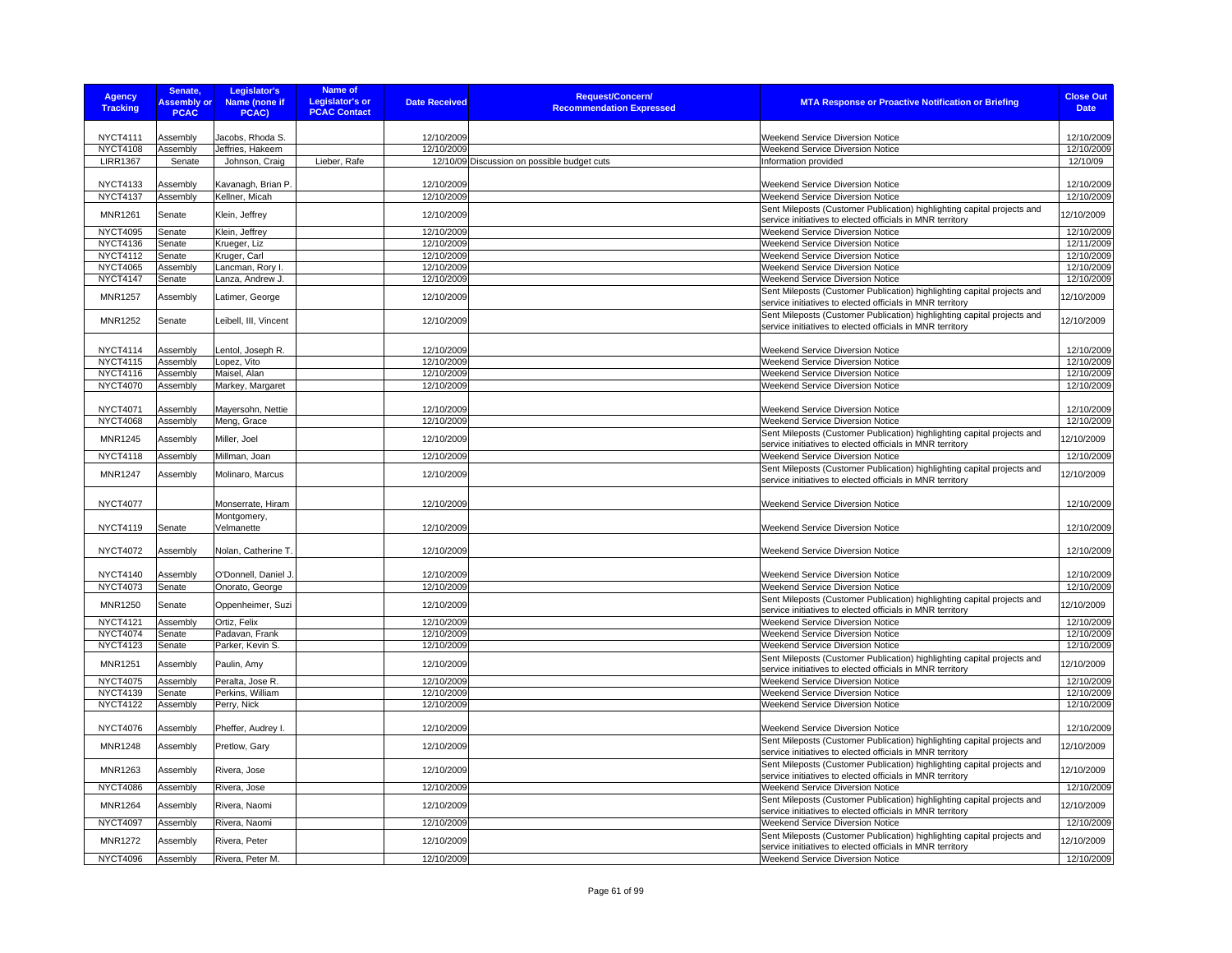| <b>Agency</b><br><b>Tracking</b>   | Senate,<br><b>Assembly or</b><br><b>PCAC</b> | Legislator's<br>Name (none if<br>PCAC) | Name of<br><b>Legislator's or</b><br><b>PCAC Contact</b> | <b>Date Received</b>     | <b>Request/Concern/</b><br><b>Recommendation Expressed</b>                                                                                                             | <b>MTA Response or Proactive Notification or Briefing</b>                                                                                                                                                                                                                                            | <b>Close Out</b><br><b>Date</b> |
|------------------------------------|----------------------------------------------|----------------------------------------|----------------------------------------------------------|--------------------------|------------------------------------------------------------------------------------------------------------------------------------------------------------------------|------------------------------------------------------------------------------------------------------------------------------------------------------------------------------------------------------------------------------------------------------------------------------------------------------|---------------------------------|
| <b>NYCT4113</b>                    | Assembly                                     | Robinson, Annette                      |                                                          | 12/10/2009               |                                                                                                                                                                        | <b>Weekend Service Diversion Notice</b>                                                                                                                                                                                                                                                              | 12/10/2009                      |
| <b>NYCT4134</b>                    | Assembly                                     | Rosenthal, Linda B.                    |                                                          | 12/10/2009               |                                                                                                                                                                        | Weekend Service Diversion Notice                                                                                                                                                                                                                                                                     | 12/10/2009                      |
| MNR1254                            | Senate                                       | Saland, Stephen                        |                                                          | 12/10/2009               |                                                                                                                                                                        | Sent Mileposts (Customer Publication) highlighting capital projects and<br>service initiatives to elected officials in MNR territory                                                                                                                                                                 | 12/10/2009                      |
| <b>NYCT4126</b>                    | Senate                                       | Sampson, John                          |                                                          | 12/10/2009               |                                                                                                                                                                        | Weekend Service Diversion Notice                                                                                                                                                                                                                                                                     | 12/10/2009                      |
|                                    |                                              |                                        |                                                          |                          |                                                                                                                                                                        | Senator's office was advised that the complaint would be forwarded to                                                                                                                                                                                                                                |                                 |
| <b>NYCT4335</b>                    | Senate                                       | Sampson, John                          |                                                          |                          | Customer in a wheelchair had problems getting on bus. Bus operator<br>12/10/2009 refused to pick up customer.                                                          | depot management and that the bus operator will be identified and<br>appropriate diciplinary action will be taken.                                                                                                                                                                                   | 12/10/2009                      |
| <b>NYCT4149</b>                    | Senate                                       | Savino, Diane                          |                                                          | 12/10/2009               |                                                                                                                                                                        | Weekend Service Diversion Notice                                                                                                                                                                                                                                                                     | 12/10/2009                      |
| <b>NYCT4078</b>                    | Assembly                                     | Scarborough,<br>William                |                                                          | 12/10/2009               |                                                                                                                                                                        | <b>Weekend Service Diversion Notice</b>                                                                                                                                                                                                                                                              | 12/10/2009                      |
| <b>NYCT4138</b>                    | Senate                                       | Schneiderman, Eric                     |                                                          | 12/10/2009               |                                                                                                                                                                        | <b>Weekend Service Diversion Notice</b>                                                                                                                                                                                                                                                              | 12/10/2009                      |
| <b>NYCT4079</b>                    | Assembly                                     | Seminerio, Anthony                     |                                                          | 12/10/2009               |                                                                                                                                                                        | <b>Weekend Service Diversion Notice</b>                                                                                                                                                                                                                                                              | 12/10/2009                      |
| <b>NYCT4099</b>                    | Senate                                       | Serrano, Jose M.                       |                                                          | 12/10/2009               |                                                                                                                                                                        | <b>Weekend Service Diversion Notice</b>                                                                                                                                                                                                                                                              | 12/10/2009                      |
| <b>NYCT4141</b>                    | Assembly                                     | Silver, Sheldon                        |                                                          | 12/10/2009               |                                                                                                                                                                        | Weekend Service Diversion Notice                                                                                                                                                                                                                                                                     | 12/10/2009                      |
| MNR1256                            | Assembly                                     | Skartados, Frank                       |                                                          | 12/10/2009               |                                                                                                                                                                        | Sent Mileposts (Customer Publication) highlighting capital projects and<br>service initiatives to elected officials in MNR territory                                                                                                                                                                 | 12/10/2009                      |
| <b>NYCT4083</b>                    | Senate                                       | Smith, Malcolm A.                      |                                                          | 12/10/2009               |                                                                                                                                                                        | Weekend Service Diversion Notice                                                                                                                                                                                                                                                                     | 12/10/2009                      |
| <b>MNR1259</b>                     | Assembly                                     | Spano, Michael                         |                                                          | 12/10/2009               |                                                                                                                                                                        | Sent Mileposts (Customer Publication) highlighting capital projects and<br>service initiatives to elected officials in MNR territory                                                                                                                                                                 | 12/10/2009                      |
| <b>NYCT4127</b>                    | Senate                                       | Squadron, Daniel                       |                                                          | 12/10/2009               |                                                                                                                                                                        | <b>Weekend Service Diversion Notice</b>                                                                                                                                                                                                                                                              | 12/10/2009                      |
| <b>NYCT4082</b>                    |                                              | Stavisky, Toby Ann                     |                                                          | 12/10/2009               |                                                                                                                                                                        | Weekend Service Diversion Notice                                                                                                                                                                                                                                                                     | 12/10/2009                      |
| <b>MNR1246</b>                     | Senate                                       | Stewart-Cousins,<br>Andrea             |                                                          | 12/10/2009               |                                                                                                                                                                        | Sent Mileposts (Customer Publication) highlighting capital projects and<br>service initiatives to elected officials in MNR territory                                                                                                                                                                 | 12/10/2009                      |
| <b>NYCT4145</b>                    | Assembly                                     | Titone, Matthew                        |                                                          | 12/10/2009               |                                                                                                                                                                        | Weekend Service Diversion Notice                                                                                                                                                                                                                                                                     | 12/10/2009                      |
| <b>NYCT4066</b>                    | Assembly                                     | Titus, Michele                         |                                                          | 12/10/2009               |                                                                                                                                                                        | Weekend Service Diversion Notice                                                                                                                                                                                                                                                                     | 12/10/2009                      |
| <b>NYCT4146</b>                    | Assembly                                     | Tobacco, Louis R.                      |                                                          | 12/10/2009               |                                                                                                                                                                        | <b>Weekend Service Diversion Notice</b>                                                                                                                                                                                                                                                              | 12/10/2009                      |
| <b>NYCT4124</b>                    | Assembly                                     | Towns, Darryl C.                       |                                                          | 12/10/2009               |                                                                                                                                                                        | <b>Weekend Service Diversion Notice</b>                                                                                                                                                                                                                                                              | 12/10/2009                      |
|                                    |                                              | Weinstein, Helene                      |                                                          |                          |                                                                                                                                                                        |                                                                                                                                                                                                                                                                                                      |                                 |
| <b>NYCT4125</b><br><b>NYCT4069</b> | Assembly<br>Assembly                         | Weprin, Mark                           |                                                          | 12/10/2009<br>12/10/2009 |                                                                                                                                                                        | <b>Weekend Service Diversion Notice</b><br>Weekend Service Diversion Notice                                                                                                                                                                                                                          | 12/10/2009<br>12/10/2009        |
|                                    |                                              |                                        |                                                          |                          |                                                                                                                                                                        |                                                                                                                                                                                                                                                                                                      |                                 |
| <b>NYCT4142</b>                    | Assembly                                     | Wright, Keith L.T.                     |                                                          | 12/10/2009               |                                                                                                                                                                        | Weekend Service Diversion Notice                                                                                                                                                                                                                                                                     | 12/10/2009                      |
|                                    |                                              | Addabbo, Joseph<br>Þ                   |                                                          |                          | Access-a-Ride customer recertification and hardship to get to                                                                                                          | Explained that if customer can visit doctor in winter can also visit                                                                                                                                                                                                                                 |                                 |
| <b>NYCT4641</b><br>B&T1005         | Senate<br>Senate                             | Alesi, James                           |                                                          |                          | 12/11/2009 assessment center<br>Expressed concerns over labor issues between ACS and members of<br>12/11/09 CWA, and charges of union busting.                         | assessment center<br>Explained that we operate the ACS contract but are not involved in the day<br>to-day management of the call center. We do not get involved in a private<br>company's labor issues but B&T and partner agencies signed letter urging<br>NLRB to handle the matter expeditiously. | 12/11/2009<br>12/23/09          |
| MTAHQ1421                          | Senate                                       | <b>Finance Majority</b>                | Ho, Janet                                                |                          | 12/11/2009 Budget question.                                                                                                                                            | Question Answered                                                                                                                                                                                                                                                                                    | 12/11/2009                      |
| <b>LIRR1370</b>                    | <b>PCAC</b>                                  |                                        | Henderson, William                                       |                          | Information requested: standard operating procedure for onboard and<br>12/11/09 platform communications - complaint that LIRR not making<br>announcements consistently | Responded with standard operating procedure of 100 - Q                                                                                                                                                                                                                                               | 01/12/10                        |
| <b>MNR1284</b>                     | <b>PCAC</b>                                  |                                        | Henderson, William                                       | 12/11/2009               | Complained about the lack of benches near the Spring Valley station<br>building.                                                                                       | Provided response that there are benches on the platform and that there is<br>a bench in each shelter on the bus lanes. No plans to install any additional 12/11/2009<br>benches.                                                                                                                    |                                 |
| <b>MNR1282</b>                     | Senate                                       | Bonacic, John                          |                                                          | 12/14/2009               |                                                                                                                                                                        | Sent Mileposts West (Customer Publication) highlighting capital projects<br>and service initiatives to elected officials in MNR territory                                                                                                                                                            | 12/14/2009                      |
| <b>MNR1285</b>                     | Assembly                                     | Brodsky, Richard                       | Shimsky, Mary Jane                                       |                          | 12/14/2009 Asked for a contact at NYCT involving an elevated section of F/Q trains.                                                                                    | Suggested she call NYCT Government and Community Affairs and<br>provided contact information.                                                                                                                                                                                                        | 12/14/2009                      |
| <b>MNR1277</b>                     | Assembly                                     | Calhoun, Nancy                         |                                                          | 12/14/2009               |                                                                                                                                                                        | Sent Mileposts West (Customer Publication) highlighting capital projects<br>and service initiatives to elected officials in MNR territory                                                                                                                                                            | 12/14/2009                      |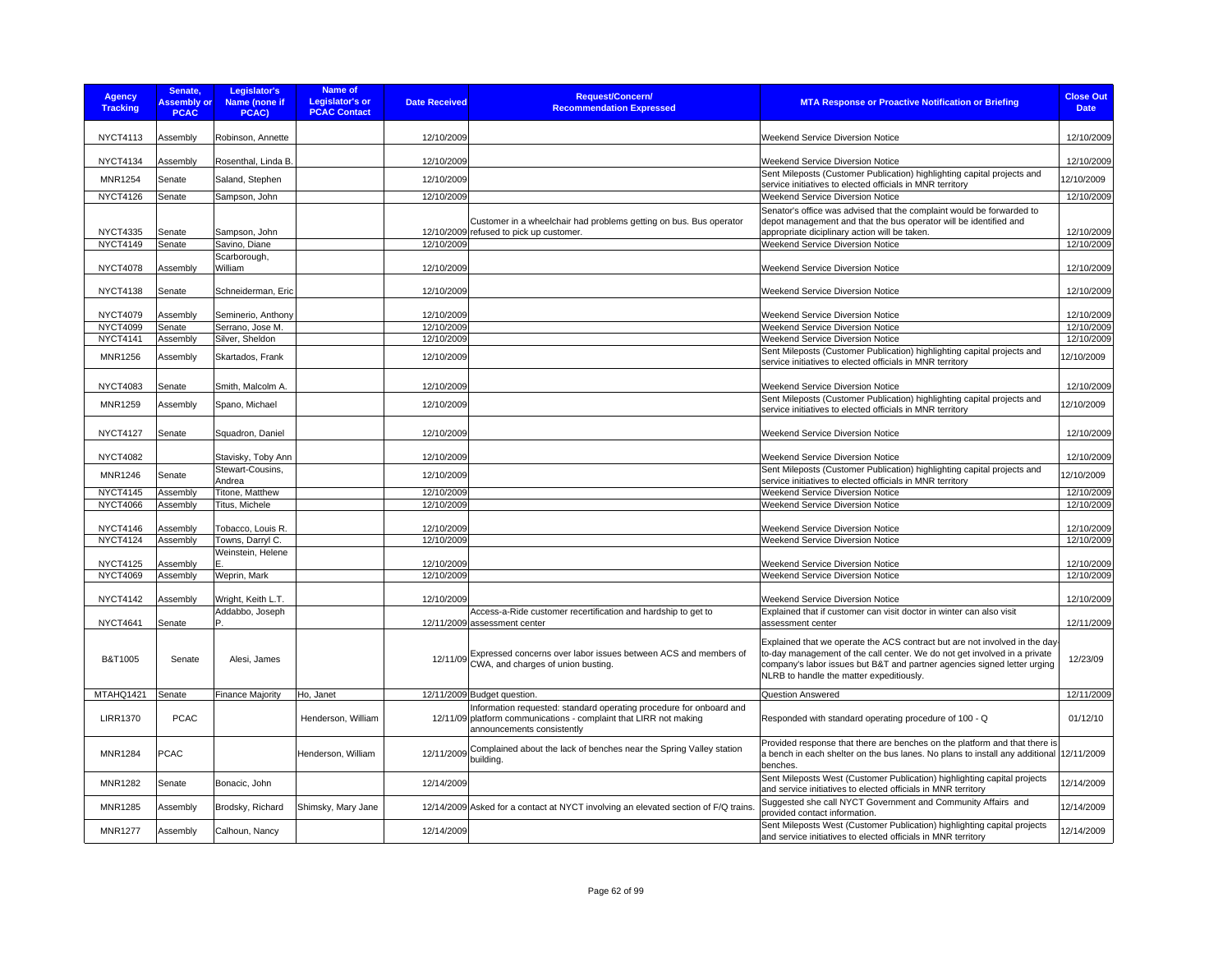| <b>Agency</b><br><b>Tracking</b> | Senate.<br><b>Assembly or</b><br><b>PCAC</b> | Legislator's<br>Name (none if<br>PCAC) | Name of<br>Legislator's or<br><b>PCAC Contact</b> | <b>Date Received</b>     | <b>Request/Concern/</b><br><b>Recommendation Expressed</b>                                                                                        | <b>MTA Response or Proactive Notification or Briefing</b>                                                                                                  | <b>Close Out</b><br><b>Date</b> |
|----------------------------------|----------------------------------------------|----------------------------------------|---------------------------------------------------|--------------------------|---------------------------------------------------------------------------------------------------------------------------------------------------|------------------------------------------------------------------------------------------------------------------------------------------------------------|---------------------------------|
|                                  |                                              |                                        |                                                   |                          |                                                                                                                                                   |                                                                                                                                                            |                                 |
|                                  |                                              |                                        |                                                   |                          |                                                                                                                                                   | NYCT President wrote to explain history of funding for student passes and                                                                                  |                                 |
| <b>NYCT3602</b>                  | Assembly                                     | Dinowitz, Jeffrey                      |                                                   |                          | 12/14/2009 Opposition to elimination of student MetroCards                                                                                        | the need to eliminate them due to MTA budget shortfall and declining<br>share of state and local funding of the program.                                   | 1/7/2010                        |
|                                  |                                              | Fuschillo, Jr.,                        |                                                   |                          | 12/14/09 Constituent complaint: regarding train delays and announcements.                                                                         |                                                                                                                                                            |                                 |
| <b>LIRR1373</b>                  | Senate                                       | Charles                                | Holly, Sara                                       |                          | request to call constituent directly                                                                                                              | Constituent contacted and information provided                                                                                                             | 12/14/09                        |
| MTAHQ1422                        |                                              |                                        |                                                   |                          |                                                                                                                                                   |                                                                                                                                                            |                                 |
|                                  | Assembly                                     | Gianaris, Michael                      | Sais, Michael                                     |                          | 12/14/2009 Asked about service cut on W line.                                                                                                     | Explained the service change as described in service adjustment book.<br>Sent Mileposts West (Customer Publication) highlighting capital projects          | 12/15/2009                      |
| <b>MNR1279</b>                   | Assembly                                     | Gunther, Aileen                        |                                                   | 12/14/2009               |                                                                                                                                                   | and service initiatives to elected officials in MNR territory                                                                                              | 12/14/2009                      |
| <b>MNR1276</b>                   | Assembly                                     | Jaffee, Ellen                          |                                                   | 12/14/2009               |                                                                                                                                                   | Sent Mileposts West (Customer Publication) highlighting capital projects                                                                                   | 12/14/2009                      |
|                                  |                                              |                                        |                                                   |                          |                                                                                                                                                   | and service initiatives to elected officials in MNR territory                                                                                              |                                 |
| MTAHQ1424                        | Senate                                       | Johnson, Craig                         | Sopris, Kent                                      |                          | 12/14/2009 Constituent question.                                                                                                                  | Question Answered<br>Sent Mileposts West (Customer Publication) highlighting capital projects                                                              | 12/14/2009                      |
| MNR1281                          | Senate                                       | Larkin, William                        |                                                   | 12/14/2009               |                                                                                                                                                   | and service initiatives to elected officials in MNR territory                                                                                              | 12/14/2009                      |
| <b>MNR1280</b>                   | Senate                                       | Morahan, Thomas                        |                                                   | 12/14/2009               |                                                                                                                                                   | Sent Mileposts West (Customer Publication) highlighting capital projects                                                                                   | 12/14/2009                      |
|                                  |                                              |                                        |                                                   |                          |                                                                                                                                                   | and service initiatives to elected officials in MNR territory                                                                                              |                                 |
| <b>MNR1278</b>                   | Assembly                                     | Rabbitt, Ann                           |                                                   | 12/14/2009               |                                                                                                                                                   | Sent Mileposts West (Customer Publication) highlighting capital projects<br>and service initiatives to elected officials in MNR territory                  | 12/14/2009                      |
|                                  |                                              |                                        |                                                   |                          |                                                                                                                                                   |                                                                                                                                                            |                                 |
| <b>NYCT3479</b>                  | Assembly                                     | Rosenthal, Linda B. Gregory Monte      |                                                   |                          | 12/14/2009 Possible service cuts                                                                                                                  | Directed to the MTA website for the latest information.                                                                                                    | 12/14/2009                      |
| MTAHQ1423                        |                                              | Ways and Means                         |                                                   |                          |                                                                                                                                                   |                                                                                                                                                            |                                 |
|                                  | Assembly                                     | Majority<br>Ways and Means             | Threatte, Lonnie                                  |                          | 12/14/2009 Budget question.                                                                                                                       | <b>Question Answered</b>                                                                                                                                   | 12/14/2009                      |
| MTAHQ1425                        | Assembly                                     | Majority                               | Johnson, Michael                                  |                          | 12/14/2009 Asked about the Rockaway Rebate savings.                                                                                               | Sent data via email.                                                                                                                                       | 12/14/2009                      |
| <b>MNR1283</b>                   | Assembly                                     | Zebrowski, Kenneth                     |                                                   | 12/14/2009               |                                                                                                                                                   | Sent Mileposts West (Customer Publication) highlighting capital projects                                                                                   | 12/14/2009                      |
|                                  |                                              |                                        |                                                   |                          |                                                                                                                                                   | and service initiatives to elected officials in MNR territory                                                                                              |                                 |
| <b>LIRR1371</b>                  | <b>PCAC</b>                                  |                                        | Cafiero, Karyl                                    |                          | 12/14/09 Information requested: ADA Taskforce                                                                                                     | Meeting set up for 02/17/10 to review ADA issues and introduce Peter<br>Albert new ADA LIRR General Attorney to council.                                   | 01/20/10                        |
|                                  |                                              |                                        |                                                   |                          | Asked if anything can be done about the vertical gap at Yonkers                                                                                   | Provided response that boarding conditions at Yonkers comply with                                                                                          |                                 |
| <b>MNR1288</b>                   | <b>PCAC</b>                                  |                                        | Wells, Janet                                      | 12/14/2009               | platform.                                                                                                                                         | industry standards recognized by FRA and FTA when bridge plates are in<br>use.                                                                             | 12/29/2009                      |
|                                  |                                              |                                        |                                                   |                          |                                                                                                                                                   | Informed Senator that B&T complies with the highest level of paint removal                                                                                 |                                 |
|                                  |                                              |                                        |                                                   |                          | Seeking information concerning allegations made by local                                                                                          | standards in the industry and all work is done under a fully sealed                                                                                        |                                 |
| B&T914                           | Senate                                       | Padavan, Frank                         | Barbara Tabita                                    |                          |                                                                                                                                                   | 12/15/09 environmentalist that lead was polluting soil and water near Throgs Neck containment system. In addition, B&T health and safety records show that | 12/17/09                        |
|                                  |                                              |                                        |                                                   |                          | Bridge.                                                                                                                                           | we never exceeded allowable lead levels on based on National Ambient<br>Air Quality standards.                                                             |                                 |
|                                  |                                              |                                        |                                                   |                          |                                                                                                                                                   | Appointment was rescheduled for Access-a-Ride customer and confirmed                                                                                       |                                 |
| <b>NYCT4640</b>                  | Senate                                       | Adams, Eric                            |                                                   |                          | 12/15/2009 Access-a-Ride customer schedule for assessment appointment                                                                             | with the customer's daughter                                                                                                                               | 12/15/2009                      |
| <b>LIRR1369</b>                  | Senate                                       | Johnson, Owen                          | Canary, Gordon                                    |                          | 12/15/09 Attended meeting at Babylon Town Hall on freight issue                                                                                   | <b>Information Provided</b>                                                                                                                                | 12/15/09                        |
|                                  |                                              |                                        |                                                   |                          |                                                                                                                                                   | Provided response to Mr. Logan that an engineer mistakenly skipped                                                                                         |                                 |
| <b>MNR1286</b>                   | Senate                                       | Oppenheimer, Suzi Logan, Robert        |                                                   |                          | 12/15/2009 Constituent complained about a train that skipped Harrison station.                                                                    | Harrison and there was regular service back to Harrison from Greenwich.                                                                                    | 12/15/2009                      |
|                                  |                                              |                                        |                                                   |                          |                                                                                                                                                   |                                                                                                                                                            |                                 |
| <b>NYCT3478</b>                  | Assembly                                     | Silver, Sheldon                        | Paul Goldstein                                    |                          | 12/15/2009 Status of Lower Manhattan overnight station closures listed in the media Newspaper stories were not correct as per Operations Planning |                                                                                                                                                            | 12/15/2009                      |
| MTAHQ1427                        | Assembly                                     | Abbate, Peter                          |                                                   | 12/16/2009               |                                                                                                                                                   | Letter sent from Chairman Walder regarding MTA budget.                                                                                                     | 12/16/09                        |
| MTAHQ1430                        | Senate                                       | Adams, Eric                            |                                                   | 12/16/2009               |                                                                                                                                                   | Letter sent from Chairman Walder regarding MTA budget.                                                                                                     | 12/16/09                        |
| MTAHQ1429                        | Senate                                       | Addabbo, Joseph                        |                                                   | 12/16/2009               |                                                                                                                                                   | Letter sent from Chairman Walder regarding MTA budget.                                                                                                     | 12/16/09                        |
| MTAHQ1432                        | Senate                                       | Alesi, James                           |                                                   | 12/16/2009               |                                                                                                                                                   | Letter sent from Chairman Walder regarding MTA budget.                                                                                                     | 12/16/09                        |
| MTAHQ1431                        | Assembly                                     | Alessi, Marc                           |                                                   | 12/16/2009               |                                                                                                                                                   | Letter sent from Chairman Walder regarding MTA budget.                                                                                                     | 12/16/09                        |
| MTAHQ1434                        | Assembly                                     | Alfano, Thomas                         |                                                   | 12/16/2009               |                                                                                                                                                   | Letter sent from Chairman Walder regarding MTA budget.                                                                                                     | 12/16/09                        |
| MTAHQ1433                        | Assembly                                     | Amedore, George                        |                                                   | 12/16/2009               |                                                                                                                                                   | Letter sent from Chairman Walder regarding MTA budget.                                                                                                     | 12/16/09                        |
| MTAHQ1436                        | Assembly                                     | Arroyo, Carmen                         |                                                   | 12/16/2009               |                                                                                                                                                   | Letter sent from Chairman Walder regarding MTA budget.                                                                                                     | 12/16/09                        |
| MTAHQ1435                        | Senate                                       | Aubertine, Darrel                      |                                                   | 12/16/2009               |                                                                                                                                                   | Letter sent from Chairman Walder regarding MTA budget.                                                                                                     | 12/16/09                        |
| MTAHQ1438                        | Assembly                                     | Aubry, Jeffrion                        |                                                   | 12/16/2009               |                                                                                                                                                   | Letter sent from Chairman Walder regarding MTA budget.                                                                                                     | 12/16/09                        |
| MTAHQ1437<br>MTAHQ1440           | Assembly<br>Assembly                         | Bacalles, James<br>Ball, Gregory       |                                                   | 12/16/2009<br>12/16/2009 |                                                                                                                                                   | Letter sent from Chairman Walder regarding MTA budget.<br>Letter sent from Chairman Walder regarding MTA budget.                                           | 12/16/09<br>12/16/09            |
| MTAHQ1439                        | Assembly                                     | Barclay, William                       |                                                   | 12/16/2009               |                                                                                                                                                   | Letter sent from Chairman Walder regarding MTA budget.                                                                                                     | 12/16/09                        |
| MTAHQ1442                        | Assembly                                     | Barra, Robert                          |                                                   | 12/16/2009               |                                                                                                                                                   | Letter sent from Chairman Walder regarding MTA budget.                                                                                                     | 12/16/09                        |
| MTAHQ1441                        | Assembly                                     | Barron, Inez                           |                                                   | 12/16/2009               |                                                                                                                                                   | Letter sent from Chairman Walder regarding MTA budget.                                                                                                     | 12/16/09                        |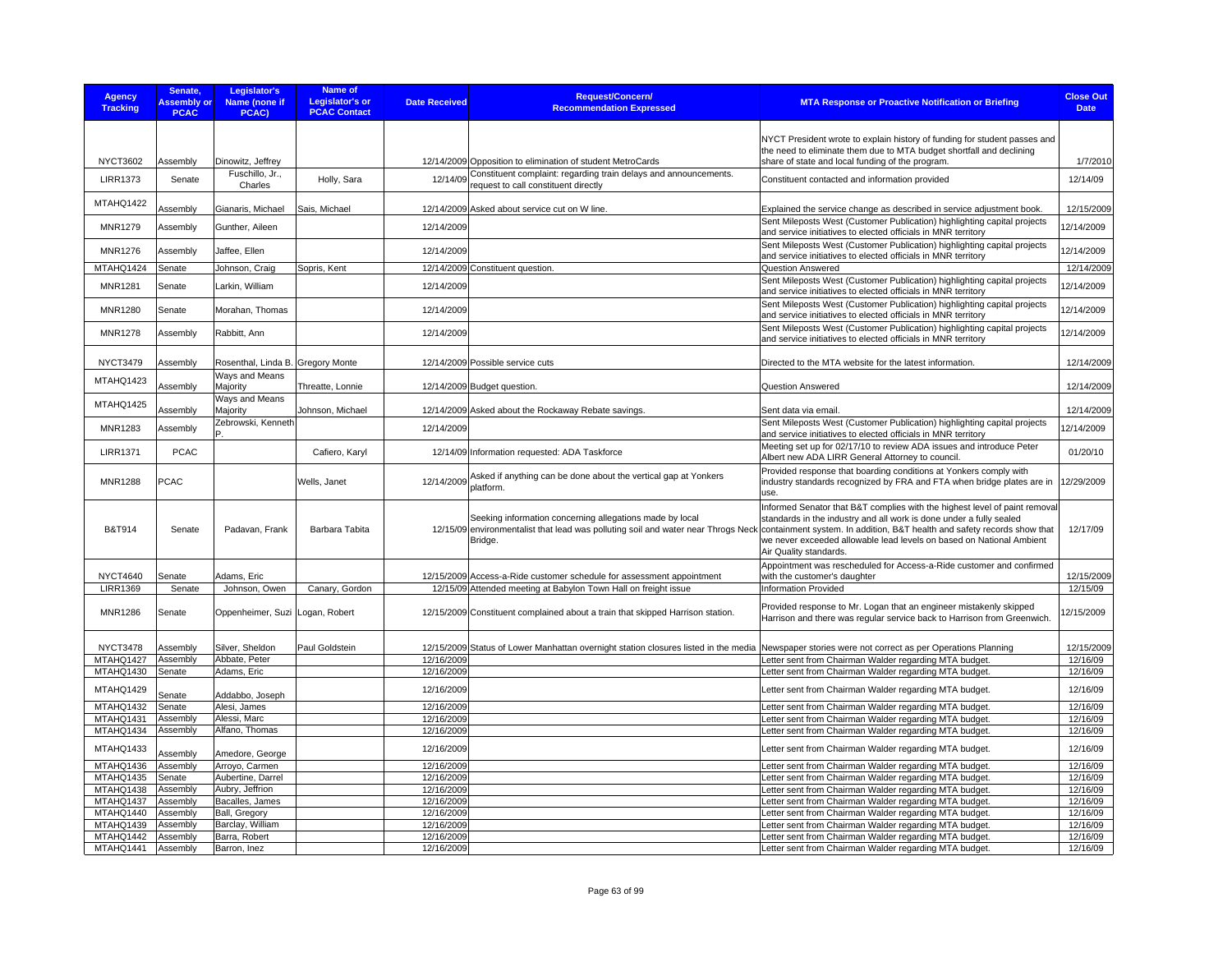| <b>Agency</b><br><b>Tracking</b> | Senate,<br><b>Assembly or</b><br><b>PCAC</b> | Legislator's<br>Name (none if<br><b>PCAC)</b> | <b>Name of</b><br><b>Legislator's or</b><br><b>PCAC Contact</b> | <b>Date Received</b> | <b>Request/Concern/</b><br><b>Recommendation Expressed</b> | <b>MTA Response or Proactive Notification or Briefing</b> | <b>Close Out</b><br><b>Date</b> |
|----------------------------------|----------------------------------------------|-----------------------------------------------|-----------------------------------------------------------------|----------------------|------------------------------------------------------------|-----------------------------------------------------------|---------------------------------|
| MTAHQ1444                        | Assembly                                     | Benedetto, Michael                            |                                                                 | 12/16/2009           |                                                            | Letter sent from Chairman Walder regarding MTA budget.    | 12/16/09                        |
| MTAHQ1443                        | Assembly                                     | Benjamin, Michael                             |                                                                 | 12/16/2009           |                                                            | Letter sent from Chairman Walder regarding MTA budget.    | 12/16/09                        |
| MTAHQ1446                        | Assembly                                     | Bing, Jonathan                                |                                                                 | 12/16/2009           |                                                            | Letter sent from Chairman Walder regarding MTA budget.    | 12/16/09                        |
| MTAHQ1445                        | Senate                                       | Bonacic, John                                 |                                                                 | 12/16/2009           |                                                            | Letter sent from Chairman Walder regarding MTA budget.    | 12/16/09                        |
| MTAHQ1448                        | Assembly                                     | Boyland, William                              |                                                                 | 12/16/2009           |                                                            | Letter sent from Chairman Walder regarding MTA budget.    | 12/16/09                        |
| MTAHQ1447                        | Assembly                                     | Boyle, Philip                                 |                                                                 | 12/16/2009           |                                                            | Letter sent from Chairman Walder regarding MTA budget.    | 12/16/09                        |
| MTAHQ1450                        | Assembly                                     | Brennan, James                                |                                                                 | 12/16/2009           |                                                            | Letter sent from Chairman Walder regarding MTA budget.    | 12/16/09                        |
| MTAHQ1449                        | Senate                                       | Breslin, Neil                                 |                                                                 | 12/16/2009           |                                                            | Letter sent from Chairman Walder regarding MTA budget.    | 12/16/09                        |
| MTAHQ1452                        | Assembly                                     | Brodsky, Richard                              |                                                                 | 12/16/2009           |                                                            | Letter sent from Chairman Walder regarding MTA budget.    | 12/16/09                        |
| MTAHQ1451                        | Assembly                                     | Brook-Krasny, Alec                            |                                                                 | 12/16/2009           |                                                            | Letter sent from Chairman Walder regarding MTA budget.    | 12/16/09                        |
| MTAHQ1454                        | Assembly                                     | Burling, Daniel                               |                                                                 | 12/16/2009           |                                                            | Letter sent from Chairman Walder regarding MTA budget.    | 12/16/09                        |
| MTAHQ1453                        | Assembly                                     | Butler, Marc                                  |                                                                 | 12/16/2009           |                                                            | etter sent from Chairman Walder regarding MTA budget      | 12/16/09                        |
| MTAHQ1456                        | Assembly                                     | Cahill, Kevin                                 |                                                                 | 12/16/2009           |                                                            | Letter sent from Chairman Walder regarding MTA budget     | 12/16/09                        |
| MTAHQ1455                        | Assembly                                     | Calhoun, Nancy                                |                                                                 | 12/16/2009           |                                                            | Letter sent from Chairman Walder regarding MTA budget.    | 12/16/09                        |
| MTAHQ1458                        | Assembly                                     | Camara, Karim                                 |                                                                 | 12/16/2009           |                                                            | Letter sent from Chairman Walder regarding MTA budget.    | 12/16/09                        |
| MTAHQ1457                        | Assembly                                     | Canestrari, Ronald                            |                                                                 | 12/16/2009           |                                                            | Letter sent from Chairman Walder regarding MTA budget.    | 12/16/09                        |
| MTAHQ1460                        | Assembly                                     | Carrozza, Ann-<br>Margaret                    |                                                                 | 12/16/2009           |                                                            | Letter sent from Chairman Walder regarding MTA budget.    | 12/16/09                        |
| MTAHQ1459                        | Assembly                                     | Castro, Nelson                                |                                                                 | 12/16/2009           |                                                            | Letter sent from Chairman Walder regarding MTA budget.    | 12/16/09                        |
| MTAHQ1462                        | Assembly                                     | Christensen, Joan                             |                                                                 | 12/16/2009           |                                                            | Letter sent from Chairman Walder regarding MTA budget.    | 12/16/09                        |
| MTAHQ1461                        | Assembly                                     | Clark, Barbara                                |                                                                 | 12/16/2009           |                                                            | Letter sent from Chairman Walder regarding MTA budget.    | 12/16/09                        |
| MTAHQ1464                        | Assembly                                     | Colton, William                               |                                                                 | 12/16/2009           |                                                            | Letter sent from Chairman Walder regarding MTA budget     | 12/16/09                        |
| MTAHQ1463                        | Assembly                                     | Conte, James                                  |                                                                 | 12/16/2009           |                                                            | Letter sent from Chairman Walder regarding MTA budget     | 12/16/09                        |
| MTAHQ1466                        | Assembly                                     | Cook, Vivian                                  |                                                                 | 12/16/2009           |                                                            | Letter sent from Chairman Walder regarding MTA budget.    | 12/16/09                        |
| MTAHQ1465                        | Assembly                                     | Corwin, Jane                                  |                                                                 | 12/16/2009           |                                                            | Letter sent from Chairman Walder regarding MTA budget     | 12/16/09                        |
| MTAHQ1468                        | Assembly                                     | Crespo, Marcos                                |                                                                 | 12/16/2009           |                                                            | Letter sent from Chairman Walder regarding MTA budget     | 12/16/09                        |
| MTAHQ1467                        | Assembly                                     | Crouch, Clifford                              |                                                                 | 12/16/2009           |                                                            | Letter sent from Chairman Walder regarding MTA budget     | 12/16/09                        |
| MTAHQ1470                        | Assembly                                     | Cusick, Michael                               |                                                                 | 12/16/2009           |                                                            | Letter sent from Chairman Walder regarding MTA budget.    | 12/16/09                        |
| MTAHQ1469                        | Assembly                                     | Cymbrowitz, Steven                            |                                                                 | 12/16/2009           |                                                            | Letter sent from Chairman Walder regarding MTA budget.    | 12/16/09                        |
| MTAHQ1472                        | Senate                                       | DeFrancisco, John                             |                                                                 | 12/16/2009           |                                                            | Letter sent from Chairman Walder regarding MTA budget.    | 12/16/09                        |
| MTAHQ1471                        | Assembly                                     | DelMonte, Francine                            |                                                                 | 12/16/2009           |                                                            | Letter sent from Chairman Walder regarding MTA budget.    | 12/16/09                        |
| MTAHQ1474                        | Assembly                                     | DenDekker,<br>Michael                         |                                                                 | 12/16/2009           |                                                            | Letter sent from Chairman Walder regarding MTA budget.    | 12/16/09                        |
| MTAHQ1473                        | Assembly                                     | Destito, RoAnn                                |                                                                 | 12/16/2009           |                                                            | Letter sent from Chairman Walder regarding MTA budget.    | 12/16/09                        |
| MTAHQ1476                        | Senate                                       | Diaz, Ruben                                   |                                                                 | 12/16/2009           |                                                            | Letter sent from Chairman Walder regarding MTA budget.    | 12/16/09                        |
| MTAHQ1475                        | Senate                                       | Dilan, Martin                                 |                                                                 | 12/16/2009           |                                                            | Letter sent from Chairman Walder regarding MTA budget.    | 12/16/09                        |
| MTAHQ1478                        | Assembly                                     | Dinowitz, Jeffrey                             |                                                                 | 12/16/2009           |                                                            | Letter sent from Chairman Walder regarding MTA budget     | 12/16/09                        |
| MTAHQ1477                        | Senate                                       | Duane, Thomas                                 |                                                                 | 12/16/2009           |                                                            | Letter sent from Chairman Walder regarding MTA budget     | 12/16/09                        |
| MTAHQ1480                        | Assembly                                     | Duprey, Janet                                 |                                                                 | 12/16/2009           |                                                            | Letter sent from Chairman Walder regarding MTA budget.    | 12/16/09                        |
| MTAHQ1479                        | Assembly                                     | Englebright, Steve                            |                                                                 | 12/16/2009           |                                                            | Letter sent from Chairman Walder regarding MTA budget.    | 12/16/09                        |
| MTAHQ1482                        | Assembly                                     | Errigo, Joseph                                |                                                                 | 12/16/2009           |                                                            | Letter sent from Chairman Walder regarding MTA budget.    | 12/16/09                        |
| MTAHQ1481                        | Senate                                       | Espada, Pedro                                 |                                                                 | 12/16/2009           |                                                            | Letter sent from Chairman Walder regarding MTA budget.    | 12/16/09                        |
| MTAHQ1484                        | Assembly                                     | Espaillat, Adriano                            |                                                                 | 12/16/2009           |                                                            | Letter sent from Chairman Walder regarding MTA budget.    | 12/16/09                        |
| MTAHQ1483                        | Senate                                       | Farley, Hugh                                  |                                                                 | 12/16/2009           |                                                            | Letter sent from Chairman Walder regarding MTA budget     | 12/16/09                        |
| MTAHQ1486                        | Assembly                                     | Farrell, Herman                               |                                                                 | 12/16/2009           |                                                            | Letter sent from Chairman Walder regarding MTA budget.    | 12/16/09                        |
| MTAHQ1485                        | Assembly                                     | Fields, Ginny                                 |                                                                 | 12/16/2009           |                                                            | Letter sent from Chairman Walder regarding MTA budget.    | 12/16/09                        |
| MTAHQ1426                        | Senate                                       | <b>Finance Minority</b>                       | Nachbar, Mark                                                   |                      | 12/16/2009 Questions about MTA Board meeting discussions.  | Explained Board materials.                                | 12/16/2009                      |
| MTAHQ1488                        | Assembly                                     | Finch, Gary                                   |                                                                 | 12/16/2009           |                                                            | Letter sent from Chairman Walder regarding MTA budget.    | 12/16/09                        |
| MTAHQ1487                        | Assembly                                     | Fitzpatrick, Michael                          |                                                                 | 12/16/2009           |                                                            | Letter sent from Chairman Walder regarding MTA budget.    | 12/16/09                        |
| <b>LIRR1372</b>                  | Senate                                       | Flanagan, John                                | O'Donnell, Nancy                                                |                      | 12/16/09 Confirm briefing on monopole                      | Information provided                                      | 12/16/09                        |
| MTAHQ1490                        | Senate                                       | Flanagan, John                                |                                                                 | 12/16/2009           |                                                            | Letter sent from Chairman Walder regarding MTA budget.    | 12/16/09                        |
| MTAHQ1489                        | Senate                                       | Foley, Brian                                  |                                                                 | 12/16/2009           |                                                            | Letter sent from Chairman Walder regarding MTA budget.    | 12/16/09                        |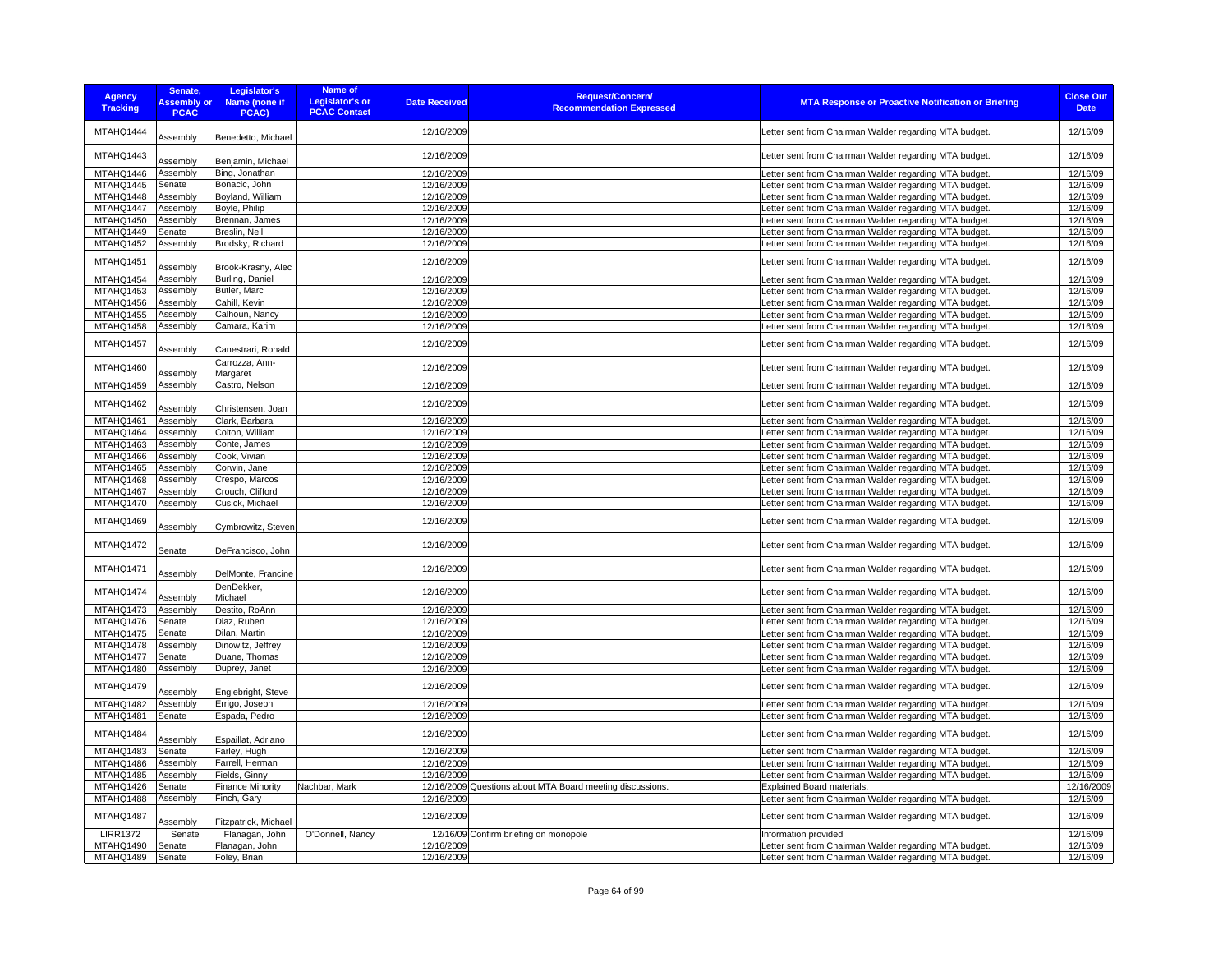| <b>Agency</b>          | Senate,            | Legislator's                     | Name of                |                      | <b>Request/Concern/</b>                                   |                                                                                                                  | <b>Close Out</b>       |
|------------------------|--------------------|----------------------------------|------------------------|----------------------|-----------------------------------------------------------|------------------------------------------------------------------------------------------------------------------|------------------------|
| <b>Tracking</b>        | <b>Assembly or</b> | Name (none if                    | <b>Legislator's or</b> | <b>Date Received</b> | <b>Recommendation Expressed</b>                           | <b>MTA Response or Proactive Notification or Briefing</b>                                                        | <b>Date</b>            |
|                        | <b>PCAC</b>        | PCAC)                            | <b>PCAC Contact</b>    |                      |                                                           |                                                                                                                  |                        |
| MTAHQ1492              | Senate             | Fuschillo, Jr.,<br>Charles       |                        | 12/16/2009           |                                                           | Letter sent from Chairman Walder regarding MTA budget.                                                           | 12/16/09               |
| MTAHQ1491              | Assembly           | Gabryszak, Dennis                |                        | 12/16/2009           |                                                           | Letter sent from Chairman Walder regarding MTA budget.                                                           | 12/16/09               |
| MTAHQ1494              | Assembly           | Galef, Sandra                    |                        | 12/16/2009           |                                                           | Letter sent from Chairman Walder regarding MTA budget.                                                           | 12/16/09               |
| MTAHQ1493              | Assembly           | Gantt, David                     |                        | 12/16/2009           |                                                           | Letter sent from Chairman Walder regarding MTA budget.                                                           | 12/16/09               |
| MTAHQ1496              | Assembly           | Gianaris, Michael                |                        | 12/16/2009           |                                                           | Letter sent from Chairman Walder regarding MTA budget.                                                           | 12/16/09               |
| MTAHQ1495              | Assembly           | Gibson, Vanessa                  |                        | 12/16/2009           |                                                           | Letter sent from Chairman Walder regarding MTA budget.                                                           | 12/16/09               |
| MTAHQ1498              | Assembly           | Giglio, Joseph                   |                        | 12/16/2009           |                                                           | Letter sent from Chairman Walder regarding MTA budget.                                                           | 12/16/09               |
| MTAHQ1497              | Assembly           | Glick, Deborah                   |                        | 12/16/2009           |                                                           | Letter sent from Chairman Walder regarding MTA budget.                                                           | 12/16/09               |
| MTAHQ1500              | Senate             | Golden, Martin                   |                        | 12/16/2009           |                                                           | Letter sent from Chairman Walder regarding MTA budget.                                                           | 12/16/09               |
| MTAHQ1499              | Assembly           | Gordon, Timothy                  |                        | 12/16/2009           |                                                           | Letter sent from Chairman Walder regarding MTA budget.                                                           | 12/16/09               |
| MTAHQ1502              | Assembly           | Gottfried, Richard               |                        | 12/16/2009           |                                                           | etter sent from Chairman Walder regarding MTA budget.                                                            | 12/16/09               |
| MTAHQ1501              | Senate             | Griffo, Joseph                   |                        | 12/16/2009           |                                                           | etter sent from Chairman Walder regarding MTA budget.                                                            | 12/16/09               |
| MTAHQ1504              | Assembly           | Gunther, Aileen                  |                        | 12/16/2009           |                                                           | etter sent from Chairman Walder regarding MTA budget.                                                            | 12/16/09               |
| MTAHQ1503              | Senate             | Hannon, Kemp                     |                        | 12/16/2009           |                                                           | Letter sent from Chairman Walder regarding MTA budget.                                                           | 12/16/09               |
| MTAHQ1506              | Senate             | Hassell-Thompson.<br>Ruth        |                        | 12/16/2009           |                                                           | Letter sent from Chairman Walder regarding MTA budget.                                                           | 12/16/09               |
| MTAHQ1505              | Assembly           | Hawley, Stephen                  |                        | 12/16/2009           |                                                           | Letter sent from Chairman Walder regarding MTA budget.                                                           | 12/16/09               |
| MTAHQ1508              | Assembly           | Hayes, James                     |                        | 12/16/2009           |                                                           | Letter sent from Chairman Walder regarding MTA budget.                                                           | 12/16/09               |
| MTAHQ1507              | Assembly           | Heastie, Carl                    |                        | 12/16/2009           |                                                           | Letter sent from Chairman Walder regarding MTA budget.                                                           | 12/16/09               |
| MTAHQ1510              | Assembly           | Hevesi, Andrew                   |                        | 12/16/2009           |                                                           | Letter sent from Chairman Walder regarding MTA budget.                                                           | 12/16/09               |
| MTAHQ1509              | Assembly           | Hikind, Dov                      |                        | 12/16/2009           |                                                           | Letter sent from Chairman Walder regarding MTA budget.                                                           | 12/16/09               |
| MTAHQ1512              | Assembly           | Hooper, Earlene                  |                        | 12/16/2009           |                                                           | Letter sent from Chairman Walder regarding MTA budget.                                                           | 12/16/09               |
| MTAHQ1511              | Assembly           | Hoyt, Sam                        |                        | 12/16/2009           |                                                           | Letter sent from Chairman Walder regarding MTA budget.                                                           | 12/16/09               |
| MTAHQ1514              | Senate             | Huntley, Shirley                 |                        | 12/16/2009           |                                                           | Letter sent from Chairman Walder regarding MTA budget.                                                           | 12/16/09               |
| MTAHQ1513              | Assembly           | Hyer-Spencer,<br>Janele          |                        | 12/16/2009           |                                                           | Letter sent from Chairman Walder regarding MTA budget.                                                           | 12/16/09               |
| MTAHQ1516              | Assembly           | Jacobs, Rhoda                    |                        | 12/16/2009           |                                                           | etter sent from Chairman Walder regarding MTA budget.                                                            | 12/16/09               |
| MTAHQ1515              | Assembly           | Jaffee, Ellen                    |                        | 12/16/2009           |                                                           | Letter sent from Chairman Walder regarding MTA budget.                                                           | 12/16/09               |
| MTAHQ1518              | Assembly           | Jeffries, Hakeem                 |                        | 12/16/2009           |                                                           | Letter sent from Chairman Walder regarding MTA budget.                                                           | 12/16/09               |
| MTAHQ1517              | Assembly           | John, Susan                      |                        | 12/16/2009           |                                                           | Letter sent from Chairman Walder regarding MTA budget.                                                           | 12/16/09               |
| MTAHQ1428<br>MTAHQ1520 | Senate             | Johnson, Craig<br>Johnson, Craig | Lieber, Rafe           | 12/16/2009           | 12/16/2009 Questions about MTA Board meeting discussions. | Explained Board materials.                                                                                       | 12/16/2009<br>12/16/09 |
| MTAHQ1519              | Senate<br>Senate   | Johnson, Owen                    |                        | 12/16/2009           |                                                           | Letter sent from Chairman Walder regarding MTA budget.<br>Letter sent from Chairman Walder regarding MTA budget. | 12/16/09               |
| MTAHQ1522              | Assembly           | Jordan, Tony                     |                        | 12/16/2009           |                                                           | etter sent from Chairman Walder regarding MTA budget.                                                            | 12/16/09               |
| MTAHQ1521              | Assembly           | Kavanagh, Brian                  |                        | 12/16/2009           |                                                           | Letter sent from Chairman Walder regarding MTA budget.                                                           | 12/16/09               |
| MTAHQ1524              | Assembly           | Kellner, Micah                   |                        | 12/16/2009           |                                                           | Letter sent from Chairman Walder regarding MTA budget.                                                           | 12/16/09               |
| MTAHQ1523              | Senate             | Klein, Jeffrey                   |                        | 12/16/2009           |                                                           | Letter sent from Chairman Walder regarding MTA budget.                                                           | 12/16/09               |
| MTAHQ1526              | Assembly           | Kolb, Brian                      |                        | 12/16/2009           |                                                           | Letter sent from Chairman Walder regarding MTA budget.                                                           | 12/16/09               |
| MTAHQ1525              | Assembly           | Koon, David                      |                        | 12/16/2009           |                                                           | Letter sent from Chairman Walder regarding MTA budget.                                                           | 12/16/09               |
| MTAHQ1528              | Senate             | Krueger, Liz                     |                        | 12/16/2009           |                                                           | Letter sent from Chairman Walder regarding MTA budget.                                                           | 12/16/09               |
| <b>NYCT3480</b>        | Senate             | Krueger, Liz                     | Jennifer Krinsky       |                      | 12/16/2009 Proposed service cuts                          | Sent link to service cut information on web.                                                                     | 12/16/2009             |
| MTAHQ1527              | Senate             | Kruger, Carl                     |                        | 12/16/2009           |                                                           | etter sent from Chairman Walder regarding MTA budget.                                                            | 12/16/09               |
| MTAHQ1530              | Assembly           | Lancman, Rory                    |                        | 12/16/2009           |                                                           | Letter sent from Chairman Walder regarding MTA budget.                                                           | 12/16/09               |
| MTAHQ1529              | Senate             | Lanza, Andrew                    |                        | 12/16/2009           |                                                           | Letter sent from Chairman Walder regarding MTA budget.                                                           | 12/16/09               |
| MTAHQ1532              | Senate             | Larkin, William                  |                        | 12/16/2009           |                                                           | etter sent from Chairman Walder regarding MTA budget.                                                            | 12/16/09               |
| MTAHQ1531              | Assembly           | Latimer, George                  |                        | 12/16/2009           |                                                           | Letter sent from Chairman Walder regarding MTA budget.                                                           | 12/16/09               |
| MTAHQ1534              | Senate             | LaValle, Kenneth                 |                        | 12/16/2009           |                                                           | Letter sent from Chairman Walder regarding MTA budget.                                                           | 12/16/09               |
| MTAHQ1533              | Assembly           | Lavine, Charles                  |                        | 12/16/2009           |                                                           | Letter sent from Chairman Walder regarding MTA budget.                                                           | 12/16/09               |
| MTAHQ1536              | Senate             | Leibell, Vincent                 |                        | 12/16/2009           |                                                           | Letter sent from Chairman Walder regarding MTA budget.                                                           | 12/16/09               |
| MTAHQ1535              | Assembly           | Lentol, Joseph                   |                        | 12/16/2009           |                                                           | Letter sent from Chairman Walder regarding MTA budget.                                                           | 12/16/09               |
| MTAHQ1538              | Senate             | Libous, Thomas                   |                        | 12/16/2009           |                                                           | Letter sent from Chairman Walder regarding MTA budget.                                                           | 12/16/09               |
| MTAHQ1537              | Assembly           | Lifton, Barbara                  |                        | 12/16/2009           |                                                           | Letter sent from Chairman Walder regarding MTA budget.                                                           | 12/16/09               |
| MTAHQ1540              | Senate             | Little, Elizabeth                |                        | 12/16/2009           |                                                           | Letter sent from Chairman Walder regarding MTA budget.                                                           | 12/16/09               |
| MTAHQ1539              | Assembly           | Lopez, Peter                     |                        | 12/16/2009           |                                                           | Letter sent from Chairman Walder regarding MTA budget.                                                           | 12/16/09               |
| MTAHQ1542              | Assembly           | Lopez, Vito                      |                        | 12/16/2009           |                                                           | Letter sent from Chairman Walder regarding MTA budget.                                                           | 12/16/09               |
| MTAHQ1541              | Assembly           | Lupardo, Donna                   |                        | 12/16/2009           |                                                           | Letter sent from Chairman Walder regarding MTA budget.                                                           | 12/16/09               |
| MTAHQ1544              | Assembly           | Magee, William                   |                        | 12/16/2009           |                                                           | Letter sent from Chairman Walder regarding MTA budget.                                                           | 12/16/09               |
| MTAHQ1543              | Assembly           | Magnarelli, William              |                        | 12/16/2009           |                                                           | Letter sent from Chairman Walder regarding MTA budget.                                                           | 12/16/09               |
| MTAHQ1546              | Assembly           | Maisel, Alan                     |                        | 12/16/2009           |                                                           | Letter sent from Chairman Walder regarding MTA budget.                                                           | 12/16/09               |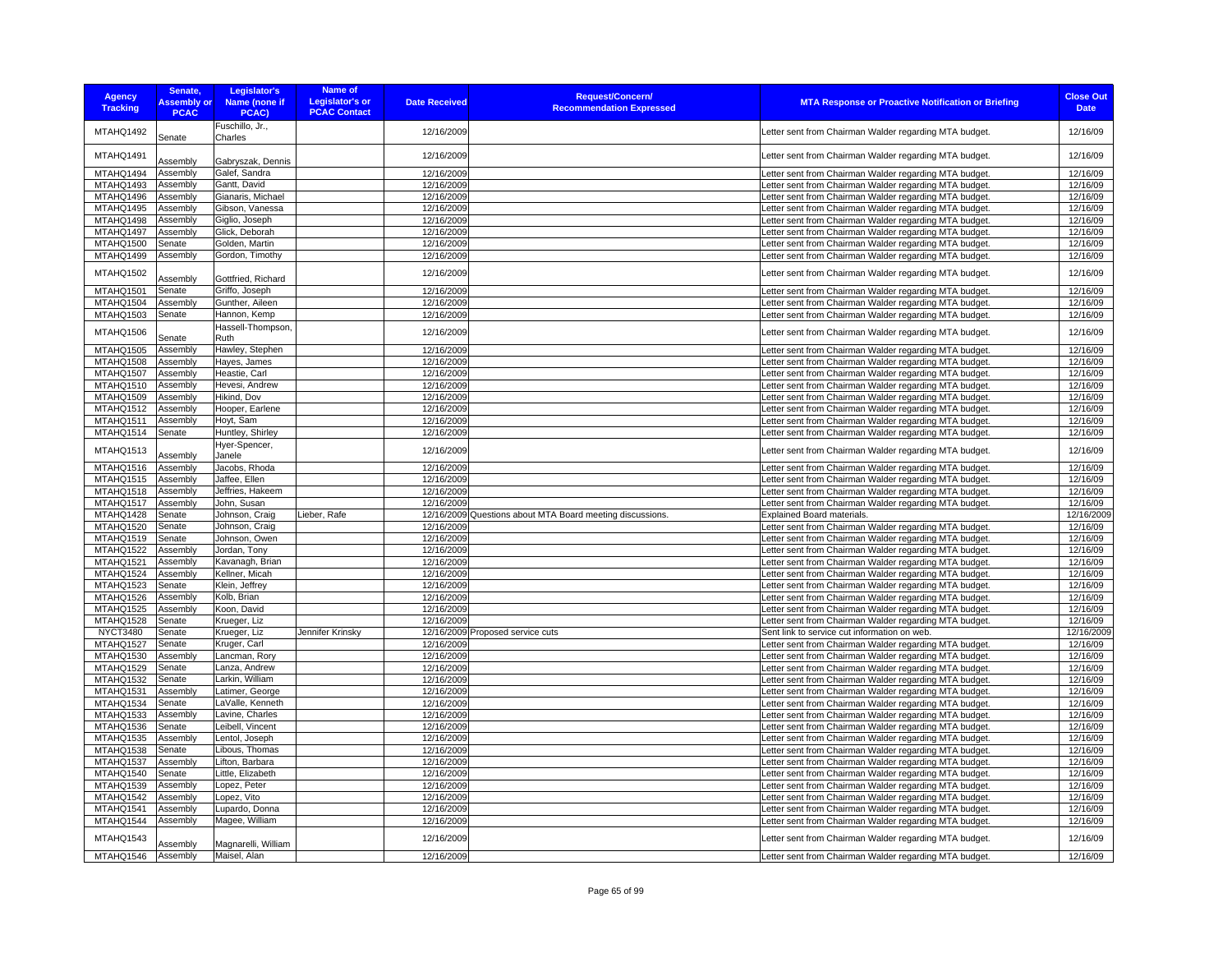| <b>Agency</b><br><b>Tracking</b> | Senate,<br><b>Assembly or</b><br><b>PCAC</b> | Legislator's<br>Name (none if<br>PCAC) | <b>Name of</b><br><b>Legislator's or</b><br><b>PCAC Contact</b> | <b>Date Received</b> | <b>Request/Concern/</b><br><b>Recommendation Expressed</b> | <b>MTA Response or Proactive Notification or Briefing</b> | <b>Close Out</b><br><b>Date</b> |
|----------------------------------|----------------------------------------------|----------------------------------------|-----------------------------------------------------------------|----------------------|------------------------------------------------------------|-----------------------------------------------------------|---------------------------------|
| MTAHQ1545                        | Senate                                       | Marcellino, Carl                       |                                                                 | 12/16/2009           |                                                            | Letter sent from Chairman Walder regarding MTA budget.    | 12/16/09                        |
| MTAHQ1548                        | Assembly                                     | Markey, Margaret                       |                                                                 | 12/16/2009           |                                                            | Letter sent from Chairman Walder regarding MTA budget.    | 12/16/09                        |
| MTAHQ1547                        | Assembly                                     | Mayersohn, Nettie                      |                                                                 | 12/16/2009           |                                                            | Letter sent from Chairman Walder regarding MTA budget.    | 12/16/09                        |
| MTAHQ1550                        | Senate                                       | Maziarz, George                        |                                                                 | 12/16/2009           |                                                            | Letter sent from Chairman Walder regarding MTA budget.    | 12/16/09                        |
| MTAHQ1549                        | Senate                                       | McDonald, Roy                          |                                                                 | 12/16/2009           |                                                            | Letter sent from Chairman Walder regarding MTA budget.    | 12/16/09                        |
| MTAHQ1552                        | Assembly                                     | McDonough, David                       |                                                                 | 12/16/2009           |                                                            | Letter sent from Chairman Walder regarding MTA budget.    | 12/16/09                        |
| MTAHQ1551                        | Assembly                                     | McEneny, John                          |                                                                 | 12/16/2009           |                                                            | Letter sent from Chairman Walder regarding MTA budget.    | 12/16/09                        |
| MTAHQ1554                        | Assembly                                     | McKevitt, Thomas                       |                                                                 | 12/16/2009           |                                                            | Letter sent from Chairman Walder regarding MTA budget.    | 12/16/09                        |
| MTAHQ1553                        | Assembly                                     | Meng, Grace                            |                                                                 | 12/16/2009           |                                                            | Letter sent from Chairman Walder regarding MTA budget.    | 12/16/09                        |
| MTAHQ1556                        | Assembly                                     | Miller, Joel                           |                                                                 | 12/16/2009           |                                                            | Letter sent from Chairman Walder regarding MTA budget.    | 12/16/09                        |
| MTAHQ1555                        | Assembly                                     | Miller, Michael                        |                                                                 | 12/16/2009           |                                                            | Letter sent from Chairman Walder regarding MTA budget.    | 12/16/09                        |
| <b>MTAHQ1558</b>                 | Assembly                                     | Millman, Joan                          |                                                                 | 12/16/2009           |                                                            | Letter sent from Chairman Walder regarding MTA budget.    | 12/16/09                        |
| MTAHQ1557                        | Assembly                                     | Molinaro, Marcus                       |                                                                 | 12/16/2009           |                                                            | Letter sent from Chairman Walder regarding MTA budget.    | 12/16/09                        |
|                                  |                                              |                                        |                                                                 |                      |                                                            |                                                           |                                 |
| MTAHQ1560                        | Senate                                       | Monserrate, Hiram                      |                                                                 | 12/16/2009           |                                                            | Letter sent from Chairman Walder regarding MTA budget.    | 12/16/09                        |
| MTAHQ1559                        | Senate                                       | Montgomery,<br>Velmanette              |                                                                 | 12/16/2009           |                                                            | Letter sent from Chairman Walder regarding MTA budget.    | 12/16/09                        |
| MTAHQ1562                        | Senate                                       | Morahan, Thomas                        |                                                                 | 12/16/2009           |                                                            | Letter sent from Chairman Walder regarding MTA budget.    | 12/16/09                        |
| MTAHQ1561                        | Assembly                                     | Morelle, Joseph                        |                                                                 | 12/16/2009           |                                                            | Letter sent from Chairman Walder regarding MTA budget.    | 12/16/09                        |
| MTAHQ1564                        | Assembly                                     | Nolan, Catherine                       |                                                                 | 12/16/2009           |                                                            | Letter sent from Chairman Walder regarding MTA budget.    | 12/16/09                        |
| MTAHQ1563                        | Senate                                       | Nozzolio, Michael                      |                                                                 | 12/16/2009           |                                                            | Letter sent from Chairman Walder regarding MTA budget.    | 12/16/09                        |
| MTAHQ1566                        | Assembly                                     | Oaks, Robert                           |                                                                 | 12/16/2009           |                                                            | Letter sent from Chairman Walder regarding MTA budget.    | 12/16/09                        |
| MTAHQ1565                        | Assembly                                     | O'Donnell, Daniel                      |                                                                 | 12/16/2009           |                                                            | Letter sent from Chairman Walder regarding MTA budget.    | 12/16/09                        |
| MTAHQ1568                        | Assembly                                     | O'Mara, Thomas                         |                                                                 | 12/16/2009           |                                                            | Letter sent from Chairman Walder regarding MTA budget.    | 12/16/09                        |
| MTAHQ1567                        | Senate                                       | Onorato, George                        |                                                                 | 12/16/2009           |                                                            | Letter sent from Chairman Walder regarding MTA budget.    | 12/16/09                        |
| MTAHQ1570                        | Senate                                       | Oppenheimer, Suzi                      |                                                                 | 12/16/2009           |                                                            | Letter sent from Chairman Walder regarding MTA budget.    | 12/16/09                        |
| MTAHQ1569                        | Assembly                                     | Ortiz, Felix                           |                                                                 | 12/16/2009           |                                                            | Letter sent from Chairman Walder regarding MTA budget.    | 12/16/09                        |
| MTAHQ1572                        | Senate                                       | Padavan, Frank                         |                                                                 | 12/16/2009           |                                                            | Letter sent from Chairman Walder regarding MTA budget.    | 12/16/09                        |
| MTAHQ1571                        | Senate                                       | Parker, Kevin                          |                                                                 | 12/16/2009           |                                                            | Letter sent from Chairman Walder regarding MTA budget.    | 12/16/09                        |
| MTAHQ1574                        | Assembly                                     | Parment, William                       |                                                                 | 12/16/2009           |                                                            | Letter sent from Chairman Walder regarding MTA budget.    | 12/16/09                        |
| MTAHQ1573                        | Assembly                                     | Paulin, Amy                            |                                                                 | 12/16/2009           |                                                            | Letter sent from Chairman Walder regarding MTA budget.    | 12/16/09                        |
| MTAHQ1576                        | Assembly                                     | Peoples, Crystal                       |                                                                 | 12/16/2009           |                                                            | Letter sent from Chairman Walder regarding MTA budget.    | 12/16/09                        |
| MTAHQ1575                        | Assembly                                     | Peralta, Jose                          |                                                                 | 12/16/2009           |                                                            | Letter sent from Chairman Walder regarding MTA budget.    | 12/16/09                        |
| MTAHQ1578                        | Senate                                       | Perkins, Bill                          |                                                                 | 12/16/2009           |                                                            | Letter sent from Chairman Walder regarding MTA budget.    | 12/16/09                        |
| MTAHQ1577                        | Assembly                                     | Perry, N. Nick                         |                                                                 | 12/16/2009           |                                                            | Letter sent from Chairman Walder regarding MTA budget.    | 12/16/09                        |
| MTAHQ1580                        | Assembly                                     | Pheffer, Audrey                        |                                                                 | 12/16/2009           |                                                            | Letter sent from Chairman Walder regarding MTA budget.    | 12/16/09                        |
| MTAHQ1579                        | Assembly                                     | Powell, Adam                           |                                                                 | 12/16/2009           |                                                            | Letter sent from Chairman Walder regarding MTA budget.    | 12/16/09                        |
| MTAHQ1582                        | Assembly                                     | Pretlow, J. Gary                       |                                                                 | 12/16/2009           |                                                            | Letter sent from Chairman Walder regarding MTA budget.    | 12/16/09                        |
| MTAHQ1581                        | Assembly                                     | Quinn, Jack                            |                                                                 | 12/16/2009           |                                                            | Letter sent from Chairman Walder regarding MTA budget.    | 12/16/09                        |
| MTAHQ1584                        | Assembly                                     | Rabbitt, Ann                           |                                                                 | 12/16/2009           |                                                            | Letter sent from Chairman Walder regarding MTA budget.    | 12/16/09                        |
| MTAHQ1583                        | Assembly                                     | Raia, Andrew                           |                                                                 | 12/16/2009           |                                                            | Letter sent from Chairman Walder regarding MTA budget.    | 12/16/09                        |
| MTAHQ1586                        | Assembly                                     | Ramos, Philip                          |                                                                 | 12/16/2009           |                                                            | Letter sent from Chairman Walder regarding MTA budget.    | 12/16/09                        |
| MTAHQ1585                        | Senate                                       | Ranzenhofer,<br>Michael                |                                                                 | 12/16/2009           |                                                            | Letter sent from Chairman Walder regarding MTA budget.    | 12/16/09                        |
| MTAHQ1588                        | Assembly                                     | Reilich, William                       |                                                                 | 12/16/2009           |                                                            | Letter sent from Chairman Walder regarding MTA budget.    | 12/16/09                        |
| MTAHQ1587                        | Assembly                                     | Reilly, Robert                         |                                                                 | 12/16/2009           |                                                            | Letter sent from Chairman Walder regarding MTA budget.    | 12/16/09                        |
| MTAHQ1590                        | Assembly                                     | Rivera, Jose                           |                                                                 | 12/16/2009           |                                                            | Letter sent from Chairman Walder regarding MTA budget.    | 12/16/09                        |
| MTAHQ1589                        | Assembly                                     | Rivera, Naomi                          |                                                                 | 12/16/2009           |                                                            | Letter sent from Chairman Walder regarding MTA budget.    | 12/16/09                        |
| MTAHQ1592                        | Assembly                                     | Rivera, Peter                          |                                                                 | 12/16/2009           |                                                            | Letter sent from Chairman Walder regarding MTA budget.    | 12/16/09                        |
| MTAHQ1591                        | Senate                                       | Robach, Joseph                         |                                                                 | 12/16/2009           |                                                            | Letter sent from Chairman Walder regarding MTA budget.    | 12/16/09                        |
| MTAHQ1594                        | Assembly                                     | Robinson, Annette                      |                                                                 | 12/16/2009           |                                                            | Letter sent from Chairman Walder regarding MTA budget.    | 12/16/09                        |
| MTAHQ1593                        | Assembly                                     | Rosenthal, Linda                       |                                                                 | 12/16/2009           |                                                            | Letter sent from Chairman Walder regarding MTA budget.    | 12/16/09                        |
| MTAHQ1596                        | Assembly                                     | Russell, Addie                         |                                                                 | 12/16/2009           |                                                            | Letter sent from Chairman Walder regarding MTA budget.    | 12/16/09                        |
| MTAHQ1595                        | Assembly                                     | Saladino, Joseph                       |                                                                 | 12/16/2009           |                                                            | Letter sent from Chairman Walder regarding MTA budget.    | 12/16/09                        |
| MTAHQ1598                        | Senate                                       | Saland, Stephen                        |                                                                 | 12/16/2009           |                                                            | Letter sent from Chairman Walder regarding MTA budget.    | 12/16/09                        |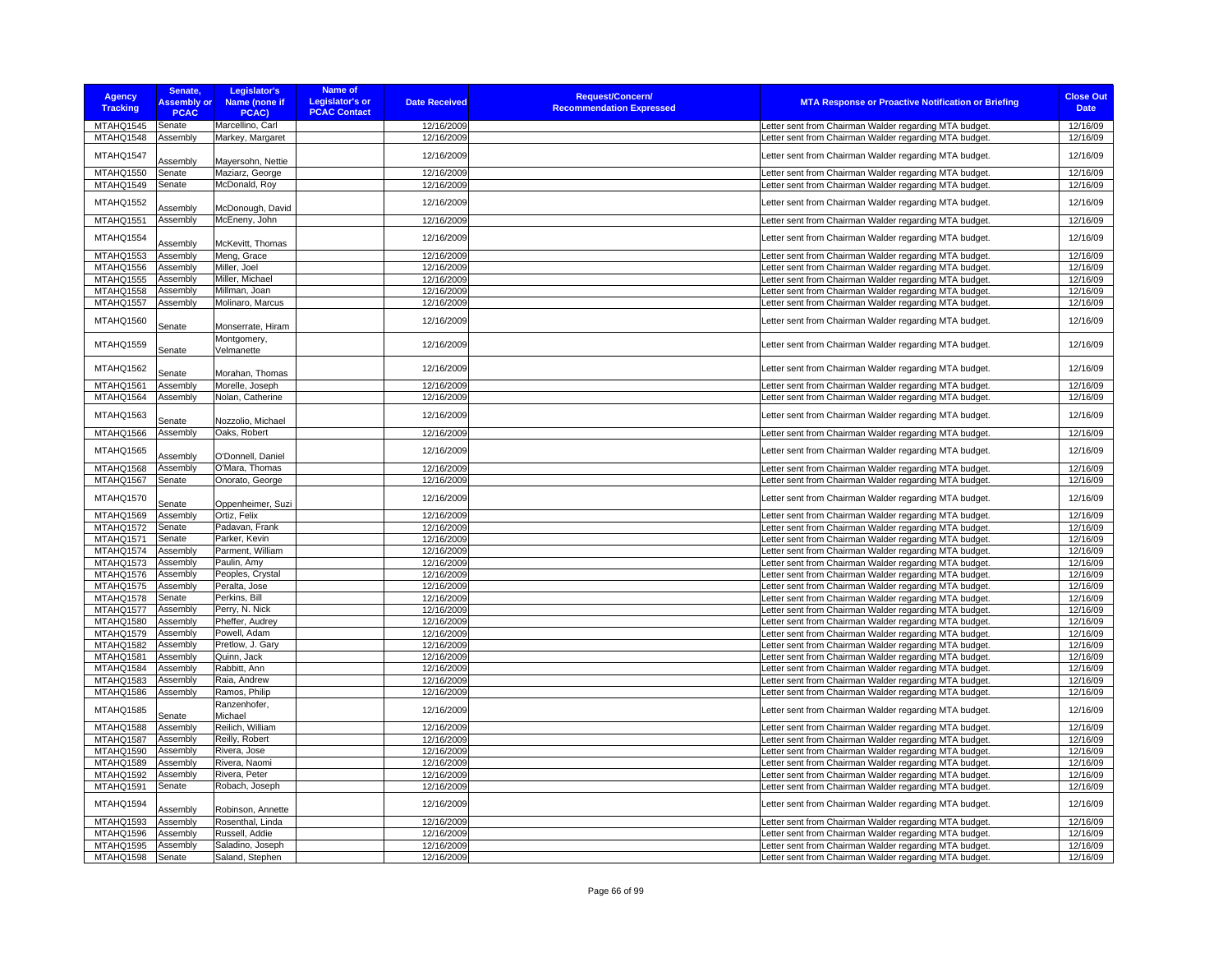| <b>Agency</b><br><b>Tracking</b> | Senate,<br><b>Assembly or</b><br><b>PCAC</b> | Legislator's<br>Name (none if<br>PCAC) | Name of<br><b>Legislator's or</b><br><b>PCAC Contact</b> | <b>Date Received</b> | <b>Request/Concern/</b><br><b>Recommendation Expressed</b> | <b>MTA Response or Proactive Notification or Briefing</b> | <b>Close Out</b><br><b>Date</b> |
|----------------------------------|----------------------------------------------|----------------------------------------|----------------------------------------------------------|----------------------|------------------------------------------------------------|-----------------------------------------------------------|---------------------------------|
| MTAHQ1597                        | Senate                                       | Sampson, John                          |                                                          | 12/16/2009           |                                                            | Letter sent from Chairman Walder regarding MTA budget.    | 12/16/09                        |
| MTAHQ1600                        | Senate                                       | Savino, Diane                          |                                                          | 12/16/2009           |                                                            | Letter sent from Chairman Walder regarding MTA budget     | 12/16/09                        |
| MTAHQ1599                        | Assembly                                     | Sayward, Teresa                        |                                                          | 12/16/2009           |                                                            | Letter sent from Chairman Walder regarding MTA budget.    | 12/16/09                        |
|                                  |                                              |                                        |                                                          |                      |                                                            |                                                           |                                 |
| MTAHQ1602                        | Assembly                                     | Scarborough,<br>William                |                                                          | 12/16/2009           |                                                            | Letter sent from Chairman Walder regarding MTA budget.    | 12/16/09                        |
| MTAHQ1601                        | Assembly                                     | Schimel, Michelle                      |                                                          | 12/16/2009           |                                                            | Letter sent from Chairman Walder regarding MTA budget.    | 12/16/09                        |
| MTAHQ1604                        | Assembly                                     | Schimminger,<br>Robin                  |                                                          | 12/16/2009           |                                                            | Letter sent from Chairman Walder regarding MTA budget.    | 12/16/09                        |
| MTAHQ1603                        | Senate                                       | Schneiderman, Eric                     |                                                          | 12/16/2009           |                                                            | Letter sent from Chairman Walder regarding MTA budget.    | 12/16/09                        |
| MTAHQ1606                        | Assembly                                     | Schroeder, Mark                        |                                                          | 12/16/2009           |                                                            | Letter sent from Chairman Walder regarding MTA budget.    | 12/16/09                        |
| MTAHQ1605                        | Assembly                                     | Scozzafava, Dede                       |                                                          | 12/16/2009           |                                                            | Letter sent from Chairman Walder regarding MTA budget.    | 12/16/09                        |
| MTAHQ1608                        | Senate                                       | Serrano, Jose                          |                                                          | 12/16/2009           |                                                            | etter sent from Chairman Walder regarding MTA budget.     | 12/16/09                        |
| MTAHQ1607                        | Senate                                       | Seward, James                          |                                                          | 12/16/2009           |                                                            | Letter sent from Chairman Walder regarding MTA budget.    | 12/16/09                        |
| MTAHQ1610                        | Assembly                                     | Silver, Sheldon                        |                                                          | 12/16/2009           |                                                            | Letter sent from Chairman Walder regarding MTA budget.    | 12/16/09                        |
| MTAHQ1609                        | Assembly                                     | Skartados, Frank                       |                                                          | 12/16/2009           |                                                            | Letter sent from Chairman Walder regarding MTA budget.    | 12/16/09                        |
| <b>LIRR1368</b>                  | Senate                                       | Skelos, Dean                           | LoCasio, Tom                                             |                      | 12/16/09 Discussion on possible budget cuts                | Information provided                                      | 12/16/09                        |
| MTAHQ1612                        | Senate                                       | Skelos, Dean                           |                                                          | 12/16/2009           |                                                            | Letter sent from Chairman Walder regarding MTA budget.    | 12/16/09                        |
| MTAHQ1611                        | Senate                                       | Smith, Malcolm                         |                                                          | 12/16/2009           |                                                            | Letter sent from Chairman Walder regarding MTA budget.    | 12/16/09                        |
| MTAHQ1614                        | Assembly                                     | Spano, Michael                         |                                                          | 12/16/2009           |                                                            | Letter sent from Chairman Walder regarding MTA budget.    | 12/16/09                        |
| MTAHQ1613                        | Senate                                       | Squadron, Daniel                       |                                                          | 12/16/2009           |                                                            | Letter sent from Chairman Walder regarding MTA budget.    | 12/16/09                        |
| MTAHQ1616                        | Senate                                       | Stachowski, William                    |                                                          | 12/16/2009           |                                                            | Letter sent from Chairman Walder regarding MTA budget.    | 12/16/09                        |
| MTAHQ1615                        | Senate                                       | Stavisky, Toby Ann                     |                                                          | 12/16/2009           |                                                            | Letter sent from Chairman Walder regarding MTA budget.    | 12/16/09                        |
| MTAHQ1618                        | Senate                                       | Stewart-Cousins,<br>Andrea             |                                                          | 12/16/2009           |                                                            | Letter sent from Chairman Walder regarding MTA budget.    | 12/16/09                        |
| MTAHQ1617                        | Assembly                                     | Stirpe, Albert                         |                                                          | 12/16/2009           |                                                            | Letter sent from Chairman Walder regarding MTA budget.    | 12/16/09                        |
| MTAHQ1620                        | Assembly                                     | Sweeney, Robert                        |                                                          | 12/16/2009           |                                                            | Letter sent from Chairman Walder regarding MTA budget.    | 12/16/09                        |
| MTAHQ1619                        | Assembly                                     | Tedisco, James                         |                                                          | 12/16/2009           |                                                            | Letter sent from Chairman Walder regarding MTA budget.    | 12/16/09                        |
| MTAHQ1622                        | Assembly                                     | Thiele, Fred                           |                                                          | 12/16/2009           |                                                            | Letter sent from Chairman Walder regarding MTA budget.    | 12/16/09                        |
| MTAHQ1621                        | Senate                                       | Thompson, Antoine                      |                                                          | 12/16/2009           |                                                            | Letter sent from Chairman Walder regarding MTA budget.    | 12/16/09                        |
| MTAHQ1624                        | Assembly                                     | Titone, Matthew                        |                                                          | 12/16/2009           |                                                            | Letter sent from Chairman Walder regarding MTA budget.    | 12/16/09                        |
| MTAHQ1623                        | Assembly                                     | Titus, Michele                         |                                                          | 12/16/2009           |                                                            | etter sent from Chairman Walder regarding MTA budget      | 12/16/09                        |
| MTAHQ1626                        | Assembly                                     | Tobacco, Louis                         |                                                          | 12/16/2009           |                                                            | Letter sent from Chairman Walder regarding MTA budget.    | 12/16/09                        |
| MTAHQ1625                        | Assembly                                     | Towns, Darryl                          |                                                          | 12/16/2009           |                                                            | Letter sent from Chairman Walder regarding MTA budget.    | 12/16/09                        |
| MTAHQ1628                        | Assembly                                     | Townsend, David                        |                                                          | 12/16/2009           |                                                            | Letter sent from Chairman Walder regarding MTA budget.    | 12/16/09                        |
| MTAHQ1627                        | Senate                                       | Valesky, David                         |                                                          | 12/16/2009           |                                                            | Letter sent from Chairman Walder regarding MTA budget.    | 12/16/09                        |
| MTAHQ1630                        | Senate                                       | Volker, Dale                           |                                                          | 12/16/2009           |                                                            | Letter sent from Chairman Walder regarding MTA budget.    | 12/16/09                        |
| MTAHQ1629                        | Assembly                                     | Walker, Robert                         |                                                          | 12/16/2009           |                                                            | Letter sent from Chairman Walder regarding MTA budget     | 12/16/09                        |
| MTAHQ1632                        | Assembly                                     | Weinstein, Helene                      |                                                          | 12/16/2009           |                                                            | Letter sent from Chairman Walder regarding MTA budget.    | 12/16/09                        |
| MTAHQ1631                        | Assembly                                     | Weisenberg,<br>Harvey                  |                                                          | 12/16/2009           |                                                            | Letter sent from Chairman Walder regarding MTA budget.    | 12/16/09                        |
| MTAHQ1634                        | Assembly                                     | Weprin, Mark                           |                                                          | 12/16/2009           |                                                            | Letter sent from Chairman Walder regarding MTA budget.    | 12/16/09                        |
| MTAHQ1633                        | Senate                                       | Winner, George                         |                                                          | 12/16/2009           |                                                            | Letter sent from Chairman Walder regarding MTA budget.    | 12/16/09                        |
| MTAHQ1636                        | Assembly                                     | Wright, Keith                          |                                                          | 12/16/2009           |                                                            | Letter sent from Chairman Walder regarding MTA budget.    | 12/16/09                        |
| MTAHQ1635                        | Senate                                       | Young, Catharine                       |                                                          | 12/16/2009           |                                                            | Letter sent from Chairman Walder regarding MTA budget.    | 12/16/09                        |
| MTAHQ1637                        | Assembly                                     | Zebrowski, Kenneth                     |                                                          | 12/16/2009           |                                                            | Letter sent from Chairman Walder regarding MTA budget.    | 12/16/09                        |
| <b>NYCT4191</b>                  | Assembly                                     | Abbate, Peter J.                       |                                                          | 12/17/2009           |                                                            | Weekend Service Diversion Notice                          | 12/17/2009                      |
| <b>NYCT4193</b>                  | Senate                                       | Adams, Eric                            |                                                          | 12/17/2009           |                                                            | Weekend Service Diversion Notice                          | 12/17/2009                      |
|                                  |                                              | Addabbo, Joseph                        |                                                          |                      |                                                            |                                                           |                                 |
| <b>NYCT4172</b>                  | Senate                                       |                                        |                                                          | 12/17/2009           |                                                            | Weekend Service Diversion Notice                          | 12/17/2009                      |
| <b>NYCT4175</b>                  | Assembly                                     | Arroyo, Carmen                         |                                                          | 12/17/2009           |                                                            | <b>Weekend Service Diversion Notice</b>                   | 12/17/2009                      |
| <b>NYCT4150</b>                  | Assembly                                     | Aubry, Jeffrion D.                     |                                                          | 12/17/2009           |                                                            | Weekend Service Diversion Notice                          | 12/17/2009                      |
| <b>NYCT4200</b>                  | Assembly                                     | Barron, Inez                           |                                                          | 12/17/2009           |                                                            | Weekend Service Diversion Notice                          | 12/17/2009                      |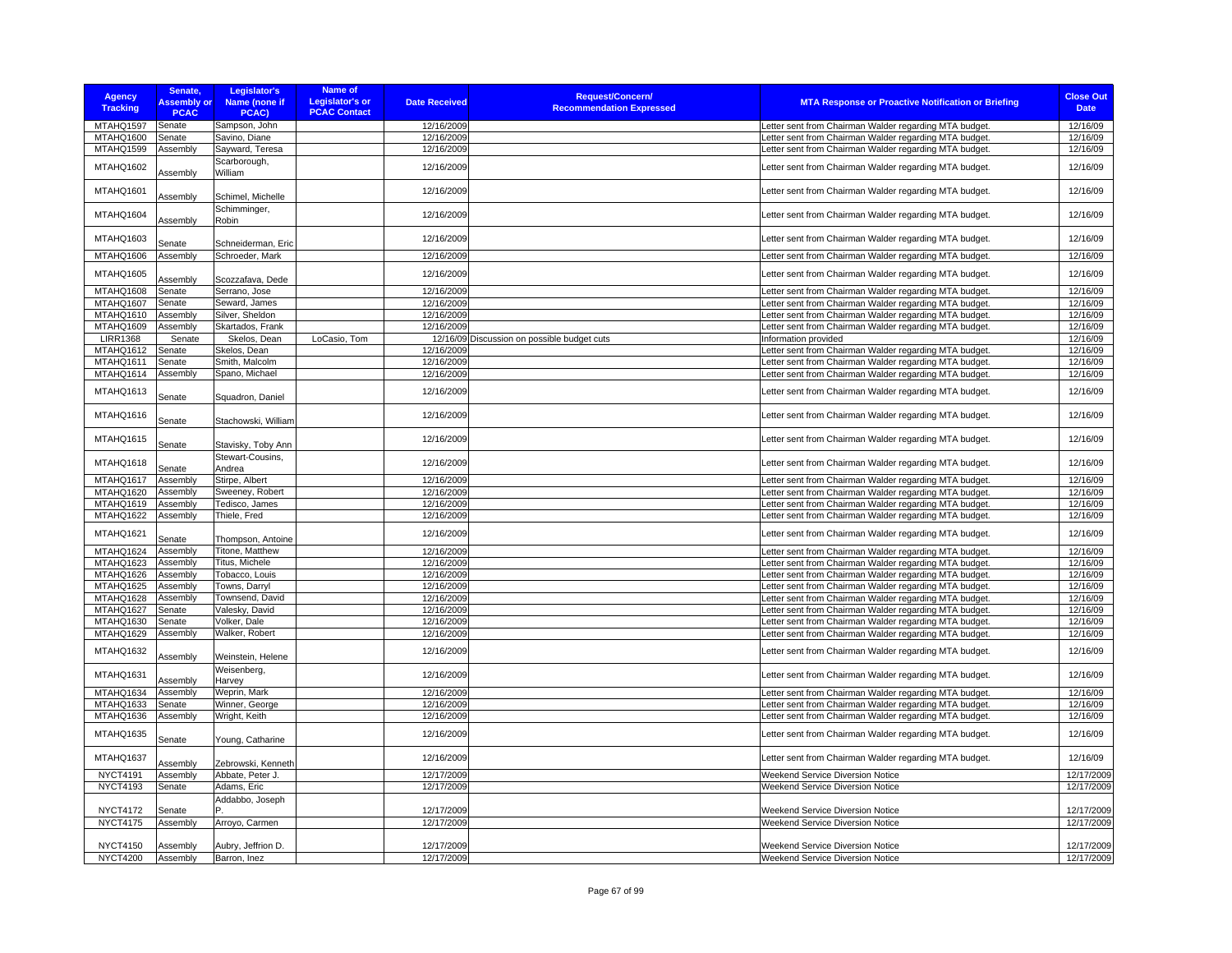| <b>Agency</b><br><b>Tracking</b> | Senate,<br><b>Assembly or</b><br><b>PCAC</b> | Legislator's<br>Name (none if<br>PCAC)   | <b>Name of</b><br><b>Legislator's or</b><br><b>PCAC Contact</b> | <b>Date Received</b> | <b>Request/Concern/</b><br><b>Recommendation Expressed</b>                                                       | <b>MTA Response or Proactive Notification or Briefing</b>                                                                                                                                                                                                                                                                                                                 | <b>Close Out</b><br><b>Date</b> |
|----------------------------------|----------------------------------------------|------------------------------------------|-----------------------------------------------------------------|----------------------|------------------------------------------------------------------------------------------------------------------|---------------------------------------------------------------------------------------------------------------------------------------------------------------------------------------------------------------------------------------------------------------------------------------------------------------------------------------------------------------------------|---------------------------------|
|                                  |                                              | Benedetto, Michael                       |                                                                 |                      |                                                                                                                  |                                                                                                                                                                                                                                                                                                                                                                           |                                 |
| <b>NYCT4178</b>                  | Assembly                                     |                                          |                                                                 | 12/17/2009           |                                                                                                                  | <b>Weekend Service Diversion Notice</b>                                                                                                                                                                                                                                                                                                                                   | 12/17/2009                      |
|                                  |                                              | Benjamin, Michael                        |                                                                 |                      |                                                                                                                  |                                                                                                                                                                                                                                                                                                                                                                           |                                 |
| <b>NYCT4183</b>                  | Assembly                                     |                                          |                                                                 | 12/17/2009           |                                                                                                                  | Weekend Service Diversion Notice                                                                                                                                                                                                                                                                                                                                          | 12/17/2009                      |
| Bus Co 947                       | Assembly                                     | Bing, Jonathan                           | Brickman, Adam                                                  | 12/17/09             | Residents on 57th Street are having difficulty accessing the front door of<br>their building due to bus traffic. | Adam Brickman was informed that the matter is being investigated and<br>that he would be informed on follow-up. Following our investigation a letter<br>was then sent to Assemblyman Bing from President Thomas F.<br>Prendergast dated 1/12/10 addressing all concerns and requesting that<br>future concerns be fowarded to NYCT Government and Community<br>Relations. | 01/12/10                        |
| <b>NYCT4221</b>                  | Assembly                                     | Bing, Jonathan                           |                                                                 | 12/17/2009           |                                                                                                                  | Weekend Service Diversion Notice                                                                                                                                                                                                                                                                                                                                          | 12/17/2009                      |
| <b>NYCT4192</b>                  | Assembly                                     | Boyland, William                         |                                                                 | 12/17/2009           |                                                                                                                  | <b>Weekend Service Diversion Notice</b>                                                                                                                                                                                                                                                                                                                                   | 12/17/2009                      |
| <b>NYCT4194</b>                  | Assembly                                     | Brennan, James                           |                                                                 | 12/17/2009           |                                                                                                                  | Weekend Service Diversion Notice                                                                                                                                                                                                                                                                                                                                          | 12/17/2009                      |
|                                  |                                              |                                          |                                                                 |                      |                                                                                                                  |                                                                                                                                                                                                                                                                                                                                                                           |                                 |
| <b>NYCT4197</b>                  | Assembly                                     | Brook-Krasny, Alec                       |                                                                 | 12/17/2009           |                                                                                                                  | Weekend Service Diversion Notice                                                                                                                                                                                                                                                                                                                                          | 12/17/2009                      |
| NYCT4211                         | Assembly                                     | Camara, Karim                            |                                                                 | 12/17/2009           |                                                                                                                  | Weekend Service Diversion Notice                                                                                                                                                                                                                                                                                                                                          | 12/17/2009                      |
| <b>NYCT4152</b>                  | Assembly                                     | Carrozza, Ann-                           |                                                                 | 12/17/2009           |                                                                                                                  | Weekend Service Diversion Notice                                                                                                                                                                                                                                                                                                                                          | 12/17/2009                      |
| <b>NYCT4181</b>                  | Assembly                                     | Margaret<br>Castro, Nelson L.            |                                                                 | 12/17/2009           |                                                                                                                  | <b>Weekend Service Diversion Notice</b>                                                                                                                                                                                                                                                                                                                                   | 12/17/2009                      |
|                                  |                                              |                                          |                                                                 |                      |                                                                                                                  |                                                                                                                                                                                                                                                                                                                                                                           |                                 |
| <b>NYCT4153</b>                  | Assembly                                     | Clark, Barbara M.                        |                                                                 | 12/17/2009           |                                                                                                                  | <b>Weekend Service Diversion Notice</b>                                                                                                                                                                                                                                                                                                                                   | 12/17/2009                      |
| <b>NYCT4219</b>                  |                                              | Clayton Powell, Jr.,<br>Adam             |                                                                 | 12/17/2009           |                                                                                                                  | Weekend Service Diversion Notice                                                                                                                                                                                                                                                                                                                                          | 12/17/2009                      |
| <b>NYCT4195</b>                  | Assembly<br>Assembly                         | Colton, William                          |                                                                 | 12/17/2009           |                                                                                                                  | Weekend Service Diversion Notice                                                                                                                                                                                                                                                                                                                                          | 12/17/2009                      |
| <b>NYCT4155</b>                  | Assembly                                     | Cook, Vivian                             |                                                                 | 12/17/2009           |                                                                                                                  | Weekend Service Diversion Notice                                                                                                                                                                                                                                                                                                                                          | 12/17/2009                      |
| <b>NYCT4180</b>                  | Assembly                                     | Crespo, Marcos                           |                                                                 | 12/17/2009           |                                                                                                                  | Weekend Service Diversion Notice                                                                                                                                                                                                                                                                                                                                          | 12/17/2009                      |
|                                  |                                              |                                          |                                                                 |                      |                                                                                                                  |                                                                                                                                                                                                                                                                                                                                                                           |                                 |
| <b>NYCT4235</b>                  | Assembly                                     | Cusick, Michael J.<br>Cymbrowitz, Steven |                                                                 | 12/17/2009           |                                                                                                                  | <b>Weekend Service Diversion Notice</b>                                                                                                                                                                                                                                                                                                                                   | 12/17/2009                      |
| <b>NYCT4196</b>                  | Assembly                                     |                                          |                                                                 | 12/17/2009           |                                                                                                                  | Weekend Service Diversion Notice                                                                                                                                                                                                                                                                                                                                          | 1/17/2010                       |
|                                  |                                              | DenDekker,                               |                                                                 |                      |                                                                                                                  |                                                                                                                                                                                                                                                                                                                                                                           |                                 |
| <b>NYCT4158</b>                  | Assembly                                     | Michael G.                               |                                                                 | 12/17/2009           |                                                                                                                  | Weekend Service Diversion Notice                                                                                                                                                                                                                                                                                                                                          | 12/17/2009                      |
| <b>NYCT4182</b>                  | Senate                                       | Diaz, Sr., Ruben                         |                                                                 | 12/17/2009           |                                                                                                                  | Weekend Service Diversion Notice                                                                                                                                                                                                                                                                                                                                          | 12/17/2009                      |
| <b>NYCT4208</b>                  | Senate                                       | Dilan. Martin M.                         |                                                                 | 12/17/2009           |                                                                                                                  | Weekend Service Diversion Notice                                                                                                                                                                                                                                                                                                                                          | 12/17/2009                      |
| <b>NYCT4184</b>                  | Assembly                                     | Dinowitz, Jeffrey                        |                                                                 | 12/17/2009           |                                                                                                                  | Weekend Service Diversion Notice                                                                                                                                                                                                                                                                                                                                          | 12/17/2009                      |
| <b>NYCT4220</b>                  | Senate                                       | Duane, Thomas K.                         |                                                                 | 12/17/2009           |                                                                                                                  | Weekend Service Diversion Notice                                                                                                                                                                                                                                                                                                                                          | 12/17/2009                      |
| <b>NYCT4185</b>                  | Senate                                       |                                          |                                                                 | 12/17/2009           |                                                                                                                  | <b>Weekend Service Diversion Notice</b>                                                                                                                                                                                                                                                                                                                                   |                                 |
|                                  |                                              | Espada, Jr., Pedro                       |                                                                 |                      |                                                                                                                  |                                                                                                                                                                                                                                                                                                                                                                           | 12/17/2009                      |
| <b>NYCT4222</b>                  | Assembly                                     | Espaillat, Adriano                       |                                                                 | 12/17/2009           |                                                                                                                  | <b>Weekend Service Diversion Notice</b>                                                                                                                                                                                                                                                                                                                                   | 12/17/2009                      |
| <b>NYCT4223</b>                  | Assembly                                     | Farrell, Herman D.                       |                                                                 | 12/17/2009           |                                                                                                                  | Weekend Service Diversion Notice                                                                                                                                                                                                                                                                                                                                          | 12/17/2009                      |
| <b>NYCT4151</b>                  | Assembly                                     | Gianaris, Michael                        |                                                                 | 12/17/2009           |                                                                                                                  | Weekend Service Diversion Notice                                                                                                                                                                                                                                                                                                                                          | 12/17/2009                      |
| <b>NYCT4179</b>                  | Assembly                                     | Gibson, Vanessa                          |                                                                 | 12/17/2009           |                                                                                                                  | Weekend Service Diversion Notice                                                                                                                                                                                                                                                                                                                                          | 12/17/2009                      |
| <b>NYCT4226</b>                  | Assembly                                     | Glick, Deborah                           |                                                                 | 12/17/2009           |                                                                                                                  | Weekend Service Diversion Notice                                                                                                                                                                                                                                                                                                                                          | 12/17/2009                      |
| <b>NYCT4198</b>                  | Senate                                       | Golden, Martin J.                        |                                                                 | 12/17/2009           |                                                                                                                  | Weekend Service Diversion Notice                                                                                                                                                                                                                                                                                                                                          | 12/17/2009                      |
| <b>NYCT4234</b>                  | Assembly                                     | Gottfried, Richard                       |                                                                 | 12/17/2009           |                                                                                                                  | Weekend Service Diversion Notice                                                                                                                                                                                                                                                                                                                                          | 12/17/2009                      |
|                                  |                                              | Hassell-Thompson,                        |                                                                 |                      |                                                                                                                  |                                                                                                                                                                                                                                                                                                                                                                           |                                 |
| <b>NYCT4189</b>                  | Senate                                       | Ruth                                     |                                                                 | 12/17/2009           |                                                                                                                  | Weekend Service Diversion Notice                                                                                                                                                                                                                                                                                                                                          | 12/17/2009                      |
| <b>NYCT4176</b>                  | Assembly                                     | Heastie, Carl E.                         |                                                                 | 12/17/2009           |                                                                                                                  | Weekend Service Diversion Notice                                                                                                                                                                                                                                                                                                                                          | 12/17/2009                      |
| <b>NYCT4154</b>                  | Assembly                                     | Hevesi, Andrew                           |                                                                 | 12/17/2009           |                                                                                                                  | Weekend Service Diversion Notice                                                                                                                                                                                                                                                                                                                                          | 12/17/2009                      |
| <b>NYCT4201</b>                  | Assembly                                     | Hikind, Dov                              |                                                                 | 12/17/2009           |                                                                                                                  | Weekend Service Diversion Notice                                                                                                                                                                                                                                                                                                                                          | 12/17/2009                      |
| <b>NYCT4171</b>                  | Senate                                       | Huntley, Shirley L.                      |                                                                 | 12/17/2009           |                                                                                                                  | Weekend Service Diversion Notice                                                                                                                                                                                                                                                                                                                                          | 12/17/2009                      |
|                                  |                                              | Hyer-Spencer,                            |                                                                 |                      |                                                                                                                  |                                                                                                                                                                                                                                                                                                                                                                           |                                 |
| <b>NYCT4239</b>                  | Assembly                                     | Janele                                   |                                                                 | 12/17/2009           |                                                                                                                  | Weekend Service Diversion Notice                                                                                                                                                                                                                                                                                                                                          | 12/17/2009                      |
| <b>NYCT4202</b>                  | Assembly                                     | Jacobs, Rhoda S.                         |                                                                 | 12/17/2009           |                                                                                                                  | Weekend Service Diversion Notice                                                                                                                                                                                                                                                                                                                                          | 12/17/2009                      |
| <b>NYCT4199</b>                  | Assembly                                     | Jeffries, Hakeem                         |                                                                 | 12/17/2009           |                                                                                                                  | <b>Weekend Service Diversion Notice</b>                                                                                                                                                                                                                                                                                                                                   | 12/17/2009                      |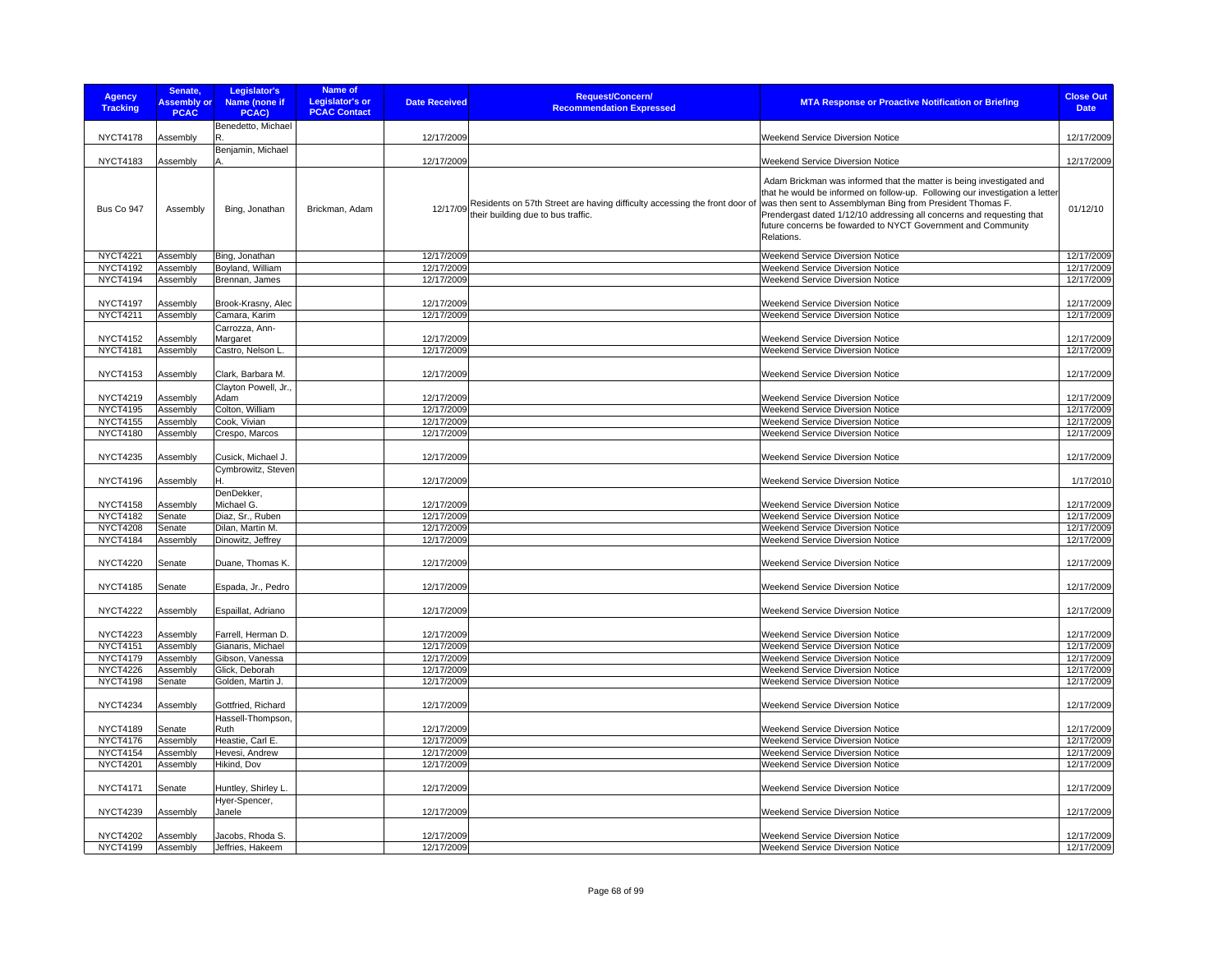| <b>Agency</b><br><b>Tracking</b>   | Senate,<br><b>Assembly or</b><br><b>PCAC</b> | Legislator's<br>Name (none if<br>PCAC) | Name of<br><b>Legislator's or</b><br><b>PCAC Contact</b> | <b>Date Received</b>     | <b>Request/Concern/</b><br><b>Recommendation Expressed</b> | <b>MTA Response or Proactive Notification or Briefing</b>                   | <b>Close Out</b><br><b>Date</b> |
|------------------------------------|----------------------------------------------|----------------------------------------|----------------------------------------------------------|--------------------------|------------------------------------------------------------|-----------------------------------------------------------------------------|---------------------------------|
|                                    |                                              |                                        |                                                          |                          |                                                            |                                                                             |                                 |
| <b>NYCT4224</b>                    | Assembly                                     | Kavanagh, Brian P                      |                                                          | 12/17/2009               |                                                            | Weekend Service Diversion Notice                                            | 12/17/2009                      |
| NYCT3481                           | Assembly                                     | Kellner, Micah                         | <b>Ashley Roberts</b>                                    |                          | 12/17/2009 69th Street Ancillary Facility                  | Explained issues related to it.                                             | 12/18/2009                      |
| <b>NYCT4228</b>                    | Assembly                                     | Kellner, Micah                         |                                                          | 12/17/2009               |                                                            | Weekend Service Diversion Notice                                            | 12/17/2009                      |
| <b>NYCT4186</b>                    | Senate                                       | Klein, Jeffrey                         |                                                          | 12/17/2009               |                                                            | Weekend Service Diversion Notice                                            | 12/17/2009                      |
| <b>NYCT4227</b>                    | Senate                                       | Krueger, Liz                           |                                                          | 12/17/2009               |                                                            | Weekend Service Diversion Notice                                            | 12/17/2009                      |
| <b>NYCT4203</b>                    | Senate                                       | Kruger, Carl                           |                                                          | 12/17/2009<br>12/17/2009 |                                                            | Weekend Service Diversion Notice                                            | 12/17/2009<br>12/17/2009        |
| <b>NYCT4156</b><br><b>NYCT4238</b> | Assembly<br>Senate                           | Lancman, Rory I.<br>Lanza, Andrew J.   |                                                          | 12/17/2009               |                                                            | Weekend Service Diversion Notice<br><b>Weekend Service Diversion Notice</b> | 12/17/2009                      |
|                                    |                                              |                                        |                                                          |                          |                                                            |                                                                             |                                 |
| <b>NYCT4205</b>                    | Assembly                                     | Lentol, Joseph R.                      |                                                          | 12/17/2009               |                                                            | Weekend Service Diversion Notice                                            | 12/17/2009                      |
| <b>NYCT4206</b>                    | Assembly                                     | Lopez, Vito                            |                                                          | 12/17/2009               |                                                            | Weekend Service Diversion Notice                                            | 12/17/2009                      |
| <b>NYCT4207</b>                    | Assembly                                     | Maisel, Alan                           |                                                          | 12/17/2009               |                                                            | Weekend Service Diversion Notice                                            | 12/17/2009                      |
| <b>NYCT4161</b>                    | Assembly                                     | Markey, Margaret                       |                                                          | 12/17/2009               |                                                            | Weekend Service Diversion Notice                                            | 12/17/2009                      |
|                                    |                                              |                                        |                                                          |                          |                                                            |                                                                             |                                 |
| <b>NYCT4162</b>                    | Assembly                                     | Mayersohn, Nettie                      |                                                          | 12/17/2009               |                                                            | Weekend Service Diversion Notice                                            | 12/17/2009                      |
| <b>NYCT4159</b>                    | Assembly                                     | Meng, Grace                            |                                                          | 12/17/2009               |                                                            | Weekend Service Diversion Notice                                            | 12/17/2009                      |
| <b>NYCT4209</b>                    | Assembly                                     | Millman, Joan                          |                                                          | 12/17/2009               |                                                            | Weekend Service Diversion Notice                                            | 12/17/2009                      |
|                                    |                                              |                                        |                                                          |                          |                                                            |                                                                             |                                 |
| <b>NYCT4168</b>                    |                                              | Monserrate, Hiram                      |                                                          | 12/17/2009               |                                                            | <b>Weekend Service Diversion Notice</b>                                     | 12/17/2009                      |
|                                    |                                              | Montgomery,                            |                                                          |                          |                                                            |                                                                             |                                 |
| <b>NYCT4210</b>                    | Senate                                       | Velmanette                             |                                                          | 12/17/2009               |                                                            | Weekend Service Diversion Notice                                            | 12/17/2009                      |
|                                    |                                              |                                        |                                                          |                          |                                                            |                                                                             |                                 |
| <b>NYCT4163</b>                    | Assembly                                     | Nolan, Catherine T.                    |                                                          | 12/17/2009               |                                                            | <b>Weekend Service Diversion Notice</b>                                     | 12/17/2009                      |
|                                    |                                              |                                        |                                                          |                          |                                                            |                                                                             |                                 |
| <b>NYCT4231</b>                    | Assembly                                     | O'Donnell, Daniel J                    |                                                          | 12/17/2009               |                                                            | Weekend Service Diversion Notice                                            | 12/17/2009                      |
| <b>NYCT4164</b>                    | Senate                                       | Onorato, George                        |                                                          | 12/17/2009               |                                                            | Weekend Service Diversion Notice                                            | 12/17/2009                      |
| <b>NYCT4212</b>                    | Assembly                                     | Ortiz, Felix                           |                                                          | 12/17/2009               |                                                            | Weekend Service Diversion Notice                                            | 12/17/2009                      |
| <b>NYCT4165</b>                    | Senate                                       | Padavan, Frank                         |                                                          | 12/17/2009               |                                                            | Weekend Service Diversion Notice                                            | 12/17/2009                      |
| <b>NYCT4214</b>                    | Senate                                       | Parker, Kevin S.                       |                                                          | 12/17/2009               |                                                            | Weekend Service Diversion Notice                                            | 12/17/2009                      |
| <b>NYCT4166</b>                    | Assembly                                     | Peralta, Jose R.                       |                                                          | 12/17/2009               |                                                            | Weekend Service Diversion Notice                                            | 12/17/2009                      |
| <b>NYCT4230</b>                    | Senate                                       | Perkins, William                       |                                                          | 12/17/2009               |                                                            | Weekend Service Diversion Notice                                            | 12/17/2009                      |
| <b>NYCT4213</b>                    | Assembly                                     | Perry, Nick                            |                                                          | 12/17/2009               |                                                            | Weekend Service Diversion Notice                                            | 12/17/2009                      |
|                                    |                                              |                                        |                                                          |                          |                                                            |                                                                             |                                 |
| <b>NYCT4167</b>                    | Assembly                                     | Pheffer, Audrey I.                     |                                                          | 12/17/2009               |                                                            | Weekend Service Diversion Notice                                            | 12/17/2009                      |
| <b>NYCT4177</b>                    | Assembly                                     | Rivera, Jose                           |                                                          | 12/17/2009               |                                                            | Weekend Service Diversion Notice                                            | 12/17/2009                      |
| <b>NYCT4188</b>                    | Assembly                                     | Rivera, Naomi                          |                                                          | 12/17/2009               |                                                            | Weekend Service Diversion Notice                                            | 12/17/2009                      |
| <b>NYCT4187</b>                    | Assembly                                     | Rivera, Peter M.                       |                                                          | 12/17/2009               |                                                            | Weekend Service Diversion Notice                                            | 12/17/2009                      |
|                                    |                                              |                                        |                                                          |                          |                                                            |                                                                             |                                 |
| <b>NYCT4204</b>                    | Assembly                                     | Robinson, Annette                      |                                                          | 12/17/2009               |                                                            | Weekend Service Diversion Notice                                            | 12/17/2009                      |
|                                    |                                              |                                        |                                                          |                          |                                                            |                                                                             |                                 |
| <b>NYCT4225</b>                    | Assembly                                     | Rosenthal, Linda B.                    |                                                          | 12/17/2009               |                                                            | Weekend Service Diversion Notice                                            | 12/17/2009                      |
| <b>NYCT4217</b>                    | Senate                                       | Sampson, John                          |                                                          | 12/17/2009               |                                                            | Weekend Service Diversion Notice                                            | 12/17/2009                      |
| <b>NYCT4240</b>                    | Senate                                       | Savino, Diane                          |                                                          | 12/17/2009               |                                                            | Weekend Service Diversion Notice                                            | 12/17/2009                      |
|                                    |                                              | Scarborough,                           |                                                          |                          |                                                            |                                                                             |                                 |
| <b>NYCT4169</b>                    | Assembly                                     | William                                |                                                          | 12/17/2009               |                                                            | Weekend Service Diversion Notice                                            | 12/17/2009                      |
|                                    |                                              |                                        |                                                          |                          |                                                            |                                                                             |                                 |
| <b>NYCT4229</b>                    | Senate                                       | Schneiderman, Eric                     |                                                          | 12/17/2009               |                                                            | <b>Weekend Service Diversion Notice</b>                                     | 12/17/2009                      |
|                                    |                                              |                                        |                                                          |                          |                                                            |                                                                             |                                 |
| <b>NYCT4170</b>                    | Assembly                                     | Seminerio, Anthony                     |                                                          | 12/17/2009               |                                                            | Weekend Service Diversion Notice                                            | 12/17/2009                      |
| <b>NYCT4190</b>                    | Senate                                       | Serrano, Jose M.                       |                                                          | 12/17/2009               |                                                            | Weekend Service Diversion Notice                                            | 12/17/2009                      |
| <b>NYCT4232</b>                    | Assembly                                     | Silver, Sheldon                        |                                                          | 12/17/2009               |                                                            | Weekend Service Diversion Notice                                            | 12/17/2009                      |
|                                    |                                              |                                        |                                                          |                          |                                                            |                                                                             |                                 |
| <b>NYCT4174</b>                    | Senate                                       | Smith, Malcolm A.                      |                                                          | 12/17/2009               |                                                            | Weekend Service Diversion Notice                                            | 12/17/2009                      |
|                                    |                                              |                                        |                                                          |                          |                                                            |                                                                             |                                 |
| <b>NYCT4218</b>                    | Senate                                       | Squadron, Daniel                       |                                                          | 12/17/2009               |                                                            | Weekend Service Diversion Notice                                            | 12/17/2009                      |
|                                    |                                              |                                        |                                                          |                          |                                                            |                                                                             |                                 |
| <b>NYCT4173</b>                    |                                              | Stavisky, Toby Ann                     |                                                          | 12/17/2009               |                                                            | Weekend Service Diversion Notice                                            | 12/17/2009                      |
| <b>NYCT4236</b>                    | Assembly                                     | Titone, Matthew                        |                                                          | 12/17/2009               |                                                            | Weekend Service Diversion Notice                                            | 12/17/2009                      |
| <b>NYCT4157</b>                    | Assembly                                     | Titus, Michele                         |                                                          | 12/17/2009               |                                                            | Weekend Service Diversion Notice                                            | 12/17/2009                      |
|                                    |                                              |                                        |                                                          |                          |                                                            |                                                                             |                                 |
| <b>NYCT4237</b>                    | Assembly                                     | Tobacco, Louis R.                      |                                                          | 12/17/2009               |                                                            | Weekend Service Diversion Notice                                            | 12/17/2009                      |
| <b>NYCT4215</b>                    | Assembly                                     | Towns, Darryl C.                       |                                                          | 12/17/2009               |                                                            | Weekend Service Diversion Notice                                            | 12/17/2009                      |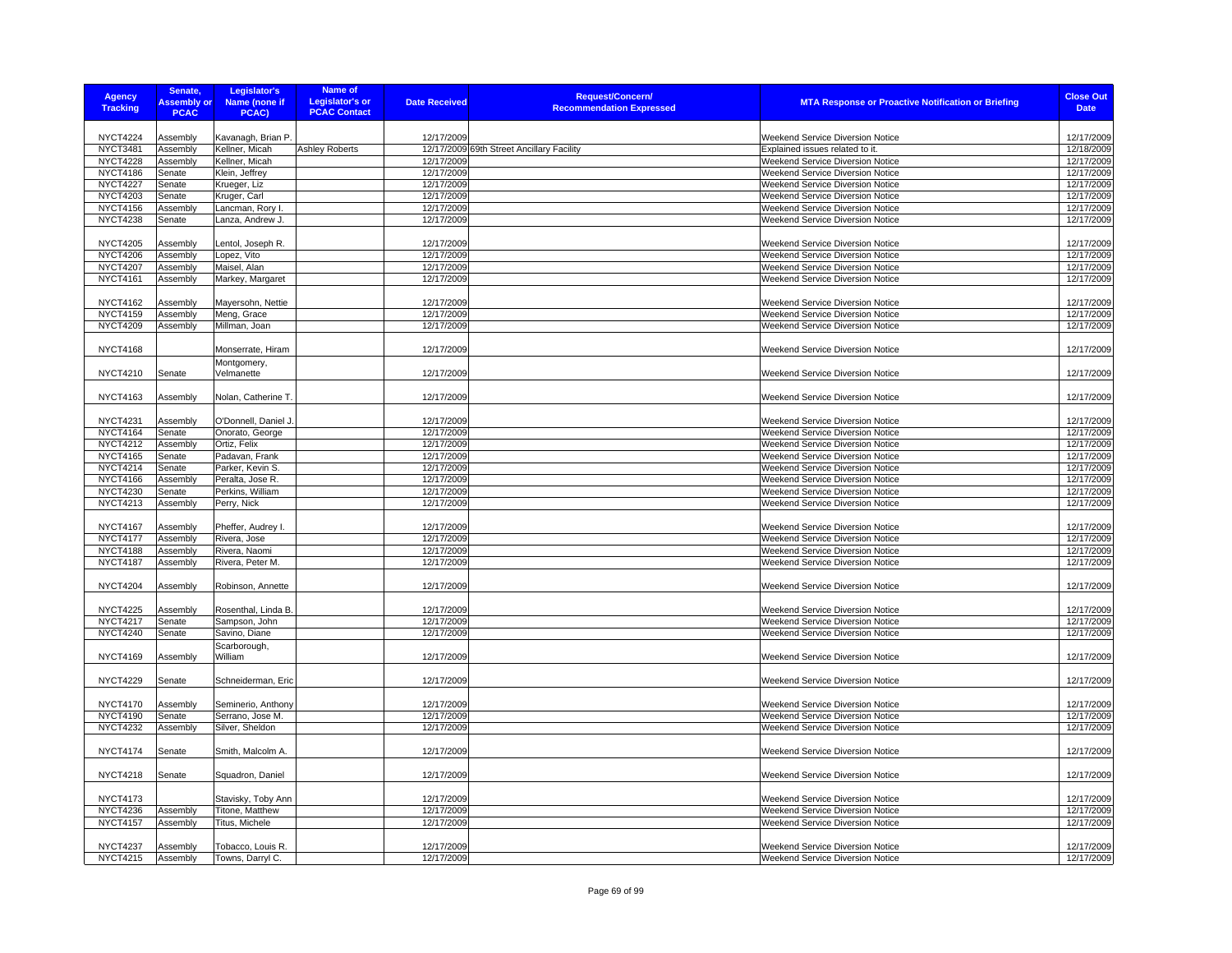| Agency<br><b>Tracking</b>    | Senate,<br><b>Assembly or</b><br><b>PCAC</b> | Legislator's<br>Name (none if<br>PCAC) | <b>Name of</b><br><b>Legislator's or</b><br><b>PCAC Contact</b> | <b>Date Received</b> | Request/Concern/<br><b>Recommendation Expressed</b>                                                                                                                                                                                                                      | <b>MTA Response or Proactive Notification or Briefing</b>                                                                                                                           | <b>Close Out</b><br><b>Date</b> |
|------------------------------|----------------------------------------------|----------------------------------------|-----------------------------------------------------------------|----------------------|--------------------------------------------------------------------------------------------------------------------------------------------------------------------------------------------------------------------------------------------------------------------------|-------------------------------------------------------------------------------------------------------------------------------------------------------------------------------------|---------------------------------|
| MTAHQ1638                    | Assembly                                     | Ways and Means<br>Minority             | Young, David                                                    |                      | 12/17/2009 Questions about arbitration and listing of employees.                                                                                                                                                                                                         | Sent listing of employee's titles and salaries.                                                                                                                                     | 1/27/2009                       |
| <b>NYCT4216</b>              | Assembly                                     | Weinstein, Helene                      |                                                                 | 12/17/2009           |                                                                                                                                                                                                                                                                          | <b>Weekend Service Diversion Notice</b>                                                                                                                                             | 12/17/2009                      |
| <b>NYCT4160</b>              | Assembly                                     | Weprin, Mark                           |                                                                 | 12/17/2009           |                                                                                                                                                                                                                                                                          | Weekend Service Diversion Notice                                                                                                                                                    | 12/17/2009                      |
| <b>NYCT4233</b><br>MTAHQ1640 | Assembly<br>Senate                           | Wright, Keith L.T.<br>Johnson, Craig   | Lieber, Rafe                                                    | 12/17/2009           | 12/18/2009 Asked about bridges and tunnel capital work.                                                                                                                                                                                                                  | <b>Weekend Service Diversion Notice</b><br>Answered questions.                                                                                                                      | 12/17/2009<br>12/18/2009        |
| MTAHQ1641                    | Senate                                       | Johnson, Craig                         | Lieber, Rafe                                                    |                      | 12/18/2009 Asked about the number of consultants.                                                                                                                                                                                                                        | Sent listing of consultants.                                                                                                                                                        | 1/19/2010                       |
| MTAHQ1639                    | Assembly                                     | Ways and Means<br>Majority             | Johnson, Michael                                                |                      | 12/18/2009 Inquired about provisions in the bailout bill.                                                                                                                                                                                                                | Answered questions.                                                                                                                                                                 | 12/18/2009                      |
| MTAHQ1642                    | Assembly                                     | Ways and Means<br>Minority             | Tuttle, Elizabeth                                               |                      | 12/18/2009 Asked about salaries.                                                                                                                                                                                                                                         | sent answer via email                                                                                                                                                               | 12/18/2009                      |
| <b>MNR1287</b>               | <b>PCAC</b>                                  |                                        | Shannon, Ellyn                                                  | 12/18/2009           | Asked about a ribbon cutting at Rye Station once renovations are<br>finished.                                                                                                                                                                                            | Provided response that nothing is planned yet, but we will notify the PCAC<br>if/when one is scheduled.                                                                             | 12/18/2009                      |
| <b>LIRR1377</b>              | Senate                                       | Adams, Eric                            |                                                                 | 12/21/09             |                                                                                                                                                                                                                                                                          | Atlantic Avenue Terminal Opening Ceremony Invite                                                                                                                                    | 12/21/09                        |
| <b>LIRR1387</b>              | Assembly                                     | Brennan, James                         |                                                                 | 12/21/09             |                                                                                                                                                                                                                                                                          | Atlantic Avenue Terminal Opening Ceremony Invite                                                                                                                                    | 12/21/09                        |
| <b>LIRR1386</b>              | Assembly                                     | Camara, Karim                          |                                                                 | 12/21/09             |                                                                                                                                                                                                                                                                          | Atlantic Avenue Terminal Opening Ceremony Invite                                                                                                                                    | 12/21/09                        |
| <b>LIRR1375</b>              | Senate                                       | Dilan, Martin<br>Malave                |                                                                 | 12/21/09             |                                                                                                                                                                                                                                                                          | Atlantic Avenue Terminal Opening Ceremony Invite                                                                                                                                    | 12/21/09                        |
| <b>LIRR1382</b>              | Senate                                       | Golden, Martin                         |                                                                 | 12/21/09             |                                                                                                                                                                                                                                                                          | Atlantic Avenue Terminal Opening Ceremony Invite                                                                                                                                    | 12/21/09                        |
| <b>LIRR1383</b>              | Assembly                                     | Jeffries, Hakeem                       |                                                                 | 12/21/09             |                                                                                                                                                                                                                                                                          | Atlantic Avenue Terminal Opening Ceremony Invite                                                                                                                                    | 12/21/09                        |
| <b>NYCT3482</b>              | Senate                                       | Krueger, Liz                           | Jennifer Krinsky                                                |                      | 12/21/2009 69th Street Ancillary Facility                                                                                                                                                                                                                                | Discussed timeline issues. Response sent to building 1/13/09                                                                                                                        | 1/13/2010                       |
| <b>LIRR1379</b>              | Senate                                       | Kruger, Carl                           |                                                                 | 12/21/09             |                                                                                                                                                                                                                                                                          | Atlantic Avenue Terminal Opening Ceremony Invite                                                                                                                                    | 12/21/09                        |
| <b>LIRR1385</b>              | Assembly                                     | Lentol, Joseph                         |                                                                 | 12/21/09             |                                                                                                                                                                                                                                                                          | Atlantic Avenue Terminal Opening Ceremony Invite                                                                                                                                    | 12/21/09                        |
| <b>LIRR1384</b>              | Assembly                                     | Millman, Joan                          |                                                                 | 12/21/09             |                                                                                                                                                                                                                                                                          | Atlantic Avenue Terminal Opening Ceremony Invite                                                                                                                                    | 12/21/09                        |
| <b>LIRR1376</b>              | Senate                                       | Montgomery,<br>Velmanette              |                                                                 | 12/21/09             |                                                                                                                                                                                                                                                                          | Atlantic Avenue Terminal Opening Ceremony Invite                                                                                                                                    | 12/21/09                        |
| <b>LIRR1388</b>              | Assembly                                     | Ortiz, Felix                           |                                                                 | 12/21/09             |                                                                                                                                                                                                                                                                          | Atlantic Avenue Terminal Opening Ceremony Invite                                                                                                                                    | 12/21/09                        |
| <b>LIRR1381</b>              | Senate                                       | Parker, Kevin                          |                                                                 | 12/21/09             |                                                                                                                                                                                                                                                                          | Atlantic Avenue Terminal Opening Ceremony Invite                                                                                                                                    | 12/21/09                        |
| <b>LIRR1389</b>              | Assembly                                     | Robinson, Annette                      |                                                                 | 12/21/09             |                                                                                                                                                                                                                                                                          | Atlantic Avenue Terminal Opening Ceremony Invite                                                                                                                                    | 12/21/09                        |
| <b>LIRR1380</b>              | Senate                                       | Sampson, John                          |                                                                 | 12/21/09             |                                                                                                                                                                                                                                                                          | Atlantic Avenue Terminal Opening Ceremony Invite                                                                                                                                    | 12/21/09                        |
| <b>LIRR1378</b>              | Senate                                       | Squadron, Daniel                       |                                                                 | 12/21/09             |                                                                                                                                                                                                                                                                          | Atlantic Avenue Terminal Opening Ceremony Invite                                                                                                                                    | 12/21/09                        |
| <b>NYCT4628</b>              | Assembly                                     | Cymbrowitz, Steven<br>Η.               |                                                                 |                      | 12/22/2009 Access-a-Ride eligibility assessment                                                                                                                                                                                                                          | Explained appeal process                                                                                                                                                            | 12/22/2009                      |
| <b>LI Bus 915</b>            | Senate                                       | Fuschillo, Charles,<br>Jr.             | Kathy                                                           |                      | Called regarding constituen's Able-Ride Application: The application was<br>12/22/09 received but sent back to constituent on Nov. 30th because it was<br>missing Part III - Doctor's portion. Constituent did receive it back and<br>sent it to his doctor to complete. | On a conference call, it was explained to constituent that he needed to<br>follow up with his doctor's office and that this would expedite his application<br>once it was received. | 12/22/09                        |
| <b>LIRR1391</b>              | Assembly                                     | Lanceman, Rory                         | Carey, Jane                                                     |                      | 12/22/09 Information requested regarding MTA cuts that might impact the district                                                                                                                                                                                         | Information provided                                                                                                                                                                | 12/23/09                        |
| MTAHQ1643                    | Assembly                                     | Lopez, Vito                            | Lopez, Vito                                                     |                      | 12/22/2009 Constituent issue with Assess-A-Ride.                                                                                                                                                                                                                         | NYCT responded to the call                                                                                                                                                          |                                 |
| <b>NYCT4282</b>              | Assembly                                     | Abbate, Peter J.                       |                                                                 | 12/23/2009           |                                                                                                                                                                                                                                                                          | Weekend Service Diversion Notice                                                                                                                                                    | 12/23/2009                      |
| <b>NYCT4284</b>              | Senate                                       | Adams, Eric<br>Addabbo, Joseph         |                                                                 | 12/23/2009           |                                                                                                                                                                                                                                                                          | Weekend Service Diversion Notice                                                                                                                                                    | 12/23/2009                      |
| <b>NYCT4263</b>              | Senate                                       |                                        |                                                                 | 12/23/2009           |                                                                                                                                                                                                                                                                          | <b>Weekend Service Diversion Notice</b>                                                                                                                                             | 12/23/2009                      |
| <b>NYCT4266</b>              | Assembly                                     | Arroyo, Carmen                         |                                                                 | 12/23/2009           |                                                                                                                                                                                                                                                                          | Weekend Service Diversion Notice                                                                                                                                                    | 12/23/2009                      |
| <b>NYCT4241</b>              | Assembly                                     | Aubry, Jeffrion D.                     |                                                                 | 12/23/2009           |                                                                                                                                                                                                                                                                          | Weekend Service Diversion Notice                                                                                                                                                    | 12/23/2009                      |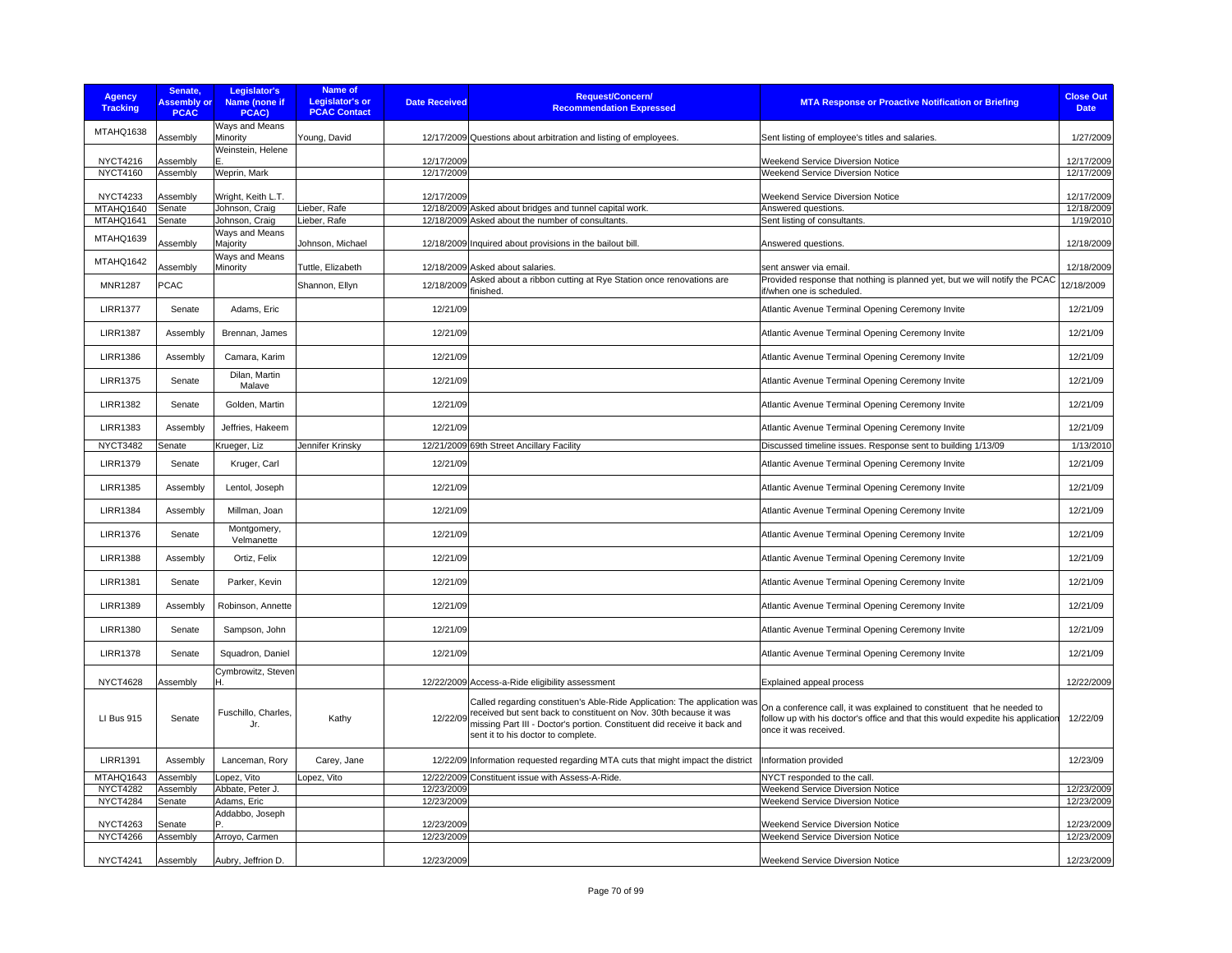| <b>Agency</b><br><b>Tracking</b> | Senate,<br><b>Assembly or</b> | Legislator's<br>Name (none if | Name of<br>Legislator's or | <b>Date Received</b> | <b>Request/Concern/</b><br><b>Recommendation Expressed</b>  | <b>MTA Response or Proactive Notification or Briefing</b>                | <b>Close Out</b><br><b>Date</b> |
|----------------------------------|-------------------------------|-------------------------------|----------------------------|----------------------|-------------------------------------------------------------|--------------------------------------------------------------------------|---------------------------------|
|                                  | <b>PCAC</b>                   | PCAC)                         | <b>PCAC Contact</b>        |                      |                                                             |                                                                          |                                 |
| <b>NYCT4291</b>                  | Assembly                      | Barron, Inez                  |                            | 12/23/2009           |                                                             | Weekend Service Diversion Notice                                         | 12/23/2009                      |
|                                  |                               | Benedetto, Michael            |                            |                      |                                                             |                                                                          |                                 |
| <b>NYCT4269</b>                  | Assembly                      |                               |                            | 12/23/2009           |                                                             | <b>Weekend Service Diversion Notice</b>                                  | 12/23/2009                      |
|                                  |                               | Benjamin, Michael             |                            |                      |                                                             |                                                                          |                                 |
| <b>NYCT4274</b>                  | Assembly                      |                               |                            | 12/23/2009           |                                                             | Weekend Service Diversion Notice                                         | 12/23/2009                      |
| <b>NYCT4312</b>                  | Assembly                      | Bing, Jonathan                |                            | 12/23/2009           |                                                             | Weekend Service Diversion Notice                                         | 12/23/2009                      |
| <b>NYCT4283</b>                  | Assembly                      | Boyland, William              |                            | 12/23/2009           |                                                             | Weekend Service Diversion Notice                                         | 12/23/2009                      |
| <b>NYCT4285</b>                  | Assembly                      | Brennan, James                |                            | 12/23/2009           |                                                             | Weekend Service Diversion Notice                                         | 12/23/2009                      |
|                                  |                               |                               |                            |                      |                                                             |                                                                          |                                 |
| <b>NYCT4288</b>                  | Assembly                      | Brook-Krasny, Alec            |                            | 12/23/2009           |                                                             | <b>Weekend Service Diversion Notice</b>                                  | 12/23/2009                      |
| <b>NYCT4302</b>                  | Assembly                      | Camara, Karim                 |                            | 12/23/2009           |                                                             | Weekend Service Diversion Notice                                         | 12/23/2009                      |
|                                  |                               | Carrozza, Ann-                |                            |                      |                                                             |                                                                          |                                 |
| <b>NYCT4243</b>                  | Assembly                      | Margaret                      |                            | 12/23/2009           |                                                             | Weekend Service Diversion Notice                                         | 12/23/2009                      |
| <b>NYCT4272</b>                  | Assembly                      | Castro, Nelson L.             |                            | 12/23/2009           |                                                             | Weekend Service Diversion Notice                                         | 12/23/2009                      |
|                                  |                               |                               |                            |                      |                                                             |                                                                          |                                 |
| <b>NYCT4244</b>                  | Assembly                      | Clark, Barbara M.             |                            | 12/23/2009           |                                                             | Weekend Service Diversion Notice                                         | 12/23/2009                      |
|                                  |                               | Clayton Powell, Jr.           |                            |                      |                                                             |                                                                          |                                 |
| <b>NYCT4310</b>                  | Assembly                      | Adam                          |                            | 12/23/2009           |                                                             | Weekend Service Diversion Notice                                         | 12/23/2009                      |
| <b>NYCT4286</b>                  | Assembly                      | Colton, William               |                            | 12/23/2009           |                                                             | Weekend Service Diversion Notice                                         | 12/23/2009                      |
| <b>NYCT4246</b>                  | Assembly                      | Cook, Vivian                  |                            | 12/23/2009           |                                                             | Weekend Service Diversion Notice                                         | 12/23/2009                      |
| <b>NYCT4271</b>                  | Assembly                      | Crespo, Marcos                |                            | 12/23/2009           |                                                             | Weekend Service Diversion Notice                                         | 12/23/2009                      |
|                                  |                               |                               |                            |                      |                                                             |                                                                          |                                 |
| <b>NYCT4326</b>                  | Assembly                      | Cusick, Michael J.            |                            | 12/23/2009           |                                                             | Weekend Service Diversion Notice                                         | 12/23/2009                      |
|                                  |                               | Cymbrowitz, Steven            |                            |                      |                                                             |                                                                          |                                 |
| <b>NYCT4287</b>                  | Assembly                      |                               |                            | 12/23/2009           |                                                             | <b>Weekend Service Diversion Notice</b>                                  | 12/23/2009                      |
|                                  |                               | DenDekker,                    |                            |                      |                                                             |                                                                          |                                 |
| <b>NYCT4249</b>                  | Assembly                      | Michael G.                    |                            | 12/23/2009           |                                                             | Weekend Service Diversion Notice                                         | 12/23/2009                      |
| <b>NYCT4273</b>                  | Senate                        | Diaz, Sr., Ruben              |                            | 12/23/2009           |                                                             | Weekend Service Diversion Notice                                         | 12/23/2009                      |
| <b>NYCT4299</b>                  | Senate                        | Dilan, Martin M.              |                            | 12/23/2009           |                                                             | Weekend Service Diversion Notice                                         | 12/23/2009                      |
| <b>NYCT4275</b>                  | Assembly                      | Dinowitz, Jeffrey             |                            | 12/23/2009           |                                                             | Weekend Service Diversion Notice                                         | 12/23/2009                      |
|                                  |                               |                               |                            |                      |                                                             |                                                                          |                                 |
| <b>NYCT4311</b>                  | Senate                        | Duane, Thomas K.              |                            | 12/23/2009           |                                                             | Weekend Service Diversion Notice                                         | 12/23/2009                      |
|                                  |                               |                               |                            |                      |                                                             |                                                                          |                                 |
| <b>NYCT4276</b>                  | Senate                        | Espada, Jr., Pedro            |                            | 12/23/2009           |                                                             | Weekend Service Diversion Notice                                         | 12/23/2009                      |
|                                  |                               |                               |                            |                      |                                                             |                                                                          |                                 |
| <b>NYCT4313</b>                  | Assembly                      | Espaillat, Adriano            |                            | 12/23/2009           |                                                             | Weekend Service Diversion Notice                                         | 12/23/2009                      |
|                                  |                               |                               |                            |                      |                                                             |                                                                          |                                 |
| <b>NYCT4314</b>                  | Assembly                      | Farrell, Herman D.            |                            | 12/23/2009           |                                                             | Weekend Service Diversion Notice                                         | 12/23/2009                      |
| <b>NYCT4242</b>                  | Assembly                      | Gianaris, Michael             |                            | 12/23/2009           |                                                             | Weekend Service Diversion Notice                                         | 12/23/2009                      |
| <b>NYCT4270</b>                  | Assembly                      | Gibson, Vanessa               |                            | 12/23/2009           |                                                             | Weekend Service Diversion Notice                                         | 12/23/2009                      |
| <b>NYCT4317</b>                  | Assembly                      | Glick, Deborah                |                            | 12/23/2009           |                                                             | Weekend Service Diversion Notice                                         | 12/23/2009                      |
| <b>NYCT4289</b>                  | Senate                        | Golden, Martin J.             |                            | 12/23/2009           |                                                             | Weekend Service Diversion Notice                                         | 12/23/2009                      |
|                                  |                               |                               |                            |                      |                                                             |                                                                          |                                 |
| <b>NYCT4325</b>                  | Assembly                      | Gottfried, Richard            |                            | 12/23/2009           |                                                             | Weekend Service Diversion Notice                                         | 12/23/2009                      |
|                                  |                               | Hassell-Thompson,             |                            |                      |                                                             |                                                                          |                                 |
| <b>NYCT4280</b>                  | Senate                        | Ruth                          |                            | 12/23/2009           |                                                             | <b>Weekend Service Diversion Notice</b>                                  | 12/23/2009                      |
| <b>NYCT4267</b>                  | Assembly                      | Heastie, Carl E.              |                            | 12/23/2009           |                                                             | Weekend Service Diversion Notice                                         | 12/23/2009                      |
| <b>NYCT4245</b>                  | Assembly                      | Hevesi, Andrew                |                            | 12/23/2009           |                                                             | Weekend Service Diversion Notice                                         | 12/23/2009                      |
| <b>NYCT4292</b>                  | Assembly                      | Hikind, Dov                   |                            | 12/23/2009           |                                                             | Weekend Service Diversion Notice                                         | 12/23/2009                      |
|                                  |                               |                               |                            |                      |                                                             |                                                                          |                                 |
| <b>NYCT4262</b>                  | Senate                        | Huntley, Shirley L.           |                            | 12/23/2009           |                                                             | Weekend Service Diversion Notice                                         | 12/23/2009                      |
|                                  |                               | Hyer-Spencer,                 |                            |                      |                                                             |                                                                          |                                 |
| <b>NYCT4330</b>                  | Assembly                      | Janele                        |                            | 12/23/2009           |                                                             | Weekend Service Diversion Notice                                         | 12/23/2009                      |
|                                  |                               |                               |                            |                      |                                                             |                                                                          |                                 |
| <b>NYCT4293</b>                  | Assembly                      | Jacobs, Rhoda S.              |                            | 12/23/2009           |                                                             | Weekend Service Diversion Notice                                         | 12/23/2009                      |
| <b>NYCT4290</b>                  | Assembly                      | Jeffries, Hakeem              |                            | 12/23/2009           |                                                             | Weekend Service Diversion Notice                                         | 12/23/2009                      |
|                                  |                               |                               |                            |                      |                                                             |                                                                          |                                 |
| <b>NYCT4315</b>                  | Assembly                      | Kavanagh, Brian P.            |                            | 12/23/2009           |                                                             | Weekend Service Diversion Notice                                         | 12/23/2009                      |
| <b>NYCT4319</b>                  | Assembly                      | Kellner, Micah                |                            | 12/23/2009           |                                                             | Weekend Service Diversion Notice                                         | 12/23/2009                      |
|                                  |                               |                               |                            |                      |                                                             |                                                                          |                                 |
|                                  |                               |                               |                            |                      | Wanted to know background of Daily News story on lead paint | Explained that the story was a result of letter sent to media by Sen.    |                                 |
| <b>B&amp;T915</b>                | Senate                        | Klein, Jeffrey                | Yasmin                     | 12/23/09             | allegations at Throgs Neck Bridge                           | Padavan's office expressing concerns raised by constituent. Sen. Klein's | 12/23/09                        |
|                                  |                               |                               |                            |                      |                                                             | office was sent B&T's response to Sen. Padavan regarding this issue.     |                                 |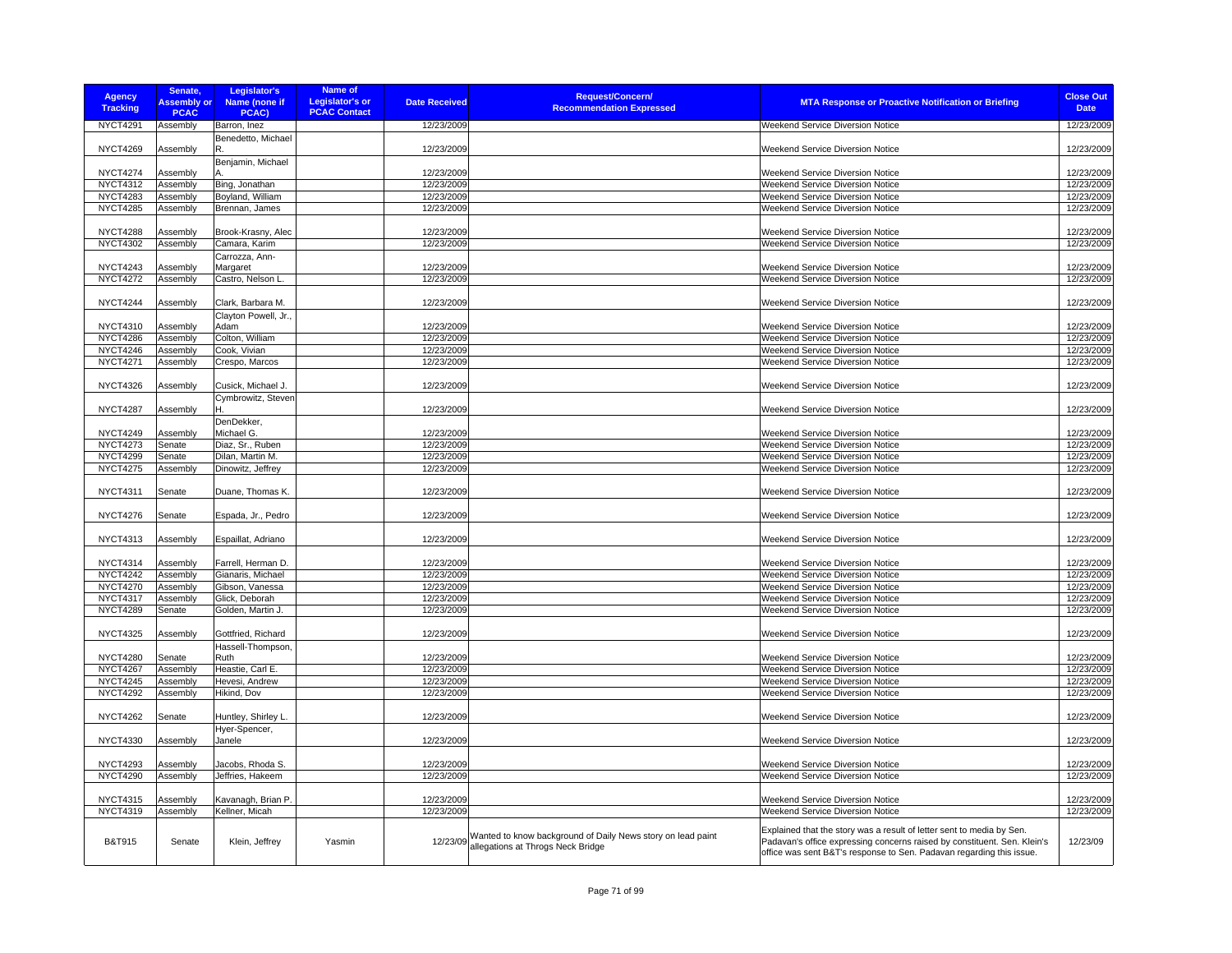| <b>Agency</b><br><b>Tracking</b>   | Senate,<br><b>Assembly or</b><br><b>PCAC</b> | Legislator's<br>Name (none if<br>PCAC) | <b>Name of</b><br><b>Legislator's or</b><br><b>PCAC Contact</b> | <b>Date Received</b>     | <b>Request/Concern/</b><br><b>Recommendation Expressed</b> | <b>MTA Response or Proactive Notification or Briefing</b> | <b>Close Out</b><br><b>Date</b> |
|------------------------------------|----------------------------------------------|----------------------------------------|-----------------------------------------------------------------|--------------------------|------------------------------------------------------------|-----------------------------------------------------------|---------------------------------|
| <b>NYCT4277</b>                    | Senate                                       | Klein, Jeffrey                         |                                                                 | 12/23/2009               |                                                            | Weekend Service Diversion Notice                          | 12/23/2009                      |
| <b>NYCT4318</b>                    | Senate                                       | Krueger, Liz                           |                                                                 | 12/23/2009               |                                                            | Weekend Service Diversion Notice                          | 12/23/2009                      |
| <b>NYCT4294</b>                    | Senate                                       | Kruger, Carl                           |                                                                 | 12/23/2009               |                                                            | Weekend Service Diversion Notice                          | 12/23/2009                      |
| <b>NYCT4247</b>                    | Assembly                                     | Lancman, Rory I.                       |                                                                 | 12/23/2009               |                                                            | Weekend Service Diversion Notice                          | 12/23/2009                      |
| <b>NYCT4329</b>                    | Senate                                       | Lanza, Andrew J.                       |                                                                 | 12/23/2009               |                                                            | <b>Weekend Service Diversion Notice</b>                   | 12/23/2009                      |
| <b>LIRR1390</b>                    | Assembly                                     | Lavine, Charles D.                     | Santella, Carla                                                 |                          | 12/23/09 Information requested regarding ridership numbers | Information provided                                      | 12/30/09                        |
| <b>NYCT4296</b>                    | Assembly                                     | Lentol, Joseph R.                      |                                                                 | 12/23/2009               |                                                            | <b>Weekend Service Diversion Notice</b>                   | 12/23/2009                      |
| <b>NYCT4297</b>                    | Assembly                                     | Lopez, Vito                            |                                                                 | 12/23/2009               |                                                            | <b>Weekend Service Diversion Notice</b>                   | 12/23/2009                      |
| <b>NYCT4298</b>                    | Assembly                                     | Maisel, Alan                           |                                                                 | 12/23/2009               |                                                            | Weekend Service Diversion Notice                          | 12/23/2009                      |
| <b>NYCT4252</b>                    | Assembly                                     | Markey, Margaret                       |                                                                 | 12/23/2009               |                                                            | Weekend Service Diversion Notice                          | 12/23/2009                      |
|                                    |                                              |                                        |                                                                 |                          |                                                            |                                                           |                                 |
| <b>NYCT4253</b>                    | Assembly                                     | Mayersohn, Nettie                      |                                                                 | 12/23/2009               |                                                            | Weekend Service Diversion Notice                          | 12/23/2009                      |
| <b>NYCT4250</b>                    | Assembly                                     | Meng, Grace                            |                                                                 | 12/23/2009               |                                                            | Weekend Service Diversion Notice                          | 12/23/2009                      |
| <b>NYCT4300</b>                    | Assembly                                     | Millman, Joan                          |                                                                 | 12/23/2009               |                                                            | Weekend Service Diversion Notice                          | 12/23/2009                      |
| <b>NYCT4259</b>                    |                                              | Monserrate, Hiram                      |                                                                 | 12/23/2009               |                                                            | <b>Weekend Service Diversion Notice</b>                   | 12/23/2009                      |
| <b>NYCT4301</b>                    |                                              | Montgomery,<br>Velmanette              |                                                                 | 12/23/2009               |                                                            | Weekend Service Diversion Notice                          | 12/23/2009                      |
|                                    | Senate                                       |                                        |                                                                 |                          |                                                            |                                                           |                                 |
| <b>NYCT4254</b>                    | Assembly                                     | Nolan, Catherine T.                    |                                                                 | 12/23/2009               |                                                            | Weekend Service Diversion Notice                          | 12/23/2009                      |
| <b>NYCT4322</b>                    | Assembly                                     | O'Donnell, Daniel J.                   |                                                                 | 12/23/2009               |                                                            | <b>Weekend Service Diversion Notice</b>                   | 12/23/2009                      |
| <b>NYCT4255</b>                    | Senate                                       | Onorato, George                        |                                                                 | 12/23/2009               |                                                            | Weekend Service Diversion Notice                          | 12/23/2009                      |
| <b>NYCT4303</b>                    | Assembly                                     | Ortiz, Felix                           |                                                                 | 12/23/2009               |                                                            | Weekend Service Diversion Notice                          | 12/23/2009                      |
| <b>NYCT4256</b>                    | Senate                                       | Padavan, Frank                         |                                                                 | 12/23/2009               |                                                            | Weekend Service Diversion Notice                          | 12/23/2009                      |
| <b>NYCT4305</b>                    | Senate                                       | Parker, Kevin S.                       |                                                                 | 12/23/2009               |                                                            | Weekend Service Diversion Notice                          | 12/23/2009                      |
| <b>NYCT4257</b>                    | Assembly                                     | Peralta, Jose R.                       |                                                                 | 12/23/2009               |                                                            | Weekend Service Diversion Notice                          | 12/23/2009                      |
| <b>NYCT4321</b>                    | Senate                                       | Perkins, William                       |                                                                 | 12/23/2009               |                                                            | Weekend Service Diversion Notice                          | 12/23/2009                      |
| <b>NYCT4304</b>                    | Assembly                                     | Perry, Nick                            |                                                                 | 12/23/2009               |                                                            | Weekend Service Diversion Notice                          | 12/23/2009                      |
| <b>NYCT4258</b>                    | Assembly                                     | Pheffer, Audrey I.                     |                                                                 | 12/23/2009               |                                                            | <b>Weekend Service Diversion Notice</b>                   | 12/23/2009                      |
| <b>NYCT4268</b>                    | Assembly                                     | Rivera, Jose                           |                                                                 | 12/23/2009               |                                                            | Weekend Service Diversion Notice                          | 12/23/2009                      |
| <b>NYCT4279</b>                    | Assembly                                     | Rivera, Naomi                          |                                                                 | 12/23/2009               |                                                            | Weekend Service Diversion Notice                          | 12/23/2009                      |
| <b>NYCT4278</b>                    | Assembly                                     | Rivera, Peter M.                       |                                                                 | 12/23/2009               |                                                            | Weekend Service Diversion Notice                          | 12/23/2009                      |
| <b>NYCT4295</b>                    | Assembly                                     | Robinson, Annette                      |                                                                 | 12/23/2009               |                                                            | <b>Weekend Service Diversion Notice</b>                   | 12/23/2009                      |
| <b>NYCT4316</b>                    | Assembly                                     | Rosenthal, Linda B.                    |                                                                 | 12/23/2009               |                                                            | Weekend Service Diversion Notice                          | 12/23/2009                      |
| <b>NYCT4308</b>                    | Senate                                       | Sampson, John                          |                                                                 | 12/23/2009               |                                                            | Weekend Service Diversion Notice                          | 12/23/2009                      |
| <b>NYCT4331</b>                    | Senate                                       | Savino, Diane                          |                                                                 | 12/23/2009               |                                                            | Weekend Service Diversion Notice                          | 12/23/2009                      |
|                                    |                                              | Scarborough,                           |                                                                 |                          |                                                            |                                                           |                                 |
| <b>NYCT4260</b>                    | Assembly                                     | William                                |                                                                 | 12/23/2009               |                                                            | Weekend Service Diversion Notice                          | 12/23/2009                      |
| <b>NYCT4320</b>                    | Senate                                       | Schneiderman, Eric                     |                                                                 | 12/23/2009               |                                                            | <b>Weekend Service Diversion Notice</b>                   | 12/23/2009                      |
| <b>NYCT4261</b>                    | Assembly                                     | Seminerio, Anthony                     |                                                                 | 12/23/2009               |                                                            | Weekend Service Diversion Notice                          | 12/23/2009                      |
| <b>NYCT4281</b>                    | Senate                                       | Serrano, Jose M.                       |                                                                 | 12/23/2009               |                                                            | Weekend Service Diversion Notice                          | 12/23/2009                      |
| <b>NYCT4323</b>                    | Assembly                                     | Silver, Sheldon                        |                                                                 | 12/23/2009               |                                                            | Weekend Service Diversion Notice                          | 12/23/2009                      |
| <b>NYCT4265</b>                    | Senate                                       | Smith, Malcolm A.                      |                                                                 | 12/23/2009               |                                                            | <b>Weekend Service Diversion Notice</b>                   | 12/23/2009                      |
| <b>NYCT4309</b>                    | Senate                                       | Squadron, Daniel                       |                                                                 | 12/23/2009               |                                                            | <b>Weekend Service Diversion Notice</b>                   | 12/23/2009                      |
|                                    |                                              |                                        |                                                                 |                          |                                                            |                                                           |                                 |
| <b>NYCT4264</b><br><b>NYCT4327</b> |                                              | Stavisky, Toby Ann                     |                                                                 | 12/23/2009<br>12/23/2009 |                                                            | <b>Weekend Service Diversion Notice</b>                   | 12/23/2009                      |
|                                    | Assembly                                     | Titone, Matthew                        |                                                                 |                          |                                                            | Weekend Service Diversion Notice                          | 12/23/2009                      |
| <b>NYCT4248</b>                    | Assembly                                     | Titus, Michele                         |                                                                 | 12/23/2009               |                                                            | Weekend Service Diversion Notice                          | 12/23/2009                      |
| <b>NYCT4328</b>                    | Assembly                                     | Tobacco, Louis R.                      |                                                                 | 12/23/2009               |                                                            | <b>Neekend Service Diversion Notice</b>                   | 12/23/2009                      |
| <b>NYCT4306</b>                    | Assembly                                     | Towns, Darryl C.                       |                                                                 | 12/23/2009               |                                                            | Weekend Service Diversion Notice                          | 12/23/2009                      |
|                                    |                                              | Weinstein, Helene                      |                                                                 |                          |                                                            |                                                           |                                 |
| <b>NYCT4307</b>                    | Assembly                                     | IE.                                    |                                                                 | 12/23/2009               |                                                            | Weekend Service Diversion Notice                          | 12/23/2009                      |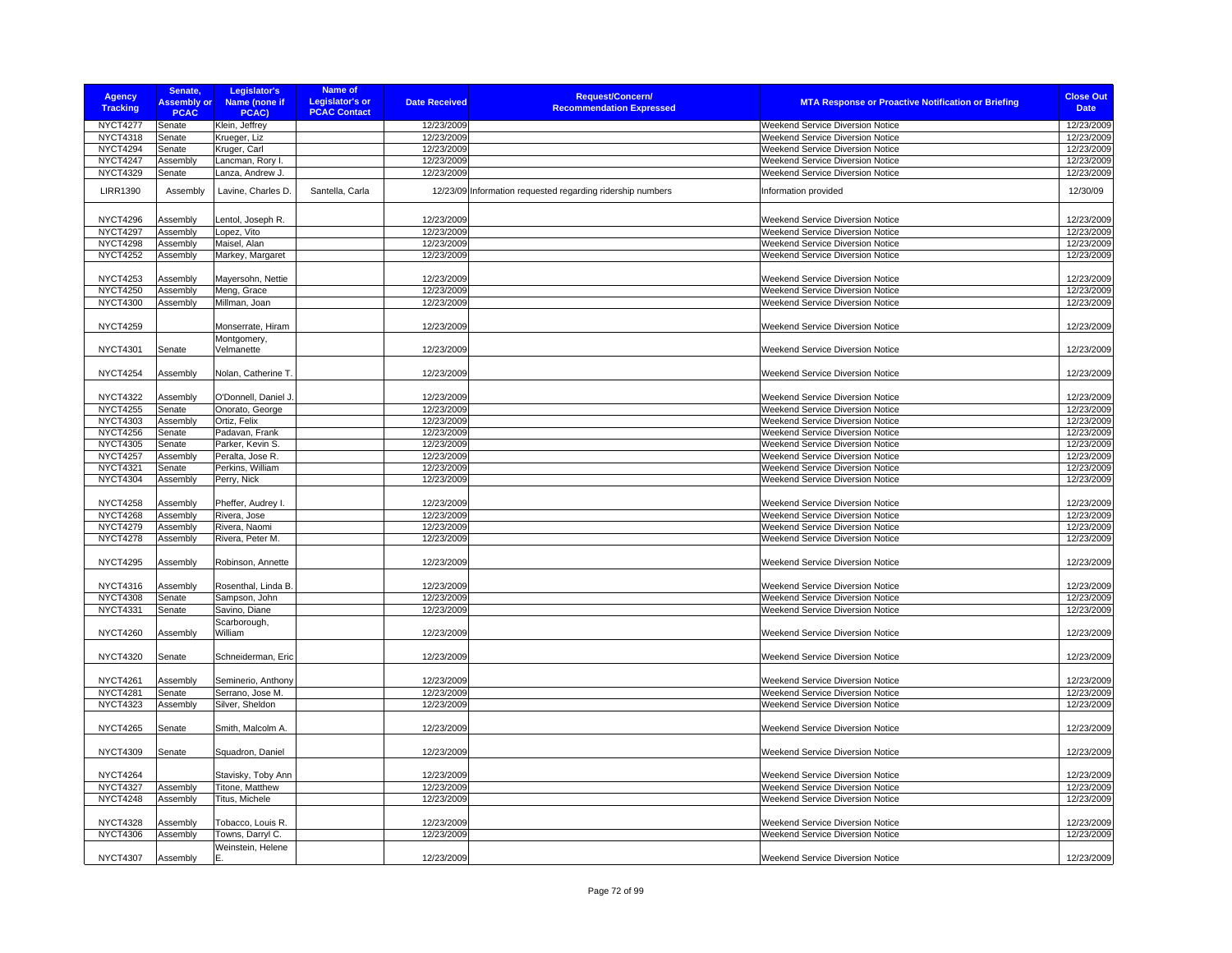| <b>Agency</b><br><b>Tracking</b>   | Senate,<br><b>Assembly or</b><br><b>PCAC</b> | Legislator's<br>Name (none if<br>PCAC)   | Name of<br>Legislator's or<br><b>PCAC Contact</b> | <b>Date Received</b>     | <b>Request/Concern/</b><br><b>Recommendation Expressed</b>                   | <b>MTA Response or Proactive Notification or Briefing</b>                                                | <b>Close Out</b><br><b>Date</b> |
|------------------------------------|----------------------------------------------|------------------------------------------|---------------------------------------------------|--------------------------|------------------------------------------------------------------------------|----------------------------------------------------------------------------------------------------------|---------------------------------|
| <b>NYCT4251</b>                    | Assembly                                     | Weprin, Mark                             |                                                   | 12/23/2009               |                                                                              | Weekend Service Diversion Notice                                                                         | 12/23/2009                      |
| <b>NYCT4324</b>                    | Assembly                                     | Wright, Keith L.T.                       |                                                   | 12/23/2009               |                                                                              | Weekend Service Diversion Notice                                                                         | 12/23/2009                      |
| <b>LIRR1405</b>                    | <b>PCAC</b>                                  |                                          | Michaels, Maureen                                 |                          | 12/23/09 Information requested: regarding operations and safety issues       | Information provided to council                                                                          | 01/21/10                        |
| <b>NYCT5210</b>                    | Senate                                       | Golden, Martin J.                        |                                                   |                          | 12/25/2009 Concerns about service cuts and student MetroCard                 | President Prendergast explained rationale for service cuts and elimination<br>of student fare discounts. | 2/10/2010                       |
| <b>LIRR1392</b>                    | Assembly                                     | Lavine, Charles D.                       | Santella, Carla                                   | 12/28/09                 | Information requested regarding regarding follow-up for ridership<br>numbers | Information provided                                                                                     | 12/28/09                        |
| <b>NYCT4466</b>                    | Assembly                                     | Abbate, Peter J.                         |                                                   | 12/30/2009               |                                                                              | Weekend Service Diversion Notice                                                                         | 12/30/2009                      |
| <b>NYCT4468</b>                    | Senate                                       | Adams, Eric                              |                                                   | 12/30/2009               |                                                                              | Weekend Service Diversion Notice                                                                         | 12/30/2009                      |
|                                    |                                              | Addabbo, Joseph                          |                                                   |                          |                                                                              |                                                                                                          |                                 |
| NYCT4447                           | Senate                                       |                                          |                                                   | 12/30/2009               |                                                                              | Weekend Service Diversion Notice                                                                         | 12/30/2009                      |
| <b>NYCT4450</b>                    | Assembly                                     | Arroyo, Carmen                           |                                                   | 12/30/2009               |                                                                              | Weekend Service Diversion Notice                                                                         | 12/30/2009                      |
|                                    |                                              |                                          |                                                   |                          |                                                                              |                                                                                                          |                                 |
| <b>NYCT4426</b>                    | Assembly                                     | Aubry, Jeffrion D.                       |                                                   | 12/30/2009               |                                                                              | <b>Weekend Service Diversion Notice</b>                                                                  | 12/30/2009                      |
| <b>NYCT4475</b>                    | Assembly                                     | Barron, Inez                             |                                                   | 12/30/2009               |                                                                              | Weekend Service Diversion Notice                                                                         | 12/30/2009                      |
| <b>NYCT4453</b>                    | Assembly                                     | Benedetto, Michael<br>R                  |                                                   | 12/30/2009               |                                                                              | Weekend Service Diversion Notice                                                                         | 12/30/2009                      |
|                                    |                                              | Benjamin, Michael                        |                                                   |                          |                                                                              |                                                                                                          |                                 |
| <b>NYCT4458</b>                    | Assembly                                     |                                          |                                                   | 12/30/2009               |                                                                              | Weekend Service Diversion Notice                                                                         | 12/30/2009                      |
| <b>NYCT4496</b>                    | Assembly                                     | Bing, Jonathan                           |                                                   | 12/30/2009               |                                                                              | Weekend Service Diversion Notice                                                                         | 12/30/2009                      |
| <b>NYCT4467</b>                    | Assembly                                     | Boyland, William                         |                                                   | 12/30/2009               |                                                                              | Weekend Service Diversion Notice                                                                         | 12/30/2009                      |
| <b>NYCT4469</b>                    | Assembly                                     | Brennan, James                           |                                                   | 12/30/2009               |                                                                              | Weekend Service Diversion Notice                                                                         | 12/30/2009                      |
|                                    |                                              |                                          |                                                   |                          |                                                                              |                                                                                                          |                                 |
| <b>NYCT4472</b>                    | Assembly                                     | Brook-Krasny, Alec                       |                                                   | 12/30/2009               |                                                                              | Weekend Service Diversion Notice                                                                         | 12/30/2009                      |
| <b>NYCT4486</b>                    | Assembly                                     | Camara, Karim                            |                                                   | 12/30/2009               |                                                                              | Weekend Service Diversion Notice                                                                         | 12/30/2009                      |
|                                    |                                              | Carrozza, Ann-                           |                                                   |                          |                                                                              |                                                                                                          |                                 |
| <b>NYCT4428</b><br><b>NYCT4456</b> | Assembly                                     | Margaret<br>Castro, Nelson L.            |                                                   | 12/30/2009<br>12/30/2009 |                                                                              | Weekend Service Diversion Notice<br><b>Weekend Service Diversion Notice</b>                              | 12/30/2009<br>12/30/2009        |
|                                    | Assembly                                     |                                          |                                                   |                          |                                                                              |                                                                                                          |                                 |
| <b>NYCT4429</b>                    | Assembly                                     | Clark, Barbara M.                        |                                                   | 12/30/2009               |                                                                              | <b>Weekend Service Diversion Notice</b>                                                                  | 12/30/2009                      |
| <b>NYCT4494</b>                    | Assembly                                     | Clayton Powell, Jr.,<br>Adam             |                                                   | 12/30/2009               |                                                                              | Weekend Service Diversion Notice                                                                         | 12/30/2009                      |
| <b>NYCT4470</b>                    | Assembly                                     | Colton, William                          |                                                   | 12/30/2009               |                                                                              | Weekend Service Diversion Notice                                                                         | 12/30/2009                      |
| <b>NYCT4431</b>                    | Assembly                                     | Cook, Vivian                             |                                                   | 12/30/2009               |                                                                              | Weekend Service Diversion Notice                                                                         | 12/30/2009                      |
| <b>NYCT4455</b>                    | Assembly                                     | Crespo, Marcos                           |                                                   | 12/30/2009               |                                                                              | Weekend Service Diversion Notice                                                                         | 12/30/2009                      |
|                                    |                                              |                                          |                                                   |                          |                                                                              |                                                                                                          |                                 |
| NYCT4510                           | Assembly                                     | Cusick, Michael J.<br>Cymbrowitz, Steven |                                                   | 12/30/2009               |                                                                              | Weekend Service Diversion Notice                                                                         | 12/30/2009                      |
| <b>NYCT4471</b>                    | Assembly                                     | н                                        |                                                   | 12/30/2009               |                                                                              | Weekend Service Diversion Notice                                                                         | 12/30/2009                      |
|                                    |                                              | DenDekker,                               |                                                   |                          |                                                                              |                                                                                                          |                                 |
| <b>NYCT4434</b>                    | Assembly                                     | Michael G.                               |                                                   | 12/30/2009               |                                                                              | Weekend Service Diversion Notice                                                                         | 12/30/2009                      |
| <b>NYCT4457</b>                    | Senate                                       | Diaz, Sr., Ruben                         |                                                   | 12/30/2009               |                                                                              | Weekend Service Diversion Notice                                                                         | 12/30/2009                      |
| <b>NYCT4483</b>                    | Senate                                       | Dilan, Martin M.                         |                                                   | 12/30/2009               |                                                                              | Weekend Service Diversion Notice                                                                         | 12/30/2009                      |
| <b>NYCT4459</b>                    | Assembly                                     | Dinowitz, Jeffrey                        |                                                   | 12/30/2009               |                                                                              | Weekend Service Diversion Notice                                                                         | 12/30/2009                      |
| <b>NYCT4495</b>                    | Senate                                       | Duane, Thomas K.                         |                                                   | 12/30/2009               |                                                                              | Weekend Service Diversion Notice                                                                         | 12/30/2009                      |
| <b>NYCT4460</b>                    | Senate                                       | Espada, Jr., Pedro                       |                                                   | 12/30/2009               |                                                                              | Weekend Service Diversion Notice                                                                         | 12/30/2009                      |
| <b>NYCT4497</b>                    | Assembly                                     | Espaillat, Adriano                       |                                                   | 12/30/2009               |                                                                              | Weekend Service Diversion Notice                                                                         | 12/30/2009                      |
| <b>NYCT4498</b>                    |                                              |                                          |                                                   |                          |                                                                              |                                                                                                          | 12/30/2009                      |
| <b>NYCT4427</b>                    | Assembly<br>Assembly                         | Farrell, Herman D.<br>Gianaris, Michael  |                                                   | 12/30/2009<br>12/30/2009 |                                                                              | Weekend Service Diversion Notice<br><b>Weekend Service Diversion Notice</b>                              | 12/30/2009                      |
| <b>NYCT4454</b>                    | Assembly                                     | Gibson, Vanessa                          |                                                   | 12/30/2009               |                                                                              | <b>Weekend Service Diversion Notice</b>                                                                  | 12/30/2009                      |
| <b>NYCT4501</b>                    | Assembly                                     | Glick, Deborah                           |                                                   | 12/30/2009               |                                                                              | Weekend Service Diversion Notice                                                                         | 12/30/2009                      |
| <b>NYCT4473</b>                    | Senate                                       | Golden, Martin J.                        |                                                   | 12/30/2009               |                                                                              | Weekend Service Diversion Notice                                                                         | 12/30/2009                      |
|                                    |                                              |                                          |                                                   |                          |                                                                              |                                                                                                          |                                 |
| <b>NYCT4509</b>                    | Assembly                                     | Gottfried, Richard<br>Hassell-Thompson,  |                                                   | 12/30/2009               |                                                                              | Weekend Service Diversion Notice                                                                         | 12/30/2009                      |
| <b>NYCT4464</b>                    | Senate                                       | Ruth                                     |                                                   | 12/30/2009               |                                                                              | Weekend Service Diversion Notice                                                                         | 12/30/2009                      |
| <b>NYCT4451</b>                    | Assembly                                     | Heastie, Carl E.                         |                                                   | 12/30/2009               |                                                                              | <b>Weekend Service Diversion Notice</b>                                                                  | 12/30/2009                      |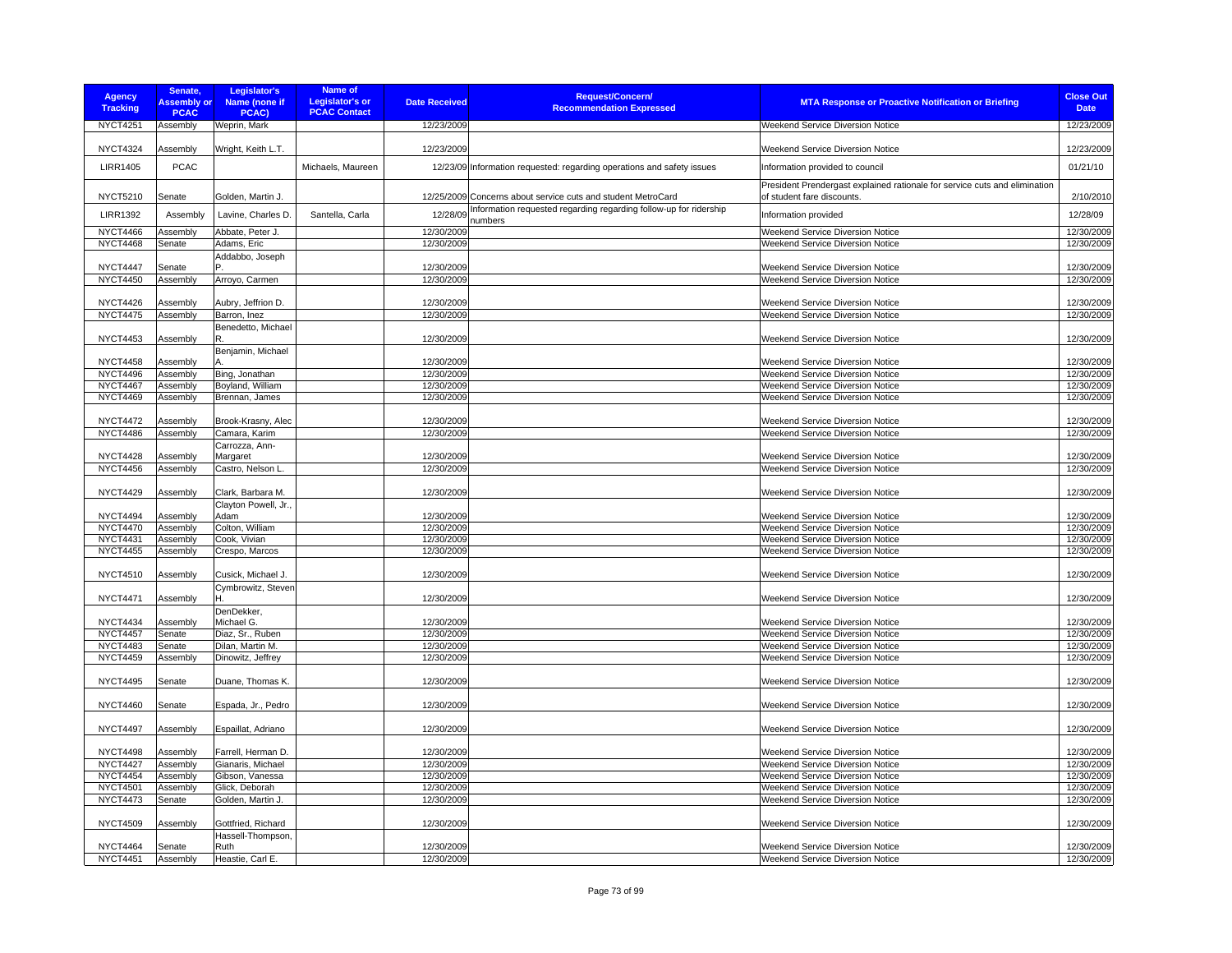| <b>Agency</b><br><b>Tracking</b>   | Senate,<br><b>Assembly or</b><br><b>PCAC</b> | Legislator's<br>Name (none if<br>PCAC)  | Name of<br><b>Legislator's or</b><br><b>PCAC Contact</b> | <b>Date Received</b>     | <b>Request/Concern/</b><br><b>MTA Response or Proactive Notification or Briefing</b><br><b>Recommendation Expressed</b> | <b>Close Out</b><br><b>Date</b> |
|------------------------------------|----------------------------------------------|-----------------------------------------|----------------------------------------------------------|--------------------------|-------------------------------------------------------------------------------------------------------------------------|---------------------------------|
| <b>NYCT4430</b>                    | Assembly                                     | Hevesi, Andrew                          |                                                          | 12/30/2009               | Weekend Service Diversion Notice                                                                                        | 12/30/2009                      |
| <b>NYCT4476</b>                    | Assembly                                     | Hikind, Dov                             |                                                          | 12/30/2009               | <b>Weekend Service Diversion Notice</b>                                                                                 | 12/30/2009                      |
| <b>NYCT4446</b>                    | Senate                                       | Huntley, Shirley L.                     |                                                          | 12/30/2009               | <b>Weekend Service Diversion Notice</b>                                                                                 | 12/31/2009                      |
|                                    |                                              | Hyer-Spencer,                           |                                                          |                          |                                                                                                                         |                                 |
| <b>NYCT4514</b>                    | Assembly                                     | Janele                                  |                                                          | 12/30/2009               | Weekend Service Diversion Notice                                                                                        | 12/30/2009                      |
|                                    |                                              |                                         |                                                          |                          |                                                                                                                         |                                 |
| <b>NYCT4477</b>                    | Assembly                                     | Jacobs, Rhoda S.                        |                                                          | 12/30/2009               | Weekend Service Diversion Notice                                                                                        | 12/30/2009                      |
| <b>NYCT4474</b>                    | Assembly                                     | Jeffries, Hakeem                        |                                                          | 12/30/2009               | Weekend Service Diversion Notice                                                                                        | 12/30/2009                      |
|                                    |                                              |                                         |                                                          |                          |                                                                                                                         |                                 |
| <b>NYCT4499</b>                    | Assembly                                     | Kavanagh, Brian P                       |                                                          | 12/30/2009               | Weekend Service Diversion Notice                                                                                        | 12/30/2009                      |
| <b>NYCT4503</b>                    | Assembly                                     | Kellner, Micah                          |                                                          | 12/30/2009               | Weekend Service Diversion Notice                                                                                        | 12/30/2009                      |
| <b>NYCT4461</b>                    | Senate                                       | Klein, Jeffrey                          |                                                          | 12/30/2009<br>12/30/2009 | Weekend Service Diversion Notice<br>Weekend Service Diversion Notice                                                    | 12/30/2009<br>12/30/2009        |
| <b>NYCT4502</b><br><b>NYCT4478</b> | Senate<br>Senate                             | Krueger, Liz<br>Kruger, Carl            |                                                          | 12/30/2009               | <b>Weekend Service Diversion Notice</b>                                                                                 | 12/30/2009                      |
| <b>NYCT4432</b>                    | Assembly                                     | Lancman, Rory I.                        |                                                          | 12/30/2009               | Weekend Service Diversion Notice                                                                                        | 12/30/2009                      |
| <b>NYCT4513</b>                    | Senate                                       | Lanza, Andrew J.                        |                                                          | 12/30/2009               | Weekend Service Diversion Notice                                                                                        | 12/30/2009                      |
|                                    |                                              |                                         |                                                          |                          |                                                                                                                         |                                 |
| <b>NYCT4480</b>                    | Assembly                                     | Lentol, Joseph R.                       |                                                          | 12/30/2009               | Weekend Service Diversion Notice                                                                                        | 12/30/2009                      |
| <b>NYCT4481</b>                    | Assembly                                     | Lopez, Vito                             |                                                          | 12/30/2009               | <b>Weekend Service Diversion Notice</b>                                                                                 | 12/30/2009                      |
| <b>NYCT4482</b>                    | Assembly                                     | Maisel, Alan                            |                                                          | 12/30/2009               | <b>Weekend Service Diversion Notice</b>                                                                                 | 12/30/2009                      |
| <b>NYCT4437</b>                    | Assembly                                     | Markey, Margaret                        |                                                          | 12/30/2009               | Weekend Service Diversion Notice                                                                                        | 12/30/2009                      |
|                                    |                                              |                                         |                                                          |                          |                                                                                                                         |                                 |
| <b>NYCT4438</b>                    | Assembly                                     | Mayersohn, Nettie                       |                                                          | 12/30/2009               | Weekend Service Diversion Notice                                                                                        | 12/30/2009                      |
| <b>NYCT4435</b>                    | Assembly                                     | Meng, Grace                             |                                                          | 12/30/2009               | Weekend Service Diversion Notice                                                                                        | 12/30/2009                      |
| <b>NYCT4484</b>                    | Assembly                                     | Millman, Joan                           |                                                          | 12/30/2009               | Weekend Service Diversion Notice                                                                                        | 12/30/2009                      |
| <b>NYCT4444</b>                    |                                              | Monserrate, Hiram                       |                                                          | 12/30/2009               | Weekend Service Diversion Notice                                                                                        | 12/30/2009                      |
|                                    |                                              | Montgomery,                             |                                                          |                          |                                                                                                                         |                                 |
| <b>NYCT4485</b>                    | Senate                                       | Velmanette                              |                                                          | 12/30/2009               | <b>Weekend Service Diversion Notice</b>                                                                                 | 12/30/2009                      |
|                                    |                                              |                                         |                                                          |                          |                                                                                                                         |                                 |
| <b>NYCT4439</b>                    | Assembly                                     | Nolan, Catherine T.                     |                                                          | 12/30/2009               | Weekend Service Diversion Notice                                                                                        | 12/30/2009                      |
|                                    |                                              |                                         |                                                          |                          |                                                                                                                         |                                 |
| <b>NYCT4506</b><br><b>NYCT4440</b> | Assembly<br>Senate                           | O'Donnell, Daniel J.<br>Onorato, George |                                                          | 12/30/2009<br>12/30/2009 | Weekend Service Diversion Notice<br><b>Weekend Service Diversion Notice</b>                                             | 12/30/2009<br>12/30/2009        |
| <b>NYCT4487</b>                    | Assembly                                     | Ortiz, Felix                            |                                                          | 12/30/2009               | Weekend Service Diversion Notice                                                                                        | 12/30/2009                      |
| <b>NYCT4441</b>                    | Senate                                       | Padavan, Frank                          |                                                          | 12/30/2009               | Weekend Service Diversion Notice                                                                                        | 12/30/2009                      |
| <b>NYCT4489</b>                    | Senate                                       | Parker, Kevin S.                        |                                                          | 12/30/2009               | Weekend Service Diversion Notice                                                                                        | 12/30/2009                      |
| <b>NYCT4442</b>                    | Assembly                                     | Peralta, Jose R.                        |                                                          | 12/30/2009               | Weekend Service Diversion Notice                                                                                        | 12/30/2009                      |
| <b>NYCT4505</b>                    | Senate                                       | Perkins, William                        |                                                          | 12/30/2009               | <b>Weekend Service Diversion Notice</b>                                                                                 | 12/30/2009                      |
| <b>NYCT4488</b>                    | Assembly                                     | Perry, Nick                             |                                                          | 12/30/2009               | Weekend Service Diversion Notice                                                                                        | 12/30/2009                      |
|                                    |                                              |                                         |                                                          |                          |                                                                                                                         |                                 |
| <b>NYCT4443</b>                    | Assembly                                     | Pheffer, Audrey I.                      |                                                          | 12/30/2009               | <b>Weekend Service Diversion Notice</b>                                                                                 | 12/30/2009                      |
| <b>NYCT4452</b>                    | Assembly                                     | Rivera, Jose                            |                                                          | 12/30/2009               | Weekend Service Diversion Notice                                                                                        | 12/30/2009                      |
| <b>NYCT4463</b>                    | Assembly                                     | Rivera, Naomi                           |                                                          | 12/30/2009               | Weekend Service Diversion Notice                                                                                        | 12/30/2009                      |
| <b>NYCT4462</b>                    | Assembly                                     | Rivera, Peter M.                        |                                                          | 12/30/2009               | <b>Weekend Service Diversion Notice</b>                                                                                 | 12/30/2009                      |
| <b>NYCT4479</b>                    | Assembly                                     | Robinson, Annette                       |                                                          | 12/30/2009               | <b>Weekend Service Diversion Notice</b>                                                                                 | 12/30/2009                      |
|                                    |                                              |                                         |                                                          |                          |                                                                                                                         |                                 |
| <b>NYCT4500</b>                    | Assembly                                     | Rosenthal, Linda B.                     |                                                          | 12/30/2009               | Weekend Service Diversion Notice                                                                                        | 12/30/2009                      |
| <b>NYCT4492</b>                    | Senate                                       | Sampson, John                           |                                                          | 12/30/2009               | Weekend Service Diversion Notice                                                                                        | 12/30/2009                      |
| <b>NYCT4515</b>                    | Senate                                       | Savino, Diane                           |                                                          | 12/30/2009               | Weekend Service Diversion Notice                                                                                        | 12/30/2009                      |
|                                    |                                              | Scarborough,                            |                                                          |                          |                                                                                                                         |                                 |
| <b>NYCT4445</b>                    | Assembly                                     | William                                 |                                                          | 12/30/2009               | Weekend Service Diversion Notice                                                                                        | 12/30/2009                      |
|                                    |                                              |                                         |                                                          |                          |                                                                                                                         |                                 |
| <b>NYCT4504</b>                    | Senate                                       | Schneiderman, Eric                      |                                                          | 12/30/2009               | Weekend Service Diversion Notice                                                                                        | 12/30/2009                      |
| <b>NYCT4465</b>                    | Senate                                       | Serrano, Jose M.                        |                                                          | 12/30/2009               | Weekend Service Diversion Notice                                                                                        | 12/30/2009                      |
| <b>NYCT4507</b>                    | Assembly                                     | Silver, Sheldon                         |                                                          | 12/30/2009               | Weekend Service Diversion Notice                                                                                        | 12/30/2009                      |
| <b>NYCT4449</b>                    | Senate                                       | Smith, Malcolm A.                       |                                                          | 12/30/2009               | <b>Weekend Service Diversion Notice</b>                                                                                 | 12/30/2009                      |
|                                    |                                              |                                         |                                                          |                          |                                                                                                                         |                                 |
| <b>NYCT4493</b>                    | Senate                                       | Squadron, Daniel                        |                                                          | 12/30/2009               | <b>Weekend Service Diversion Notice</b>                                                                                 | 12/30/2009                      |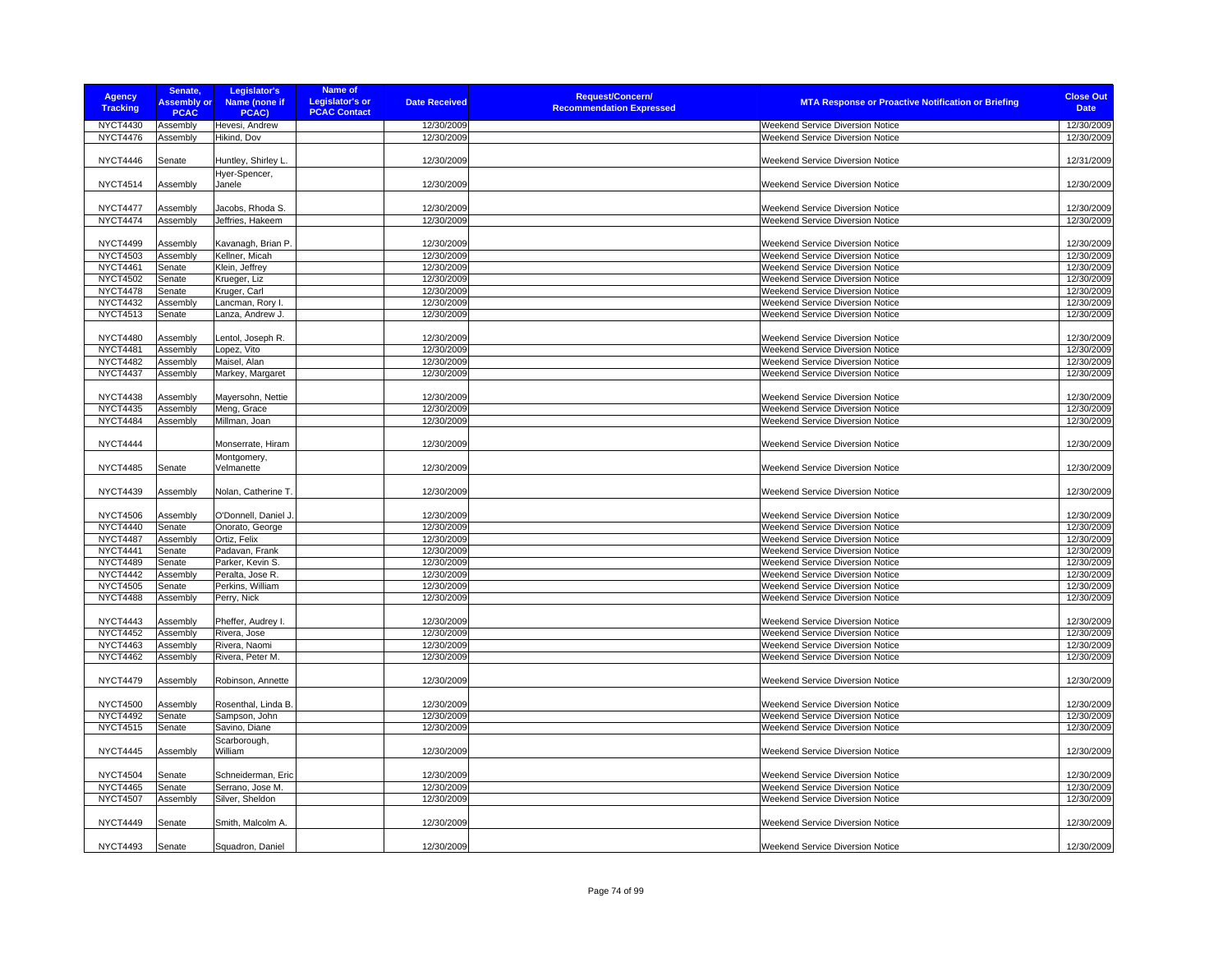| <b>Agency</b><br><b>Tracking</b>   | Senate,<br><b>Assembly or</b><br><b>PCAC</b> | Legislator's<br>Name (none if<br>PCAC) | Name of<br><b>Legislator's or</b><br><b>PCAC Contact</b> | <b>Date Received</b>     | Request/Concern/<br><b>Recommendation Expressed</b>                                                                                     | <b>MTA Response or Proactive Notification or Briefing</b>                                                                                                                                                                                                                                                      | <b>Close Out</b><br><b>Date</b> |
|------------------------------------|----------------------------------------------|----------------------------------------|----------------------------------------------------------|--------------------------|-----------------------------------------------------------------------------------------------------------------------------------------|----------------------------------------------------------------------------------------------------------------------------------------------------------------------------------------------------------------------------------------------------------------------------------------------------------------|---------------------------------|
|                                    |                                              |                                        |                                                          |                          |                                                                                                                                         |                                                                                                                                                                                                                                                                                                                |                                 |
| <b>NYCT4448</b><br><b>NYCT4511</b> | Assembly                                     | Stavisky, Toby Ann<br>Titone, Matthew  |                                                          | 12/30/2009<br>12/30/2009 |                                                                                                                                         | <b>Weekend Service Diversion Notice</b><br>Weekend Service Diversion Notice                                                                                                                                                                                                                                    | 12/30/2009<br>12/30/2009        |
| <b>NYCT4433</b>                    | Assembly                                     | Titus, Michele                         |                                                          | 12/30/2009               |                                                                                                                                         | <b>Weekend Service Diversion Notice</b>                                                                                                                                                                                                                                                                        | 12/30/2009                      |
|                                    |                                              |                                        |                                                          |                          |                                                                                                                                         |                                                                                                                                                                                                                                                                                                                |                                 |
| <b>NYCT4512</b>                    | Assembly                                     | Tobacco, Louis R.                      |                                                          | 12/30/2009               |                                                                                                                                         | Weekend Service Diversion Notice                                                                                                                                                                                                                                                                               | 12/30/2009                      |
| <b>NYCT4490</b>                    | Assembly                                     | Towns, Darryl C.                       |                                                          | 12/30/2009               |                                                                                                                                         | Weekend Service Diversion Notice                                                                                                                                                                                                                                                                               | 12/30/2009                      |
| <b>NYCT4491</b>                    | Assembly                                     | Weinstein, Helene                      |                                                          | 12/30/2009               |                                                                                                                                         | <b>Weekend Service Diversion Notice</b>                                                                                                                                                                                                                                                                        | 12/30/2009                      |
| <b>NYCT4436</b>                    | Assembly                                     | Weprin, Mark                           |                                                          | 12/30/2009               |                                                                                                                                         | <b>Weekend Service Diversion Notice</b>                                                                                                                                                                                                                                                                        | 12/30/2009                      |
|                                    |                                              |                                        |                                                          |                          |                                                                                                                                         |                                                                                                                                                                                                                                                                                                                |                                 |
| <b>NYCT4508</b>                    | Assembly                                     | Wright, Keith L.T.                     |                                                          | 12/30/2009               |                                                                                                                                         | <b>Weekend Service Diversion Notice</b>                                                                                                                                                                                                                                                                        | 12/30/2009                      |
| <b>NYCT4632</b>                    | <b>PCAC</b>                                  |                                        |                                                          |                          | Complaint about bus operator not allowing a customer in a wheelchair to<br>12/30/2009 board a bus                                       | Customer is aware that the complaint will be sent to the depot for<br>investigation and appropriate action.                                                                                                                                                                                                    | 12/30/2009                      |
| MTAHQ1644                          |                                              | Dilan, Martin                          |                                                          |                          |                                                                                                                                         |                                                                                                                                                                                                                                                                                                                |                                 |
| MTAHQ1646                          | Senate<br>Senate                             | Malave<br><b>Finance Majority</b>      | Trapasso, Matt<br>Ho, Janet                              |                          | 12/31/2009 Asked about the status of the Capital Plan.<br>12/31/2009 Asked about the status of th Capital Plan.                         | Email the disapproval letter from NYS DOT.<br>Email the disapproval letter from NYS DOT                                                                                                                                                                                                                        | 12/31/2009<br>12/31/2009        |
| MTAHQ1645                          | Senate                                       | Johnson, Craig                         | Lieber, Rafe                                             |                          | 12/31/2009 Asked about the status of the Capital Plan.                                                                                  | Email the disapproval letter from NYS DOT.                                                                                                                                                                                                                                                                     | 12/31/2009                      |
|                                    |                                              |                                        | Hedges, Roman;                                           |                          |                                                                                                                                         |                                                                                                                                                                                                                                                                                                                |                                 |
| MTAHQ1647                          |                                              | Ways and Means                         | Threatte, Lonnie,                                        |                          |                                                                                                                                         |                                                                                                                                                                                                                                                                                                                |                                 |
|                                    | Assembly                                     | Majority                               | Wilder, Katelyn                                          |                          | 12/31/2009 Asked about the status of the Capital Plan.                                                                                  | Email the disapproval letter from NYS DOT                                                                                                                                                                                                                                                                      | 12/31/2009                      |
| <b>NYCT4645</b>                    | Assembly                                     | Abbate, Peter J.                       |                                                          |                          | 1/4/2010 Access-a-Ride complaint about late service                                                                                     | No pattern of service problems was found and subscription service was<br>suggested                                                                                                                                                                                                                             | 1/20/2010                       |
|                                    |                                              |                                        |                                                          |                          | Constituent wants the contact information for reporting MNR employees                                                                   | Provided response that complaints can be registered directly by contacting                                                                                                                                                                                                                                     |                                 |
| <b>MNR1289</b>                     | Assembly                                     | Galef, Sandra                          | Levenberg, Dana                                          | 1/4/2010                 | allegedly not doing their work.                                                                                                         | MNR at 212-672-1290 or through the website.                                                                                                                                                                                                                                                                    | 1/4/2009                        |
| <b>LIRR1393</b>                    | Senate                                       | Johnson, Craig                         | Lieber, Rafe                                             |                          | 01/04/10 General discussion about Great Neck monopoles                                                                                  | Information provided                                                                                                                                                                                                                                                                                           | 01/04/10                        |
| MTAHQ1648                          | Senate                                       | Johnson, Craig                         | Lieber, Rafe                                             |                          | 1/4/2010 Had a question on the monopole.                                                                                                |                                                                                                                                                                                                                                                                                                                |                                 |
| <b>LIRR1394</b>                    | Assembly                                     | Lavine, Charles D.                     | Santella, Carla                                          |                          | 01/04/10 Discussion regarding ridership and payroll tax                                                                                 | Information provided                                                                                                                                                                                                                                                                                           | 01/04/10                        |
| <b>LIRR1403</b>                    | <b>PCAC</b>                                  |                                        | Henderson, William                                       |                          | 01/04/10 Information requested: Atlantic Avenue Terminal Opening Ceremony                                                               | Information provided                                                                                                                                                                                                                                                                                           | 01/04/10                        |
| <b>LIRR1395</b>                    | Senate                                       | Foley, Brian                           | Baumgartner,<br>Krystyna                                 |                          | 01/05/10 Customer satisfaction survey                                                                                                   | General discussion                                                                                                                                                                                                                                                                                             | 01/05/10                        |
| MTAHQ1649                          | Assembly                                     | Tobacco, Louis                         | Anbrosole, Thomas                                        |                          | 1/5/2010 Question about Access-A-Ride for a constituent.                                                                                |                                                                                                                                                                                                                                                                                                                |                                 |
| <b>LI Bus 916</b>                  | Senate                                       | Johnson, Craig                         | Suma, Lauren                                             | 01/06/10                 | Called looking for assistence with an Able-Ride customer who didn't get<br>her orange ticket stamped with \$3.75 for use after Jan 1st. | After discussing the situation with Oerations, LIB will allow the customer to<br>overcome this one-time mistake by receiving tcket payment and stamping<br>her tickets at Garden City. In the future, it will be up to the customer to<br>come to LIB and produce the tickets. No additional follow-up needed. | 01/07/10                        |
| <b>NYCT3552</b>                    | Assembly                                     | Abbate, Peter J.                       |                                                          | 1/7/2010                 |                                                                                                                                         | Weekend Service Diversion Notice                                                                                                                                                                                                                                                                               | 1/8/2010                        |
| <b>LIRR1396</b>                    | Assembly                                     | Abbate, Peter J. Jr                    | Streamer, Kelly                                          |                          | 01/07/10 Request for clean-up on 61st Street Bridge                                                                                     | Information provided                                                                                                                                                                                                                                                                                           | 01/07/10                        |
| <b>NYCT3554</b>                    | Senate                                       | Adams, Eric                            |                                                          | 1/7/2010                 |                                                                                                                                         | Weekend Service Diversion Notice                                                                                                                                                                                                                                                                               | 1/8/2010                        |
|                                    |                                              | Addabbo, Joseph                        |                                                          |                          |                                                                                                                                         | <b>Weekend Service Diversion Notice</b>                                                                                                                                                                                                                                                                        |                                 |
| <b>NYCT3533</b><br><b>NYCT3536</b> | Senate<br>Assembly                           | Arroyo, Carmen                         |                                                          | 1/7/2010<br>1/7/2010     |                                                                                                                                         | <b>Weekend Service Diversion Notice</b>                                                                                                                                                                                                                                                                        | 1/8/2010<br>1/8/2010            |
|                                    |                                              |                                        |                                                          |                          |                                                                                                                                         |                                                                                                                                                                                                                                                                                                                |                                 |
| <b>NYCT3511</b>                    | Assembly                                     | Aubry, Jeffrion D.                     |                                                          | 1/7/2010                 |                                                                                                                                         | <b>Weekend Service Diversion Notice</b>                                                                                                                                                                                                                                                                        | 1/8/2010                        |
| <b>NYCT3561</b>                    | Assembly                                     | Barron, Inez                           |                                                          | 1/7/2010                 |                                                                                                                                         | Weekend Service Diversion Notice                                                                                                                                                                                                                                                                               | 1/8/2010                        |
| <b>NYCT3539</b>                    | Assembly                                     | Benedetto, Michael<br>R.               |                                                          | 1/7/2010                 |                                                                                                                                         | <b>Weekend Service Diversion Notice</b>                                                                                                                                                                                                                                                                        | 1/8/2010                        |
|                                    |                                              | Benjamin, Michael                      |                                                          |                          |                                                                                                                                         |                                                                                                                                                                                                                                                                                                                |                                 |
| NYCT3544<br><b>NYCT3582</b>        | Assembly<br>Assembly                         | Bing, Jonathan                         |                                                          | 1/7/2010<br>1/7/2010     |                                                                                                                                         | <b>Weekend Service Diversion Notice</b><br>Weekend Service Diversion Notice                                                                                                                                                                                                                                    | 1/8/2010<br>1/8/2010            |
| <b>MNR1331</b>                     | Senate                                       | Bonacic, John                          |                                                          | 1/7/2010                 |                                                                                                                                         | Provided response that both projects are currently under design and the<br>construction of the station improvements should be awarded in October                                                                                                                                                               | 1/28/2010                       |
|                                    |                                              |                                        |                                                          |                          |                                                                                                                                         | 2010.                                                                                                                                                                                                                                                                                                          |                                 |
| <b>NYCT3553</b>                    | Assembly                                     | Boyland, William                       |                                                          | 1/7/2010                 |                                                                                                                                         | Weekend Service Diversion Notice                                                                                                                                                                                                                                                                               | 1/8/2010                        |
| <b>NYCT3555</b>                    | Assembly                                     | Brennan, James                         |                                                          | 1/7/2010                 |                                                                                                                                         | Weekend Service Diversion Notice                                                                                                                                                                                                                                                                               | 1/7/2010                        |
| <b>NYCT3558</b>                    | Assembly                                     | Brook-Krasny, Alec                     |                                                          | 1/7/2010                 |                                                                                                                                         | <b>Weekend Service Diversion Notice</b>                                                                                                                                                                                                                                                                        | 1/7/2010                        |
| <b>NYCT3572</b>                    | Assembly                                     | Camara, Karim                          |                                                          | 1/7/2010                 |                                                                                                                                         | Weekend Service Diversion Notice                                                                                                                                                                                                                                                                               | 1/8/2010                        |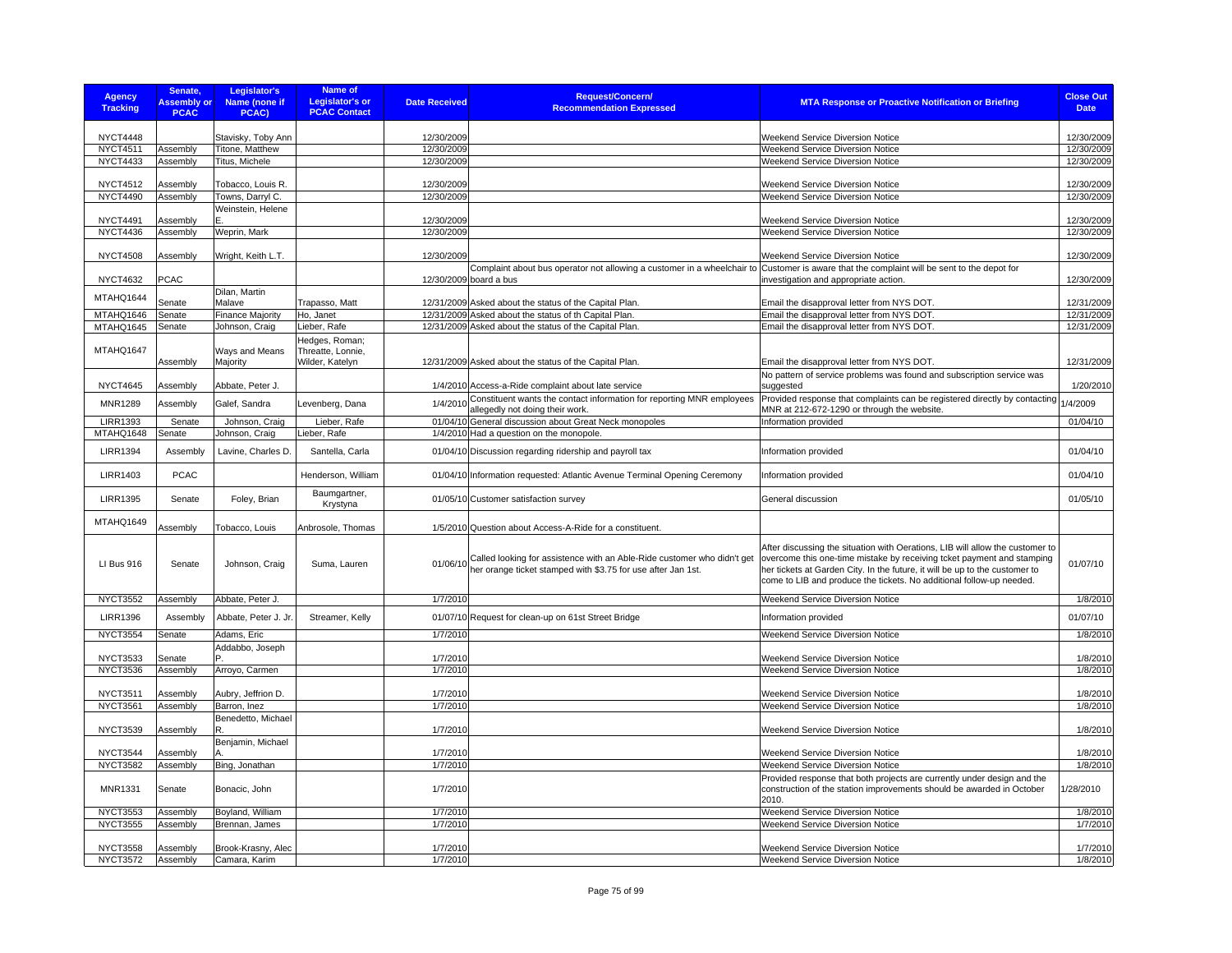| <b>Agency</b><br><b>Tracking</b>   | Senate,<br><b>Assembly or</b><br><b>PCAC</b> | Legislator's<br>Name (none if<br>PCAC)   | <b>Name of</b><br><b>Legislator's or</b><br><b>PCAC Contact</b> | <b>Date Received</b> | <b>Request/Concern/</b><br><b>Recommendation Expressed</b>                                   | <b>MTA Response or Proactive Notification or Briefing</b>                    | <b>Close Out</b><br><b>Date</b> |
|------------------------------------|----------------------------------------------|------------------------------------------|-----------------------------------------------------------------|----------------------|----------------------------------------------------------------------------------------------|------------------------------------------------------------------------------|---------------------------------|
|                                    |                                              | Carrozza, Ann-                           |                                                                 |                      |                                                                                              |                                                                              |                                 |
| <b>NYCT3513</b>                    | Assembly                                     | Margaret                                 |                                                                 | 1/7/2010             |                                                                                              | <b>Weekend Service Diversion Notice</b>                                      | 1/8/2010                        |
| <b>NYCT3542</b>                    | Assembly                                     | Castro, Nelson L.                        |                                                                 | 1/7/2010             |                                                                                              | <b>Weekend Service Diversion Notice</b>                                      | 1/8/2010                        |
| <b>NYCT3514</b>                    | Assembly                                     | Clark, Barbara M.                        |                                                                 | 1/7/2010             |                                                                                              | Weekend Service Diversion Notice                                             | 1/8/2010                        |
| <b>NYCT3580</b>                    | Assembly                                     | Clayton Powell, Jr.,<br>Adam             |                                                                 | 1/7/2010             |                                                                                              | <b>Weekend Service Diversion Notice</b>                                      | 1/8/2010                        |
| <b>NYCT3556</b>                    | Assembly                                     | Colton, William                          |                                                                 | 1/7/2010             |                                                                                              | <b>Weekend Service Diversion Notice</b>                                      | 1/7/2010                        |
| NYCT3516                           | Assembly                                     | Cook, Vivian                             |                                                                 | 1/7/2010             |                                                                                              | Weekend Service Diversion Notice                                             | 1/8/2010                        |
| <b>NYCT3541</b>                    | Assembly                                     | Crespo, Marcos                           |                                                                 | 1/7/2010             |                                                                                              | Weekend Service Diversion Notice                                             | 1/7/2010                        |
|                                    |                                              |                                          |                                                                 |                      |                                                                                              |                                                                              |                                 |
| <b>NYCT3596</b>                    | Assembly                                     | Cusick, Michael J.<br>Cymbrowitz, Steven |                                                                 | 1/7/2010             |                                                                                              | Weekend Service Diversion Notice                                             | 1/8/2010                        |
| <b>NYCT3557</b>                    | Assembly                                     |                                          |                                                                 | 1/7/2010             |                                                                                              | <b>Weekend Service Diversion Notice</b>                                      | 1/8/2010                        |
|                                    |                                              | DenDekker,                               |                                                                 |                      |                                                                                              |                                                                              |                                 |
| <b>NYCT3519</b>                    | Assembly                                     | Michael G.                               |                                                                 | 1/7/2010             |                                                                                              | Weekend Service Diversion Notice                                             | 1/7/2010                        |
| <b>NYCT3543</b>                    | Senate                                       | Diaz, Sr., Ruben                         |                                                                 | 1/7/2010             |                                                                                              | Weekend Service Diversion Notice                                             | 1/8/2010                        |
| <b>NYCT3569</b>                    | Senate                                       | Dilan, Martin M.                         |                                                                 | 1/7/2010             |                                                                                              | Weekend Service Diversion Notice                                             | 1/8/2010                        |
| <b>NYCT3545</b>                    | Assembly                                     | Dinowitz, Jeffrey                        |                                                                 | 1/7/2010             |                                                                                              | Weekend Service Diversion Notice                                             | 1/8/2010                        |
| <b>NYCT3581</b>                    | Senate                                       | Duane, Thomas K.                         |                                                                 | 1/7/2010             |                                                                                              | Weekend Service Diversion Notice                                             | 1/8/2010                        |
| <b>NYCT3546</b>                    | Senate                                       | Espada, Jr., Pedro                       |                                                                 | 1/7/2010             |                                                                                              | Weekend Service Diversion Notice                                             | 1/8/2010                        |
|                                    |                                              |                                          |                                                                 |                      |                                                                                              |                                                                              |                                 |
| <b>NYCT3583</b>                    | Assembly                                     | Espaillat, Adriano                       |                                                                 | 1/7/2010             |                                                                                              | <b>Weekend Service Diversion Notice</b>                                      | 1/8/2010                        |
| <b>NYCT3584</b>                    | Assembly                                     | Farrell, Herman D.                       |                                                                 | 1/7/2010             |                                                                                              | Weekend Service Diversion Notice                                             | 1/8/2010                        |
| <b>LIRR1397</b>                    | Assembly                                     | Fred Thiele                              | McGory, Becky                                                   |                      | 01/07/10 Discussion regarding Volpe Center and East End Service                              | Information provided                                                         | 01/07/10                        |
| <b>MNR1293</b>                     | Assembly                                     | Galef, Sandra                            |                                                                 | 1/7/2010             | Received constituent complaint that the PA system at Peekskill was too<br>loud.              | Provided response that Customer service lowered volume.                      | 1/7/2009                        |
| MTAHQ1650                          | Assembly                                     | Galef, Sandra                            | Galef, Sandra                                                   |                      | Asked for the volume on the announcemnt speakers at Peeksville to be<br>1/7/2010 tuned down. | Speakers were turned down on 1/08/2010, told Assemblymember on<br>1/11/2010. | 1/11/2010                       |
| <b>NYCT3512</b>                    | Assembly                                     | Gianaris, Michael                        |                                                                 | 1/7/2010             |                                                                                              | Weekend Service Diversion Notice                                             | 1/8/2010                        |
| <b>NYCT3540</b>                    | Assembly                                     | Gibson, Vanessa                          |                                                                 | 1/7/2010             |                                                                                              | <b>Weekend Service Diversion Notice</b>                                      | 1/8/2010                        |
| <b>NYCT3587</b>                    | Assembly                                     | Glick, Deborah                           |                                                                 | 1/7/2010             |                                                                                              | Weekend Service Diversion Notice                                             | 1/8/2010                        |
| <b>NYCT3559</b>                    | Senate                                       | Golden, Martin J.                        |                                                                 | 1/7/2010             |                                                                                              | Weekend Service Diversion Notice                                             | 1/8/2010                        |
| <b>NYCT3595</b>                    | Assembly                                     | Gottfried, Richard                       |                                                                 | 1/7/2010             |                                                                                              | Weekend Service Diversion Notice                                             | 1/8/2010                        |
|                                    |                                              | Hassell-Thompson,                        |                                                                 |                      |                                                                                              |                                                                              |                                 |
| <b>NYCT3550</b>                    | Senate                                       | Ruth                                     |                                                                 | 1/7/2010             |                                                                                              | Weekend Service Diversion Notice                                             | 1/8/2010                        |
| <b>NYCT3537</b>                    | Assembly                                     | Heastie, Carl E.                         |                                                                 | 1/7/2010             |                                                                                              | Weekend Service Diversion Notice                                             | 1/8/2010                        |
| <b>NYCT3515</b><br><b>NYCT3562</b> | Assembly                                     | Hevesi, Andrew<br>Hikind, Dov            |                                                                 | 1/7/2010             |                                                                                              | Weekend Service Diversion Notice                                             | 1/7/2010<br>1/8/2010            |
|                                    | Assembly                                     |                                          |                                                                 | 1/7/2010             |                                                                                              | Weekend Service Diversion Notice                                             |                                 |
| <b>NYCT3532</b>                    | Senate                                       | Huntley, Shirley L.<br>Hyer-Spencer,     |                                                                 | 1/7/2010             |                                                                                              | Weekend Service Diversion Notice                                             | 1/7/2010                        |
| <b>NYCT3600</b>                    | Assembly                                     | Janele                                   |                                                                 | 1/7/2010             |                                                                                              | <b>Weekend Service Diversion Notice</b>                                      | 1/7/2010                        |
| <b>NYCT3563</b>                    | Assembly                                     | Jacobs, Rhoda S.                         |                                                                 | 1/7/2010             |                                                                                              | <b>Weekend Service Diversion Notice</b>                                      | 1/7/2010                        |
| <b>NYCT3560</b>                    | Assembly                                     | Jeffries, Hakeem                         |                                                                 | 1/7/2010             |                                                                                              | Weekend Service Diversion Notice                                             | 1/8/2010                        |
|                                    |                                              |                                          |                                                                 |                      |                                                                                              |                                                                              |                                 |
| <b>NYCT3585</b>                    | Assembly                                     | Kavanagh, Brian P.                       |                                                                 | 1/7/2010             |                                                                                              | <b>Weekend Service Diversion Notice</b>                                      | 1/7/2010                        |
| <b>NYCT3589</b><br><b>NYCT3547</b> | Assembly                                     | Kellner, Micah                           |                                                                 | 1/7/2010             |                                                                                              | Weekend Service Diversion Notice                                             | 1/7/2010<br>1/8/2010            |
|                                    | Senate                                       | Klein, Jeffrey                           |                                                                 | 1/7/2010             |                                                                                              | <b>Weekend Service Diversion Notice</b>                                      |                                 |
| NYCT3510                           | Senate                                       | Krueger, Liz                             | Jennifer Krinsky                                                |                      | 1/7/2010 Reduced Fare MetroCard question                                                     | Constituent can get print-out of trips taken on Reduced-Fare MetroCard.      | 1/11/2010                       |
| <b>NYCT3588</b>                    | Senate                                       | Krueger, Liz                             |                                                                 | 1/7/2010             |                                                                                              | Weekend Service Diversion Notice                                             | 1/8/2010                        |
| <b>NYCT3564</b>                    | Senate                                       | Kruger, Carl                             |                                                                 | 1/7/2010             |                                                                                              | Weekend Service Diversion Notice                                             | 1/8/2010                        |
| <b>NYCT3517</b>                    | Assembly                                     | Lancman, Rory I.                         |                                                                 | 1/7/2010             |                                                                                              | <b>Weekend Service Diversion Notice</b>                                      | 1/8/2010                        |
| <b>NYCT3599</b>                    | Senate                                       | Lanza, Andrew J.                         |                                                                 | 1/7/2010             |                                                                                              | Weekend Service Diversion Notice                                             | 1/8/2010                        |
| MNR1290                            | Assembly                                     | Latimer, George                          |                                                                 | 1/7/2010             |                                                                                              | Sent invitation to participate in Port Chester artwork selection process.    | 1/7/2009                        |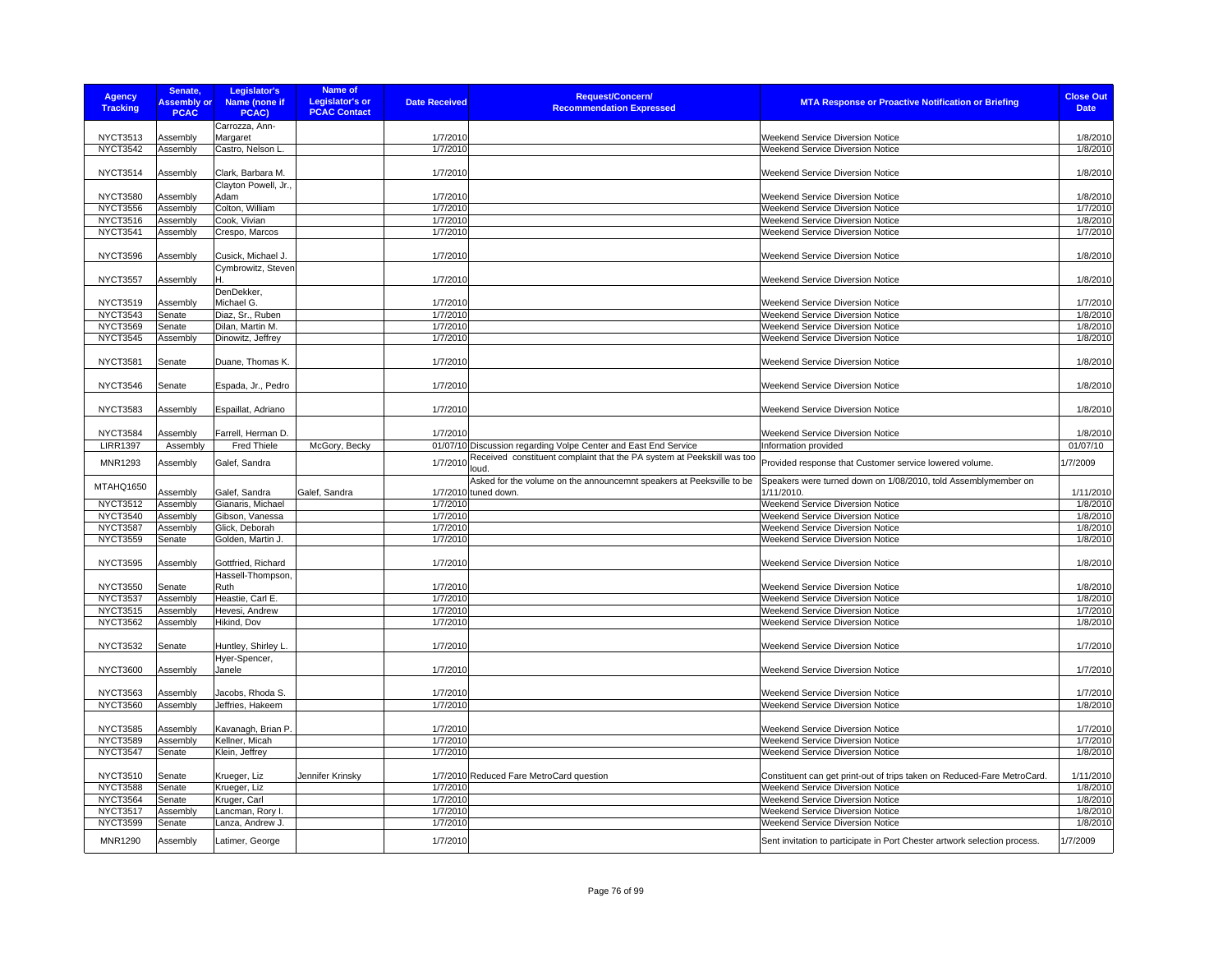| <b>Agency</b><br><b>Tracking</b>   | Senate,<br><b>Assembly or</b><br><b>PCAC</b> | Legislator's<br>Name (none if<br>PCAC) | <b>Name of</b><br><b>Legislator's or</b><br><b>PCAC Contact</b> | <b>Date Received</b> | <b>Request/Concern/</b><br><b>Recommendation Expressed</b>       | <b>MTA Response or Proactive Notification or Briefing</b>                                                                                                        | <b>Close Out</b><br><b>Date</b> |
|------------------------------------|----------------------------------------------|----------------------------------------|-----------------------------------------------------------------|----------------------|------------------------------------------------------------------|------------------------------------------------------------------------------------------------------------------------------------------------------------------|---------------------------------|
|                                    |                                              |                                        |                                                                 |                      |                                                                  |                                                                                                                                                                  |                                 |
| <b>NYCT3566</b>                    | Assembly                                     | Lentol, Joseph R.                      |                                                                 | 1/7/2010             |                                                                  | <b>Weekend Service Diversion Notice</b>                                                                                                                          | 1/8/2010                        |
| <b>NYCT3567</b>                    | Assembly                                     | Lopez, Vito                            |                                                                 | 1/7/2010             |                                                                  | Weekend Service Diversion Notice                                                                                                                                 | 1/7/2010                        |
| <b>NYCT3568</b>                    | Assembly                                     | Maisel, Alan                           |                                                                 | 1/7/2010             |                                                                  | Weekend Service Diversion Notice                                                                                                                                 | 1/8/2010                        |
| <b>NYCT3522</b>                    | Assembly                                     | Markey, Margaret                       |                                                                 | 1/7/2010             |                                                                  | Weekend Service Diversion Notice                                                                                                                                 | 1/8/2010                        |
| <b>NYCT3523</b>                    | Assembly                                     | Mayersohn, Nettie                      |                                                                 | 1/7/2010             |                                                                  | Weekend Service Diversion Notice                                                                                                                                 | 1/7/2010                        |
| <b>NYCT3520</b>                    | Assembly                                     | Meng, Grace                            |                                                                 | 1/7/2010             |                                                                  | <b>Weekend Service Diversion Notice</b>                                                                                                                          | 1/8/2010                        |
| <b>NYCT3570</b>                    | Assembly                                     | Millman, Joan                          |                                                                 | 1/7/2010             |                                                                  | Weekend Service Diversion Notice                                                                                                                                 | 1/8/2010                        |
|                                    |                                              |                                        |                                                                 |                      |                                                                  |                                                                                                                                                                  |                                 |
| <b>NYCT3529</b>                    |                                              | Monserrate, Hiram                      |                                                                 | 1/7/2010             |                                                                  | <b>Weekend Service Diversion Notice</b>                                                                                                                          | 1/8/2010                        |
|                                    |                                              | Montgomery,                            |                                                                 |                      |                                                                  |                                                                                                                                                                  |                                 |
| <b>NYCT3571</b>                    | Senate                                       | Velmanette                             |                                                                 | 1/7/2010             |                                                                  | Weekend Service Diversion Notice                                                                                                                                 | 1/8/2010                        |
|                                    |                                              |                                        |                                                                 |                      |                                                                  |                                                                                                                                                                  | 1/8/2010                        |
| <b>NYCT3524</b>                    | Assembly                                     | Nolan, Catherine T.                    |                                                                 | 1/7/2010             |                                                                  | Weekend Service Diversion Notice                                                                                                                                 |                                 |
| <b>NYCT3592</b>                    | Assembly                                     | O'Donnell, Daniel J.                   |                                                                 | 1/7/2010             |                                                                  | Weekend Service Diversion Notice                                                                                                                                 | 1/8/2010                        |
| <b>NYCT3525</b>                    | Senate                                       | Onorato, George                        |                                                                 | 1/7/2010             |                                                                  | Weekend Service Diversion Notice                                                                                                                                 | 1/8/2010                        |
| <b>MNR1291</b>                     | Senate                                       | Oppenheimer, Suzi                      |                                                                 | 1/7/2010             |                                                                  |                                                                                                                                                                  | 1/7/2009                        |
|                                    |                                              |                                        |                                                                 |                      |                                                                  | Sent invitation to participate in Port Chester artwork selection process.                                                                                        |                                 |
| <b>NYCT3573</b>                    | Assembly                                     | Ortiz, Felix                           |                                                                 | 1/7/2010             |                                                                  | Weekend Service Diversion Notice                                                                                                                                 | 1/8/2010                        |
|                                    |                                              |                                        |                                                                 |                      |                                                                  | Bus Operator who operated the run most closely scheduled to the time                                                                                             |                                 |
| Bus Co 949                         | Senator                                      | Padavan, Frank                         |                                                                 |                      | 01/07/10 Rudeness of bus operator concerning temperature on QM2A | provided was called in for counseling. He has no recollection of<br>passenger complaining. Due to the ambiguity of the complaint, no further<br>action was taken | 01/08/10                        |
| <b>NYCT3526</b>                    | Senate                                       | Padavan, Frank                         |                                                                 | 1/7/2010             |                                                                  | Weekend Service Diversion Notice                                                                                                                                 | 1/8/2010                        |
| <b>NYCT3575</b>                    | Senate                                       | Parker, Kevin S.                       |                                                                 | 1/7/2010             |                                                                  | Weekend Service Diversion Notice                                                                                                                                 | 1/8/2010                        |
| <b>NYCT3527</b>                    | Assembly                                     | Peralta, Jose R.                       |                                                                 | 1/7/2010             |                                                                  | Weekend Service Diversion Notice                                                                                                                                 | 1/8/2010                        |
| <b>NYCT3591</b>                    | Senate                                       | Perkins, William                       |                                                                 | 1/7/2010             |                                                                  | Weekend Service Diversion Notice                                                                                                                                 | 1/8/2010                        |
| <b>NYCT3574</b>                    | Assembly                                     | Perry, Nick                            |                                                                 | 1/7/2010             |                                                                  | Weekend Service Diversion Notice                                                                                                                                 | 1/8/2010                        |
|                                    |                                              |                                        |                                                                 |                      |                                                                  |                                                                                                                                                                  |                                 |
| <b>NYCT3528</b><br><b>NYCT3538</b> | Assembly<br>Assembly                         | Pheffer, Audrey I.<br>Rivera, Jose     |                                                                 | 1/7/2010<br>1/7/2010 |                                                                  | Weekend Service Diversion Notice<br>Weekend Service Diversion Notice                                                                                             | 1/8/2010<br>1/8/2010            |
| <b>NYCT3549</b>                    | Assembly                                     | Rivera, Naomi                          |                                                                 | 1/7/2010             |                                                                  | Weekend Service Diversion Notice                                                                                                                                 | 1/8/2010                        |
| <b>NYCT3548</b>                    | Assembly                                     | Rivera, Peter M.                       |                                                                 | 1/7/2010             |                                                                  | Weekend Service Diversion Notice                                                                                                                                 | 1/8/2010                        |
|                                    |                                              |                                        |                                                                 |                      |                                                                  |                                                                                                                                                                  |                                 |
| <b>NYCT3565</b>                    | Assembly                                     | Robinson, Annette                      |                                                                 | 1/7/2010             |                                                                  | Weekend Service Diversion Notice                                                                                                                                 | 1/8/2010                        |
|                                    |                                              |                                        |                                                                 |                      |                                                                  |                                                                                                                                                                  |                                 |
| <b>NYCT3586</b>                    | Assembly                                     | Rosenthal, Linda B.                    |                                                                 | 1/7/2010             |                                                                  | <b>Weekend Service Diversion Notice</b>                                                                                                                          | 1/7/2010                        |
| <b>NYCT3578</b>                    | Senate                                       | Sampson, John                          |                                                                 | 1/7/2010             |                                                                  | Weekend Service Diversion Notice                                                                                                                                 | 1/8/2010                        |
| <b>NYCT3601</b>                    | Senate                                       | Savino, Diane                          |                                                                 | 1/7/2010             |                                                                  | Weekend Service Diversion Notice                                                                                                                                 | 1/8/2010                        |
| <b>NYCT3530</b>                    |                                              | Scarborough,<br>William                |                                                                 |                      |                                                                  | Weekend Service Diversion Notice                                                                                                                                 |                                 |
|                                    | Assembly                                     |                                        |                                                                 | 1/7/2010             |                                                                  |                                                                                                                                                                  | 1/8/2010                        |
| <b>NYCT3590</b>                    | Senate                                       | Schneiderman, Eric                     |                                                                 | 1/7/2010             |                                                                  | Weekend Service Diversion Notice                                                                                                                                 | 1/8/2010                        |
|                                    |                                              |                                        |                                                                 |                      |                                                                  |                                                                                                                                                                  |                                 |
| <b>NYCT3531</b>                    | Assembly                                     | Seminerio, Anthony                     |                                                                 | 1/7/2010             |                                                                  | <b>Weekend Service Diversion Notice</b>                                                                                                                          | 1/8/2010                        |
| <b>NYCT3551</b>                    | Senate                                       | Serrano, Jose M.                       |                                                                 | 1/7/2010             |                                                                  | Weekend Service Diversion Notice                                                                                                                                 | 1/8/2010                        |
| <b>NYCT3593</b>                    | Assembly                                     | Silver, Sheldon                        |                                                                 | 1/7/2010             |                                                                  | Weekend Service Diversion Notice                                                                                                                                 | 1/8/2010                        |
|                                    |                                              |                                        |                                                                 |                      |                                                                  |                                                                                                                                                                  |                                 |
| <b>NYCT3535</b>                    | Senate                                       | Smith, Malcolm A.                      |                                                                 | 1/7/2010             |                                                                  | Weekend Service Diversion Notice                                                                                                                                 | 1/8/2010                        |
|                                    |                                              |                                        |                                                                 |                      |                                                                  |                                                                                                                                                                  |                                 |
| <b>NYCT3579</b>                    | Senate                                       | Squadron, Daniel                       |                                                                 | 1/7/2010             |                                                                  | Weekend Service Diversion Notice                                                                                                                                 | 1/8/2010                        |
| <b>NYCT3534</b>                    |                                              | Stavisky, Toby Ann                     |                                                                 | 1/7/2010             |                                                                  | Weekend Service Diversion Notice                                                                                                                                 | 1/8/2010                        |
| <b>NYCT3597</b>                    | Assembly                                     | Titone, Matthew                        |                                                                 | 1/7/2010             |                                                                  | Weekend Service Diversion Notice                                                                                                                                 | 1/7/2010                        |
| <b>NYCT3518</b>                    | Assembly                                     | Titus, Michele                         |                                                                 | 1/7/2010             |                                                                  | Weekend Service Diversion Notice                                                                                                                                 | 1/8/2010                        |
|                                    |                                              |                                        |                                                                 |                      |                                                                  |                                                                                                                                                                  |                                 |
| <b>NYCT3598</b>                    | Assembly                                     | Tobacco, Louis R.                      |                                                                 | 1/7/2010             |                                                                  | Weekend Service Diversion Notice                                                                                                                                 | 1/7/2010                        |
| <b>NYCT3576</b>                    | Assembly                                     | Towns, Darryl C.                       |                                                                 | 1/7/2010             |                                                                  | Weekend Service Diversion Notice                                                                                                                                 | 1/8/2010                        |
|                                    |                                              | Weinstein, Helene                      |                                                                 |                      |                                                                  |                                                                                                                                                                  |                                 |
| <b>NYCT3577</b>                    | Assembly                                     |                                        |                                                                 | 1/7/2010             |                                                                  | <b>Weekend Service Diversion Notice</b>                                                                                                                          | 1/8/2010                        |
| <b>NYCT3521</b>                    | Assembly                                     | Weprin, Mark                           |                                                                 | 1/7/2010             |                                                                  | Weekend Service Diversion Notice                                                                                                                                 | 1/8/2010                        |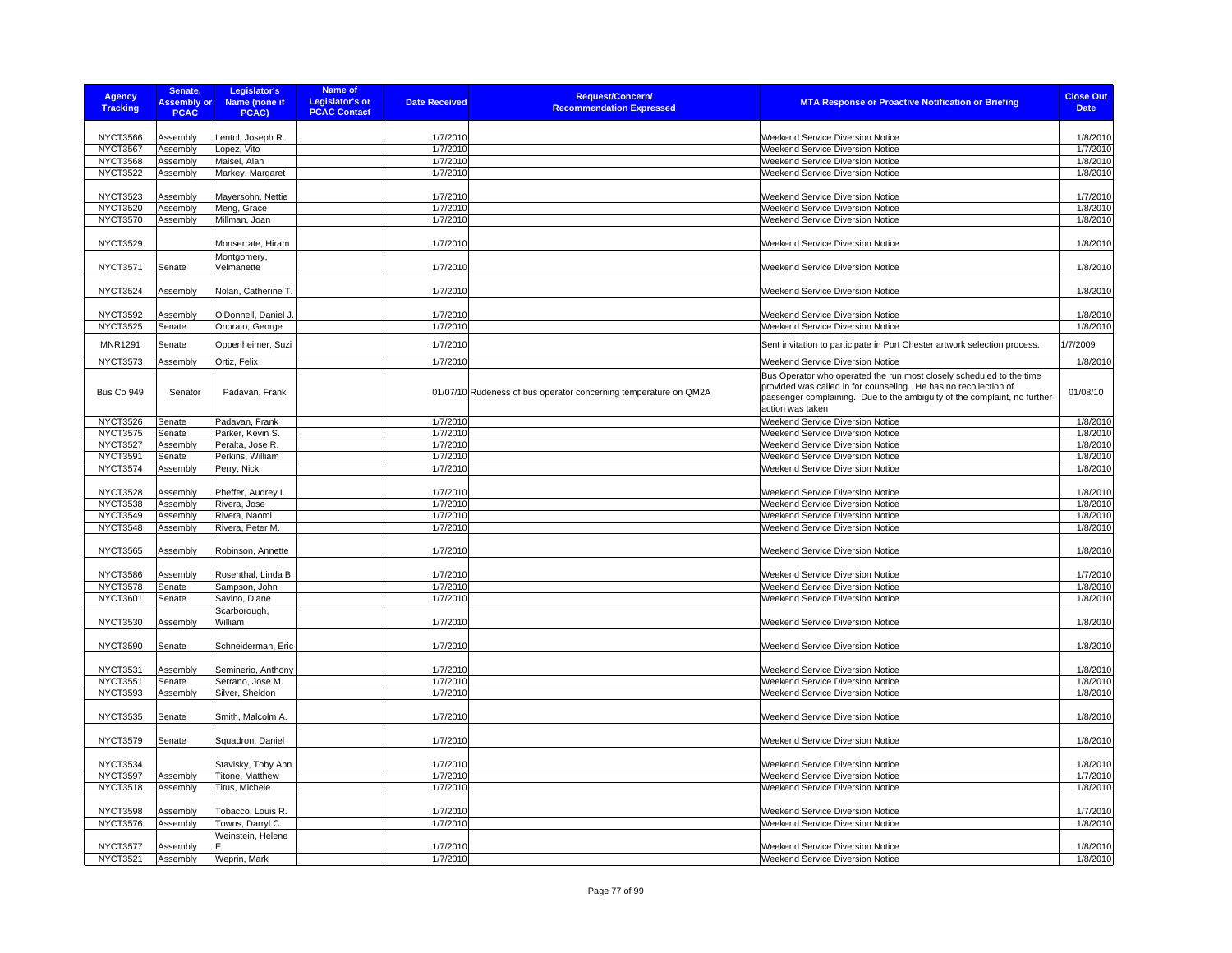| <b>Agency</b><br><b>Tracking</b> | Senate,<br><b>Assembly or</b><br><b>PCAC</b> | Legislator's<br>Name (none if<br>PCAC) | Name of<br><b>Legislator's or</b><br><b>PCAC Contact</b> | <b>Date Received</b> | <b>Request/Concern/</b><br><b>Recommendation Expressed</b>                                                                                                                        | <b>MTA Response or Proactive Notification or Briefing</b>                                                                                                                                                                                                                            | <b>Close Out</b><br><b>Date</b> |
|----------------------------------|----------------------------------------------|----------------------------------------|----------------------------------------------------------|----------------------|-----------------------------------------------------------------------------------------------------------------------------------------------------------------------------------|--------------------------------------------------------------------------------------------------------------------------------------------------------------------------------------------------------------------------------------------------------------------------------------|---------------------------------|
| NYCT3594                         | Assembly                                     | Wright, Keith L.T.                     |                                                          | 1/7/2010             |                                                                                                                                                                                   | <b>Weekend Service Diversion Notice</b>                                                                                                                                                                                                                                              | 1/8/2010                        |
| <b>MNR1292</b>                   | <b>PCAC</b>                                  |                                        | Henderson, William                                       | 1/7/2010             |                                                                                                                                                                                   | Sent invitation to participate in Port Chester artwork selection process.                                                                                                                                                                                                            | 1/7/2009                        |
| <b>NYCT4649</b>                  | Senate                                       | Golden, Martin J.                      |                                                          | 1/8/2010 together    | Access-a-Ride couple wanted to schedule assessment interview                                                                                                                      | Access-a-Ride eligibility staff called customers and made an appointment                                                                                                                                                                                                             | 1/11/2010                       |
| <b>LIRR1398</b>                  | Senate                                       | Johnson, Craig                         | Lieber, Rafe                                             |                      | 01/08/10 Information requested: Great Neck monopoles                                                                                                                              | Information provided                                                                                                                                                                                                                                                                 | 01/08/10                        |
| <b>NYCT3509</b>                  | Assembly                                     | Kellner, Micah                         | Paul Curtis                                              |                      | 1/8/2010 RIRA information request.                                                                                                                                                | Information provided to the public already.                                                                                                                                                                                                                                          | 1/11/2010                       |
| <b>MNR1294</b>                   | Senate                                       | Saland, Stephen                        | Eileen                                                   | 1/8/2010             | Wanted to know the status of the MTA purchasing the Dutchess property Provided response that MTA Board approved purchase and awaiting<br>for the MTA Police K-9 Training Facility | contract approval.                                                                                                                                                                                                                                                                   | 1/8/2009                        |
|                                  |                                              |                                        |                                                          |                      |                                                                                                                                                                                   | Information was received by the Access-a-Ride appeals unit for further                                                                                                                                                                                                               |                                 |
| <b>NYCT4642</b>                  | Senate                                       | Sampson, John                          |                                                          |                      | 1/8/2010 Senator provided information for Access-a-Ride customer appeal                                                                                                           | determination.                                                                                                                                                                                                                                                                       | 1/12/2010                       |
| MTAHQ1652                        | Senate                                       | Savino, Diane                          | Ho, Janet                                                |                      | 1/8/2010 Senator asked for bus service costs.                                                                                                                                     | Explanation was given to Janet Ho.                                                                                                                                                                                                                                                   | 1/12/2010                       |
| <b>LIRR1399</b>                  | Senate                                       | Skelos, Dean                           | Smith, Sandy                                             |                      | 01/08/10 Complaint about Woodmere Station waiting room                                                                                                                            | Information provided                                                                                                                                                                                                                                                                 | 01/11/10                        |
| <b>NYCT4332</b>                  |                                              |                                        |                                                          |                      |                                                                                                                                                                                   |                                                                                                                                                                                                                                                                                      |                                 |
|                                  | Senate                                       | Squadron, Daniel<br>Kellner, Micha     | <b>Mary Cooley</b>                                       |                      | 1/8/2010 Invitation to attend transportation meeting at Southbridge Towers                                                                                                        | Will attend meeting with representatives from buses and Access-a-Ride<br>Met with NYC Transit president to discuss the use of livery services to                                                                                                                                     | 1/12/2010                       |
| MTAHQ1653                        | Assembly                                     |                                        |                                                          |                      | 1/10/2010 Requested meeting with NYCT to discuss paratransit cost reduction<br>proposal                                                                                           | provide paratransit trips<br>Advised that they could not have a conversation regarding an ex-                                                                                                                                                                                        |                                 |
| <b>Bus Co 950</b>                | Assembly                                     | Addabbo, Joseph                        | Karen                                                    |                      | 01/11/10 Asked to speak to AGM regarding an ex-employee                                                                                                                           | employee                                                                                                                                                                                                                                                                             | 01/11/10                        |
| MTAHQ1654                        | Assembly                                     | Brodsky, Richard                       |                                                          |                      | 1/11/2010 Asked about Valhalla Electric pending contract.<br>Asked about the Board seat formally held by former Boardmember                                                       | Explained this contract is tied to the proposed 2010-2014 Capital program.                                                                                                                                                                                                           | 1/12/2010                       |
| MTAHQ1655                        | Senate                                       | Johnson, Craig                         | Cassidy, Mike                                            | 1/11/2010 Mack.      |                                                                                                                                                                                   | Sent email explaining how Board terms work according to the law.                                                                                                                                                                                                                     | 1/11/2010                       |
| <b>MNR1328</b>                   | Senate                                       | Larkin, William                        |                                                          | 1/11/2010            | Called to determine our involvement in the Newburgh parking lot that<br>serves the Newburgh-Beacon ferry.                                                                         | Provided response that the City and private property owner have a lease<br>agreement for the parking facility and that NYSDOT provided funding for<br>leasing the site.                                                                                                              | 1/11/2010                       |
| LI Bus 917                       | Assembly                                     | Lavine, Charles                        | Santella, Carla                                          |                      | Called for general information about service reductions: N51 cuts,<br>01/11/10 effects of payroll tax on LIB, and wanted a better understanding of the<br>public hearing process. | Had several discussions about the service cuts and public hearing<br>process. Will continue to keep the office informed on an as needed basis.                                                                                                                                       | 01/11/10                        |
| <b>LIRR1400</b>                  | Assembly                                     | McKevitt, Thomas                       | Schaefering, Lynn                                        |                      | 01/11/10 Information requested: placement of posters at stations for blood drive                                                                                                  | Information provided                                                                                                                                                                                                                                                                 | 01/11/10                        |
| <b>LIRR1401</b>                  | Assembly                                     | McKevitt, Thomas                       | Schaefering, Lynn                                        |                      | 01/11/10 Notification drainage and parking lot improvements regardingCarl Place                                                                                                   | Information provided                                                                                                                                                                                                                                                                 | 01/11/10                        |
| <b>NYCT4643</b>                  | Assembly                                     | Titus, Michele                         |                                                          |                      | 1/11/2010 Constituent wanted to apply for Access-a-Ride                                                                                                                           | Access-a-Ride application process was explained                                                                                                                                                                                                                                      | 1/11/2010                       |
| <b>LIRR1410</b>                  | Assembly                                     | Alessi, Marc                           | Homan, Samantha                                          |                      | 01/12/10 Discussion regarding property and real estate in Southold                                                                                                                | Informational call                                                                                                                                                                                                                                                                   | 01/12/10                        |
| <b>NYCT4638</b>                  | Assembly                                     | Benedetto, Michael<br>R.               | Elaine Fiorio                                            |                      | Constituent request NYC Transit consider placing an MVM machine in<br>1/12/2010 Co-op City.                                                                                       | Do not have any spare MVMs for "out of the subway system" use. No<br>immediate plans or capital funding to purchase additional machines. Cost<br>effectiveness of machines within the subway system is much greater, and<br>revenue collection and machine maintenance are concerns. | 2/3/2010                        |
| <b>MNR1295</b>                   | Assembly                                     | Brodsky, Richard                       |                                                          | 1/12/2010            | Assemblyman asked MTA Legislative Representative for the status on<br>awarding the Harlem Line Substation Project                                                                 | Provided response that the contract bid has been extended until March<br>11, 2010.                                                                                                                                                                                                   | 1/12/2010                       |
| <b>LIRR1409</b>                  | Senate                                       | Johnson, Owen                          | Canary, Gordon                                           | 01/12/10             | Discussion regarding NYAR - movement of freight in the late evening<br>and early morning hours. North Queens Ave Siding - Lindenhurst                                             | Information provided                                                                                                                                                                                                                                                                 | 01/12/10                        |
| MTAHQ1657                        | Assembly                                     | Nolan, Catherine                       | Reilly, Geri                                             |                      | 1/12/2010 Geri asked about the M train service changes.                                                                                                                           | NYCT returned her call and discussed M train changes                                                                                                                                                                                                                                 | 1/13/2010                       |
| MTAHQ1656                        | Assembly                                     | Ways and Means<br>Minority             | Young, David                                             |                      | 1/12/2010 Asked about Board membership.                                                                                                                                           | Directed him to the website.                                                                                                                                                                                                                                                         | 1/12/2010                       |
| <b>LIRR1404</b>                  | <b>PCAC</b>                                  |                                        | Kessler, Matt                                            | 01/12/10             | Information requested regarding media kit from Atlantic Terminal<br>Opening Ceremony                                                                                              | Information provided                                                                                                                                                                                                                                                                 | 01/14/10                        |
| <b>NYCT4376</b>                  | Assembly                                     | Abbate, Peter J.                       |                                                          | 1/13/2010            |                                                                                                                                                                                   | <b>Weekend Service Diversion Notice</b>                                                                                                                                                                                                                                              | 1/13/2010                       |
| <b>NYCT4378</b>                  | Senate                                       | Adams, Eric                            |                                                          | 1/13/2010            |                                                                                                                                                                                   | <b>Weekend Service Diversion Notice</b>                                                                                                                                                                                                                                              | 1/13/2010                       |
| <b>NYCT4357</b>                  | Senate                                       | Addabbo, Joseph                        |                                                          | 1/13/2010            |                                                                                                                                                                                   | <b>Weekend Service Diversion Notice</b>                                                                                                                                                                                                                                              | 1/13/2010                       |
| <b>NYCT4360</b>                  | Assembly                                     | Arroyo, Carmen                         |                                                          | 1/13/2010            |                                                                                                                                                                                   | Weekend Service Diversion Notice                                                                                                                                                                                                                                                     | 1/13/2010                       |
| <b>MNR1318</b>                   | Assembly                                     | Arroyo, Carmen                         |                                                          | 1/13/2010            |                                                                                                                                                                                   | Sent Mileposts (Customer Publication) highlighting capital projects and<br>service initiatives to elected officials in MNR territory                                                                                                                                                 | 1/13/2010                       |
| NYCT4336                         | Assembly                                     | Aubry, Jeffrion D.                     |                                                          | 1/13/2010            |                                                                                                                                                                                   | Weekend Service Diversion Notice                                                                                                                                                                                                                                                     | 1/13/2010                       |
| <b>MNR1311</b>                   | Assembly                                     | Ball, Gregory                          |                                                          | 1/13/2010            |                                                                                                                                                                                   | Sent Mileposts (Customer Publication) highlighting capital projects and<br>service initiatives to elected officials in MNR territory                                                                                                                                                 | 1/13/2010                       |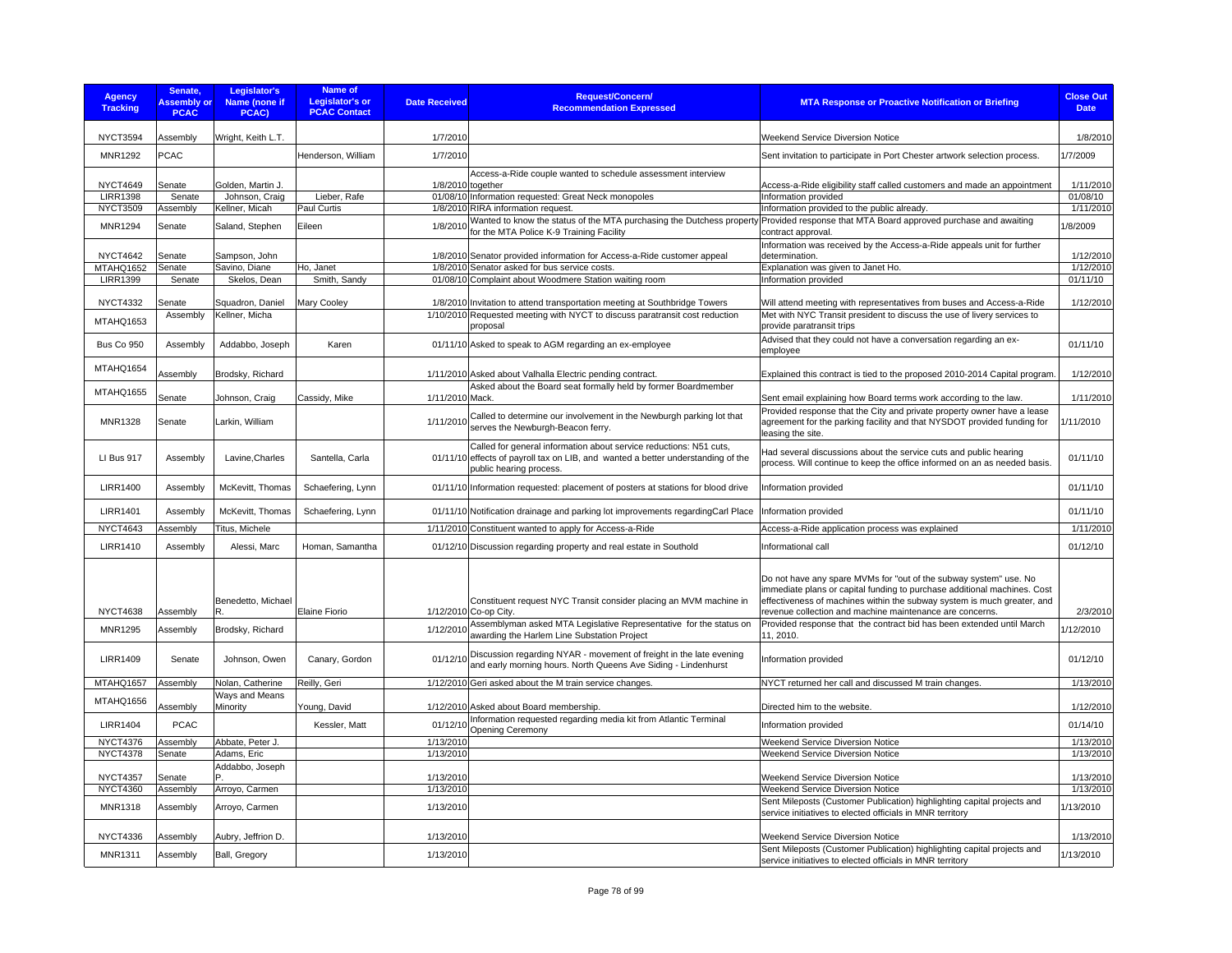| <b>Agency</b><br><b>Tracking</b>   | Senate,<br><b>Assembly or</b><br><b>PCAC</b> | Legislator's<br>Name (none if<br>PCAC) | <b>Name of</b><br><b>Legislator's or</b><br><b>PCAC Contact</b> | <b>Date Received</b>   | <b>Request/Concern/</b><br><b>Recommendation Expressed</b> | <b>MTA Response or Proactive Notification or Briefing</b>                                                                            | <b>Close Out</b><br><b>Date</b> |
|------------------------------------|----------------------------------------------|----------------------------------------|-----------------------------------------------------------------|------------------------|------------------------------------------------------------|--------------------------------------------------------------------------------------------------------------------------------------|---------------------------------|
| NYCT4385                           | Assembly                                     | Barron, Inez                           |                                                                 | 1/13/2010              |                                                            | Weekend Service Diversion Notice                                                                                                     | 1/13/2010                       |
| MNR1322                            | Assembly                                     | Benadetto, Michael                     |                                                                 | 1/13/2010              |                                                            | Sent Mileposts (Customer Publication) highlighting capital projects and<br>service initiatives to elected officials in MNR territory | 1/13/2010                       |
| <b>NYCT4363</b>                    | Assembly                                     | Benedetto, Michael<br>R.               |                                                                 | 1/13/2010              |                                                            | Weekend Service Diversion Notice                                                                                                     | 1/13/2010                       |
| <b>MNR1313</b>                     | Assembly                                     | Benjamin, Michael                      |                                                                 | 1/13/2010              |                                                            | Sent Mileposts (Customer Publication) highlighting capital projects and<br>service initiatives to elected officials in MNR territory | 1/13/2010                       |
|                                    |                                              | Benjamin, Michael                      |                                                                 |                        |                                                            |                                                                                                                                      |                                 |
| <b>NYCT4368</b>                    | Assembly                                     |                                        |                                                                 | 1/13/2010              |                                                            | <b>Weekend Service Diversion Notice</b>                                                                                              | 1/13/2010                       |
| <b>NYCT4406</b><br><b>NYCT4377</b> | Assembly                                     | Bing, Jonathan<br>Boyland, William     |                                                                 | 1/13/2010<br>1/13/2010 |                                                            | Weekend Service Diversion Notice<br>Weekend Service Diversion Notice                                                                 | 1/13/2010<br>1/13/2010          |
|                                    | Assembly                                     |                                        |                                                                 |                        |                                                            | Sent Mileposts (Customer Publication) highlighting capital projects and                                                              |                                 |
| <b>MNR1304</b><br><b>NYCT4379</b>  | Assembly                                     | Bradley, Adam                          |                                                                 | 1/13/2010<br>1/13/2010 |                                                            | service initiatives to elected officials in MNR territory<br>Weekend Service Diversion Notice                                        | 1/13/2010<br>1/13/2010          |
|                                    | Assembly                                     | Brennan, James                         |                                                                 |                        |                                                            |                                                                                                                                      |                                 |
| MNR1309                            | Assembly                                     | Brodsky, Richard                       |                                                                 | 1/13/2010              |                                                            | Sent Mileposts (Customer Publication) highlighting capital projects and<br>service initiatives to elected officials in MNR territory | 1/13/2010                       |
| <b>NYCT4382</b>                    | Assembly                                     | Brook-Krasny, Alec                     |                                                                 | 1/13/2010              |                                                            | Weekend Service Diversion Notice                                                                                                     | 1/13/2010                       |
| <b>NYCT4396</b>                    | Assembly                                     | Camara, Karim                          |                                                                 | 1/13/2010              |                                                            | Weekend Service Diversion Notice                                                                                                     | 1/13/2010                       |
| <b>NYCT4338</b>                    |                                              | Carrozza, Ann-<br>Margaret             |                                                                 | 1/13/2010              |                                                            | Weekend Service Diversion Notice                                                                                                     | 1/13/2010                       |
|                                    | Assembly                                     |                                        |                                                                 |                        |                                                            | Sent Mileposts (Customer Publication) highlighting capital projects and                                                              |                                 |
| <b>MNR1317</b>                     | Assembly                                     | Castro, Nelson                         |                                                                 | 1/13/2010              |                                                            | service initiatives to elected officials in MNR territory                                                                            | 1/13/2010                       |
| <b>NYCT4366</b>                    | Assembly                                     | Castro, Nelson L.                      |                                                                 | 1/13/2010              |                                                            | Weekend Service Diversion Notice                                                                                                     | 1/13/2010                       |
| <b>NYCT4339</b>                    | Assembly                                     | Clark, Barbara M.                      |                                                                 | 1/13/2010              |                                                            | Weekend Service Diversion Notice                                                                                                     | 1/13/2010                       |
|                                    |                                              | Clayton Powell, Jr                     |                                                                 |                        |                                                            |                                                                                                                                      |                                 |
| <b>NYCT4404</b><br><b>NYCT4380</b> | Assembly<br>Assembly                         | Adam<br>Colton, William                |                                                                 | 1/13/2010<br>1/13/2010 |                                                            | <b>Weekend Service Diversion Notice</b><br>Weekend Service Diversion Notice                                                          | 1/13/2010<br>1/13/2010          |
| <b>NYCT4341</b>                    | Assembly                                     | Cook, Vivian                           |                                                                 | 1/13/2010              |                                                            | Weekend Service Diversion Notice                                                                                                     | 1/13/2010                       |
| <b>NYCT4365</b>                    | Assembly                                     | Crespo, Marcos                         |                                                                 | 1/13/2010              |                                                            | Weekend Service Diversion Notice                                                                                                     | 1/13/2010                       |
| <b>MNR1316</b>                     | Assembly                                     | Crespo, Marcus                         |                                                                 | 1/13/2010              |                                                            | Sent Mileposts (Customer Publication) highlighting capital projects and<br>service initiatives to elected officials in MNR territory | 1/13/2010                       |
| <b>NYCT4420</b>                    | Assembly                                     | Cusick, Michael J.                     |                                                                 | 1/13/2010              |                                                            | <b>Weekend Service Diversion Notice</b>                                                                                              | 1/13/2010                       |
| <b>NYCT4381</b>                    | Assembly                                     | Cymbrowitz, Steven                     |                                                                 | 1/13/2010              |                                                            | <b>Weekend Service Diversion Notice</b>                                                                                              | 1/13/2010                       |
|                                    |                                              | DenDekker,                             |                                                                 |                        |                                                            |                                                                                                                                      |                                 |
| <b>NYCT4344</b>                    | Assembly                                     | Michael G.                             |                                                                 | 1/13/2010              |                                                            | Weekend Service Diversion Notice                                                                                                     | 1/13/2010                       |
| MNR1319                            | Senate                                       | Diaz, Sr., Ruben                       |                                                                 | 1/13/2010              |                                                            | Sent Mileposts (Customer Publication) highlighting capital projects and<br>service initiatives to elected officials in MNR territory | 1/13/2010                       |
| <b>NYCT4367</b>                    | Senate                                       | Diaz, Sr., Ruben                       |                                                                 | 1/13/2010              |                                                            | Weekend Service Diversion Notice                                                                                                     | 1/13/2010                       |
| <b>NYCT4393</b>                    | Senate                                       | Dilan, Martin M.                       |                                                                 | 1/13/2010              |                                                            | Weekend Service Diversion Notice                                                                                                     | 1/13/2010                       |
| <b>NYCT4369</b>                    | Assembly                                     | Dinowitz, Jeffrey                      |                                                                 | 1/13/2010              |                                                            | Weekend Service Diversion Notice                                                                                                     | 1/13/2010                       |
| <b>MNR1324</b>                     | Assembly                                     | Dinowitz, Jeffrey                      |                                                                 | 1/13/2010              |                                                            | Sent Mileposts (Customer Publication) highlighting capital projects and<br>service initiatives to elected officials in MNR territory | 1/13/2010                       |
| <b>NYCT4405</b>                    | Senate                                       | Duane, Thomas K.                       |                                                                 | 1/13/2010              |                                                            | Weekend Service Diversion Notice                                                                                                     | 1/13/2010                       |
| MNR1320                            | Senate                                       | Espada, Jr., Pedro                     |                                                                 | 1/13/2010              |                                                            | Sent Mileposts (Customer Publication) highlighting capital projects and<br>service initiatives to elected officials in MNR territory | 1/13/2010                       |
| <b>NYCT4370</b>                    | Senate                                       | Espada, Jr., Pedro                     |                                                                 | 1/13/2010              |                                                            | Weekend Service Diversion Notice                                                                                                     | 1/13/2010                       |
| <b>NYCT4407</b>                    | Assembly                                     | Espaillat, Adriano                     |                                                                 | 1/13/2010              |                                                            | Weekend Service Diversion Notice                                                                                                     | 1/13/2010                       |
| MNR1326                            | Assembly                                     | Espaillat, Adriano                     |                                                                 | 1/13/2010              |                                                            | Sent Mileposts (Customer Publication) highlighting capital projects and<br>service initiatives to elected officials in MNR territory | 1/13/2010                       |
| <b>NYCT4408</b>                    | Assembly                                     | Farrell, Herman D.                     |                                                                 | 1/13/2010              |                                                            | Weekend Service Diversion Notice                                                                                                     | 1/13/2010                       |
| <b>MNR1306</b>                     | Assembly                                     | Galef, Sandra                          |                                                                 | 1/13/2010              |                                                            | Sent Mileposts (Customer Publication) highlighting capital projects and<br>service initiatives to elected officials in MNR territory | 1/13/2010                       |
| <b>NYCT4337</b>                    | Assembly                                     | Gianaris, Michael                      |                                                                 | 1/13/2010              |                                                            | Weekend Service Diversion Notice                                                                                                     | 1/13/2010                       |
| <b>NYCT4364</b>                    | Assembly                                     | Gibson, Vanessa                        |                                                                 | 1/13/2010              |                                                            | Weekend Service Diversion Notice                                                                                                     | 1/13/2010                       |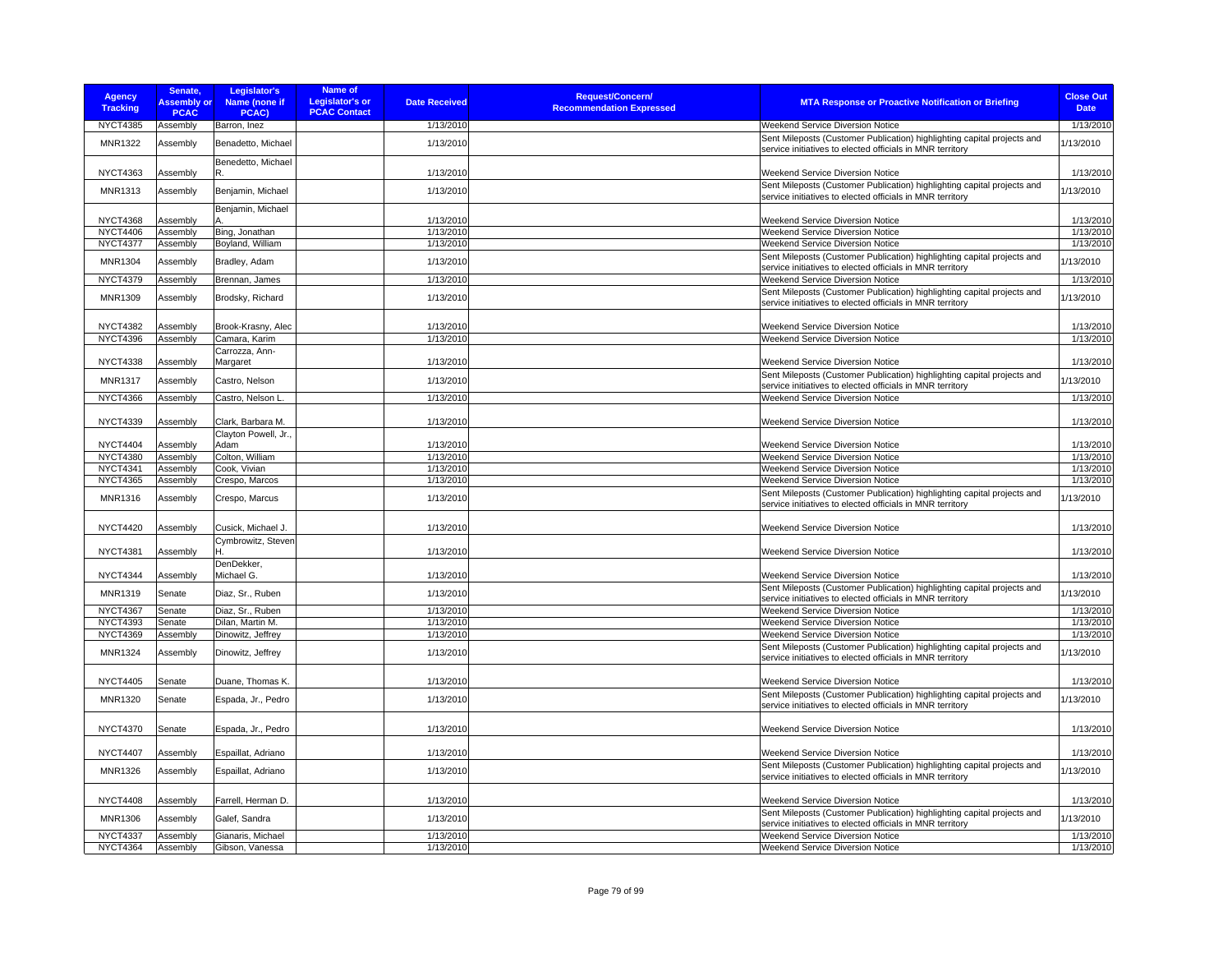| <b>Agency</b><br><b>Tracking</b> | Senate,<br><b>Assembly or</b><br><b>PCAC</b> | Legislator's<br>Name (none if<br>PCAC) | Name of<br>Legislator's or<br><b>PCAC Contact</b> | <b>Date Received</b> | <b>Request/Concern/</b><br><b>Recommendation Expressed</b> | <b>MTA Response or Proactive Notification or Briefing</b>                                                                            | <b>Close Out</b><br><b>Date</b> |
|----------------------------------|----------------------------------------------|----------------------------------------|---------------------------------------------------|----------------------|------------------------------------------------------------|--------------------------------------------------------------------------------------------------------------------------------------|---------------------------------|
| <b>MNR1321</b>                   | Assembly                                     | Gibson, Vanessa                        |                                                   | 1/13/2010            |                                                            | Sent Mileposts (Customer Publication) highlighting capital projects and<br>service initiatives to elected officials in MNR territory | 1/13/2010                       |
| <b>NYCT4411</b>                  | Assembly                                     | Glick, Deborah                         |                                                   | 1/13/2010            |                                                            | Weekend Service Diversion Notice                                                                                                     | 1/13/2010                       |
| <b>NYCT4383</b>                  | Senate                                       | Golden, Martin J.                      |                                                   | 1/13/2010            |                                                            | Weekend Service Diversion Notice                                                                                                     | 1/13/2010                       |
| <b>NYCT4419</b>                  | Assembly                                     | Gottfried, Richard                     |                                                   | 1/13/2010            |                                                            | Weekend Service Diversion Notice                                                                                                     | 1/13/2010                       |
|                                  |                                              |                                        |                                                   |                      |                                                            | Letter to Senator explaining why suggestion is not feasible, enumerating                                                             |                                 |
| <b>LIRR 1402</b>                 | Senate                                       | Hannon, Kemp                           |                                                   | 01/13/10             | Suggestion from constituent regarding horn noise           | other actions taken regarding horn noise                                                                                             | 01/28/10                        |
| <b>MNR1300</b>                   | Senate                                       | Hassell-Thompson,<br>Ruth              |                                                   | 1/13/2010            |                                                            | Sent Mileposts (Customer Publication) highlighting capital projects and<br>service initiatives to elected officials in MNR territory | 1/13/2010                       |
| <b>NYCT4374</b>                  | Senate                                       | Hassell-Thompson,<br>Ruth              |                                                   | 1/13/2010            |                                                            | Weekend Service Diversion Notice                                                                                                     | 1/13/2010                       |
| <b>MNR1325</b>                   | Assembly                                     | Heastie, Carl E.                       |                                                   | 1/13/2010            |                                                            | Sent Mileposts (Customer Publication) highlighting capital projects and<br>service initiatives to elected officials in MNR territory | 1/13/2010                       |
| <b>NYCT4361</b>                  | Assembly                                     | Heastie, Carl E.                       |                                                   | 1/13/2010            |                                                            | <b>Weekend Service Diversion Notice</b>                                                                                              | 1/13/2010                       |
| <b>NYCT4340</b>                  | Assembly                                     | Hevesi, Andrew                         |                                                   | 1/13/2010            |                                                            | <b>Weekend Service Diversion Notice</b>                                                                                              | 1/13/2010                       |
| <b>NYCT4386</b>                  | Assembly                                     | Hikind, Dov                            |                                                   | 1/13/2010            |                                                            | <b>Weekend Service Diversion Notice</b>                                                                                              | 1/13/2010                       |
| <b>NYCT4356</b>                  | Senate                                       | Huntley, Shirley L.                    |                                                   | 1/13/2010            |                                                            | Weekend Service Diversion Notice                                                                                                     | 1/13/2010                       |
| <b>NYCT4424</b>                  | Assembly                                     | Hyer-Spencer,<br>Janele                |                                                   | 1/13/2010            |                                                            | <b>Weekend Service Diversion Notice</b>                                                                                              | 1/13/2010                       |
|                                  |                                              |                                        |                                                   |                      |                                                            |                                                                                                                                      |                                 |
| <b>NYCT4387</b>                  | Assembly                                     | Jacobs, Rhoda S.                       |                                                   | 1/13/2010            |                                                            | Weekend Service Diversion Notice                                                                                                     | 1/13/2010                       |
| <b>NYCT4384</b>                  | Assembly                                     | Jeffries, Hakeem                       |                                                   | 1/13/2010            |                                                            | Weekend Service Diversion Notice                                                                                                     | 1/13/2010                       |
| <b>LIRR1408</b>                  | Senate                                       | Johnson, Craig                         | Lieber, Rafe                                      |                      | 01/13/10 General discussion regarding Capital Program      | LIRR President returned phone call                                                                                                   | 01/13/10                        |
| MTAHQ1658                        | Senate                                       | Johnson, Craig                         | Lieber, Rafe                                      |                      | 1/13/2010 Student MetroCard question.                      | Answered question.                                                                                                                   | 1/13/2010                       |
|                                  |                                              |                                        |                                                   |                      |                                                            |                                                                                                                                      |                                 |
| <b>NYCT4409</b>                  | Assembly                                     | Kavanagh, Brian P.                     |                                                   | 1/13/2010            |                                                            | Weekend Service Diversion Notice                                                                                                     | 1/13/2010                       |
| <b>NYCT4413</b>                  | Assembly                                     | Kellner, Micah                         |                                                   | 1/13/2010            |                                                            | Weekend Service Diversion Notice                                                                                                     | 1/13/2010                       |
| <b>MNR1312</b>                   | Senate                                       | Klein, Jeffrey                         |                                                   | 1/13/2010            |                                                            | Sent Mileposts (Customer Publication) highlighting capital projects and<br>service initiatives to elected officials in MNR territory | 1/13/2010                       |
| <b>NYCT4371</b>                  | Senate                                       | Klein, Jeffrey                         |                                                   | 1/13/2010            |                                                            | <b>Weekend Service Diversion Notice</b>                                                                                              | 1/13/2010                       |
| <b>NYCT4412</b>                  | Senate                                       | Krueger, Liz                           |                                                   | 1/13/2010            |                                                            | Weekend Service Diversion Notice                                                                                                     | 1/13/2010                       |
| <b>NYCT4388</b>                  | Senate                                       | Kruger, Carl                           |                                                   | 1/13/2010            |                                                            | <b>Weekend Service Diversion Notice</b>                                                                                              | 1/13/2010                       |
| <b>NYCT4342</b>                  | Assembly                                     | Lancman, Rory I.                       |                                                   | 1/13/2010            |                                                            | Weekend Service Diversion Notice                                                                                                     | 1/13/2010                       |
| <b>NYCT4423</b>                  | Senate                                       | Lanza, Andrew J.                       |                                                   | 1/13/2010            |                                                            | Weekend Service Diversion Notice                                                                                                     | 1/13/2010                       |
| <b>MNR1308</b>                   | Assembly                                     | Latimer, George                        |                                                   | 1/13/2010            |                                                            | Sent Mileposts (Customer Publication) highlighting capital projects and<br>service initiatives to elected officials in MNR territory | 1/13/2010                       |
| <b>MNR1303</b>                   | Senate                                       | Leibell, III, Vincent                  |                                                   | 1/13/2010            |                                                            | Sent Mileposts (Customer Publication) highlighting capital projects and<br>service initiatives to elected officials in MNR territory | 1/13/2010                       |
| <b>NYCT4390</b>                  | Assembly                                     | Lentol, Joseph R.                      |                                                   | 1/13/2010            |                                                            | <b>Weekend Service Diversion Notice</b>                                                                                              | 1/13/2010                       |
| <b>NYCT4391</b>                  | Assembly                                     | Lopez, Vito                            |                                                   | 1/13/2010            |                                                            | <b>Weekend Service Diversion Notice</b>                                                                                              | 1/13/2010                       |
| <b>NYCT4392</b>                  | Assembly                                     | Maisel, Alan                           |                                                   | 1/13/2010            |                                                            | Weekend Service Diversion Notice                                                                                                     | 1/13/2010                       |
| <b>NYCT4347</b>                  | Assembly                                     | Markey, Margaret                       |                                                   | 1/13/2010            |                                                            | Weekend Service Diversion Notice                                                                                                     | 1/13/2010                       |
| <b>NYCT4348</b>                  | Assembly                                     | Mayersohn, Nettie                      |                                                   | 1/13/2010            |                                                            | <b>Weekend Service Diversion Notice</b>                                                                                              | 1/13/2010                       |
| <b>NYCT4345</b>                  | Assembly                                     | Meng, Grace                            |                                                   | 1/13/2010            |                                                            | <b>Weekend Service Diversion Notice</b>                                                                                              | 1/13/2010                       |
| <b>MNR1296</b>                   | Assembly                                     | Miller, Joel                           |                                                   | 1/13/2010            |                                                            | Sent Mileposts (Customer Publication) highlighting capital projects and<br>service initiatives to elected officials in MNR territory | 1/13/2010                       |
| <b>NYCT4394</b>                  | Assembly                                     | Millman, Joan                          |                                                   | 1/13/2010            |                                                            | <b>Weekend Service Diversion Notice</b>                                                                                              | 1/13/2010                       |
| <b>MNR1298</b>                   | Assembly                                     | Molinaro, Marcus                       |                                                   | 1/13/2010            |                                                            | Sent Mileposts (Customer Publication) highlighting capital projects and<br>service initiatives to elected officials in MNR territory | 1/13/2010                       |
| <b>NYCT4354</b>                  |                                              | Monserrate, Hiram                      |                                                   | 1/13/2010            |                                                            | Weekend Service Diversion Notice                                                                                                     | 1/13/2010                       |
| <b>NYCT4395</b>                  | Senate                                       | Montgomery,<br>Velmanette              |                                                   | 1/13/2010            |                                                            | Weekend Service Diversion Notice                                                                                                     | 1/13/2010                       |
| <b>NYCT4349</b>                  | Assembly                                     | Nolan, Catherine T.                    |                                                   | 1/13/2010            |                                                            | Weekend Service Diversion Notice                                                                                                     | 1/13/2010                       |
| <b>NYCT4416</b>                  | Assembly                                     | O'Donnell, Daniel J.                   |                                                   | 1/13/2010            |                                                            | <b>Weekend Service Diversion Notice</b>                                                                                              | 1/13/2010                       |
|                                  |                                              |                                        |                                                   |                      |                                                            | Reviewed the re-application process and transferred call to Access-a-Ride                                                            |                                 |
| <b>NYCT4644</b>                  | Assembly                                     | O'Donnell, Daniel J.                   |                                                   |                      | 1/13/2010 Access-a-Ride customer denied service            | eligibility unit.                                                                                                                    | 1/13/2010                       |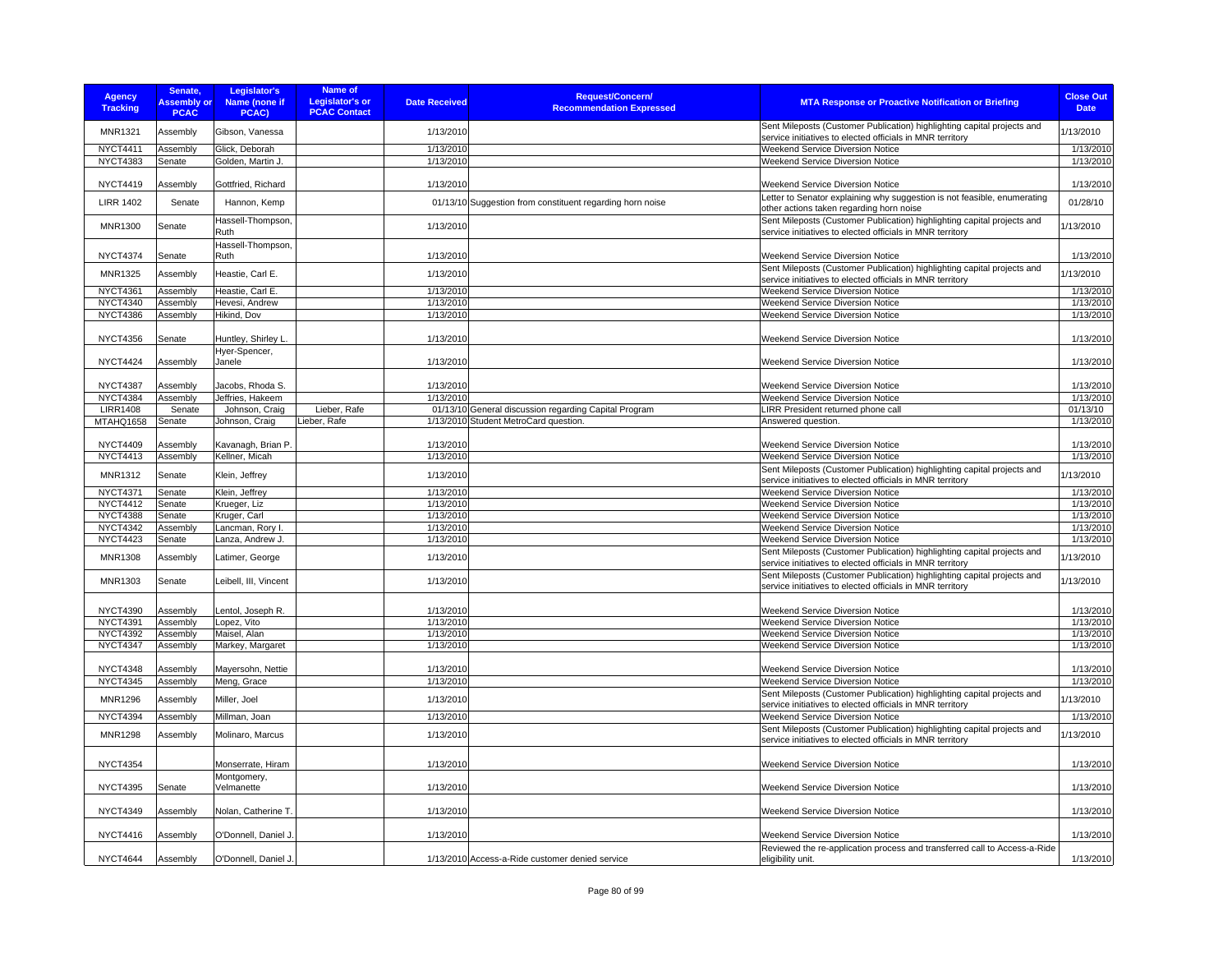| <b>Agency</b><br><b>Tracking</b> | Senate,<br><b>Assembly or</b><br><b>PCAC</b> | Legislator's<br>Name (none if<br>PCAC) | Name of<br><b>Legislator's or</b><br><b>PCAC Contact</b> | <b>Date Received</b> | <b>Request/Concern/</b><br><b>Recommendation Expressed</b> | <b>MTA Response or Proactive Notification or Briefing</b>                                                                            | <b>Close Out</b><br><b>Date</b> |
|----------------------------------|----------------------------------------------|----------------------------------------|----------------------------------------------------------|----------------------|------------------------------------------------------------|--------------------------------------------------------------------------------------------------------------------------------------|---------------------------------|
| <b>NYCT4350</b>                  | Senate                                       | Onorato, George                        |                                                          | 1/13/2010            |                                                            | Weekend Service Diversion Notice                                                                                                     | 1/13/2010                       |
| <b>MNR1301</b>                   | Senate                                       | Oppenheimer, Suzi                      |                                                          | 1/13/2010            |                                                            | Sent Mileposts (Customer Publication) highlighting capital projects and<br>service initiatives to elected officials in MNR territory | 1/13/2010                       |
| <b>NYCT4397</b>                  | Assembly                                     | Ortiz, Felix                           |                                                          | 1/13/2010            |                                                            | Weekend Service Diversion Notice                                                                                                     | 1/13/2010                       |
| <b>NYCT4351</b>                  | Senate                                       | Padavan, Frank                         |                                                          | 1/13/2010            |                                                            | <b>Weekend Service Diversion Notice</b>                                                                                              | 1/13/2010                       |
| <b>NYCT4399</b>                  | Senate                                       | Parker, Kevin S.                       |                                                          | 1/13/2010            |                                                            | <b>Weekend Service Diversion Notice</b>                                                                                              | 1/13/2010                       |
| MNR1302                          | Assembly                                     | Paulin, Amy                            |                                                          | 1/13/2010            |                                                            | Sent Mileposts (Customer Publication) highlighting capital projects and<br>service initiatives to elected officials in MNR territory | 1/13/2010                       |
| <b>NYCT4352</b>                  | Assembly                                     | Peralta, Jose R.                       |                                                          | 1/13/2010            |                                                            | <b>Weekend Service Diversion Notice</b>                                                                                              | 1/13/2010                       |
| <b>NYCT4415</b>                  | Senate                                       | Perkins, William                       |                                                          | 1/13/2010            |                                                            | <b>Weekend Service Diversion Notice</b>                                                                                              | 1/13/2010                       |
| <b>NYCT4398</b>                  | Assembly                                     | Perry, Nick                            |                                                          | 1/13/2010            |                                                            | <b>Weekend Service Diversion Notice</b>                                                                                              | 1/13/2010                       |
| <b>NYCT4353</b>                  | Assembly                                     | Pheffer, Audrey I.                     |                                                          | 1/13/2010            |                                                            | Weekend Service Diversion Notice                                                                                                     | 1/13/2010                       |
| <b>MNR1299</b>                   | Assembly                                     | Pretlow, Gary                          |                                                          | 1/13/2010            |                                                            | Sent Mileposts (Customer Publication) highlighting capital projects and<br>service initiatives to elected officials in MNR territory | 1/13/2010                       |
| MNR1314                          | Assembly                                     | Rivera, Jose                           |                                                          | 1/13/2010            |                                                            | Sent Mileposts (Customer Publication) highlighting capital projects and<br>service initiatives to elected officials in MNR territory | 1/13/2010                       |
| <b>NYCT4362</b>                  | Assembly                                     | Rivera, Jose                           |                                                          | 1/13/2010            |                                                            | Weekend Service Diversion Notice                                                                                                     | 1/13/2010                       |
| <b>MNR1315</b>                   | Assembly                                     | Rivera, Naomi                          |                                                          | 1/13/2010            |                                                            | Sent Mileposts (Customer Publication) highlighting capital projects and<br>service initiatives to elected officials in MNR territory | 1/13/2010                       |
| <b>NYCT4373</b>                  | Assembly                                     | Rivera, Naomi                          |                                                          | 1/13/2010            |                                                            | Weekend Service Diversion Notice                                                                                                     | 1/13/2010                       |
| <b>MNR1323</b>                   | Assembly                                     | Rivera, Peter                          |                                                          | 1/13/2010            |                                                            | Sent Mileposts (Customer Publication) highlighting capital projects and<br>service initiatives to elected officials in MNR territory | 1/13/2010                       |
| <b>NYCT4372</b>                  | Assembly                                     | Rivera, Peter M.                       |                                                          | 1/13/2010            |                                                            | Weekend Service Diversion Notice                                                                                                     | 1/13/2010                       |
| <b>NYCT4389</b>                  | Assembly                                     | Robinson, Annette                      |                                                          | 1/13/2010            |                                                            | <b>Weekend Service Diversion Notice</b>                                                                                              | 1/13/2010                       |
| <b>NYCT4410</b>                  | Assembly                                     | Rosenthal, Linda B.                    |                                                          | 1/13/2010            |                                                            | Weekend Service Diversion Notice                                                                                                     | 1/13/2010                       |
| MNR1305                          | Senate                                       | Saland, Stephen                        |                                                          | 1/13/2010            |                                                            | Sent Mileposts (Customer Publication) highlighting capital projects and<br>service initiatives to elected officials in MNR territory | 1/13/2010                       |
| <b>NYCT4402</b>                  | Senate                                       | Sampson, John                          |                                                          | 1/13/2010            |                                                            | <b>Weekend Service Diversion Notice</b>                                                                                              | 1/13/2010                       |
| <b>NYCT4425</b>                  | Senate                                       | Savino, Diane                          |                                                          | 1/13/2010            |                                                            | <b>Weekend Service Diversion Notice</b>                                                                                              | 1/13/2010                       |
| <b>NYCT4355</b>                  | Assembly                                     | Scarborough,<br>William                |                                                          | 1/13/2010            |                                                            | <b>Weekend Service Diversion Notice</b>                                                                                              | 1/13/2010                       |
| <b>NYCT4414</b>                  | Senate                                       | Schneiderman, Eric                     |                                                          | 1/13/2010            |                                                            | <b>Weekend Service Diversion Notice</b>                                                                                              | 1/13/2010                       |
| <b>NYCT4375</b>                  | Senate                                       | Serrano, Jose M.                       |                                                          | 1/13/2010            |                                                            | <b>Weekend Service Diversion Notice</b>                                                                                              | 1/13/2010                       |
| <b>NYCT4333</b>                  | Assembly                                     | Silver, Sheldon                        | Paul Goldstein                                           | 1/13/2010            |                                                            | Notification of sidewalk closure on 1/16/10 due to construction                                                                      | 1/13/2010                       |
| <b>NYCT4417</b>                  | Assembly                                     | Silver, Sheldon                        |                                                          | 1/13/2010            |                                                            | <b>Weekend Service Diversion Notice</b>                                                                                              | 1/13/2010                       |
| <b>MNR1307</b>                   | Assembly                                     | Skartados, Frank                       |                                                          | 1/13/2010            |                                                            | Sent Mileposts (Customer Publication) highlighting capital projects and<br>service initiatives to elected officials in MNR territory | 1/13/2010                       |
| <b>NYCT4359</b>                  | Senate                                       | Smith, Malcolm A.                      |                                                          | 1/13/2010            |                                                            | Weekend Service Diversion Notice                                                                                                     | 1/13/2010                       |
| <b>MNR1310</b>                   | Assembly                                     | Spano, Michael                         |                                                          | 1/13/2010            |                                                            | Sent Mileposts (Customer Publication) highlighting capital projects and                                                              | 1/13/2010                       |
|                                  |                                              |                                        |                                                          |                      |                                                            | service initiatives to elected officials in MNR territory                                                                            |                                 |
| <b>NYCT4334</b>                  | Senate                                       | Squadron, Daniel                       | Mary Cooley                                              | 1/13/2010            |                                                            | Notification of sidewalk closure on 1/16/10 due to constructon                                                                       | 1/13/2010                       |
| <b>NYCT4403</b>                  | Senate                                       | Squadron, Daniel                       |                                                          | 1/13/2010            |                                                            | Weekend Service Diversion Notice                                                                                                     | 1/13/2010                       |
| <b>NYCT4358</b>                  |                                              | Stavisky, Toby Ann                     |                                                          | 1/13/2010            |                                                            | Weekend Service Diversion Notice                                                                                                     | 1/13/2010                       |
| <b>MNR1297</b>                   | Senate                                       | Stewart-Cousins,<br>Andrea             |                                                          | 1/13/2010            |                                                            | Sent Mileposts (Customer Publication) highlighting capital projects and<br>service initiatives to elected officials in MNR territory | 1/13/2010                       |
| <b>NYCT4421</b>                  | Assembly                                     | Titone, Matthew                        |                                                          | 1/13/2010            |                                                            | <b>Weekend Service Diversion Notice</b>                                                                                              | 1/13/2010                       |
| <b>NYCT4343</b>                  | Assembly                                     | Titus, Michele                         |                                                          | 1/13/2010            |                                                            | <b>Weekend Service Diversion Notice</b>                                                                                              | 1/13/2010                       |
| <b>NYCT4422</b>                  | Assembly                                     | Tobacco, Louis R.                      |                                                          | 1/13/2010            |                                                            | <b>Weekend Service Diversion Notice</b>                                                                                              | 1/13/2010                       |
| <b>NYCT4400</b>                  | Assembly                                     | Towns, Darryl C.                       |                                                          | 1/13/2010            |                                                            | Weekend Service Diversion Notice                                                                                                     | 1/13/2010                       |
|                                  |                                              | Weinstein, Helene                      |                                                          |                      |                                                            |                                                                                                                                      |                                 |
| NYCT4401                         | Assembly                                     |                                        |                                                          | 1/13/2010            |                                                            | <b>Weekend Service Diversion Notice</b>                                                                                              | 1/13/2010                       |
| <b>NYCT4346</b>                  | Assembly                                     | Weprin, Mark                           |                                                          | 1/13/2010            |                                                            | <b>Weekend Service Diversion Notice</b>                                                                                              | 1/13/2010                       |
| <b>NYCT4418</b>                  | Assembly                                     | Wright, Keith L.T.                     |                                                          | 1/13/2010            |                                                            | <b>Weekend Service Diversion Notice</b>                                                                                              | 1/13/2010                       |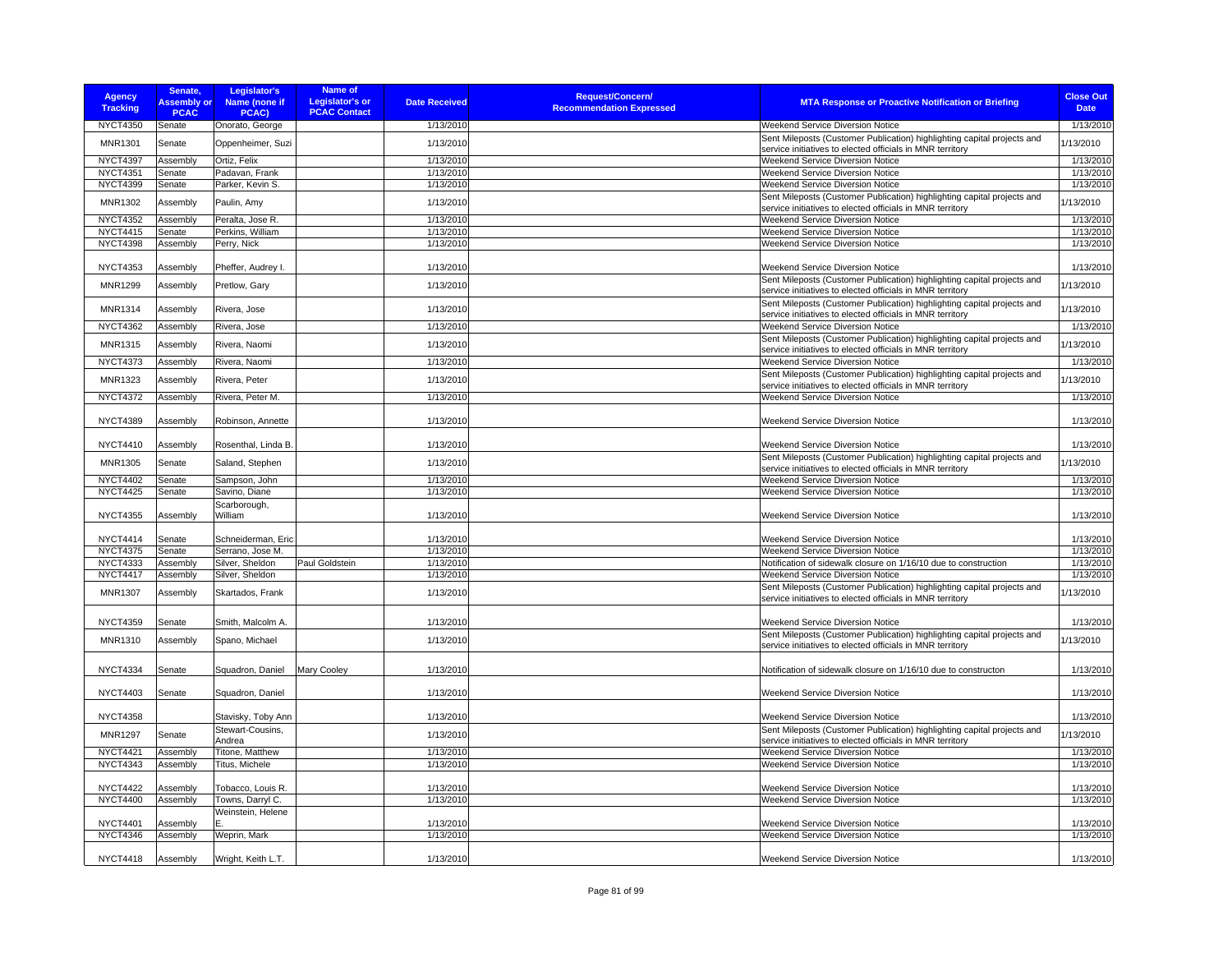| <b>Agency</b><br><b>Tracking</b> | Senate,<br><b>Assembly or</b><br><b>PCAC</b> | Legislator's<br>Name (none if<br>PCAC) | <b>Name of</b><br><b>Legislator's or</b><br><b>PCAC Contact</b>             | <b>Date Received</b>  | <b>Request/Concern/</b><br><b>Recommendation Expressed</b>                                                                         | <b>MTA Response or Proactive Notification or Briefing</b>                                                                                                   | <b>Close Out</b><br><b>Date</b> |
|----------------------------------|----------------------------------------------|----------------------------------------|-----------------------------------------------------------------------------|-----------------------|------------------------------------------------------------------------------------------------------------------------------------|-------------------------------------------------------------------------------------------------------------------------------------------------------------|---------------------------------|
| <b>NYCT4535</b>                  | Assembly                                     | Bing, Jonathan                         | Adam Brickman                                                               | 1/14/2010 CAC meeting |                                                                                                                                    | Spoke with DOT                                                                                                                                              | 1/19/2010                       |
| MTAHQ1681                        | Assembly                                     | Boyland, Jr.,<br>William               | Caver, Michael                                                              |                       | 1/14/2010 Had questions regarding MTA use of stimulus funds and whether<br>Federal earmarks could be used for LIRR station repairs | Reviewed use of stimulus money and sent via email list of stimulus<br>projects. Discussed issues about using Federal earmark for station<br>rehabilitations | 1/14/2010                       |
| MTAHQ1659                        | Assembly                                     | Brodsky, Richard                       | Valens, Chris;<br>Guillot, Jeff                                             | 1/14/2010             |                                                                                                                                    | Called to deliver advanced notice on the release of the 100 day plan.                                                                                       | 1/14/2010                       |
| MTAHQ1660                        | Assembly                                     | Brodsky, Richard                       |                                                                             | 1/14/2010             |                                                                                                                                    | Called to deliver advanced notice on the release of the 100 day plan.                                                                                       |                                 |
| MTAHQ1661                        | Senate                                       | Dilan, Martin<br>Malave                | Trapasso, Matt;<br>Benware, Tom                                             | 1/14/2010             |                                                                                                                                    | Called to deliver advanced notice on the release of the 100 day plan.                                                                                       | 1/14/2010                       |
| MTAHQ1662                        | Senate                                       | Dilan, Martin<br>Malave                |                                                                             | 1/14/2010             |                                                                                                                                    | Called to deliver advanced notice on the release of the 100 day plan.                                                                                       |                                 |
| MTAHQ1664                        | Assembly                                     | Farrell, Herman                        |                                                                             | 1/14/2010             |                                                                                                                                    | Called to deliver advanced notice on the release of the 100 day plan.                                                                                       |                                 |
| MTAHQ1663                        | Senate                                       | <b>Finance Majority</b>                | Ho, Janet                                                                   | 1/14/2010             |                                                                                                                                    | Called to deliver advanced notice on the release of the 100 day plan.                                                                                       | 1/14/2010                       |
| MTAHQ1666                        | Senate                                       | <b>Finance Minority</b>                | Mujica, Robert;<br>Nachbar, Mark                                            | 1/14/2010             |                                                                                                                                    | Called to deliver advanced notice on the release of the 100 day plan.                                                                                       | 1/14/2010                       |
| MTAHQ1665                        | Senate                                       | Fuschillo, Jr.,<br>Charles             |                                                                             | 1/14/2010             |                                                                                                                                    | Called to deliver advanced notice on the release of the 100 day plan.                                                                                       |                                 |
| MTAHQ1668                        | Senate                                       | Fuschillo, Jr.,<br>Charles             | Arens, Mike; Ellis,<br>Tim                                                  | 1/14/2010             |                                                                                                                                    | Called to deliver advanced notice on the release of the 100 day plan.                                                                                       | 1/14/2010                       |
| MNR1329                          | Assembly                                     | Gunther, Aileen                        |                                                                             | 1/14/2010<br>Yard.    | Informed that a constituent complained of idling trains at Port Jervis                                                             | MNR informed the yard operator NJ TRANSIT of the complaint and of the<br>need to use standby power to reduce idling equipment.                              | 1/14/2010                       |
| MTAHQ1679                        | Assembly                                     | Gunther, Aileen                        |                                                                             |                       | 1/14/2010 Constituent complaint on idling trains.                                                                                  | Metro-North with NJT to address this problem.                                                                                                               |                                 |
| MTAHQ1667                        | Senate                                       | Johnson, Craig                         | Cassidy, Mike;<br>Lieber, Rafe                                              | 1/14/2010             |                                                                                                                                    | Called to deliver advanced notice on the release of the 100 day plan.                                                                                       | 1/14/2010                       |
| <b>NYCT4536</b>                  | Assembly                                     | Kellner, Micah                         | <b>Ashley Roberts</b>                                                       |                       | 1/14/2010 SAS real estate question                                                                                                 | Provided requested information                                                                                                                              | 1/19/2010                       |
| <b>NYCT5212</b>                  | Assembly                                     | Lentol, Joseph R.                      |                                                                             |                       | 1/14/2010 Objects to proposed bus/subway service cuts in North Brooklyn                                                            | Pres. Prendergast explained rationale for service cuts.                                                                                                     | 2/12/2010                       |
| MTAHQ1669                        | Senate                                       | Perkins, William                       | Briggs, Tom;<br>Pettaway, Frank;<br>Sopris, Kent                            | 1/14/2010             |                                                                                                                                    | Called to deliver advanced notice on the release of the 100 day plan.                                                                                       | 1/14/2010                       |
| MTAHQ1670                        | Senate                                       | Perkins, William                       |                                                                             | 1/14/2010             |                                                                                                                                    | Called to deliver advanced notice on the release of the 100 day plan.                                                                                       |                                 |
| MTAHQ1671                        | Senate                                       | Program and<br>Counsel                 | Ennis, Graham                                                               | 1/14/2010             |                                                                                                                                    | Called to deliver advanced notice on the release of the 100 day plan.                                                                                       | 1/14/2010                       |
| MTAHQ1672                        | Assembly                                     | Program and<br>Counsel                 | Casellini, Mark:<br>Owolabi, Funsho;<br>Monticello,<br>Alexander            | 1/14/2010             |                                                                                                                                    | Called to deliver advanced notice on the release of the 100 day plan.                                                                                       | 1/14/2010                       |
| MTAHQ1674                        | Senate                                       | Skelos, Dean                           |                                                                             | 1/14/2010             |                                                                                                                                    | Called to deliver advanced notice on the release of the 100 day plan.                                                                                       |                                 |
| MTAHQ1673                        | Assembly                                     | Tobacco, Louis                         |                                                                             | 1/14/2010             |                                                                                                                                    | Called to deliver advanced notice on the release of the 100 day plan.                                                                                       |                                 |
| MTAHQ1676                        | Assembly                                     | Tobacco, Louis                         | Coppotelli, Michael                                                         | 1/14/2010             |                                                                                                                                    | Called to deliver advanced notice on the release of the 100 day plan.                                                                                       | 1/14/2010                       |
| MTAHQ1675                        | Assembly                                     | Ways and Means<br>Majority             | Hedges, Roman;<br>Johnson, Michael,<br>Threatte, Lonnie;<br>Wilder, Katelyn | 1/14/2010             |                                                                                                                                    | Called to deliver advanced notice on the release of the 100 day plan.                                                                                       | 1/14/2010                       |
| MTAHQ1678                        | Assembly                                     | Ways and Means<br>Minority             | Young, David; Tuttle,<br>Elizabeth                                          | 1/14/2010             |                                                                                                                                    | Called to deliver advanced notice on the release of the 100 day plan.                                                                                       | 1/14/2010                       |
| MTAHQ1677                        | Assembly                                     | Wright, Keith                          |                                                                             | 1/14/2010             |                                                                                                                                    | Called to deliver advanced notice on the release of the 100 day plan.                                                                                       |                                 |
| MTAHQ1680                        | Assembly                                     | Wright, Keith                          | Johnson, Jeanine                                                            | 1/14/2010             |                                                                                                                                    | Called to deliver advanced notice on the release of the 100 day plan.                                                                                       | 1/14/2010                       |
| MNR1327                          | PCAC                                         |                                        | Blair, Jim                                                                  |                       | 1/14/2010 Informed us the fares button on the website wasn't working                                                               | Provided response that the issue has been resolved                                                                                                          | 1/14/2010                       |
| <b>NYCT4646</b>                  | Assembly                                     | Miller, Michael                        |                                                                             |                       | 1/15/2010 Access-a-Ride customer wants all trips via sedan                                                                         | Advised that Access-a-Ride does not provide exclusive sedan service                                                                                         | 1/15/2010                       |
| MTAHQ1682                        | Senate                                       | Sampson, John                          | Spotts, Tim                                                                 |                       | 1/15/2010 Access-A-Ride question from a constituent.                                                                               |                                                                                                                                                             |                                 |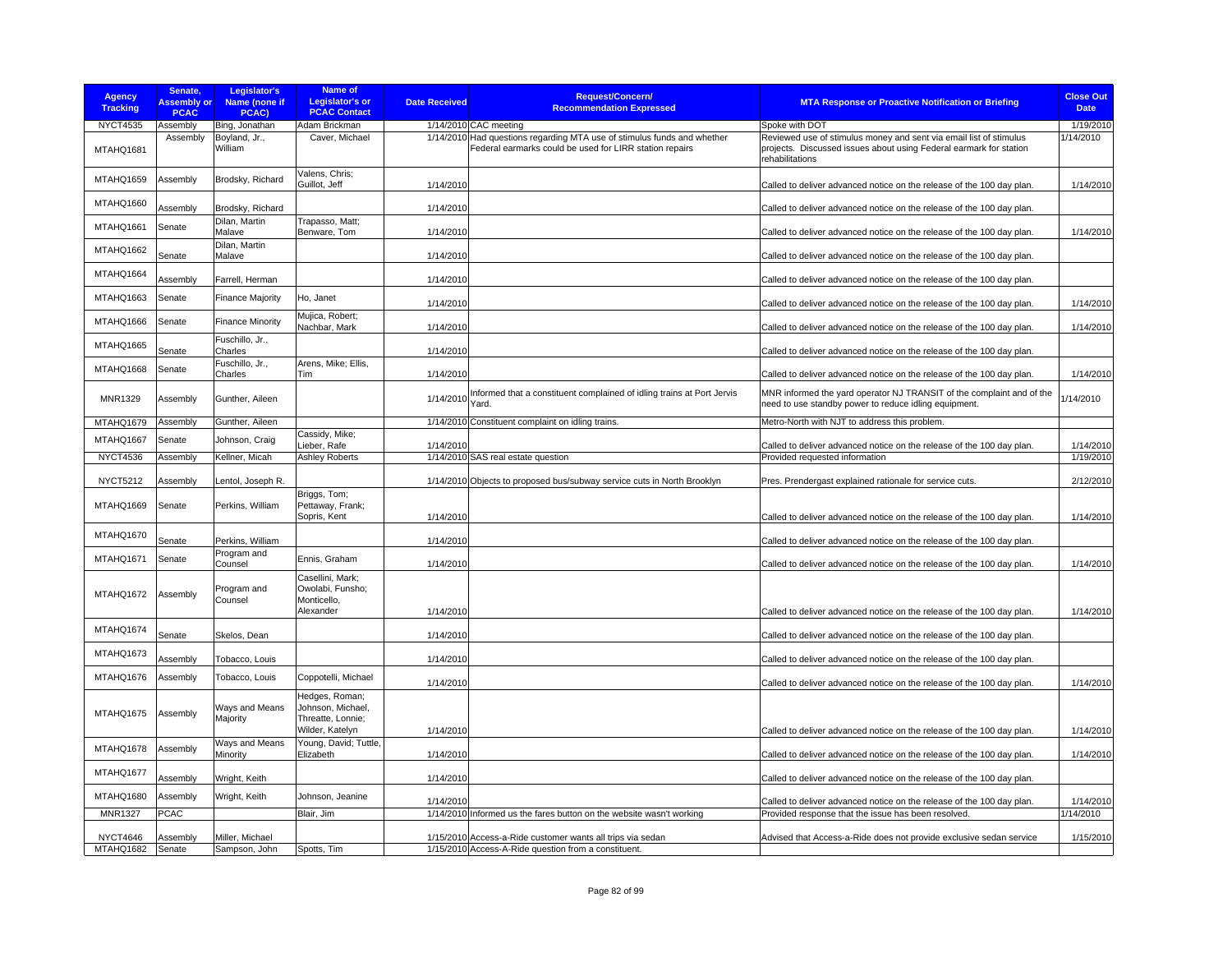| <b>Agency</b><br><b>Tracking</b>   | Senate,<br><b>Assembly or</b><br><b>PCAC</b> | Legislator's<br>Name (none if<br>PCAC) | Name of<br><b>Legislator's or</b><br><b>PCAC Contact</b> | <b>Date Received</b>   | Request/Concern/<br><b>Recommendation Expressed</b>                  | <b>MTA Response or Proactive Notification or Briefing</b>                                                        | <b>Close Out</b><br><b>Date</b> |
|------------------------------------|----------------------------------------------|----------------------------------------|----------------------------------------------------------|------------------------|----------------------------------------------------------------------|------------------------------------------------------------------------------------------------------------------|---------------------------------|
|                                    |                                              |                                        |                                                          |                        |                                                                      | Pres. Prendergast explained rationale for elimination of student                                                 | 2/11/2010                       |
| <b>NYCT5214</b><br><b>NYCT4691</b> | Assembly<br>Assembly                         | Markey, Margaret<br>Abbate, Peter J.   |                                                          | 1/19/2010              | 1/18/2010 Opposes elimination of student MetroCards                  | MetroCards.                                                                                                      |                                 |
| <b>NYCT4693</b>                    |                                              |                                        |                                                          | 1/19/2010              |                                                                      | Letter to elected officials about spring bus revisions                                                           | 1/19/2010<br>1/19/2010          |
|                                    | Senate                                       | Adams, Eric                            |                                                          |                        |                                                                      | Letter to elected officials about spring bus revisions                                                           |                                 |
| <b>NYCT4672</b>                    |                                              | Addabbo, Joseph                        |                                                          |                        |                                                                      |                                                                                                                  | 1/19/2010                       |
| <b>NYCT4675</b>                    | Senate<br>Assembly                           |                                        |                                                          | 1/19/2010<br>1/19/2010 |                                                                      | Letter to elected officials about spring bus revisions<br>Letter to elected officials about spring bus revisions | 1/19/2010                       |
|                                    |                                              | Arroyo, Carmen                         |                                                          |                        |                                                                      |                                                                                                                  |                                 |
| <b>NYCT4651</b>                    | Assembly                                     | Aubry, Jeffrion D.                     |                                                          | 1/19/2010              |                                                                      | Letter to elected officials about spring bus revisions                                                           | 1/19/2010                       |
| <b>NYCT4700</b>                    | Assembly                                     | Barron, Inez                           |                                                          | 1/19/2010              |                                                                      | Letter to elected officials about spring bus revisions                                                           | 1/19/2010                       |
|                                    |                                              | Benedetto, Michael                     |                                                          |                        |                                                                      |                                                                                                                  |                                 |
| <b>NYCT4678</b>                    | Assembly                                     | R.                                     |                                                          | 1/19/2010              |                                                                      | Letter to elected officials about spring bus revisions                                                           | 1/19/2010                       |
|                                    |                                              | Benjamin, Michael                      |                                                          |                        |                                                                      |                                                                                                                  |                                 |
| <b>NYCT4683</b>                    | Assembly                                     |                                        |                                                          | 1/19/2010              |                                                                      | Letter to elected officials about spring bus revisions                                                           | 1/19/2010                       |
| <b>NYCT4721</b>                    | Assembly                                     | Bing, Jonathan                         |                                                          | 1/19/2010              |                                                                      | Letter to elected officials about spring bus revisions                                                           | 1/19/2010                       |
| <b>NYCT4692</b>                    | Assembly                                     | Boyland, William                       |                                                          | 1/19/2010              |                                                                      | Letter to elected officials about spring bus revisions                                                           | 1/19/2010                       |
| <b>NYCT4694</b>                    | Assembly                                     | Brennan, James                         |                                                          | 1/19/2010              |                                                                      | Letter to elected officials about spring bus revisions                                                           | 1/19/2010                       |
|                                    |                                              |                                        |                                                          |                        |                                                                      |                                                                                                                  |                                 |
| <b>NYCT4697</b>                    | Assembly                                     | Brook-Krasny, Alec                     |                                                          | 1/19/2010              |                                                                      | Letter to elected officials about spring bus revisions                                                           | 1/19/2010                       |
| NYCT4711                           | Assembly                                     | Camara, Karim                          |                                                          | 1/19/2010              |                                                                      | Letter to elected officials about spring bus revisions                                                           | 1/19/2010                       |
|                                    |                                              | Carrozza, Ann-                         |                                                          |                        |                                                                      |                                                                                                                  |                                 |
| <b>NYCT4653</b>                    | Assembly                                     | Margaret                               |                                                          | 1/19/2010              |                                                                      | Letter to elected officials about spring bus revisions                                                           | 1/19/2010                       |
| <b>NYCT4681</b>                    | Assembly                                     | Castro, Nelson L.                      |                                                          | 1/19/2010              |                                                                      | Letter to elected officials about spring bus revisions                                                           | 1/19/2010                       |
|                                    |                                              |                                        |                                                          |                        |                                                                      |                                                                                                                  |                                 |
| <b>NYCT4654</b>                    | Assembly                                     | Clark, Barbara M.                      |                                                          | 1/19/2010              |                                                                      | Letter to elected officials about spring bus revisions                                                           | 1/19/2010                       |
|                                    |                                              | Clayton Powell, Jr.,                   |                                                          |                        |                                                                      |                                                                                                                  |                                 |
| <b>NYCT4719</b>                    | Assembly                                     | Adam                                   |                                                          | 1/19/2010              |                                                                      | Letter to elected officials about spring bus revisions                                                           | 1/19/2010                       |
| <b>NYCT4695</b>                    | Assembly                                     | Colton, William                        |                                                          | 1/19/2010              |                                                                      | Letter to elected officials about spring bus revisions                                                           | 1/19/2010                       |
| <b>NYCT4656</b>                    | Assembly                                     | Cook, Vivian                           |                                                          | 1/19/2010              |                                                                      | Letter to elected officials about spring bus revisions                                                           | 1/19/2010                       |
| <b>NYCT4680</b>                    | Assembly                                     | Crespo, Marcos                         |                                                          | 1/19/2010              |                                                                      | Letter to elected officials about spring bus revisions                                                           | 1/19/2010                       |
| <b>NYCT4735</b>                    | Assembly                                     | Cusick, Michael J.                     |                                                          | 1/19/2010              |                                                                      |                                                                                                                  | 1/19/2010                       |
|                                    |                                              | Cymbrowitz, Steven                     |                                                          |                        |                                                                      | Letter to elected officials about spring bus revisions                                                           |                                 |
| <b>NYCT4633</b>                    | Assembly                                     |                                        |                                                          |                        | 1/19/2010 Constituent complaining about B line cars with no heat     | The specific cars were inspected and all heaters were found to be working.                                       | 1/29/2010                       |
|                                    |                                              | Cymbrowitz, Steven                     |                                                          |                        |                                                                      |                                                                                                                  |                                 |
| <b>NYCT4696</b>                    | Assembly                                     |                                        |                                                          | 1/19/2010              |                                                                      | Letter to elected officials about spring bus revisions                                                           | 1/19/2010                       |
|                                    |                                              | DenDekker,                             |                                                          |                        |                                                                      |                                                                                                                  |                                 |
| <b>NYCT4659</b>                    | Assembly                                     | Michael G.                             |                                                          | 1/19/2010              |                                                                      | Letter to elected officials about spring bus revisions                                                           | 1/19/2010                       |
| <b>NYCT4682</b>                    | Senate                                       | Diaz, Sr., Ruben                       |                                                          | 1/19/2010              |                                                                      | Letter to elected officials about spring bus revisions                                                           | 1/19/2010                       |
| <b>NYCT4708</b>                    | Senate                                       | Dilan, Martin M.                       |                                                          | 1/19/2010              |                                                                      | Letter to elected officials about spring bus revisions                                                           | 1/19/2010                       |
| MTAHQ1684                          |                                              | Dilan, Martin                          |                                                          |                        |                                                                      |                                                                                                                  |                                 |
|                                    | Senate                                       | Malave                                 | Trapasso, Matt                                           |                        | 1/19/2010 Asked about arbitration                                    | Answered inquiry.                                                                                                | 1/19/2010                       |
| <b>NYCT4684</b>                    | Assembly                                     | Dinowitz, Jeffrey                      |                                                          | 1/19/2010              |                                                                      | Letter to elected officials about spring bus revisions                                                           | 1/19/2010                       |
|                                    |                                              |                                        |                                                          |                        |                                                                      |                                                                                                                  |                                 |
| <b>NYCT4720</b>                    | Senate                                       | Duane, Thomas K.                       |                                                          | 1/19/2010              |                                                                      | Letter to elected officials about spring bus revisions                                                           | 1/19/2010                       |
|                                    |                                              |                                        |                                                          |                        |                                                                      |                                                                                                                  |                                 |
| <b>NYCT4685</b>                    | Senate                                       | Espada, Jr., Pedro                     |                                                          | 1/19/2010              |                                                                      | Letter to elected officials about spring bus revisions                                                           | 1/19/2010                       |
|                                    |                                              |                                        |                                                          |                        |                                                                      |                                                                                                                  |                                 |
| <b>NYCT4722</b>                    | Assembly                                     | Espaillat, Adriano                     |                                                          | 1/19/2010              |                                                                      | Letter to elected officials about spring bus revisions                                                           | 1/19/2010                       |
| <b>NYCT4723</b>                    | Assembly                                     | Farrell, Herman D.                     |                                                          | 1/19/2010              |                                                                      | Letter to elected officials about spring bus revisions                                                           | 1/19/2010                       |
|                                    |                                              | Fuschillo, Jr.,                        |                                                          |                        | Information requested: Update on Ocean Ave Bridge painting regarding |                                                                                                                  |                                 |
| <b>LIRR1413</b>                    | Senate                                       | Charles                                | Holly, Sara                                              | 01/19/10               | issue with Imperial Diner in Freeport - wants billboard              | Information provided                                                                                             | 01/19/10                        |
|                                    |                                              |                                        |                                                          |                        |                                                                      |                                                                                                                  |                                 |
| <b>NYCT4652</b>                    | Assembly                                     | Gianaris, Michael                      |                                                          | 1/19/2010              |                                                                      | Letter to elected officials about spring bus revisions                                                           | 1/19/2010                       |
| <b>NYCT4679</b>                    | Assembly                                     | Gibson, Vanessa                        |                                                          | 1/19/2010              |                                                                      | Letter to elected officials about spring bus revisions                                                           | 1/19/2010                       |
| <b>NYCT4726</b>                    | Assembly                                     | Glick, Deborah                         |                                                          | 1/19/2010              |                                                                      | Letter to elected officials about spring bus revisions                                                           | 1/19/2010                       |
| <b>NYCT4698</b>                    | Senate                                       | Golden, Martin J.                      |                                                          | 1/19/2010              |                                                                      | Letter to elected officials about spring bus revisions                                                           | 1/19/2010                       |
|                                    |                                              |                                        |                                                          |                        |                                                                      |                                                                                                                  |                                 |
| <b>NYCT4734</b>                    | Assembly                                     | Gottfried, Richard                     |                                                          | 1/19/2010              |                                                                      | Letter to elected officials about spring bus revisions                                                           | 1/19/2010                       |
| <b>NYCT4689</b>                    | Senate                                       | Hassell-Thompson,<br>Ruth              |                                                          | 1/19/2010              |                                                                      | Letter to elected officials about spring bus revisions                                                           | 1/19/2010                       |
| <b>NYCT4676</b>                    | Assembly                                     | Heastie, Carl E.                       |                                                          | 1/19/2010              |                                                                      | Letter to elected officials about spring bus revisions                                                           | 1/19/2010                       |
|                                    |                                              |                                        |                                                          |                        |                                                                      |                                                                                                                  |                                 |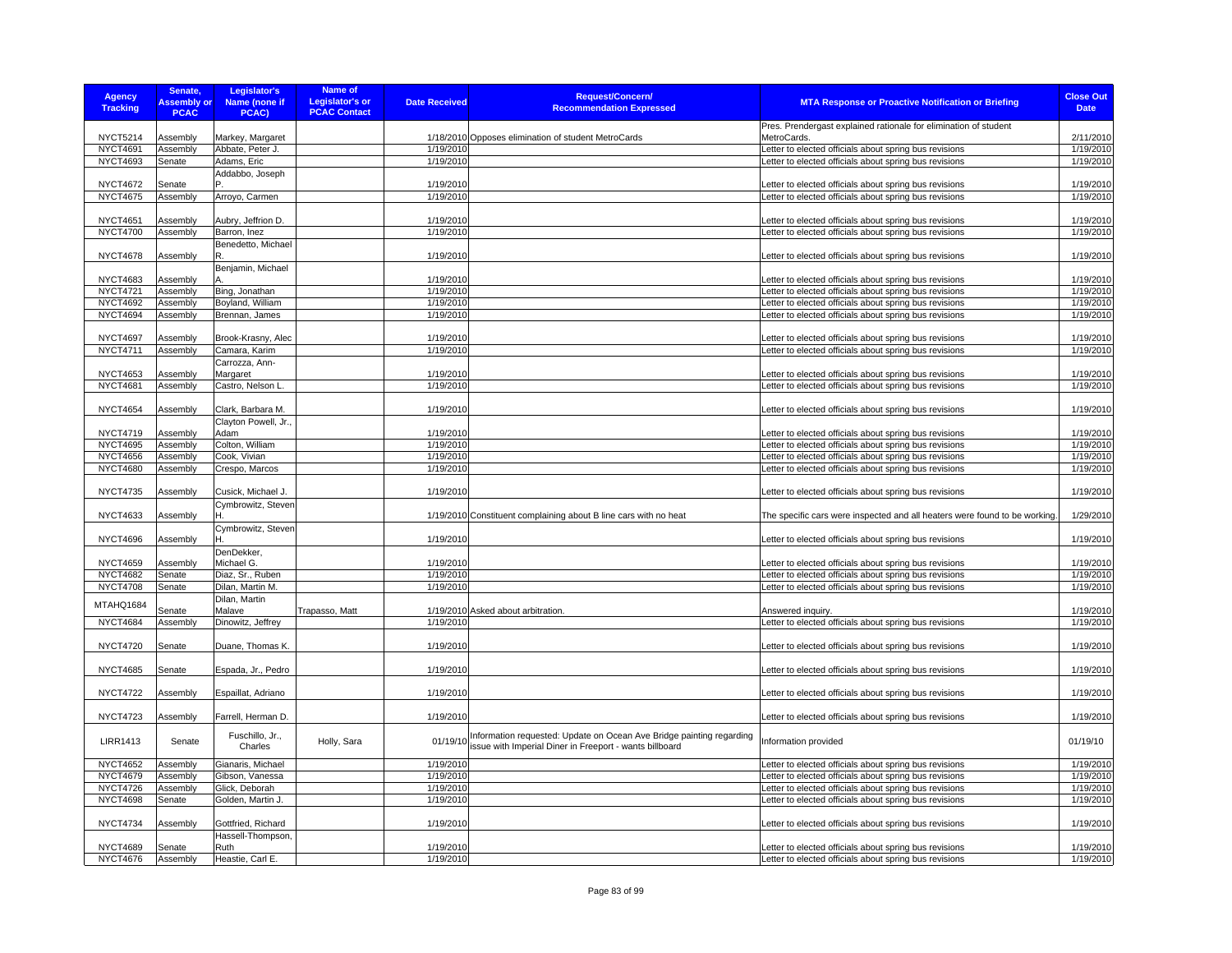| <b>Agency</b><br><b>Tracking</b> | Senate,<br><b>Assembly or</b><br><b>PCAC</b> | Legislator's<br>Name (none if<br>PCAC) | Name of<br>Legislator's or<br><b>PCAC Contact</b> | <b>Date Received</b> | <b>Request/Concern/</b><br><b>Recommendation Expressed</b>           | <b>MTA Response or Proactive Notification or Briefing</b>               | <b>Close Out</b><br><b>Date</b> |
|----------------------------------|----------------------------------------------|----------------------------------------|---------------------------------------------------|----------------------|----------------------------------------------------------------------|-------------------------------------------------------------------------|---------------------------------|
| <b>NYCT4655</b>                  | Assembly                                     | Hevesi, Andrew                         |                                                   | 1/19/2010            |                                                                      | Letter to elected officials about spring bus revisions                  | 1/19/2010                       |
| <b>NYCT4701</b>                  | Assembly                                     | Hikind, Dov                            |                                                   | 1/19/2010            |                                                                      | Letter to elected officials about spring bus revisions                  | 1/19/2010                       |
| <b>NYCT4671</b>                  |                                              |                                        |                                                   | 1/19/2010            |                                                                      |                                                                         | 1/19/2010                       |
|                                  | Senate                                       | Huntley, Shirley L.                    |                                                   |                      |                                                                      | Letter to elected officials about spring bus revisions                  |                                 |
| <b>NYCT4739</b>                  | Assembly                                     | Hyer-Spencer,<br>Janele                |                                                   | 1/19/2010            |                                                                      | Letter to elected officials about spring bus revisions                  | 1/19/2010                       |
|                                  |                                              |                                        |                                                   |                      |                                                                      |                                                                         |                                 |
| <b>NYCT4702</b>                  | Assembly                                     | Jacobs, Rhoda S.                       |                                                   | 1/19/2010            |                                                                      | Letter to elected officials about spring bus revisions                  | 1/19/2010                       |
| <b>NYCT4699</b>                  | Assembly                                     | Jeffries, Hakeem                       |                                                   | 1/19/2010            |                                                                      | Letter to elected officials about spring bus revisions                  | 1/19/2010                       |
|                                  |                                              |                                        |                                                   |                      |                                                                      |                                                                         |                                 |
| <b>NYCT4724</b>                  | Assembly                                     | Kavanagh, Brian P.                     |                                                   | 1/19/2010            |                                                                      | Letter to elected officials about spring bus revisions                  | 1/19/2010                       |
| <b>NYCT4728</b>                  | Assembly                                     | Kellner, Micah                         |                                                   | 1/19/2010            |                                                                      | Letter to elected officials about spring bus revisions                  | 1/19/2010                       |
| <b>NYCT4686</b>                  | Senate                                       | Klein, Jeffrey                         |                                                   | 1/19/2010            |                                                                      | Letter to elected officials about spring bus revisions                  | 1/19/2010                       |
| <b>NYCT4727</b>                  | Senate                                       | Krueger, Liz                           |                                                   | 1/19/2010            |                                                                      | Letter to elected officials about spring bus revisions                  | 1/19/2010                       |
| <b>NYCT4703</b>                  | Senate                                       | Kruger, Carl                           |                                                   | 1/19/2010            |                                                                      | Letter to elected officials about spring bus revisions                  | 1/19/2010                       |
| <b>NYCT4657</b>                  | Assembly                                     | Lancman, Rory I.                       |                                                   | 1/19/2010            |                                                                      | Letter to elected officials about spring bus revisions                  | 1/19/2010                       |
| <b>NYCT4738</b>                  | Senate                                       | Lanza, Andrew J.                       |                                                   | 1/19/2010            |                                                                      | Letter to elected officials about spring bus revisions                  | 1/19/2010                       |
|                                  |                                              |                                        |                                                   |                      |                                                                      |                                                                         |                                 |
| <b>NYCT4705</b>                  | Assembly                                     | Lentol, Joseph R.                      |                                                   | 1/19/2010            |                                                                      | Letter to elected officials about spring bus revisions                  | 1/19/2010                       |
| <b>NYCT4706</b>                  | Assembly                                     | Lopez, Vito                            |                                                   | 1/19/2010            |                                                                      | Letter to elected officials about spring bus revisions                  | 1/19/2010                       |
| <b>NYCT4707</b>                  | Assembly                                     | Maisel, Alan                           |                                                   | 1/19/2010            |                                                                      | Letter to elected officials about spring bus revisions                  | 1/19/2010                       |
| <b>NYCT4662</b>                  | Assembly                                     | Markey, Margaret                       |                                                   | 1/19/2010            |                                                                      | Letter to elected officials about spring bus revisions                  | 1/19/2010                       |
|                                  |                                              |                                        |                                                   |                      |                                                                      |                                                                         |                                 |
| <b>NYCT4663</b>                  | Assembly                                     | Mayersohn, Nettie                      |                                                   | 1/19/2010            |                                                                      | Letter to elected officials about spring bus revisions                  | 1/19/2010                       |
| <b>LIRR1412</b>                  | Assembly                                     | McKevitt, Thomas                       | Schaefering, Lynn                                 | 01/19/10             | Information requested regarding on behalf of ADA customer who wanted | Explained that there is a ramp at Westbury. Customer will call.         | 01/19/10                        |
|                                  |                                              |                                        |                                                   |                      | to use Westbury Station                                              |                                                                         |                                 |
| <b>NYCT4660</b>                  | Assembly                                     | Meng, Grace                            |                                                   | 1/19/2010            |                                                                      | Letter to elected officials about spring bus revisions                  | 1/19/2010                       |
| <b>NYCT4709</b>                  | Assembly                                     | Millman, Joan                          |                                                   | 1/19/2010            |                                                                      | Letter to elected officials about spring bus revisions                  | 1/19/2010                       |
| <b>NYCT4669</b>                  |                                              | Monserrate, Hiram                      |                                                   | 1/19/2010            |                                                                      | Letter to elected officials about spring bus revisions                  | 1/19/2010                       |
|                                  |                                              | Montgomery,                            |                                                   |                      |                                                                      |                                                                         |                                 |
| <b>NYCT4710</b>                  | Senate                                       | Velmanette                             |                                                   | 1/19/2010            |                                                                      | Letter to elected officials about spring bus revisions                  | 1/19/2010                       |
|                                  |                                              |                                        |                                                   |                      |                                                                      |                                                                         |                                 |
| <b>NYCT4664</b>                  | Assembly                                     | Nolan, Catherine T.                    |                                                   | 1/19/2010            |                                                                      | Letter to elected officials about spring bus revisions                  | 1/19/2010                       |
| <b>NYCT4731</b>                  | Assembly                                     | O'Donnell, Daniel J.                   |                                                   | 1/19/2010            |                                                                      | Letter to elected officials about spring bus revisions                  | 1/19/2010                       |
| <b>NYCT4665</b>                  | Senate                                       | Onorato, George                        |                                                   | 1/19/2010            |                                                                      | Letter to elected officials about spring bus revisions                  | 1/19/2010                       |
| <b>NYCT4712</b>                  | Assembly                                     | Ortiz, Felix                           |                                                   | 1/19/2010            |                                                                      | Letter to elected officials about spring bus revisions                  | 1/19/2010                       |
| <b>NYCT4666</b>                  | Senate                                       | Padavan, Frank                         |                                                   | 1/19/2010            |                                                                      | Letter to elected officials about spring bus revisions                  | 1/19/2010                       |
| <b>NYCT4714</b>                  | Senate                                       | Parker, Kevin S.                       |                                                   | 1/19/2010            |                                                                      | Letter to elected officials about spring bus revisions                  | 1/19/2010                       |
| <b>NYCT4667</b>                  | Assembly                                     | Peralta, Jose R.                       |                                                   | 1/19/2010            |                                                                      | Letter to elected officials about spring bus revisions                  | 1/19/2010                       |
| <b>NYCT4730</b>                  | Senate                                       | Perkins, William                       |                                                   | 1/19/2010            |                                                                      | Letter to elected officials about spring bus revisions                  | 1/19/2010                       |
| <b>NYCT4713</b>                  | Assembly                                     | Perry, Nick                            |                                                   | 1/19/2010            |                                                                      | Letter to elected officials about spring bus revisions                  | 1/19/2010                       |
|                                  |                                              |                                        |                                                   |                      |                                                                      |                                                                         |                                 |
| <b>NYCT4668</b>                  | Assembly                                     | Pheffer, Audrey I                      |                                                   | 1/19/2010            |                                                                      | Letter to elected officials about spring bus revisions                  | 1/19/2010                       |
|                                  |                                              | Program and                            |                                                   |                      |                                                                      | Directed them to the website where information will be posted after MTA |                                 |
| MTAHQ1683                        | Assembly                                     | Counsel                                |                                                   |                      | 1/19/2010 Asked about service changes.                               | Board meeting.                                                          | 1/19/2010                       |
| <b>NYCT4677</b>                  | Assembly                                     | Rivera, Jose                           |                                                   | 1/19/2010            |                                                                      | Letter to elected officials about spring bus revisions                  | 1/19/2010                       |
| <b>NYCT4688</b>                  | Assembly                                     | Rivera, Naomi                          |                                                   | 1/19/2010            |                                                                      | Letter to elected officials about spring bus revisions                  | 1/19/2010                       |
| <b>NYCT4687</b>                  | Assembly                                     | Rivera, Peter M.                       |                                                   | 1/19/2010            |                                                                      | Letter to elected officials about spring bus revisions                  | 1/19/2010                       |
|                                  |                                              |                                        |                                                   |                      |                                                                      |                                                                         |                                 |
| <b>NYCT4704</b>                  | Assembly                                     | Robinson, Annette                      |                                                   | 1/19/2010            |                                                                      | Letter to elected officials about spring bus revisions                  | 1/19/2010                       |
|                                  |                                              |                                        |                                                   |                      |                                                                      |                                                                         |                                 |
| <b>NYCT4647</b>                  | Assembly                                     | Rosenthal, Linda B                     |                                                   |                      | 1/19/2010 Call about a customer's reduced fare MetroCard             | Referred call to the Reduced Fare office                                | 1/19/2010                       |
| <b>NYCT4725</b>                  | Assembly                                     | Rosenthal, Linda B                     |                                                   | 1/19/2010            |                                                                      | Letter to elected officials about spring bus revisions                  | 1/19/2010                       |
| <b>NYCT4717</b>                  | Senate                                       | Sampson, John                          |                                                   | 1/19/2010            |                                                                      | Letter to elected officials about spring bus revisions                  | 1/19/2010                       |
| <b>NYCT4740</b>                  | Senate                                       | Savino, Diane                          |                                                   | 1/19/2010            |                                                                      | Letter to elected officials about spring bus revisions                  | 1/19/2010                       |
|                                  |                                              | Scarborough,                           |                                                   |                      |                                                                      |                                                                         |                                 |
| <b>NYCT4670</b>                  | Assembly                                     | William                                |                                                   | 1/19/2010            |                                                                      | Letter to elected officials about spring bus revisions                  | 1/19/2010                       |
|                                  |                                              |                                        |                                                   |                      |                                                                      |                                                                         |                                 |
| <b>NYCT4729</b>                  | Senate                                       | Schneiderman, Eric                     |                                                   | 1/19/2010            |                                                                      | Letter to elected officials about spring bus revisions                  | 1/19/2010                       |
| <b>NYCT4690</b>                  | Senate                                       | Serrano, Jose M.                       |                                                   | 1/19/2010            |                                                                      | Letter to elected officials about spring bus revisions                  | 1/19/2010                       |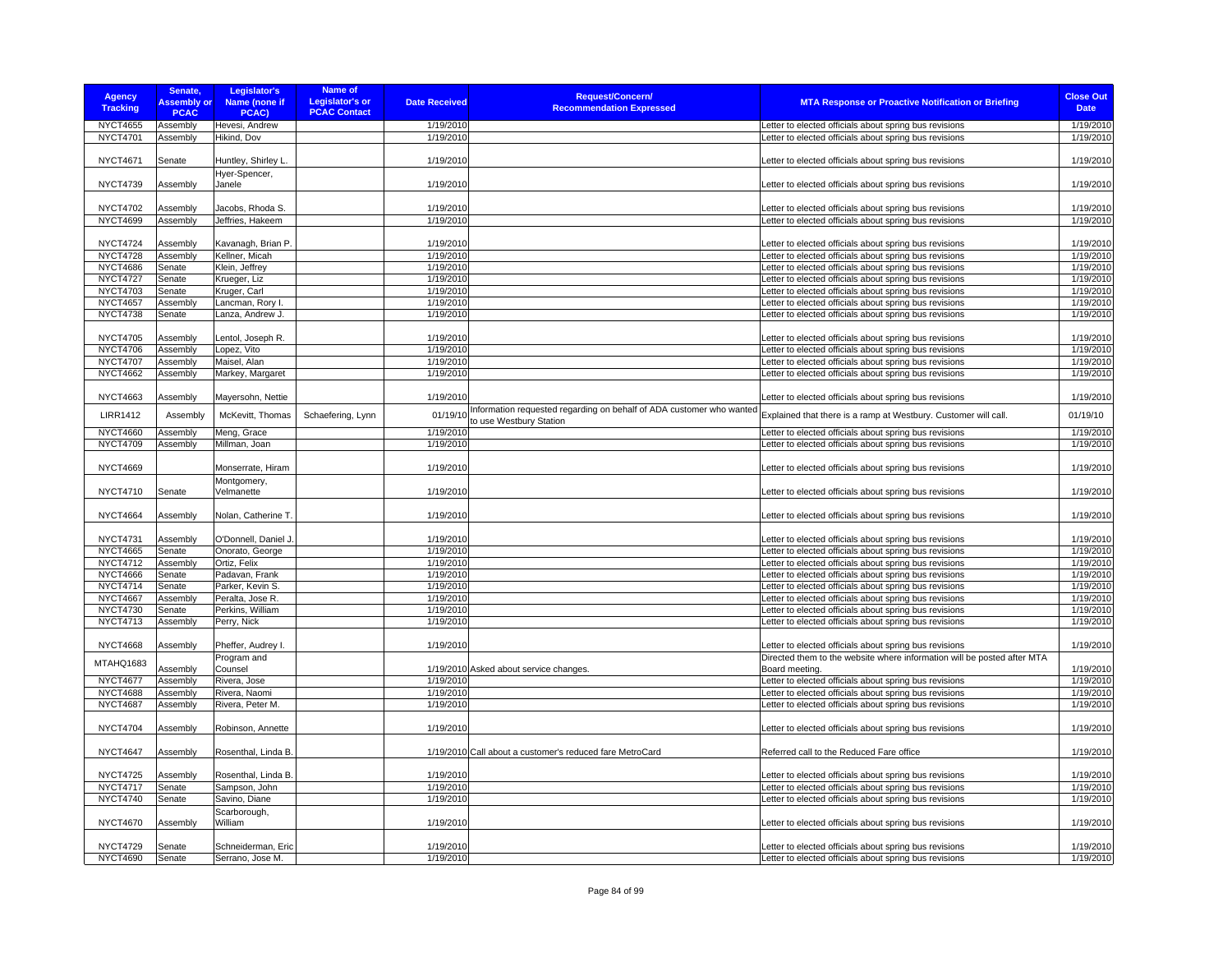| <b>Agency</b><br><b>Tracking</b>   | Senate,<br><b>Assembly or</b><br><b>PCAC</b> | Legislator's<br>Name (none if<br>PCAC) | Name of<br><b>Legislator's or</b><br><b>PCAC Contact</b> | <b>Date Received</b>   | Request/Concern/<br><b>Recommendation Expressed</b>                                 | <b>MTA Response or Proactive Notification or Briefing</b>                                                        | <b>Close Out</b><br><b>Date</b> |
|------------------------------------|----------------------------------------------|----------------------------------------|----------------------------------------------------------|------------------------|-------------------------------------------------------------------------------------|------------------------------------------------------------------------------------------------------------------|---------------------------------|
| <b>NYCT4732</b>                    | Assembly                                     | Silver, Sheldon                        |                                                          | 1/19/2010              |                                                                                     | Letter to elected officials about spring bus revisions                                                           | 1/19/2010                       |
| <b>NYCT4674</b>                    | Senate                                       | Smith, Malcolm A.                      |                                                          | 1/19/2010              |                                                                                     | etter to elected officials about spring bus revisions                                                            | 1/19/2010                       |
| <b>NYCT4718</b>                    | Senate                                       | Squadron, Daniel                       |                                                          | 1/19/2010              |                                                                                     | Letter to elected officials about spring bus revisions                                                           | 1/19/2010                       |
| <b>NYCT4673</b>                    |                                              | Stavisky, Toby Ann                     |                                                          | 1/19/2010              |                                                                                     | etter to elected officials about spring bus revisions                                                            | 1/19/2010                       |
| NYCT4736                           | Assembly                                     | Titone, Matthew                        |                                                          | 1/19/2010              |                                                                                     | Letter to elected officials about spring bus revisions                                                           | 1/19/2010                       |
| <b>NYCT4658</b>                    | Assembly                                     | Titus, Michele                         |                                                          | 1/19/2010              |                                                                                     | Letter to elected officials about spring bus revisions                                                           | 1/19/2010                       |
|                                    |                                              |                                        |                                                          |                        |                                                                                     |                                                                                                                  |                                 |
| <b>NYCT4737</b><br><b>NYCT4715</b> | Assembly<br>Assembly                         | Tobacco, Louis R.<br>Towns, Darryl C.  |                                                          | 1/19/2010<br>1/19/2010 |                                                                                     | Letter to elected officials about spring bus revisions<br>Letter to elected officials about spring bus revisions | 1/19/2010<br>1/19/2010          |
|                                    |                                              | Weinstein, Helene                      |                                                          |                        |                                                                                     | Taxi and voucher policy was explained to staff member to relay to                                                |                                 |
| <b>NYCT4648</b>                    | Assembly                                     | E                                      |                                                          |                        | 1/19/2010 Access-a-Ride customer wanted car service for all trips                   | customer                                                                                                         | 1/19/2010                       |
|                                    |                                              | Weinstein, Helene                      |                                                          |                        |                                                                                     |                                                                                                                  |                                 |
| <b>NYCT4716</b>                    | Assembly                                     | F.                                     |                                                          | 1/19/2010              |                                                                                     | Letter to elected officials about spring bus revisions                                                           | 1/19/2010                       |
| <b>NYCT4661</b>                    | Assembly                                     | Weprin, Mark                           |                                                          | 1/19/2010              |                                                                                     | Letter to elected officials about spring bus revisions                                                           | 1/19/2010                       |
| <b>NYCT4733</b>                    | Assembly                                     | Wright, Keith L.T.                     |                                                          | 1/19/2010              |                                                                                     | Letter to elected officials about spring bus revisions                                                           | 1/19/2010                       |
| MNR1330                            | <b>PCAC</b>                                  |                                        | Kopera, Gerald                                           | 1/19/2010              | Contacting MNR to seek assistance in creating awareness of the Metro-               | Provided response that MNRCC will be highlighted in the March edition of                                         | /20/2010                        |
|                                    |                                              |                                        |                                                          |                        | North Railroad Commuter Council.                                                    | Mileposts.                                                                                                       |                                 |
| <b>NYCT4577</b>                    | Assembly                                     | Abbate, Peter J.                       |                                                          | 1/20/2010              |                                                                                     | Weekend Service Diversion Notice                                                                                 | 1/20/2010                       |
| NYCT4579                           | Senate                                       | Adams, Eric                            |                                                          | 1/20/2010              |                                                                                     | Weekend Service Diversion Notice                                                                                 | 1/20/2010                       |
| <b>NYCT4558</b>                    | Senate                                       | Addabbo, Joseph                        |                                                          | 1/20/2010              |                                                                                     | Weekend Service Diversion Notice                                                                                 | 1/20/2010                       |
| <b>NYCT4561</b>                    | Assembly                                     | Arroyo, Carmen                         |                                                          | 1/20/2010              |                                                                                     | Weekend Service Diversion Notice                                                                                 | 1/20/2010                       |
|                                    |                                              |                                        |                                                          |                        |                                                                                     |                                                                                                                  |                                 |
| <b>NYCT4537</b>                    | Assembly                                     | Aubry, Jeffrion D.                     |                                                          | 1/20/2010              |                                                                                     | Weekend Service Diversion Notice                                                                                 | 1/20/2010                       |
| <b>NYCT4586</b>                    | Assembly                                     | Barron, Inez                           |                                                          | 1/20/2010              |                                                                                     | Weekend Service Diversion Notice                                                                                 | 1/20/2010                       |
| <b>NYCT4564</b>                    | Assembly                                     | Benedetto, Michael<br>R.               |                                                          | 1/20/2010              |                                                                                     | <b>Weekend Service Diversion Notice</b>                                                                          | 1/20/2010                       |
|                                    |                                              | Benjamin, Michael                      |                                                          |                        |                                                                                     |                                                                                                                  |                                 |
| <b>NYCT4569</b><br><b>NYCT4607</b> | Assembly<br>Assembly                         | Bing, Jonathan                         |                                                          | 1/20/2010<br>1/20/2010 |                                                                                     | <b>Weekend Service Diversion Notice</b><br>Weekend Service Diversion Notice                                      | 1/20/2010<br>1/20/2010          |
|                                    |                                              |                                        |                                                          |                        |                                                                                     | Discussed the funding options and the diffculties involved with federal                                          |                                 |
| MTAHQ1685                          | Assembly                                     | Boyland, William                       |                                                          |                        | 1/20/2010 Discussed a project he would like done on LIRR in East NY.                | dollars.                                                                                                         | 1/20/2010                       |
| <b>NYCT4578</b>                    | Assembly                                     | Boyland, William                       |                                                          | 1/20/2010              |                                                                                     | Weekend Service Diversion Notice                                                                                 | 1/20/2010                       |
| <b>NYCT4580</b>                    | Assembly                                     | Brennan, James                         |                                                          | 1/20/2010              |                                                                                     | Weekend Service Diversion Notice                                                                                 | 1/20/2010                       |
| MTAHQ1687                          | Assembly                                     | Brodsky, Richard                       | McLaughlin, Mike                                         | 1/20/2010              | Looking to create a contact list of procurement officers for MTA and/or<br>agencies | Gave contact information for MTA Procurement                                                                     | 01/20/10                        |
| <b>NYCT4583</b>                    | Assembly                                     | Brook-Krasny, Alec                     |                                                          | 1/20/2010              |                                                                                     | <b>Weekend Service Diversion Notice</b>                                                                          | 1/20/2010                       |
| <b>NYCT4597</b>                    | Assembly                                     | Camara, Karim                          |                                                          | 1/20/2010              |                                                                                     | <b>Weekend Service Diversion Notice</b>                                                                          | 1/20/2010                       |
|                                    |                                              | Carrozza, Ann-                         |                                                          |                        |                                                                                     |                                                                                                                  |                                 |
| <b>NYCT4539</b>                    | Assembly                                     | Margaret                               |                                                          | 1/20/2010              |                                                                                     | Weekend Service Diversion Notice                                                                                 | 1/20/2010                       |
| <b>NYCT4567</b>                    | Assembly                                     | Castro, Nelson L.                      |                                                          | 1/20/2010              |                                                                                     | Weekend Service Diversion Notice                                                                                 | 1/20/2010                       |
| <b>NYCT4540</b>                    | Assembly                                     | Clark, Barbara M                       |                                                          | 1/20/2010              |                                                                                     | <b>Weekend Service Diversion Notice</b>                                                                          | 1/20/2010                       |
| <b>NYCT4605</b>                    | Assembly                                     | Clayton Powell, Jr.,<br>Adam           |                                                          | 1/20/2010              |                                                                                     | Weekend Service Diversion Notice                                                                                 | 1/20/2010                       |
| NYCT4581                           | Assembly                                     | Colton, William                        |                                                          | 1/20/2010              |                                                                                     | <b>Weekend Service Diversion Notice</b>                                                                          | 1/20/2010                       |
| <b>NYCT4542</b>                    | Assembly                                     | Cook, Vivian                           |                                                          | 1/20/2010              |                                                                                     | Weekend Service Diversion Notice                                                                                 | 1/20/2010                       |
| <b>NYCT4566</b>                    | Assembly                                     | Crespo, Marcos                         |                                                          | 1/20/2010              |                                                                                     | Weekend Service Diversion Notice                                                                                 | 1/20/2010                       |
| <b>NYCT4621</b>                    | Assembly                                     | Cusick, Michael J.                     |                                                          | 1/20/2010              |                                                                                     | Weekend Service Diversion Notice                                                                                 | 1/20/2010                       |
|                                    |                                              | Cymbrowitz, Steven                     |                                                          |                        |                                                                                     |                                                                                                                  |                                 |
| <b>NYCT4582</b>                    | Assembly                                     | н                                      |                                                          | 1/20/2010              |                                                                                     | <b>Weekend Service Diversion Notice</b>                                                                          | 1/20/2010                       |
| NYCT4545                           | Assembly                                     | DenDekker,<br>Michael G.               |                                                          | 1/20/2010              |                                                                                     | <b>Weekend Service Diversion Notice</b>                                                                          | 1/20/2010                       |
| <b>NYCT4568</b>                    | Senate                                       | Diaz, Sr., Ruben                       |                                                          | 1/20/2010              |                                                                                     | <b>Weekend Service Diversion Notice</b>                                                                          | 1/20/2010                       |
| <b>NYCT4594</b>                    | Senate                                       | Dilan, Martin M.                       |                                                          | 1/20/2010              |                                                                                     | Weekend Service Diversion Notice                                                                                 | 1/20/2010                       |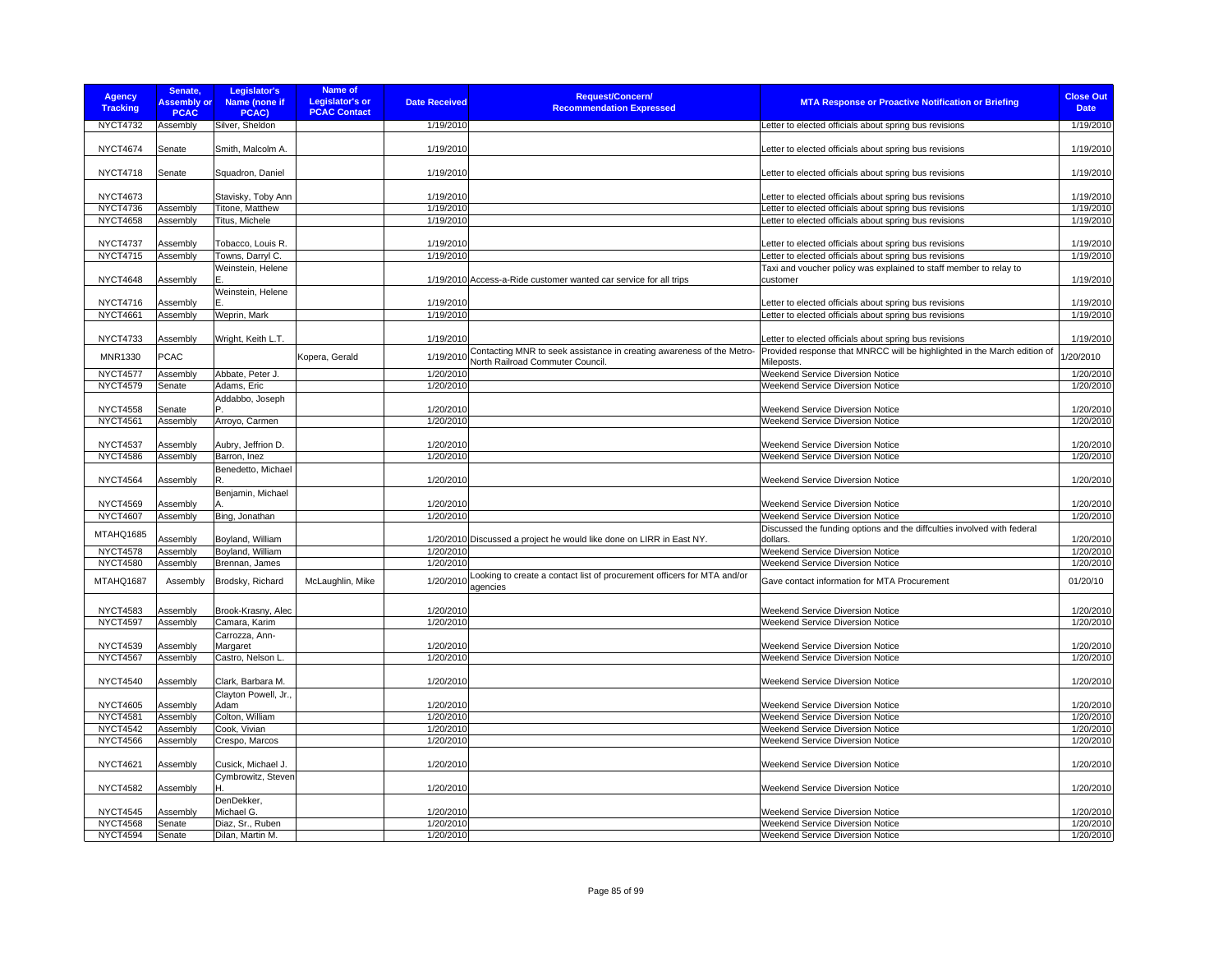| <b>Agency</b><br><b>Tracking</b> | Senate,<br><b>Assembly or</b><br><b>PCAC</b> | Legislator's<br>Name (none if<br>PCAC) | <b>Name of</b><br><b>Legislator's or</b><br><b>PCAC Contact</b> | <b>Date Received</b> | <b>Request/Concern/</b><br><b>Recommendation Expressed</b>                                                                                                                             | <b>MTA Response or Proactive Notification or Briefing</b>                                                                    | <b>Close Out</b><br><b>Date</b> |
|----------------------------------|----------------------------------------------|----------------------------------------|-----------------------------------------------------------------|----------------------|----------------------------------------------------------------------------------------------------------------------------------------------------------------------------------------|------------------------------------------------------------------------------------------------------------------------------|---------------------------------|
| MTAHQ1686                        | Senate                                       | Dilan, Martin<br>Malave                | Olmeda, Michael                                                 |                      | Looking for a representative of LIRR (and possibly MTA) to attend Civics<br>1/20/2010 United for Railroad Environmental Solutions (CURES) meeting at<br>Queens Borough Hall on 1/28/10 | LIRR staff will attend (meeting date changed to Feb 3) and will contact Mr.<br>Olmeda directly. Mr. Olmeda notified of same. | 01/25/10                        |
| MTAHQ1688                        | Senate                                       | Dilan, Martin<br>Malave                | Trapasso, Matt                                                  |                      | 1/20/2010 Asked about service cuts.                                                                                                                                                    | Emailed him the information that was available prior to the formal release<br>of information.                                | 1/20/2010                       |
| <b>NYCT4570</b>                  | Assembly                                     | Dinowitz, Jeffrey                      |                                                                 | 1/20/2010            |                                                                                                                                                                                        | Weekend Service Diversion Notice                                                                                             | 1/20/2010                       |
|                                  |                                              |                                        |                                                                 |                      |                                                                                                                                                                                        |                                                                                                                              |                                 |
| <b>NYCT4606</b>                  | Senate                                       | Duane, Thomas K.                       |                                                                 | 1/20/2010            |                                                                                                                                                                                        | <b>Weekend Service Diversion Notice</b>                                                                                      | 1/20/2010                       |
| <b>NYCT4571</b>                  | Senate                                       | Espada, Jr., Pedro                     |                                                                 | 1/20/2010            |                                                                                                                                                                                        | Weekend Service Diversion Notice                                                                                             | 1/20/2010                       |
| <b>NYCT4608</b>                  | Assembly                                     | Espaillat, Adriano                     |                                                                 | 1/20/2010            |                                                                                                                                                                                        | Weekend Service Diversion Notice                                                                                             | 1/20/2010                       |
| <b>NYCT4609</b>                  | Assembly                                     | Farrell, Herman D.                     |                                                                 | 1/20/2010            |                                                                                                                                                                                        | Weekend Service Diversion Notice                                                                                             | 1/20/2010                       |
| <b>NYCT4538</b>                  | Assembly                                     | Gianaris, Michael                      |                                                                 | 1/20/2010            |                                                                                                                                                                                        | Weekend Service Diversion Notice                                                                                             | 1/20/2010                       |
| <b>NYCT4565</b>                  | Assembly                                     | Gibson, Vanessa                        |                                                                 | 1/20/2010            |                                                                                                                                                                                        | Weekend Service Diversion Notice                                                                                             | 1/20/2010                       |
| <b>NYCT4612</b>                  | Assembly                                     | Glick, Deborah                         |                                                                 | 1/20/2010            |                                                                                                                                                                                        | Weekend Service Diversion Notice                                                                                             | 1/20/2010                       |
| <b>NYCT4584</b>                  | Senate                                       | Golden, Martin J.                      |                                                                 | 1/20/2010            |                                                                                                                                                                                        | Weekend Service Diversion Notice                                                                                             | 1/20/2010                       |
|                                  |                                              |                                        |                                                                 |                      |                                                                                                                                                                                        |                                                                                                                              |                                 |
| <b>NYCT4620</b>                  | Assembly                                     | Gottfried, Richard<br>Hassell-Thompson |                                                                 | 1/20/2010            |                                                                                                                                                                                        | Weekend Service Diversion Notice                                                                                             | 1/20/2010                       |
| <b>NYCT4575</b>                  | Senate                                       | Ruth                                   |                                                                 | 1/20/2010            |                                                                                                                                                                                        | Weekend Service Diversion Notice                                                                                             | 1/20/2010                       |
| <b>NYCT4562</b>                  | Assembly                                     | Heastie, Carl E.                       |                                                                 | 1/20/2010            |                                                                                                                                                                                        | Weekend Service Diversion Notice                                                                                             | 1/20/2010                       |
| MTAHQ1689                        | Assembly                                     | Hevesi, Andrew                         |                                                                 |                      | 1/20/2010 Inquired about garbage transport on NYAR                                                                                                                                     | Discussed what MTA policy is when there is refuse on right-of-way.                                                           | 1/20/2010                       |
| <b>NYCT4541</b>                  | Assembly                                     | Hevesi, Andrew                         |                                                                 | 1/20/2010            |                                                                                                                                                                                        | Weekend Service Diversion Notice                                                                                             | 1/20/2010                       |
| <b>NYCT4587</b>                  | Assembly                                     | Hikind, Dov                            |                                                                 | 1/20/2010            |                                                                                                                                                                                        | Weekend Service Diversion Notice                                                                                             | 1/20/2010                       |
|                                  |                                              |                                        |                                                                 |                      |                                                                                                                                                                                        |                                                                                                                              |                                 |
| <b>NYCT4557</b>                  | Senate                                       | Huntley, Shirley L                     |                                                                 | 1/20/2010            |                                                                                                                                                                                        | Weekend Service Diversion Notice                                                                                             | 1/20/2010                       |
| <b>NYCT4625</b>                  | Assembly                                     | Hyer-Spencer,<br>Janele                |                                                                 | 1/20/2010            |                                                                                                                                                                                        | <b>Weekend Service Diversion Notice</b>                                                                                      | 1/20/2010                       |
| <b>NYCT4588</b>                  | Assembly                                     | Jacobs, Rhoda S.                       |                                                                 | 1/20/2010            |                                                                                                                                                                                        | Weekend Service Diversion Notice                                                                                             | 1/20/2010                       |
| <b>NYCT4585</b>                  | Assembly                                     | Jeffries, Hakeem                       |                                                                 | 1/20/2010            |                                                                                                                                                                                        | <b>Weekend Service Diversion Notice</b>                                                                                      | 1/20/2010                       |
| NYCT4610                         | Assembly                                     | Kavanagh, Brian P.                     |                                                                 | 1/20/2010            |                                                                                                                                                                                        | Weekend Service Diversion Notice                                                                                             | 1/20/2010                       |
| <b>NYCT4614</b>                  | Assembly                                     | Kellner, Micah                         |                                                                 | 1/20/2010            |                                                                                                                                                                                        | Weekend Service Diversion Notice                                                                                             | 1/20/2010                       |
| <b>NYCT4572</b>                  | Senate                                       | Klein, Jeffrey                         |                                                                 | 1/20/2010            |                                                                                                                                                                                        | Weekend Service Diversion Notice                                                                                             | 1/20/2010                       |
| <b>NYCT4613</b>                  | Senate                                       | Krueger, Liz                           |                                                                 | 1/20/2010            |                                                                                                                                                                                        | Weekend Service Diversion Notice                                                                                             | 1/20/2010                       |
| <b>NYCT4589</b>                  |                                              |                                        |                                                                 | 1/20/2010            |                                                                                                                                                                                        | <b>Weekend Service Diversion Notice</b>                                                                                      | 1/20/2010                       |
| <b>NYCT4543</b>                  | Senate                                       | Kruger, Carl                           |                                                                 |                      |                                                                                                                                                                                        |                                                                                                                              | 1/20/2010                       |
|                                  | Assembly                                     | Lancman, Rory I.                       |                                                                 | 1/20/2010            |                                                                                                                                                                                        | Weekend Service Diversion Notice                                                                                             |                                 |
| <b>NYCT4624</b>                  | Senate                                       | Lanza, Andrew J.                       |                                                                 | 1/20/2010            |                                                                                                                                                                                        | Weekend Service Diversion Notice                                                                                             | 1/20/2010                       |
| <b>NYCT4591</b>                  | Assembly                                     | Lentol, Joseph R.                      |                                                                 | 1/20/2010            |                                                                                                                                                                                        | Weekend Service Diversion Notice                                                                                             | 1/20/2010                       |
| <b>NYCT4592</b>                  | Assembly                                     | _opez, Vito                            |                                                                 | 1/20/2010            |                                                                                                                                                                                        | Weekend Service Diversion Notice                                                                                             | 1/20/2010                       |
| <b>NYCT4593</b>                  | Assembly                                     | Maisel, Alan                           |                                                                 | 1/20/2010            |                                                                                                                                                                                        | Weekend Service Diversion Notice                                                                                             | 1/20/2010                       |
| <b>NYCT4548</b>                  | Assembly                                     | Markey, Margaret                       |                                                                 | 1/20/2010            |                                                                                                                                                                                        | Weekend Service Diversion Notice                                                                                             | 1/20/2010                       |
|                                  |                                              |                                        |                                                                 |                      |                                                                                                                                                                                        |                                                                                                                              |                                 |
| <b>NYCT4549</b>                  | Assembly                                     | Mayersohn, Nettie                      |                                                                 | 1/20/2010            |                                                                                                                                                                                        | Weekend Service Diversion Notice                                                                                             | 1/20/2010                       |
| <b>NYCT4546</b>                  | Assembly                                     | Meng, Grace                            |                                                                 | 1/20/2010            |                                                                                                                                                                                        | Weekend Service Diversion Notice                                                                                             | 1/20/2010                       |
| MTAHQ1690                        | Assembly                                     | Miller, Michael                        |                                                                 |                      | 1/20/2010 Inquired about the Q 56 Bus.                                                                                                                                                 | Reviewed the service adjustments with the Assemblyman and the Q 56<br>was not planned to be cut.                             | 1/25/2010                       |
| MTAHQ1691                        | Assembly                                     | Miller, Michael                        |                                                                 |                      | 1/20/2010 Inquired about garbage transport on NYAR                                                                                                                                     | Discussed what MTA policy is when there is refuse on right-of-way.                                                           | 1/20/2010                       |
| <b>NYCT4595</b>                  | Assembly                                     | Millman, Joan                          |                                                                 | 1/20/2010            |                                                                                                                                                                                        | Weekend Service Diversion Notice                                                                                             | 1/20/2010                       |
|                                  |                                              |                                        |                                                                 |                      |                                                                                                                                                                                        |                                                                                                                              |                                 |
| <b>NYCT4555</b>                  |                                              | Monserrate, Hiram                      |                                                                 | 1/20/2010            |                                                                                                                                                                                        | <b>Weekend Service Diversion Notice</b>                                                                                      | 1/20/2010                       |
| <b>NYCT4596</b>                  | Senate                                       | Montgomery,<br>Velmanette              |                                                                 | 1/20/2010            |                                                                                                                                                                                        | Weekend Service Diversion Notice                                                                                             | 1/20/2010                       |
| <b>NYCT4550</b>                  | Assembly                                     | Nolan, Catherine T.                    |                                                                 | 1/20/2010            |                                                                                                                                                                                        | Weekend Service Diversion Notice                                                                                             | 1/20/2010                       |
|                                  |                                              |                                        |                                                                 |                      |                                                                                                                                                                                        |                                                                                                                              |                                 |
| <b>NYCT4617</b>                  | Assembly                                     | O'Donnell, Daniel J                    |                                                                 | 1/20/2010            |                                                                                                                                                                                        | Weekend Service Diversion Notice                                                                                             | 1/20/2010                       |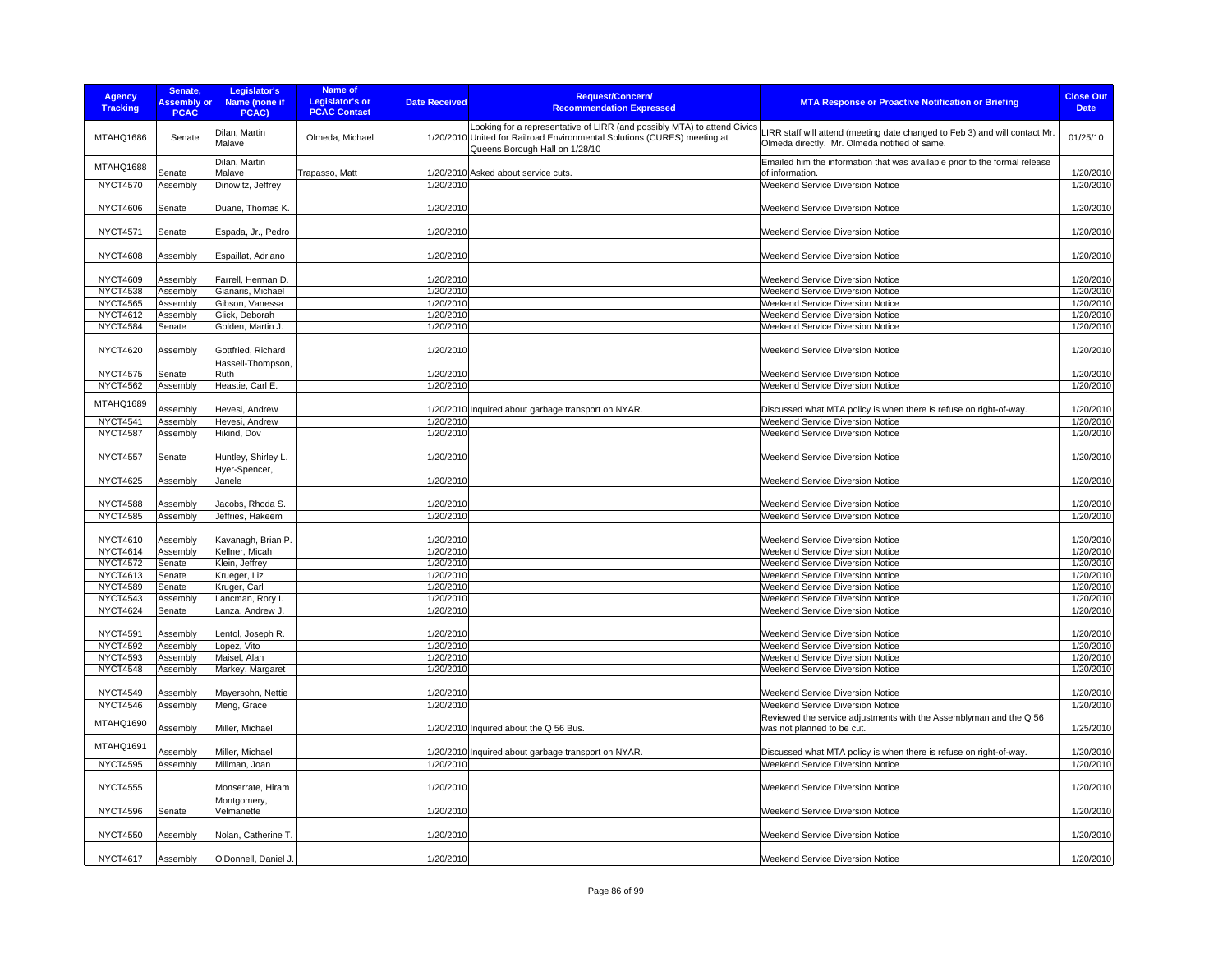| <b>Agency</b><br><b>Tracking</b>   | Senate,<br><b>Assembly or</b><br><b>PCAC</b> | Legislator's<br>Name (none if<br>PCAC) | Name of<br>Legislator's or<br><b>PCAC Contact</b> | <b>Date Received</b>   | <b>Request/Concern/</b><br><b>Recommendation Expressed</b>                                                                 | <b>MTA Response or Proactive Notification or Briefing</b>                                                                                                       | <b>Close Out</b><br><b>Date</b> |
|------------------------------------|----------------------------------------------|----------------------------------------|---------------------------------------------------|------------------------|----------------------------------------------------------------------------------------------------------------------------|-----------------------------------------------------------------------------------------------------------------------------------------------------------------|---------------------------------|
| <b>NYCT4551</b>                    | Senate                                       | Onorato, George                        |                                                   | 1/20/2010              |                                                                                                                            | Weekend Service Diversion Notice                                                                                                                                | 1/20/2010                       |
| <b>NYCT4598</b>                    | Assembly                                     | Ortiz, Felix                           |                                                   | 1/20/2010              |                                                                                                                            | Weekend Service Diversion Notice                                                                                                                                | 1/20/2010                       |
| <b>NYCT4552</b>                    | Senate                                       | Padavan, Frank                         |                                                   | 1/20/2010              |                                                                                                                            | <b>Weekend Service Diversion Notice</b>                                                                                                                         | 1/20/2010                       |
| <b>NYCT4600</b>                    | Senate                                       | Parker, Kevin S.                       |                                                   | 1/20/2010              |                                                                                                                            | Weekend Service Diversion Notice                                                                                                                                | 1/20/2010                       |
| <b>NYCT4553</b>                    | Assembly                                     | Peralta, Jose R.                       |                                                   | 1/20/2010              |                                                                                                                            | <b>Weekend Service Diversion Notice</b>                                                                                                                         | 1/20/2010                       |
| <b>NYCT4616</b>                    | Senate                                       | Perkins, William                       |                                                   | 1/20/2010              |                                                                                                                            | Weekend Service Diversion Notice                                                                                                                                | 1/20/2010                       |
| <b>NYCT4599</b>                    | Assembly                                     | Perry, Nick                            |                                                   | 1/20/2010              |                                                                                                                            | Weekend Service Diversion Notice                                                                                                                                | 1/20/2010                       |
|                                    |                                              |                                        |                                                   |                        |                                                                                                                            |                                                                                                                                                                 |                                 |
| <b>NYCT4554</b>                    | Assembly                                     | Pheffer, Audrey I.                     |                                                   | 1/20/2010              |                                                                                                                            | Weekend Service Diversion Notice                                                                                                                                | 1/20/2010                       |
| <b>NYCT4563</b>                    | Assembly                                     | Rivera, Jose                           |                                                   | 1/20/2010              |                                                                                                                            | <b>Weekend Service Diversion Notice</b>                                                                                                                         | 1/20/2010                       |
| <b>NYCT4574</b>                    | Assembly                                     | Rivera, Naomi                          |                                                   | 1/20/2010              |                                                                                                                            | Weekend Service Diversion Notice                                                                                                                                | 1/20/2010                       |
| <b>NYCT4573</b>                    | Assembly                                     | Rivera, Peter M.                       |                                                   | 1/20/2010              |                                                                                                                            | Weekend Service Diversion Notice                                                                                                                                | 1/20/2010                       |
| <b>NYCT4590</b>                    | Assembly                                     | Robinson, Annette                      |                                                   | 1/20/2010              |                                                                                                                            | <b>Weekend Service Diversion Notice</b>                                                                                                                         | 1/20/2010                       |
| <b>NYCT4611</b>                    | Assembly                                     | Rosenthal, Linda B.                    |                                                   | 1/20/2010              |                                                                                                                            | <b>Weekend Service Diversion Notice</b>                                                                                                                         | 1/20/2010                       |
| <b>NYCT4603</b>                    | Senate                                       | Sampson, John                          |                                                   | 1/20/2010              |                                                                                                                            | <b>Weekend Service Diversion Notice</b>                                                                                                                         | 1/20/2010                       |
| <b>NYCT4626</b>                    | Senate                                       | Savino, Diane                          |                                                   | 1/20/2010              |                                                                                                                            | <b>Weekend Service Diversion Notice</b>                                                                                                                         | 1/20/2010                       |
|                                    |                                              | Scarborough,                           |                                                   |                        |                                                                                                                            |                                                                                                                                                                 |                                 |
| <b>NYCT4556</b>                    | Assembly                                     | William                                |                                                   | 1/20/2010              |                                                                                                                            | Weekend Service Diversion Notice                                                                                                                                | 1/20/2010                       |
| <b>NYCT4615</b>                    | Senate                                       | Schneiderman, Eric                     |                                                   | 1/20/2010              |                                                                                                                            | Weekend Service Diversion Notice                                                                                                                                | 1/20/2010                       |
| <b>NYCT4576</b>                    | Senate                                       | Serrano, Jose M.                       |                                                   | 1/20/2010              |                                                                                                                            | <b>Weekend Service Diversion Notice</b>                                                                                                                         | 1/20/2010                       |
| <b>NYCT4618</b>                    | Assembly                                     | Silver, Sheldon                        |                                                   | 1/20/2010              |                                                                                                                            | Weekend Service Diversion Notice                                                                                                                                | 1/20/2010                       |
| <b>NYCT4560</b>                    | Senate                                       | Smith, Malcolm A.                      |                                                   | 1/20/2010              |                                                                                                                            | <b>Weekend Service Diversion Notice</b>                                                                                                                         | 1/20/2010                       |
| <b>NYCT4604</b>                    | Senate                                       | Squadron, Daniel                       |                                                   | 1/20/2010              |                                                                                                                            | Weekend Service Diversion Notice                                                                                                                                | 1/20/2010                       |
| <b>NYCT4559</b>                    |                                              | Stavisky, Toby Ann                     |                                                   | 1/20/2010              |                                                                                                                            | Weekend Service Diversion Notice                                                                                                                                | 1/20/2010                       |
| <b>NYCT4622</b><br><b>NYCT4544</b> | Assembly<br>Assembly                         | Titone, Matthew<br>Titus, Michele      |                                                   | 1/20/2010<br>1/20/2010 |                                                                                                                            | <b>Weekend Service Diversion Notice</b><br>Weekend Service Diversion Notice                                                                                     | 1/20/2010<br>1/20/2010          |
|                                    |                                              |                                        |                                                   |                        |                                                                                                                            |                                                                                                                                                                 |                                 |
| <b>NYCT4623</b>                    | Assembly                                     | Tobacco, Louis R.                      |                                                   | 1/20/2010              |                                                                                                                            | Weekend Service Diversion Notice                                                                                                                                | 1/20/2010                       |
| <b>NYCT4601</b>                    | Assembly                                     | Towns, Darryl C.                       |                                                   | 1/20/2010              |                                                                                                                            | Weekend Service Diversion Notice                                                                                                                                | 1/20/2010                       |
| <b>NYCT4602</b>                    | Assembly                                     | Weinstein, Helene<br>E                 |                                                   | 1/20/2010              |                                                                                                                            | Weekend Service Diversion Notice                                                                                                                                | 1/20/2010                       |
| <b>NYCT4547</b>                    | Assembly                                     | Weprin, Mark                           |                                                   | 1/20/2010              |                                                                                                                            | Weekend Service Diversion Notice                                                                                                                                | 1/20/2010                       |
| <b>NYCT4619</b>                    | Assembly                                     | Wright, Keith L.T.                     |                                                   | 1/20/2010              |                                                                                                                            | Weekend Service Diversion Notice                                                                                                                                | 1/20/2010                       |
|                                    |                                              |                                        |                                                   |                        | Expressed concerns regarding the closing of the ticket windows at Metro-                                                   |                                                                                                                                                                 |                                 |
| MNR1332                            | <b>PCAC</b>                                  |                                        | Buchwald, David                                   | 1/20/2010              | North's Larchmont and Harrison Stations.<br>Forwarded an e-mail complaining that bus shelters have not been                | Provided response on the low customer usage of the ticket windows.                                                                                              | 1/22/2010                       |
| <b>MNR1333</b>                     | Assembly                                     | Brodsky, Richard                       | Shimsky, Mary Jane                                | 1/21/2010              | cleared of snow.                                                                                                           | Informed that complaint was forwarded to MTA Bus for handling.                                                                                                  | 1/21/2010                       |
| MTAHQ1692                          | Assembly                                     | Brodsky, Richard                       |                                                   |                        | 1/21/2010 Meeting on MWBE access a ride contracting.                                                                       | Discussed the goal setting porcedure on MWBEs.                                                                                                                  | 1/21/2010                       |
| <b>LIRR1415</b>                    | Senate                                       | Fuschillo, Jr.,<br>Charles             | Holly, Sara                                       | 01/21/10               |                                                                                                                            | Notificaton that escalator in Massapequa will be out of service for 2 to 3<br>weeks due to a damaged thread                                                     | 01/21/10                        |
| MNR1334                            | Senate                                       | Klein, Jefftrey                        | Doyle, John                                       | 1/21/2010              | Wanted to know if bathroom would still be open in Fleetwood following<br>ticket window closing.                            | Provided response that station vendor has key to the facility and will open<br>it upon a customer's request.                                                    | 1/22/2010                       |
| <b>Bus Co 951</b>                  | Assembly                                     | Markey, Margaret                       | Gil, Carolina                                     | 01/21/10               | Constituents complaint of 20-30 minute wait for the Q67 at Hunters Point<br>and 21st Street into Maspeth during rush hour. | LaGuardia Depot advised that they were having equipment problems.<br>However a bus was now being held for this time period to insure it arrives<br>on schedule. | 01/21/10                        |
| MTAHQ1694                          | Assembly                                     | Scarborough,<br>William                |                                                   |                        | 1/21/2010 Meeting on MWBE access a ride contracting.                                                                       | Discussed the goal setting porcedure on MWBEs.                                                                                                                  | 1/21/2010                       |
| MTAHQ1693                          | Senate                                       | Smith, Malcolm                         |                                                   |                        | 1/21/2010 Meeting on MWBE access a ride contracting.                                                                       | Discussed the goal setting porcedure on MWBEs.                                                                                                                  | 1/21/2010                       |
| <b>LIRR1424</b>                    | Senate                                       | Fuschillo, Jr.<br>Charles              |                                                   |                        | 01/22/10 ADA complaint at Merrick Station that MTAPD cars were parked in front<br>of station building                      | Spoke to Captain and the radio cars were moved                                                                                                                  | 01/22/10                        |
| <b>LIRR1425</b>                    | Senate                                       | Fuschillo, Jr.<br>Charles              |                                                   |                        | 01/22/10 Request that service reduction not cut 4:57 from Penn to Babylon                                                  | Explained that there would be a train 6 minutes later to accommodate<br>riders                                                                                  | 01/22/10                        |
| <b>Bus Co 952</b>                  | Senator                                      | Klein, Jeffrey                         | Doyle, John                                       | 01/22/10               | Request for a stop sign to be installed on the Northbound route of the<br>BxM7A at Middletown turning onto Crosby.         | Provided them with the contact at NYCDOT for installation of bus shelters<br>and bus stop signs                                                                 | 01/22/10                        |
|                                    |                                              |                                        |                                                   |                        | Transportation meeting at Southbridge Towers Hosted by Senator                                                             | Responded to questions regarding buses and subways raised by the SBT                                                                                            |                                 |
| <b>NYCT4627</b>                    | Senate                                       | Squadron, Daniel                       | <b>Mary Cooley</b>                                |                        | 1/22/2010 Squardron                                                                                                        | seniors                                                                                                                                                         | 1/22/2010                       |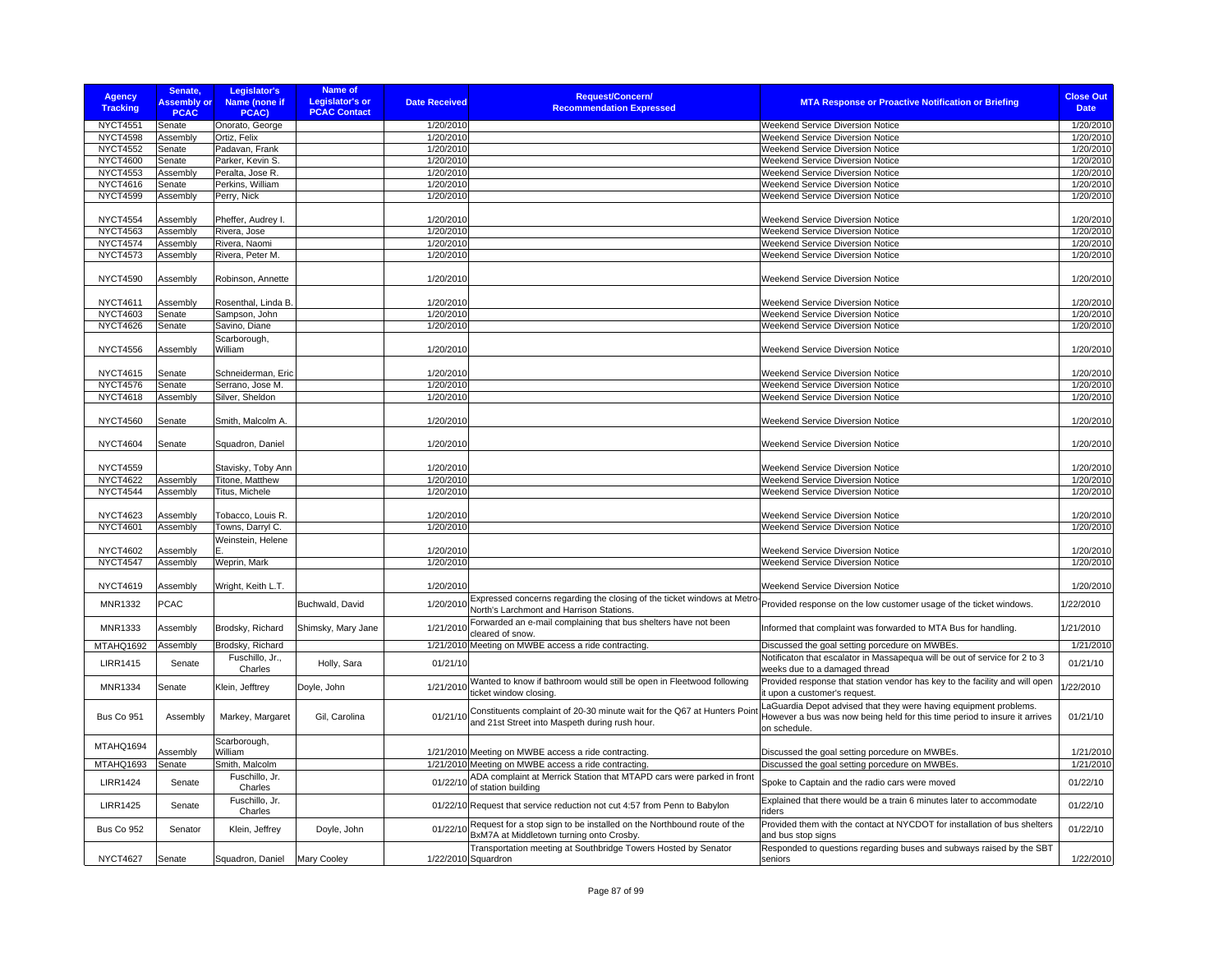| <b>Agency</b><br><b>Tracking</b> | Senate.<br><b>Assembly or</b><br><b>PCAC</b> | Legislator's<br>Name (none if<br>PCAC) | Name of<br>Legislator's or<br><b>PCAC Contact</b>                           | Request/Concern/<br><b>Date Received</b><br><b>Recommendation Expressed</b>                                                                       | <b>MTA Response or Proactive Notification or Briefing</b>                                                                                                                                                                                                                                                                                                         | <b>Close Out</b><br><b>Date</b> |
|----------------------------------|----------------------------------------------|----------------------------------------|-----------------------------------------------------------------------------|---------------------------------------------------------------------------------------------------------------------------------------------------|-------------------------------------------------------------------------------------------------------------------------------------------------------------------------------------------------------------------------------------------------------------------------------------------------------------------------------------------------------------------|---------------------------------|
| MTAHQ1696                        | Assembly                                     | Boyland, William                       | Caver, Michael                                                              | Looking for information on MTA matching funds to Sen. Gillibrand's<br>1/25/2010 money for a LIRR project                                          | Routed request to LIRR as their staff has been in ongoing contact with Mr.<br>Caver on this very issue                                                                                                                                                                                                                                                            | 1/25/2010                       |
| MTAHQ1695                        | Assembly                                     | Brodsky, Richard                       | Valens, Chris;<br>Guillot, Jeff                                             | 1/25/2010                                                                                                                                         | Sent email invitation to attend MTA Service Adjustments meeting with<br>NYCT, MN, LIRR, LIB representatives to be held on February 2, 2010                                                                                                                                                                                                                        | 1/25/2010                       |
| MTAHQ1698                        | Senate                                       | Dilan, Martin<br>Malave                | Trapasso, Matt;<br>Benware, Tom                                             | 1/25/2010                                                                                                                                         | Sent email invitation to attend MTA Service Adjustments meeting with<br>NYCT, MN, LIRR, LIB representatives to be held on February 2, 2010                                                                                                                                                                                                                        | 1/25/2010                       |
| <b>MNR1340</b>                   | Assembly                                     | Dinowitz, Jeffrey                      |                                                                             | Expressed his support for RiverFest to use the Riverdale parking facility<br>1/25/2010<br>for an event in June.                                   | Provided response that MNR is already working out details with event<br>organizers.                                                                                                                                                                                                                                                                               | 2/1/2010                        |
| MTAHQ1697                        | Senate                                       | <b>Finance Majority</b>                | Ho, Janet                                                                   | 1/25/2010                                                                                                                                         | Sent email invitation to attend MTA Service Adjustments meeting with<br>NYCT, MN, LIRR, LIB representatives to be held on February 2, 2010                                                                                                                                                                                                                        | 1/25/2010                       |
| MTAHQ1700                        | Senate                                       | <b>Finance Minority</b>                | Mujica, Robert;<br>Nachbar, Mark                                            | 1/25/2010                                                                                                                                         | Sent email invitation to attend MTA Service Adjustments meeting with<br>NYCT, MN, LIRR, LIB representatives to be held on February 2, 2010                                                                                                                                                                                                                        | 1/25/2010                       |
| LI Bus 918                       | Senate                                       | Fuschillo, Charles,<br>Jr.             | Holley, Sarah                                                               | Called for general information about service reductions: N51cuts, and<br>01/25/10<br>the public hearing process                                   | Had several discussions about the service cuts and public hearing<br>process. Will continue to keep the office informed on an as needed basis.                                                                                                                                                                                                                    | 01/25/10                        |
| MTAHQ1699                        | Senate                                       | Fuschillo, Jr.,<br>Charles             | Arens, Mike; Ellis,<br>Tim                                                  | 1/25/2010                                                                                                                                         | Sent email invitation to attend MTA Service Adjustments meeting with<br>NYCT, MN, LIRR, LIB representatives to be held on February 2, 2010                                                                                                                                                                                                                        | 1/25/2010                       |
| MTAHQ1709                        | Senate                                       | Golden, Martin                         |                                                                             | 1/25/2010 Discussed his Town Hall meeting                                                                                                         | Provided information on Brooklyn public hearing                                                                                                                                                                                                                                                                                                                   | 1/25/2010                       |
| <b>LIRR1427</b>                  | Senate                                       | Johnson, Craig                         |                                                                             | Inquiry regarding overall condition of New Hyde Park Station and station<br>01/25/10<br>vandalism                                                 | Explained that investigation and repair work is on-going                                                                                                                                                                                                                                                                                                          | 01/25/10                        |
| <b>LIRR1428</b>                  | Senate                                       | Johnson, Craig                         | Lieber, Rafe                                                                | Inquiry regarding overall condition of New Hyde Park Station and station<br>01/25/10<br>vandalism                                                 | Briefed Senator's office on vandalism at New Hyde Park                                                                                                                                                                                                                                                                                                            | 01/25/10                        |
| MTAHQ1702                        | Senate                                       | Johnson, Craig                         | Cassidy, Mike;<br>Lieber, Rafe                                              | 1/25/2010                                                                                                                                         | Sent email invitation to attend MTA Service Adjustments meeting with<br>NYCT, MN, LIRR, LIB representatives to be held on February 2, 2010                                                                                                                                                                                                                        | 1/25/2010                       |
| MNR1335                          | Assembly                                     | Latimer, George                        | Tunis, Nancy                                                                | Received complaint from the tenant at Rye Train Station regarding its<br>1/25/2010<br>agreement with MTA.                                         | Provided response that the tenant was informed that he will be able to<br>continue to sell his products.                                                                                                                                                                                                                                                          | 1/25/2010                       |
| B&T1004                          | Assembly                                     | Ortiz, Felix                           |                                                                             | Asking MTA to supply better customer service for Spanish-speaking<br>01/25/10<br>customers who call the E-ZPass New York Customer Service Center. | Explained that we directed ACS to make provisions for Spanish-speaking<br>customer service representatives to be on duty during normal business<br>hours, and give customers opportunity to leave voicemail if<br>representatives are busy. Longterm, we asked for plan to add Spanish<br>functions to voice response system and translation services on Website. | 02/18/10                        |
| MTAHQ1701                        | Senate                                       | Perkins, William                       | Briggs, Tom;<br>Pettaway, Frank;<br>Sopris, Kent                            | 1/25/2010                                                                                                                                         | Sent email invitation to attend MTA Service Adjustments meeting with<br>NYCT, MN, LIRR, LIB representatives to be held on February 2, 2010                                                                                                                                                                                                                        | 1/25/2010                       |
| MTAHQ1703                        | Senate                                       | Program and<br>Counsel                 | Ennis, Graham                                                               | 1/25/2010                                                                                                                                         | Sent email invitation to attend MTA Service Adjustments meeting with<br>NYCT, MN, LIRR, LIB representatives to be held on February 2, 2010                                                                                                                                                                                                                        | 1/25/2010                       |
| MTAHQ1704                        | Assembly                                     | Program and<br>Counsel                 | Casellini, Mark;<br>Owolabi, Funsho;<br>Monticello,<br>Alexander            | 1/25/2010                                                                                                                                         | Sent email invitation to attend MTA Service Adjustments meeting with<br>NYCT, MN, LIRR, LIB representatives to be held on February 2, 2010                                                                                                                                                                                                                        | 1/25/2010                       |
| <b>LIRR1426</b>                  | Assembly                                     | Thiele, Fred                           | McGory, Becky                                                               | General questions regarding service reduction plan from Ronkonkoma<br>01/25/10<br>to Greenport                                                    | Explained service reduction plan                                                                                                                                                                                                                                                                                                                                  | 01/25/10                        |
| MTAHQ1706                        | Assembly                                     | Tobacco, Louis                         | Coppotelli, Michael                                                         | 1/25/2010                                                                                                                                         | Sent email invitation to attend MTA Service Adjustments meeting with<br>NYCT, MN, LIRR, LIB representatives to be held on February 2, 2010                                                                                                                                                                                                                        | 1/25/2010                       |
| MTAHQ1705                        | Assembly                                     | Ways and Means<br>Majority             | Hedges, Roman;<br>Johnson, Michael,<br>Threatte, Lonnie;<br>Wilder, Katelyn | 1/25/2010                                                                                                                                         | Sent email invitation to attend MTA Service Adjustments meeting with<br>NYCT, MN, LIRR, LIB representatives to be held on February 2, 2010                                                                                                                                                                                                                        | 1/25/2010                       |
| MTAHQ1708                        | Assembly                                     | Ways and Means<br>Minority             | Young, David; Tuttle,<br>Elizabeth                                          | 1/25/2010                                                                                                                                         | Sent email invitation to attend MTA Service Adjustments meeting with<br>NYCT, MN, LIRR, LIB representatives to be held on February 2, 2010                                                                                                                                                                                                                        | 1/25/2010                       |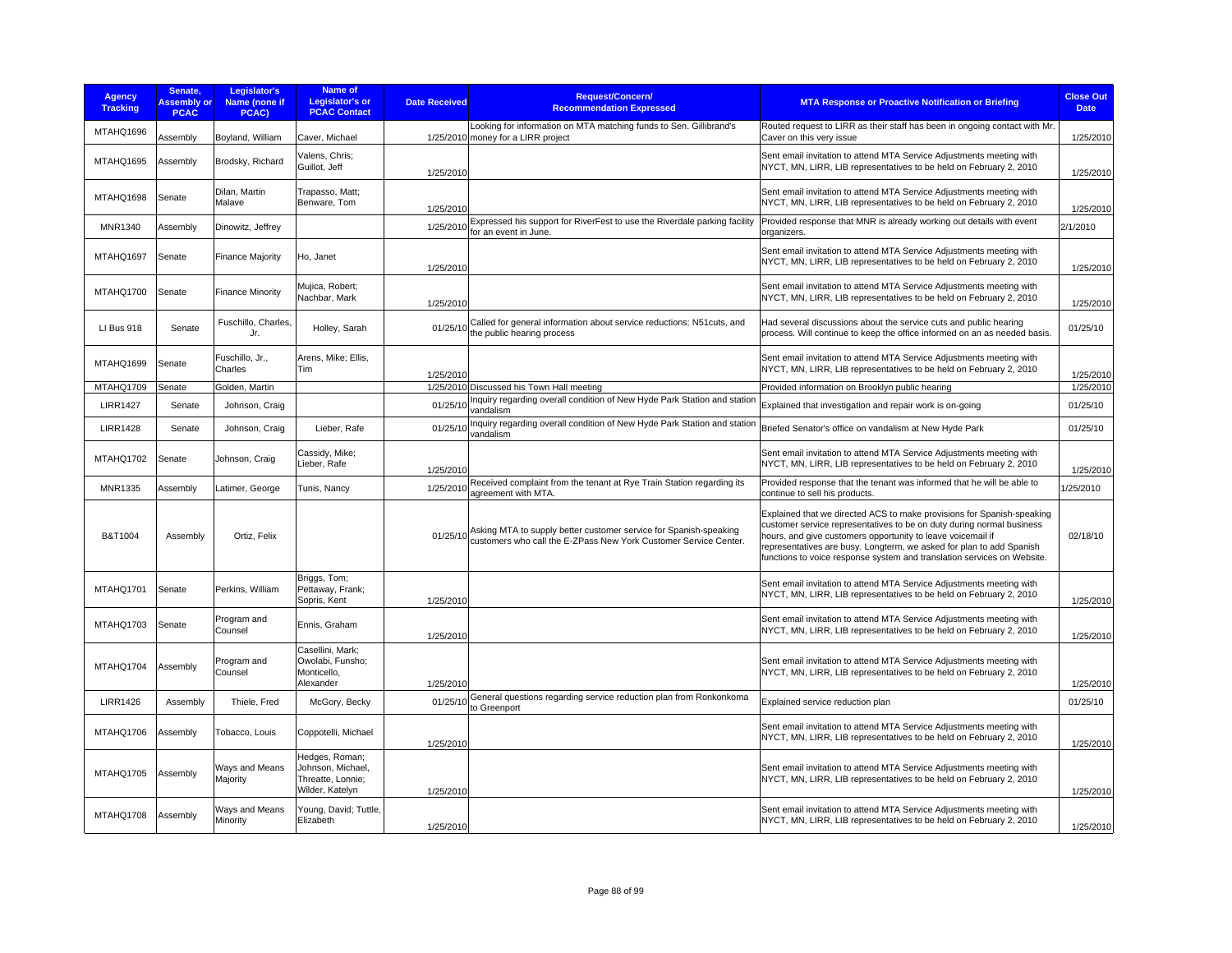| <b>Agency</b><br><b>Tracking</b> | Senate.<br><b>Assembly or</b><br><b>PCAC</b> | Legislator's<br><b>Name (none if</b><br>PCAC) | Name of<br><b>Legislator's or</b><br><b>PCAC Contact</b> | <b>Date Received</b> | <b>Request/Concern/</b><br><b>Recommendation Expressed</b>                                                   | MTA Response or Proactive Notification or Briefing                                                                                         | <b>Close Out</b><br><b>Date</b> |
|----------------------------------|----------------------------------------------|-----------------------------------------------|----------------------------------------------------------|----------------------|--------------------------------------------------------------------------------------------------------------|--------------------------------------------------------------------------------------------------------------------------------------------|---------------------------------|
| MTAHQ1707                        | Assembly                                     | Wright, Keith                                 | Johnson, Jeanine                                         | 1/25/2010            |                                                                                                              | Sent email invitation to attend MTA Service Adjustments meeting with<br>NYCT, MN, LIRR, LIB representatives to be held on February 2, 2010 | 1/25/2010                       |
| <b>LIRR1429</b>                  | Assembly                                     | Alessi, Marc                                  | Homan, Samantha                                          |                      | 01/26/10 Inquiry regarding proposed service reductions                                                       | Explained service reduction plan                                                                                                           | 01/26/10                        |
| <b>LIRR1432</b>                  | Assembly                                     | Boyland, William                              | Caver, Mike                                              |                      | 01/26/10 Inquiry regarding Atlantic Avenue Terminal closing late and early<br>evening and service reductions | Explained service reduction plan                                                                                                           | 01/26/10                        |
| <b>LIRR1431</b>                  | Senate                                       | Dilan, Martin<br>Malave                       | Rodriguez, Larry                                         | 01/26/10             | Inquiry regarding Atlantic Avenue Terminal closing late and early<br>evening and service reductions          | Explained service reduction plan                                                                                                           | 01/26/10                        |
| <b>NYCT4630</b>                  | Assembly                                     | Glick, Deborah                                | <b>Molly Bidol</b>                                       |                      | 1/26/2010 Request for maps of proposed service reduction                                                     | Referred to our web site service reductions page                                                                                           | 1/26/2010                       |
| <b>NYCT4631</b>                  | Senate                                       | Krueger, Liz                                  | Jennifer Krinsky                                         |                      | 1/26/2010 SAS Small Business meeting, CB8 SAS Task Force                                                     | Will attend both meetings                                                                                                                  | 1/26/2010                       |
| <b>LIRR1430</b>                  | Senator                                      | Montgomery,<br>Velmanette                     | Leung, Susan                                             |                      | 01/26/10 Inquiry regarding Atlantic Avenue Terminal closing late and early<br>evening and service reductions | Explained service reduction plan                                                                                                           | 01/26/10                        |
| <b>NYCT4629</b>                  | Senate                                       | Smith, Malcolm A.                             | Christopher                                              |                      | 1/26/2010 Complaint about improper bus operation.                                                            | Problem caused by mechanical problems                                                                                                      | 2/11/2010                       |
| <b>LIRR1417</b>                  | Senate                                       | Stavisky, Toby Ann                            |                                                          |                      | 01/26/10 Issue of empty lot across from constituent's home                                                   | Researching information                                                                                                                    | On-going                        |
| <b>LIRR1433</b>                  | Assembly                                     | Thiele, Fred                                  | McGory, Becky                                            | 01/26/10             | Inquiry regarding comments made by LIRR President regarding<br>proposed separate transportation authority    | Explained and provided information                                                                                                         | 01/27/10                        |
| MTAHQ1710                        | Assembly                                     | Ways and Means<br>Majority                    | Wilder, Katelyn                                          |                      | 1/26/2010 Questions regarding MTA adopted budget                                                             | Reviewed particulars of MTA budget, answered questions                                                                                     | 1/26/2010                       |
| <b>NYCT4781</b>                  | Assembly                                     | Abbate, Peter J.                              |                                                          | 1/27/2010            |                                                                                                              | Weekend Service Diversion Notice                                                                                                           | 1/27/2010                       |
| <b>NYCT4783</b>                  | Senate                                       | Adams, Eric                                   |                                                          | 1/27/2010            |                                                                                                              | Weekend Service Diversion Notice                                                                                                           | 1/27/2010                       |
|                                  |                                              | Addabbo, Joseph                               |                                                          |                      |                                                                                                              |                                                                                                                                            |                                 |
| <b>NYCT4762</b>                  | Senate                                       | P                                             |                                                          | 1/27/2010            | 01/27/10 Request for information regarding East End public hearing and service                               | Weekend Service Diversion Notice                                                                                                           | 1/27/2010                       |
| <b>LIRR1434</b>                  | Assembly                                     | Alessi, Marc                                  |                                                          |                      | reductions - and to speak with LIRR President                                                                | Explained and provided information                                                                                                         | 01/27/10                        |
| <b>NYCT4765</b>                  | Assembly                                     | Arroyo, Carmen                                |                                                          | 1/27/2010            |                                                                                                              | Weekend Service Diversion Notice                                                                                                           | 1/27/2010                       |
| <b>NYCT4741</b>                  | Assembly                                     | Aubry, Jeffrion D.                            |                                                          | 1/27/2010            |                                                                                                              | Weekend Service Diversion Notice                                                                                                           | 1/27/2010                       |
| <b>NYCT4790</b>                  | Assembly                                     | Barron, Inez                                  |                                                          | 1/27/2010            |                                                                                                              | Weekend Service Diversion Notice                                                                                                           | 1/27/2010                       |
| <b>NYCT4768</b>                  | Assembly                                     | Benedetto, Michael<br>R.                      |                                                          | 1/27/2010            |                                                                                                              | Weekend Service Diversion Notice                                                                                                           | 1/27/2010                       |
| <b>NYCT4773</b>                  | Assembly                                     | Benjamin, Michael                             |                                                          | 1/27/2010            |                                                                                                              | Weekend Service Diversion Notice                                                                                                           | 1/27/2010                       |
| NYCT4811                         | Assembly                                     | Bing, Jonathan                                |                                                          | 1/27/2010            |                                                                                                              | Weekend Service Diversion Notice                                                                                                           | 1/27/2010                       |
| <b>NYCT4782</b>                  | Assembly                                     | Boyland, William                              |                                                          | 1/27/2010            |                                                                                                              | Weekend Service Diversion Notice                                                                                                           | 1/27/2010                       |
| <b>NYCT4784</b>                  | Assembly                                     | Brennan, James                                |                                                          | 1/27/2010            |                                                                                                              | Weekend Service Diversion Notice                                                                                                           | 1/27/2010                       |
| MTAHQ1713                        | Assembly                                     | Brodsky, Richard                              | Guillot, Jeff                                            |                      | 1/27/2010 Asked question about budget hearing.                                                               | Directed him to speak with Ways and Means.                                                                                                 | 1/27/2010                       |
| MTAHQ1714                        | Assembly                                     | Brodsky, Richard                              |                                                          |                      | 1/27/2010 Expressed concerns regarding impact of MTA service cuts                                            | Concerns noted                                                                                                                             | 1/27/2010                       |
| <b>NYCT4787</b>                  | Assembly                                     | Brook-Krasny, Alec                            |                                                          | 1/27/2010            |                                                                                                              | <b>Weekend Service Diversion Notice</b>                                                                                                    | 1/27/2010                       |
| <b>NYCT4801</b>                  | Assembly                                     | Camara, Karim                                 |                                                          | 1/27/2010            |                                                                                                              | Weekend Service Diversion Notice                                                                                                           | 1/27/2010                       |
|                                  |                                              | Carrozza, Ann-                                |                                                          |                      |                                                                                                              |                                                                                                                                            |                                 |
| <b>NYCT4743</b>                  | Assembly                                     | Margaret                                      |                                                          | 1/27/2010            |                                                                                                              | Weekend Service Diversion Notice                                                                                                           | 1/27/2010                       |
| <b>NYCT4771</b>                  | Assembly                                     | Castro, Nelson L                              |                                                          | 1/27/2010            |                                                                                                              | Weekend Service Diversion Notice                                                                                                           | 1/27/2010                       |
| <b>NYCT4744</b>                  | Assembly                                     | Clark, Barbara M.                             |                                                          | 1/27/2010            |                                                                                                              | Weekend Service Diversion Notice                                                                                                           | 1/27/2010                       |
| <b>NYCT4809</b>                  | Assembly                                     | Clayton Powell, Jr.,<br>Adam                  |                                                          | 1/27/2010            |                                                                                                              | Weekend Service Diversion Notice                                                                                                           | 1/27/2010                       |
| <b>NYCT4785</b>                  | Assembly                                     | Colton, William                               |                                                          | 1/27/2010            |                                                                                                              | Weekend Service Diversion Notice                                                                                                           | 1/27/2010                       |
| <b>NYCT4746</b>                  | Assembly                                     | Cook, Vivian                                  |                                                          | 1/27/2010            |                                                                                                              | Weekend Service Diversion Notice                                                                                                           | 1/27/2010                       |
| <b>NYCT4770</b>                  | Assembly                                     | Crespo, Marcos                                |                                                          | 1/27/2010            |                                                                                                              | Weekend Service Diversion Notice                                                                                                           | 1/27/2010                       |
| <b>NYCT4825</b>                  | Assembly                                     | Cusick, Michael J                             |                                                          | 1/27/2010            |                                                                                                              | Weekend Service Diversion Notice                                                                                                           | 1/27/2010                       |
| <b>NYCT4786</b>                  | Assembly                                     | Cymbrowitz, Steven<br>н                       |                                                          | 1/27/2010            |                                                                                                              | Weekend Service Diversion Notice                                                                                                           | 1/27/2010                       |
| <b>NYCT4749</b>                  | Assembly                                     | DenDekker,<br>Michael G.                      |                                                          | 1/27/2010            |                                                                                                              | Weekend Service Diversion Notice                                                                                                           | 1/27/2010                       |
| <b>NYCT4772</b>                  | Senate                                       | Diaz, Sr., Ruben                              |                                                          | 1/27/2010            |                                                                                                              | Weekend Service Diversion Notice                                                                                                           | 1/27/2010                       |
| <b>NYCT4798</b>                  | Senate                                       | Dilan, Martin M.                              |                                                          | 1/27/2010            |                                                                                                              | Weekend Service Diversion Notice                                                                                                           | 1/27/2010                       |
| <b>NYCT4774</b>                  | Assembly                                     | Dinowitz, Jeffrey                             |                                                          | 1/27/2010            |                                                                                                              | Weekend Service Diversion Notice                                                                                                           | 1/27/2010                       |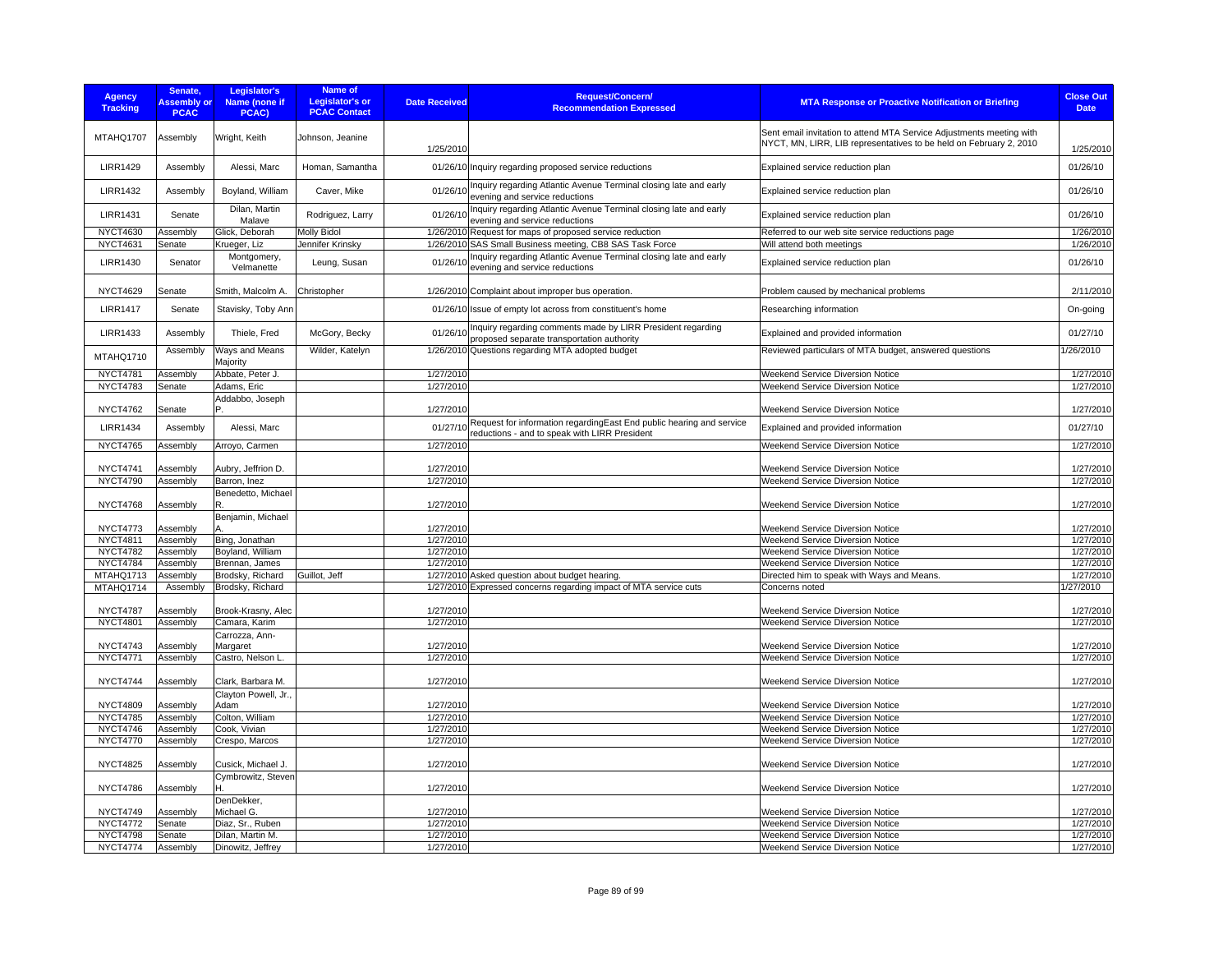| <b>Agency</b><br><b>Tracking</b> | Senate,<br><b>Assembly or</b><br><b>PCAC</b> | Legislator's<br>Name (none if<br>PCAC)       | <b>Name of</b><br><b>Legislator's or</b><br><b>PCAC Contact</b> | <b>Date Received</b>   | <b>Request/Concern/</b><br><b>Recommendation Expressed</b>                                 | <b>MTA Response or Proactive Notification or Briefing</b>                                                                      | <b>Close Out</b><br><b>Date</b> |
|----------------------------------|----------------------------------------------|----------------------------------------------|-----------------------------------------------------------------|------------------------|--------------------------------------------------------------------------------------------|--------------------------------------------------------------------------------------------------------------------------------|---------------------------------|
| <b>NYCT4810</b>                  | Senate                                       | Duane, Thomas K.                             |                                                                 | 1/27/2010              |                                                                                            | <b>Weekend Service Diversion Notice</b>                                                                                        | 1/27/2010                       |
| <b>NYCT4775</b>                  | Senate                                       | Espada, Jr., Pedro                           |                                                                 | 1/27/2010              |                                                                                            | <b>Weekend Service Diversion Notice</b>                                                                                        | 1/27/2010                       |
| <b>NYCT4812</b>                  | Assembly                                     | Espaillat, Adriano                           |                                                                 | 1/27/2010              |                                                                                            | Weekend Service Diversion Notice                                                                                               | 1/27/2010                       |
| <b>NYCT4813</b>                  | Assembly                                     | Farrell, Herman D.                           |                                                                 | 1/27/2010              |                                                                                            | <b>Weekend Service Diversion Notice</b>                                                                                        | 1/27/2010                       |
| MTAHQ1716<br><b>NYCT4742</b>     | Senate<br>Assembly                           | <b>Finance Minority</b><br>Gianaris, Michael | Nachbar, Mark                                                   | 1/27/2010              | 1/27/2010 Asked about federal dollars for security work.                                   | Explained how the federal security dollars are released under new<br>administration in DC.<br>Weekend Service Diversion Notice | 1/27/2010<br>1/27/2010          |
| <b>NYCT4769</b>                  | Assembly                                     | Gibson, Vanessa                              |                                                                 | 1/27/2010              |                                                                                            | Weekend Service Diversion Notice                                                                                               | 1/27/2010                       |
| <b>NYCT4816</b>                  | Assembly                                     | Glick, Deborah                               |                                                                 | 1/27/2010              |                                                                                            | Weekend Service Diversion Notice                                                                                               | 1/27/2010                       |
| <b>NYCT4788</b>                  | Senate                                       | Golden, Martin J.                            |                                                                 | 1/27/2010              |                                                                                            | <b>Weekend Service Diversion Notice</b>                                                                                        | 1/27/2010                       |
|                                  |                                              |                                              |                                                                 |                        |                                                                                            |                                                                                                                                |                                 |
| <b>NYCT4824</b>                  | Assembly                                     | Gottfried, Richard<br>Hassell-Thompson,      |                                                                 | 1/27/2010              |                                                                                            | <b>Weekend Service Diversion Notice</b>                                                                                        | 1/27/2010                       |
| <b>NYCT4779</b>                  | Senate                                       | Ruth                                         |                                                                 | 1/27/2010              |                                                                                            | <b>Weekend Service Diversion Notice</b>                                                                                        | 1/27/2010                       |
| <b>NYCT4766</b>                  | Assembly                                     | Heastie, Carl E.                             |                                                                 | 1/27/2010              |                                                                                            | <b>Weekend Service Diversion Notice</b>                                                                                        | 1/27/2010                       |
| <b>NYCT4745</b>                  | Assembly                                     | Hevesi, Andrew                               |                                                                 | 1/27/2010              |                                                                                            | <b>Weekend Service Diversion Notice</b>                                                                                        | 1/27/2010                       |
| <b>NYCT4791</b>                  | Assembly                                     | Hikind, Dov                                  |                                                                 | 1/27/2010              |                                                                                            | Weekend Service Diversion Notice                                                                                               | 1/27/2010                       |
|                                  |                                              |                                              |                                                                 |                        |                                                                                            |                                                                                                                                |                                 |
| <b>NYCT4761</b>                  | Senate                                       | Huntley, Shirley L                           |                                                                 | 1/27/2010              |                                                                                            | <b>Weekend Service Diversion Notice</b>                                                                                        | 1/27/2010                       |
| <b>NYCT4829</b>                  | Assembly                                     | Hyer-Spencer,<br>Janele                      |                                                                 | 1/27/2010              |                                                                                            | <b>Weekend Service Diversion Notice</b>                                                                                        | 1/27/2010                       |
| <b>NYCT4792</b>                  | Assembly                                     | Jacobs, Rhoda S.                             |                                                                 | 1/27/2010              |                                                                                            | <b>Weekend Service Diversion Notice</b>                                                                                        | 1/27/2010                       |
| <b>NYCT4789</b>                  | Assembly                                     | Jeffries, Hakeem                             |                                                                 | 1/27/2010              |                                                                                            | Weekend Service Diversion Notice                                                                                               | 1/27/2010                       |
| <b>LIRR1435</b>                  | Senate                                       | Johnson, Craig                               | Lieber, Rafe                                                    |                        | 01/27/10 Provided update on New Hyde Park vandalism repairs                                | Provided status of repairs                                                                                                     | 01/27/10                        |
|                                  |                                              |                                              |                                                                 |                        |                                                                                            |                                                                                                                                |                                 |
| <b>NYCT4814</b>                  | Assembly                                     | Kavanagh, Brian P                            |                                                                 | 1/27/2010              |                                                                                            | <b>Weekend Service Diversion Notice</b>                                                                                        | 1/27/2010                       |
| <b>NYCT4818</b>                  | Assembly                                     | Kellner, Micah                               |                                                                 | 1/27/2010              |                                                                                            | Weekend Service Diversion Notice                                                                                               | 1/27/2010                       |
| MNR1336                          | Senate                                       | Klein, Jeffrey                               | Cohen, Linda                                                    |                        | 1/27/2010 Bronxville complained about rat problem and conditions at Bronxville<br>Station. | Provided response that Bronxville Station is cleaned twice a day and rat<br>baits have been set up.                            | /28/2010                        |
| <b>NYCT4776</b>                  | Senate                                       | Klein, Jeffrey                               |                                                                 | 1/27/2010              |                                                                                            | Weekend Service Diversion Notice                                                                                               | $\frac{1}{27/2010}$             |
| <b>NYCT4817</b>                  | Senate                                       | Krueger, Liz                                 |                                                                 | 1/27/2010              |                                                                                            | Weekend Service Diversion Notice                                                                                               | 1/27/2010                       |
| <b>NYCT4793</b>                  | Senate                                       | Kruger, Carl                                 |                                                                 | 1/27/2010              |                                                                                            | Weekend Service Diversion Notice                                                                                               | 1/27/2010                       |
| <b>NYCT4747</b>                  | Assembly                                     | Lancman, Rory I.                             |                                                                 | 1/27/2010              |                                                                                            | <b>Weekend Service Diversion Notice</b>                                                                                        | 1/27/2010                       |
| <b>NYCT4828</b>                  | Senate                                       | Lanza, Andrew J.                             |                                                                 | 1/27/2010              |                                                                                            | Weekend Service Diversion Notice                                                                                               | 1/27/2010                       |
| <b>NYCT4795</b>                  | Assembly                                     | Lentol, Joseph R.                            |                                                                 | 1/27/2010              |                                                                                            | Weekend Service Diversion Notice                                                                                               | 1/27/2010                       |
| <b>NYCT4796</b>                  | Assembly                                     | Lopez, Vito                                  |                                                                 | 1/27/2010              |                                                                                            | Weekend Service Diversion Notice                                                                                               | 1/27/2010                       |
| <b>NYCT4797</b>                  |                                              | Maisel, Alan                                 |                                                                 | 1/27/2010              |                                                                                            |                                                                                                                                | 1/27/2010                       |
| <b>NYCT4752</b>                  | Assembly<br>Assembly                         | Markey, Margaret                             |                                                                 | 1/27/2010              |                                                                                            | Weekend Service Diversion Notice<br>Weekend Service Diversion Notice                                                           | 1/27/2010                       |
| <b>NYCT4753</b>                  | Assembly                                     | Mayersohn, Nettie                            |                                                                 | 1/27/2010              |                                                                                            | <b>Weekend Service Diversion Notice</b>                                                                                        | 1/27/2010                       |
| <b>NYCT4750</b>                  | Assembly                                     | Meng, Grace                                  |                                                                 | 1/27/2010              |                                                                                            | Weekend Service Diversion Notice                                                                                               | 1/27/2010                       |
| <b>NYCT4799</b>                  | Assembly                                     | Millman, Joan                                |                                                                 | 1/27/2010              |                                                                                            | Weekend Service Diversion Notice                                                                                               | 1/27/2010                       |
| <b>NYCT4759</b>                  |                                              | Monserrate, Hiram                            |                                                                 | 1/27/2010              |                                                                                            | <b>Weekend Service Diversion Notice</b>                                                                                        | 1/27/2010                       |
| <b>NYCT4800</b>                  | Senate                                       | Montgomery,<br>Velmanette                    |                                                                 | 1/27/2010              |                                                                                            | Weekend Service Diversion Notice                                                                                               | 1/27/2010                       |
| <b>NYCT4754</b>                  |                                              | Nolan, Catherine T.                          |                                                                 | 1/27/2010              |                                                                                            | Weekend Service Diversion Notice                                                                                               | 1/27/2010                       |
| <b>NYCT4821</b>                  | Assembly                                     |                                              |                                                                 |                        |                                                                                            |                                                                                                                                |                                 |
| <b>NYCT4755</b>                  | Assembly                                     | O'Donnell, Daniel J.                         |                                                                 | 1/27/2010              |                                                                                            | <b>Weekend Service Diversion Notice</b>                                                                                        | 1/27/2010                       |
|                                  | Senate                                       | Onorato, George                              |                                                                 | 1/27/2010              |                                                                                            | Weekend Service Diversion Notice                                                                                               | 1/27/2010                       |
| <b>NYCT4802</b>                  | Assembly                                     | Ortiz, Felix                                 |                                                                 | 1/27/2010              |                                                                                            | Weekend Service Diversion Notice                                                                                               | 1/27/2010                       |
| <b>NYCT4756</b>                  | Senate                                       | Padavan, Frank                               |                                                                 | 1/27/2010              |                                                                                            | Weekend Service Diversion Notice                                                                                               | 1/27/2010                       |
|                                  |                                              |                                              |                                                                 |                        |                                                                                            |                                                                                                                                |                                 |
| <b>NYCT4804</b>                  | Senate<br>Assembly                           | Parker, Kevin S.<br>Peralta, Jose R.         |                                                                 | 1/27/2010<br>1/27/2010 |                                                                                            | Weekend Service Diversion Notice                                                                                               | 1/27/2010                       |
| <b>NYCT4757</b><br>MTAHQ1715     | Senate                                       | Perkins, William                             | Pettaway, Frank                                                 |                        | 1/27/2010 Asked about African burial grounds.                                              | <b>Weekend Service Diversion Notice</b><br>MTA testified at Senate hearing                                                     | 1/27/2010<br>3/19/2010          |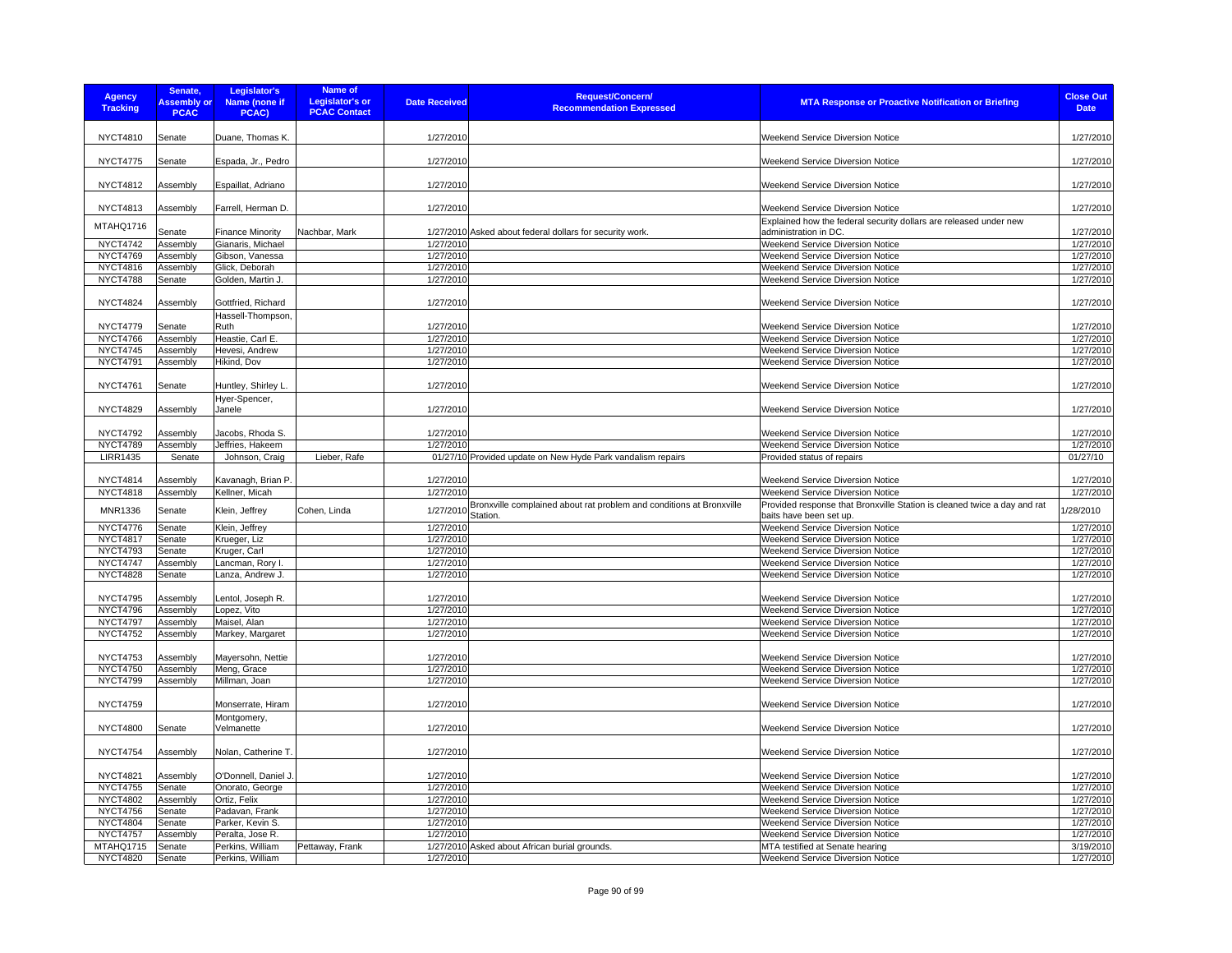| <b>Agency</b><br><b>Tracking</b>   | Senate,<br><b>Assembly or</b><br><b>PCAC</b> | Legislator's<br>Name (none if<br>PCAC) | Name of<br><b>Legislator's or</b><br><b>PCAC Contact</b> | <b>Date Received</b>   | <b>Request/Concern/</b><br><b>Recommendation Expressed</b>                                                                                                                  | <b>MTA Response or Proactive Notification or Briefing</b>                                                | <b>Close Out</b><br><b>Date</b> |
|------------------------------------|----------------------------------------------|----------------------------------------|----------------------------------------------------------|------------------------|-----------------------------------------------------------------------------------------------------------------------------------------------------------------------------|----------------------------------------------------------------------------------------------------------|---------------------------------|
| NYCT4803                           | Assembly                                     | Perry, Nick                            |                                                          | 1/27/2010              |                                                                                                                                                                             | <b>Weekend Service Diversion Notice</b>                                                                  | 1/27/2010                       |
| <b>NYCT4758</b>                    | Assembly                                     | Pheffer, Audrey I.                     |                                                          | 1/27/2010              |                                                                                                                                                                             | Weekend Service Diversion Notice                                                                         | 1/27/2010                       |
| <b>NYCT4767</b>                    | Assembly                                     | Rivera, Jose                           |                                                          | 1/27/2010              |                                                                                                                                                                             | Weekend Service Diversion Notice                                                                         | 1/27/2010                       |
| <b>NYCT4778</b>                    | Assembly                                     | Rivera, Naomi                          |                                                          | 1/27/2010              |                                                                                                                                                                             | <b>Weekend Service Diversion Notice</b>                                                                  | 1/27/2010                       |
| <b>NYCT4777</b>                    | Assembly                                     | Rivera, Peter M.                       |                                                          | 1/27/2010              |                                                                                                                                                                             | Weekend Service Diversion Notice                                                                         | 1/27/2010                       |
| <b>NYCT4794</b>                    | Assembly                                     | Robinson, Annette                      |                                                          | 1/27/2010              |                                                                                                                                                                             | Weekend Service Diversion Notice                                                                         | 1/27/2010                       |
| <b>NYCT4815</b>                    | Assembly                                     | Rosenthal, Linda B.                    |                                                          | 1/27/2010              |                                                                                                                                                                             | Weekend Service Diversion Notice                                                                         | 1/27/2010                       |
| <b>NYCT4807</b>                    | Senate                                       | Sampson, John                          |                                                          | 1/27/2010              |                                                                                                                                                                             | Weekend Service Diversion Notice                                                                         | 1/27/2010                       |
| <b>NYCT4830</b>                    | Senate                                       | Savino, Diane                          |                                                          | 1/27/2010              |                                                                                                                                                                             | Weekend Service Diversion Notice                                                                         | 1/27/2010                       |
| <b>NYCT4760</b>                    | Assembly                                     | Scarborough,<br>William                |                                                          | 1/27/2010              |                                                                                                                                                                             | <b>Weekend Service Diversion Notice</b>                                                                  | 1/27/2010                       |
|                                    |                                              |                                        |                                                          |                        |                                                                                                                                                                             |                                                                                                          |                                 |
| <b>NYCT4819</b>                    | Senate                                       | Schneiderman, Eric                     |                                                          | 1/27/2010              |                                                                                                                                                                             | Weekend Service Diversion Notice                                                                         | 1/27/2010                       |
| <b>NYCT4780</b><br><b>NYCT4822</b> | Senate<br>Assembly                           | Serrano, Jose M.<br>Silver, Sheldon    |                                                          | 1/27/2010<br>1/27/2010 |                                                                                                                                                                             | <b>Weekend Service Diversion Notice</b><br>Weekend Service Diversion Notice                              | 1/27/2010<br>1/27/2010          |
|                                    |                                              |                                        |                                                          |                        |                                                                                                                                                                             |                                                                                                          |                                 |
| <b>NYCT4764</b>                    | Senate                                       | Smith, Malcolm A.                      |                                                          | 1/27/2010              |                                                                                                                                                                             | Weekend Service Diversion Notice                                                                         | 1/27/2010                       |
| <b>NYCT4637</b>                    | Senate                                       | Squadron, Daniel                       |                                                          |                        | 1/27/2010 Follow-up questions to the Fline Town Hall meeting in December 2009                                                                                               | OTP statistics were given and questions were answered.                                                   | 2/1/2010                        |
| <b>NYCT4808</b>                    | Senate                                       | Squadron, Daniel                       |                                                          | 1/27/2010              |                                                                                                                                                                             | <b>Weekend Service Diversion Notice</b>                                                                  | 1/27/2010                       |
| <b>NYCT4763</b>                    |                                              | Stavisky, Toby Ann                     |                                                          | 1/27/2010              |                                                                                                                                                                             | Weekend Service Diversion Notice                                                                         | 1/27/2010                       |
| <b>NYCT4826</b>                    | Assembly                                     | Titone, Matthew                        |                                                          | 1/27/2010              |                                                                                                                                                                             | <b>Weekend Service Diversion Notice</b>                                                                  | 1/27/2010                       |
| <b>NYCT4748</b>                    | Assembly                                     | Titus, Michele                         |                                                          | 1/27/2010              |                                                                                                                                                                             | Weekend Service Diversion Notice                                                                         | 1/27/2010                       |
|                                    |                                              |                                        |                                                          |                        |                                                                                                                                                                             |                                                                                                          |                                 |
| <b>NYCT4827</b>                    | Assembly                                     | Tobacco, Louis R.                      |                                                          | 1/27/2010              |                                                                                                                                                                             | Weekend Service Diversion Notice                                                                         | 1/27/2010                       |
| <b>NYCT4805</b>                    | Assembly                                     | Towns, Darryl C.                       |                                                          | 1/27/2010              |                                                                                                                                                                             | Weekend Service Diversion Notice                                                                         | 1/27/2010                       |
| MTAHQ1711                          | Assembly                                     | Ways and Means<br>Majority             | Threatte, Lonnie;<br>Wilder, Katelyn                     |                        | 1/27/2010 Asked question about student fares                                                                                                                                | Answered questions.                                                                                      | 1/27/2010                       |
| MTAHQ1712                          | Assembly                                     | Ways and Means<br>Majority             | Wilder, Katelyn                                          |                        | 1/27/2010 Budget question.                                                                                                                                                  | Answered budget question                                                                                 | 1/27/2010                       |
| MTAHQ1717                          | Assembly                                     | Ways and Means<br>Minority             | Young, David                                             |                        | 1/27/2010 Didn't receive spreadsheete of staff summaries requested earlier                                                                                                  | Resent staff salaries; initial submission had wrong email address                                        | 1/27/2010                       |
| <b>NYCT4806</b>                    | Assembly                                     | Weinstein, Helene                      |                                                          | 1/27/2010              |                                                                                                                                                                             | Weekend Service Diversion Notice                                                                         | 1/27/2010                       |
| <b>NYCT4751</b>                    | Assembly                                     | Weprin, Mark                           |                                                          | 1/27/2010              |                                                                                                                                                                             | <b>Weekend Service Diversion Notice</b>                                                                  | 1/27/2010                       |
|                                    |                                              |                                        |                                                          |                        |                                                                                                                                                                             |                                                                                                          |                                 |
| <b>NYCT4823</b>                    | Assembly                                     | Wright, Keith L.T.                     |                                                          | 1/27/2010              |                                                                                                                                                                             | <b>Weekend Service Diversion Notice</b>                                                                  | 1/27/2010                       |
| <b>LIRR1418</b>                    | Assembly                                     | Alessi, Marc                           |                                                          | 01/28/10               | Phone conference request to discuss location for public hearing on<br>service reductions on the East End                                                                    | IRR President returned call and spoke to Assemblyman                                                     | 01/28/10                        |
| <b>LIRR1436</b>                    | Assembly                                     | Alessi, Marc                           | Homan, Samantha:<br>Vitale, Nicole                       | 01/28/10               | Request for meeting with LIRR President privately. Requested a phone<br>conference for 1/29 at 10am to discuss how service reduction will be<br>implemented on the East End | LIRR President called the Assemblyman 2/23/10                                                            | 02/23/10                        |
| <b>LIRR1420</b>                    | Senate                                       | LaValle, Kenneth P                     |                                                          | 01/28/10               | Phone conference request to discuss location for public hearing on<br>service reductions on the East End                                                                    | LIRR President returned call and spoke to Senator                                                        | 01/28/10                        |
| <b>NYCT4650</b>                    | Assembly                                     | Maisel, Alan                           |                                                          |                        | 1/28/2010 Access-a-Ride customer wanted to change conditional eligiblity                                                                                                    | Explained that the customer can appeal the independent appeals board                                     | 1/28/2010                       |
| <b>NYCT4636</b>                    |                                              | Monserrate, Hiram                      | Wayne Malhlke                                            |                        | 1/28/2010 Seeking subway improvement projects to be paid by Senator's budget.                                                                                               | We will look into matter.                                                                                | 2/11/2010                       |
| NYCT5211                           | Senate                                       | Padavan, Frank                         |                                                          |                        | 1/28/2010 Opposes plan to eliminate Q79 bus route                                                                                                                           | Pres. Prendergast explained the rationale behind the service cuts.                                       | 2/12/2010                       |
| <b>LIRR1419</b>                    | Assembly                                     | Thiele, Fred                           |                                                          | 01/28/10               | Phone conference request to discuss location for public hearing on<br>service reductions on the East End                                                                    | LIRR President returned call and spoke to Assemblyman                                                    | 01/28/10                        |
| <b>NYCT4634</b>                    | Assembly                                     | Benedetto, Michael<br>R                | Elaine Fiorio                                            |                        | 1/29/2010 QBx1 bus stop sign located at 2440 Hunter Avenue knocked down.                                                                                                    | Government and Community Relations referred the Assemblyman's<br>request to MTA Bus Company.             | 1/29/2010                       |
| <b>LIRR1421</b>                    | Senate                                       | Foley, Brian                           |                                                          | 01/29/10               | Request for a meeting with LIRR President to discuss service reductions                                                                                                     | <b>LIRR President met with Senator</b>                                                                   | 02/05/10                        |
| MNR1338                            | Assembly                                     | Galef, Sandra                          | Levenberg, Dana                                          |                        | 1/29/2010 Asked if library kiosk could be set up at Cortlandt.                                                                                                              | Notified Aassemblymember's staff that MNR is working with library to see if<br>installation is feasible. | 1/29/2010                       |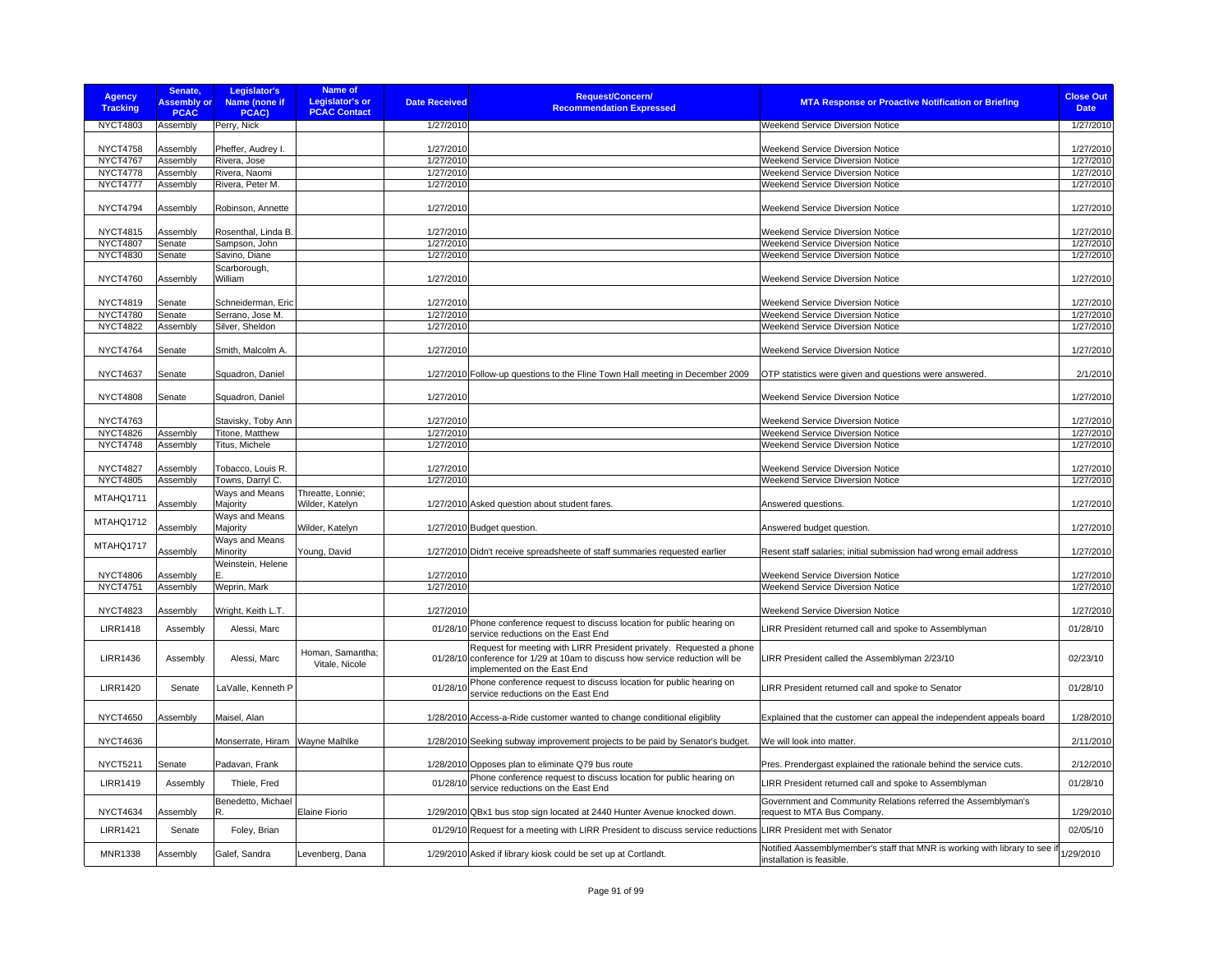| <b>Agency</b><br><b>Tracking</b> | Senate.<br><b>Assembly or</b><br><b>PCAC</b> | Legislator's<br>Name (none if<br>PCAC) | Name of<br><b>Legislator's or</b><br><b>PCAC Contact</b> | <b>Date Received</b> | <b>Request/Concern/</b><br><b>Recommendation Expressed</b>                                                                                                            | <b>MTA Response or Proactive Notification or Briefing</b>                                                                                                                                                                                         | <b>Close Out</b><br><b>Date</b> |
|----------------------------------|----------------------------------------------|----------------------------------------|----------------------------------------------------------|----------------------|-----------------------------------------------------------------------------------------------------------------------------------------------------------------------|---------------------------------------------------------------------------------------------------------------------------------------------------------------------------------------------------------------------------------------------------|---------------------------------|
| <b>NYCT4635</b>                  | Senate                                       | Klein, Jeffrey                         | Ed Fleming                                               |                      | Constituent was denied an Access-A-Ride application and requested a<br>1/29/2010 denial letter.                                                                       | A denial letter was sent on December 3, 2009. A duplicate copy was sent<br>on February 2, 2010.                                                                                                                                                   | 2/5/2010                        |
| <b>LIRR1438</b>                  | Senate                                       | LaValle, Kenneth P                     | Scalia, Joann                                            |                      | 01/29/10 Set up phone conference on 1/29 for 10AM regarding service reductions Phone call set-up.                                                                     |                                                                                                                                                                                                                                                   | 01/29/10                        |
| <b>LIRR1440</b>                  | Senate                                       | LaValle, Kenneth P                     | Scalia, Joann                                            |                      | 01/29/10 Phone Conference on East End service reductions                                                                                                              | Explained how budget cuts came about                                                                                                                                                                                                              | 01/29/10                        |
| MTAHQ1718                        | <b>Assembly</b>                              | Ways and Means<br>Minority             | Tuttle, Elizabeth                                        |                      | Additional question for Assemblyman Calhoun - what is the maximum<br>1/29/2010 salary in job titles of prior prior request?                                           | Replied that salaries are listed pre and post arbitration and are on the<br>sheet.                                                                                                                                                                | 1/29/2010                       |
| <b>LIRR1445</b>                  | Assembly                                     | Alessi, Marc                           | Lienau, Susan                                            |                      | 02/01/10 Confirmation of 2/26 meeting                                                                                                                                 | Information provided                                                                                                                                                                                                                              | 02/01/10                        |
| <b>NYCT5117</b>                  | Assembly                                     | Benedetto, Michael<br>R.               | Ben Randazzo                                             | 2/1/2010 district.   | Assemblyman Benedetto request a meeting with NYCT to discuss the<br>proposed bus service changes within the Co-op City community of his                               | Government and Community Relations and Operations Planning met with<br>Assemblyman Benedetto and discussed the proposed changes of the<br>restructure of the Bx25, Bx26, Bx28 and Bx30 bus routes in the Co-op City<br>community of his district. | 2/12/2010                       |
| <b>LIRR1447</b>                  | Senate                                       | Johnson, Craig                         | Lieber, Rafe                                             |                      | 02/01/10 Inquiry on proposed service reduction for the Port Washington Branch                                                                                         | Information provided                                                                                                                                                                                                                              | 02/01/10                        |
| <b>LIRR1448</b>                  | Senate                                       | Johnson, Craig                         | Malesardi, Dan                                           |                      | 02/01/10 General questions about parking at East Williston Station                                                                                                    | Information provided                                                                                                                                                                                                                              | 02/01/10                        |
| <b>LIRR1443</b>                  | Senate                                       | Johnson, Owen                          | Canary, Gordon                                           |                      | 02/01/10 Request for ribbon cutting at Bay Shore Station                                                                                                              | Dates and time for potential ribbon cutting discussed                                                                                                                                                                                             | 02/01/10                        |
| MNR1339                          | Assembly                                     | Klein, Jeffrey                         | Cohen, Linda                                             |                      | 2/1/2010 Asked for name of pest contractor for Metro-North.                                                                                                           | Provided the name of Metro-North exterminator.                                                                                                                                                                                                    | 2/1/2010                        |
| <b>LIRR1449</b>                  | Senate                                       | Marcellino, Carl                       | Wilson, Kathy                                            |                      | Inquiry regarding gap incident at Syosset Station- male in late 70's fell<br>02/01/10 onto tracks and taken to North Shore Syosset Hospital - treated and<br>released | <b>Provided details</b>                                                                                                                                                                                                                           | 02/01/10                        |
| <b>LIRR1500</b>                  | Senate                                       | Marcellino, Carl                       | Wilson, Kathy                                            |                      | 02/01/10 Inquiry regarding service reduction for Oyster Bay Station                                                                                                   | Provided details                                                                                                                                                                                                                                  | 02/01/10                        |
| <b>LIRR1446</b>                  | Assembly                                     | Mayersohn, Nettie                      | Simonowitz, Michael                                      |                      | 02/01/10 Inquiry regarding Kew Gardens real estae issue                                                                                                               | Information provided                                                                                                                                                                                                                              | 02/01/10                        |
| <b>LIRR1442</b>                  | Assembly                                     | McDonough, David                       | Liverani, Lynette                                        |                      | 02/01/10 Complaint regarding graffiti on wall in Bellmore Station                                                                                                     | Informed Assemblyman's office we would take care of                                                                                                                                                                                               | 02/01/10                        |
| <b>LIRR1444</b>                  | Assembly                                     | Thiele, Fred                           |                                                          | 02/01/10             | General questions regarding 2/26 meeting - were we putting out press<br>regarding service reductions                                                                  | Information provided                                                                                                                                                                                                                              | 02/01/10                        |
| MTAHQ1723                        | Assembly                                     | Brodsky, Richard                       | Guillot, Jeff                                            | 2/2/2010             |                                                                                                                                                                       | MTA and NYCT staffs held MTA Service Adjustment meeting with NYCT,<br>MN, LIRR, LIB representative via phone for legislative central staff                                                                                                        | 2/2/2010                        |
| MTAHQ1734                        | Assembly                                     | Brodsky, Richard                       | Valens, Chris;<br>Guillot, Jeff                          | 2/2/2010             |                                                                                                                                                                       | Walked staff through service adjustment book.                                                                                                                                                                                                     | 2/2/2010                        |
| MTAHQ1733                        | Senate                                       | Dilan, Martin<br>Malave                | Trapasso, Matt;<br>Benware, Tom                          | 2/2/2010             |                                                                                                                                                                       | Walked staff through service adjustment book.                                                                                                                                                                                                     | 2/2/2010                        |
| MTAHQ1726                        | Senate                                       | <b>Finance Majority</b>                | Ho, Janet                                                | 2/2/2010             |                                                                                                                                                                       | MTA and NYCT staffs held MTA Service Adjustment meeting with NYCT,<br>MN, LIRR, LIB representative via phone for legislative central staff                                                                                                        | 2/2/2010                        |
| MTAHQ1736                        | Senate                                       | <b>Finance Majority</b>                | Ho, Janet                                                | 2/2/2010             |                                                                                                                                                                       | Walked staff through service adjustment book.                                                                                                                                                                                                     | 2/2/2010                        |
| MTAHQ1725                        | Senate                                       | <b>Finance Minority</b>                | Nachbar, Mark                                            | 2/2/2010             |                                                                                                                                                                       | MTA and NYCT staffs held MTA Service Adjustment meeting with NYCT,<br>MN, LIRR, LIB representative via phone for legislative central staff                                                                                                        | 2/2/2010                        |
| MTAHQ1735                        | Senate                                       | <b>Finance Minority</b>                | Mujica, Robert;<br>Nachbar, Mark                         | 2/2/2010             |                                                                                                                                                                       | Walked staff through service adjustment book.                                                                                                                                                                                                     | 2/2/2010                        |
| MTAHQ1738                        | Senate                                       | Fuschillo, Jr.,<br>Charles             | Arens, Mike; Ellis,<br>Tim                               | 2/2/2010             |                                                                                                                                                                       | Walked staff through service adjustment book.                                                                                                                                                                                                     | 2/2/2010                        |
| <b>LIRR1422</b>                  | Senate                                       | Hannon, Kemp                           |                                                          | 02/02/10             | Thank you regarding notification about upcoming vegetation<br>management project. Senator hopes some shrubbery remains                                                | No response necessary                                                                                                                                                                                                                             | 02/03/10                        |
| MTAHQ1724                        | Senate                                       | Johnson, Craig                         | Lieber, Rafe;<br>Cassidy, Mike                           |                      | 2/2/2010 Wants to discuss the service cuts to their customers                                                                                                         | MTA and NYCT staffs held MTA Service Adjustment meeting with NYCT,<br>MN, LIRR, LIB representative via phone for legislative central staff                                                                                                        | 2/2/2010                        |
| MTAHQ1737                        | Senate                                       | Johnson, Craig                         | Cassidy, Mike;<br>Lieber, Rafe                           | 2/2/2010             |                                                                                                                                                                       | Walked staff through service adjustment book.                                                                                                                                                                                                     | 2/2/2010                        |
| MTAHQ1721                        | Assembly                                     | Kavanagh, Brian                        |                                                          |                      | 2/2/2010 Met to discuss BRT.                                                                                                                                          | Met with Assemblyman in person in Albany.                                                                                                                                                                                                         | 2/2/2010                        |
| MTAHQ1740                        | Senate                                       | Perkins, William                       | Briggs, Tom;<br>Pettaway, Frank;<br>Sopris, Kent         | 2/2/2010             |                                                                                                                                                                       | Walked staff through service adjustment book.                                                                                                                                                                                                     | 2/2/2010                        |
| MTAHQ1719                        | Senate                                       | Program and<br>Counsel                 | Rappaport, Joe                                           |                      | 2/2/2010 Question on ridership                                                                                                                                        | Answered inquiry.                                                                                                                                                                                                                                 | 2/2/2010                        |
| MTAHQ1722                        | Assembly                                     | Program and<br>Counsel                 | Owolabi, Funsho                                          |                      | 2/2/2010 Question on ridership.                                                                                                                                       | Answered inquiry.                                                                                                                                                                                                                                 | 2/2/2010                        |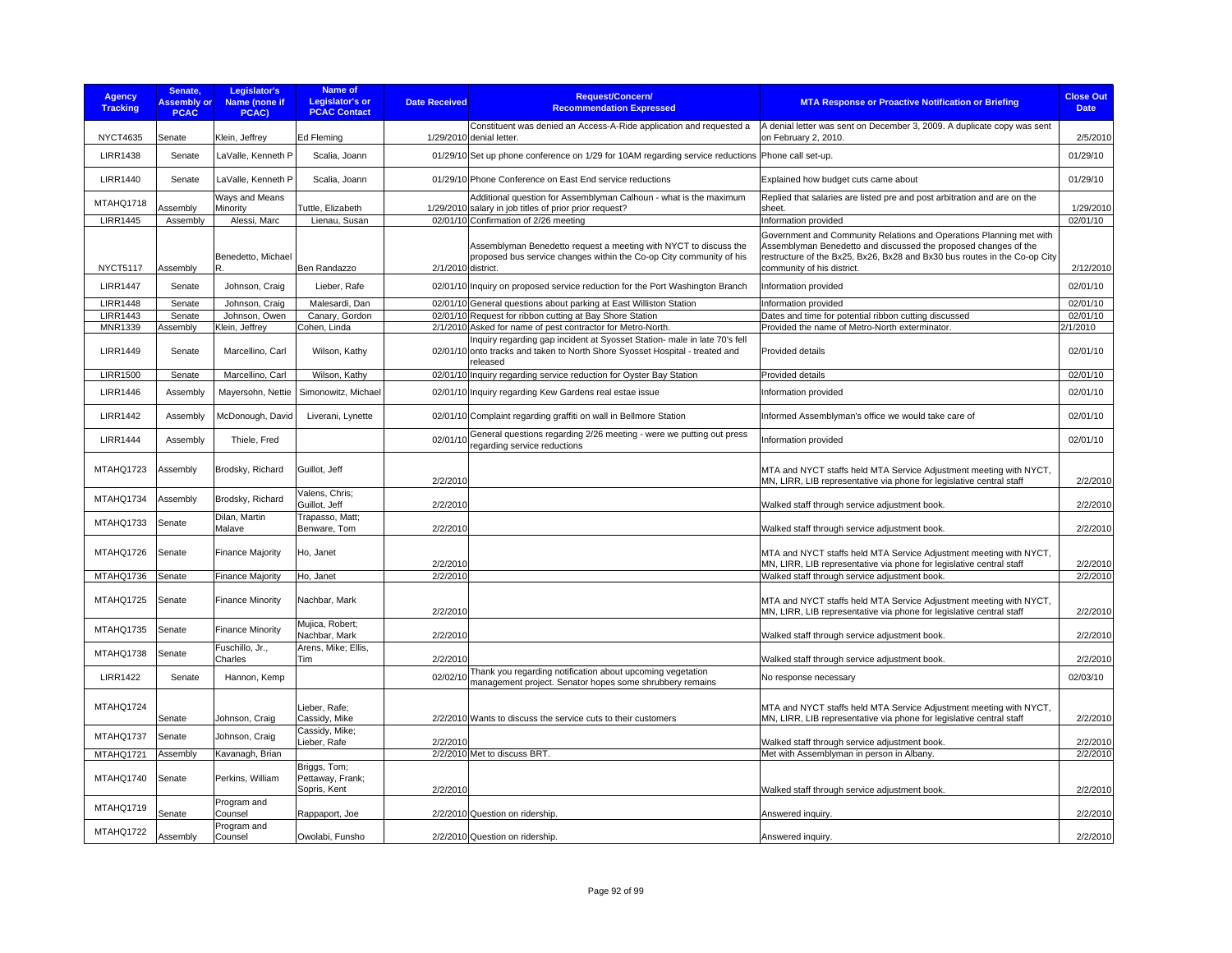| <b>Agency</b><br><b>Tracking</b> | Senate,<br><b>Assembly or</b><br><b>PCAC</b> | Legislator's<br><b>Name (none if</b><br>PCAC) | Name of<br><b>Legislator's or</b><br><b>PCAC Contact</b>         | <b>Date Received</b> | <b>Request/Concern/</b><br><b>Recommendation Expressed</b>   | <b>MTA Response or Proactive Notification or Briefing</b>                                                                                                                                   | <b>Close Out</b><br><b>Date</b> |
|----------------------------------|----------------------------------------------|-----------------------------------------------|------------------------------------------------------------------|----------------------|--------------------------------------------------------------|---------------------------------------------------------------------------------------------------------------------------------------------------------------------------------------------|---------------------------------|
| MTAHQ1727                        | Assembly                                     | Program and<br>Counsel                        | Owolabi, Funsho;<br>Monticello,<br>Alexander                     | 2/2/2010             |                                                              | MTA and NYCT staffs held MTA Service Adjustment meeting with NYCT,<br>MN, LIRR, LIB representative via phone for legislative central staff                                                  | 2/2/2010                        |
| MTAHQ1730                        | Senate                                       | Program and<br>Counsel                        | Rappaport, Joe                                                   | 2/2/2010             |                                                              | MTA and NYCT staffs held MTA Service Adjustment meeting with NYCT,<br>MN, LIRR, LIB representative via phone for legislative central staff                                                  | 2/2/2010                        |
| MTAHQ1739                        | Assembly                                     | Program and<br>Counsel                        | Casellini, Mark:<br>Owolabi, Funsho;<br>Monticello,<br>Alexander | 2/2/2010             |                                                              | Walked staff through service adjustment book.                                                                                                                                               | 2/2/2010                        |
| MTAHQ1742                        | Senate                                       | Program and<br>Counsel                        | Ennis, Graham                                                    | 2/2/2010             |                                                              | Walked staff through service adjustment book.                                                                                                                                               | 2/2/2010                        |
| MTAHQ1741                        | Assembly                                     | Tobacco, Louis                                | Coppotelli, Michael                                              | 2/2/2010             |                                                              | Walked staff through service adjustment book.                                                                                                                                               | 2/2/2010                        |
| MTAHQ1720                        | Assembly                                     | Ways and Means<br>Majority                    | Wilder, Katelyn                                                  |                      | 2/2/2010 Student Fare questions.                             | Answered inquiries.                                                                                                                                                                         | 2/2/2010                        |
| MTAHQ1729                        | Assembly                                     | Ways and Means<br>Majority                    | Hedges, Roman;<br>Johnson, Michael;<br>Wilder, Katelyn           | 2/2/2010             |                                                              | MTA and NYCT staffs held MTA Service Adjustment meeting with NYCT,<br>MN, LIRR, LIB representative via phone for legislative central staff                                                  | 2/2/2010                        |
| MTAHQ1744                        | Assembly                                     | Ways and Means<br>Majority                    | Hedges, Roman;<br>Johnson, Michael,<br>Threatte, Lonnie;         |                      |                                                              |                                                                                                                                                                                             |                                 |
| MTAHQ1732                        | Assembly                                     | Ways and Means<br>Minority                    | Wilder, Katelyn<br>Tuttle, Elizabeth                             | 2/2/2010<br>2/2/2010 |                                                              | Walked staff through service adjustment book.<br>MTA and NYCT staffs held MTA Service Adjustment meeting with NYCT,<br>MN, LIRR, LIB representative via phone for legislative central staff | 2/2/2010<br>2/2/2010            |
| MTAHQ1743                        | Assembly                                     | Ways and Means<br>Minority                    | Young, David; Tuttle,<br>Elizabeth                               | 2/2/2010             |                                                              | Walked staff through service adjustment book.                                                                                                                                               | 2/2/2010                        |
| MTAHQ1745                        | Assembly                                     | Wright, Keith                                 | Johnson, Jeanine                                                 | 2/2/2010             |                                                              | Walked staff through service adjustment book.                                                                                                                                               | 2/2/2010                        |
| MNR1342                          | <b>PCAC</b>                                  |                                               | Henderson, William                                               |                      | 2/2/2010 Complained about timetable error.                   | Provided response that staff took corrective action to address the issue.                                                                                                                   | 2/3/2010                        |
| MTAHQ1731                        | Senate                                       |                                               | Dugal, Tanya                                                     | 2/2/2010             |                                                              | MTA and NYCT staffs held MTA Service Adjustment meeting with NYCT,<br>MN, LIRR, LIB representative via phone for legislative central staff                                                  | 2/2/2010                        |
| <b>NYCT4871</b>                  | Assembly                                     | Abbate, Peter J.                              |                                                                  | 2/3/2010             |                                                              | Weekend Service Diversion Notice                                                                                                                                                            | 2/3/2010                        |
| <b>NYCT4873</b>                  | Senate                                       | Adams, Eric                                   |                                                                  | 2/3/2010             |                                                              | Weekend Service Diversion Notice                                                                                                                                                            | 2/3/2010                        |
|                                  |                                              | Addabbo, Joseph                               |                                                                  |                      |                                                              |                                                                                                                                                                                             |                                 |
| <b>NYCT4852</b>                  | Senate                                       |                                               |                                                                  | 2/3/2010             |                                                              | <b>Weekend Service Diversion Notice</b>                                                                                                                                                     | 2/3/2010                        |
| <b>NYCT4855</b>                  | Assembly                                     | Arroyo, Carmen                                |                                                                  | 2/3/2010             |                                                              | <b>Weekend Service Diversion Notice</b>                                                                                                                                                     | 2/3/2010                        |
|                                  |                                              |                                               |                                                                  |                      |                                                              |                                                                                                                                                                                             |                                 |
| <b>NYCT4831</b>                  | Assembly                                     | Aubry, Jeffrion D.                            |                                                                  | 2/3/2010             |                                                              | Weekend Service Diversion Notice                                                                                                                                                            | 2/3/2010                        |
| <b>NYCT4880</b>                  | Assembly                                     | Barron, Inez                                  |                                                                  | 2/3/2010             |                                                              | <b>Weekend Service Diversion Notice</b>                                                                                                                                                     | 2/3/2010                        |
| Bus Co 953                       | Assembly                                     | Benedetto, Michael                            | Fioria-Ricciardi,<br>Elaine                                      |                      | 02/03/10 Missing bus stop sign on Hunter Avenue for the QBX1 | Investigated and had the sign replaced.                                                                                                                                                     | 02/03/10                        |
| <b>NYCT4858</b>                  | Assembly                                     | Benedetto, Michael<br>Benjamin, Michael       |                                                                  | 2/3/2010             |                                                              | <b>Weekend Service Diversion Notice</b>                                                                                                                                                     | 2/3/2010                        |
| <b>NYCT4863</b>                  | Assembly                                     |                                               |                                                                  | 2/3/2010             |                                                              | Weekend Service Diversion Notice                                                                                                                                                            | 2/3/2010                        |
| <b>NYCT4901</b>                  | Assembly                                     | Bing, Jonathan                                |                                                                  | 2/3/2010             |                                                              | <b>Weekend Service Diversion Notice</b>                                                                                                                                                     | 2/3/2010                        |
| <b>NYCT4872</b>                  | Assembly                                     | Boyland, William                              |                                                                  | 2/3/2010             |                                                              | Weekend Service Diversion Notice                                                                                                                                                            | 2/3/2010                        |
| <b>NYCT4874</b>                  | Assembly                                     | Brennan, James                                |                                                                  | 2/3/2010             |                                                              | Weekend Service Diversion Notice                                                                                                                                                            | 2/3/2010                        |
| MTAHQ1746                        | Assembly                                     | Brodsky, Richard                              | Valens, Chris;<br>Guillot, Jeff                                  | 2/3/2010             |                                                              | Made calls on budget shortfall                                                                                                                                                              | 2/3/2010                        |
| <b>NYCT4877</b>                  | Assembly                                     | Brook-Krasny, Alec                            |                                                                  | 2/3/2010             |                                                              | <b>Weekend Service Diversion Notice</b>                                                                                                                                                     | 2/3/2010                        |
| <b>NYCT4891</b>                  | Assembly                                     | Camara, Karim                                 |                                                                  | 2/3/2010             |                                                              | Weekend Service Diversion Notice                                                                                                                                                            | 2/3/2010                        |
| <b>NYCT4833</b>                  | Assembly                                     | Carrozza, Ann-<br>Margaret                    |                                                                  | 2/3/2010             |                                                              | Weekend Service Diversion Notice                                                                                                                                                            | 2/3/2010                        |
| <b>NYCT4861</b>                  | Assembly                                     | Castro, Nelson L.                             |                                                                  | 2/3/2010             |                                                              | Weekend Service Diversion Notice                                                                                                                                                            | 2/3/2010                        |
| <b>NYCT4834</b>                  | Assembly                                     | Clark, Barbara M.                             |                                                                  | 2/3/2010             |                                                              | <b>Weekend Service Diversion Notice</b>                                                                                                                                                     | 2/3/2010                        |
| <b>NYCT4899</b>                  | Assembly                                     | Clayton Powell, Jr.<br>Adam                   |                                                                  | 2/3/2010             |                                                              | Weekend Service Diversion Notice                                                                                                                                                            | 2/3/2010                        |
|                                  |                                              |                                               |                                                                  |                      |                                                              |                                                                                                                                                                                             |                                 |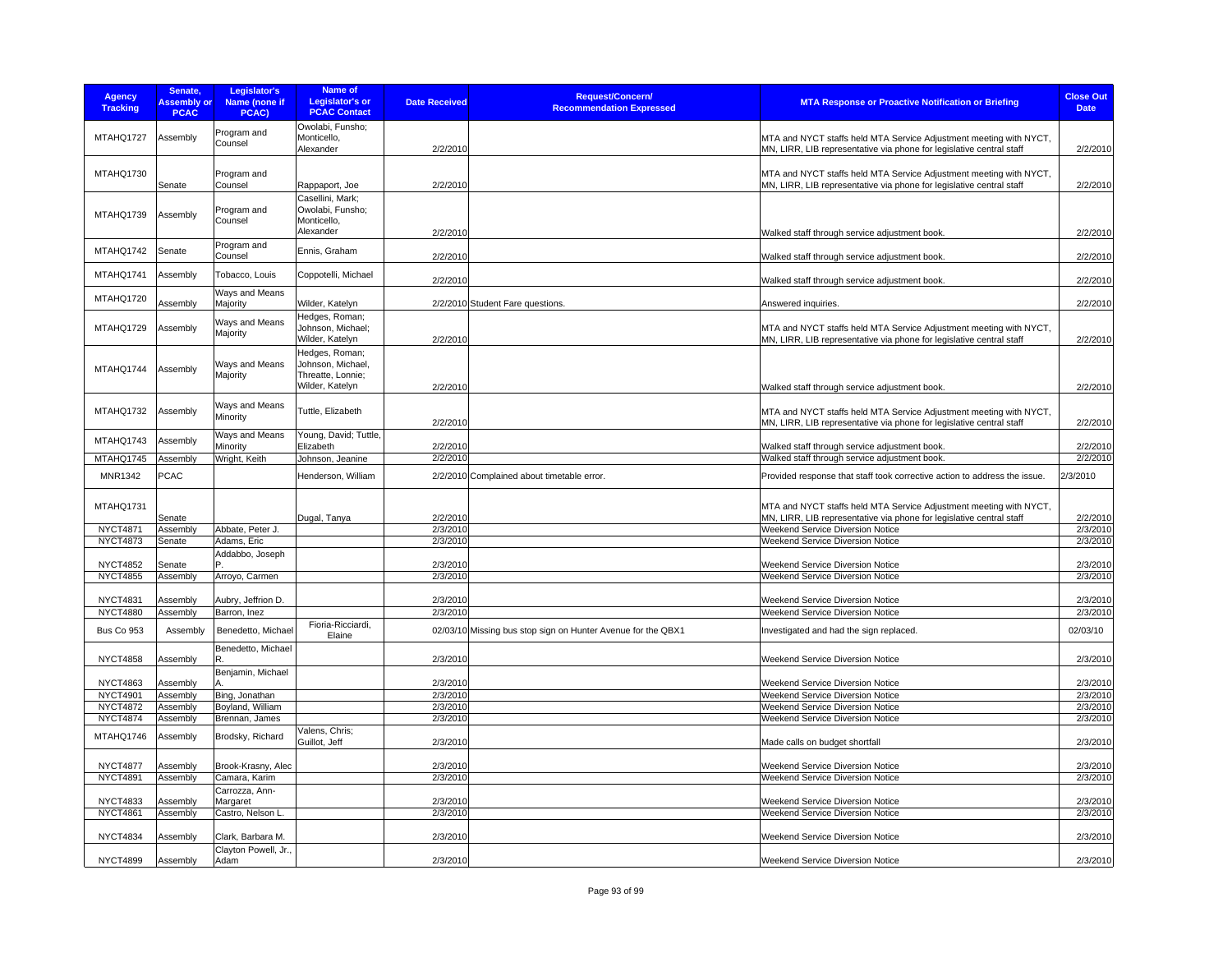| <b>Agency</b><br><b>Tracking</b> | Senate,<br><b>Assembly or</b><br><b>PCAC</b> | Legislator's<br>Name (none if<br>PCAC) | <b>Name of</b><br>Legislator's or<br><b>PCAC Contact</b> | <b>Date Received</b> | <b>Request/Concern/</b><br><b>Recommendation Expressed</b>            | <b>MTA Response or Proactive Notification or Briefing</b>                                                  | <b>Close Out</b><br><b>Date</b> |
|----------------------------------|----------------------------------------------|----------------------------------------|----------------------------------------------------------|----------------------|-----------------------------------------------------------------------|------------------------------------------------------------------------------------------------------------|---------------------------------|
| <b>NYCT4875</b>                  | Assembly                                     | Colton, William                        |                                                          | 2/3/2010             |                                                                       | Weekend Service Diversion Notice                                                                           | 2/3/2010                        |
| <b>NYCT4836</b>                  | Assembly                                     | Cook, Vivian                           |                                                          | 2/3/2010             |                                                                       | Weekend Service Diversion Notice                                                                           | 2/3/2010                        |
| <b>NYCT4860</b>                  | Assembly                                     | Crespo, Marcos                         |                                                          | 2/3/2010             |                                                                       | Weekend Service Diversion Notice                                                                           | 2/3/2010                        |
|                                  |                                              |                                        |                                                          |                      |                                                                       |                                                                                                            |                                 |
| <b>NYCT4915</b>                  | Assembly                                     | Cusick, Michael J.                     |                                                          | 2/3/2010             |                                                                       | Weekend Service Diversion Notice                                                                           | 2/3/2010                        |
| <b>NYCT4876</b>                  | Assembly                                     | Cymbrowitz, Steven                     |                                                          | 2/3/2010             |                                                                       | <b>Weekend Service Diversion Notice</b>                                                                    | 2/3/2010                        |
|                                  |                                              | DenDekker,                             |                                                          |                      |                                                                       |                                                                                                            |                                 |
| <b>NYCT4839</b>                  | Assembly                                     | Michael G.                             |                                                          | 2/3/2010             |                                                                       | <b>Weekend Service Diversion Notice</b>                                                                    | 2/3/2010                        |
| <b>NYCT4862</b>                  | Senate                                       | Diaz, Sr., Ruben                       |                                                          | 2/3/2010             |                                                                       | Weekend Service Diversion Notice                                                                           | 2/3/2010                        |
| <b>NYCT4888</b>                  | Senate                                       | Dilan, Martin M.                       |                                                          | 2/3/2010             |                                                                       | Weekend Service Diversion Notice                                                                           | 2/3/2010                        |
| MTAHQ1748                        | Senate                                       | Dilan, Martin                          | Trapasso, Matt;                                          |                      |                                                                       |                                                                                                            |                                 |
|                                  |                                              | Malave                                 | Benware, Tom                                             | 2/3/2010<br>2/3/2010 |                                                                       | Made calls on budget shortfall                                                                             | 2/3/2010                        |
| <b>NYCT4864</b>                  | Assembly                                     | Dinowitz, Jeffrey                      |                                                          |                      |                                                                       | Weekend Service Diversion Notice                                                                           | 2/3/2010                        |
| <b>NYCT4900</b>                  | Senate                                       | Duane, Thomas K.                       |                                                          | 2/3/2010             |                                                                       | <b>Weekend Service Diversion Notice</b>                                                                    | 2/3/2010                        |
|                                  |                                              |                                        |                                                          |                      |                                                                       |                                                                                                            |                                 |
| <b>NYCT4865</b>                  | Senate                                       | Espada, Jr., Pedro                     |                                                          | 2/3/2010             |                                                                       | <b>Weekend Service Diversion Notice</b>                                                                    | 2/3/2010                        |
| <b>NYCT4902</b>                  | Assembly                                     | Espaillat, Adriano                     |                                                          | 2/3/2010             |                                                                       | Weekend Service Diversion Notice                                                                           | 2/3/2010                        |
| <b>NYCT4903</b>                  | Assembly                                     | Farrell, Herman D.                     |                                                          | 2/3/2010             |                                                                       | Weekend Service Diversion Notice                                                                           | 2/3/2010                        |
| MTAHQ1747                        | Senate                                       | <b>Finance Majority</b>                | Ho, Janet                                                | 2/3/2010             |                                                                       | Made calls on budget shortfall                                                                             | 2/3/2010                        |
|                                  |                                              |                                        | Mujica, Robert;                                          |                      |                                                                       |                                                                                                            |                                 |
| MTAHQ1750                        | Senate                                       | <b>Finance Minority</b>                | Nachbar, Mark                                            | 2/3/2010             |                                                                       | Made calls on budget shortfall                                                                             | 2/3/2010                        |
|                                  |                                              | Fuschillo, Charles.                    |                                                          |                      |                                                                       | Informed her that these were regular seasonal changes to LIB schedules                                     |                                 |
| LI Bus 919                       | Senate                                       | Jr.                                    | Holley, Sarah                                            |                      | 02/03/10 Called regarding the elimation of 2 evening runs on the N53. | to make the system run smoother and not part of the changes described<br>for the public hearings in March. | 02/03/10                        |
|                                  |                                              | Fuschillo, Jr.,                        | Arens, Mike; Ellis,                                      |                      |                                                                       |                                                                                                            |                                 |
| MTAHQ1749                        | Senate                                       | Charles                                | Tim                                                      | 2/3/2010             |                                                                       | Made calls on budget shortfall                                                                             | 2/3/2010                        |
| <b>NYCT4832</b>                  | Assembly                                     | Gianaris, Michael                      |                                                          | 2/3/2010             |                                                                       | Weekend Service Diversion Notice                                                                           | 2/3/2010                        |
| <b>NYCT4859</b>                  | Assembly                                     | Gibson, Vanessa                        |                                                          | 2/3/2010             |                                                                       | Weekend Service Diversion Notice                                                                           | 2/3/2010                        |
| <b>NYCT4906</b>                  | Assembly                                     | Glick, Deborah                         |                                                          | 2/3/2010             |                                                                       | Weekend Service Diversion Notice                                                                           | 2/3/2010                        |
| <b>NYCT4878</b>                  | Senate                                       | Golden, Martin J.                      |                                                          | 2/3/2010             |                                                                       | Weekend Service Diversion Notice                                                                           | 2/3/2010                        |
|                                  |                                              |                                        |                                                          |                      |                                                                       |                                                                                                            |                                 |
| <b>NYCT4914</b>                  | Assembly                                     | Gottfried, Richard                     |                                                          | 2/3/2010             |                                                                       | Weekend Service Diversion Notice                                                                           | 2/3/2010                        |
| <b>NYCT4869</b>                  | Senate                                       | Hassell-Thompson,<br>Ruth              |                                                          | 2/3/2010             |                                                                       | <b>Weekend Service Diversion Notice</b>                                                                    | 2/3/2010                        |
| <b>NYCT4856</b>                  | Assembly                                     | Heastie, Carl E.                       |                                                          | 2/3/2010             |                                                                       | Weekend Service Diversion Notice                                                                           | 2/3/2010                        |
|                                  |                                              |                                        |                                                          |                      |                                                                       |                                                                                                            |                                 |
| <b>NYCT4835</b>                  | Assembly                                     | Hevesi, Andrew                         |                                                          | 2/3/2010             |                                                                       | Weekend Service Diversion Notice                                                                           | 2/3/2010<br>2/3/2010            |
| <b>NYCT4881</b>                  | Assembly                                     | Hikind, Dov                            |                                                          | 2/3/2010             |                                                                       | Weekend Service Diversion Notice                                                                           |                                 |
| <b>NYCT4851</b>                  | Senate                                       | Huntley, Shirley L.                    |                                                          | 2/3/2010             |                                                                       | Weekend Service Diversion Notice                                                                           | 2/3/2010                        |
|                                  |                                              | Hyer-Spencer,                          |                                                          |                      |                                                                       |                                                                                                            |                                 |
| <b>NYCT4919</b>                  | Assembly                                     | Janele                                 |                                                          | 2/3/2010             |                                                                       | Weekend Service Diversion Notice                                                                           | 2/3/2010                        |
| <b>NYCT4882</b>                  | Assembly                                     | Jacobs, Rhoda S.                       |                                                          | 2/3/2010             |                                                                       | Weekend Service Diversion Notice                                                                           | 2/3/2010                        |
| <b>NYCT4879</b>                  | Assembly                                     | Jeffries, Hakeem                       |                                                          | 2/3/2010             |                                                                       | Weekend Service Diversion Notice                                                                           | 2/3/2010                        |
| MTAHQ1752                        | Senate                                       | Johnson, Craig                         | Cassidy, Mike;<br>Lieber, Rafe                           | 2/3/2010             |                                                                       | Made calls on budget shortfall                                                                             | 2/3/2010                        |
|                                  |                                              |                                        |                                                          |                      |                                                                       |                                                                                                            |                                 |
| <b>NYCT4904</b>                  | Assembly                                     | Kavanagh, Brian P                      |                                                          | 2/3/2010             |                                                                       | Weekend Service Diversion Notice                                                                           | 2/3/2010                        |
| <b>NYCT4908</b>                  | Assembly                                     | Kellner, Micah                         |                                                          | 2/3/2010             |                                                                       | Weekend Service Diversion Notice                                                                           | 2/3/2010                        |
| <b>NYCT4866</b>                  | Senate                                       | Klein, Jeffrey                         |                                                          | 2/3/2010             |                                                                       | Weekend Service Diversion Notice                                                                           | 2/3/2010                        |
| <b>NYCT4907</b>                  | Senate                                       | Krueger, Liz                           |                                                          | 2/3/2010             |                                                                       | Weekend Service Diversion Notice                                                                           | 2/3/2010                        |
| <b>NYCT4883</b>                  | Senate                                       | Kruger, Carl                           |                                                          | 2/3/2010             |                                                                       | Weekend Service Diversion Notice                                                                           | 2/3/2010                        |
| <b>NYCT4837</b>                  | Assembly                                     | Lancman, Rory I.                       |                                                          | 2/3/2010             |                                                                       | Weekend Service Diversion Notice                                                                           | 2/3/2010                        |
| <b>NYCT4918</b>                  | Senate                                       | Lanza, Andrew J.                       |                                                          | 2/3/2010             |                                                                       | Weekend Service Diversion Notice                                                                           | 2/3/2010                        |
|                                  |                                              |                                        |                                                          |                      |                                                                       |                                                                                                            |                                 |
| <b>NYCT4885</b>                  | Assembly                                     | Lentol, Joseph R.                      |                                                          | 2/3/2010             |                                                                       | Weekend Service Diversion Notice                                                                           | 2/3/2010                        |
| <b>NYCT4886</b>                  | Assembly                                     | Lopez, Vito                            |                                                          | 2/3/2010             |                                                                       | Weekend Service Diversion Notice                                                                           | 2/3/2010                        |
| <b>NYCT4887</b>                  | Assembly                                     | Maisel, Alan                           |                                                          | 2/3/2010             |                                                                       | Weekend Service Diversion Notice                                                                           | 2/3/2010                        |
| <b>NYCT4842</b>                  | Assembly                                     | Markey, Margaret                       |                                                          | 2/3/2010             |                                                                       | <b>Weekend Service Diversion Notice</b>                                                                    | 2/3/2010                        |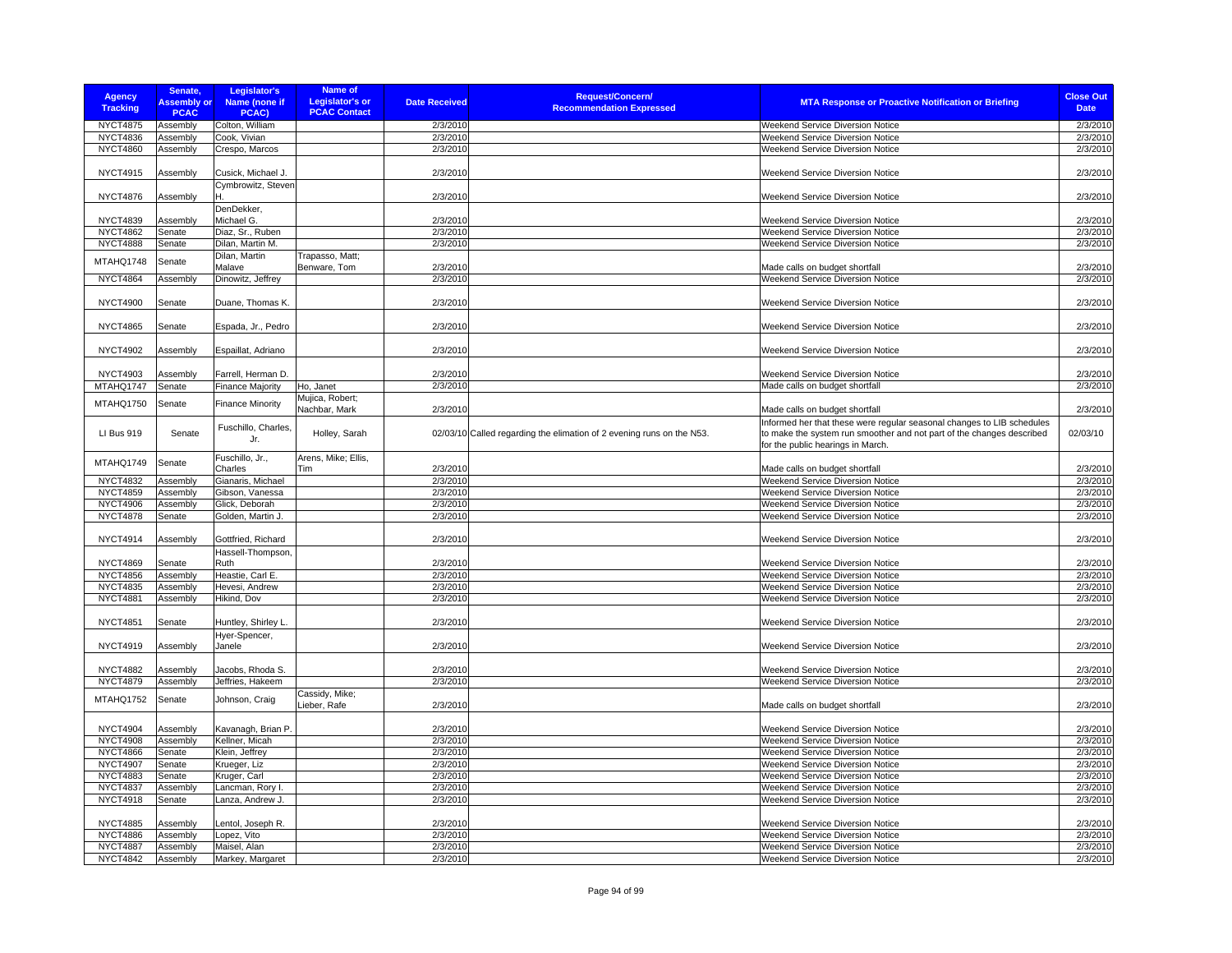| <b>Agency</b><br><b>Tracking</b>   | Senate,<br><b>Assembly or</b><br><b>PCAC</b> | Legislator's<br>Name (none if<br>PCAC) | Name of<br><b>Legislator's or</b><br><b>PCAC Contact</b>                    | <b>Date Received</b> | <b>Request/Concern/</b><br><b>MTA Response or Proactive Notification or Briefing</b><br><b>Recommendation Expressed</b> | <b>Close Out</b><br><b>Date</b> |
|------------------------------------|----------------------------------------------|----------------------------------------|-----------------------------------------------------------------------------|----------------------|-------------------------------------------------------------------------------------------------------------------------|---------------------------------|
|                                    |                                              |                                        |                                                                             |                      |                                                                                                                         |                                 |
| <b>NYCT4843</b>                    | Assembly                                     | Mayersohn, Nettie<br>Meng, Grace       |                                                                             | 2/3/2010             | Weekend Service Diversion Notice                                                                                        | 2/3/2010                        |
| <b>NYCT4840</b><br><b>NYCT4889</b> | Assembly<br>Assembly                         |                                        |                                                                             | 2/3/2010<br>2/3/2010 | Weekend Service Diversion Notice<br>Weekend Service Diversion Notice                                                    | 2/3/2010<br>2/3/2010            |
|                                    |                                              | Millman, Joan                          |                                                                             |                      |                                                                                                                         |                                 |
| <b>NYCT4849</b>                    |                                              | Monserrate, Hiram                      |                                                                             | 2/3/2010             | <b>Weekend Service Diversion Notice</b>                                                                                 | 2/3/2010                        |
|                                    |                                              | Montgomery,                            |                                                                             |                      |                                                                                                                         |                                 |
| <b>NYCT4890</b>                    | Senate                                       | Velmanette                             |                                                                             | 2/3/2010             | Weekend Service Diversion Notice                                                                                        | 2/3/2010                        |
| <b>NYCT4844</b>                    | Assembly                                     | Nolan, Catherine T.                    |                                                                             | 2/3/2010             | Weekend Service Diversion Notice                                                                                        | 2/3/2010                        |
| <b>NYCT4911</b>                    | Assembly                                     | O'Donnell, Daniel J.                   |                                                                             | 2/3/2010             | Weekend Service Diversion Notice                                                                                        | 2/3/2010                        |
| <b>NYCT4845</b>                    | Senate                                       | Onorato, George                        |                                                                             | 2/3/2010             | <b>Weekend Service Diversion Notice</b>                                                                                 | 2/3/2010                        |
| <b>NYCT4892</b>                    | Assembly                                     | Ortiz, Felix                           |                                                                             | 2/3/2010             | Weekend Service Diversion Notice                                                                                        | 2/3/2010                        |
| <b>NYCT4846</b>                    | Senate                                       | Padavan, Frank                         |                                                                             | 2/3/2010             | <b>Weekend Service Diversion Notice</b>                                                                                 | 2/3/2010                        |
| <b>NYCT4894</b>                    | Senate                                       | Parker, Kevin S.                       |                                                                             | 2/3/2010             | Weekend Service Diversion Notice                                                                                        | 2/3/2010                        |
| <b>NYCT4847</b>                    | Assembly                                     | Peralta, Jose R.                       |                                                                             | 2/3/2010             | Weekend Service Diversion Notice                                                                                        | 2/3/2010                        |
| MTAHQ1751                          | Senate                                       | Perkins, William                       | Briggs, Tom;<br>Pettaway, Frank;<br>Sopris, Kent                            |                      |                                                                                                                         |                                 |
| NYCT4910                           |                                              | Perkins, William                       |                                                                             | 2/3/2010<br>2/3/2010 | Made calls on budget shortfall<br>Weekend Service Diversion Notice                                                      | 2/3/2010<br>2/3/2010            |
| <b>NYCT4893</b>                    | Senate<br>Assembly                           | Perry, Nick                            |                                                                             | 2/3/2010             | <b>Weekend Service Diversion Notice</b>                                                                                 | 2/3/2010                        |
|                                    |                                              |                                        |                                                                             |                      |                                                                                                                         |                                 |
| <b>NYCT4848</b>                    | Assembly                                     | Pheffer, Audrey I.<br>Program and      |                                                                             | 2/3/2010             | Weekend Service Diversion Notice                                                                                        | 2/3/2010                        |
| MTAHQ1753                          | Senate                                       | Counsel                                | Ennis, Graham                                                               | 2/3/2010             | Made calls on budget shortfall                                                                                          | 2/3/2010                        |
| MTAHQ1754                          | Assembly                                     | Program and<br>Counsel                 | Casellini, Mark;<br>Owolabi, Funsho;<br>Monticello,                         |                      |                                                                                                                         |                                 |
|                                    |                                              |                                        | Alexander                                                                   | 2/3/2010             | Made calls on budget shortfall                                                                                          | 2/3/2010                        |
| <b>NYCT4857</b>                    | Assembly                                     | Rivera, Jose                           |                                                                             | 2/3/2010             | Weekend Service Diversion Notice                                                                                        | 2/3/2010                        |
| <b>NYCT4868</b>                    | Assembly                                     | Rivera, Naomi                          |                                                                             | 2/3/2010             | Weekend Service Diversion Notice                                                                                        | 2/3/2010                        |
| <b>NYCT4867</b><br><b>NYCT4884</b> | Assembly<br>Assembly                         | Rivera, Peter M.<br>Robinson, Annette  |                                                                             | 2/3/2010<br>2/3/2010 | Weekend Service Diversion Notice<br><b>Weekend Service Diversion Notice</b>                                             | 2/3/2010<br>2/3/2010            |
| <b>NYCT4905</b>                    |                                              |                                        |                                                                             |                      |                                                                                                                         |                                 |
| <b>NYCT4897</b>                    | Assembly<br>Senate                           | Rosenthal, Linda B.<br>Sampson, John   |                                                                             | 2/3/2010<br>2/3/2010 | Weekend Service Diversion Notice<br>Weekend Service Diversion Notice                                                    | 2/3/2010<br>2/3/2010            |
| <b>NYCT4920</b>                    | Senate                                       | Savino, Diane                          |                                                                             | 2/3/2010             | Weekend Service Diversion Notice                                                                                        | 2/3/2010                        |
|                                    |                                              | Scarborough,                           |                                                                             |                      |                                                                                                                         |                                 |
| <b>NYCT4850</b>                    | Assembly                                     | William                                |                                                                             | 2/3/2010             | <b>Weekend Service Diversion Notice</b>                                                                                 | 2/3/2010                        |
| <b>NYCT4909</b>                    | Senate                                       | Schneiderman, Eric                     |                                                                             | 2/3/2010             | Weekend Service Diversion Notice                                                                                        | 2/3/2010                        |
| <b>NYCT4870</b>                    | Senate                                       | Serrano, Jose M.                       |                                                                             | 2/3/2010             | Weekend Service Diversion Notice                                                                                        | 2/3/2010                        |
| <b>NYCT4912</b>                    | Assembly                                     | Silver, Sheldon                        |                                                                             | 2/3/2010             | Weekend Service Diversion Notice                                                                                        | 2/3/2010                        |
| <b>NYCT4854</b>                    | Senate                                       | Smith, Malcolm A.                      |                                                                             | 2/3/2010             | <b>Weekend Service Diversion Notice</b>                                                                                 | 2/3/2010                        |
| <b>NYCT4898</b>                    | Senate                                       | Squadron, Daniel                       |                                                                             | 2/3/2010             | Weekend Service Diversion Notice                                                                                        | 2/3/2010                        |
| <b>NYCT4853</b>                    |                                              | Stavisky, Toby Ann                     |                                                                             | 2/3/2010             | Weekend Service Diversion Notice                                                                                        | 2/3/2010                        |
| <b>NYCT4916</b>                    | Assembly                                     | Titone, Matthew                        |                                                                             | 2/3/2010             | Weekend Service Diversion Notice                                                                                        | 2/3/2010                        |
| <b>NYCT4838</b>                    | Assembly                                     | Titus, Michele                         |                                                                             | 2/3/2010             | Weekend Service Diversion Notice                                                                                        | 2/3/2010                        |
| MTAHQ1756                          | Assembly                                     | Tobacco, Louis                         | Coppotelli, Michael                                                         | 2/3/2010             | Made calls on budget shortfall                                                                                          | 2/3/2010                        |
| <b>NYCT4917</b>                    | Assembly                                     | Tobacco, Louis R.                      |                                                                             | 2/3/2010             | Weekend Service Diversion Notice                                                                                        | 2/3/2010                        |
| <b>NYCT4895</b>                    | Assembly                                     | Towns, Darryl C.                       |                                                                             | 2/3/2010             | Weekend Service Diversion Notice                                                                                        | 2/3/2010                        |
| MTAHQ1755                          | Assembly                                     | Ways and Means<br>Majority             | Hedges, Roman;<br>Johnson, Michael,<br>Threatte, Lonnie;<br>Wilder, Katelyn | 2/3/2010             | Made calls on budget shortfall                                                                                          | 2/3/2010                        |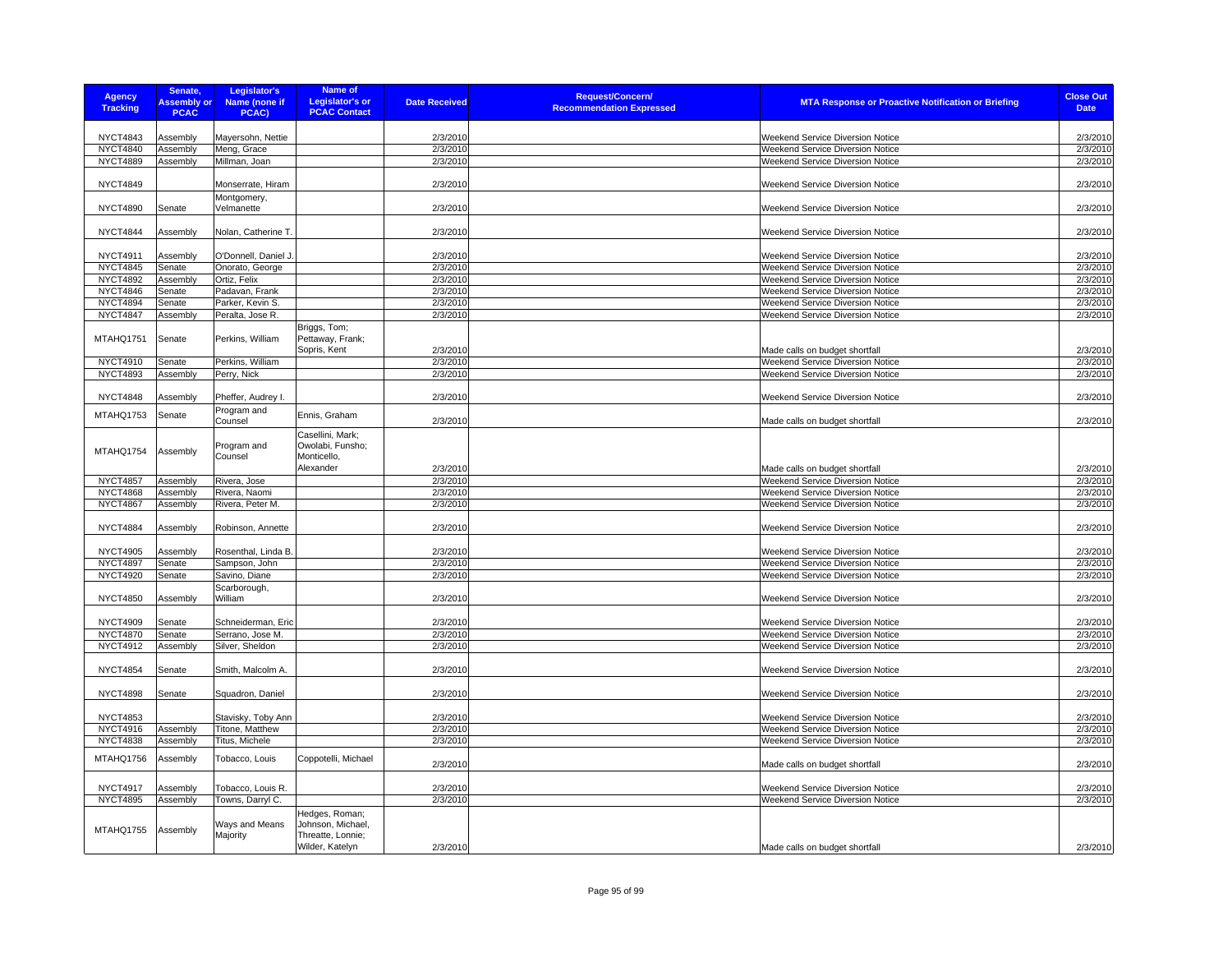| <b>Agency</b><br><b>Tracking</b> | Senate,<br><b>Assembly or</b><br><b>PCAC</b> | Legislator's<br>Name (none if<br>PCAC) | <b>Name of</b><br><b>Legislator's or</b><br><b>PCAC Contact</b> | <b>Date Received</b> | <b>Request/Concern/</b><br><b>Recommendation Expressed</b>                                                                                                                                                                                                                 | <b>MTA Response or Proactive Notification or Briefing</b>                        | <b>Close Out</b><br><b>Date</b> |
|----------------------------------|----------------------------------------------|----------------------------------------|-----------------------------------------------------------------|----------------------|----------------------------------------------------------------------------------------------------------------------------------------------------------------------------------------------------------------------------------------------------------------------------|----------------------------------------------------------------------------------|---------------------------------|
| MTAHQ1758                        | Assembly                                     | Ways and Means<br>Minority             | Young, David; Tuttle,<br>Elizabeth                              | 2/3/2010             |                                                                                                                                                                                                                                                                            | Made calls on budget shortfall                                                   | 2/3/2010                        |
| <b>NYCT4896</b>                  | Assembly                                     | Weinstein, Helene                      |                                                                 | 2/3/2010             |                                                                                                                                                                                                                                                                            | Weekend Service Diversion Notice                                                 | 2/3/2010                        |
| <b>NYCT4841</b>                  | Assembly                                     | Weprin, Mark                           |                                                                 | 2/3/2010             |                                                                                                                                                                                                                                                                            | Weekend Service Diversion Notice                                                 | 2/3/2010                        |
| MTAHQ1757                        | Assembly                                     | Wright, Keith                          | Johnson, Jeanine                                                | 2/3/2010             |                                                                                                                                                                                                                                                                            | Made calls on budget shortfall                                                   | 2/3/2010                        |
| <b>NYCT4913</b>                  | Assembly                                     | Wright, Keith L.T.                     |                                                                 | 2/3/2010             |                                                                                                                                                                                                                                                                            | Weekend Service Diversion Notice                                                 | 2/3/2010                        |
| <b>NYCT5011</b>                  | Assembly                                     | DenDekker.<br>Michael G.               |                                                                 |                      | 2/4/2010 Need information about Access-a-Ride services                                                                                                                                                                                                                     | Access-a-Ride services were reviewed with the Assemblyman's staff<br>person      | 2/4/2010                        |
| MTAHQ1760                        | Senate                                       | Dilan, Martin<br>Malave                | Trapasso, Matt                                                  |                      | 2/4/2010 Budget question.                                                                                                                                                                                                                                                  | Answered inquiry.                                                                | 2/4/2010                        |
| MTAHQ1759                        | Senate                                       | <b>Finance Majority</b>                | Ho, Janet                                                       |                      | 2/4/2010 Budget question.                                                                                                                                                                                                                                                  | Answered inquiry.                                                                | 2/4/2010                        |
| MTAHQ1762                        | Senate                                       | Johnson, Craig                         |                                                                 | 2/4/2010             |                                                                                                                                                                                                                                                                            | Made calls on budget shortfall                                                   | 2/3/2010                        |
| MTAHQ1761                        | Assembly                                     | Nolan, Catherine                       |                                                                 |                      | 2/4/2010 Met on spill at Sunnyside Yards.                                                                                                                                                                                                                                  | Writing letter explaining safety measures and protocols.                         |                                 |
| MTAHQ1763                        | Assembly                                     | Ways and Means                         | Bender, Patrick                                                 | 2/4/2010             |                                                                                                                                                                                                                                                                            | Forwarded 2 project forms for LIRR Locust Manor                                  | 2/4/2010                        |
| MNR1337                          | Assembly                                     | Galef, Sandra                          | Levenberg, Dana                                                 |                      | Received copy of constituent letter regarding cost estimate for a "trip<br>2/5/2010 wire" on the platform to activate warning lights and bells so that train<br>horns sounding could be eliminated and to have engineers soften their<br>horns South of Peekskill Station. | Response being prepared.                                                         |                                 |
| <b>NYCT5012</b>                  | Assembly                                     | Kellner, Micah                         |                                                                 |                      | 2/5/2010 Meeting to discuss increased Access-a-Ride services through Taxipass                                                                                                                                                                                              | Meeting was held with Paratransit to discuss Taxipass                            | 2/19/2010                       |
| MTAHQ1764                        | Assembly                                     | Tobacco, Louis                         | Coppotelli, Mike                                                |                      | 2/5/2010 Inquired about MetroCard van.                                                                                                                                                                                                                                     | Van is scheduled.                                                                | 2/12/2010                       |
| MTAHQ1766                        | Assembly                                     | Brodsky, Richard                       |                                                                 | 2/8/2010             |                                                                                                                                                                                                                                                                            | Attended NYS Transportation Budget hearing                                       | 2/8/2010                        |
| <b>LIRR1506</b>                  | Assembly                                     | Conte, James                           | Pratico, Jennifer                                               | 02/08/10             |                                                                                                                                                                                                                                                                            | Notification - Tree Trimming in Hicksville 0- Bethpage                           | 02/08/10                        |
| MTAHQ1765                        | Senate                                       | Dilan, Martin<br>Malave                |                                                                 | 2/8/2010             |                                                                                                                                                                                                                                                                            | Attended NYS Transportation Budget hearing                                       | 2/8/2010                        |
| <b>LIRR1423</b>                  | Senate                                       | Fuschillo, Jr.<br>Charles              |                                                                 |                      | 02/08/10 Constituent request that the 4:57 from Penn to Wantagh NOT be<br>eliminated                                                                                                                                                                                       | Information provided                                                             | 02/08/10                        |
| <b>LIRR1503</b>                  | Senate                                       | Fuschillo, Jr.<br>Charles              | Holly, Sara                                                     |                      | 02/08/10 Constituent's complaint letter sent to LIRR President                                                                                                                                                                                                             | Response provided                                                                | 02/08/10                        |
| <b>LIRR1507</b>                  | Senate                                       | Fuschillo, Jr.<br>Charles              | Holly, Sara                                                     | 02/08/10             |                                                                                                                                                                                                                                                                            | Update on snowstorm and notification; LIRR President holding press<br>conference | 02/08/10                        |
| <b>LIRR1501</b>                  | Senate                                       | Johnson, Owen                          | Parmely, Ann                                                    |                      | 02/08/10 Inquiry regarding proposed ribbon cutting at Bay Shore                                                                                                                                                                                                            | Discussed dates and times                                                        | 02/08/10                        |
| <b>NYCT5014</b>                  | Assembly                                     | Kellner, Micah                         |                                                                 |                      | 2/8/2010 Asked for number of eligible registrants in Access-a-Ride                                                                                                                                                                                                         | An estimated number of registrants was given                                     | 2/8/2010                        |
| <b>LIRR1505</b>                  | Assembly                                     | Lavine, Charles D.                     | Santella, Carla                                                 | 02/08/10             |                                                                                                                                                                                                                                                                            | Notification - Tree Trimming in Hicksville                                       | 02/08/10                        |
| <b>LIRR1504</b>                  | Senate                                       | Marcellino, Carl                       | Wilson, Kathy                                                   | 02/08/10             |                                                                                                                                                                                                                                                                            | Notification - Tree Trimming in Hicksville                                       | 02/08/10                        |
| <b>LIRR1508</b>                  | Assembly                                     | McDonough, David                       | Liverani, Lynette                                               | 02/08/10             |                                                                                                                                                                                                                                                                            | Update on snowstorm and notification; LIRR President holding press<br>conference | 02/08/10                        |
| <b>LIRR1502</b>                  | Assembly                                     | Miller, Michael                        | Slavkin, David                                                  |                      | 02/08/10 Inquiry regarding placement of sign at 101st Ave.                                                                                                                                                                                                                 | Informed that it was not our property - contact CSX                              | 02/08/10                        |
| MTAHQ1769                        | Assembly                                     | Nolan, Catherine                       | Reilly, Geri                                                    |                      | 2/8/2010 Question on multi-modal money.                                                                                                                                                                                                                                    | Information provided                                                             | 2/8/2010                        |
| MTAHQ1768                        | Senate                                       | Sampson, John                          |                                                                 | 2/8/2010             |                                                                                                                                                                                                                                                                            | Attended NYS Transportation Budget hearing                                       | 2/8/2010                        |
| <b>LIRR1509</b>                  | Senator                                      | Skelos, Dean                           | Sharkey, Catherine                                              | 02/08/10             |                                                                                                                                                                                                                                                                            | Update on snowstorm and notification; LIRR President holding press<br>conference | 02/08/10                        |
| MTAHQ1767                        | Senate                                       | Smith, Malcolm                         |                                                                 | 2/8/2010             |                                                                                                                                                                                                                                                                            | Attended NYS Transportation Budget hearing                                       | 2/8/2010                        |
| MTAHQ1770                        | Senate                                       | Squadron, Daniel                       | Wood, Laura                                                     |                      | Would like to know who has jurisdiction over regulating certain aspects<br>2/8/2010 of the V-N Bridge, like tolling structure. Any Federal involvement?                                                                                                                    | Referred question to B&T                                                         | 2/8/2010                        |
| <b>NYCT5115</b>                  | Assembly                                     | Bing, Jonathan                         | Adam Brickman                                                   |                      | 2/9/2010 Ratio of limiteds to locals on Lex/Third and Fifth/Madison routes                                                                                                                                                                                                 | Provided information.                                                            | 2/25/2010                       |
|                                  |                                              |                                        |                                                                 |                      |                                                                                                                                                                                                                                                                            |                                                                                  |                                 |
| <b>NYCT4639</b>                  | Assembly                                     | Espaillat, Adriano                     | <b>Martin Collins</b>                                           | 2/9/2010             |                                                                                                                                                                                                                                                                            | Provided update on upcoming Dyckman Street Station Contract                      | 2/9/2010                        |
| <b>NYCT5013</b>                  | Senate                                       | Golden, Martin J.                      |                                                                 |                      | 2/9/2010 Recertification of two Access-a-Ride customers                                                                                                                                                                                                                    | Advised advised to contact Paratransit Eligibility division                      | 2/9/2010                        |
| MTAHQ1771                        | Assembly                                     | Nolan, Catherine                       | Reilly, Geri                                                    | 2/9/2010             |                                                                                                                                                                                                                                                                            | Informed Assemblywoman of Town Hall meeting.                                     | 2/9/2010                        |
| MTAHQ1772                        | Assembly                                     | Ways and Means<br>Majority             | Threatte, Lonnie                                                |                      | 2/9/2010 Asked about ridership numbers.                                                                                                                                                                                                                                    | Answered question.                                                               | 2/10/2010                       |
| <b>NYCT5015</b>                  | Assembly                                     | Brennan, James                         |                                                                 |                      | 2/10/2010 Access-a-Ride customer eligibility status                                                                                                                                                                                                                        | Appeal process explained, customer has 60 days to appeal.                        | 2/10/2010                       |
|                                  |                                              | Ways and Means                         |                                                                 |                      |                                                                                                                                                                                                                                                                            |                                                                                  |                                 |
| MTAHQ1773                        | Assembly                                     | Majority                               | Wilder, Katelyn                                                 |                      | 2/10/2010 Asked about Seneca Street.                                                                                                                                                                                                                                       | Emailed the Seneca Street repair work plan.                                      | 2/10/2010                       |
| MNR1341                          | PCAC                                         |                                        | Henderson, William                                              |                      | 2/10/2010 Complimented distribution list of public meeting notice.                                                                                                                                                                                                         | No action was required by staff.                                                 | 2/10/2010                       |
| <b>NYCT4961</b>                  | Assembly                                     | Abbate, Peter J.                       |                                                                 | 2/11/2010            |                                                                                                                                                                                                                                                                            | Weekend Service Diversion Notice                                                 | 2/11/2010                       |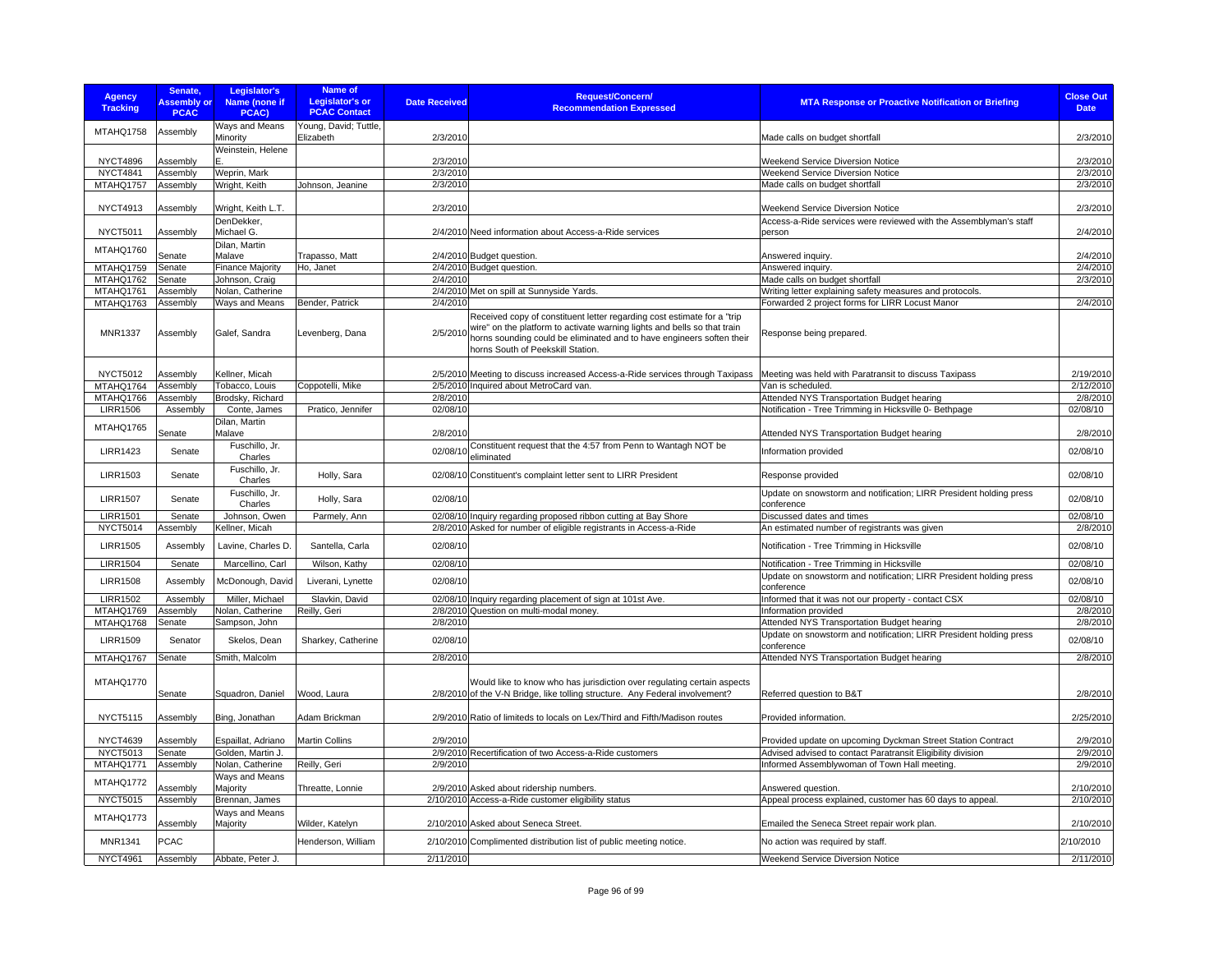| <b>Agency</b><br><b>Tracking</b>   | Senate,<br><b>Assembly or</b><br><b>PCAC</b> | Legislator's<br>Name (none if<br>PCAC) | Name of<br><b>Legislator's or</b><br><b>Date Received</b><br><b>PCAC Contact</b> | Request/Concern/<br><b>MTA Response or Proactive Notification or Briefing</b><br><b>Recommendation Expressed</b> | <b>Close Out</b><br><b>Date</b> |
|------------------------------------|----------------------------------------------|----------------------------------------|----------------------------------------------------------------------------------|------------------------------------------------------------------------------------------------------------------|---------------------------------|
| <b>NYCT4963</b>                    | Senate                                       | Adams, Eric                            | 2/11/2010                                                                        | Weekend Service Diversion Notice                                                                                 | 2/11/2010                       |
|                                    |                                              | Addabbo, Joseph                        |                                                                                  |                                                                                                                  |                                 |
| <b>NYCT4942</b>                    | Senate                                       |                                        | 2/11/2010                                                                        | Weekend Service Diversion Notice                                                                                 | 2/11/2010                       |
| <b>NYCT4945</b>                    | Assembly                                     | Arroyo, Carmen                         | 2/11/2010                                                                        | Weekend Service Diversion Notice                                                                                 | 2/11/2010                       |
|                                    |                                              |                                        |                                                                                  |                                                                                                                  |                                 |
| <b>NYCT4921</b>                    | Assembly                                     | Aubry, Jeffrion D.                     | 2/11/2010                                                                        | Weekend Service Diversion Notice                                                                                 | 2/11/2010                       |
| <b>NYCT4970</b>                    | Assembly                                     | Barron, Inez                           | 2/11/2010                                                                        | Weekend Service Diversion Notice                                                                                 | 2/11/2010                       |
|                                    |                                              | Benedetto, Michael                     |                                                                                  |                                                                                                                  |                                 |
| <b>NYCT4948</b>                    | Assembly                                     | R                                      | 2/11/2010                                                                        | Weekend Service Diversion Notice                                                                                 | 2/11/2010                       |
|                                    |                                              | Benjamin, Michael                      |                                                                                  |                                                                                                                  | 2/11/2010                       |
| NYCT4953<br><b>NYCT4991</b>        | Assembly<br>Assembly                         | Bing, Jonathan                         | 2/11/2010<br>2/11/2010                                                           | Weekend Service Diversion Notice<br>Weekend Service Diversion Notice                                             | 2/11/2010                       |
|                                    |                                              |                                        |                                                                                  | Sent Mileposts West (Customer Publication) highlighting capital projects                                         |                                 |
| <b>MNR1352</b>                     | Senate                                       | Bonacic, John                          | 2/11/2010                                                                        | and service initiatives to elected officials in MNR territory                                                    | 2/11/2010                       |
| <b>NYCT4962</b>                    | Assembly                                     | Boyland, William                       | 2/11/2010                                                                        | Weekend Service Diversion Notice                                                                                 | 2/11/2010                       |
| <b>NYCT4964</b>                    | Assembly                                     | Brennan, James                         | 2/11/2010                                                                        | Weekend Service Diversion Notice                                                                                 | 2/11/2010                       |
|                                    |                                              |                                        |                                                                                  |                                                                                                                  |                                 |
| <b>NYCT4967</b>                    | Assembly                                     | Brook-Krasny, Alec                     | 2/11/2010                                                                        | Weekend Service Diversion Notice                                                                                 | 2/11/2010                       |
| <b>MNR1347</b>                     | Assembly                                     | Calhoun, Nancy                         | 2/11/2010                                                                        | Sent Mileposts West (Customer Publication) highlighting capital projects                                         | 2/11/2010                       |
|                                    |                                              |                                        |                                                                                  | and service initiatives to elected officials in MNR territory                                                    |                                 |
| <b>NYCT4981</b>                    | Assembly                                     | Camara, Karim                          | 2/11/2010                                                                        | Weekend Service Diversion Notice                                                                                 | 2/11/2010                       |
|                                    |                                              | Carrozza, Ann-                         |                                                                                  |                                                                                                                  |                                 |
| NYCT4923                           | Assembly                                     | Margaret                               | 2/11/2010                                                                        | Weekend Service Diversion Notice                                                                                 | 2/11/2010                       |
| <b>NYCT4951</b>                    | Assembly                                     | Castro, Nelson L.                      | 2/11/2010                                                                        | <b>Weekend Service Diversion Notice</b>                                                                          | 2/11/2010                       |
|                                    |                                              |                                        |                                                                                  |                                                                                                                  |                                 |
| <b>NYCT4924</b>                    | Assembly                                     | Clark, Barbara M                       | 2/11/2010                                                                        | <b>Weekend Service Diversion Notice</b>                                                                          | 2/11/2010                       |
|                                    |                                              | Clayton Powell, Jr.,                   |                                                                                  |                                                                                                                  |                                 |
| <b>NYCT4989</b><br><b>NYCT4965</b> | Assembly<br>Assembly                         | Adam<br>Colton, William                | 2/11/2010<br>2/11/2010                                                           | Weekend Service Diversion Notice<br>Weekend Service Diversion Notice                                             | 2/11/2010<br>2/11/2010          |
| <b>NYCT4926</b>                    | Assembly                                     | Cook, Vivian                           | 2/11/2010                                                                        | Weekend Service Diversion Notice                                                                                 | 2/11/2010                       |
| <b>NYCT4950</b>                    | Assembly                                     | Crespo, Marcos                         | 2/11/2010                                                                        | Weekend Service Diversion Notice                                                                                 | 2/11/2010                       |
|                                    |                                              |                                        |                                                                                  |                                                                                                                  |                                 |
| <b>NYCT5005</b>                    | Assembly                                     | Cusick, Michael J.                     | 2/11/2010                                                                        | <b>Weekend Service Diversion Notice</b>                                                                          | 2/11/2010                       |
|                                    |                                              | Cymbrowitz, Steven                     |                                                                                  |                                                                                                                  |                                 |
| <b>NYCT4966</b>                    | Assembly                                     | Н.                                     | 2/11/2010                                                                        | Weekend Service Diversion Notice                                                                                 | 2/11/2010                       |
|                                    |                                              | DenDekker,                             |                                                                                  |                                                                                                                  |                                 |
| <b>NYCT4929</b>                    | Assembly                                     | Michael G.                             | 2/11/2010                                                                        | Weekend Service Diversion Notice                                                                                 | 2/11/2010                       |
| <b>NYCT4952</b>                    | Senate                                       | Diaz, Sr., Ruben                       | 2/11/2010                                                                        | Weekend Service Diversion Notice                                                                                 | 2/11/2010                       |
| <b>NYCT4978</b>                    | Senate                                       | Dilan, Martin M.                       | 2/11/2010                                                                        | Weekend Service Diversion Notice                                                                                 | 2/11/2010                       |
| <b>NYCT4954</b>                    | Assembly                                     | Dinowitz, Jeffrey                      | 2/11/2010                                                                        | <b>Weekend Service Diversion Notice</b>                                                                          | 2/11/2010                       |
|                                    |                                              |                                        |                                                                                  |                                                                                                                  |                                 |
| <b>NYCT4990</b>                    | Senate                                       | Duane, Thomas K.                       | 2/11/2010                                                                        | <b>Weekend Service Diversion Notice</b>                                                                          | 2/11/2010                       |
| <b>NYCT4955</b>                    | Senate                                       | Espada, Jr., Pedro                     | 2/11/2010                                                                        | <b>Weekend Service Diversion Notice</b>                                                                          | 2/11/2010                       |
|                                    |                                              |                                        |                                                                                  |                                                                                                                  |                                 |
| <b>NYCT4992</b>                    | Assembly                                     | Espaillat, Adriano                     | 2/11/2010                                                                        | <b>Weekend Service Diversion Notice</b>                                                                          | 2/11/2010                       |
|                                    |                                              |                                        |                                                                                  |                                                                                                                  |                                 |
| <b>NYCT4993</b>                    | Assembly                                     | Farrell, Herman D.                     | 2/11/2010                                                                        | Weekend Service Diversion Notice                                                                                 | 2/11/2010                       |
| <b>NYCT4922</b>                    | Assembly                                     | Gianaris, Michael                      | 2/11/2010                                                                        | <b>Weekend Service Diversion Notice</b>                                                                          | 2/11/2010                       |
| <b>NYCT4949</b>                    | Assembly                                     | Gibson, Vanessa                        | 2/11/2010                                                                        | Weekend Service Diversion Notice                                                                                 | 2/11/2010                       |
| <b>NYCT4996</b>                    | Assembly                                     | Glick, Deborah                         | 2/11/2010                                                                        | Weekend Service Diversion Notice                                                                                 | 2/11/2010                       |
| <b>NYCT4968</b>                    | Senate                                       | Golden, Martin J.                      | 2/11/2010                                                                        | Weekend Service Diversion Notice                                                                                 | 2/11/2010                       |
|                                    |                                              |                                        |                                                                                  |                                                                                                                  |                                 |
| <b>NYCT5004</b>                    | Assembly                                     | Gottfried, Richard                     | 2/11/2010                                                                        | Weekend Service Diversion Notice                                                                                 | 2/11/2010                       |
| <b>MNR1349</b>                     | Assembly                                     | Gunther, Aileen                        | 2/11/2010                                                                        | Sent Mileposts West (Customer Publication) highlighting capital projects                                         | 2/11/2010                       |
|                                    |                                              |                                        |                                                                                  | and service initiatives to elected officials in MNR territory                                                    |                                 |
|                                    |                                              | Hassell-Thompson,                      |                                                                                  |                                                                                                                  |                                 |
| <b>NYCT4959</b>                    | Senate                                       | Ruth                                   | 2/11/2010                                                                        | Weekend Service Diversion Notice                                                                                 | 2/11/2010                       |
| <b>NYCT4946</b>                    | Assembly                                     | Heastie, Carl E.                       | 2/11/2010                                                                        | Weekend Service Diversion Notice                                                                                 | 2/11/2010                       |
| <b>NYCT4925</b>                    | Assembly                                     | Hevesi, Andrew                         | 2/11/2010                                                                        | <b>Weekend Service Diversion Notice</b>                                                                          | 2/11/2010                       |
| NYCT4971                           | Assembly                                     | Hikind, Dov                            | 2/11/2010                                                                        | <b>Weekend Service Diversion Notice</b>                                                                          | 2/11/2010                       |
|                                    |                                              |                                        |                                                                                  |                                                                                                                  |                                 |
| <b>NYCT4941</b>                    | Senate                                       | Huntley, Shirley L.                    | 2/11/2010                                                                        | Weekend Service Diversion Notice                                                                                 | 2/11/2010                       |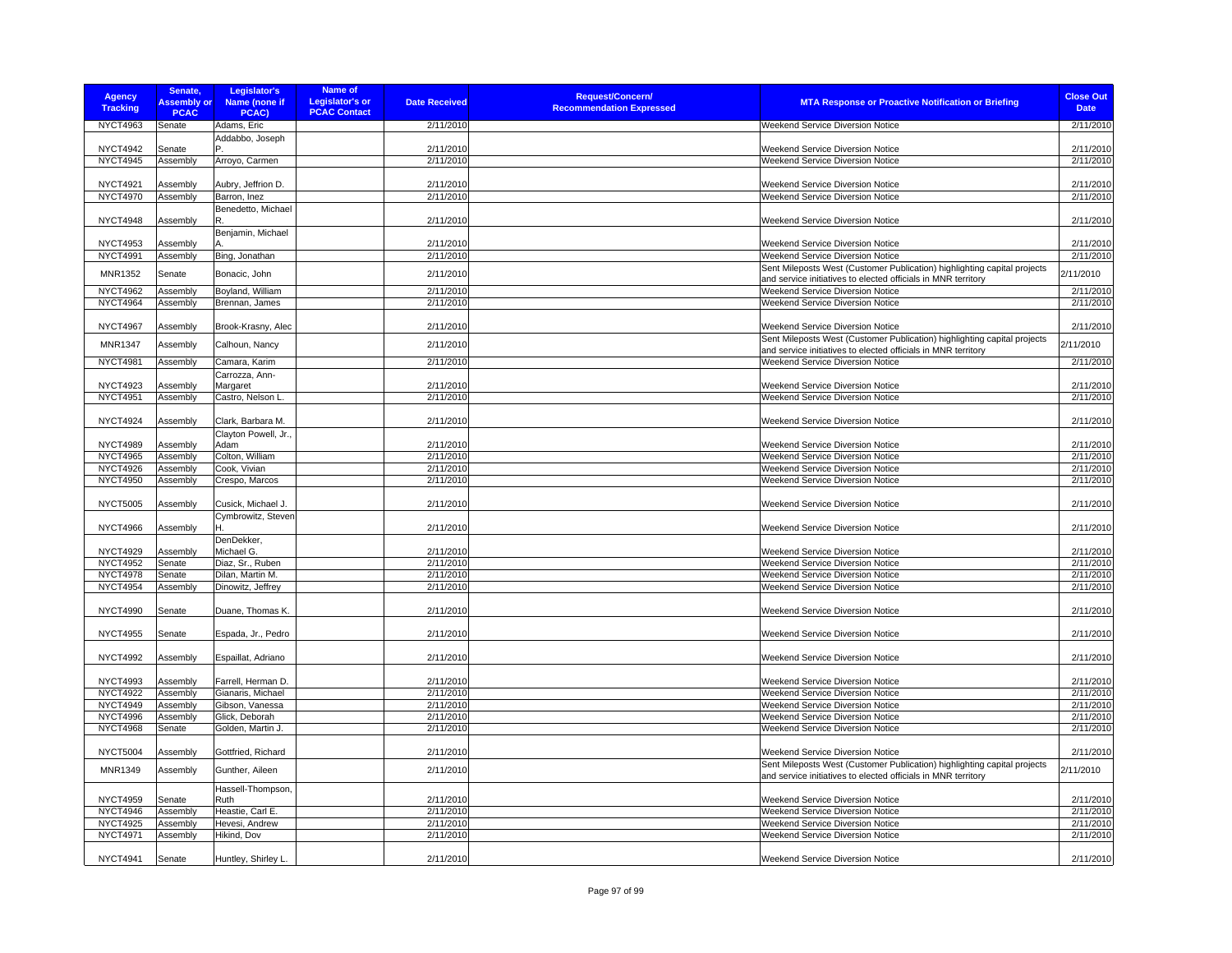| <b>Agency</b><br><b>Tracking</b> | Senate,<br><b>Assembly or</b><br><b>PCAC</b> | Legislator's<br>Name (none if<br>PCAC) | <b>Name of</b><br><b>Legislator's or</b><br><b>PCAC Contact</b> | <b>Date Received</b> | <b>Request/Concern/</b><br><b>Recommendation Expressed</b>                    | <b>MTA Response or Proactive Notification or Briefing</b>                                                                                 | <b>Close Out</b><br><b>Date</b> |
|----------------------------------|----------------------------------------------|----------------------------------------|-----------------------------------------------------------------|----------------------|-------------------------------------------------------------------------------|-------------------------------------------------------------------------------------------------------------------------------------------|---------------------------------|
| <b>NYCT5009</b>                  | Assembly                                     | Hyer-Spencer,<br>Janele                |                                                                 | 2/11/2010            |                                                                               | Weekend Service Diversion Notice                                                                                                          | 2/11/2010                       |
| <b>NYCT4972</b>                  | Assembly                                     | Jacobs, Rhoda S.                       |                                                                 | 2/11/2010            |                                                                               | Weekend Service Diversion Notice                                                                                                          | 2/11/2010                       |
| MNR1346                          | Assembly                                     | Jaffee, Ellen                          |                                                                 | 2/11/2010            |                                                                               | Sent Mileposts West (Customer Publication) highlighting capital projects<br>and service initiatives to elected officials in MNR territory | 2/11/2010                       |
| <b>NYCT4969</b>                  | Assembly                                     | Jeffries, Hakeem                       |                                                                 | 2/11/2010            |                                                                               | Weekend Service Diversion Notice                                                                                                          | 2/11/2010                       |
| <b>NYCT4994</b>                  | Assembly                                     | Kavanagh, Brian P                      |                                                                 | 2/11/2010            |                                                                               | <b>Weekend Service Diversion Notice</b>                                                                                                   | 2/11/2010                       |
| <b>NYCT4998</b>                  | Assembly                                     | Kellner, Micah                         |                                                                 | 2/11/2010            |                                                                               | Weekend Service Diversion Notice                                                                                                          | 2/11/2010                       |
| <b>NYCT4956</b>                  | Senate                                       | Klein, Jeffrey                         |                                                                 | 2/11/2010            |                                                                               | Weekend Service Diversion Notice                                                                                                          | 2/11/2010                       |
| <b>NYCT4997</b>                  | Senate                                       | Krueger, Liz                           |                                                                 | 2/11/2010            |                                                                               | Weekend Service Diversion Notice                                                                                                          | 2/11/2010                       |
| <b>NYCT4973</b>                  | Senate                                       | Kruger, Carl                           |                                                                 | 2/11/2010            |                                                                               | Weekend Service Diversion Notice                                                                                                          | 2/11/2010                       |
| <b>NYCT4927</b>                  | Assembly                                     | Lancman, Rory I.                       |                                                                 | 2/11/2010            |                                                                               | <b>Weekend Service Diversion Notice</b>                                                                                                   | 2/11/2010                       |
| <b>NYCT5008</b>                  | Senate                                       | Lanza, Andrew J.                       |                                                                 | 2/11/2010            |                                                                               | Weekend Service Diversion Notice                                                                                                          | 2/11/2010                       |
| MNR1351                          | Senate                                       | Larkin, William                        |                                                                 | 2/11/2010            |                                                                               | Sent Mileposts West (Customer Publication) highlighting capital projects<br>and service initiatives to elected officials in MNR territory | 2/11/2010                       |
| <b>NYCT4975</b>                  | Assembly                                     | Lentol, Joseph R.                      |                                                                 | 2/11/2010            |                                                                               | Weekend Service Diversion Notice                                                                                                          | 2/11/2010                       |
| <b>NYCT4976</b>                  | Assembly                                     | Lopez, Vito                            |                                                                 | 2/11/2010            |                                                                               | Weekend Service Diversion Notice                                                                                                          | 2/11/2010                       |
| <b>NYCT4977</b>                  | Assembly                                     | Maisel, Alan                           |                                                                 | 2/11/2010            |                                                                               | Weekend Service Diversion Notice                                                                                                          | 2/11/2010                       |
| <b>NYCT4932</b>                  | Assembly                                     | Markey, Margaret                       |                                                                 | 2/11/2010            |                                                                               | Weekend Service Diversion Notice                                                                                                          | 2/11/2010                       |
| <b>NYCT4933</b>                  | Assembly                                     | Mayersohn, Nettie                      |                                                                 | 2/11/2010            |                                                                               | Weekend Service Diversion Notice                                                                                                          | 2/11/2010                       |
| <b>NYCT4930</b>                  | Assembly                                     | Meng, Grace                            |                                                                 | 2/11/2010            |                                                                               | Weekend Service Diversion Notice                                                                                                          | 2/11/2010                       |
| <b>NYCT4979</b>                  | Assembly                                     | Millman, Joan                          |                                                                 | 2/11/2010            |                                                                               | Weekend Service Diversion Notice                                                                                                          | 2/11/2010                       |
| <b>NYCT4939</b>                  |                                              | Monserrate, Hiram                      |                                                                 | 2/11/2010            |                                                                               | Weekend Service Diversion Notice                                                                                                          | 2/11/2010                       |
| <b>NYCT4980</b>                  | Senate                                       | Montgomery,<br>Velmanette              |                                                                 | 2/11/2010            |                                                                               | Weekend Service Diversion Notice                                                                                                          | 2/11/2010                       |
| <b>NYCT5221</b>                  | Senate                                       | Montgomery,<br>Velmanette              |                                                                 |                      | 2/11/2010 Letter on behalf of a constituent concerning Access-A-Ride approval | Constituent had recently been approved for Access-A-Ride service                                                                          | 3/16/2010                       |
| MNR1350                          | Senate                                       | Morahan, Thomas                        |                                                                 | 2/11/2010            |                                                                               | Sent Mileposts West (Customer Publication) highlighting capital projects<br>and service initiatives to elected officials in MNR territory | 2/11/2010                       |
| <b>NYCT4934</b>                  | Assembly                                     | Nolan, Catherine T.                    |                                                                 | 2/11/2010            |                                                                               | <b>Weekend Service Diversion Notice</b>                                                                                                   | 2/11/2010                       |
| <b>NYCT5001</b>                  | Assembly                                     | O'Donnell, Daniel J.                   |                                                                 | 2/11/2010            |                                                                               | <b>Weekend Service Diversion Notice</b>                                                                                                   | 2/11/2010                       |
| <b>NYCT4935</b>                  | Senate                                       | Onorato, George                        |                                                                 | 2/11/2010            |                                                                               | Weekend Service Diversion Notice                                                                                                          | 2/11/2010                       |
| <b>NYCT4982</b>                  | Assembly                                     | Ortiz, Felix                           |                                                                 | 2/11/2010            |                                                                               | Weekend Service Diversion Notice                                                                                                          | 2/11/2010                       |
| <b>NYCT4936</b>                  | Senate                                       | Padavan, Frank                         |                                                                 | 2/11/2010            |                                                                               | Weekend Service Diversion Notice                                                                                                          | 2/11/2010                       |
| <b>NYCT4984</b>                  | Senate                                       | Parker, Kevin S.                       |                                                                 | 2/11/2010            |                                                                               | Weekend Service Diversion Notice                                                                                                          | 2/11/2010                       |
| <b>NYCT4937</b>                  | Assembly                                     | Peralta, Jose R.                       |                                                                 | 2/11/2010            |                                                                               | Weekend Service Diversion Notice                                                                                                          | 2/11/2010                       |
| <b>NYCT5000</b>                  | Senate                                       | Perkins, William                       |                                                                 | 2/11/2010            |                                                                               | <b>Weekend Service Diversion Notice</b>                                                                                                   | 2/11/2010                       |
| <b>NYCT4983</b>                  | Assembly                                     | Perry, Nick                            |                                                                 | 2/11/2010            |                                                                               | Weekend Service Diversion Notice                                                                                                          | 2/11/2010                       |
| <b>NYCT4938</b>                  | Assembly                                     | Pheffer, Audrey I                      |                                                                 | 2/11/2010            |                                                                               | Weekend Service Diversion Notice                                                                                                          | 2/11/2010                       |
| <b>MNR1348</b>                   | Assembly                                     | Rabbitt, Ann                           |                                                                 | 2/11/2010            |                                                                               | Sent Mileposts West (Customer Publication) highlighting capital projects<br>and service initiatives to elected officials in MNR territory | 2/11/2010                       |
| NYCT4947                         | Assembly                                     | Rivera, Jose                           |                                                                 | 2/11/2010            |                                                                               | Weekend Service Diversion Notice                                                                                                          | 2/11/2010                       |
| <b>NYCT4958</b>                  | Assembly                                     | Rivera, Naomi                          |                                                                 | 2/11/2010            |                                                                               | Weekend Service Diversion Notice                                                                                                          | 2/11/2010                       |
| <b>NYCT4957</b>                  | Assembly                                     | Rivera, Peter M.                       |                                                                 | 2/11/2010            |                                                                               | Weekend Service Diversion Notice                                                                                                          | 2/11/2010                       |
| <b>NYCT4974</b>                  | Assembly                                     | Robinson, Annette                      |                                                                 | 2/11/2010            |                                                                               | <b>Weekend Service Diversion Notice</b>                                                                                                   | 2/11/2010                       |
|                                  |                                              |                                        |                                                                 |                      |                                                                               |                                                                                                                                           |                                 |
| <b>NYCT4995</b>                  | Assembly                                     | Rosenthal, Linda B                     |                                                                 | 2/11/2010            |                                                                               | Weekend Service Diversion Notice                                                                                                          | 2/11/2010                       |
| <b>NYCT4987</b>                  | Senate                                       | Sampson, John                          |                                                                 | 2/11/2010            |                                                                               | Weekend Service Diversion Notice                                                                                                          | 2/11/2010                       |
| <b>NYCT5010</b>                  | Senate                                       | Savino, Diane                          |                                                                 | 2/11/2010            |                                                                               | Weekend Service Diversion Notice                                                                                                          | 2/11/2010                       |
| <b>NYCT4940</b>                  | Assembly                                     | Scarborough,<br>William                |                                                                 | 2/11/2010            |                                                                               | Weekend Service Diversion Notice                                                                                                          | 2/11/2010                       |
| <b>NYCT4999</b>                  | Senate                                       | Schneiderman, Eric                     |                                                                 | 2/11/2010            |                                                                               | Weekend Service Diversion Notice                                                                                                          | 2/11/2010                       |
| <b>NYCT4960</b>                  | Senate                                       | Serrano, Jose M.                       |                                                                 | 2/11/2010            |                                                                               | <b>Weekend Service Diversion Notice</b>                                                                                                   | 2/11/2010                       |
|                                  |                                              |                                        |                                                                 |                      |                                                                               |                                                                                                                                           |                                 |